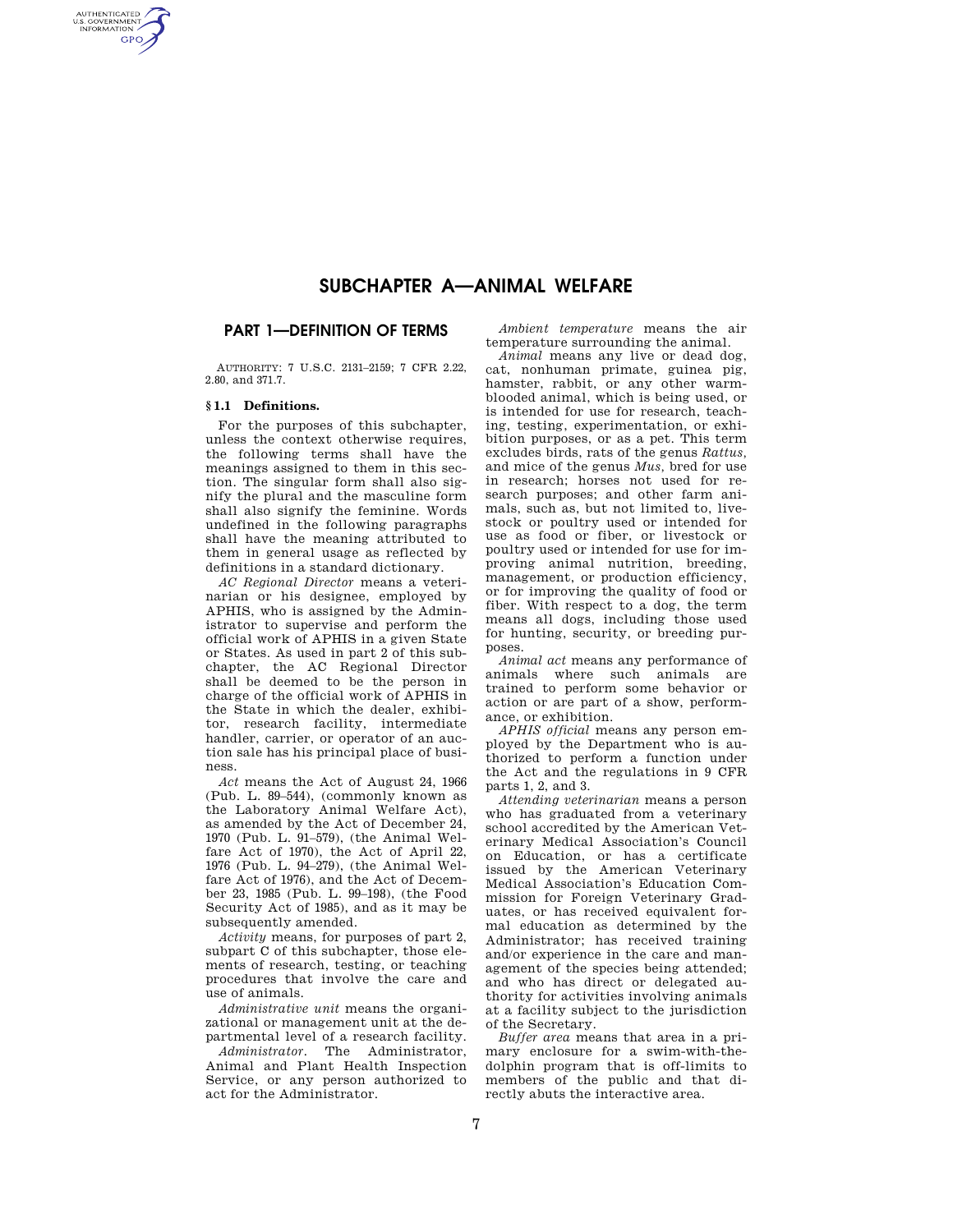*Deputy Administrator* means the Deputy Administrator for Animal Care (AC) or any other official of AC to whom authority has been delegated to act in his stead.

**§ 1.1 9 CFR Ch. I (1–1–13 Edition)** 

District of Columbia; or

scribed in this part.

research facility.

through any place outside thereof, or within any territory, possession, or the

(2) Which affects the commerce de-

*Committee* means the Institutional Animal Care and Use Committee (IACUC) established under section 13(b) of the Act. It shall consist of at least three (3) members, one of whom is the attending veterinarian of the research facility and one of whom is not affiliated in any way with the facility other than as a member of the committee, however, if the research facility has more than one Doctor of Veterinary Medicine (DVM), another DVM with delegated program responsibility may serve. The research facility shall establish the Committee for the purpose of evaluating the care, treatment, housing, and use of animals, and for certifying compliance with the Act by the

*Dealer* means any person who, in commerce, for compensation or profit, delivers for transportation, or transports, except as a carrier, buys, or sells, or negotiates the purchase or sale of: Any dog or other animal whether alive or dead (including unborn animals, organs, limbs, blood, serum, or other parts) for research, teaching, testing, experimentation, exhibition, or for use as a pet; or any dog at the wholesale level for hunting, security, or breeding purposes. This term does not include: A retail pet store, as defined in this section, unless such store sells any animal to a research facility, an exhibitor, or a dealer (wholesale); any retail outlet where dogs are sold for hunting, breeding, or security purposes; or any person who does not sell or negotiate the purchase or sale of any wild or exotic animal, dog, or cat and who derives no more than \$500 gross income from the sale of animals other than wild or exotic animals, dogs, or cats during any calendar year.

*Business hours* means a reasonable number of hours between 7 a.m. and 7 p.m., Monday through Friday, except for legal Federal holidays, each week of the year, during which inspections by APHIS may be made.

*Business year* means the 12-month period during which business is conducted, and may be either on a calendar or fiscal-year basis.

*Carrier* means the operator of any airline, railroad, motor carrier, shipping line, or other enterprise which is engaged in the business of transporting any animals for hire.

*Cat* means any live or dead cat (Felis catus) or any cat-hybrid cross.

*Class ''A'' licensee* (breeder) means a person subject to the licensing requirements under part 2 and meeting the definition of a ''dealer'' (§1.1), and whose business involving animals consists only of animals that are bred and raised on the premises in a closed or stable colony and those animals acquired for the sole purpose of maintaining or enhancing the breeding colony.

*Class ''B'' licensee* means a person subject to the licensing requirements under part 2 and meeting the definition of a ''dealer'' (§1.1), and whose business includes the purchase and/or resale of any animal. This term includes brokers, and operators of an auction sale, as such individuals negotiate or arrange for the purchase, sale, or transport of animals in commerce. Such individuals do not usually take actual physical possession or control of the animals, and do not usually hold animals in any facilities. A class ''B'' licensee may also exhibit animals as a minor part of the business.

*Class ''C'' licensee* (exhibitor) means a person subject to the licensing requirements under part 2 and meeting the definition of an ''exhibitor'' (§1.1), and whose business involves the showing or displaying of animals to the public. A class ''C'' licensee may buy and sell animals as a minor part of the business in order to maintain or add to his animal collection.

*Commerce* means trade, traffic, transportation, or other commerce:

(1) Between a place in a State and any place outside of such State, including any foreign country, or between points within the same State but

8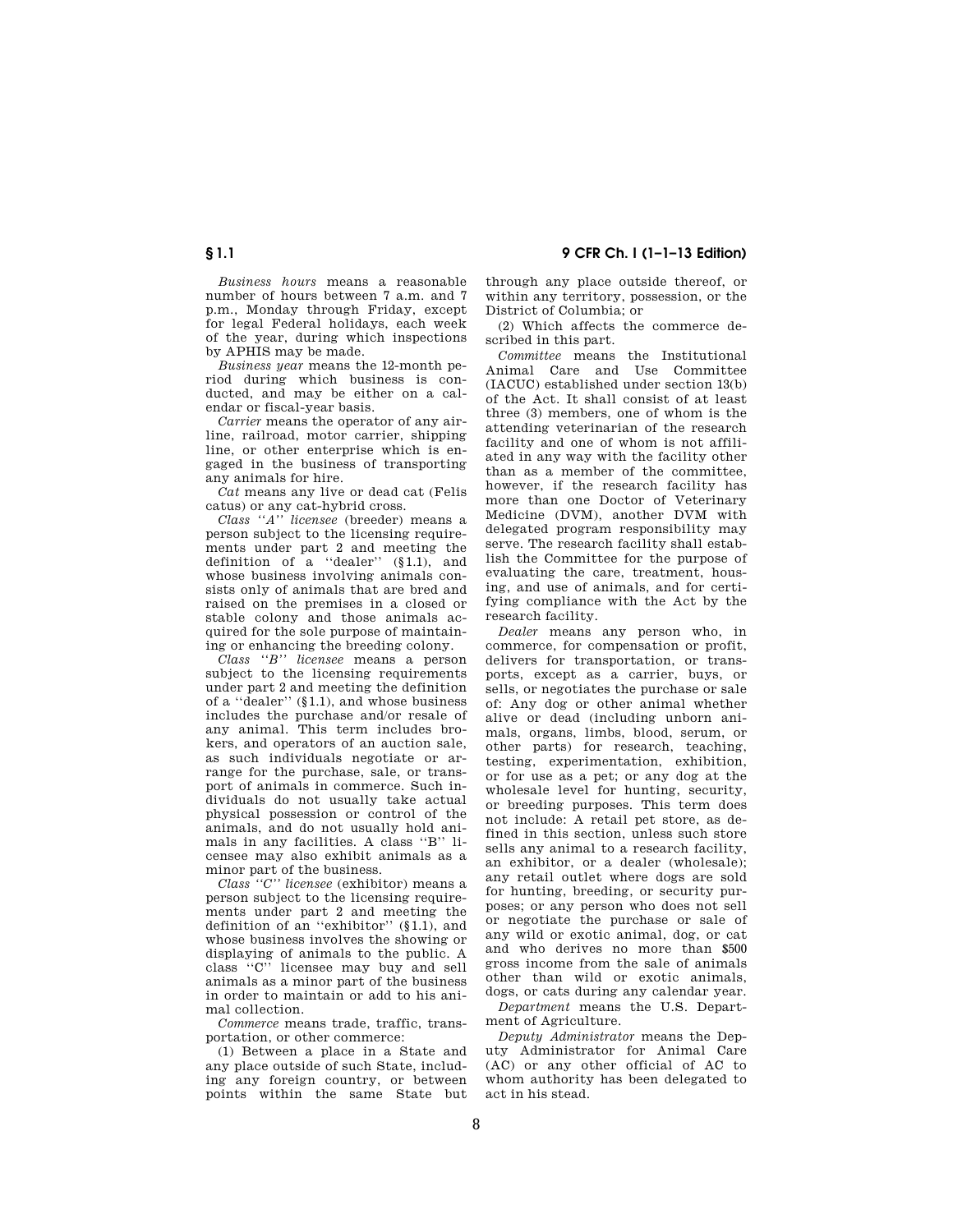*Dog* means any live or dead dog (*Canis familiaris*) or any dog-hybrid cross.

*Dwarf hamster* means any species of hamster such as the Chinese and Armenian species whose adult body size is substantially less than that attained by the Syrian or Golden species of hamsters.

*Endangered species* means those species defined in the Endangered Species Act (16 U.S.C. 1531 *et seq.*) and as it may be subsequently amended.

*Euthanasia* means the humane destruction of an animal accomplished by a method that produces rapid unconsciousness and subsequent death without evidence of pain or distress, or a method that utilizes anesthesia produced by an agent that causes painless loss of consciousness and subsequent death

*Exhibitor* means any person (public or private) exhibiting any animals, which were purchased in commerce or the intended distribution of which affects commerce, or will affect commerce, to the public for compensation, as determined by the Secretary. This term includes carnivals, circuses, animal acts, zoos, and educational exhibits, exhibiting such animals whether operated for profit or not. This term excludes retail pet stores, horse and dog races, organizations sponsoring and all persons participating in State and county fairs, livestock shows, rodeos, field trials, coursing events, purebred dog and cat shows and any other fairs or exhibitions intended to advance agricultural arts and sciences as may be determined by the Secretary.

*Exotic animal* means any animal not identified in the definition of ''animal'' provided in this part that is native to a foreign country or of foreign origin or character, is not native to the United States, or was introduced from abroad. This term specifically includes animals such as, but not limited to, lions, tigers, leopards, elephants, camels, antelope, anteaters, kangaroos, and water buffalo, and species of foreign domestic cattle, such as Ankole, Gayal, and Yak.

*Farm animal* means any domestic species of cattle, sheep, swine, goats, llamas, or horses, which are normally and have historically, been kept and raised on farms in the United States, and used or intended for use as food or fiber, or for improving animal nutrition, breeding, management, or production efficiency, or for improving the quality of food or fiber. This term also includes animals such as rabbits, mink, and chinchilla, when they are used solely for purposes of meat or fur, and animals such as horses and llamas when used solely as work and pack animals.

*Federal agency* means an Executive agency as such term is defined in section 105 of title 5, United States Code, and with respect to any research facility means the agency from which the research facility receives a Federal award for the conduct of research, experimentation, or testing involving the use of animals.

*Federal award* means any mechanism (including a grant, award, loan, contract, or cooperative agreement) under which Federal funds are used to support the conduct of research, experimentation, or testing, involving the use of animals. The permit system established under the authorities of the Endangered Species Act, the Marine Mammal Protection Act, and the Migratory Bird Treaty Act, are not considered to be Federal awards under the Animal Welfare Act.

*Federal research facility* means each department, agency, or instrumentality of the United States which uses live animals for research or experimentation.

*Field study* means a study conducted on free-living wild animals in their natural habitat. However, this term excludes any study that involves an invasive procedure, harms, or materially alters the behavior of an animal under study.

*Handling* means petting, feeding, watering, cleaning, manipulating, loading, crating, shifting, transferring, immobilizing, restraining, treating, training, working and moving, or any similar activity with respect to any animal.

*Housing facility* means any land, premises, shed, barn, building, trailer, or other structure or area housing or intended to house animals.

*Hybrid cross* means an animal resulting from the crossbreeding between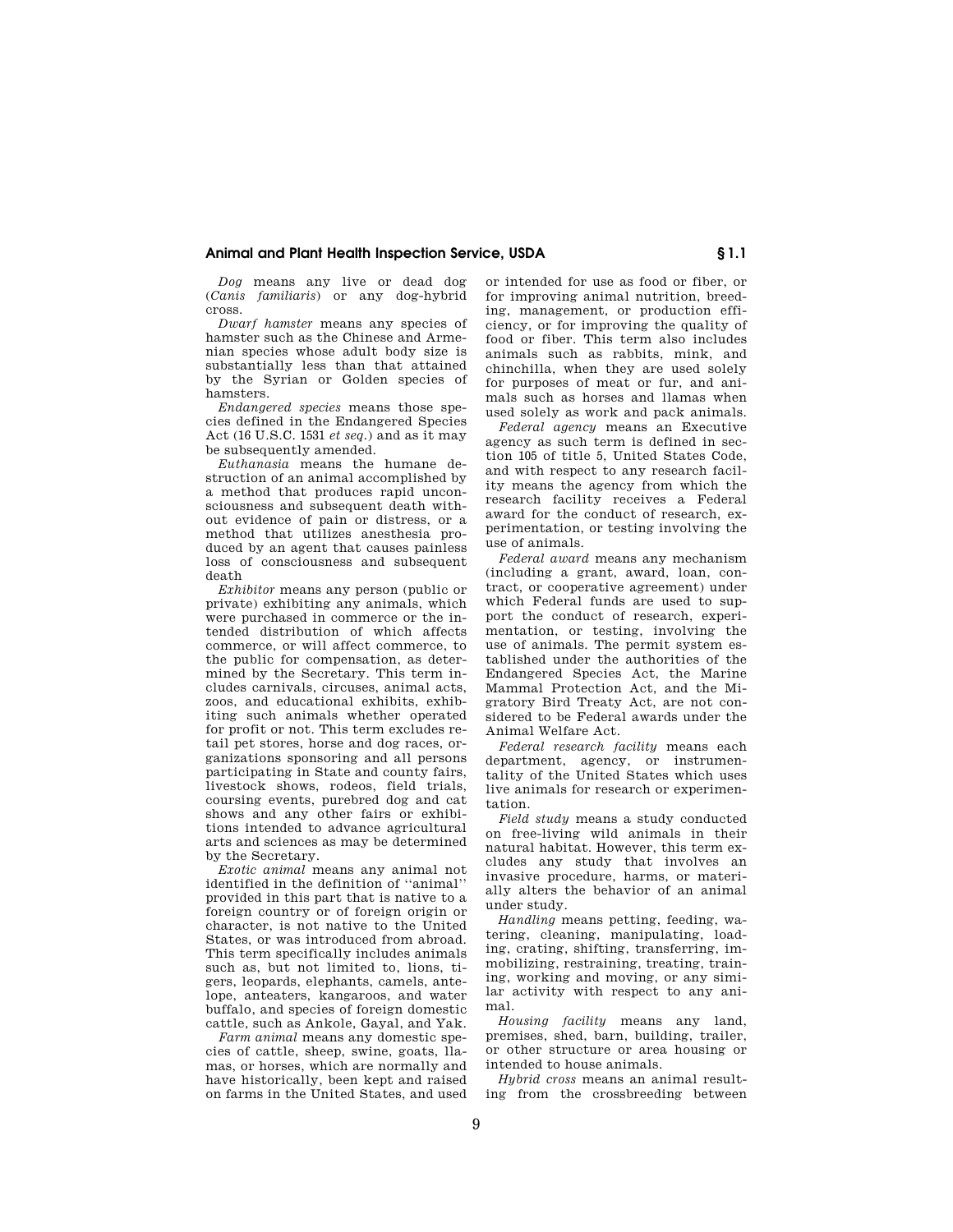## **§ 1.1 9 CFR Ch. I (1–1–13 Edition)**

two different species or types of animals. Crosses between wild animal species, such as lions and tigers, are considered to be wild animals. Crosses between wild animal species and domestic animals, such as dogs and wolves or buffalo and domestic cattle, are considered to be domestic animals.

*Impervious surface* means a surface that does not permit the absorption of fluids. Such surfaces are those that can be thoroughly and repeatedly cleaned and disinfected, will not retain odors and from which fluids bead up and run off or can be removed without their being absorbed into the surface material.

*Indoor housing facility* means any structure or building with environmental controls housing or intended to house animals and meeting the following three requirements:

(1) It must be capable of controlling the temperature within the building or structure within the limits set forth for that species of animal, of maintaining humidity levels of 30 to 70 percent and of rapidly eliminating odors from within the building; and

(2) It must be an enclosure created by the continuous connection of a roof, floor, and walls (a shed or barn set on top of the ground does not have a continuous connection between the walls and the ground unless a foundation and floor are provided); and

(3) It must have at least one door for entry and exit that can be opened and closed (any windows or openings which provide natural light must be covered with a transparent material such as glass or hard plastic).

*Interactive area* means that area in a primary enclosure for a swim-with-thedolphin program where an interactive session takes place.

*Interactive session* means a swim-withthe-dolphin program session where members of the public enter a primary enclosure to interact with cetaceans.

*Intermediate handler* means any person, including a department, agency, or instrumentality of the United States or of any State or local government (other than a dealer, research facility, exhibitor, any person excluded from the definition of a dealer, research facility, or exhibitor, an operator of an auction sale, or a carrier), who is engaged in any business in which he receives custody of animals in connection with their transportation in commerce.

*Inspector* means any person employed by the Department who is authorized to perform a function under the Act and the regulations in 9 CFR parts 1, 2, and 3.

*Institutional official* means the individual at a research facility who is authorized to legally commit on behalf of the research facility that the requirements of 9 CFR parts 1, 2, and 3 will be met.

*Isolation* in regard to marine mammals means the physical separation of animals to prevent contact and a separate, noncommon, water circulation and filtration system for the isolated animals.

*Licensed veterinarian* means a person who has graduated from an accredited school of veterinary medicine or has received equivalent formal education as determined by the Administrator, and who has a valid license to practice veterinary medicine in some State.

*Licensee* means any person licensed according to the provisions of the Act and the regulations in part 2 of this subchapter

*Major operative procedure* means any surgical intervention that penetrates and exposes a body cavity or any procedure which produces permanent impairment of physical or physiological functions.

*Minimum horizontal dimension* (MHD) means the diameter of a circular pool of water, or in the case of a square, rectangle, oblong, or other shape pool, the diameter of the largest circle that can be inserted within the confines of such a pool of water.

*Mobile or traveling housing facility*  means a transporting vehicle such as a truck, trailer, or railway car, used to house animals while traveling for exhibition or public education purposes.

*Nonconditioned animals* means animals which have not been subjected to special care and treatment for sufficient time to stabilize, and where necessary, to improve their health.<br>Nonhuman primate means

*Nonhuman primate* means any nonhuman member of the highest order of mammals including prosimians, monkeys, and apes.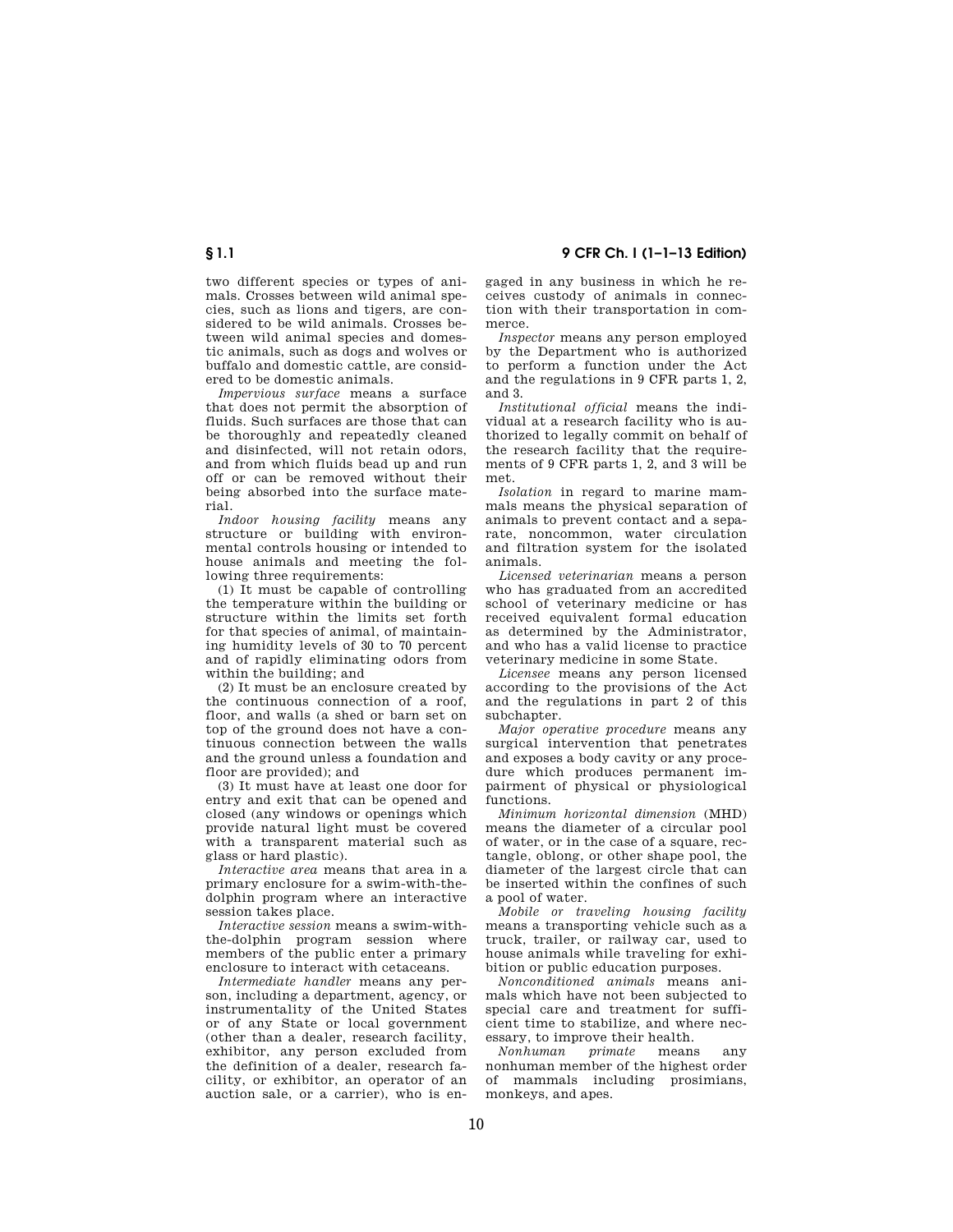*Operator of an auction sale* means any person who is engaged in operating an auction at which animals are purchased or sold in commerce.

*Outdoor housing facility* means any structure, building, land, or premise, housing or intended to house animals, which does not meet the definition of any other type of housing facility provided in the regulations, and in which temperatures cannot be controlled within set limits.

*Painful procedure* as applied to any animal means any procedure that would reasonably be expected to cause more than slight or momentary pain or distress in a human being to which that procedure was applied, that is, pain in excess of that caused by injections or other minor procedures.

*Paralytic drug* means a drug which causes partial or complete loss of muscle contraction and which has no anesthetic or analgesic properties, so that the animal cannot move, but is completely aware of its surroundings and can feel pain.

*Person* means any individual, partnership, firm, joint stock company, corporation, association, trust, estate, or other legal entity.

*Pet animal* means any animal that has commonly been kept as a pet in family households in the United States, such as dogs, cats, guinea pigs, rabbits, and hamsters. This term excludes exotic animals and wild animals.

*Positive physical contact* means petting, stroking, or other touching, which is beneficial to the well-being of the animal.

*Pound or shelter* means a facility that accepts and/or seizes animals for the purpose of caring for them, placing them through adoption, or carrying out law enforcement, whether or not the facility is operated for profit.

*Primary conveyance* means the main method of transportation used to convey an animal from origin to destination, such as a motor vehicle, plane, ship, or train.

*Primary enclosure* means any structure or device used to restrict an animal or animals to a limited amount of space, such as a room, pen, run, cage, compartment, pool, or hutch.

*Principal investigator* means an employee of a research facility, or other person associated with a research facility, responsible for a proposal to conduct research and for the design and implementation of research involving animals.

*Quorum* means a majority of the Committee members.

*Random source* means dogs and cats obtained from animal pounds or shelters, auction sales, or from any person who did not breed and raise them on his or her premises.

*Registrant* means any research facility, carrier, intermediate handler, or exhibitor not required to be licensed under section 3 of the Act, registered pursuant to the provisions of the Act and the regulations in part 2 of this subchapter.

*Research facility* means any school (except an elementary or secondary school), institution, organization, or person that uses or intends to use live animals in research, tests, or experiments, and that (1) purchases or transports live animals in commerce, or (2) receives funds under a grant, award, loan, or contract from a department, agency, or instrumentality of the United States for the purpose of carrying out research, tests, or experiments: *Provided,* That the Administrator may exempt, by regulation, any such school, institution, organization, or person that does not use or intend to use live dogs or cats, except those schools, institutions, organizations, or persons, which use substantial numbers (as determined by the Administrator) of live animals the principal function of which schools, institutions, organizations, or persons, is biomedical research or testing, when in the judgment of the Administrator, any such exemption does not vitiate the purpose of the Act.

*Retail pet store* means any outlet where only the following animals are sold or offered for sale, at retail, for use as pets: Dogs, cats, rabbits, guinea pigs, hamsters, gerbils, rats, mice, gophers, chinchilla, domestic ferrets, domestic farm animals, birds, and coldblooded species. Such definition excludes—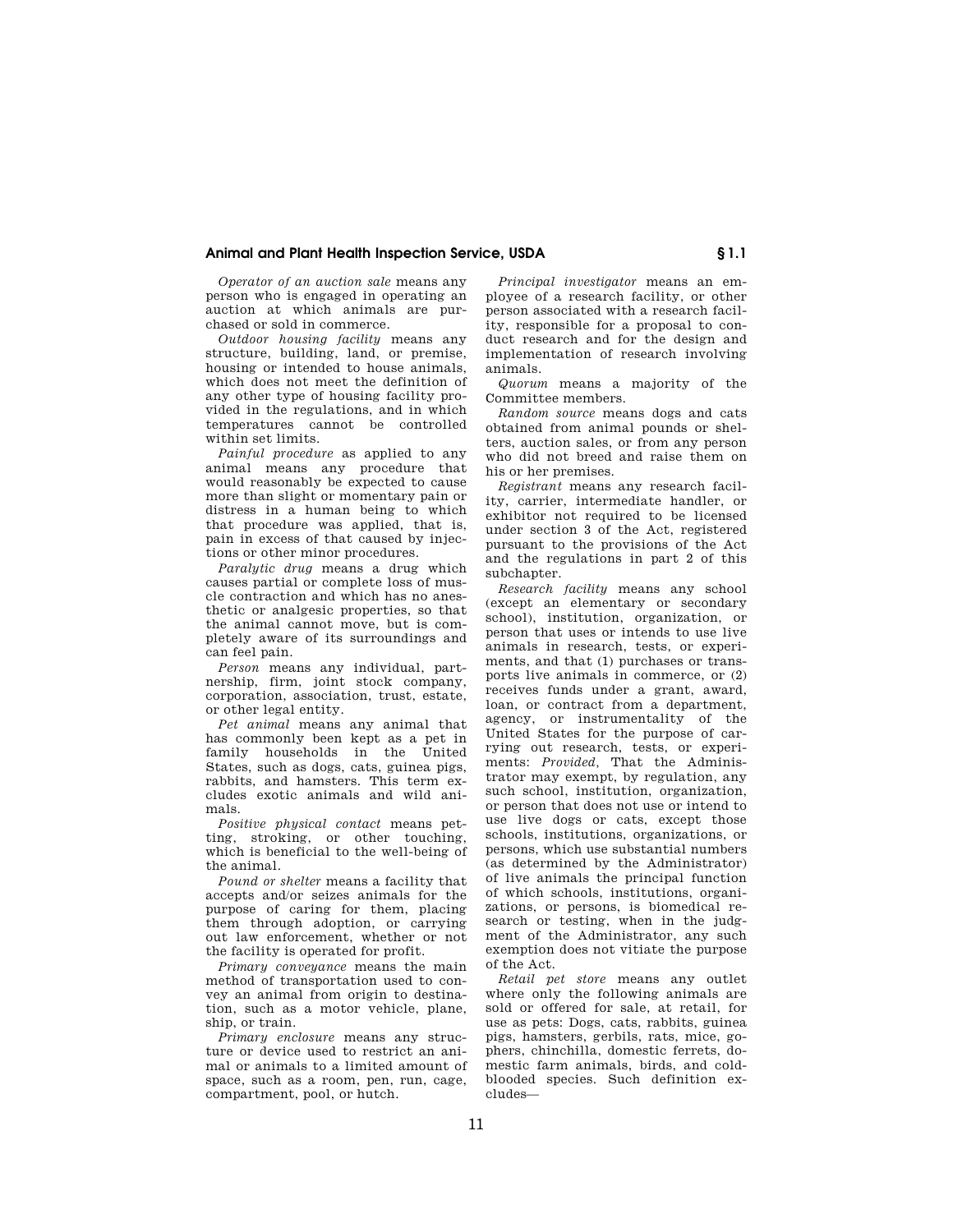(1) Establishments or persons who deal in dogs used for hunting, security, or breeding purposes;

(2) Establishments or persons exhibiting, selling, or offering to exhibit or sell any wild or exotic or other nonpet species of warmblooded animals (except birds), such as skunks, raccoons, nonhuman primates, squirrels, ocelots, foxes, coyotes, etc.;

(3) Any establishment or person selling warmblooded animals (except birds, and laboratory rats and mice) for research or exhibition purposes; and

(4) Any establishment wholesaling any animals (except birds, rats and mice).

(5) Any establishment exhibiting pet animals in a room that is separate from or adjacent to the retail pet store, or in an outside area, or anywhere off the retail pet store premises.

*Sanctuary area* means that area in a primary enclosure for a swim-with-thedolphin program that is off-limits to the public and that directly abuts the buffer area.

*Sanitize* means to make physically clean and to remove and destroy, to the maximum degree that is practical, agents injurious to health.

*Secretary* means the Secretary of Agriculture of the United States or his representative who shall be an employee of the Department.

*Sheltered housing facility* means a housing facility which provides the animals with shelter; protection from the elements; and protection from temperature extremes at all times. A sheltered housing facility may consist of runs or pens totally enclosed in a barn or building, or of connecting inside/outside runs or pens with the inside pens in a totally enclosed building.

*Standards* means the requirements with respect to the humane housing, exhibition, handling, care, treatment, temperature, and transportation of animals by dealers, exhibitors research facilities, carriers, intermediate handlers, and operators of auction sales as set forth in part 3 of this subchapter.

*State* means a State of the United States, the District of Columbia, Commonwealth of Puerto Rico, the Virgin Islands, Guam, American Samoa, or any other territory or possession of the United States.

**§ 1.1 9 CFR Ch. I (1–1–13 Edition)** 

*Study area* means any building room, area, enclosure, or other containment outside of a core facility or centrally designated or managed area in which animals are housed for more than 12 hours.

*Swim-with-the-dolphin (SWTD) program* means any human-cetacean interactive program in which a member of the public enters the primary enclosure in which an SWTD designated cetacean is housed to interact with the animal. This interaction includes, but such inclusions are not limited to, wading, swimming, snorkeling, or scuba diving in the enclosure. This interaction excludes, but such exclusions are not limited to, feeding and petting pools, and the participation of any member(s) of the public audience as a minor segment of an educational presentation or performance of a show.

*Transporting device* means an interim vehicle or device, other than man, used to transport an animal between the primary conveyance and the terminal facility or in and around the terminal facility of a carrier or intermediate handler.

*Transporting vehicle* means any truck, car, trailer, airplane, ship, or railroad car used for transporting animals.

*Weaned* means that an animal has become accustomed to take solid food and has so done, without nursing, for a period of at least 5 days.

*Wild animal* means any animal which is now or historically has been found in the wild, or in the wild state, within the boundaries of the United States, its territories, or possessions. This term includes, but is not limited to, animals such as: Deer, skunk, opossum, raccoon, mink, armadillo, coyote, squirrel, fox, wolf.

*Wild state* means living in its original, natural condition; not domesticated.

*Zoo* means any park, building, cage, enclosure, or other structure or premise in which a live animal or animals are kept for public exhibition or viewing, regardless of compensation.

[54 FR 36119, Aug. 31, 1989, as amended at 55 FR 12631, Apr. 5, 1990; 58 FR 39129, July 22, 1993; 62 FR 43275, Aug. 13, 1997; 63 FR 47148, Sept. 4, 1998; 63 FR 62926, Nov. 10, 1998; 65 FR 6314, Feb. 9, 2000; 68 FR 12285, Mar. 14, 2003; 69 FR 31514, June 4, 2004; 69 FR 42099, July 14, 2004]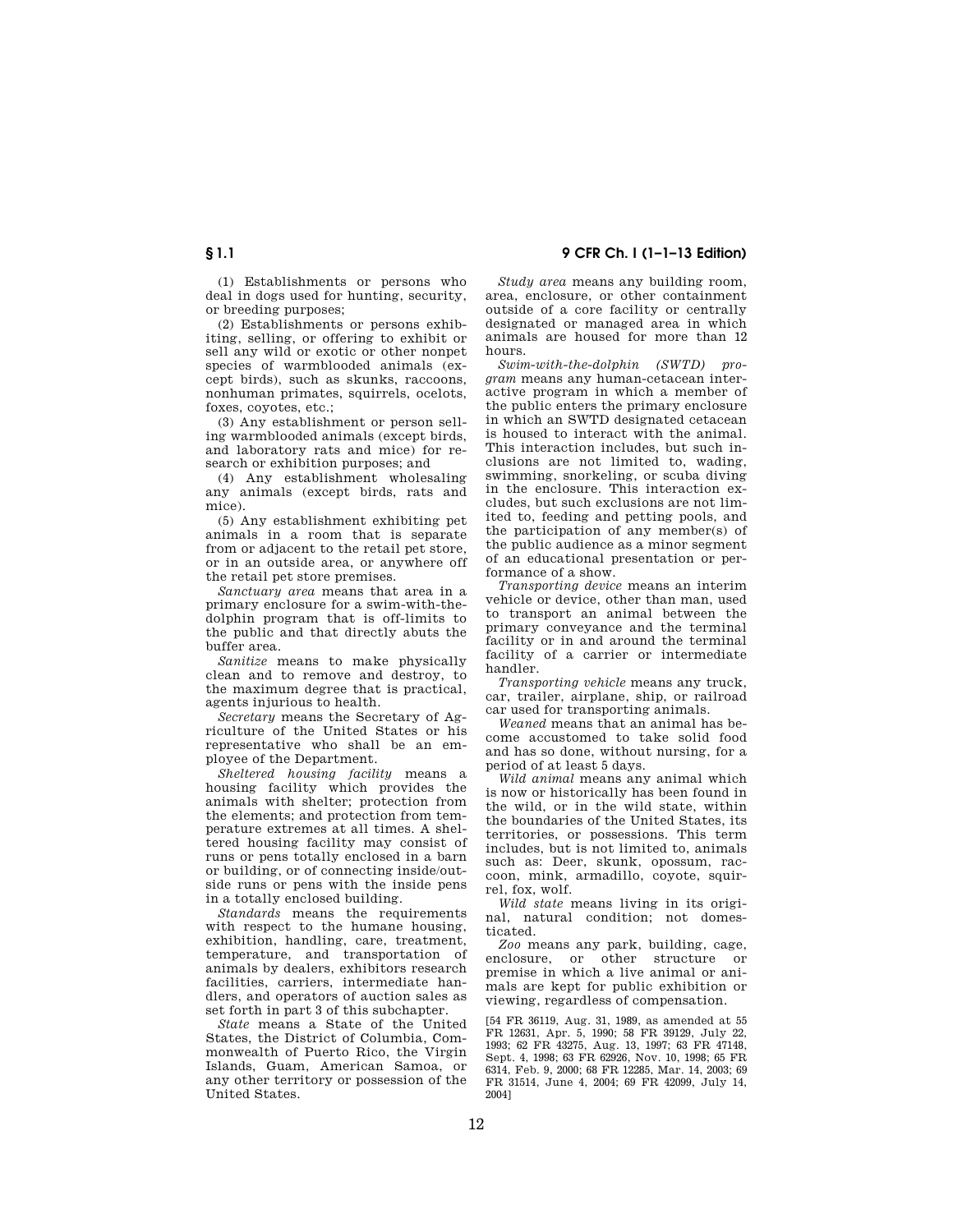EFFECTIVE DATE NOTE: At 64 FR 15920, Apr. 2, 1999, the definitions of *buffer area, interactive area, interactive session, sanctuary area,*  and *swim-with-the-dolphin (SWTD) program*  were suspended, effective Apr. 2, 1999.

## **PART 2—REGULATIONS**

#### **Subpart A—Licensing**

Sec.

- 2.1 Requirements and application.
- 2.2 Acknowledgement of regulations and standards.
- 2.3 Demonstration of compliance with standards and regulations.
- 2.4 Non-interference with APHIS officials.
- 2.5 Duration of license and termination of license.
- 2.6 Annual license fees.
- 2.7 Annual report by licensees.
- 2.8 Notification of change of name, address, control, or ownership of business.
- 2.9 Officers, agents, and employees of licensees whose licenses have been suspended or revoked.
- 2.10 Licensees whose licenses have been suspended or revoked.
- 2.11 Denial of initial license application.
- 2.12 Termination of a license.

#### **Subpart B—Registration**

- 2.25 Requirements and procedures.
- 2.26 Acknowledgement of regulations and standards.
- 2.27 Notification of change of operation.

#### **Subpart C—Research Facilities**

- 2.30 Registration.
- 2.31 Institutional Animal Care and Use Committee (IACUC).
- 2.32 Personnel qualifications.
- 2.33 Attending veterinarian and adequate veterinary care.
- 2.34 [Reserved]
- 2.35 Recordkeeping requirements.
- 2.36 Annual report.
- 2.37 Federal research facilities.
- 2.38 Miscellaneous.

## **Subpart D—Attending Veterinarian and Adequate Veterinary Care**

2.40 Attending veterinarian and adequate veterinary care (dealers and exhibitors).

#### **Subpart E—Identification of Animals**

- 2.50 Time and method of identification.
- 2.51 Form of official tag.
- 2.52 How to obtain tags.
- 2.53 Use of tags.
- 2.54 Lost tags.
	- 2.55 Removal and disposal of tags.

#### **Subpart F—Stolen Animals**

2.60 Prohibition on the purchase, sale, use, or transportation of stolen animals.

#### **Subpart G—Records**

- 2.75 Records: Dealers and exhibitors.
- 2.76 Records: Operators of auction sales and
- brokers.<br>2.77 Records: Carriers and intermediate handlers.
- 2.78 Health certification and identification.
- 2.79 C.O.D. shipments.
- 2.80 Records, disposition.

#### **Subpart H—Compliance With Standards and Holding Period**

- 2.100 Compliance with standards.
- 2.101 Holding period.
- 2.102 Holding facility.

#### **Subpart I—Miscellaneous**

- 2.125 Information as to business; furnishing of same by dealers, exhibitors, operators of auction sales, intermediate handlers, and carriers.
- 2.126 Access and inspection of records and property.
- 2.127 Publication of names of persons subject to the provisions of this part.
- 2.128 Inspection for missing animals.
- 2.129 Confiscation and destruction of animals.
- 2.130 Minimum age requirements.
- 2.131 Handling of animals.
- 2.132 Procurement of dogs, cats, and other animals; dealers.
- 2.133 Certification for random source dogs and cats.
- 2.134 Contingency planning.

AUTHORITY: 7 U.S.C. 2131–2159; 7 CFR 2.22, 2.80, and 371.7.

SOURCE: 54 FR 36147, Aug. 31, 1989, unless otherwise noted.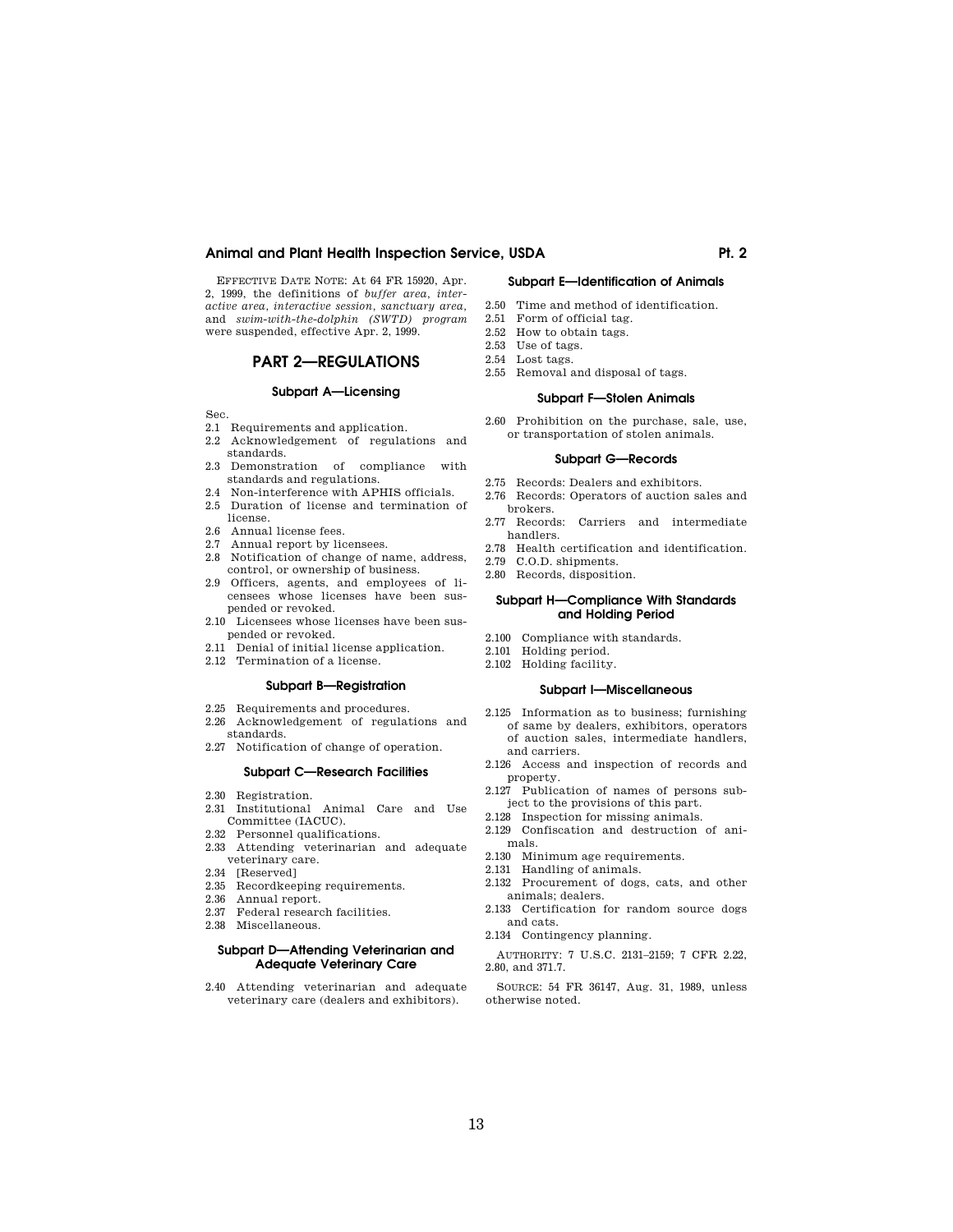## **§ 2.1 9 CFR Ch. I (1–1–13 Edition)**

## **Subpart A—Licensing**

#### **§ 2.1 Requirements and application.**

(a)(1) Any person operating or intending to operate as a dealer, exhibitor, or operator of an auction sale, except persons who are exempted from the licensing requirements under paragraph  $(a)(3)$  of this section, must have a valid license. A person must be 18 years of age or older to obtain a license. A person seeking a license shall apply on a form which will be furnished by the AC Regional Director in the State in which that person operates or intends to operate. The applicant shall provide the information requested on the application form, including a valid mailing address through which the licensee or applicant can be reached at all times, and a valid premises address where animals, animal facilities, equipment, and records may be inspected for compliance. The applicant shall file the completed application form with the AC Regional Director.

(2) If an applicant for a license or license renewal operates in more than one State, he or she shall apply in the State in which he or she has his or her principal place of business. All premises, facilities, or sites where such person operates or keeps animals shall be indicated on the application form or on a separate sheet attached to it. The completed application form, along with the application fee indicated in paragraph (c) of this section, and the annual license fee indicated in table 1 or 2 of §2.6 shall be filed with the AC Regional Director.

(3) The following persons are exempt from the licensing requirements under section 2 or section 3 of the Act:

(i) Retail pet stores which sell nondangerous, pet-type animals, such as dogs, cats, birds, rabbits, hamsters, guinea pigs, gophers, domestic ferrets, chinchilla, rats, and mice, for pets, at retail only: *Provided, That,* Anyone wholesaling any animals, selling any animals for research or exhibition, or selling any wild, exotic, or nonpet animals retail, must have a license;

(ii) Any person who sells or negotiates the sale or purchase of any animal except wild or exotic animals, dogs, or cats, and who derives no more than \$500 gross income from the sale of such animals to a research facility, an exhibitor, a dealer, or a pet store during any calendar year and is not otherwise required to obtain a license;

(iii) Any person who maintains a total of three (3) or fewer breeding female dogs, cats, and/or small exotic or wild mammals, such as hedgehogs, degus, spiny mice, prairie dogs, flying squirrels, and jerboas, and who sells only the offspring of these dogs, cats, or small exotic or wild mammals, which were born and raised on his or her premises, for pets or exhibition, and is not otherwise required to obtain a license. This exemption does not extend to any person residing in a household that collectively maintains a total of more than three breeding female dogs, cats, and/or small exotic or wild mammals, regardless of ownership, nor to any person maintaining breeding female dogs, cats, and/or small exotic or wild mammals on premises on which more than three breeding female dogs, cats, and/or small exotic or wild mammals are maintained, nor to any person acting in concert with others where they collectively maintain a total of more than three breeding female dogs, cats, and/or small exotic or wild mammals regardless of ownership;

(iv) Any person who sells fewer than 25 dogs and/or cats per year, which were born and raised on his or her premises, for research, teaching, or testing purposes or to any research facility and is not otherwise required to obtain a license. This exemption does not extend to any person residing in a household that collectively sells 25 or more dogs and/or cats, regardless of ownership, nor to any person acting in concert with others where they collectively sell 25 or more dogs and/or cats, regardless of ownership. The sale of any dog or cat not born and raised on the premises for research purposes requires a license;

(v) Any person who arranges for transportation or transports animals solely for the purpose of breeding, exhibiting in purebred shows, boarding (not in association with commercial transportation), grooming, or medical treatment, and is not otherwise required to obtain a license;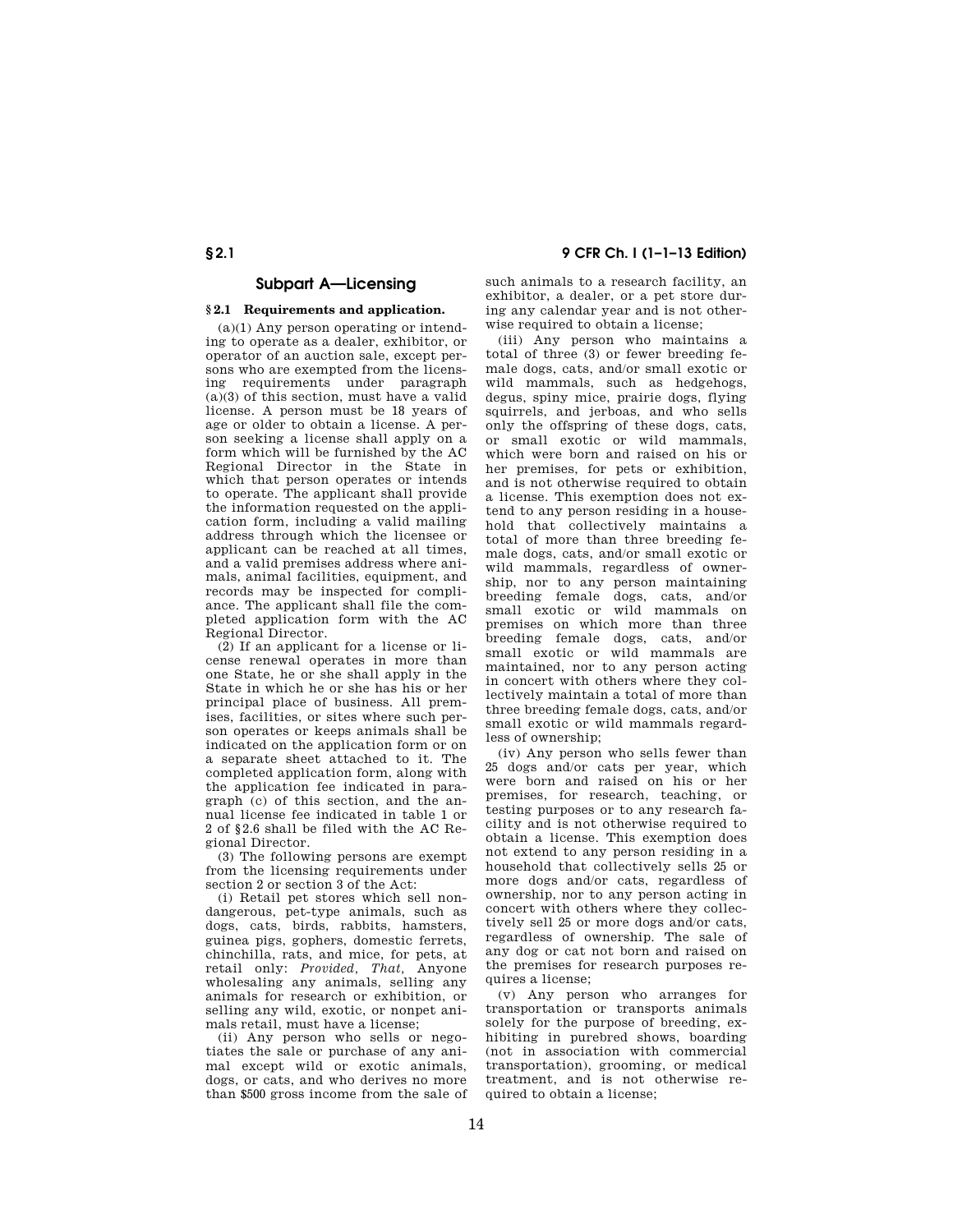(vi) Any person who buys, sells, transports, or negotiates the sale, purchase, or transportation of any animals used only for the purposes of food or fiber (including fur);

(vii) Any person who breeds and raises domestic pet animals for direct retail sales to another person for the buyer's own use and who buys no animals for resale and who sells no animals to a research facility, an exhibitor, a dealer, or a pet store (e.g., a purebred dog or cat fancier) and is not otherwise required to obtain a license;

(viii) Any person who buys animals solely for his or her own use or enjoyment and does not sell or exhibit animals, or is not otherwise required to obtain a license;

(b) No person shall have more than one license.

(c) A license will be issued to any applicant, except as provided in §§2.10 and  $2.11$  when:

(1) The applicant has met the requirements of this section and §§2.2 and 2.3; and

(2) The applicant has paid the application fee of \$10 and the annual license fee indicated in §2.6 to the appropriate Animal Care regional office for an initial license, and, in the case of a license renewal, the annual license fee has been received by the appropriate Animal Care regional office on or before the expiration date of the license.

 $(d)(1)$  A licensee who wishes a renewal must submit to the appropriate Animal Care regional office a completed application form and the annual license fee indicated in §2.6 by certified check, cashier's check, personal check, money order, or credit card. The application form and the annual license fee must be received by the appropriate Animal Care regional office on or before the expiration date of the license. An applicant whose check is returned by the bank will be charged a fee of \$20 for each returned check. A returned check will be deemed nonpayment of fee and will result in the denial of the license. If an applicant's check is returned, subsequent fees must be paid by certified check, cashier's check, or money order.

(2) A license fee indicated in §2.6 must also be paid if an applicant is applying for a changed class of license. The applicant may pay the fee by certified check, cashier's check, personal check, money order, or credit card. An applicant whose check is returned by a bank will be charged a fee of \$20 for each returned check. If an applicant's check is returned, subsequent fees must be paid by certified check, cashier's check, or money order.

(e) The failure of any person to comply with any provision of the Act, or any of the provisions of the regulations or standards in this subchapter, shall constitute grounds for denial of a license; or for its suspension or revocation by the Secretary, as provided in the Act.

(Approved by the Office of Management and Budget under control number 0579–0254)

[54 FR 36147, Aug. 31, 1989, as amended at 63 FR 62926, Nov. 10, 1998; 69 FR 42099, July 14, 2004]

#### **§ 2.2 Acknowledgement of regulations and standards.**

(a) *Application for initial license.*  APHIS will supply a copy of the applicable regulations and standards to the applicant with each request for a license application. The applicant shall acknowledge receipt of the regulations and standards and agree to comply with them by signing the application form before a license will be issued.

(b) *Application for license renewal.*  APHIS will renew a license after the applicant certifies by signing the application form that, to the best of the applicant's knowledge and belief, he or she is in compliance with the regulations and standards and agrees to continue to comply with the regulations and standards. APHIS will supply a copy of the applicable regulations and standards to the applicant upon request.

(Approved by the Office of Management and Budget under control number 0579–0254)

[60 FR 13895, Mar. 15, 1995, as amended at 69 FR 42100, July 14, 2004]

# **§ 2.3 Demonstration of compliance with standards and regulations.**

(a) Each applicant must demonstrate that his or her premises and any animals, facilities, vehicles, equipment, or other premises used or intended for use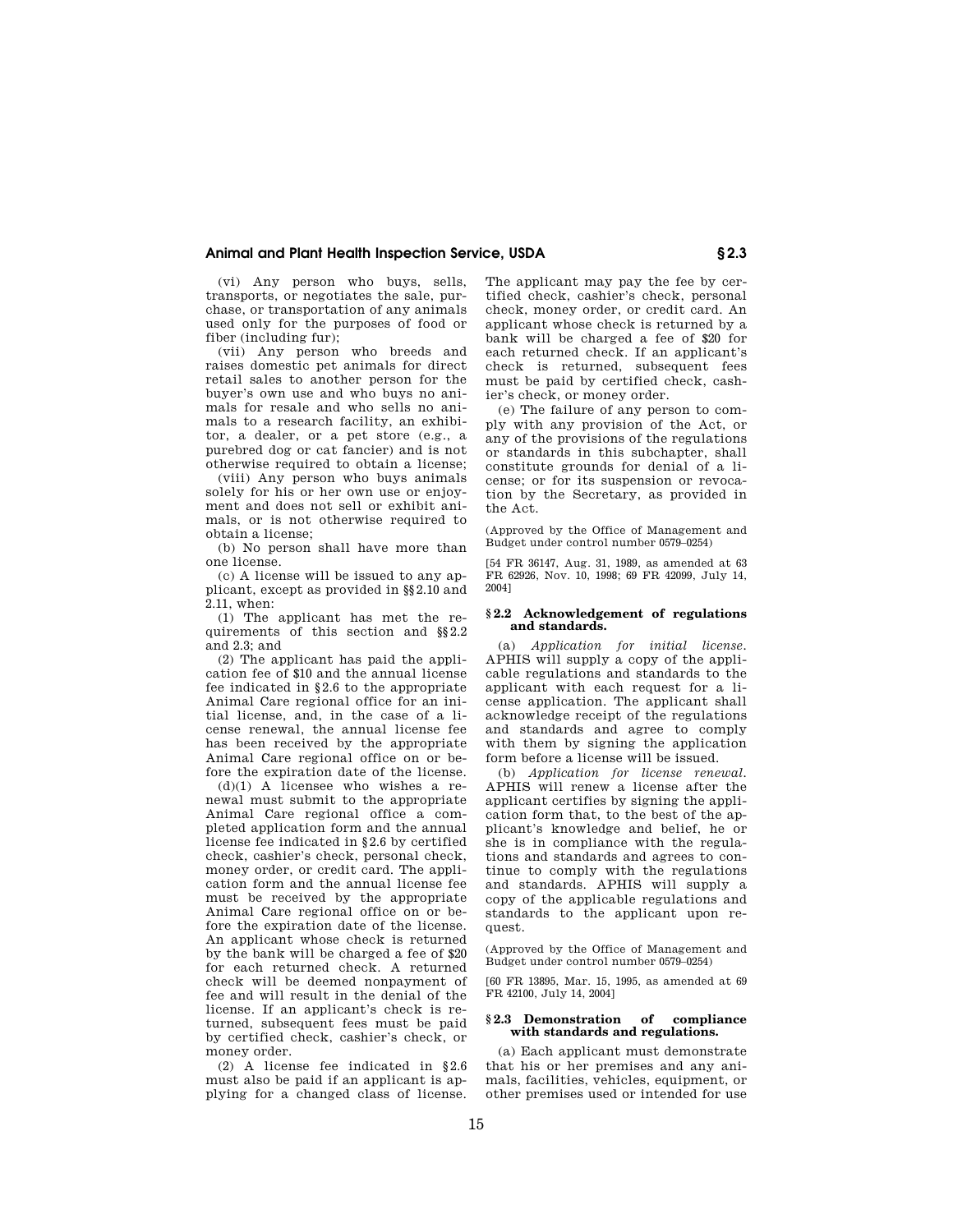## **§ 2.4 9 CFR Ch. I (1–1–13 Edition)**

in the business comply with the regulations and standards set forth in parts 2 and 3 of this subchapter. Each applicant for an initial license or license renewal must make his or her animals, premises, facilities, vehicles, equipment, other premises, and records available for inspection during business hours and at other times mutually agreeable to the applicant and APHIS, to ascertain the applicant's compliance with the standards and regulations.

(b) Each applicant for an initial license must be inspected by APHIS and demonstrate compliance with the regulations and standards, as required in paragraph (a) of this section, before APHIS will issue a license. If the first inspection reveals that the applicant's animals, premises, facilities, vehicles, equipment, other premises, or records do not meet the requirements of this subchapter, APHIS will advise the applicant of existing deficiencies and the corrective measures that must be completed to come into compliance with the regulations and standards. An applicant who fails the first inspection .<br>will have two additional chances to demonstrate his or her compliance with the regulations and standards through a second inspection by APHIS. The applicant must request the second inspection, and if applicable, the third inspection, within 90 days following the first inspection. If the applicant fails inspection or fails to request reinspections within the 90-day period, he or she will forfeit the application fee and cannot reapply for a license for a period of 6 months from the date of the failed third inspection or the expiration of the time to request a third inspection. Issuance of a license will be denied until the applicant demonstrates upon inspection that the animals, premises, facilities, vehicles, equipment, other premises, and records are in compliance with all regulations and standards in this subchapter.

(Approved by the Office of Management and Budget under control number 0579–0254)

[54 FR 36147, Aug. 31, 1989, as amended at 69 FR 42100, July 14, 2004]

#### **§ 2.4 Non-interference with APHIS officials.**

A licensee or applicant for an initial license shall not interfere with, threat-

en, abuse (including verbally abuse), or harass any APHIS official in the course of carrying out his or her duties.

#### **§ 2.5 Duration of license and termination of license.**

(a) A license issued under this part shall be valid and effective unless:

(1) The license has been revoked or suspended pursuant to section 19 of the Act.

(2) The license is voluntarily terminated upon request of the licensee, in writing, to the AC Regional Director.

(3) The license has expired or been terminated under this part.

(4) The annual license fee has not been paid to the appropriate Animal Care regional office as required. There will not be a refund of the annual license fee if a license is terminated prior to its expiration date.

(b) Any person who is licensed must file an application for a license renewal and an annual report form (APHIS Form 7003), as required by §2.7 of this part, and pay the required annual license fee. The required annual license fee must be received in the appropriate Animal Care regional office on or before the expiration date of the license or the license will expire and automatically terminate. Failure to comply with the annual reporting requirements or pay the required annual license fee on or before the expiration date of the license will result in automatic termination of the license.

(c) Any person who seeks the reinstatement of a license that has been automatically terminated must follow the procedure applicable to new applicants for a license set forth in §2.1.

(d) Licenses are issued to specific persons for specific premises and do not transfer upon change of ownership, nor are they valid at a different location.

(e) A license which is invalid under this part shall be surrendered to the AC Regional Director. If the license cannot be found, the licensee shall provide a written statement so stating to the AC Regional Director.

[54 FR 36147, Aug. 31, 1989, as amended at 60 FR 13895, Mar. 15, 1995; 63 FR 62926, Nov. 10, 1998; 69 FR 42100, July 14, 2004]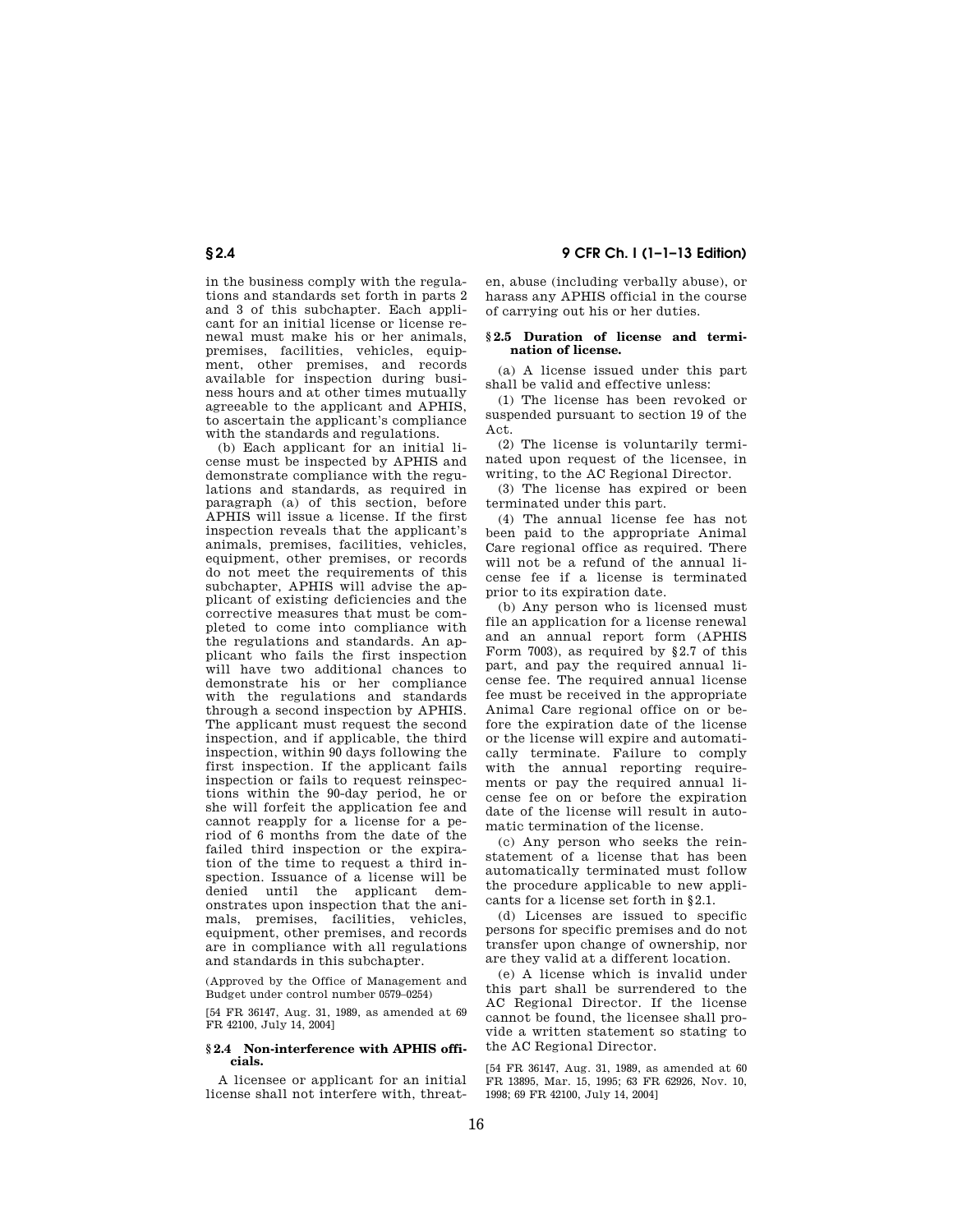### **§ 2.6 Annual license fees.**

(a) For an initial license, the applicant must submit a \$10 application fee in addition to the initial license fee prescribed in this section. Licensees applying for license renewal or changed class of license must submit only the license fee prescribed in this section. The license fee for an initial license, license renewal, or changed class of license is determined from table 1 or 2 in paragraph (c) of this section. Paragraph (b) of this section indicates the method used to calculate the license fee. All initial license and changed class of license fees must be submitted to the appropriate Animal Care regional office, and, in the case of license renewals, all fees must be received by the appropriate Animal Care regional office on or before the expiration date of the license.

(b)(1) Class ''A'' license. The annual license renewal fee for a Class ''A'' dealer shall be based on 50 percent of the total gross amount, expressed in dollars, derived from the sale of animals to research facilities, dealers, exhibitors, retail pet stores, and persons for use as pets, directly or through an auction sale, by the dealer or applicant during his or her preceding business year (calendar or fiscal) in the case of a person who operated during such a year. If animals are leased, the lessor shall pay a fee based on 50 percent of any compensation received from the leased animals and the lessee shall pay a fee based upon the net compensation received from the leased animals, as indicated for dealers in Table 1 in paragraph (c) of this section.

(2) Class ''B'' license. The annual license renewal fee for a Class ''B'' dealer shall be established by calculating the total amount received from the sale of animals to research facilities, dealers, exhibitors, retail pet stores, and persons for use as pets, directly or through an auction sale, during the preceding business year (calendar or fiscal) less the amount paid for the animals by the dealer or applicant. This net difference, exclusive of other costs, shall be the figure used to determine the license fee of a Class ''B'' dealer. If animals are leased, the lessor and lessee shall each pay a fee based on the net compensation received from the leased animals calculated from Table 1 in paragraph (c) of this section.

(3) The annual license renewal fee for a broker or operator of an auction sale shall be that of a class ''B'' dealer and shall be based on the total gross amount, expressed in dollars, derived from commissions or fees charged for the sale of animals, or for negotiating the sale of animals, by brokers or by the operator of an auction sale, to research facilities, dealers, exhibitors, retail pet stores, and persons for use as pets, during the preceding business year (calendar or fiscal).

(4) In the case of a new applicant for a license as a dealer, broker or operator of an auction sale who did not operate during a preceding business year, the annual license fee will be based on the anticipated yearly dollar amount of business, as provided in paragraphs  $(b)(1)$ ,  $(2)$ , and  $(3)$  of this section, derived from the sale of animals to research facilities, dealers, exhibitors, retail pet stores, and persons for use as pets, directly or through an auction sale.

(5) The amount of the annual fee to be paid upon application for a class ''C'' license as an exhibitor under this section shall be based on the number of animals which the exhibitor owned, held, or exhibited at the time the application is signed and dated or during the previous year, whichever is greater, and will be the amount listed in Table 2 in paragraph (c) of this section. Animals which are leased shall be included in the number of animals being held by both the lessor and the lessee when calculating the annual fee. An exhibitor shall pay his or her annual license fee on or before the expiration date of the license and the fee shall be based on the number of animals which the exhibitor is holding or has held during the year (both owned and leased).

(c) The license fee shall be computed in accordance with the following tables: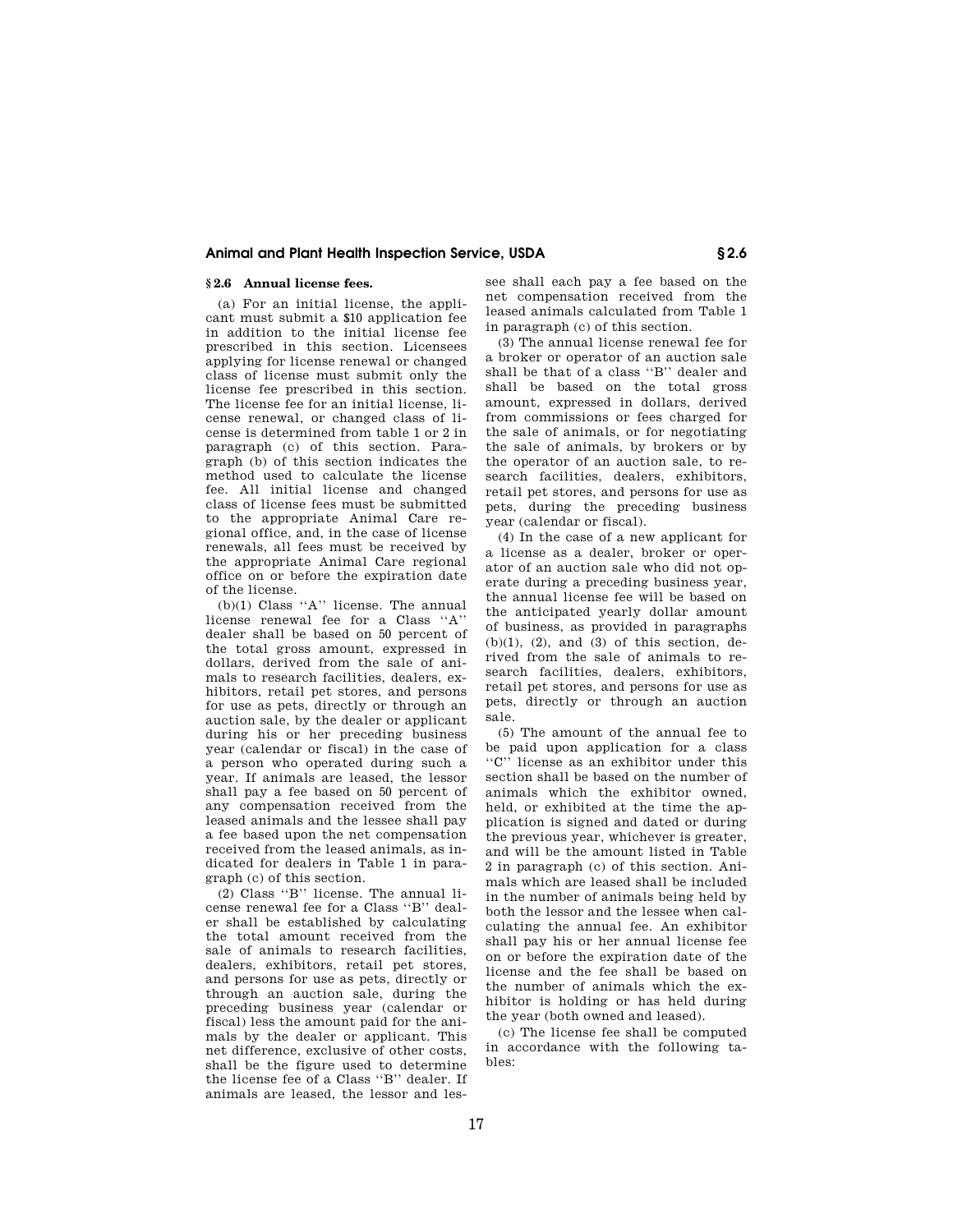TABLE 1—DEALERS, BROKERS, AND OPERATORS OF AN AUCTION SALE—CLASS ''A'' AND ''B'' **LICENSE** 

| Over   | But not<br>over | Initial<br>license<br>fee | Annual or<br>changed<br>class of<br>license fee |
|--------|-----------------|---------------------------|-------------------------------------------------|
|        | \$500           | \$30                      | \$40                                            |
|        | 2.000           | 60                        | 70                                              |
| 2,000  | 10.000          | 120                       | 130                                             |
| 10,000 | 25.000          | 225                       | 235                                             |
| 25,000 | 50.000          | 350                       | 360                                             |
| 50,000 | 100.000         | 475                       | 485                                             |
|        | .               | 750                       | 760                                             |

TABLE 2—EXHIBITORS—CLASS ''C'' LICENSE

| Number of animals | Initial<br>license<br>fee | Annual or<br>changed<br>class of li-<br>cense fee |
|-------------------|---------------------------|---------------------------------------------------|
|                   | \$30                      | \$40                                              |
|                   | 75                        | 85                                                |
|                   | 175                       | 185                                               |
|                   | 225                       | 235                                               |
| 501 and up        | 300                       | 310                                               |

(d) If a person meets the licensing requirements for more than one class of license, he shall be required to obtain a license and pay the fee for the type business which is predominant for his operation, as determined by the Secretary.

(e) In any situation in which a licensee shall have demonstrated in writing to the satisfaction of the Secretary that he or she has good reason to believe that the dollar amount of his or her business for the forthcoming business year will be less than the previous business year, then his or her estimated dollar amount of business shall be used for computing the license fee for the forthcoming business year: *Provided, however,* That if the dollar amount upon which the license fee is based for that year does in fact exceed the amount estimated, the difference in amount of the fee paid and that which was due under paragraphs (b) and (c) of this section based upon the actual dollar business upon which the license fee is based, shall be payable in addition to the required annual license fee for the next subsequent year, on the anniversary date of his or her license as prescribed in this section.

[54 FR 36147, Aug. 31, 1989, as amended at 63 FR 62926, Nov. 10, 1998; 69 FR 42101, July 14, 2004]

## **§ 2.7 9 CFR Ch. I (1–1–13 Edition)**

## **§ 2.7 Annual report by licensees.**

(a) Each year, within 30 days prior to the expiration date of his or her license, a licensee shall file with the AC Regional Director an application for license renewal and annual report upon a form which the AC Regional Director will furnish to him or her upon request.

(b) A person licensed as a dealer shall set forth in his or her license renewal application and annual report the dollar amount of business, from the sale of animals, upon which the license fee is based, directly or through an auction sale, to research facilities, dealers, exhibitors, retail pet stores, and persons for use as pets, by the licensee during the preceding business year (calendar or fiscal), and any other information as may be required thereon.

(c) A licensed dealer who operates as a broker or an operator of an auction sale shall set forth in his or her license renewal application and annual report the total gross amount, expressed in dollars, derived from commissions or fees charged for the sale of animals by the licensee to research facilities, dealers, exhibitors, retail pet stores, and persons for use as pets, during the preceding business year (calendar or fiscal), and any other information as may be required thereon.

(d) A person licensed as an exhibitor shall set forth in his or her license renewal application and annual report the number of animals owned, held, or exhibited by him or her, including those which are leased, during the previous year or at the time he signs and dates the report, whichever is greater.

[54 FR 36147, Aug. 31, 1989, as amended at 63 FR 62926, Nov. 10, 1998]

#### **§ 2.8 Notification of change of name, address, control, or ownership of business.**

A licensee shall promptly notify the AC Regional Director by certified mail of any change in the name, address, management, or substantial control or ownership of his business or operation, or of any additional sites, within 10 days of any change.

[54 FR 36147, Aug. 31, 1989, as amended at 63 FR 62926, Nov. 10, 1998]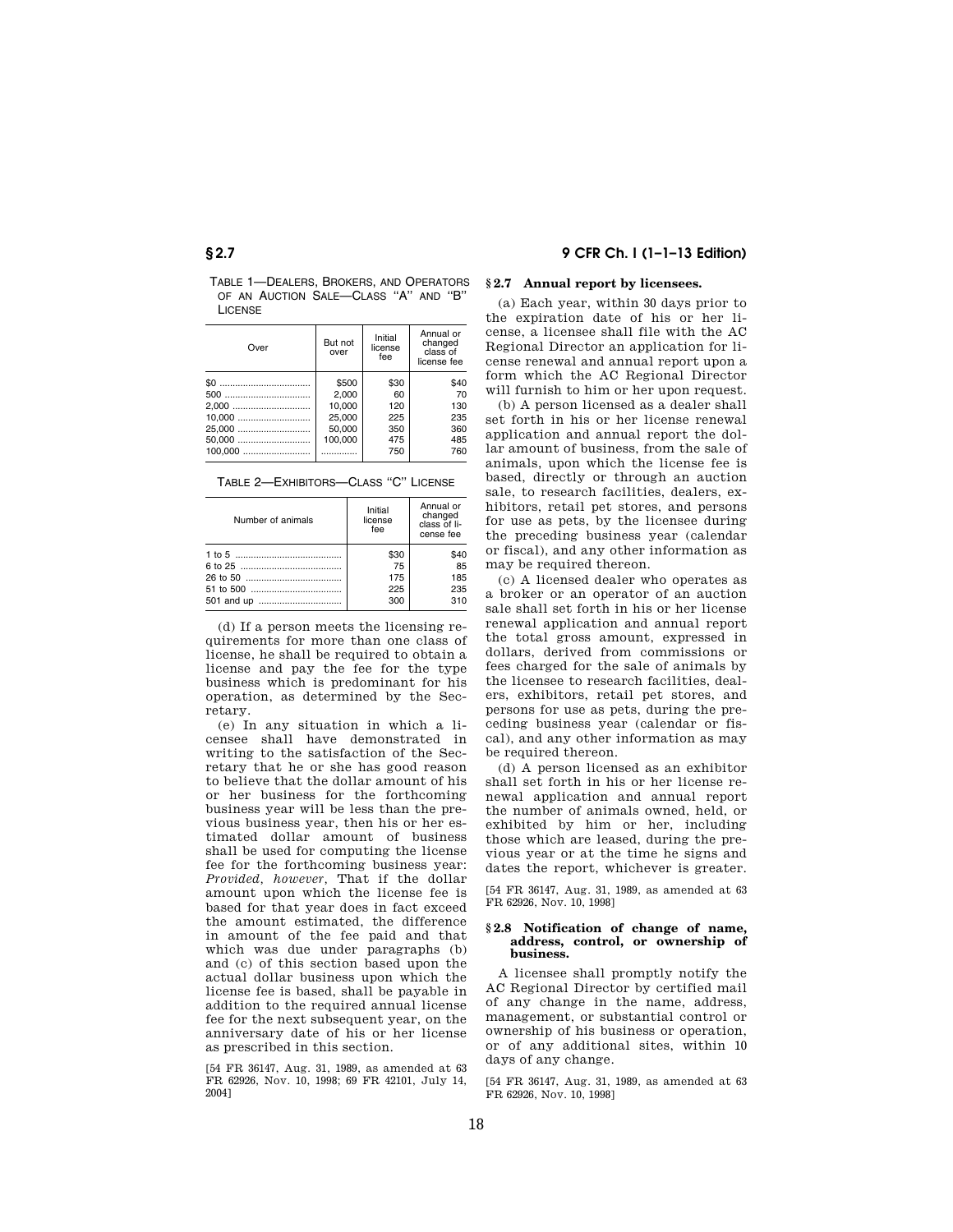#### **§ 2.9 Officers, agents, and employees of licensees whose licenses have been suspended or revoked.**

Any person who has been or is an officer, agent, or employee of a licensee whose license has been suspended or revoked and who was responsible for or participated in the violation upon which the order of suspension or revocation was based will not be licensed within the period during which the order of suspension or revocation is in effect.

#### **§ 2.10 Licensees whose licenses have been suspended or revoked.**

(a) Any person whose license has been suspended for any reason shall not be licensed in his or her own name or in any other manner within the period during which the order of suspension is in effect. No partnership, firm, corporation, or other legal entity in which any such person has a substantial interest, financial or otherwise, will be licensed during that period. Any person whose license has been suspended for any reason may apply to the AC Regional Director, in writing, for reinstatement of his or her license. No license will be renewed during the period that it is suspended. Renewal of the license may be initiated during the suspension in accordance with §§2.2(b) and 2.12.

(b) Any person whose license has been revoked shall not be licensed in his or her own name or in any other manner; nor will any partnership, firm, corporation, or other legal entity in which any such person has a substantial interest, financial or otherwise, be licensed.

(c) Any person whose license has been suspended or revoked shall not buy, sell, transport, exhibit, or deliver for transportation, any animal during the period of suspension or revocation.

[54 FR 36147, Aug. 31, 1989, as amended at 63 FR 62926, Nov. 10, 1998; 69 FR 42101, July 14, 2004]

#### **§ 2.11 Denial of initial license application.**

(a) A license will not be issued to any applicant who:

(1) Has not complied with the requirements of §§2.1, 2.2, 2.3, and 2.4 and has not paid the fees indicated in §2.6;

(2) Is not in compliance with any of the regulations or standards in this subchapter;

(3) Has had a license revoked or whose license is suspended, as set forth in §2.10;

(4) Has pled *nolo contendere* (no contest) or has been found to have violated any Federal, State, or local laws or regulations pertaining to animal cruelty within 1 year of application, or after 1 year if the Administrator determines that the circumstances render the applicant unfit to be licensed;

(5) Is or would be operating in violation or circumvention of any Federal, State, or local laws; or

(6) Has made any false or fraudulent statements or provided any false or fraudulent records to the Department or other government agencies, or has pled *nolo contendere* (no contest) or has been found to have violated any Federal, State, or local laws or regulations pertaining to the transportation, ownership, neglect, or welfare of animals, or is otherwise unfit to be licensed and the Administrator determines that the issuance of a license would be contrary to the purposes of the Act.

(b) An applicant whose license application has been denied may request a hearing in accordance with the applicable rules of practice for the purpose of showing why the application for license should not be denied. The license denial shall remain in effect until the final legal decision has been rendered. Should the license denial be upheld, the applicant may again apply for a license 1 year from the date of the final order denying the application, unless the order provides otherwise.

(c) No partnership, firm, corporation, or other legal entity in which a person whose license application has been denied has a substantial interest, financial or otherwise, will be licensed within 1 year of the license denial.

(d) No license will be issued under circumstances that the Administrator determines would circumvent any order suspending, revoking, terminating, or denying a license under the Act.

[54 FR 36147, Aug. 31, 1989, as amended at 69 FR 42101, July 14, 2004]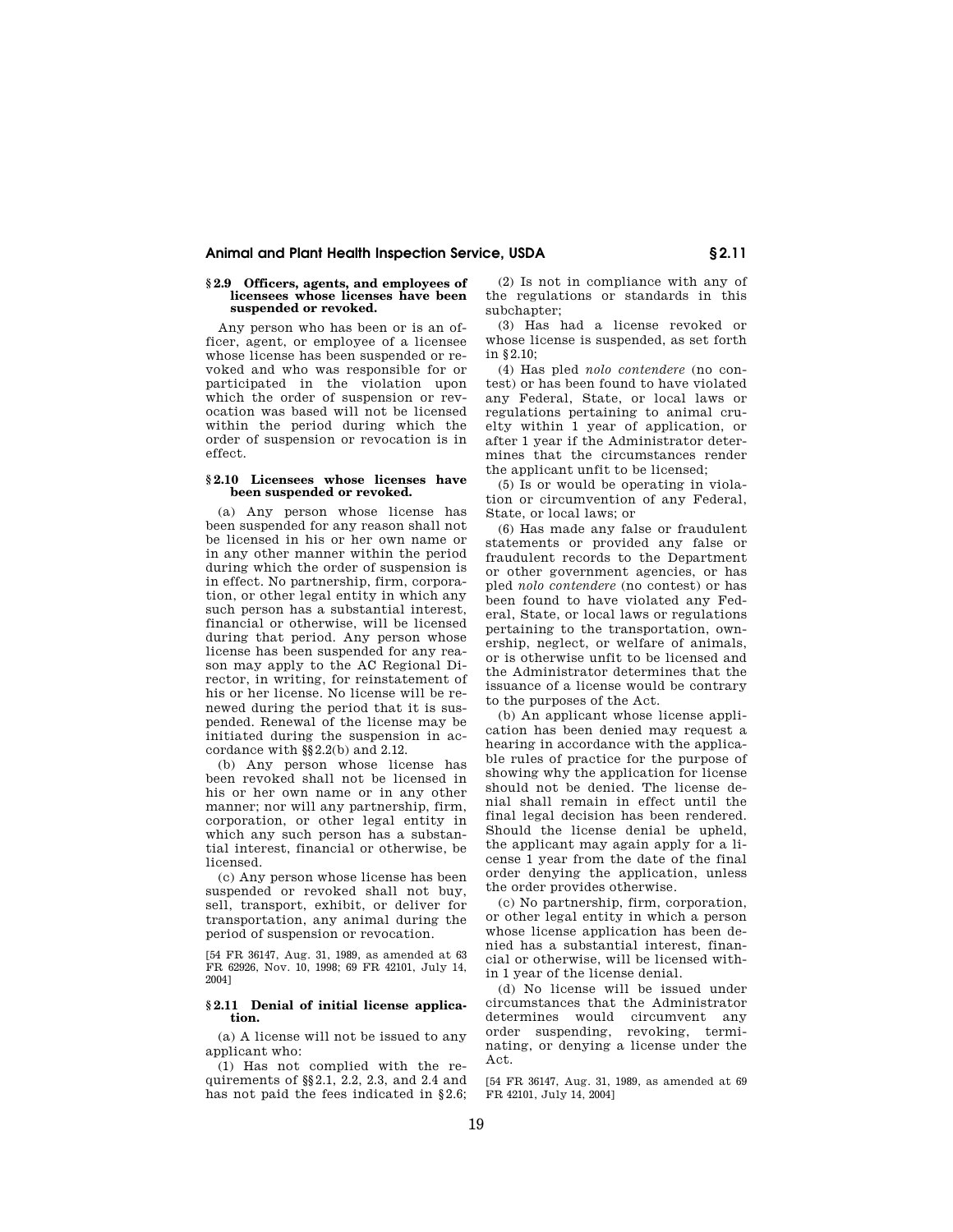## **§ 2.12 9 CFR Ch. I (1–1–13 Edition)**

**§ 2.12 Termination of a license.** 

A license may be terminated during the license renewal process or at any other time for any reason that an initial license application may be denied pursuant to §2.11 after a hearing in accordance with the applicable rules of practice.

[69 FR 42101, July 14, 2004]

## **Subpart B—Registration**

#### **§ 2.25 Requirements and procedures.**

(a) Each carrier and intermediate handler, and each exhibitor not required to be licensed under section 3 of the Act and the regulations of this subchapter, shall register with the Secretary by completing and filing a properly executed form which will be furnished, upon request, by the AC Regional Director. The registration form shall be filed with the AC Regional Director for the State in which the registrant has his or her principal place of business, and shall be updated every 3 years by the completion and filing of a new registration form which will be provided by the AC Regional Director.

(b) A subsidiary of a business corporation, rather than the parent corporation, will be registered as an exhibitor unless the subsidiary is under such direct control of the parent corporation that the Secretary determines that it is necessary that the parent corporation be registered to effectuate the purposes of the Act.

(c) No registrant or person required to be registered shall interfere with, threaten, abuse (including verbally abuse), or harass any APHIS official who is in the course of carrying out his or her duties.

[54 FR 36147, Aug. 31, 1989, as amended at 63 FR 62926, Nov. 10, 1998; 69 FR 42101, July 14, 2004]

#### **§ 2.26 Acknowledgment of regulations and standards.**

APHIS will supply a copy of the regulations and standards in this subchapter with each registration form. The registrant shall acknowledge receipt of and shall agree to comply with the regulations and standards by signing a form provided for this purpose by APHIS, and by filing it with the AC Regional Director.

[54 FR 36147, Aug. 31, 1989, as amended at 63 FR 62926, Nov. 10, 1998]

#### **§ 2.27 Notification of change of operation.**

(a) A registrant shall notify the AC Regional Director by certified mail of any change in the name, address, or ownership, or other change in operations affecting its status as an exhibitor, carrier, or intermediate handler, within 10 days after making such change.

(b)(1) A registrant which has not used, handled, or transported animals for a period of at least 2 years may be placed in an inactive status by making a written request to the AC Regional Director a registrant shall notify the AC Regional Director in writing at least 10 days before using, handling, or transporting animals again after being in an inactive status.

(2) A registrant which goes out of business or which ceases to function as a carrier, intermediate handler, or exhibitor, or which changes its method of operation so that it no longer uses, handles, or transports animals, and which does not plan to use, handle, or transport animals again at any time in the future, may have its registration canceled by making a written request to the AC Regional Director. The former registrant is responsible for reregistering and demonstrating its compliance with the Act and regulations should it start using, handling, or transporting animals at any time after its registration is canceled.

[54 FR 36147, Aug. 31, 1989, as amended at 63 FR 62926, Nov. 10, 1998]

### **Subpart C—Research Facilities**

## **§ 2.30 Registration.**

(a) *Requirements and procedures.* (1) Each research facility other than a Federal research facility, shall register with the Secretary by completing and filing a properly executed form which will be furnished, upon request, by the AC Regional Director. The registration form shall be filed with the AC Regional Director for the State in which the research facility has its principal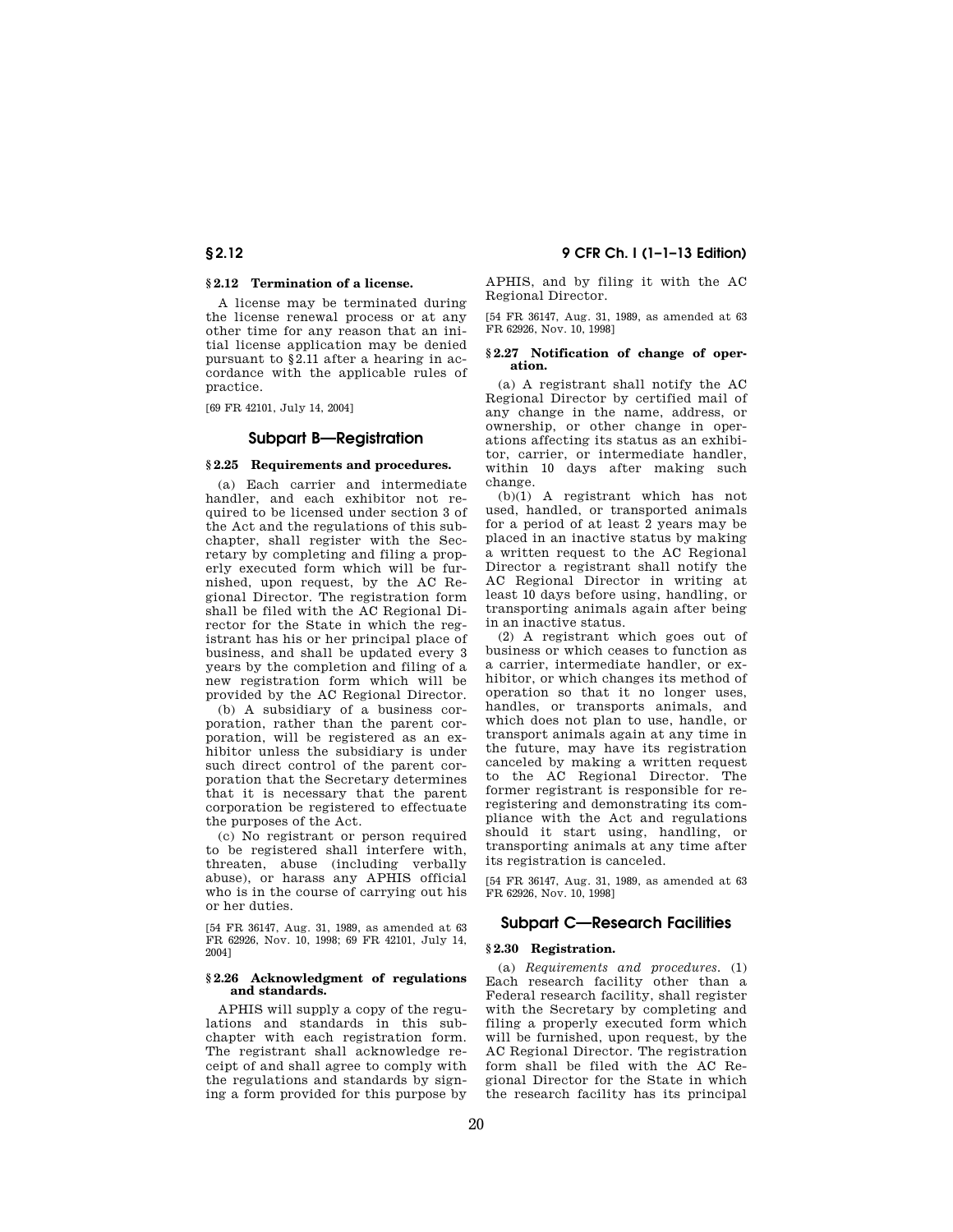place of business, and shall be updated every 3 years by the completion and filing of a new registration form which will be provided by the AC Regional Director. Except as provided in paragraph (a)(2) of this section, where a school or department of a university or college uses or intends to use live animals for research, tests, experiments, or teaching, the university or college rather than the school or department will be considered the research facility and will be required to register with the Secretary. An official who has the legal authority to bind the parent organization shall sign the registration form.

(2) In any situation in which a school or department of a university or college demonstrates to the Secretary that it is a separate legal entity and its operations and administration are independent of those of the university or college, the school or department will be registered rather than the university or college.

(3) A subsidiary of a business corporation, rather than the parent corporation, will be registered as a research facility unless the subsidiary is under such direct control of the parent corporation that the Secretary determines that it is necessary that the parent corporation be registered to effectuate the purposes of the Act.

(b) *Acknowledgment of regulations and standards.* APHIS will supply a copy of the regulations and standards in this subchapter with each registration form. The research facility shall acknowledge receipt of and shall agree to comply with the regulations and standards by signing a form provided for this purpose by APHIS, and by filing it with the AC Regional Director.

(c) *Notification of change of operation.*  (1) A research facility shall notify the AC Regional Director by certified mail of any change in the name, address, or ownership, or other change in operations affecting its status as a research facility, within 10 days after making such change.

(2) A research facility which has not used, handled, or transported animals for a period of at least 2 years may be placed in an inactive status by making a written request to the AC Regional Director. A research facility shall file an annual report of its status (active or

inactive). A research facility shall notify the AC Regional Director in writing at least 10 days before using, handling, or transporting animals again after being in an inactive status.

(3) A research facility which goes out of business or which ceases to function as a research facility, or which changes its method of operation so that it no longer uses, handles, or transports animals, and which does not plan to use, handle, or transport animals at any time in the future, may have its registration canceled by making a written request to the AC Regional Director. The research facility is responsible for reregistering and demonstrating its compliance with the Act and regulations should it start using, handling, or transporting animals at any time after its registration is canceled.

(d) No research facility shall interfere with, threaten, abuse (including verbally abuse), or harass any APHIS official who is in the course of carrying out his or her duties.

[54 FR 36147, Aug. 31, 1989, as amended at 63 FR 62926, Nov. 10, 1998; 69 FR 42101, July 14, 2004]

#### **§ 2.31 Institutional Animal Care and Use Committee (IACUC).**

(a) The Chief Executive Officer of the research facility shall appoint an Institutional Animal Care and Use Committee (IACUC), qualified through the experience and expertise of its members to assess the research facility's animal program, facilities, and procedures. Except as specifically authorized by law or these regulations, nothing in this part shall be deemed to permit the Committee or IACUC to prescribe methods or set standards for the design, performance, or conduct of actual research or experimentation by a research facility.

(b) *IACUC membership.* (1) The members of each Committee shall be appointed by the Chief Executive Officer of the research facility;

(2) The Committee shall be composed of a Chairman and at least two additional members;

(3) Of the members of the Committee: (i) At least one shall be a Doctor of Veterinary Medicine, with training or experience in laboratory animal science and medicine, who has direct or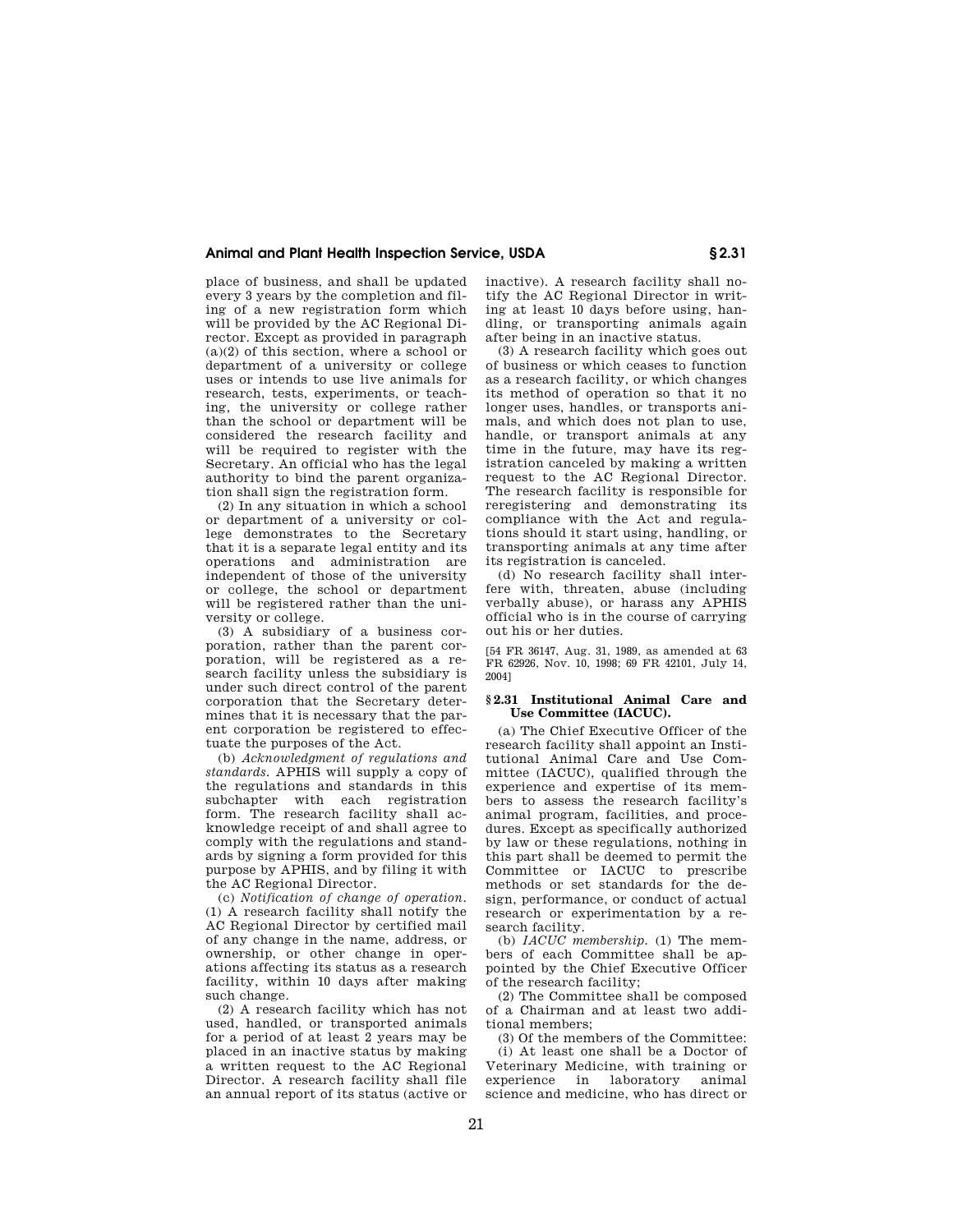delegated program responsibility for activities involving animals at the research facility;

(ii) At least one shall not be affiliated in any way with the facility other than as a member of the Committee, and shall not be a member of the immediate family of a person who is affiliated with the facility. The Secretary intends that such person will provide representation for general community interests in the proper care and treatment of animals;

(4) If the Committee consists of more than three members, not more than three members shall be from the same administrative unit of the facility.

(c) *IACUC functions.* With respect to activities involving animals, the IACUC, as an agent of the research facility, shall:

(1) Review, at least once every six months, the research facility's program for humane care and use of animals, using title 9, chapter I, subchapter A—Animal Welfare, as a basis for evaluation;

(2) Inspect, at least once every six months, all of the research facility's animal facilities, including animal study areas, using title 9, chapter I, subchapter A-Animal Welfare, as a basis for evaluation; *Provided, however,*  That animal areas containing free-living wild animals in their natural habitat need not be included in such inspection;

(3) Prepare reports of its evaluations conducted as required by paragraphs  $(c)(1)$  and  $(2)$  of this section, and submit the reports to the Institutional Official of the research facility; *Provided, however,* That the IACUC may determine the best means of conducting evaluations of the research facility's programs and facilities; and *Provided, further* That no Committee member wishing to participate in any evaluation conducted under this subpart may be excluded. The IACUC may use subcommittees composed of at least two Committee members and may invite *ad hoc* consultants to assist in conducting the evaluations, however, the IACUC remains responsible for the evaluations and reports as required by the Act and regulations. The reports shall be reviewed and signed by a majority of the IACUC members and must include any

## **§ 2.31 9 CFR Ch. I (1–1–13 Edition)**

minority views. The reports shall be updated at least once every six months upon completion of the required semiannual evaluations and shall be maintained by the research facility and made available to APHIS and to officials of funding Federal agencies for inspection and copying upon request. The reports must contain a description of the nature and extent of the research facility's adherence to this subchapter, must identify specifically any departures from the provisions of title 9, chapter I, subchapter A—Animal Welfare, and must state the reasons for each departure. The reports must distinguish significant deficiencies from minor deficiencies. A significant deficiency is one which, with reference to Subchapter A, and, in the judgment of the IACUC and the Institutional Official, is or may be a threat to the health or safety of the animals. If program or facility deficiencies are noted, the reports must contain a reasonable and specific plan and schedule with dates for correcting each deficiency. Any failure to adhere to the plan and schedule that results in a significant deficiency remaining uncorrected shall be reported in writing within 15 business days by the IACUC, through the Institutional Official, to APHIS and any Federal agency funding that activity;

(4) Review, and, if warranted, investigate concerns involving the care and use of animals at the research facility resulting from public complaints received and from reports of noncompliance received from laboratory or research facility personnel or employees;

(5) Make recommendations to the Institutional Official regarding any aspect of the research facility's animal program, facilities, or personnel training;

(6) Review and approve, require modifications in (to secure approval), or withhold approval of those components of proposed activities related to the care and use of animals, as specified in paragraph (d) of this section;

(7) Review and approve, require modifications in (to secure approval), or withhold approval of proposed significant changes regarding the care and use of animals in ongoing activities; and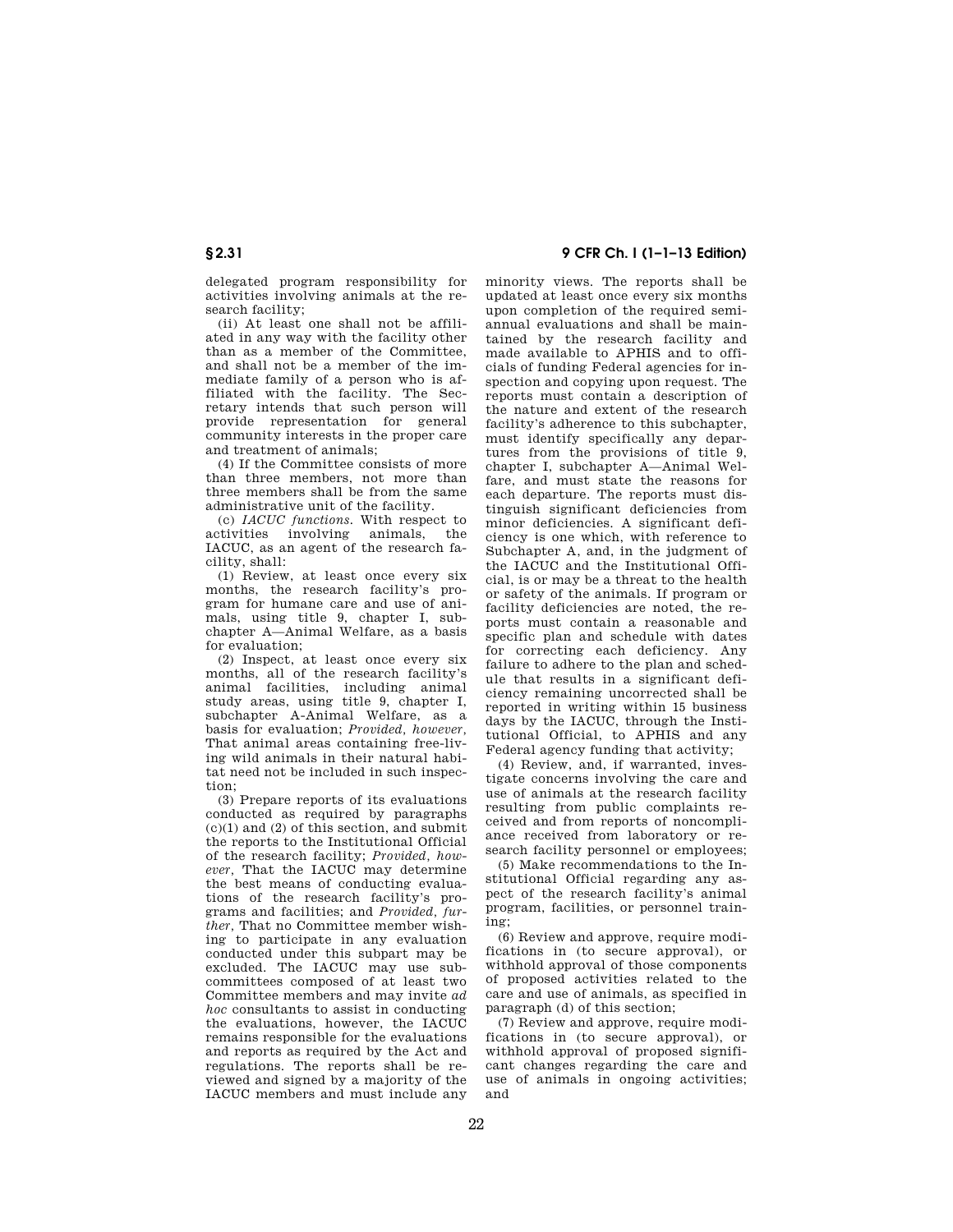(8) Be authorized to suspend an activity involving animals in accordance with the specifications set forth in paragraph  $(d)(6)$  of this section.

(d) IACUC review of activities involving animals. (1) In order to approve proposed activities or proposed significant changes in ongoing activities, the IACUC shall conduct a review of those components of the activities related to the care and use of animals and determine that the proposed activities are in accordance with this subchapter unless acceptable justification for a departure is presented in writing; *Provided, however,* That field studies as defined in part 1 of this subchapter are exempt from this requirement. Further, the IACUC shall determine that the proposed activities or significant changes in ongoing activities meet the following requirements:

(i) Procedures involving animals will avoid or minimize discomfort, distress, and pain to the animals;

(ii) The principal investigator has considered alternatives to procedures that may cause more than momentary or slight pain or distress to the animals, and has provided a written narrative description of the methods and sources, *e. g.,* the Animal Welfare Information Center, used to determine that alternatives were not available;

(iii) The principal investigator has provided written assurance that the activities do not unnecessarily duplicate previous experiments;

(iv) Procedures that may cause more than momentary or slight pain or distress to the animals will:

(A) Be performed with appropriate sedatives, analgesics or anesthetics, unless withholding such agents is justified for scientific reasons, in writing, by the principal investigator and will continue for only the necessary period of time;

(B) Involve, in their planning, consultation with the attending veterinarian or his or her designee;

(C) Not include the use of paralytics without anesthesia;

(v) Animals that would otherwise experience severe or chronic pain or distress that cannot be relieved will be painlessly euthanized at the end of the procedure or, if appropriate, during the procedure;

(vi) The animals' living conditions will be appropriate for their species in accordance with part 3 of this subchapter, and contribute to their health and comfort. The housing, feeding, and nonmedical care of the animals will be directed by the attending veterinarian or other scientist trained and experienced in the proper care, handling, and use of the species being maintained or studied;

(vii) Medical care for animals will be available and provided as necessary by a qualified veterinarian;

(viii) Personnel conducting procedures on the species being maintained or studied will be appropriately qualified and trained in those procedures;

(ix) Activities that involve surgery include appropriate provision for preoperative and post-operative care of the animals in accordance with established veterinary medical and nursing practices. All survival surgery will be performed using aseptic procedures, including surgical gloves, masks, sterile instruments, and aseptic techniques. Major operative procedures on non-rodents will be conducted only in facilities intended for that purpose which shall be operated and maintained under aseptic conditions. Non-major operative procedures and all surgery on rodents do not require a dedicated facility, but must be performed using aseptic procedures. Operative procedures conducted at field sites need not be performed in dedicated facilities, but must be performed using aseptic procedures;

(x) No animal will be used in more than one major operative procedure from which it is allowed to recover, unless:

(A) Justified for scientific reasons by the principal investigator, in writing;

(B) Required as routine veterinary procedure or to protect the health or well-being of the animal as determined by the attending veterinarian; or

(C) In other special circumstances as determined by the Administrator on an individual basis. Written requests and supporting data should be sent to the Animal and Plant Health Inspection Service, Animal Care, 4700 River Road, Unit 84, Riverdale, Maryland 20737–1234;

(xi) Methods of euthanasia used must be in accordance with the definition of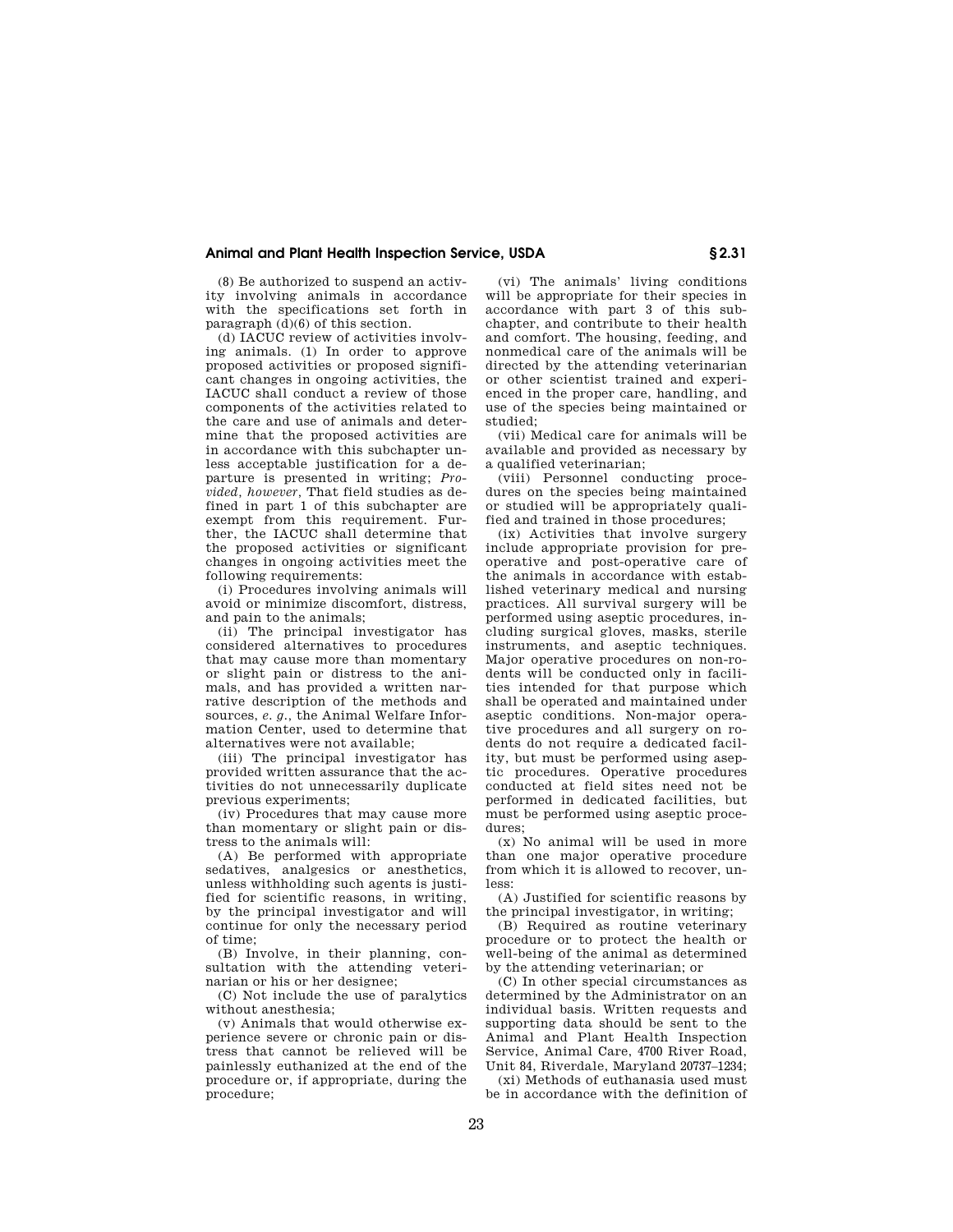the term set forth in 9 CFR part 1, §1.1 of this subchapter, unless a deviation is justified for scientific reasons, in writing, by the investigator.

(2) Prior to IACUC review, each member of the Committee shall be provided with a list of proposed activities to be reviewed. Written descriptions of all proposed activities that involve the care and use of animals shall be available to all IACUC members, and any member of the IACUC may obtain, upon request, full Committee review of those activities. If full Committee review is not requested, at least one member of the IACUC, designated by the chairman and qualified to conduct the review, shall review those activities, and shall have the authority to approve, require modifications in (to secure approval), or request full Committee review of any of those activities. If full Committee review is requested for a proposed activity, approval of that activity may be granted only after review, at a convened meeting of a quorum of the IACUC, and with the approval vote of a majority of the quorum present. No member may participate in the IACUC review or approval of an activity in which that member has a conflicting interest (e.g., is personally involved in the activity), except to provide information requested by the IACUC, nor may a member who has a conflicting interest contribute to the constitution of a quorum;

(3) The IACUC may invite consultants to assist in the review of complex issues arising out of its review of proposed activities. Consultants may not approve or withhold approval of an activity, and may not vote with the IACUC unless they are also members of the IACUC<sup>.</sup>

(4) The IACUC shall notify principal investigators and the research facility in writing of its decision to approve or withhold approval of those activities related to the care and use of animals, or of modifications required to secure IACUC approval. If the IACUC decides to withhold approval of an activity, it shall include in its written notification a statement of the reasons for its decision and give the principal investigator an opportunity to respond in person or in writing. The IACUC may reconsider

**§ 2.31 9 CFR Ch. I (1–1–13 Edition)** 

its decision, with documentation in Committee minutes, in light of the information provided by the principal investigator;

(5) The IACUC shall conduct continuing reviews of activities covered by this subchapter at appropriate intervals as determined by the IACUC, but not less than annually;

(6) The IACUC may suspend an activity that it previously approved if it determines that the activity is not being conducted in accordance with the description of that activity provided by the principal investigator and approved by the Committee. The IACUC may suspend an activity only after review of the matter at a convened meeting of a quorum of the IACUC and with the suspension vote of a majority of the quorum present;

(7) If the IACUC suspends an activity involving animals, the Institutional Official, in consultation with the IACUC, shall review the reasons for suspension, take appropriate corrective action, and report that action with a full explanation to APHIS and any Federal agency funding that activity; and

(8) Proposed activities and proposed significant changes in ongoing activities that have been approved by the IACUC may be subject to further appropriate review and approval by officials of the research facility. However, those officials may not approve an activity involving the care and use of animals if it has not been approved by the IACUC.

(e) A proposal to conduct an activity involving animals, or to make a significant change in an ongoing activity involving animals, must contain the following:

(1) Identification of the species and the approximate number of animals to be used;

(2) A rationale for involving animals, and for the appropriateness of the species and numbers of animals to be used;

(3) A complete description of the proposed use of the animals;

(4) A description of procedures designed to assure that discomfort and pain to animals will be limited to that which is unavoidable for the conduct of scientifically valuable research, including provision for the use of analgesic, anesthetic, and tranquilizing drugs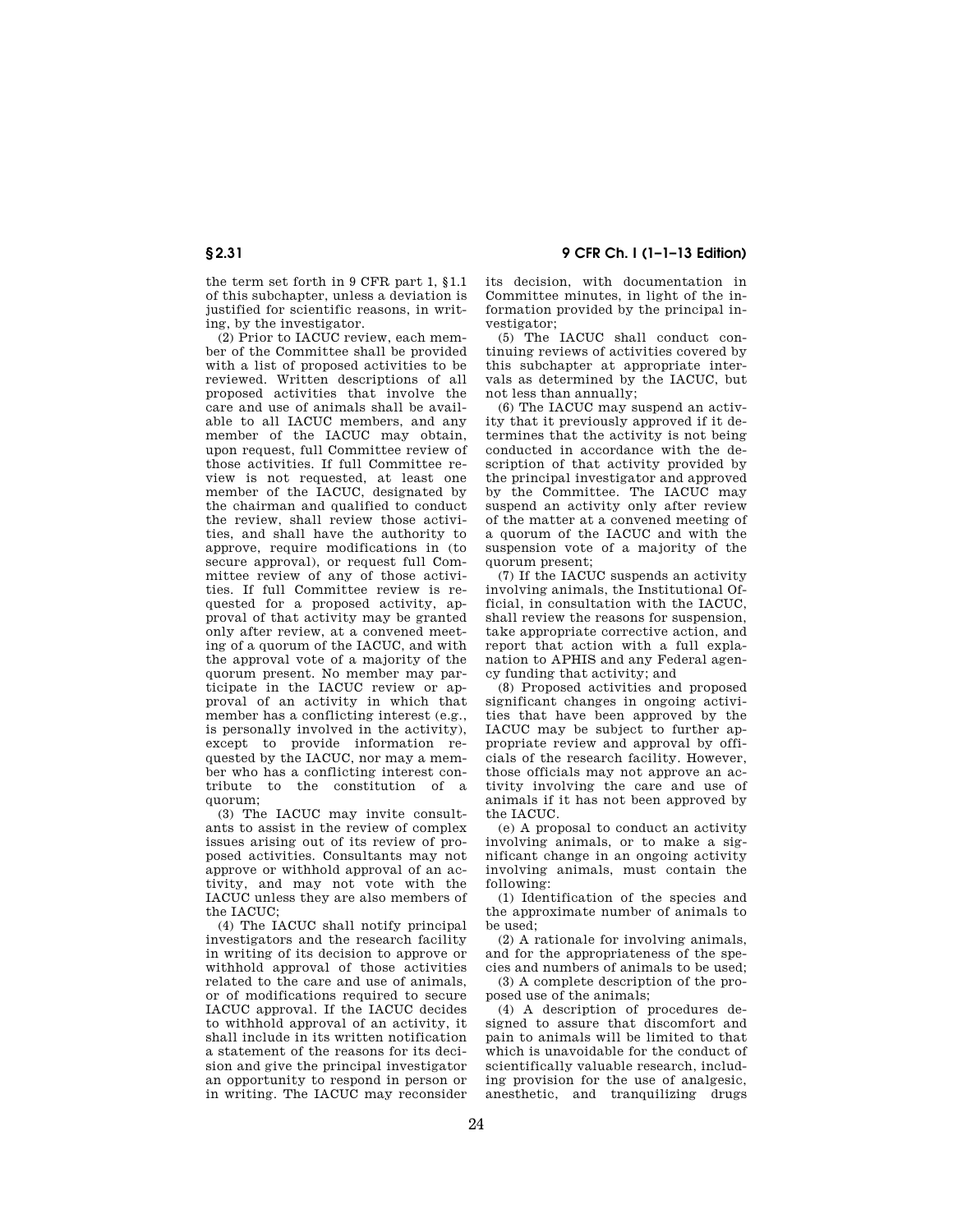where indicated and appropriate to minimize discomfort and pain to animals; and

(5) A description of any euthanasia method to be used.

[54 FR 36147, August 31, 1989, as amended by 59 FR 67611, Dec. 30, 1994; 63 FR 62926, Nov. 10, 1998]

#### **§ 2.32 Personnel qualifications.**

(a) It shall be the responsibility of the research facility to ensure that all scientists, research technicians, animal technicians, and other personnel involved in animal care, treatment, and use are qualified to perform their duties. This responsibility shall be fulfilled in part through the provision of training and instruction to those personnel.

(b) Training and instruction shall be made available, and the qualifications of personnel reviewed, with sufficient frequency to fulfill the research facility's responsibilities under this section and §2.31.

(c) Training and instruction of personnel must include guidance in at least the following areas:

(1) Humane methods of animal maintenance and experimentation, including:

(i) The basic needs of each species of animal;

(ii) Proper handling and care for the various species of animals used by the facility;

(iii) Proper pre-procedural and postprocedural care of animals; and

(iv) Aseptic surgical methods and procedures;

(2) The concept, availability, and use of research or testing methods that limit the use of animals or minimize animal distress;

(3) Proper use of anesthetics, analgesics, and tranquilizers for any species of animals used by the facility;

(4) Methods whereby deficiencies in animal care and treatment are reported, including deficiencies in animal care and treatment reported by any employee of the facility. No facility employee, Committee member, or laboratory personnel shall be discriminated against or be subject to any reprisal for reporting violations of any regulation or standards under the Act;

(5) Utilization of services (e.g., National Agricultural Library, National Library of Medicine) available to provide information:

(i) On appropriate methods of animal care and use;

(ii) On alternatives to the use of live animals in research;

(iii) That could prevent unintended and unnecessary duplication of research involving animals; and

(iv) Regarding the intent and requirements of the Act.

#### **§ 2.33 Attending veterinarian and adequate veterinary care.**

(a) Each research facility shall have an attending veterinarian who shall provide adequate veterinary care to its animals in compliance with this section:

(1) Each research facility shall employ an attending veterinarian under formal arrangements. In the case of a part-time attending veterinarian or consultant arrangements, the formal arrangements shall include a written program of veterinary care and regularly scheduled visits to the research facility;

(2) Each research facility shall assure that the attending veterinarian has appropriate authority to ensure the provision of adequate veterinary care and to oversee the adequacy of other aspects of animal care and use; and

(3) The attending veterinarian shall be a voting member of the IACUC; *Provided, however,* That a research facility with more than one Doctor of Veterinary Medicine (DVM) may appoint to the IACUC another DVM with delegated program responsibility for activities involving animals at the research facility.

(b) Each research facility shall establish and maintain programs of adequate veterinary care that include:

(1) The availability of appropriate facilities, personnel, equipment, and services to comply with the provisions of this subchapter;

(2) The use of appropriate methods to prevent, control, diagnose, and treat diseases and injuries, and the availability of emergency, weekend, and holiday care;

(3) Daily observation of all animals to assess their health and well-being;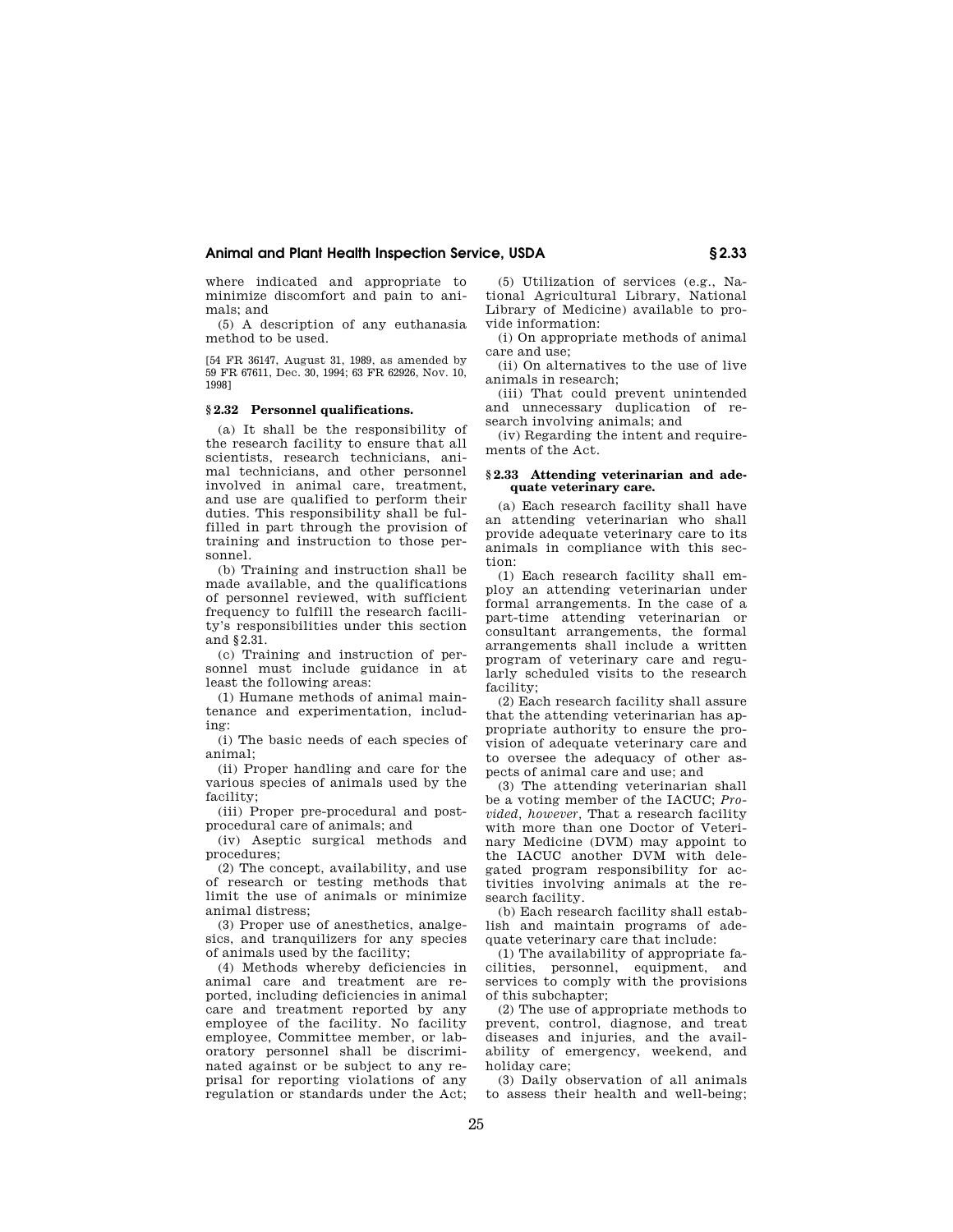## **§ 2.34 9 CFR Ch. I (1–1–13 Edition)**

*Provided, however,* That daily observation of animals may be accomplished by someone other than the attending veterinarian; and *Provided, further,*  That a mechanism of direct and frequent communication is required so that timely and accurate information on problems of animal health, behavior, and well-being is conveyed to the attending veterinarian;

(4) Guidance to principal investigators and other personnel involved in the care and use of animals regarding handling, immobilization, anesthesia, analgesia, tranquilization, and euthanasia; and

(5) Adequate pre-procedural and postprocedural care in accordance with current established veterinary medical and nursing procedures.

#### **§ 2.34 [Reserved]**

#### **§ 2.35 Recordkeeping requirements.**

(a) The research facility shall maintain the following IACUC records:

(1) Minutes of IACUC meetings, including records of attendance, activities of the Committee, and Committee deliberations;

(2) Records of proposed activities involving animals and proposed significant changes in activities involving animals, and whether IACUC approval was given or withheld; and

(3) Records of semiannual IACUC reports and recommendations (including minority views), prepared in accordance with the requirements of  $§2.31(c)(3)$  of this subpart, and forwarded to the Institutional Official.

(b) Every research facility shall make, keep, and maintain records or forms which fully and correctly disclose the following information concerning each live dog or cat purchased or otherwise acquired, owned, held, or otherwise in their possession or under their control, transported, euthanized, sold, or otherwise disposed of by the research facility. The records shall include any offspring born of any animal while in the research facility's possession or under its control:

(1) The name and address of the person from whom a dog or cat was purchased or otherwise acquired, whether or not the person is required to be licensed or registered under the Act;

(2) The USDA license or registration number of the person if he or she is licensed or registered under the Act;

(3) The vehicle license number and State, and the driver's license number (or photographic identification card for nondrivers issued by a State) and State of the person, if he or she is not licensed or registered under the Act;

(4) The date of acquisition of each dog or cat;

(5) The official USDA tag number or tattoo assigned to each dog or cat under §2.38(g) of this subpart;

(6) A description of each dog or cat which shall include:

(i) The species and breed or type of animal;

(ii) The sex;

(iii) The date of birth or approximate age; and

(iv) The color and any distinctive markings;

(7) Any identification number or mark assigned to each dog or cat by the research facility;

(8) If dogs or cats are acquired from any person not licensed or registered under the Act and not a pound or shelter, the research facility must obtain a certification that the animals were born and raised on the person's premises and that the person has sold fewer than 25 dogs and/or cats that year.

(c) In addition to the information required to be kept and maintained by every research facility concerning each live dog or cat under paragraph (a) of this section, every research facility transporting, selling, or otherwise disposing of any live dog or cat to another person, shall make and maintain records or forms which fully and correctly disclose the following information:

(1) The name and address of the person to whom a live dog or cat is transported, sold, or otherwise disposed of;

(2) The date of transportation, sale, euthanasia, or other disposition of the animal; and

(3) The method of transportation, including the name of the initial carrier or intermediate handler, or if a privately owned vehicle is used to transport the dog or cat, the name of the owner of the privately owned vehicle.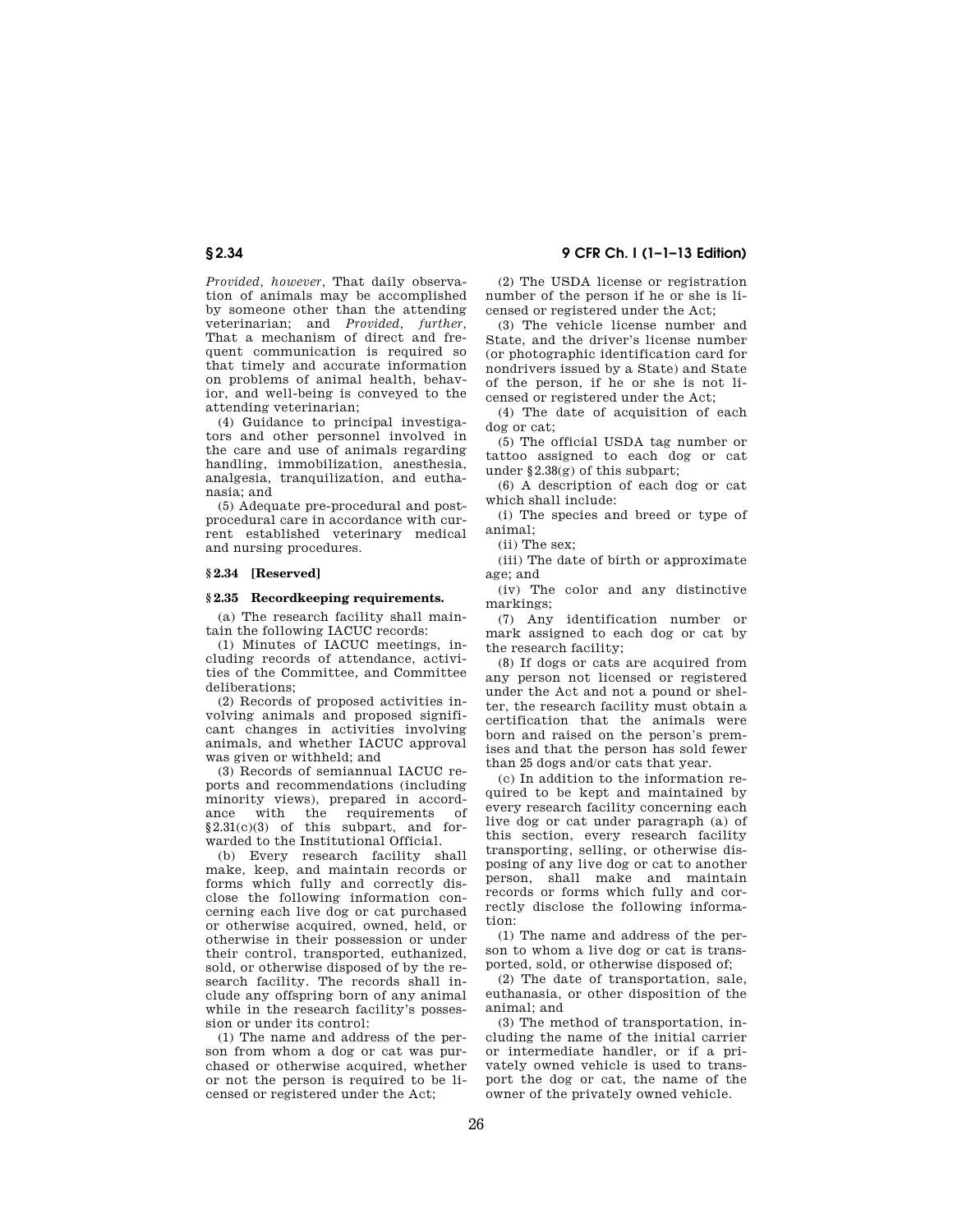(d)(1) The USDA Interstate and International Certificate of Health Examination for Small Animals (APHIS Form 7001) and Record of Aquisition and Dogs and Cats on Hand (APHIS Form 7005) are forms which may be used by research facilities to keep and maintain the information required by paragraph (b) of this section.

(2) The USDA Interstate and International Certificate of Health Examination for Small Animals (APHIS Form 7001) and Record of Disposition of Dogs and Cats (APHIS Form 7006) are forms which may be used by research facilities to keep and maintain the information required by paragraph (c) of this section.

(e) One copy of the record containing the information required by paragraphs (b) and (c) of this section shall accompany each shipment of any live dog or cat sold or otherwise disposed of by a research facility; *Provided, however,*  That, except as provided in §2.133 of this part, information that indicates the source and date of acquisition of any dog or cat need not appear on the copy of the record accompanying the shipment. One copy of the record containing the information required by paragraphs (b) and (c) of this section shall be retained by the research facility.

(f) All records and reports shall be maintained for at least three years. Records that relate directly to proposed activities and proposed significant changes in ongoing activities reviewed and approved by the IACUC shall be maintained for the duration of the activity and for an additional three years after completion of the activity. All records shall be available for inspection and copying by authorized APHIS or funding Federal agency representatives at reasonable times. APHIS inspectors will maintain the confidentiality of the information and will not remove the materials from the research facilities' premises unless there has been an alleged violation, they are needed to investigate a possible violation, or for other enforcement purposes. Release of any such materials, including reports, summaries, and photographs that contain trade secrets or commercial or financial information that is privileged or

confidential will be governed by applicable sections of the Freedom of Information Act. Whenever the Administrator notifies a research facility in writing that specified records shall be retained pending completion of an investigation or proceeding under the Act, the research facility shall hold those records until their disposition is authorized in writing by the Administrator.

(Approved by the Office of Management and Budget under control number 0579–0254)

[54 FR 36147, Aug. 31, 1989, as amended at 58 FR 39129, July 22, 1993; 60 FR 13895, Mar. 15, 1995; 69 FR 42101, July 14, 2004]

#### **§ 2.36 Annual report.**

(a) The reporting facility shall be that segment of the research facility, or that department, agency, or instrumentality of the United States, that uses or intends to use live animals in research, tests, experiments, or for teaching. Each reporting facility shall submit an annual report to the AC Regional Director for the State where the facility is located on or before December 1 of each calendar year. The report shall be signed and certified by the CEO or Institutional Official, and shall cover the previous Federal fiscal year.

(b) The annual report shall:

(1) Assure that professionally acceptable standards governing the care, treatment, and use of animals, including appropriate use of anesthetic, analgesic, and tranquilizing drugs, prior to, during, and following actual research, teaching, testing, surgery, or experimentation were followed by the research facility;

(2) Assure that each principal investigator has considered alternatives to painful procedures;

(3) Assure that the facility is adhering to the standards and regulations under the Act, and that it has required that exceptions to the standards and regulations be specified and explained by the principal investigator and approved by the IACUC. A summary of all such exceptions must be attached to the facility's annual report. In addition to identifying the IACUC-approved exceptions, this summary must include a brief explanation of the exceptions, as well as the species and number of animals affected;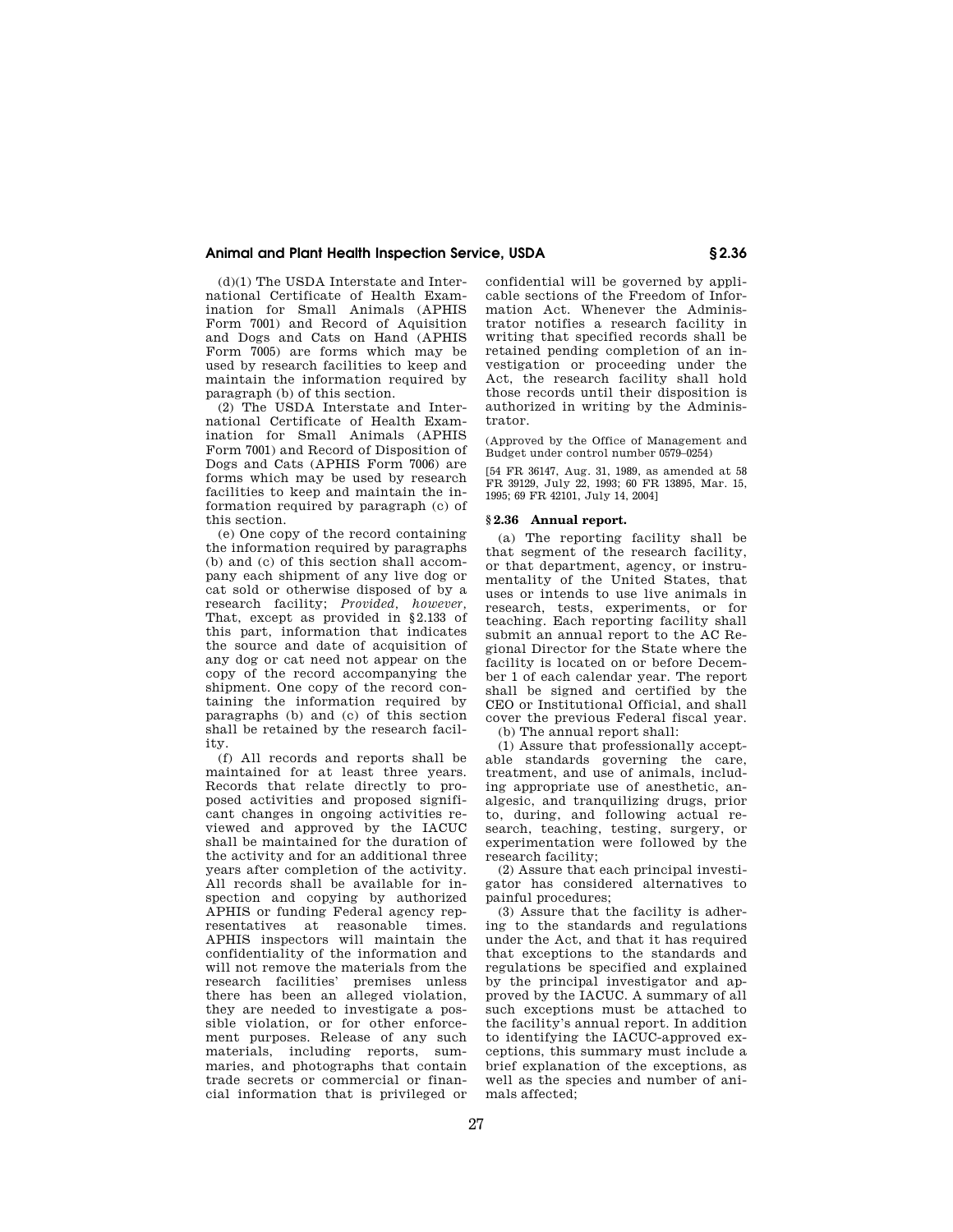(4) State the location of all facilities where animals were housed or used in actual research, testing, teaching, or experimentation, or held for these purposes;

(5) State the common names and the numbers of animals upon which teaching, research, experiments, or tests were conducted involving no pain, distress, or use of pain-relieving drugs. Routine procedures (e.g., injections, tattooing, blood sampling) should be reported with this group;

(6) State the common names and the numbers of animals upon which experiments, teaching, research, surgery, or tests were conducted involving accompanying pain or distress to the animals and for which appropriate anesthetic, analgesic, or tranquilizing drugs were used;

(7) State the common names and the numbers of animals upon which teaching, experiments, research, surgery, or tests were conducted involving accompanying pain or distress to the animals and for which the use of appropriate anesthetic, analgesic, or tranquilizing drugs would have adversely affected the procedures, results, or interpretation of the teaching, research, experiments, surgery, or tests. An explanation of the procedures producing pain or distress in these animals and the reasons such drugs were not used shall be attached to the annual report;

(8) State the common names and the numbers of animals being bred, conditioned, or held for use in teaching, testing, experiments, research, or surgery but not yet used for such purposes.

[54 FR 36147, Aug. 31, 1989, as amended at 63 FR 62926, Nov. 10, 1998]

#### **§ 2.37 Federal research facilities.**

Each Federal research facility shall establish an Institutional Animal Care and Use Committee which shall have the same composition, duties, and responsibilities required of nonfederal research facilities by §2.31 with the following exceptions:

(a) The Committee shall report deficiencies to the head of the Federal agency conducting the research rather than to APHIS; and

(b) The head of the Federal agency conducting the research shall be re-

**§ 2.37 9 CFR Ch. I (1–1–13 Edition)** 

sponsible for all corrective action to be taken at the facility and for the granting of all exceptions to inspection protocol.

#### **§ 2.38 Miscellaneous.**

(a) *Information as to business: furnishing of same by research facilities.*  Each research facility shall furnish to any APHIS official any information concerning the business of the research facility which the APHIS official may request in connection with the enforcement of the provisions of the Act, the regulations, and the standards in this subchapter. The information shall be furnished within a reasonable time and as may be specified in the request for information.

(b) *Access and inspection of records and property.* (1) Each research facility shall, during business hours, allow APHIS officials:

(i) To enter its place of business;

(ii) To examine records required to be kept by the Act and the regulations in this part;

(iii) To make copies of the records;

(iv) To inspect the facilities, property, and animals, as the APHIS officials consider necessary to enforce the provisions of the Act, the regulations, and the standards in this subchapter; and

(v) To document, by the taking of photographs and other means, conditions and areas of noncompliance.

(2) The use of a room, table or other facilities necessary for the proper examination of the records and for inspection of the property or animals shall be extended to APHIS officials by the research facility.

(c) *Publication of names of research facilities subject to the provisions of this part.* APHIS will publish lists of research facilities registered in accordance with the provisions of this subpart in the FEDERAL REGISTER. The lists may be obtained upon request from the AC Regional Director.

(d) *Inspection for missing animals.*  Each research facility shall allow, upon request and during business hours, police or officers of other law enforcement agencies with general law enforcement authority (not those agencies whose duties are limited to enforcement of local animal regulations)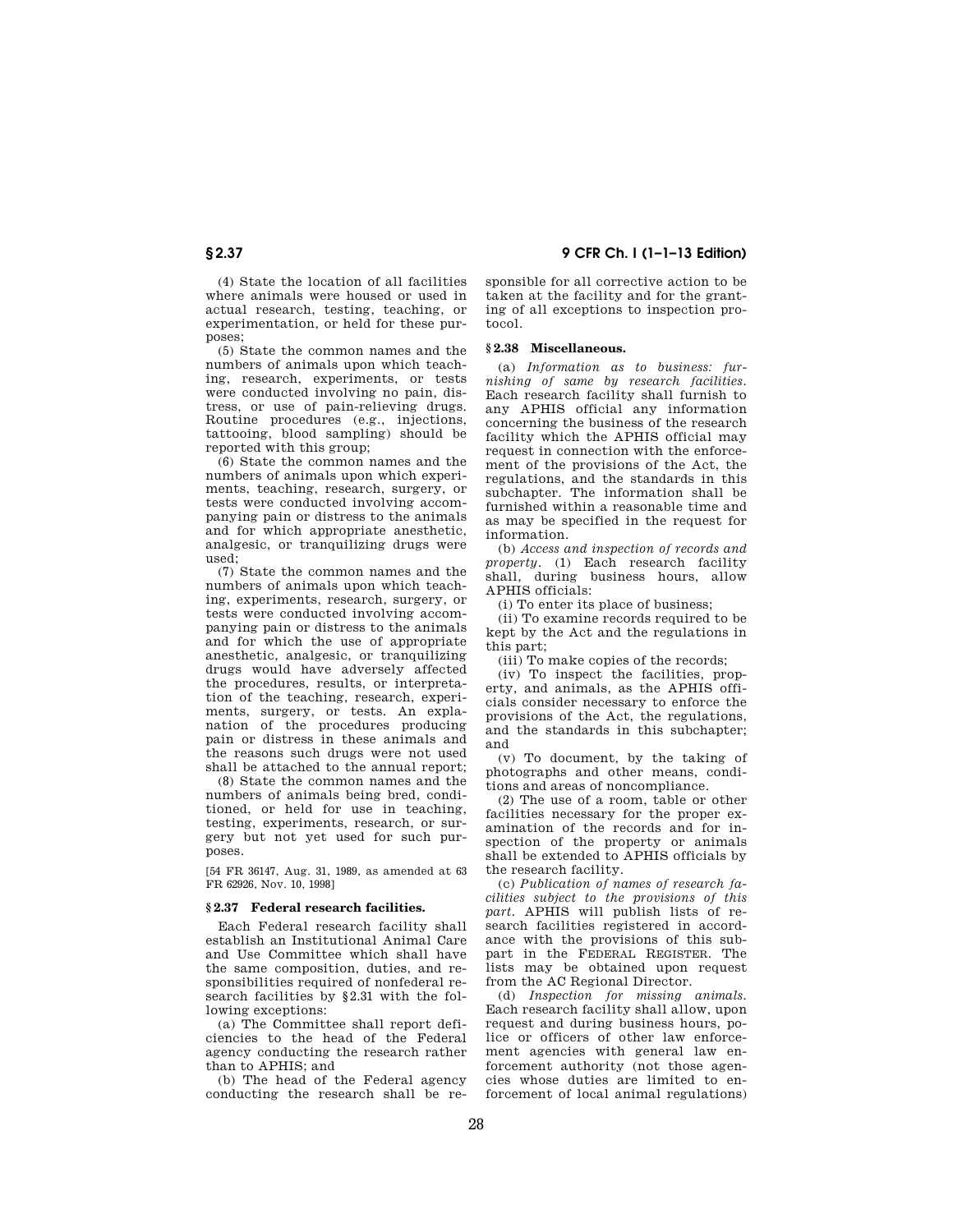to enter its place of business to inspect animals and records for the purpose of seeking animals that are missing, under the following conditions:

(1) The police or other law officer shall furnish to the research facility a written description of the missing animal and the name and address of its owner before making a search;

(2) The police or other law officer shall abide by all security measures required by the research facility to prevent the spread of disease, including the use of sterile clothing, footwear, and masks where required, or to prevent the escape of an animal.

(e) *Confiscation and destruction of animals.* (1) If an animal being held by a research facility is not being used to carry out research, testing, or experimentation, and is found by an APHIS official to be suffering as a result of the failure of the research facility to comply with any provision of the regulations or the standards set forth in this subchapter, the APHIS official shall make a reasonable effort to notify the research facility of the condition of the animal(s) and request that the condition be corrected and that adequate care be given to alleviate the animal's suffering or distress, or that the animal(s) be destroyed by euthanasia. In the event that the research facility refuses to comply with this request, the APHIS official may confiscate the animal(s) for care, treatment, or disposal as indicated in paragraph (e)(2) of this section, if, in the opinion of the Administrator, the circumstances indicate the animal's health is in danger.

(2) In the event that the APHIS official is unable to locate or notify the research facility as required in this section, the APHIS official shall contact a local police or other law officer to accompany him or her to the premises and shall provide for adequate care when necessary to alleviate the animal's suffering. If, in the opinion of the Administrator, the condition of the animal(s) cannot be corrected by this temporary care, the APHIS official shall confiscate the animal(s).

(3) Confiscated animals may be placed, by sale or donation, with other registrants or licensees that comply with the standards and regulations and can provide proper care, or they may be euthanized. The research facility from which the animals were confiscated shall bear all costs incurred in performing the placement or euthanasia activities authorized by this section.

(f) *Handling.* (1) Handling of all animals shall be done as expeditiously and carefully as possible in a manner that does not cause trauma, overheating, excessive cooling, behavioral stress, physical harm, or unnecessary discomfort.

(2)(i) Physical abuse shall not be used to train, work, or otherwise handle animals.

(ii) Deprivation of food or water shall not be used to train, work, or otherwise handle animals; *Provided, however:*  That the short-term withholding of food or water from animals, when specified in an IACUC-approved activity that includes a description of monitoring procedures, is allowed by these regulations.

(g) *Identification of dogs and cats.* (1) All live dogs or cats, including those from any exempt source, delivered for transportation, transported, purchased or otherwise acquired. sold, or disposed of by a research facility, shall be identified at the time of such delivery for transportation, purchase, sale, disposal, or acquisition in one of the following ways:

(i) By the official tag or tattoo which was affixed to the animal at the time it was acquired by the research facility, as required by this section; or

(ii) By a tag, tattoo, or collar, applied to the live dog or cat by the research facility and which individually identifies the dog or cat by number.

(2) All official tag or tattoo numbers shall be correctly listed in the records of purchase, acquisition, disposal, or sale which shall be maintained in accordance with §2.35.

(3) Unweaned puppies or kittens need not be individually identified while they are maintained as a litter with their dam in the same primary enclosure, provided the dam has been individually identified.

(4) The official tag shall be made of a durable alloy such as brass, bronze, or steel, or of a durable plastic. Aluminum of a sufficient thickness to assure the tag is durable and legible may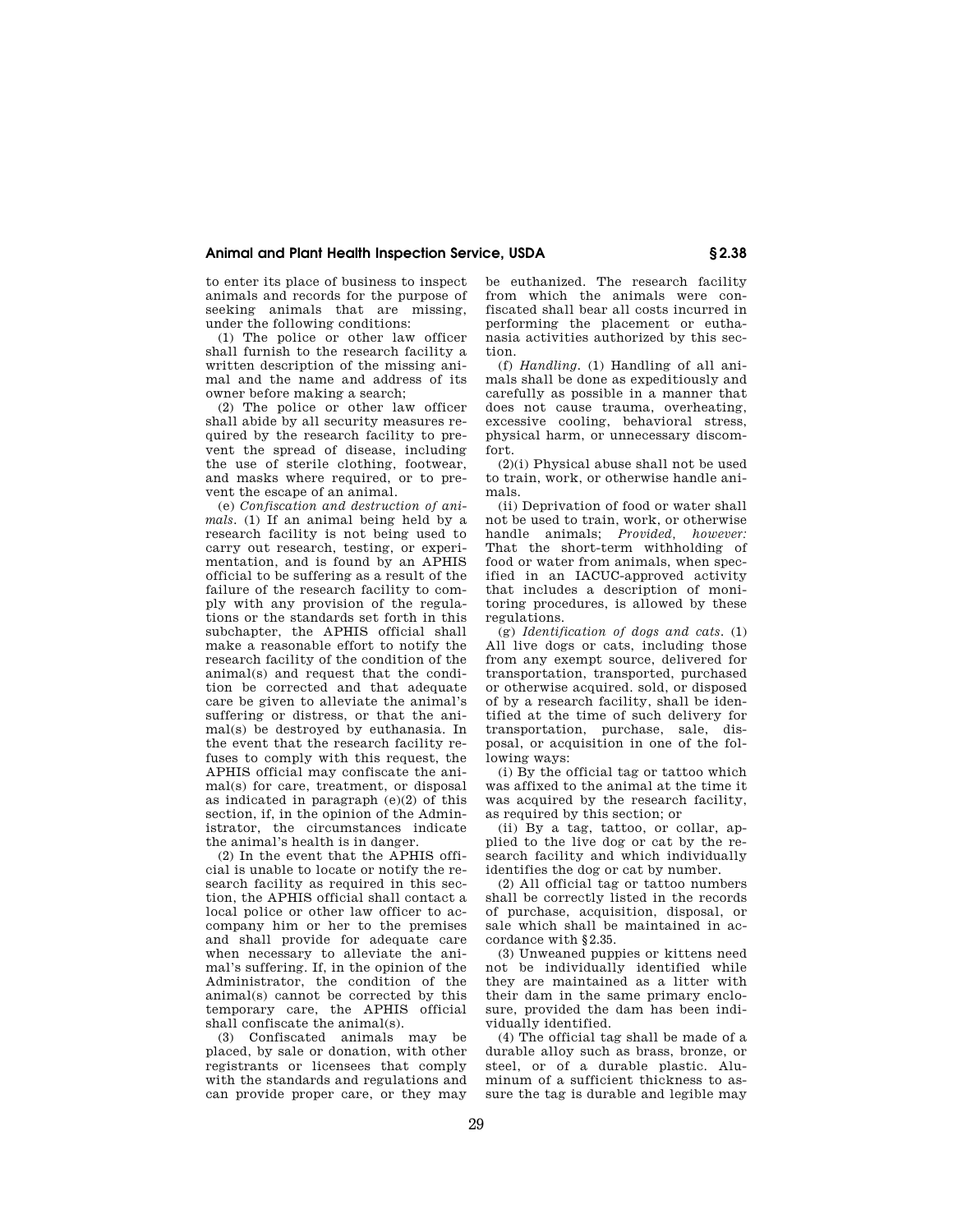## **§ 2.38 9 CFR Ch. I (1–1–13 Edition)**

also be used. The tag may be circular in shape and not less than 11⁄4 inches in diameter, or oblong and flat in shape and not less than 2 inches by 3⁄4 inch, and riveted to an acceptable collar.

(5) Each tag shall have the following information embossed or stamped on so that it is easily readable:

(i) The letters ''USDA'';

(ii) Numbers identifying the State and dealer, exhibitor, or research facility (e.g., 39–AB); and

(iii) Numbers identifying the animal (e.g., 82488).

(6) Official tags shall be serially numbered and shall be applied to dogs or cats in the manner set forth in this section in as close to consecutive numerical order as possible. No tag number shall be used to identify more than one animal or shall be reused within a 5-year period.

(7) Research facilities may obtain, at their own expense, official tags from commercial tag manufacturers. 1 At the time the research facility is registered, the Department will assign identification letters and numbers to be used on the official tags.

(8) Each research facility shall be held accountable for all official tags acquired. In the event an official tag is lost from a dog or cat while in the possession of a research facility, the facility shall make a diligent effort to locate and reapply the tag to the proper animal. If the lost tag is not located, the research facility shall affix another official tag to the animal in the manner prescribed in this section and record the tag number on the official records.

(9) When a dog or cat wearing or identified by an official tag arrives at a research facility, the facility may continue to use that tag to identify the dog or cat or the tag may be replaced as indicated in paragraph  $(g)(1)$  of this section. All tags removed by a research facility shall be retained and disposed of as indicated in this section.

(10) Where a dog or cat to which is affixed or which is identified by an official tag is euthanized, or dies from other causes, the research facility shall remove and retain the tag for the required period, as set forth in paragraph  $(g)(11)$  of this section.

(11) All official tags removed and retained by a research facility shall be held until called for by an APHIS official or for a period of 1 year.

(12) When official tags are removed from animals for disposal, the tags must be disposed of so as to preclude their reuse for animal identification. No animal identification number shall be used within any 5-year period following its previous use.

(h) *Health certification.* (1) No research facility, including a Federal research facility, shall deliver to any intermediate handler or carrier for transportation, in commerce, or shall transport in commerce any dog, cat, or nonhuman primate unless the dog, cat, or nonhuman primate is accompanied by a health certificate executed and issued by a licensed veterinarian. The health certificate shall state that:

(i) The licensed veterinarian inspected the dog, cat, or nonhuman primate on a specified date which shall not be more than 10 days prior to the delivery of the dog, cat, or nonhuman primate for transportation; and

(ii) When so inspected, the dog, cat, or nonhuman primate appeared to the licensed veterinarian to be free of any infectious disease or physical abnormality which would endanger the animal(s) or other animals or endanger public health.

(2) The Secretary may provide exceptions to the health certification requirement on an individual basis for animals shipped to a research facility for purposes of research, testing, or experimentation when the research facility requires animals not eligible for certification. Requests should be addressed to the Animal and Plant Health Inspection Service, Animal Care, 4700 River Road, Unit 84, Riverdale, Maryland 20737–1234.

(3) The U.S. Interstate and International Certificate of Health Examination for Small Animals (APHIS Form 7001) may be used for health certification by a licensed veterinarian as required by this section.

<sup>1</sup> A list of the commercial manufacturers who produce these tags and are known to the Department may be obtained from the AC Regional Director. Any manufacturer who desires to be included in the list should notify the Administrator.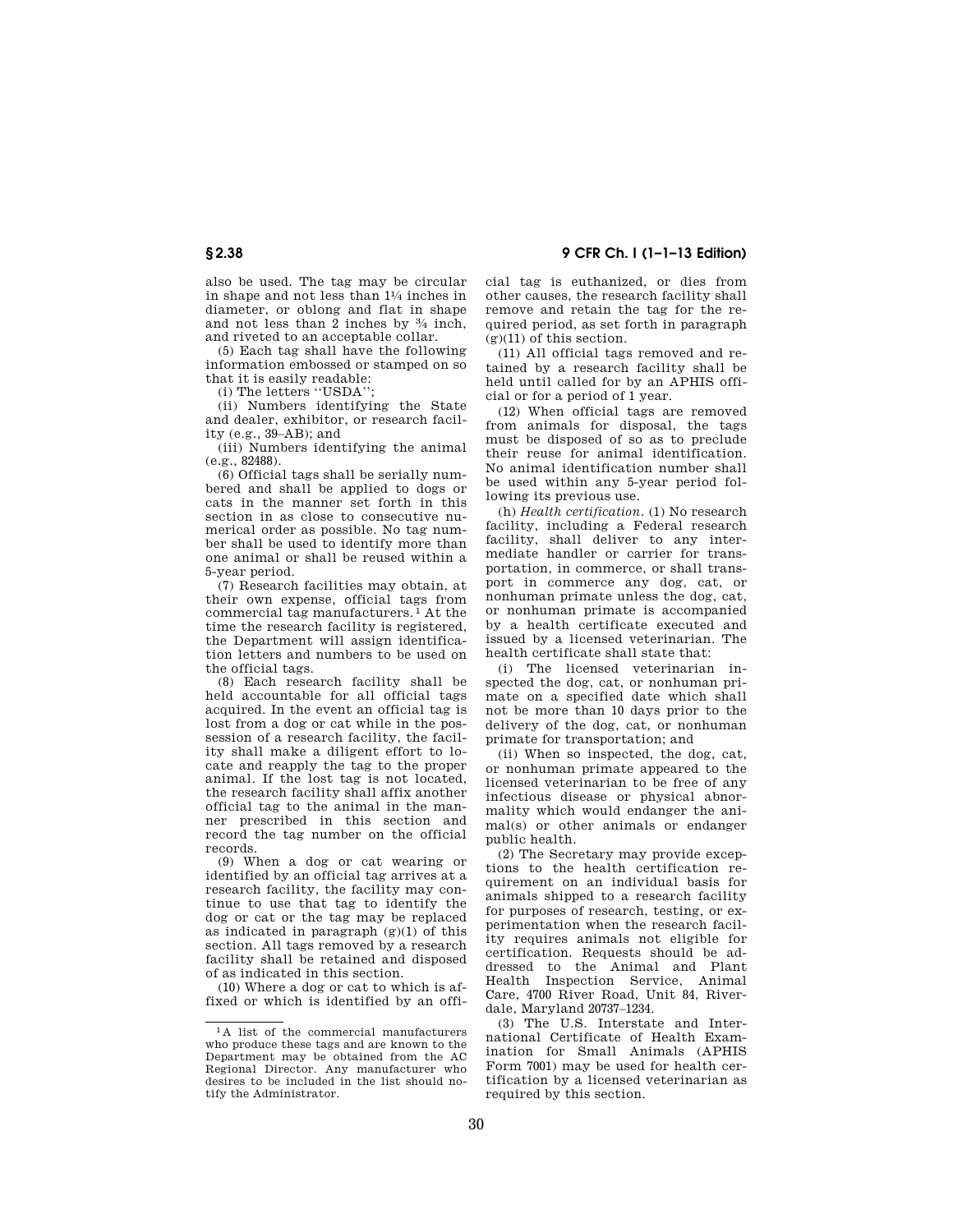(i) *Holding of animals.* If any research facility obtains prior approval of the AC Regional Director, it may arrange to have another person hold animals: *Provided,* That:

(1) The other person agrees, in writing, to comply with the regulations in this part and the standards in part 3 of this subchapter, and to allow inspection of the premises by an APHIS official during business hours;

(2) The animals remain under the total control and responsibility of the research facility; and

(3) The Institutional Official agrees, in writing, that the other person or premises is a recognized animal site under its research facility registration. APHIS Form 7009 shall be used for approval.

(j) *Holding period.* Research facilities that obtain dogs and cats from sources other than dealers, exhibitors, and exempt persons shall hold the animals for 5 full days, not including the day of acquisition, after acquiring the animal, excluding time in transit, before they may be used by the facility. Research facilities shall comply with the identification of animals requirements set forth in §2.38(g) during this period.

(k) *Compliance with standards and prohibitions.* (1) Each research facility shall comply in all respects with the regulations set forth in subpart C of this part and the standards set forth in part 3 of this subchapter for the humane handling, care, treatment, housing, and transportation of animals; *Provided, however,* That exceptions to the standards in part 3 and the provisions of subpart C of this part may be made only when such exceptions are specified and justified in the proposal to conduct the activity and are approved by the IACUC.

(2) No person shall obtain live dogs or cats by use of false pretenses, misrepresentation, or deception.

(3) No person shall acquire, buy, sell, exhibit, use for research, transport, or offer for transportation, any stolen animal.

(4) Each research facility shall comply with the regulations set forth in §2.133 of subpart I of this part.

[54 FR 36147, Aug. 31, 1989, as amended at 58 FR 39129, July 22, 1993; 59 FR 67612, Dec. 30, 1994; 60 FR 13895, Mar. 15, 1995; 63 FR 62926, Nov. 10, 1998; 69 FR 42101, July 14, 2004]

EFFECTIVE DATE NOTE: At 77 FR 76823, Dec. 31, 2012, §2.38 was amended by adding new paragraphs (i)(4) and (l), effective Jan 30, 2013. For the convenience of the user, the added text is set forth as follows:

**§ 2.38 Miscellaneous.** 

## \* \* \* \* \*

 $(i) * * * *$ 

(4) The other person or premises must either be directly included in the research facility's contingency plan required under paragraph (l) of this section or must develop its own contingency plan in accordance with paragraph (l) of this section.

### \* \* \* \* \*

(l) *Contingency planning.* (1) Research facilities must develop, document, and follow an appropriate plan to provide for the humane handling, treatment, transportation, housing, and care of their animals in the event of an emergency or disaster (one which could reasonably be anticipated and expected to be detrimental to the good health and well-being of the animals in their possession). Such contingency plans must:

(i) Identify situations the facility might experience that would trigger the need for the measures identified in a contingency plan to be put into action including, but not limited to, emergencies such as electrical outages, faulty HVAC systems, fires, and animal escapes, as well as natural disasters the facility is most likely to experience.

(ii) Outline specific tasks required to be carried out in response to the identified emergencies or disasters including, but not limited to, detailed animal evacuation instructions or shelter-in-place instructions and provisions for providing backup sources of food and water as well as sanitation, ventilation, bedding, veterinary care, etc.;

(iii) Identify a chain of command and who (by name or by position title) will be responsible for fulfilling these tasks; and

(iv) Address how response and recovery will be handled in terms of materials, resources, and training needed.

(2) For current registrants, the contingency plan must be in place by July 29, 2013. For research facilities registered after this date, the contingency plan must be in place prior to conducting regulated activities. The plan must be reviewed by the research facility on at least an annual basis to ensure that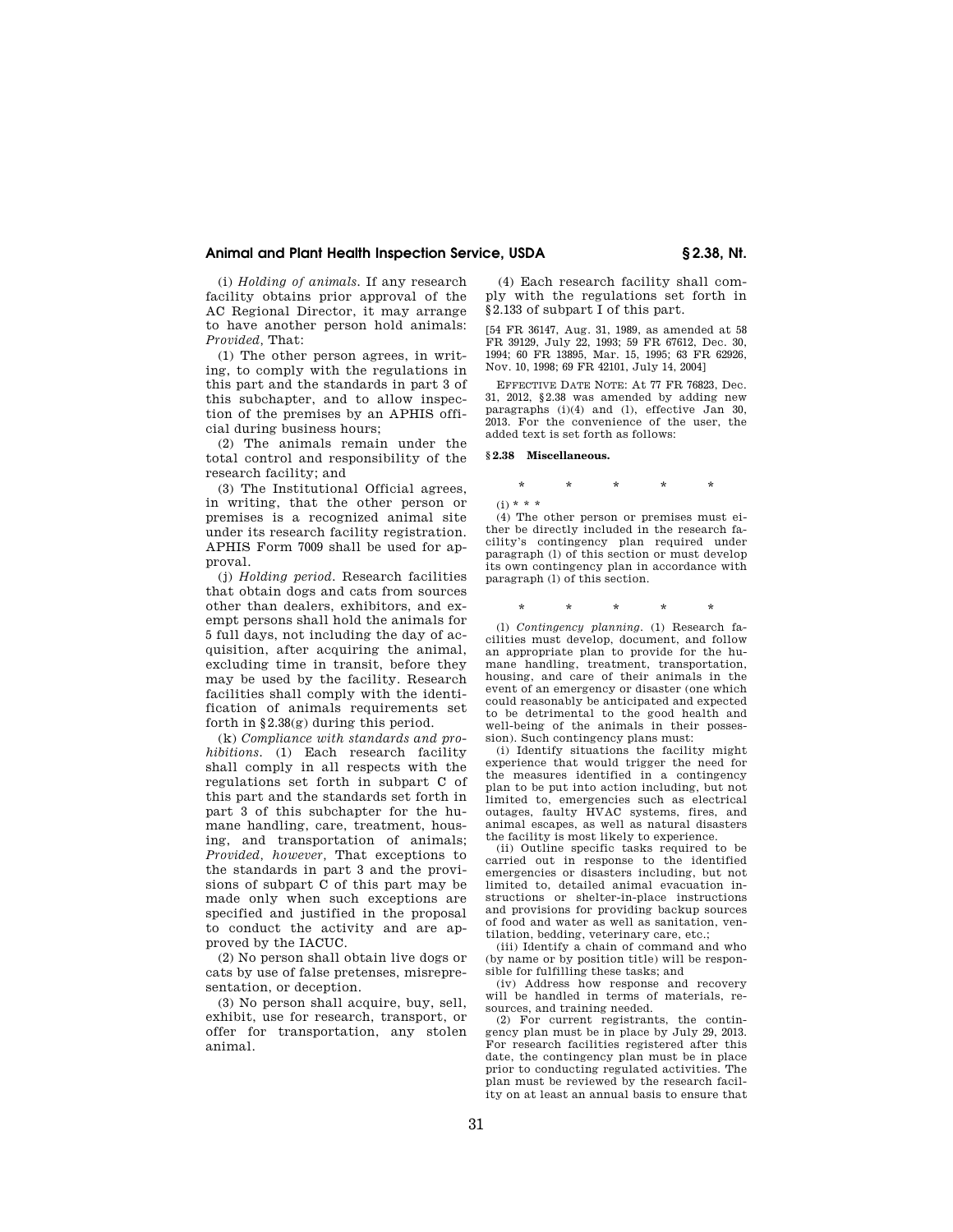## **§ 2.40 9 CFR Ch. I (1–1–13 Edition)**

it adequately addresses the criteria listed in paragraph  $(l)(1)$  of this section. Each registrant must maintain documentation of their annual reviews, including documenting any amendments or changes made to their plan since the previous year's review, such as changes made as a result of recently predicted, but historically unforeseen, circumstances (e.g., weather extremes). Contingency plans, as well as all annual review documentation and training records, must be made available to APHIS and any funding Federal agency representatives upon request. Facilities maintaining or otherwise handling marine mammals in captivity must also comply with the requirements of §3.101(b) of this subchapter.

(3) The facility must provide and document participation in and successful completion of training for its personnel regarding their roles and responsibilities as outlined in the plan. For current registrants, training of facility personnel must be completed by September 27, 2013; for research facilities registered after July 29, 2013, training of facility personnel must be completed within 60 days of the facility putting its contingency plan in place. Employees hired 30 days or more before the contingency plan is put in place must also be trained by that date. For employees hired less than 30 days before that date or after that date, training must be conducted within 30 days of their start date. Any changes to the plan as a result of the annual review must be communicated to employees through training which must be conducted within 30 days of making the changes.

### **Subpart D—Attending Veterinarian and Adequate Veterinary Care**

#### **§ 2.40 Attending veterinarian and adequate veterinary care (dealers and exhibitors).**

(a) Each dealer or exhibitor shall have an attending veterinarian who shall provide adequate veterinary care to its animals in compliance with this section.

(1) Each dealer and exhibitor shall employ an attending veterinarian under formal arrangements. In the case of a part-time attending veterinarian or consultant arrangements, the formal arrangements shall include a written program of veterinary care and regularly scheduled visits to the premises of the dealer or exhibitor; and

(2) Each dealer and exhibitor shall assure that the attending veterinarian has appropriate authority to ensure the provision of adequate veterinary care and to oversee the adequacy of other aspects of animal care and use.

(b) Each dealer or exhibitor shall establish and maintain programs of adequate veterinary care that include:

(1) The availability of appropriate facilities, personnel, equipment, and services to comply with the provisions of this subchapter;

(2) The use of appropriate methods to prevent, control, diagnose, and treat diseases and injuries, and the availability of emergency, weekend, and holiday care;

(3) Daily observation of all animals to assess their health and well-being; *Provided, however,* That daily observation of animals may be accomplished by someone other than the attending veterinarian; and *Provided, further,*  That a mechanism of direct and frequent communication is required so that timely and accurate information on problems of animal health, behavior, and well-being is conveyed to the attending veterinarian;

(4) Adequate guidance to personnel involved in the care and use of animals regarding handling, immobilization, anesthesia, analgesia, tranquilization, and euthanasia; and

(5) Adequate pre-procedural and postprocedural care in accordance with established veterinary medical and nursing procedures.

## **Subpart E—Identification of Animals**

#### **§ 2.50 Time and method of identification.**

(a) A class ''A'' dealer (breeder) shall identify all live dogs and cats on the premises as follows:

(1) All live dogs and cats held on the premises, purchased, or otherwise acquired, sold or otherwise disposed of, or removed from the premises for delivery to a research facility or exhibitor or to another dealer, or for sale, through an auction sale or to any person for use as a pet, shall be identified by an official tag of the type described in §2.51 affixed to the animal's neck by means of a collar made of material generally considered acceptable to pet owners as a means of identifying their pet dogs or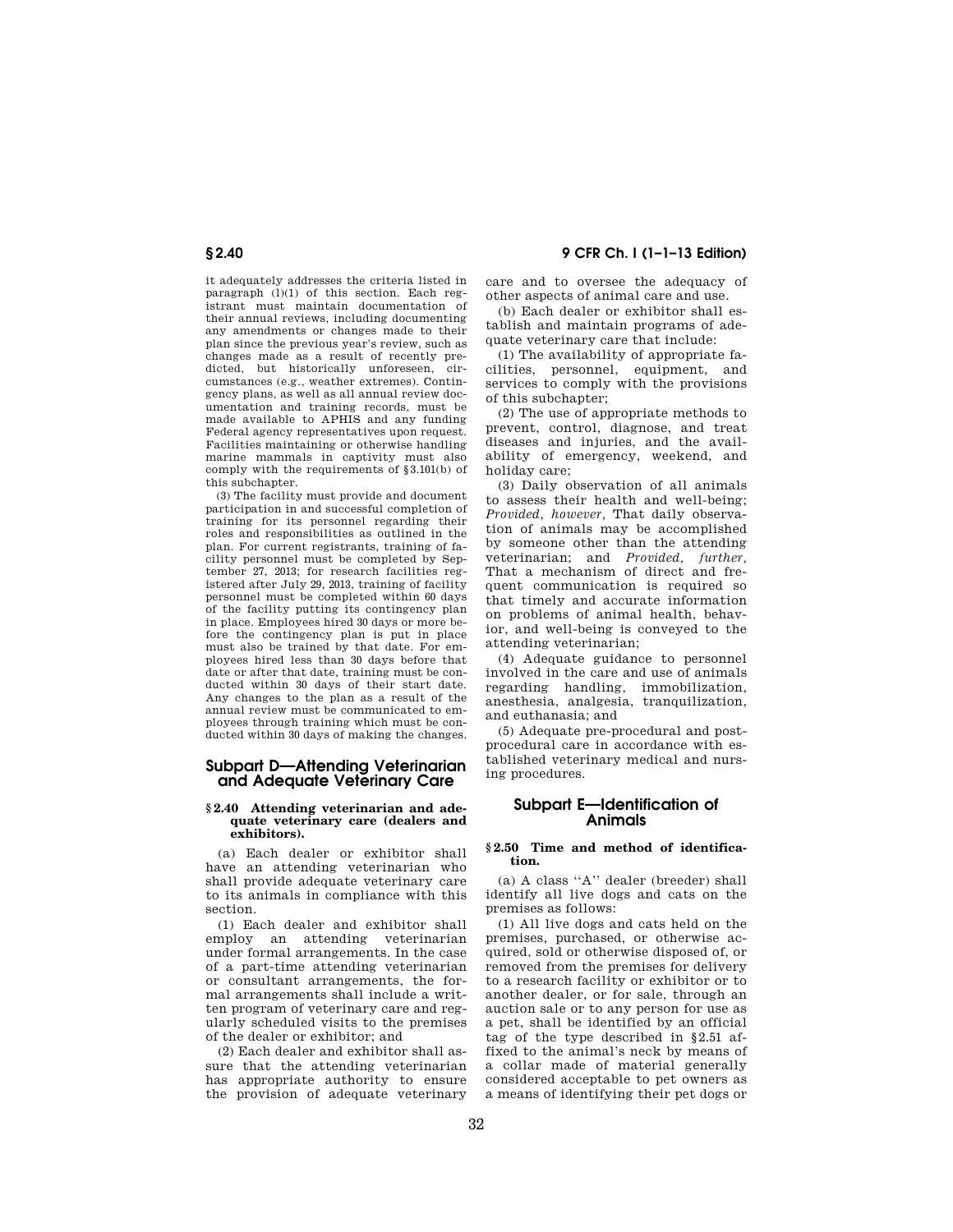cats 2, or shall be identified by a distinctive and legible tattoo marking acceptable to and approved by the Administrator.

(2) Live puppies or kittens, less than 16 weeks of age, shall be identified by: (i) An official tag as described in

§2.51; (ii) A distinctive and legible tattoo

marking approved by the Administrator; or

(iii) A plastic-type collar acceptable to the Administrator which has legibly placed thereon the information required for an official tag pursuant to §2.51.

(b) A class ''B'' dealer shall identify all live dogs and cats under his or her control or on his or her premises as follows:

(1) When live dogs or cats are held, purchased, or otherwise acquired, they shall be immediately identified:

(i) By affixing to the animal's neck an official tag as set forth in §2.51 by means of a collar made of material generally acceptable to pet owners as a means of identifying their pet dogs or cats 3; or

(ii) By a distinctive and legible tattoo marking approved by the Administrator.

(2) If any live dog or cat is already identified by an official tag or tattoo which has been applied by another dealer or exhibitor, the dealer or exhibitor who purchases or otherwise acquires the animal may continue identifying the dog or cat by the previous identification number, or may replace the previous tag with his own official tag or approved tattoo. In either case, the class B dealer or class C exhibitor shall correctly list all old and new official tag numbers or tattoos in his or her records of purchase which shall be

 $3$  See footnote 2 in §2.50(a)(1).

maintained in accordance with §§2.75 and 2.77. Any new official tag or tattoo number shall be used on all records of any subsequent sales by the dealer or exhibitor, of any dog or cat.

(3) Live puppies or kittens less than 16 weeks of age, shall be identified by: (i) An official tag as described in

§2.51; (ii) A distinctive and legible tattoo

marking approved by the Administrator; or

(iii) A plastic-type collar acceptable to the Administrator which has legibly placed thereon the information required for an official tag pursuant to §2.51.

(4) When any dealer has made a reasonable effort to affix an official tag to a cat, as set forth in paragraphs (a) and (b) of this section, and has been unable to do so, or when the cat exhibits serious distress from the attachment of a collar and tag, the dealer shall attach the collar and tag to the door of the primary enclosure containing the cat and take measures adequate to maintain the identity of the cat in relation to the tag. Each primary enclosure shall contain no more than one weaned cat without an affixed collar and official tag, unless the cats are identified by a distinctive and legible tattoo or plastic-type collar approved by the Administrator.

(c) A class ''C'' exhibitor shall identify all live dogs and cats under his or her control or on his or her premises, whether held, purchased, or otherwise acquired:

 $(1)$  As set forth in paragraph  $(b)(1)$  or (b)(3) of this section, or

(2) By identifying each dog or cat with:

(i) An official USDA sequentially numbered tag that is kept on the door of the animal's cage or run;

(ii) A record book containing each animal's tag number, a written description of each animal, the data required by §2.75(a), and a clear photograph of each animal; and

(iii) A duplicate tag that accompanies each dog or cat whenever it leaves the compound or premises.

(d) Unweaned puppies or kittens need not be individually identified as required by paragraphs (a) and (b) of this section while they are maintained as a

<sup>2</sup> In general, well fitted collars made of leather or plastic will be acceptable under this provision. The use of certain types of chains presently used by some dealers may also be deemed acceptable. APHIS will determine the acceptability of a material proposed for usage as collars from the standpoint of humane considerations on an individual basis in consultation with the dealer or exhibitor involved. The use of materials such as wire, elastic, or sharp metal that might cause discomfort or injury to the dogs<br>or cats is not acceptable.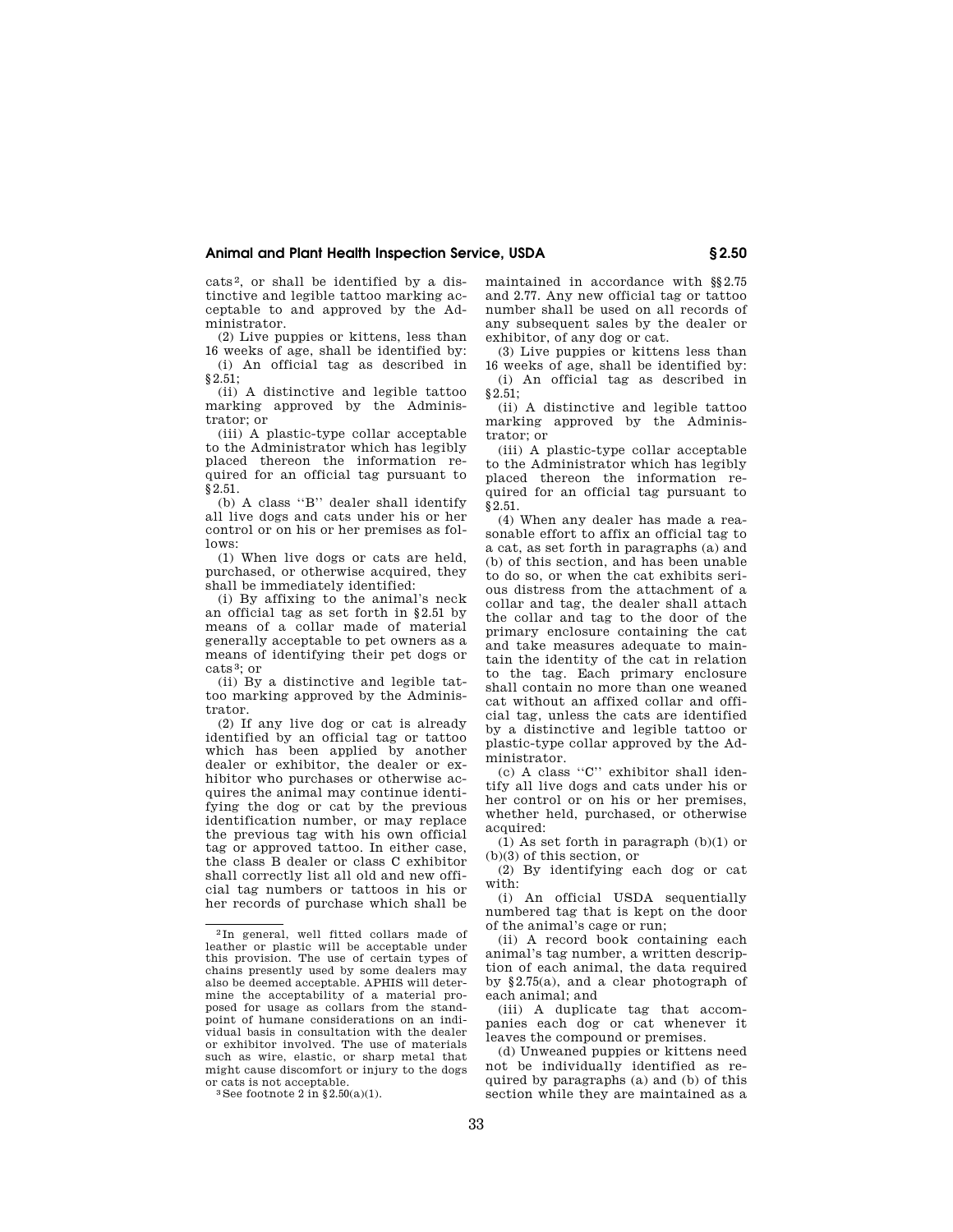litter with their dam in the same primary enclosure, provided the dam has been individually identified.

(e)(1) All animals, except dogs and cats, delivered for transportation, transported, purchased, sold, or otherwise acquired or disposed of by any dealer or exhibitor shall be identified by the dealer or exhibitor at the time of delivery for transportation, purchase, sale, acquisition or disposal, as provided for in this paragraph and in records maintained as required in §§2.75 and 2.77.

(2) When one or more animals, other than dogs or cats, are confined in a primary enclosure, the animal(s) shall be identified by:

(i) A label attached to the primary enclosure which shall bear a description of the animals in the primary enclosure, including:

(A) The number of animals;

(B) The species of the animals;

(C) Any distinctive physical features of the animals; and

(D) Any identifying marks, tattoos, or tags attached to the animals;

(ii) Marking the primary enclosure with a painted or stenciled number which shall be recorded in the records of the dealer or exhibitor together with:

(A) A description of the animal(s);

(B) The species of the animal(s); and (C) Any distinctive physical features of the animal(s); or

(iii) A tag or tattoo applied to each animal in the primary enclosure by the dealer or exhibitor which individually identifies each animal by description or number.

(3) When any animal, other than a dog or cat, is not confined in a primary enclosure, it shall be identified on a record, as required by §2.75, which shall accompany the animal at the time it is delivered for transportation, transported, purchased, or sold, and shall be kept and maintained by the dealer or exhibitor as part of his or her records.

### **§ 2.51 Form of official tag.**

(a) The official tag shall be made of a durable alloy such as brass, bronze, or steel, or of a durable plastic. Aluminum of a sufficient thickness to assure the tag is durable and legible may also be used. The tag shall be one of the following shapes:

(1) Circular in shape and not less than 11⁄4 inches in diameter, or

(2) Oblong and flat in shape, not less than 2 inches by 3⁄4 inch and riveted to an acceptable collar.

(b) Each tag shall have the following information embossed or stamped on so that it is easily readable:

(1) The letters "USDA"

(2) Numbers identifying the State and dealer, exhibitor, or research facility (e.g., 39–AB); and

(3) Numbers identifying the animal (e.g., 82488).

(c) Official tags shall be serially numbered. No individual dealer or exhibitor shall use any identification tag number more than once within a 5-year period.

#### **§ 2.52 How to obtain tags.**

Dealers or exhibitors may obtain, at their own expense, official tags from commercial tag manufacturers. 4 At the time the dealer or exhibitor is issued a license or is registered, the Department will assign identification letters and numbers and inform them of the identification letters and numbers to be used on the official tags.

[54 FR 36147, Aug. 31, 1989, as amended at 63 FR 62927, Nov. 10, 1998]

#### **§ 2.53 Use of tags.**

Official tags obtained by a dealer, exhibitor, or research facility, shall be applied to dogs or cats in the manner set forth in §2.50 and in as close to consecutive numerical order as possible. No tag number shall be used to identify more than one animal. No number shall be repeated within a 5-year period.

#### **§ 2.54 Lost tags.**

Each dealer or exhibitor shall be held accountable for all official tags acquired. In the event an official tag is lost from a dog or cat while in the possession of a dealer or exhibitor, the

<sup>4</sup> A list of the commercial manufacturers who produce these tags and are known to the Department may be obtained from the AC Regional Director. Any manufacturer who desires to be included in the list should notify the Administrator.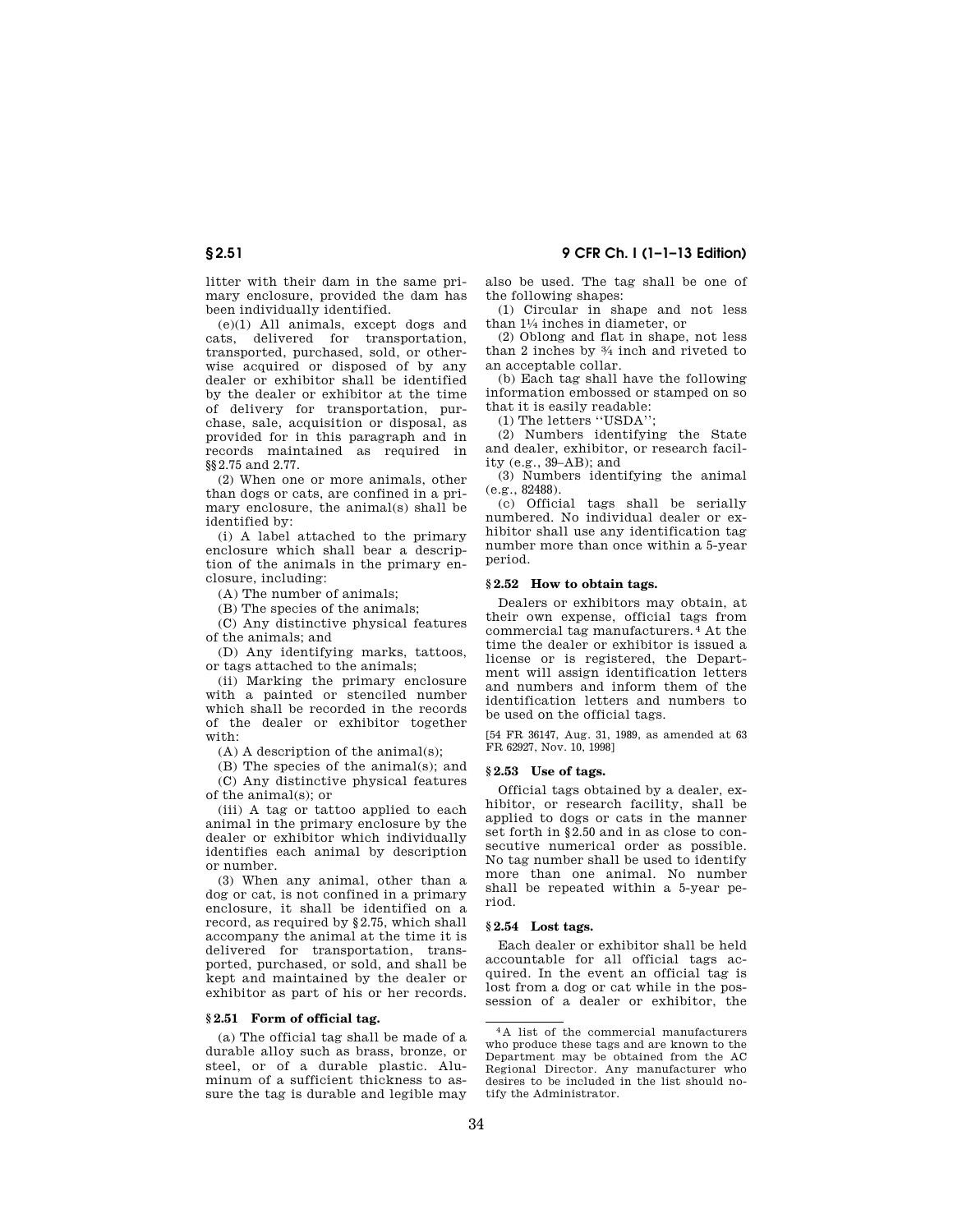dealer or exhibitor shall make a diligent effort to locate and reapply the tag to the proper animal. If the lost tag is not located, the dealer or exhibitor shall affix another official tag to the animal in the manner prescribed in §2.50, and record the tag number on the official records.

#### **§ 2.55 Removal and disposal of tags.**

(a) Where a dog or cat to which is affixed or which is identified by an official tag is euthanized, or dies from other causes, the dealer or exhibitor shall remove and retain the tag for the required period, as set forth in paragraph (b) of this section.

(b) All official tags removed and retained by a dealer or exhibitor shall be held until called for by an APHIS official or for a period of 1 year.

(c) When official tags are removed from animals for disposal, the tags must be disposed of so as to preclude their reuse for animal identification. No animal identification number shall be used within any 5-year period following its previous use.

## **Subpart F—Stolen Animals**

#### **§ 2.60 Prohibition on the purchase, sale, use, or transportation of stolen animals.**

No person shall buy, sell, exhibit, use for research, transport, or offer for transportation, any stolen animal.

#### **Subpart G—Records**

#### **§ 2.75 Records: Dealers and exhibitors.**

(a)(1) Each dealer, other than operators of auction sales and brokers to whom animals are consigned, and each exhibitor shall make, keep, and maintain records or forms which fully and correctly disclose the following information concerning each dog or cat purchased or otherwise acquired, owned, held, or otherwise in his or her possession or under his or her control, or which is transported, euthanized, sold, or otherwise disposed of by that dealer or exhibitor. The records shall include any offspring born of any animal while in his or her possession or under his or her control.

(i) The name and address of the person from whom a dog or cat was pur-

chased or otherwise acquired whether or not the person is required to be licensed or registered under the Act;

(ii) The USDA license or registration number of the person if he or she is licensed or registered under the Act;

(iii) The vehicle license number and State, and the driver's license number (or photographic identification card for nondrivers issued by a State) and State of the person, if he or she is not licensed or registered under the Act;

(iv) The name and address of the person to whom a dog or cat was sold or given and that person's license or registration number if he or she is licensed or registered under the Act;

(v) The date a dog or cat was acquired or disposed of, including by euthanasia;

(vi) The official USDA tag number or tattoo assigned to a dog or cat under §§2.50 and 2.54;

(vii) A description of each dog or cat which shall include:

(A) The species and breed or type;

(B) The sex;

(C) The date of birth or approximate age; and

(D) The color and any distinctive markings;

(viii) The method of transportation including the name of the initial carrier or intermediate handler or, if a privately owned vehicle is used to transport a dog or cat, the name of the owner of the privately owned vehicle;

(ix) The date and method of disposition of a dog or cat, e.g., sale, death, euthanasia, or donation.

(2) Each dealer and exhibitor shall use Record of Aquisition and Dogs and Cats on Hand (APHIS Form 7005) and Record of Disposition of Dogs and Cats (APHIS Form 7006) to make, keep, and maintain the information required by paragraph (a)(1) of this section: *Provided,* that if a dealer or exhibitor who uses a computerized recordkeeping system believes that APHIS Form 7005 and APHIS Form 7006 are unsuitable for him or her to make, keep, and maintain the information required by para $graph (a)(1)$  of this section, the dealer or exhibitor may request a variance from the requirement to use APHIS Form 7005 and APHIS Form 7006.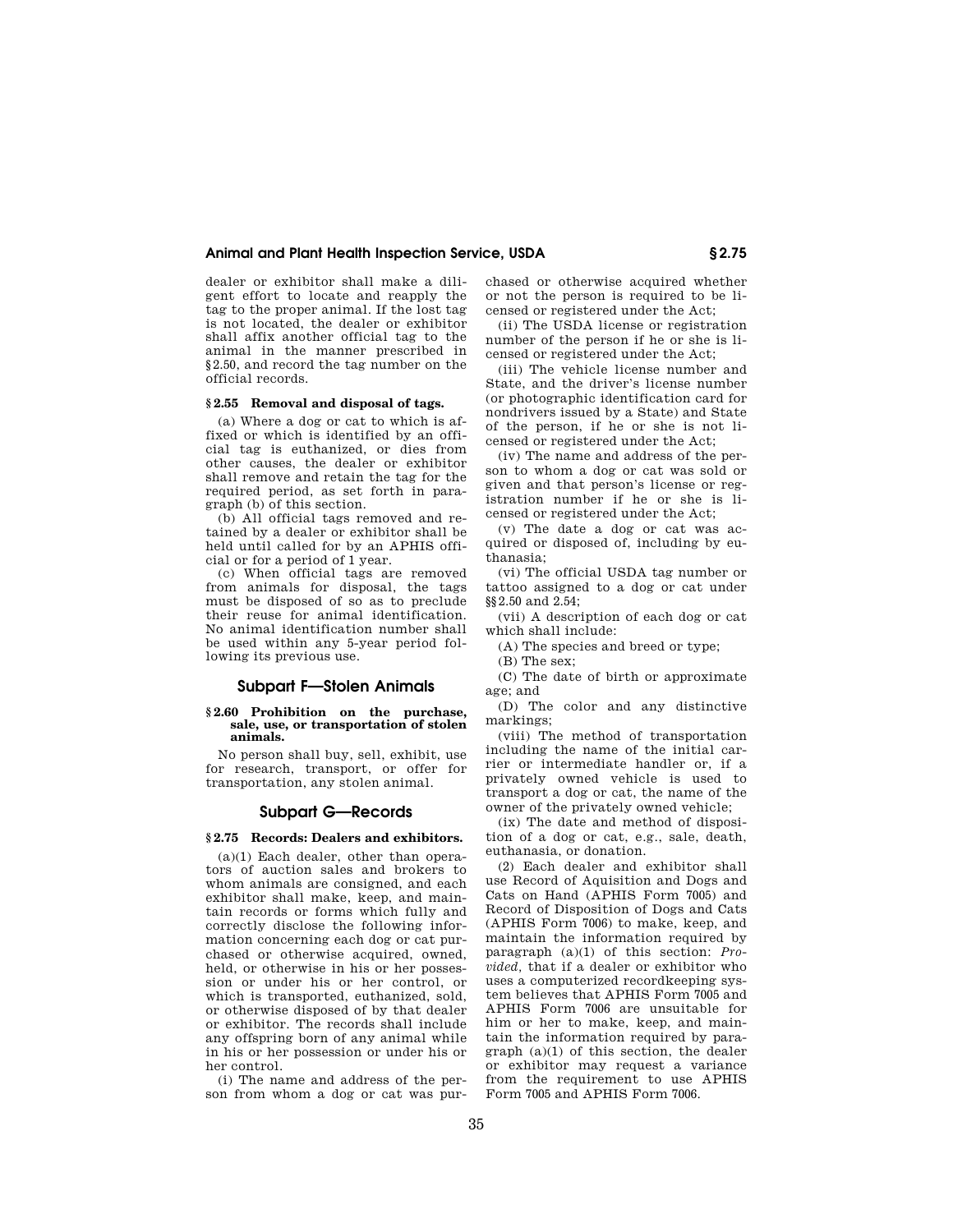(i) The request for a variance must consist of a written statement describing why APHIS Form 7005 and APHIS Form 7006 are unsuitable for the dealer or exhibitor to make, keep, and maintain the information required by paragraph (a)(1) of this section, and a description of the computerized recordkeeping system the person would use in lieu of APHIS Form 7005 and APHIS Form 7006 to make, keep, and maintain the information required by paragraph (a)(1) of this section. APHIS will advise the person as to the disposition of his or her request for a variance from the requirement to use APHIS Form 7005 and APHIS Form 7006.

(ii) A dealer or exhibitor whose request for a variance has been denied may request a hearing in accordance with the applicable rules of practice for the purpose of showing why the request for a variance should not be denied. The denial of the variance shall remain in effect until the final legal decision has been rendered.

(3) The USDA Interstate and International Certificate of Health Examination for Small Animals (APHIS Form 7001) may be used by dealers and exhibitors to make, keep, and maintain the information required by §2.79.

(4) One copy of the record containing the information required by paragraph  $(a)(1)$  of this section shall accompany each shipment of any dog or cat purchased or otherwise acquired by a dealer or exhibitor. One copy of the record containing the information required by paragraph (a)(1) of this section shall accompany each shipment of any dog or cat sold or otherwise disposed of by a dealer or exhibitor: *Provided, however,*  that, except as provided in §2.133(b) of this part for dealers, information that indicates the source and date of acquisition of a dog or cat need not appear on the copy of the record accompanying the shipment. One copy of the record containing the information required by paragraph  $(a)(1)$  of this section shall be retained by the dealer or exhibitor.

(b)(1) Every dealer other than operators of auction sales and brokers to whom animals are consigned, and exhibitor shall make, keep, and maintain records or forms which fully and correctly disclose the following informa-

## **§ 2.75 9 CFR Ch. I (1–1–13 Edition)**

tion concerning animals other than dogs and cats, purchased or otherwise acquired, owned, held, leased, or otherwise in his or her possession or under his or her control, or which is transported, sold, euthanized, or otherwise disposed of by that dealer or exhibitor. The records shall include any offspring born of any animal while in his or her possession or under his or her control.

(i) The name and address of the person from whom the animals were purchased or otherwise acquired;

(ii) The USDA license or registration number of the person if he or she is licensed or registered under the Act;

(iii) The vehicle license number and State, and the driver's license number (or photographic identification card for nondrivers issued by a State) and State of the person, if he or she is not licensed or registered under the Act;

(iv) The name and address of the person to whom an animal was sold or given;

(v) The date of purchase, acquisition, sale, or disposal of the animal(s);

(vi) The species of the animal(s); and (vii) The number of animals in the shipment.

(2) Record of Animals on Hand (other than dogs and cats) (APHIS Form 7019) and Record of Acquisition, Disposition, or Transport of Animals (other than dogs and cats) (APHIS Form 7020) are forms which may be used by dealers and exhibitors to keep and maintain the information required by paragraph (b)(1) of this section concerning animals other than dogs and cats except as provided in §2.79.

(3) One copy of the record containing the information required by paragraph  $(b)(1)$  of this section shall accompany each shipment of any animal(s) other than a dog or cat purchased or otherwise acquired by a dealer or exhibitor. One copy of the record containing the information required by paragraph (b)(1) of this section shall accompany each shipment of any animal other than a dog or cat sold or otherwise disposed of by a dealer or exhibitor; *Provided, however,* That information which indicates the source and date of acquisition of any animal other than a dog or cat need not appear on the copy of the record accompanying the shipment. The dealer or exhibitor shall retain one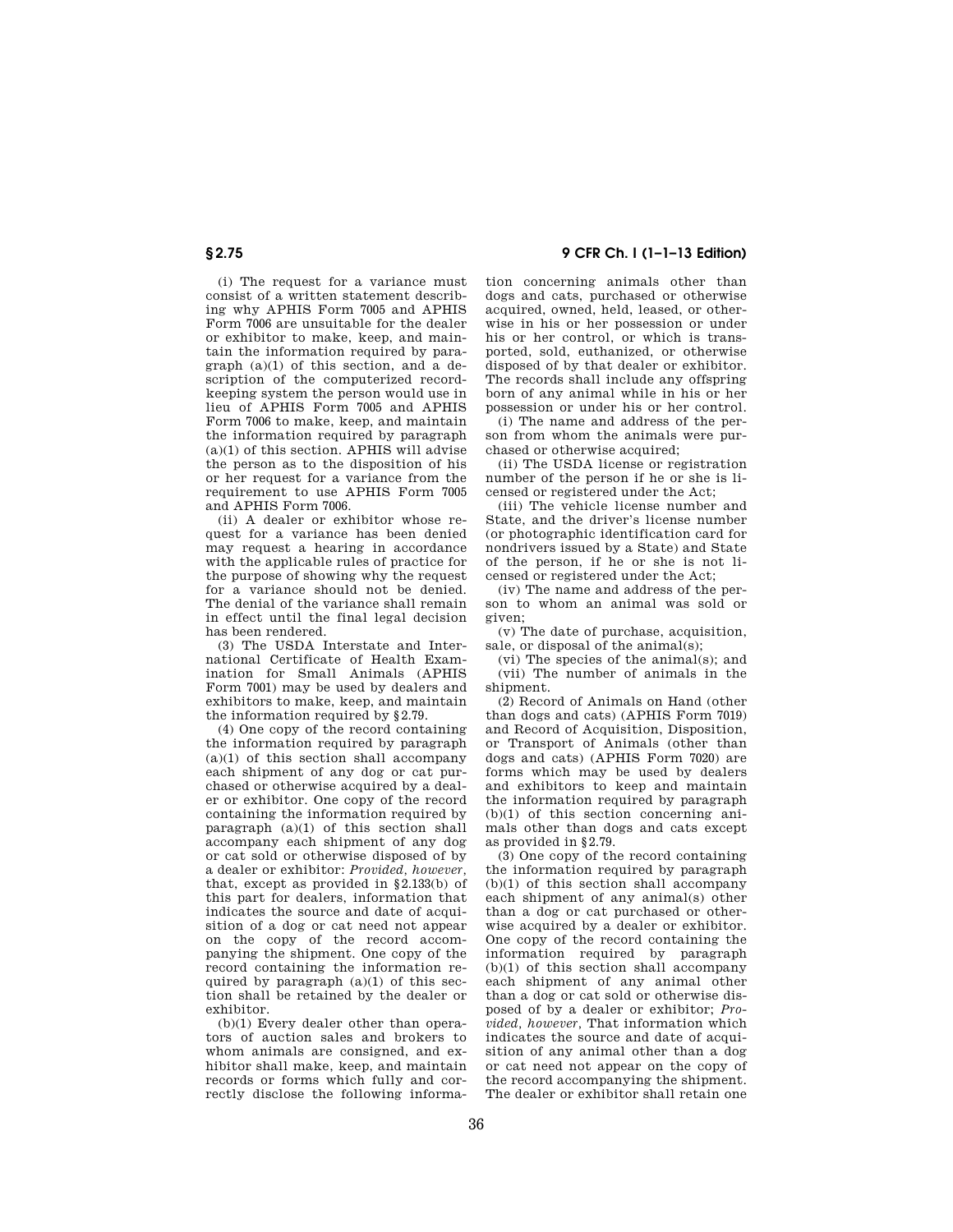copy of the record containing the information required by paragraph (b)(1) of this section.

[54 FR 36147, Aug. 31, 1989, as amended at 58 FR 39129, July 22, 1993; 58 FR 45041, Aug. 26, 1993; 60 FR 13895, Mar. 15, 1995; 69 FR 42102, July 14, 2004]

#### **§ 2.76 Records: Operators of auction sales and brokers.**

(a) Every operator of an auction sale or broker shall make, keep, and maintain records or forms which fully and correctly disclose the following information concerning each animal consigned for auction or sold, whether or not a fee or commission is charged:

(1) The name and address of the person who owned or consigned the animal(s) for sale;

(2) The name and address of the buyer or consignee who received the animal;

(3) The USDA license or registration number of the person(s) selling, consigning, buying, or receiving the animals if he or she is licensed or registered under the Act;

(4) The vehicle license number and State, and the driver's license number (or photographic identification card for nondrivers issued by a State) and State of the person, if he or she is not licensed or registered under the Act;

(5) The date of the consignment;

(6) The official USDA tag number or tattoo assigned to the animal under §§2.50 and 2.54;

(7) A description of the animal which shall include:

(i) The species and breed or type of animal;

(ii) The sex of the animal; and

(iii) The date of birth or approximate

age; and (iv) The color and any distinctive markings;

(8) The auction sales number or records number assigned to the animal.

(b) One copy of the record containing the information required by paragraph (a) of this section shall be given to the consignor of each animal, one copy of the record shall be given to the purchaser of each animal: *Provided, however,* That information which indicates the source and date of consignment of any animal need not appear on the copy of the record given the purchaser of any animal. One copy of the record containing the information required by paragraph (a) of this section shall be retained by the operator of such auction sale, or broker, for each animal sold by the auction sale or broker.

[54 FR 36147, Aug. 31, 1989, as amended at 69 FR 42102, July 14, 2004]

#### **§ 2.77 Records: Carriers and intermediate handlers.**

(a) In connection with all live animals accepted for shipment on a C.O.D. basis or other arrangement or practice under which the cost of an animal or the transportation of an animal is to be paid and collected upon delivery of the animal to the consignee, the accepting carrier or intermediate handler, if any, shall keep and maintain a copy of the consignor's written guarantee for the payment of transportation charged for any animal not claimed as provided in §2.80, including, where necessary, both the return transportation charges and an amount sufficient to reimburse the carrier for outof-pocket expenses incurred for the care, feeding, and storage of the animal. The carrier or intermediate handler at destination shall also keep and maintain a copy of the shipping document containing the time, date, and method of each attempted notification and the final notification to the consignee and the name of the person notifying the consignee, as provided in §2.80.

(b) In connection with all live dogs, cats, or nonhuman primates delivered for transportation, in commerce, to any carrier or intermediate handler, by any dealer, research facility, exhibitor, operator of an auction sale, broker, or department, agency or instrumentality of the United States or of any state or local government, the accepting carrier or intermediate handler shall keep and maintain a copy of the health certification completed as required by §2.79, tendered with each live dog, cat, or nonhuman primate.

#### **§ 2.78 Health certification and identification.**

(a) No dealer, exhibitor, operator of an auction sale, broker, or department, agency, or instrumentality of the United States or of any State or local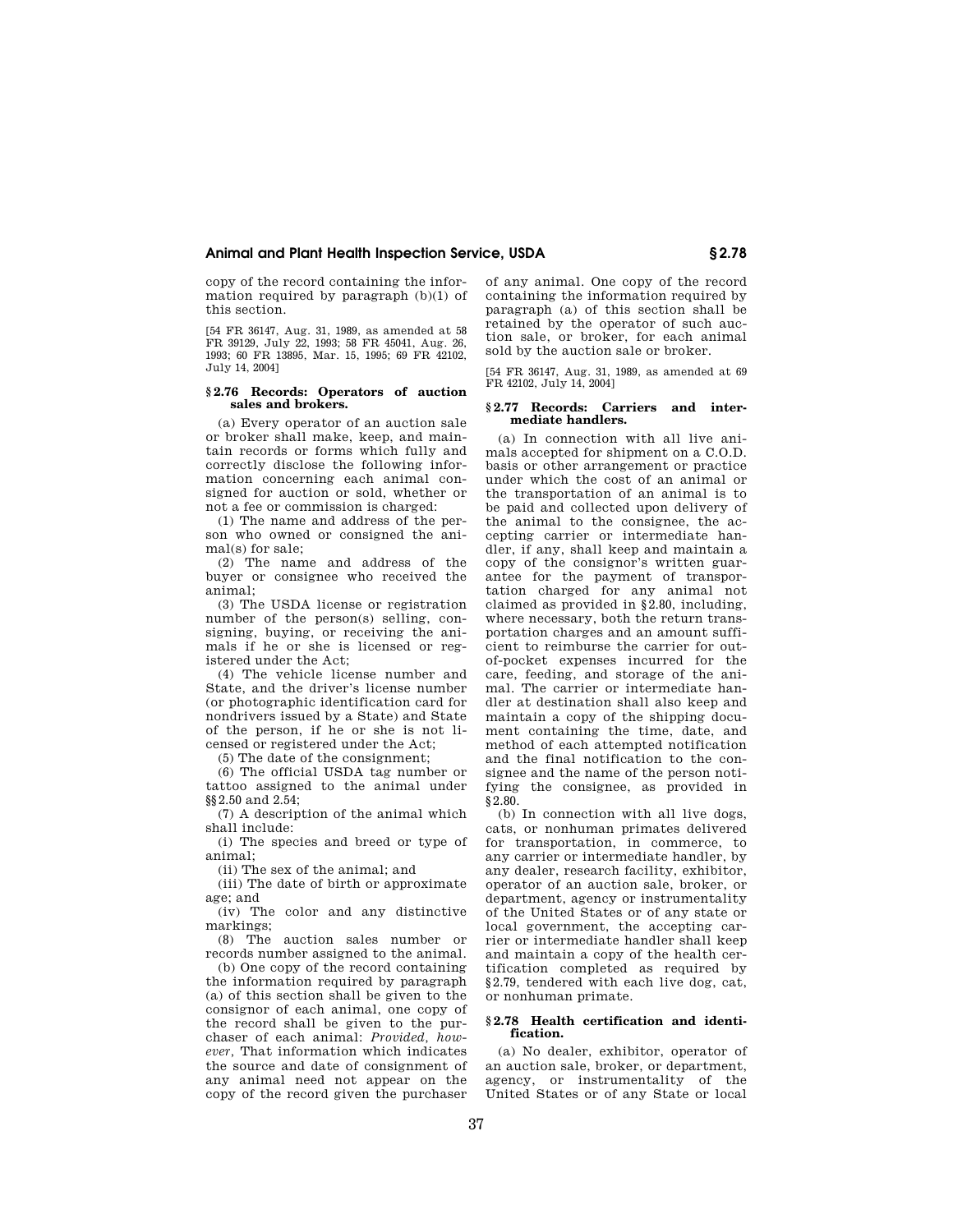## **§ 2.79 9 CFR Ch. I (1–1–13 Edition)**

government shall deliver to any intermediate handler or carrier for transportation, in commerce, or shall transport in commerce any dog, cat, or nonhuman primate unless the dog, cat, or nonhuman primate is accompanied by a health certificate executed and issued by a licensed veterinarian. The health certificate shall state that:

(1) The licensed veterinarian inspected the dog, cat, or nonhuman primate on a specified date which shall not be more than 10 days prior to the delivery of the dog, cat, or nonhuman primate for transportation; and

(2) when so inspected, the dog, cat, or nonhuman primate appeared to the licensed veterinarian to be free of any infectious disease or physical abnormality which would endanger the animal(s) or other animals or endanger public health.

(b) The Secretary may provide exceptions to the health certification requirement on an individual basis for animals shipped to a research facility for purposes of research, testing, or experimentation when the research facility requires animals not eligible for certification. Requests should be addressed to the Animal and Plant Health Inspection Service, Animal Care, 4700 River Road, Unit 84, Riverdale, Maryland 20737–1234.

(c) No intermediate handler or carrier to whom any live dog, cat, or nonhuman primate is delivered for transportation by any dealer, research facility, exhibitor, broker, operator of an auction sale, or department, agency, or instrumentality of the United States or any State or local government shall receive a live dog, cat, or nonhuman primate for transportation, in commerce, unless and until it is accompanied by a health certificate issued by a licensed veterinarian in accordance with paragraph (a) of this section, or an exemption issued by the Secretary in accordance with paragraph (b) of this section.

(d) The U.S. Interstate and International Certificate of Health Examination for Small Animals (APHIS Form 7001) may be used for health certification by a licensed veterinarian as required by this section.

[54 FR 36147, August 31, 1989, as amended at 59 FR 67612, Dec. 30, 1994; 60 FR 13896, Mar. 15, 1995; 63 FR 62927, Nov. 10, 1998; 69 FR 42102, July 14, 2004]

### **§ 2.79 C.O.D. shipments.**

(a) No carrier or intermediate handler shall accept any animal for transportation, in commerce, upon any C.O.D. or other basis where any money is to be paid and collected upon delivery of the animal to the consignee, unless the consignor guarantees in writing the payment of all transportation, including any return transportation, if the shipment is unclaimed or the consignee cannot be notified in accordance with paragraphs (b) and (c) of this section, including reimbursing the carrier or intermediate handler for all out-ofpocket expenses incurred for the care, feeding, and storage or housing of the animal.

(b) Any carrier or intermediate handler receiving an animal at a destination on a C.O.D. or other basis any money is to be paid and collected upon delivery of the animal to the consignee shall attempt to notify the consignee at least once every 6 hours for a period of 24 hours after arrival of the animal at the animal holding area of the terminal cargo facility. The carrier or intermediate handler shall record the time, date, and method of each attempted notification and the final notification to the consignee, and the name of the person notifying the consignee, on the shipping document and on the copy of the shipping document accompanying the C.O.D. shipment. If the consignee cannot be notified of the C.O.D. shipment within 24 hours after its arrival, the carrier or intermediate handler shall return the animal to the consignor, or to whomever the consignor has designated, on the next practical available transportation, in accordance with the written agreement required in paragraph (a) of this section and shall notify the consignor. Any carrier or intermediate handler which has notified a consignee of the arrival of a C.O.D. or other shipment of an animal, where any money is to be paid and collected upon delivery of the animal to the consignee, which is not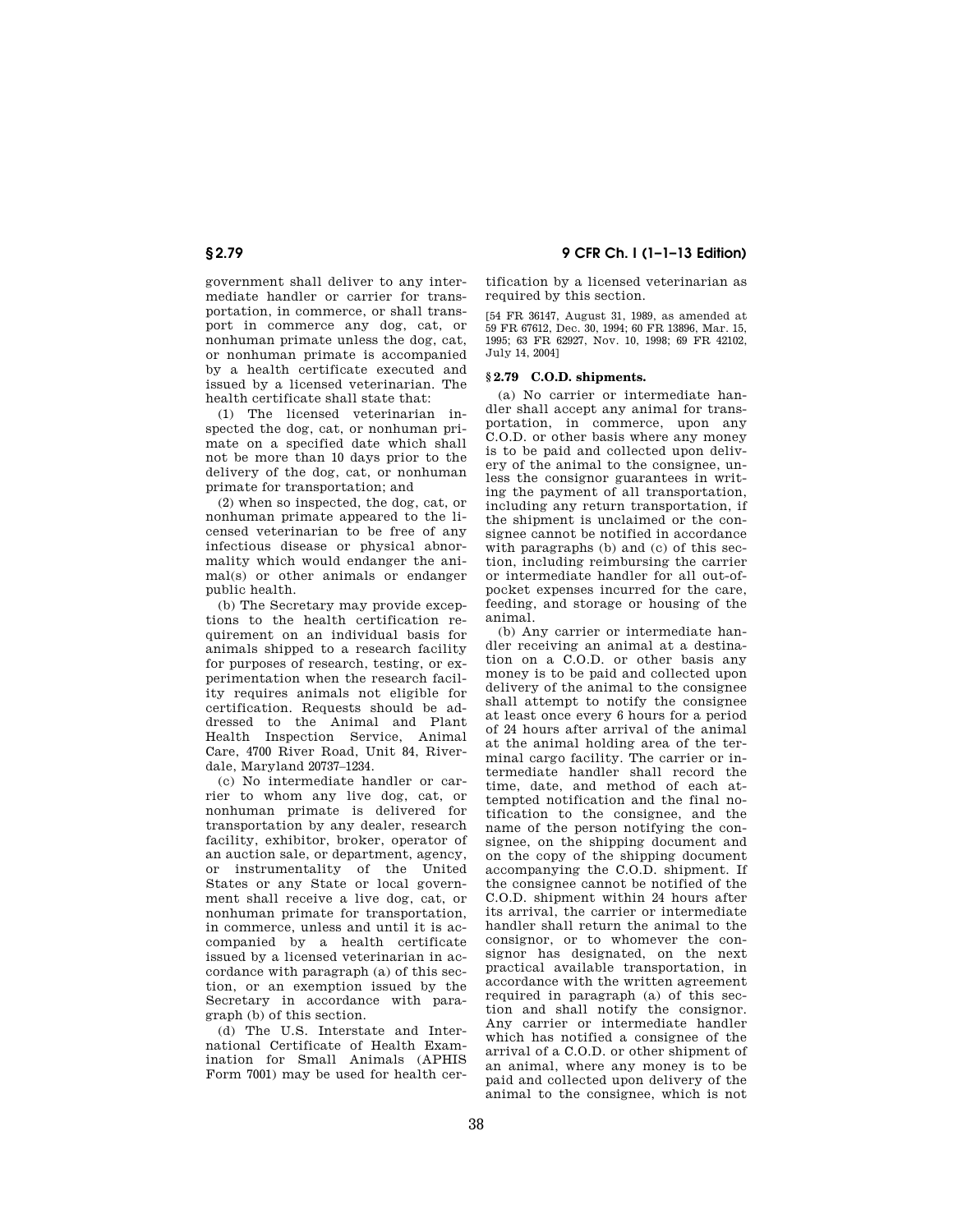claimed by the consignee within 48 hours from the time of notification, shall return the animal to the consignor, or to whomever the consignor has designated, on the next practical available transportation, in accordance with the written agreement required in paragraph (a) of this section and shall notify the consignor.

(c) It is the responsibility of any carrier or intermediate handler to hold, feed, and care for any animal accepted for transportation, in commerce, under a C.O.D. or other arrangement where any money is to be paid and collected upon delivery of the animal until the consignee accepts shipment at destination or until returned to the consignor or his or her designee should the consignee fail to accept delivery of the animal or if the consignee could not be notified as prescribed in paragraph (b) of this section.

(d) Nothing in this section shall be construed as prohibiting any carrier or intermediate handler from requiring any guarantee in addition to that required in paragraph (a) of this section for the payment of the cost of any transportation or out-of-pocket or other incidental expenses incurred in the transportation of any animal.

#### **§ 2.80 Records, disposition.**

(a) No dealer, exhibitor, broker, operator of an auction sale, carrier, or intermediate handler shall, for a period of 1 year, destroy or dispose of, without the consent in writing of the Administrator, any books, records, documents, or other papers required to be kept and maintained under this part.

(b) Unless otherwise specified, the records required to be kept and maintained under this part shall be held for 1 year after an animal is euthanized or disposed of and for any period in excess of one year as necessary to comply with any applicable Federal, State, or local law. Whenever the Administrator notifies a dealer, exhibitor, broker, operator of an auction sale, carrier, or intermediate handler in writing that specified records shall be retained pending completion of an investigation or proceeding under the Act, the dealer, exhibitor, broker, operator of an auction sale, carrier, or intermediate handler shall hold those records until

their disposition is authorized by the Administrator.

## **Subpart H—Compliance With Standards and Holding Period**

#### **§ 2.100 Compliance with standards.**

(a) Each dealer, exhibitor, operator of an auction sale, and intermediate handler shall comply in all respects with the regulations set forth in part 2 and the standards set forth in part 3 of this subchapter for the humane handling, care, treatment, housing, and transportation of animals.

(b) Each carrier shall comply in all respects with the regulations in part 2 and the standards in part 3 of this subchapter setting forth the conditions and requirements for the humane transportation of animals in commerce and their handling, care, and treatment in connection therewith.

#### **§ 2.101 Holding period.**

(a) Any live dog or cat acquired by a dealer<sup>5</sup> or exhibitor shall be held by him or her, under his or her supervision and control, for a period of not less than 5 full days, not including the day of acquisition, after acquiring the animal, excluding time in transit: *Provided, however:* 

(1) That any live dog or cat acquired by a dealer or exhibitor from any private or contract animal pound or shelter shall be held by that dealer or exhibitor under his or her supervision and control for a period of not less than 10 full days, not including the day of acquisition, after acquiring the animal, excluding time in transit;

(2) Live dogs or cats which have completed a 5-day holding period with another dealer or exhibitor, or a 10-day holding period with another dealer or exhibitor if obtained from a private or contract shelter or pound, may be sold or otherwise disposed of by subsequent dealers or exhibitors after a minimum holding period of 24 hours by each subsequent dealer or exhibitor excluding time in transit;

<sup>5</sup> An operator of an auction sale is not considered to have acquired a dog or cat which is sold through the auction sale.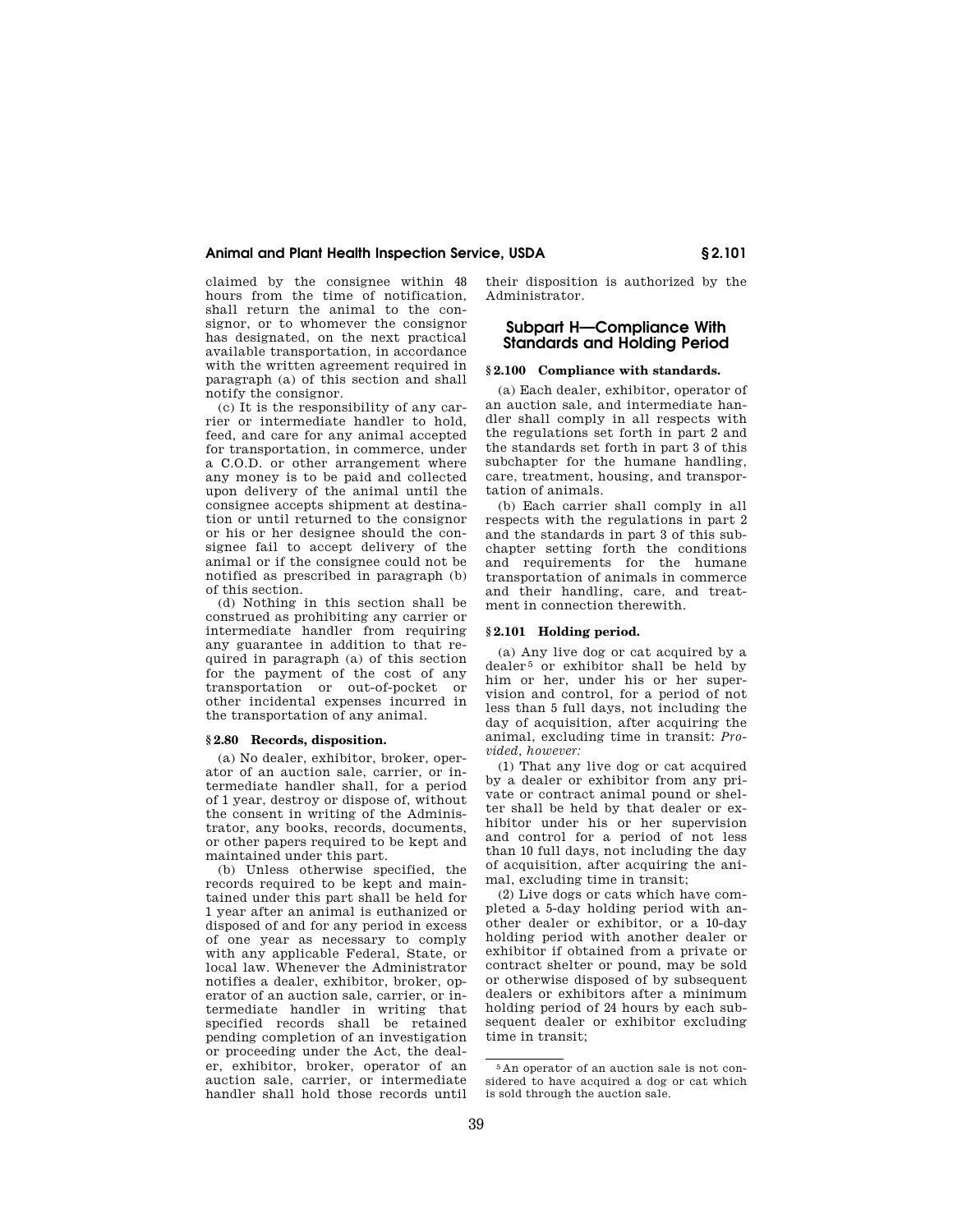(3) Any dog or cat suffering from disease, emaciation, or injury may be destroyed by euthanasia prior to the completion of the holding period required by this section; and

(4) Any live dog or cat, 120 days of age or less, that was obtained from the person that bred and raised such dog or cat, may be exempted from the 5-day holding requirement and may be disposed of by dealers or exhibitors after a minimum holding period of 24 hours, excluding time in transit. Each subsequent dealer or exhibitor must also hold each such dog or cat for a 24-hour period excluding time in transit.

(b) During the period in which any dog or cat is being held as required by this section, the dog or cat shall be unloaded from any means of conveyance in which it was received, for food, water, and rest, and shall be handled, cared for, and treated in accordance with the standards set forth in part 3, subpart A, of this subchapter and §2.131.

#### **§ 2.102 Holding facility.**

(a) If any dealer or exhibitor obtains the prior approval of the AC Regional Director, he may arrange to have another person hold animals for the required period provided for in paragraph (a) of §2.101: *Provided,* That:

(1) The other person agrees in writing to comply with the regulations in part 2 and the standards in part 3 of this subchapter and to allow inspection of his premises by an APHIS official during business hours; and

(2) The animals remain under the total control and responsibility of the dealer or exhibitor.

(3) Approval will not be given for a dealer or exhibitor holding a license as set forth in §2.1 to have animals held for purposes of this section by another licensed dealer or exhibitor. APHIS Form 7009 shall be used for approval.

(b) If any intermediate handler obtains prior approval of the AC Regional Director, it may arrange to have another person hold animals: *Provided,*  That:

(1) The other person agrees in writing to comply with the regulations in part 2 and the standards in part 3 of this subchapter and to allow inspection of

**§ 2.102 9 CFR Ch. I (1–1–13 Edition)** 

the premises by an APHIS official during business hours; and

(2) The animals remain under the total control and responsibility of the research facility or intermediate handler.

[54 FR 36147, Aug. 31, 1989, as amended at 60 FR 13896, Mar. 15, 1995; 63 FR 62927, Nov. 10, 1998; 69 FR 42102, July 14, 2004]

EFFECTIVE DATE NOTE: At 77 FR 76823, Dec. 31, 2012, §2.102 was amended by adding new paragraphs (a)(4) and (b)(3), effective Jan. 30, 2013. For the convenience of the user, the added text is set forth as follows:

#### **§ 2.102 Holding facility.**

 $(a) * * * *$ 

(4) The other person or premises must either be directly included in the dealer's or exhibitor's contingency plan required under §2.134 or must develop its own contingency plan in accordance with §2.134.

 $(b) * * * *$ 

 $(3)$  The other person or premises must either be directly included in the intermediate handler's contingency plan required under §2.134 or must develop its own contingency plan in accordance with §2.134.

### **Subpart I—Miscellaneous**

#### **§ 2.125 Information as to business; furnishing of same by dealers, exhibitors, operators of auction sales, intermediate handlers, and carriers.**

Each dealer, exhibitor, operator of an auction sale, intermediate handler, and carrier shall furnish to any APHIS official any information concerning the business of the dealer, exhibitor, operator of an auction sale, intermediate handler or carrier which the APHIS official may request in connection with the enforcement of the provisions of the Act, the regulations and the standards in this subchapter. The information shall be furnished within a reasonable time and as may be specified in the request for information.

#### **§ 2.126 Access and inspection of records and property.**

(a) Each dealer, exhibitor, intermediate handler, or carrier, shall, during business hours, allow APHIS officials:

(1) To enter its place of business;

(2) To examine records required to be kept by the Act and the regulations in this part;

(3) To make copies of the records;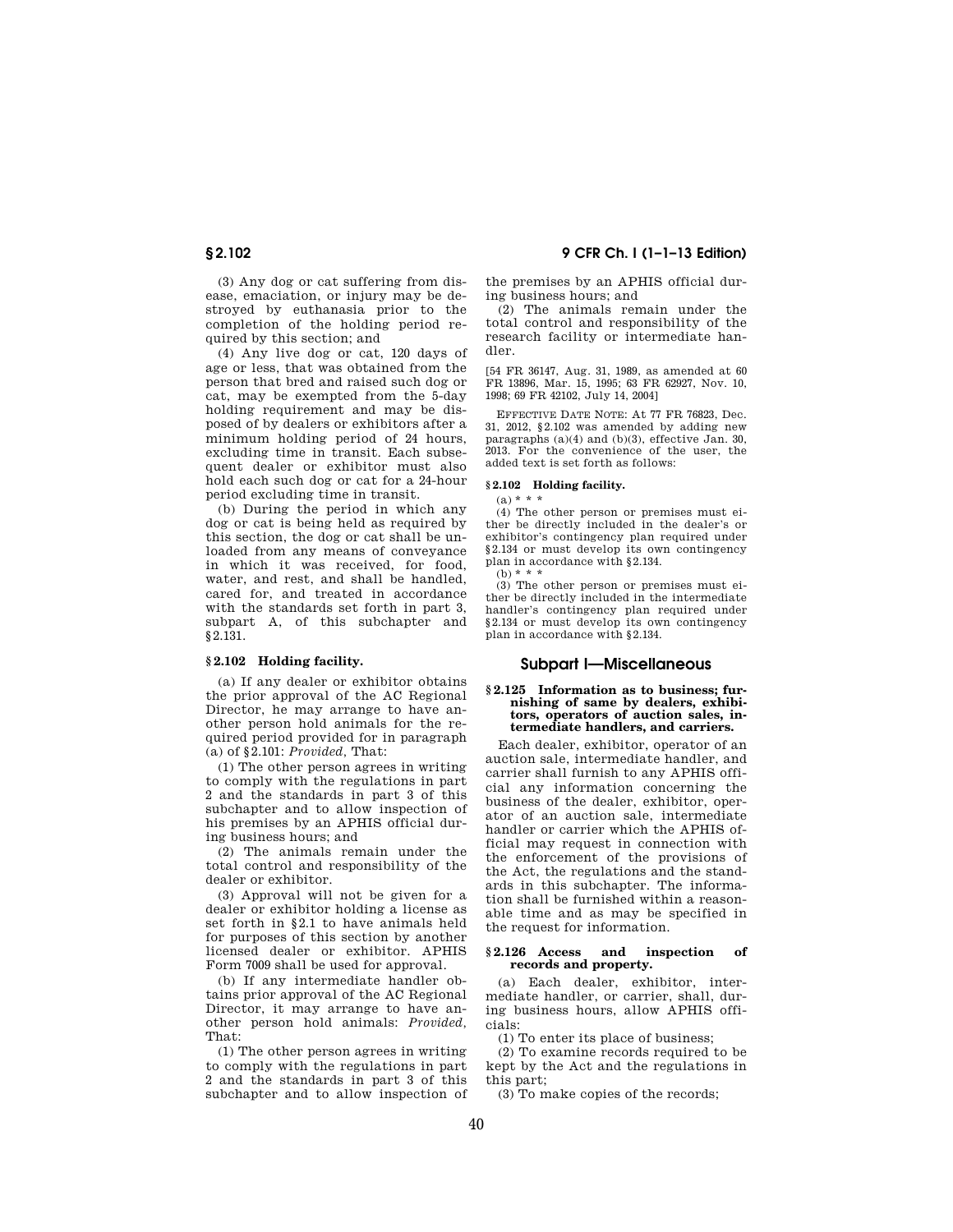(4) To inspect and photograph the facilities, property and animals, as the APHIS officials consider necessary to enforce the provisions of the Act, the regulations and the standards in this subchapter; and

(5) To document, by the taking of photographs and other means, conditions and areas of noncompliance.

(b) The use of a room, table, or other facilities necessary for the proper examination of the records and inspection of the property or animals must be extended to APHIS officials by the dealer, exhibitor, intermediate handler or carrier, and a responsible adult shall be made available to accompany APHIS officials during the inspection process.

[54 FR 36147, Aug. 31, 1989, as amended at 69 FR 42102, July 14, 2004]

EFFECTIVE DATE NOTE: At 77 FR 76814, Dec. 31, 2012, §2.126 was amended by revising the section heading and adding a new paragraph (c) and OMB citation at the end of the section, effective Jan. 30, 2013. For the convenience of the user, the added and revised text is set forth as follows:

#### **§ 2.126 Access and inspection of records and property; submission of itineraries.**

\* \* \* \* \* (c) Any person who is subject to the Animal Welfare regulations and who intends to exhibit any animal at any location other than the person's approved site (including, but not limited to, circuses, traveling educational exhibits, animal acts, and petting zoos), except for travel that does not extend overnight, shall submit a written itinerary to the AC Regional Director. The itinerary shall be received by the AC Regional Director no fewer than 2 days in advance of any travel and shall contain complete and accurate information concerning the whereabouts of any animal intended for exhibition at any location other than the person's approved site. If the exhibitor accepts an engagement for which travel will begin with less than 48 hours' notice, the exhibitor shall immediately contact the AC Regional Director in writing with the required information. APHIS expects such situations to occur infrequently, and exhibitors who repeatedly provide less than 48 hours' notice will, after notice by APHIS, be subject to increased

scrutiny under the Act. (1) The itinerary shall include the following:

(i) The name of the person who intends to exhibit the animal and transport the animal for exhibition purposes, including any busi-

ness name and current Act license or registration number and, in the event that any animal is leased, borrowed, loaned, or under some similar arrangement, the name of the person who owns such animal;

(ii) The name, identification number or identifying characteristics, species (common or scientific name), sex and age of each animal; and

(iii) The names, dates, and locations (with addresses) where the animals will travel, be housed, and be exhibited, including all anticipated dates and locations (with addresses) for any stops and layovers that allow or require removal of the animals from the transport enclosures. Unanticipated delays of such length shall be reported to the AC Regional Director the next APHIS business day. APHIS Regional offices are available each weekday, except on Federal holidays, from 8 a.m. to 5 p.m.

(2) The itinerary shall be revised as necessary, and the AC Regional Director shall be notified of any changes. If initial notification of a change due to an emergency is made by a means other than email or facsimile, it shall be followed by written documentation at the earliest possible time. For changes that occur after normal APHIS business hours, the change shall be conveyed to the AC Regional Director no later than the following APHIS business day. APHIS Regional offices are available each weekday, except on Federal holidays, from 8 a.m. to 5 p.m.

(Approved by the Office of Management and Budget under control number 0579–0361)

#### **§ 2.127 Publication of names of persons subject to the provisions of this part.**

APHIS will publish lists of persons licensed or registered in accordance with the provisions of this part in the FED-ERAL REGISTER. The lists may be obtained upon request from the AC Regional Director.

[54 FR 36147, Aug. 31, 1989, as amended at 63 FR 62927, Nov. 10, 1998]

#### **§ 2.128 Inspection for missing animals.**

Each dealer, exhibitor, intermediate handler and carrier shall allow, upon request and during business hours, police or officers of other law enforcement agencies with general law enforcement authority (not those agencies whose duties are limited to enforcement of local animal regulations) to enter his or her place of business to inspect animals and records for the purpose of seeking animals that are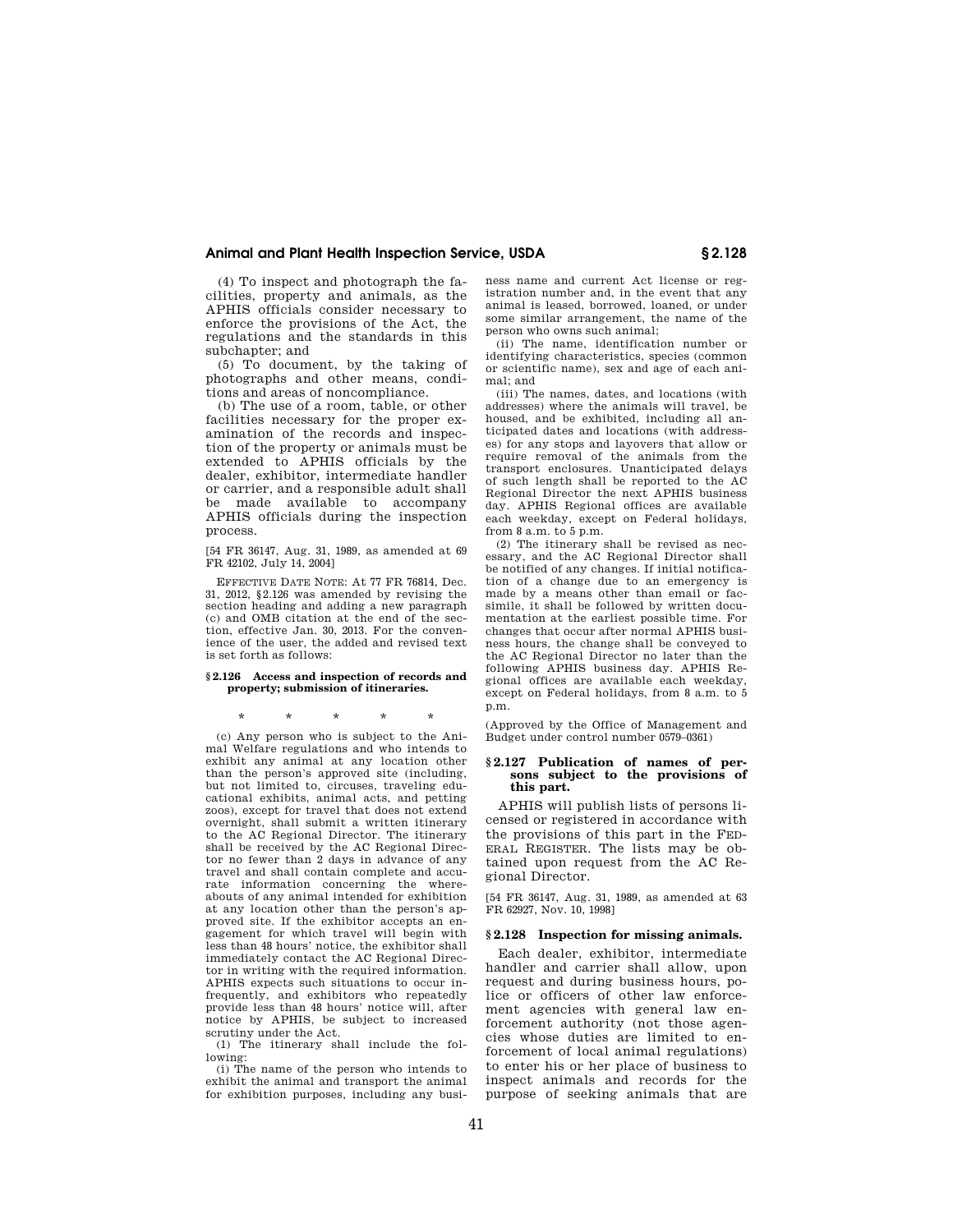**§ 2.129 9 CFR Ch. I (1–1–13 Edition)** 

missing, under the following conditions:

(a) The police or other law officer shall furnish to the dealer, exhibitor, intermediate handler or carrier a written description of the missing animal and the name and address of its owner before making a search.

(b) The police or other law officer shall abide by all security measures required by the dealer, exhibitor, intermediate handler or carrier to prevent the spread of disease, including the use of sterile clothing, footwear, and masks where required, or to prevent the escape of an animal.

#### **§ 2.129 Confiscation and destruction of animals.**

(a) If an animal being held by a dealer, exhibitor, intermediate handler, or by a carrier is found by an APHIS official to be suffering as a result of the failure of the dealer, exhibitor, intermediate handler, or carrier to comply with any provision of the regulations or the standards set forth in this subchapter, the APHIS official shall make a reasonable effort to notify the dealer, exhibitor, intermediate handler, or carrier of the condition of the animal(s) and request that the condition be corrected and that adequate care be given to alleviate the animal's suffering or distress, or that the animal(s) be destroyed by euthanasia. In the event that the dealer, exhibitor, intermediate handler, or carrier refuses to comply with this request, the APHIS official may confiscate the animal(s) for care, treatment, or disposal as indicated in paragraph (b) of this section, if, in the opinion of the Administrator, the circumstances indicate the animal's health is in danger.

(b) In the event that the APHIS official is unable to locate or notify the dealer, exhibitor, intermediate handler, or carrier as required in this section, the APHIS official shall contact a local police or other law officer to accompany him to the premises and shall provide for adequate care when necessary to alleviate the animal's suffering. If in the opinion of the Administrator, the condition of the animal(s) cannot be corrected by this temporary care, the APHIS official shall confiscate the animals.

(c) Confiscated animals may be:

(1) Placed, by sale or donation, with other licensees or registrants that comply with the standards and regulations and can provide proper care; or

(2) Placed with persons or facilities that can offer a level of care equal to or exceeding the standards and regulations, as determined by APHIS, even if the persons or facilities are not licensed by or registered with APHIS; or (3) Euthanized.

(d) The dealer, exhibitor, intermediate handler, or carrier from whom the animals were confiscated must bear all costs incurred in performing the placement or euthanasia activities authorized by this section.

[54 FR 36147, Aug. 31, 1989, as amended at 66 FR 239, Jan. 3, 2001]

#### **§ 2.130 Minimum age requirements.**

No dog or cat shall be delivered by any person to any carrier or intermediate handler for transportation, in commerce, or shall be transported in commerce by any person, except to a registered research facility, unless such dog or cat is at least eight (8) weeks of age and has been weaned.

#### **§ 2.131 Handling of animals.**

(a) All licensees who maintain wild or exotic animals must demonstrate adequate experience and knowledge of the species they maintain.

(b)(1) Handling of all animals shall be done as expeditiously and carefully as possible in a manner that does not cause trauma, overheating, excessive cooling, behavioral stress, physical harm, or unnecessary discomfort.

(2)(i) Physical abuse shall not be used to train, work, or otherwise handle animals.

(ii) Deprivation of food or water shall not be used to train, work, or otherwise handle animals; *Provided, however,*  That the short-term withholding of food or water from animals by exhibitors is allowed by these regulations as long as each of the animals affected receives its full dietary and nutrition requirements each day.

(c)(1) During public exhibition, any animal must be handled so there is minimal risk of harm to the animal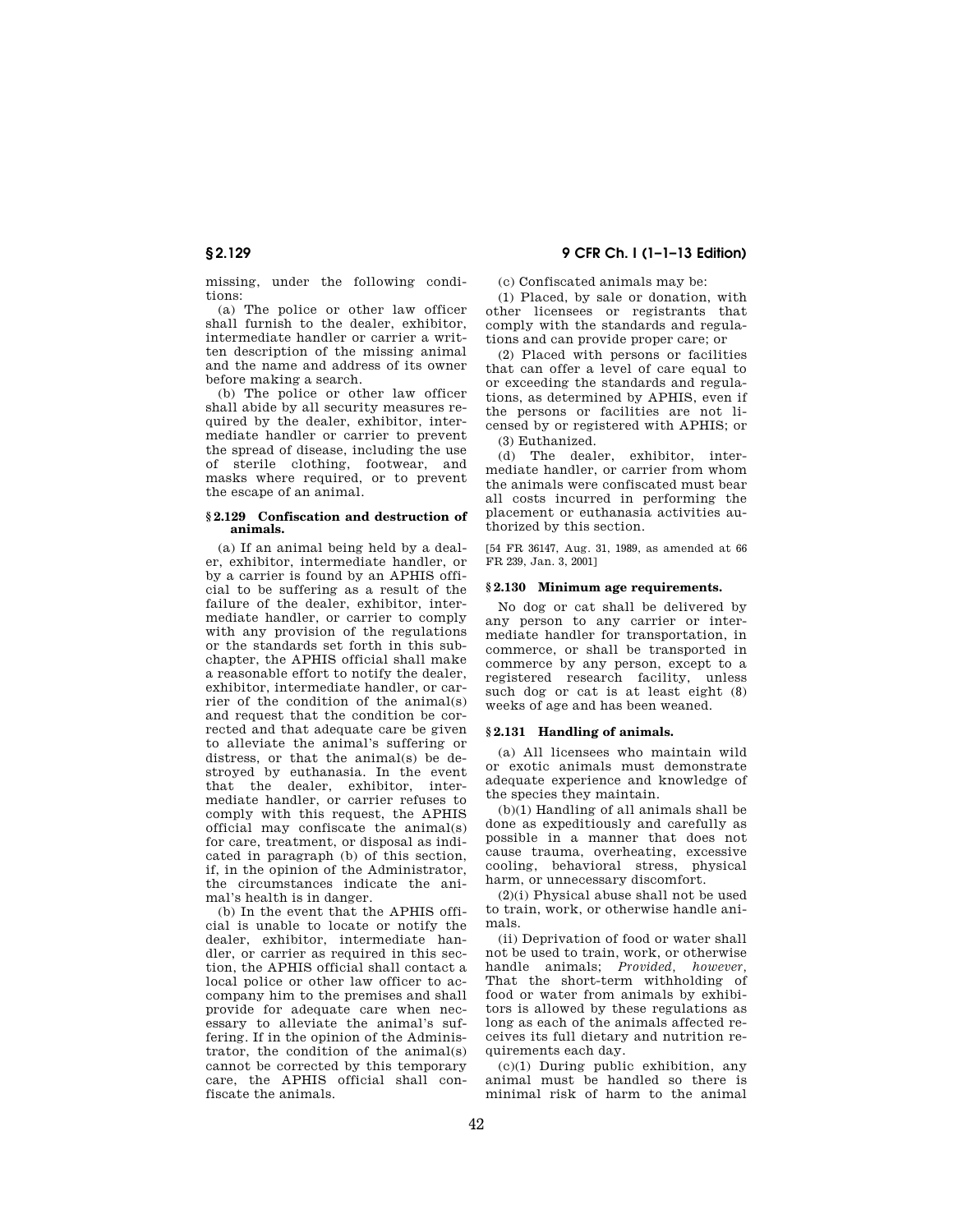and to the public, with sufficient distance and/or barriers between the animal and the general viewing public so as to assure the safety of animals and the public.

(2) Performing animals shall be allowed a rest period between performances at least equal to the time for one performance.

(3) Young or immature animals shall not be exposed to rough or excessive public handling or exhibited for periods of time which would be detrimental to their health or well-being.

(4) Drugs, such as tranquilizers, shall not be used to facilitate, allow, or provide for public handling of the animals.

(d)(1) Animals shall be exhibited only for periods of time and under conditions consistent with their good health and well-being.

(2) A responsible, knowledgeable, and readily identifiable employee or attendant must be present at all times during periods of public contact.

(3) During public exhibition, dangerous animals such as lions, tigers, wolves, bears, or elephants must be under the direct control and supervision of a knowledgeable and experienced animal handler.

(4) If public feeding of animals is allowed, the food must be provided by the animal facility and shall be appropriate to the type of animal and its nutritional needs and diet.

(e) When climatic conditions present a threat to an animal's health or wellbeing, appropriate measures must be taken to alleviate the impact of those conditions. An animal may never be subjected to any combination of temperature, humidity, and time that is detrimental to the animal's health or well-being, taking into consideration such factors as the animal's age, species, breed, overall health status, and acclimation.

[54 FR 36147, Aug. 31, 1989, as amended at 63 FR 10498, Mar. 4, 1998; 69 FR 42102, July 14, 2004]

# **§ 2.132 Procurement of dogs, cats, and other animals; dealers.**

(a) A class ''B'' dealer may obtain live random source dogs and cats only from:

(1) Other dealers who are licensed under the Act and in accordance with the regulations in part 2;

(2) State, county, or city owned and operated animal pounds or shelters; and

(3) A legal entity organized and operated under the laws of the State in which it is located as an animal pound or shelter, such as a humane shelter or contract pound.

(b) No person shall obtain live dogs, cats, or other animals by use of false pretenses, misrepresentation, or deception.

(c) Any dealer, exhibitor, research facility, carrier, or intermediate handler who also operates a private or contract animal pound or shelter shall comply with the following:

(1) The animal pound or shelter shall be located on premises that are physically separated from the licensed or registered facility. The animal housing facility of the pound or shelter shall not be adjacent to the licensed or registered facility.

(2) Accurate and complete records shall be separately maintained by the licensee or registrant and by the pound or shelter. The records shall be in accordance with §§2.75 and 2.76, unless the animals are lost or stray. If the animals are lost or stray, the pound or shelter records shall provide:

(i) An accurate description of the animal;

(ii) How, where, from whom, and when the dog or cat was obtained;

(iii) How long the dog or cat was held by the pound or shelter before being transferred to the dealer; and

(iv) The date the dog or cat was transferred to the dealer.

(3) Any dealer who obtains or acquires a live dog or cat from a private or contract pound or shelter, including a pound or shelter he or she operates, shall hold the dog or cat for a period of at least 10 full days, not including the day of acquisition, excluding time in transit, after acquiring the animal, and otherwise in accordance with §2.101.

(d) No dealer or exhibitor shall knowingly obtain any dog, cat, or other animal from any person who is required to be licensed but who does not hold a current, valid, and unsuspended license. No dealer or exhibitor shall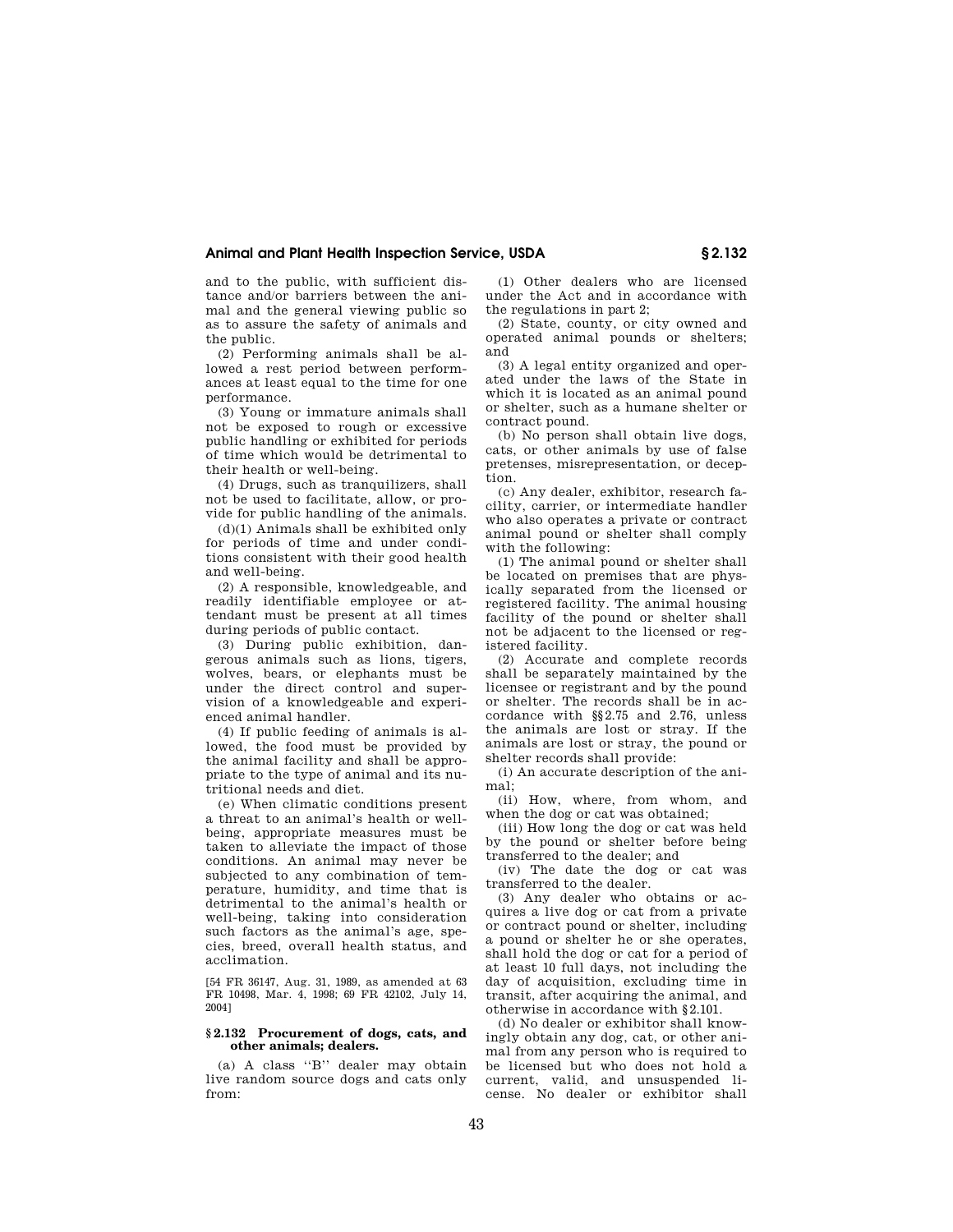# **§ 2.133 9 CFR Ch. I (1–1–13 Edition)**

knowingly obtain any dog or cat from any person who is not licensed, other than a pound or shelter, without obtaining a certification that the animals were born and raised on that person's premises and, if the animals are for research purposes, that the person has sold fewer than 25 dogs and/or cats that year, or, if the animals are for use as pets, that the person does not maintain more than three breeding female dogs and/or cats.

(Approved by the Office of Management and Budget under control number 0579–0254)

[54 FR 36147, Aug. 31, 1989, as amended at 69 FR 42102, July 14, 2004]

### **§ 2.133 Certification for random source dogs and cats.**

(a) Each of the entities listed in paragraphs  $(a)(1)$  through  $(a)(3)$  of this section that acquire any live dog or cat shall, before selling or providing the live dog or cat to a dealer, hold and care for the dog or cat for a period of not less than 5 full days after acquiring the animal, not including the date of acquisition and excluding time in transit. This holding period shall include at least one Saturday. The provisions of this paragraph apply to:

(1) Each pound or shelter owned and operated by a State, county, or city;

(2) Each private pound or shelter established for the purpose of caring for animals, such as a humane society, or other organization that is under contract with a State, county, or city, that operates as a pound or shelter, and that releases animals on a voluntary basis; and

(3) Each research facility licensed by USDA as a dealer.

(b) A dealer shall not sell, provide, or make available to any person a live random source dog or cat unless the dealer provides the recipient of the dog or cat with certification that contains the following information:

(1) The name, address, USDA license number, and signature of the dealer;

(2) The name, address, USDA license or registration number, if such number exists, and signature of the recipient of the dog or cat;

(3) A description of each dog or cat being sold, provided, or made available that shall include:

(i) The species and breed or type (for mixed breeds, estimate the two dominant breeds or types);

(ii) The sex;

(iii) The date of birth or, if unknown, then the approximate age;

(iv) The color and any distinctive markings; and

(v) The Official USDA-approved identification number of the animal. However, if the certification is attached to a certificate provided by a prior dealer which contains the required description, then only the official identification numbers are required;

(4) The name and address of the person, pound, or shelter from which the dog or cat was acquired by the dealer, and an assurance that the person, pound, or shelter was notified that the cat or dog might be used for research or educational purposes;

(5) The date the dealer acquired the dog or cat from the person, pound, or shelter referred to in paragraph (b)(4) of this section; and

(6) If the dealer acquired the dog or cat from a pound or shelter, a signed statement by the pound or shelter that it met the requirements of paragraph (a) of this section. This statement must at least describe the animals by their official USDA identification numbers. It may be incorporated within the certification if the dealer makes the certification at the time that the animals are acquired from the pound or shelter or it may be made separately and attached to the certification later. If made separately, it must include the same information describing each animal as is required in the certification. A photocopy of the statement will be regarded as a duplicate original.

(c) The original certification required under paragraph (b) of this section shall accompany the shipment of a live dog or cat to be sold, provided, or otherwise made available by the dealer.

(d) A dealer who acquires a live dog or cat from another dealer must obtain from that dealer the certification required by paragraph (b) of this section and must attach that certification (including any previously attached certification) to the certification which he or she provides pursuant to paragraph (b) of this section (a photocopy of the original certification will be deemed a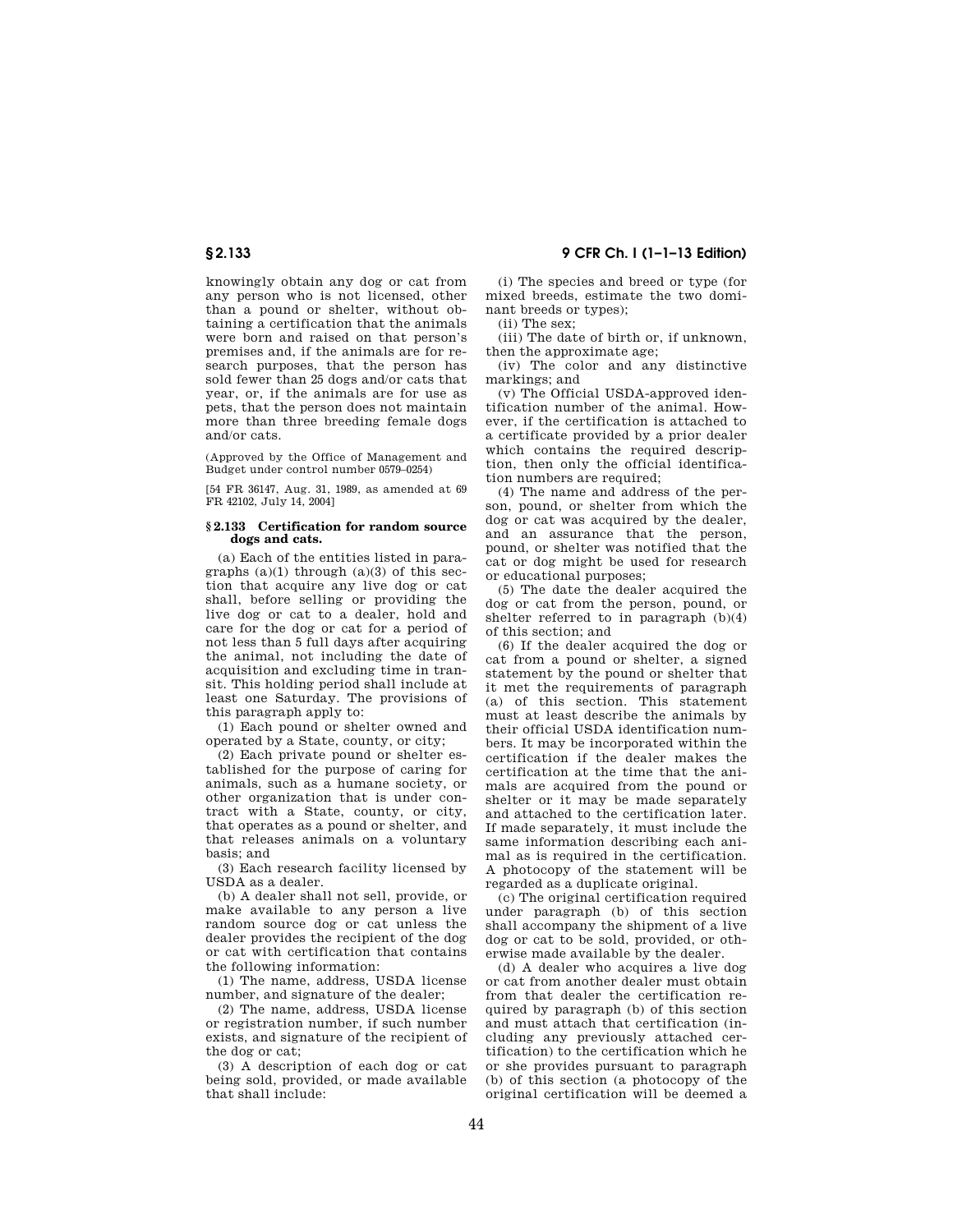duplicate original if the dealer does not dispose of all of the dogs or cats in a single transaction).

(e) A dealer who completes, provides, or receives a certification required under paragraph (b) of this section shall keep, maintain, and make available for APHIS inspection a copy of the certification for at least 1 year following disposition.

(f) A research facility which acquires any live random source dog or cat from a dealer must obtain the certification required under paragraph (b) of this section and shall keep, maintain, and make available for APHIS inspection the original for at least 3 years following disposition.

(g) In instances where a research facility transfers ownership of a live random source dog or cat acquired from a dealer to another research facility, a copy of the certification required by paragraph (b) of this section must accompany the dog or cat transferred. The research facility to which the dog or cat is transferred shall keep, maintain, and make available for APHIS inspection the copy of the certification for at least 3 years following disposition.

[58 FR 39129, July 22, 1993]

# **§ 2.134 Contingency planning.**

(a) Dealers, exhibitors, intermediate handlers, and carriers must develop, document, and follow an appropriate plan to provide for the humane handling, treatment, transportation, housing, and care of their animals in the event of an emergency or disaster (one which could reasonably be anticipated and expected to be detrimental to the good health and well-being of the animals in their possession). Such contingency plans must:

(1) Identify situations the licensee or registrant might experience that would trigger the need for the measures identified in a contingency plan to be put into action including, but not limited to, emergencies such as electrical outages, faulty HVAC systems, fires, mechanical breakdowns, and animal escapes, as well as natural disasters most likely to be experienced;

(2) Outline specific tasks required to be carried out in response to the identified emergencies or disasters including, but not limited to, detailed animal evacuation instructions or shelter-inplace instructions and provisions for providing backup sources of food and water as well as sanitation, ventilation, bedding, veterinary care, etc.;

(3) Identify a chain of command and who (by name or by position title) will be responsible for fulfilling these tasks; and

(4) Address how response and recovery will be handled in terms of materials, resources, and training needed.

(b) For current licensees and registrants, the contingency plan must be in place by July 29, 2013. For new dealers, exhibitors, intermediate handlers, and carriers licensed or registered after this date, the contingency plan must be in place prior to conducting regulated activities. The plan must be reviewed by the dealer, exhibitor, intermediate handler, or carrier on at least an annual basis to ensure that it adequately addresses the criteria listed in paragraph (a) of this section. Each licensee and registrant must maintain documentation of their annual reviews, including documenting any amendments or changes made to their plan since the previous year's review, such as changes made as a result of recently predicted, but historically unforeseen, circumstances (e.g., weather extremes). Contingency plans, as well as all annual review documentation and training records, must be made available to APHIS upon request. Traveling entities must carry a copy of their contingency plan with them at all times and make it available for APHIS inspection while in travel status. Dealers, exhibitors, intermediate handlers, and carriers maintaining or otherwise handling marine mammals in captivity must also comply with the requirements of §3.101(b) of this subchapter.

(c) Dealers, exhibitors, intermediate handlers, and carriers must provide and document participation in and successful completion of training for personnel regarding their roles and responsibilities as outlined in the plan. For current licensees and registrants, training of dealer, exhibitor, intermediate handler, and carrier personnel must be completed by September 27, 2013. For new dealers, exhibitors, intermediate handlers, or carriers licensed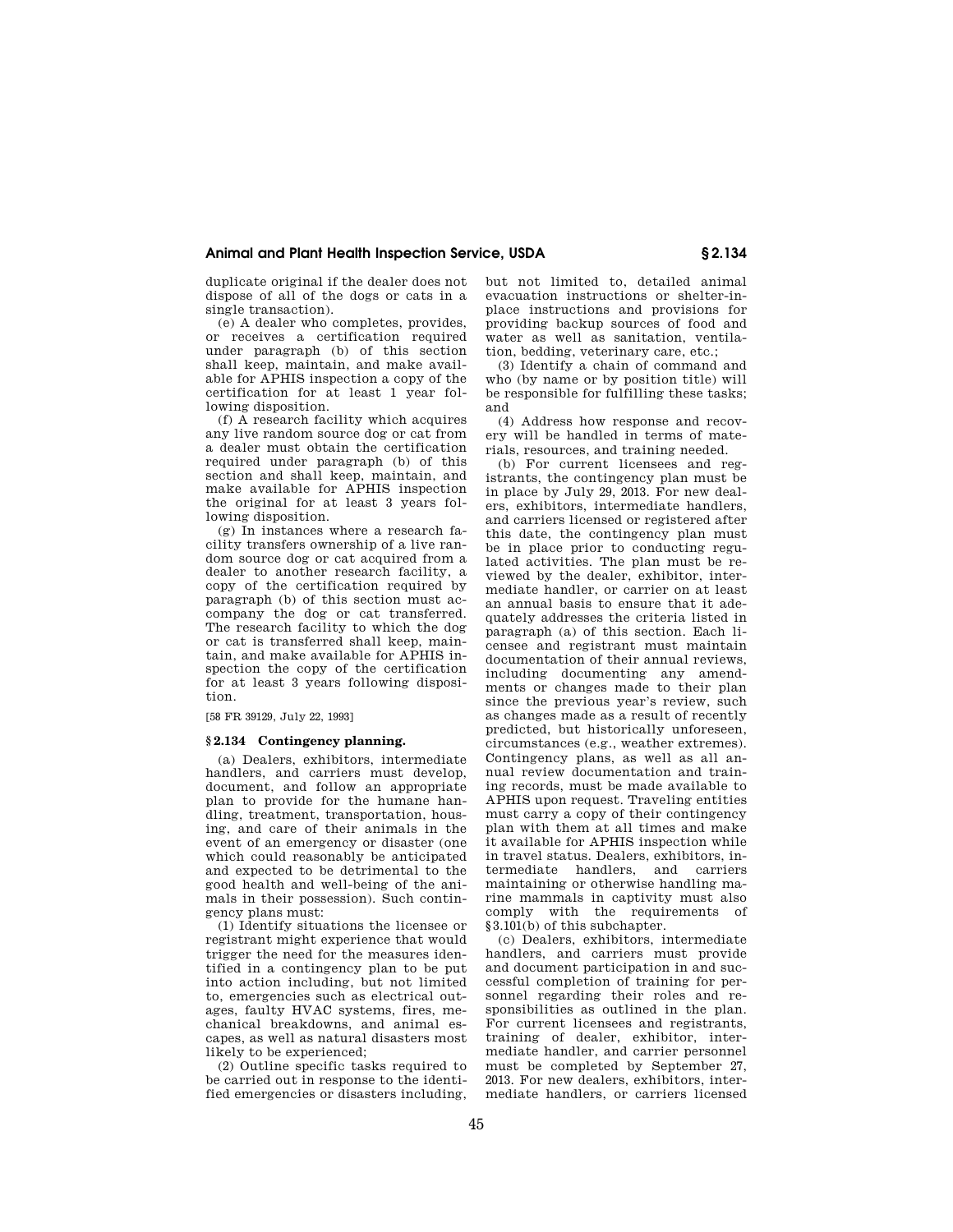# **Pt. 3 9 CFR Ch. I (1–1–13 Edition)**

or registered after July 29, 2013, training of personnel must be completed within 60 days of the dealer, exhibitor, intermediate handler, or carrier putting their contingency plan in place. Employees hired 30 days or more before their contingency plan is put in place must also be trained by that date. For employees hired less than 30 days before that date or after that date, training must be conducted within 30 days of their start date. Any changes to the plan as a result of the annual review must be communicated to employees through training which must be conducted within 30 days of making the changes.

[77 FR 76823, Dec. 31, 2012]

EFFECTIVE DATE NOTE: At 77 FR 76823, Dec. 31, 2012, §2.134 was added, effective Jan. 30, 2013.

# **PART 3—STANDARDS**

# **Subpart A—Specifications for the Humane Handling, Care, Treatment, and Transportation of Dogs and Cats**

FACILITIES AND OPERATING STANDARDS

Sec.

- 3.1 Housing facilities, general.
- 3.2 Indoor housing facilities.
- 3.3 Sheltered housing facilities.
- 3.4 Outdoor housing facilities.
- 3.5 Mobile or traveling housing facilities.
- 3.6 Primary enclosures.

ANIMAL HEALTH AND HUSBANDRY STANDARDS

- 3.7 Compatible grouping.
- 3.8 Exercise for dogs.
- 3.9 Feeding.
- 3.10 Watering.
- 3.11 Cleaning, sanitization, housekeeping, and pest control.
- 3.12 Employees.

#### TRANSPORTATION STANDARDS

- 3.13 Consignments to carriers and intermediate handlers.
- 3.14 Primary enclosures used to transport live dogs and cats.
- 3.15 Primary conveyances (motor vehicle, rail, air, and marine).
- 3.16 Food and water requirements.
- 3.17 Care in transit.
- 3.18 Terminal facilities.

3.19 Handling.

# **Subpart B—Specifications for the Humane Handling, Care, Treatment, and Transportation of Guinea Pigs and Hamsters**

FACILITIES AND OPERATING STANDARDS

- 3.25 Facilities, general.
- 3.26 Facilities, indoor.
- 3.27 Facilities, outdoor.
- 3.28 Primary enclosures.

ANIMAL HEALTH AND HUSBANDRY STANDARDS

- 3.29 Feeding.
- 3.30 Watering.
- 3.31 Sanitation.
- 3.32 Employees.
- 3.33 Classification and separation.
- 3.34 [Reserved]

## TRANSPORTATION STANDARDS

- 3.35 Consignments to carriers and intermediate handlers.
- 3.36 Primary enclosures used to transport live guinea pigs and hamsters.
- 3.37 Primary conveyances (motor vehicle, rail, air, and marine).
- 3.38 Food and water requirements.
- 3.39 Care in transit.
- 3.40 Terminal facilities.
- 3.41 Handling.

# **Subpart C—Specifications for the Humane Handling, Care, Treatment and Transportation of Rabbits**

FACILITIES AND OPERATING STANDARDS

- 3.50 Facilities, general.
- 3.51 Facilities, indoor.
- 3.52 Facilities, outdoor.
- 3.53 Primary enclosures.

# ANIMAL HEALTH AND HUSBANDRY STANDARDS

- 3.54 Feeding.
- 3.55 Watering.
- 3.56 Sanitation.
- 3.57 Employees.
- 3.58 Classification and separation.
- 3.59 [Reserved]

#### TRANSPORTATION STANDARDS

- 3.60 Consignments to carriers and intermediate handlers.
- 3.61 Primary enclosures used to transport live rabbits.
- 3.62 Primary conveyances (motor vehicle, rail, air, and marine).
- 3.63 Food and water requirements.
- 3.64 Care in transit.
- 3.65 Terminal facilities.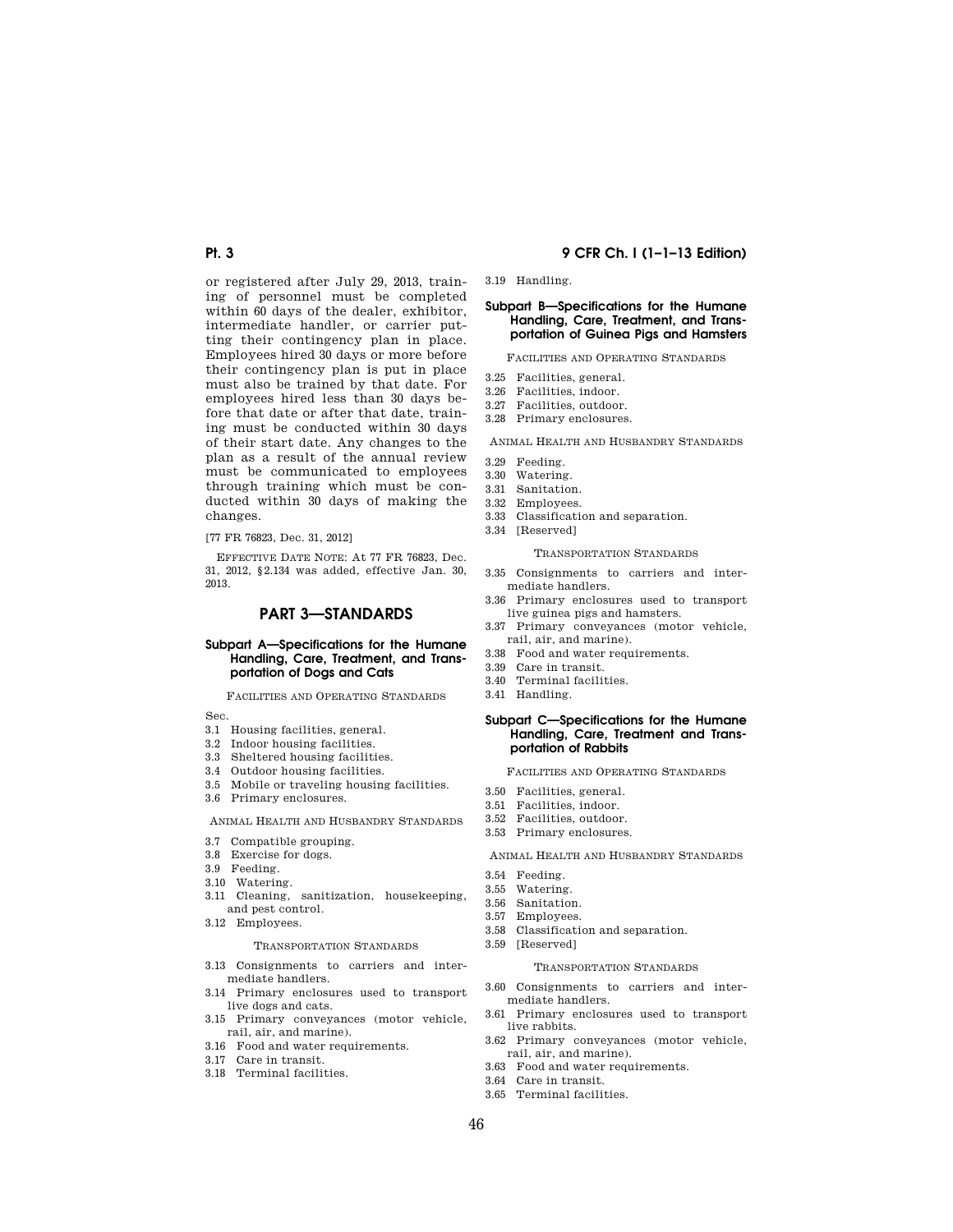3.66 Handling.

### **Subpart D—Specifications for the Humane Handling, Care, Treatment, and Transportation of Nonhuman Primates**

FACILITIES AND OPERATING STANDARDS

- 3.75 Housing facilities, general.
- 3.76 Indoor housing facilities.
- 3.77 Sheltered housing facilities.
- 3.78 Outdoor housing facilities.
- 3.79 Mobile or traveling housing facilities.
- 3.80 Primary enclosures.
- 3.81 Environment enhancement to promote psychological well-being.

ANIMAL HEALTH AND HUSBANDRY STANDARDS

- 3.82 Feeding.
- 3.83 Watering.
- 3.84 Cleaning, sanitization, housekeeping, and pest control.
- 3.85 Employees.

# TRANSPORTATION STANDARDS

- 3.86 Consignments to carriers and intermediate handlers.
- 3.87 Primary enclosures used to transport nonhuman primates.
- 3.88 Primary conveyances (motor vehicle, rail, air, and marine).
- 3.89 Food and water requirements.
- 3.90 Care in transit.
- 3.91 Terminal facilities.
- 3.92 Handling.

# **Subpart E—Specifications for the Humane Handling, Care, Treatment, and Transportation of Marine Mammals**

FACILITIES AND OPERATING STANDARDS

- 3.100 Special considerations regarding compliance and/or variance.
- 3.101 Facilities, general.
- 3.102 Facilities, indoor.
- 3.103 Facilities, outdoor. 3.104 Space requirements.
- 

ANIMAL HEALTH AND HUSBANDRY STANDARDS

- 3.105 Feeding.
- 3.106 Water quality.
- 3.107 Sanitation.
- 3.108 Employees or attendants.
- 3.109 Separation.
- 3.110 Veterinary care.
- 3.111 Swim-with-the-dolphin programs.

#### TRANSPORTATION STANDARDS

- 3.112 Consignments to carriers and intermediate handlers.
- 3.113 Primary enclosures used to transport marine mammals.
- 3.114 Primary conveyances (motor vehicle, rail, air, and marine).
- 3.115 Food and drinking water requirements.
- 3.116 Care in transit.
- 3.117 Terminal facilities.
- 3.118 Handling.
- **Subpart F—Specifications for the Humane Handling, Care, Treatment, and Transportation of Warmblooded Animals Other Than Dogs, Cats, Rabbits, Hamsters, Guinea Pigs, Nonhuman Primates, and Marine Mammals**

#### FACILITIES AND OPERATING STANDARDS

- 3.125 Facilities, general.<br>3.126 Facilities, indoor.
- Facilities, indoor.
- 3.127 Facilities, outdoor.
- 3.128 Space requirements.

ANIMAL HEALTH AND HUSBANDRY STANDARDS

- 3.129 Feeding.
- 3.130 Watering.
- 3.131 Sanitation.
- 3.132 Employees.
- 3.133 Separation.
- 3.134–3.135 [Reserved]

#### TRANSPORTATION STANDARDS

- 3.136 Consignments to carriers and intermediate handlers.
- 3.137 Primary enclosures used to transport live animals.
- 3.138 Primary conveyances (motor vehicle, rail, air, and marine).
- 3.139 Food and water requirements.
- 3.140 Care in transit.
- 3.141 Terminal facilities.
- 3.142 Handling.

AUTHORITY: 7 U.S.C. 2131–2159; 7 CFR 2.22, 2.80, and 371.7.

SOURCE: 32 FR 3273, Feb. 24, 1967, unless otherwise noted.

# **Subpart A—Specifications for the Handling, Treatment, and Transportation of Dogs and Cats 1**

SOURCE: 56 FR 6486, Feb. 15, 1991, unless otherwise noted.

FACILITIES AND OPERATING STANDARDS

#### **§ 3.1 Housing facilities, general.**

(a) *Structure;* construction. Housing facilities for dogs and cats must be designed and constructed so that they are structurally sound. They must be kept in good repair, and they must protect the animals from injury, contain the

- 
- 

<sup>1</sup>These minimum standards apply only to live dogs and cats, unless stated otherwise.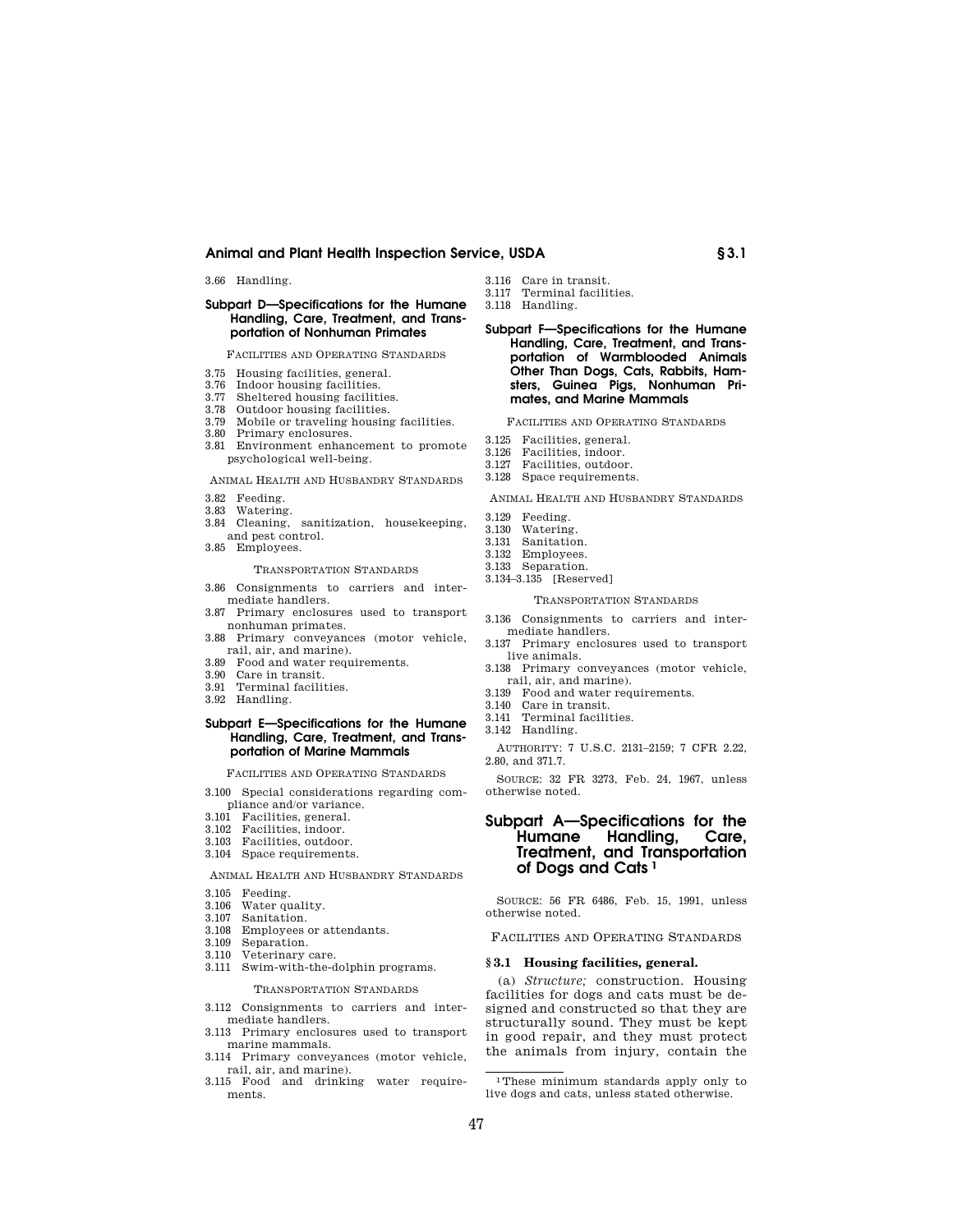# **§ 3.1 9 CFR Ch. I (1–1–13 Edition)**

animals securely, and restrict other animals from entering.

(b) *Condition and site.* Housing facilities and areas used for storing animal food or bedding must be free of any accumulation of trash, waste material, junk, weeds, and other discarded materials. Animal areas inside of housing facilities must be kept neat and free of clutter, including equipment, furniture, and stored material, but may contain materials actually used and necessary for cleaning the area, and fixtures or equipment necessary for proper husbandry practices and research needs. Housing facilities other than those maintained by research facilities and Federal research facilities must be physically separated from any other business. If a housing facility is located on the same premises as another business, it must be physically separated from the other business so that animals the size of dogs, skunks, and raccoons are prevented from entering it.

(c) *Surfaces*—(1) *General requirements.*  The surfaces of housing facilities—including houses, dens, and other furniture-type fixtures and objects within the facility—must be constructed in a manner and made of materials that allow them to be readily cleaned and sanitized, or removed or replaced when worn or soiled. Interior surfaces and any surfaces that come in contact with dogs or cats must:

(i) Be free of excessive rust that prevents the required cleaning and sanitization, or that affects the structural strength of the surface; and

(ii) Be free of jagged edges or sharp points that might injure the animals.

(2) *Maintenance and replacement of surfaces.* All surfaces must be maintained on a regular basis. Surfaces of housing facilities—including houses, dens, and other furniture-type fixtures and objects within the facility—that cannot be readily cleaned and sanitized, must be replaced when worn or soiled.

(3) *Cleaning.* Hard surfaces with which the dogs or cats come in contact must be spot-cleaned daily and sanitized in accordance with §3.11(b) of this subpart to prevent accumulation of excreta and reduce disease hazards. Floors made of dirt, absorbent bedding, sand, gravel, grass, or other similar material must be raked or spot-cleaned with sufficient frequency to ensure all animals the freedom to avoid contact with excreta. Contaminated material must be replaced whenever this raking and spot-cleaning is not sufficient to prevent or eliminate odors, insects, pests, or vermin infestation. All other surfaces of housing facilities must be cleaned and sanitized when necessary to satisfy generally accepted husbandry standards and practices. Sanitization may be done using any of the methods provided in §3.11(b)(3) for primary enclosures.

(d) *Water and electric power.* The housing facility must have reliable electric power adequate for heating, cooling, ventilation, and lighting, and for carrying out other husbandry requirements in accordance with the regulations in this subpart. The housing facility must provide adequate running potable water for the dogs' and cats' drinking needs, for cleaning, and for carrying out other husbandry requirements.

(e) *Storage.* Supplies of food and bedding must be stored in a manner that protects the supplies from spoilage, contamination, and vermin infestation. The supplies must be stored off the floor and away from the walls, to allow cleaning underneath and around the supplies. Foods requiring refrigeration must be stored accordingly, and all food must be stored in a manner that prevents contamination and deterioration of its nutritive value. All open supplies of food and bedding must be kept in leakproof containers with tightly fitting lids to prevent contamination and spoilage. Only food and bedding that is currently being used may be kept in the animal areas. Substances that are toxic to the dogs or cats but are required for normal husbandry practices must not be stored in food storage and preparation areas, but may be stored in cabinets in the animal areas.

(f) *Drainage and waste disposal.* Housing facility operators must provide for regular and frequent collection, removal, and disposal of animal and food wastes, bedding, debris, garbage, water,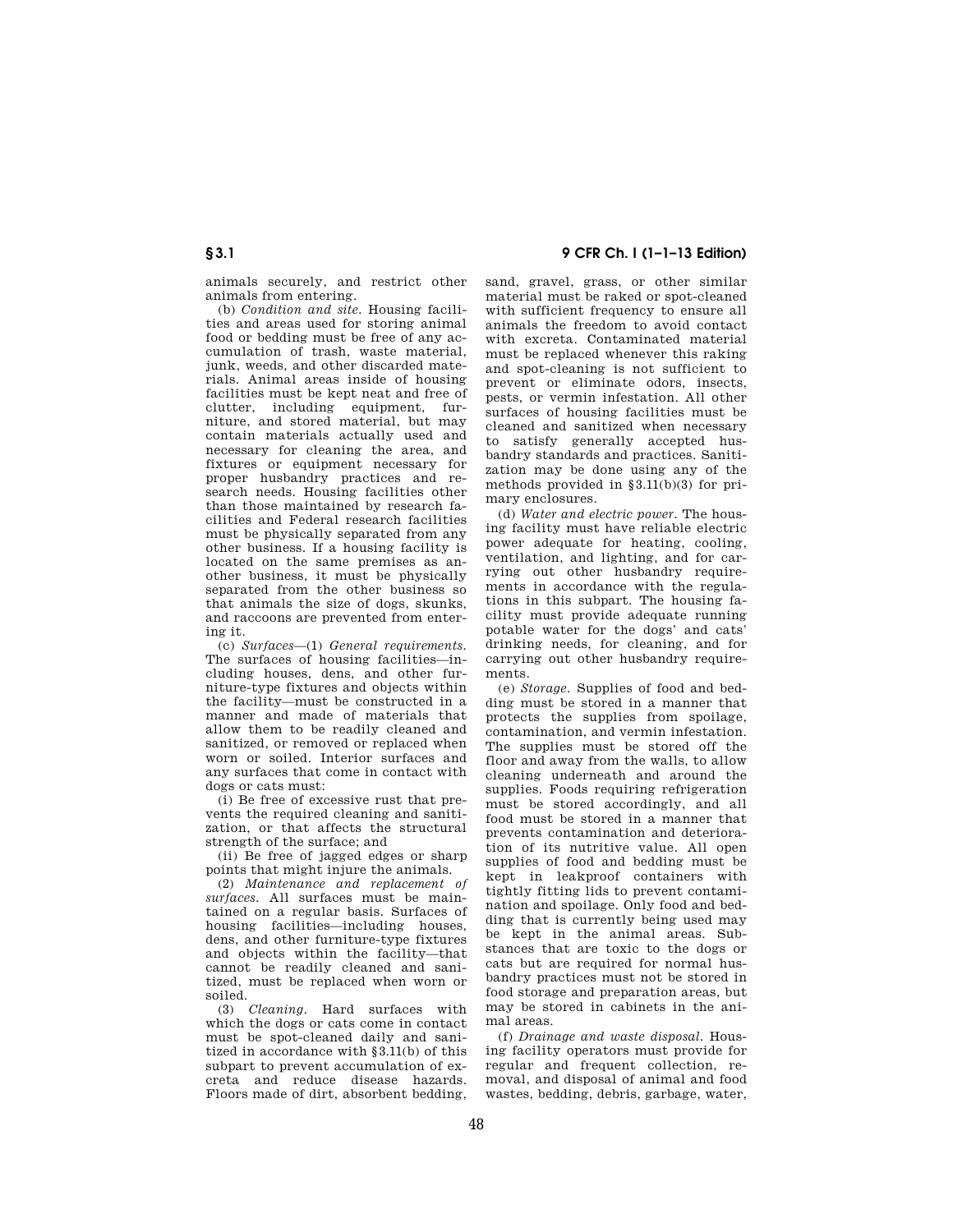other fluids and wastes, and dead animals, in a manner that minimizes contamination and disease risks. Housing facilities must be equipped with disposal facilities and drainage systems that are constructed and operated so that animal waste and water are rapidly eliminated and animals stay dry. Disposal and drainage systems must minimize vermin and pest infestation, insects, odors, and disease hazards. All drains must be properly constructed, installed, and maintained. If closed drainage systems are used, they must be equipped with traps and prevent the backflow of gases and the backup of sewage onto the floor. If the facility uses sump or settlement ponds, or other similar systems for drainage and animal waste disposal, the system must be located far enough away from the animal area of the housing facility to prevent odors, diseases, pests, and vermin infestation. Standing puddles of water in animal enclosures must be drained or mopped up so that the animals stay dry. Trash containers in housing facilities and in food storage and food preparation areas must be leakproof and must have tightly fitted lids on them at all times. Dead animals, animal parts, and animal waste must not be kept in food storage or food preparation areas, food freezers, food refrigerators, or animal areas.

(g) *Washrooms and sinks.* Washing facilities such as washrooms, basins, sinks, or showers must be provided for animal caretakers and must be readily accessible.

#### **§ 3.2 Indoor housing facilities.**

(a) *Heating, cooling, and temperature.*  Indoor housing facilities for dogs and cats must be sufficiently heated and cooled when necessary to protect the dogs and cats from temperature or humidity extremes and to provide for their health and well-being. When dogs or cats are present, the ambient temperature in the facility must not fall below 50 °F (10 °C) for dogs and cats not acclimated to lower temperatures, for those breeds that cannot tolerate lower temperatures without stress or discomfort (such as short-haired breeds), and for sick, aged, young, or infirm dogs and cats, except as approved by the attending veterinarian. Dry bedding,

solid resting boards, or other methods of conserving body heat must be provided when temperatures are below 50  ${}^{\circ}$ F (10  ${}^{\circ}$ C). The ambient temperature must not fall below 45 °F (7.2 °C) for more than 4 consecutive hours when dogs or cats are present, and must not rise above 85 °F (29.5 °C) for more than 4 consecutive hours when dogs or cats are present. The preceding requirements are in addition to, not in place of, all other requirements pertaining to climatic conditions in parts 2 and 3 of this chapter.

(b) *Ventilation.* Indoor housing facilities for dogs and cats must be sufficiently ventilated at all times when dogs or cats are present to provide for their health and well-being, and to minimize odors, drafts, ammonia levels, and moisture condensation. Ventilation must be provided by windows, vents, fans, or air conditioning. Auxiliary ventilation, such as fans, blowers, or air conditioning must be provided when the ambient temperature is 85 °F  $(29.5 \text{ °C})$  or higher. The relative humidity must be maintained at a level that ensures the health and well-being of the dogs or cats housed therein, in accordance with the directions of the attending veterinarian and generally accepted professional and husbandry practices.

(c) *Lighting.* Indoor housing facilities for dogs and cats must be lighted well enough to permit routine inspection and cleaning of the facility, and observation of the dogs and cats. Animal areas must be provided a regular diurnal lighting cycle of either natural or artificial light. Lighting must be uniformly diffused throughout animal facilities and provide sufficient illumination to aid in maintaining good housekeeping practices, adequate cleaning, adequate inspection of animals, and for the well-being of the animals. Primary enclosures must be placed so as to protect the dogs and cats from excessive light.

(d) *Interior surfaces.* The floors and walls of indoor housing facilities, and any other surfaces in contact with the animals, must be impervious to moisture. The ceilings of indoor housing facilities must be impervious to moisture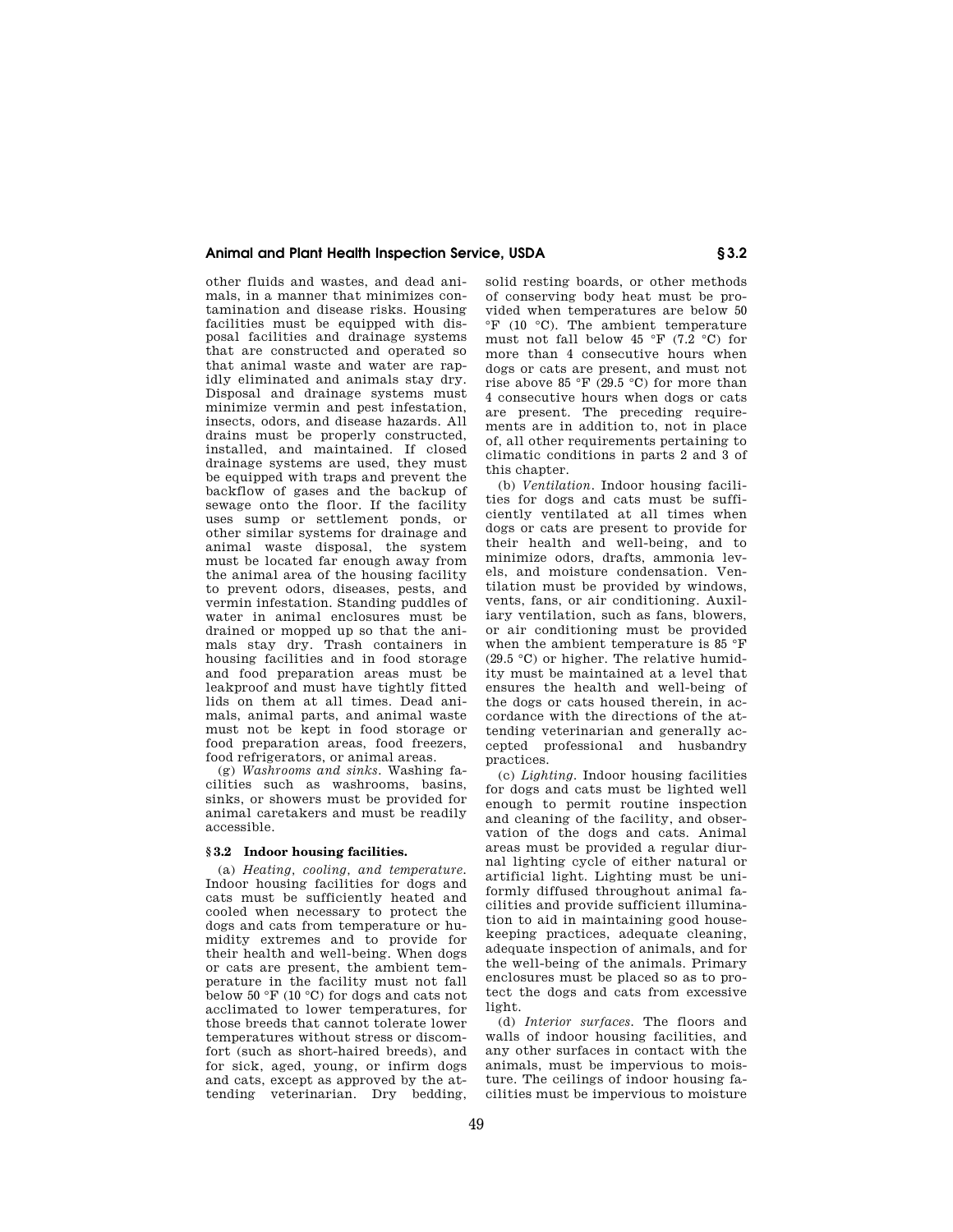**§ 3.3 9 CFR Ch. I (1–1–13 Edition)** 

or be replaceable (e.g., a suspended ceiling with replaceable panels).

[56 FR 6486, Feb. 15, 1991, as amended at 63 FR 10498, Mar. 4, 1998]

# **§ 3.3 Sheltered housing facilities.**

(a) *Heating, cooling, and temperature.*  The sheltered part of sheltered housing facilities for dogs and cats must be sufficiently heated and cooled when necessary to protect the dogs and cats from temperature or humidity extremes and to provide for their health and well-being. The ambient temperature in the sheltered part of the facility must not fall below 50 °F (10 °C) for dogs and cats not acclimated to lower temperatures, for those breeds that cannot tolerate lower temperatures without stress and discomfort (such as short-haired breeds), and for sick, aged, young, or infirm dogs or cats, except as approved by the attending veterinarian. Dry bedding, solid resting boards, or other methods of conserving body heat must be provided when temperatures are below 50  $\degree$ F (10  $\degree$ C). The ambient temperature must not fall below 45 °F (7.2 °C) for more than 4 consecutive hours when dogs or cats are present, and must not rise above 85 °F (29.5 °C) for more than 4 consecutive hours when dogs or cats are present. The preceding requirements are in addition to, not in place of, all other requirements pertaining to climatic conditions in parts 2 and 3 of this chapter.

(b) *Ventilation.* The enclosed or sheltered part of sheltered housing facilities for dogs and cats must be sufficiently ventilated when dogs or cats are present to provide for their health and well-being, and to minimize odors, drafts, ammonia levels, and moisture condensation. Ventilation must be provided by windows, doors, vents, fans, or air conditioning. Auxiliary ventilation, such as fans, blowers, or air-conditioning, must be provided when the ambient temperature is 85 °F (29.5 °C) or higher.

(c) *Lighting.* Sheltered housing facilities for dogs and cats must be lighted well enough to permit routine inspection and cleaning of the facility, and observation of the dogs and cats. Animal areas must be provided a regular diurnal lighting cycle of either natural or artificial light. Lighting must be uniformly diffused throughout animal facilities and provide sufficient illumination to aid in maintaining good housekeeping practices, adequate cleaning, adequate inspection of animals, and for the well-being of the animals. Primary enclosures must be placed so as to protect the dogs and cats from excessive light.

(d) *Shelter from the elements.* Dogs and cats must be provided with adequate shelter from the elements at all times to protect their health and well-being. The shelter structures must be large enough to allow each animal to sit, stand, and lie in a normal manner and to turn about freely.

(e) *Surfaces.* (1) The following areas in sheltered housing facilities must be impervious to moisture:

(i) Indoor floor areas in contact with the animals;

(ii) Outdoor floor areas in contact with the animals, when the floor areas are not exposed to the direct sun, or are made of a hard material such as wire, wood, metal, or concrete; and

(iii) All walls, boxes, houses, dens, and other surfaces in contact with the animals.

(2) Outside floor areas in contact with the animals and exposed to the direct sun may consist of compacted earth, absorbent bedding, sand, gravel, or grass.

[56 FR 6486, Feb. 15, 1991, as amended at 63 FR 10498, Mar. 4, 1998]

#### **§ 3.4 Outdoor housing facilities.**

(a) *Restrictions.* (1) The following categories of dogs or cats must not be kept in outdoor facilities, unless that practice is specifically approved by the attending veterinarian:

(i) Dogs or cats that are not acclimated to the temperatures prevalent in the area or region where they are maintained;

(ii) Breeds of dogs or cats that cannot tolerate the prevalent temperatures of the area without stress or discomfort (such as short-haired breeds in cold climates); and

(iii) Sick, infirm, aged or young dogs or cats.

(2) When their acclimation status is unknown, dogs and cats must not be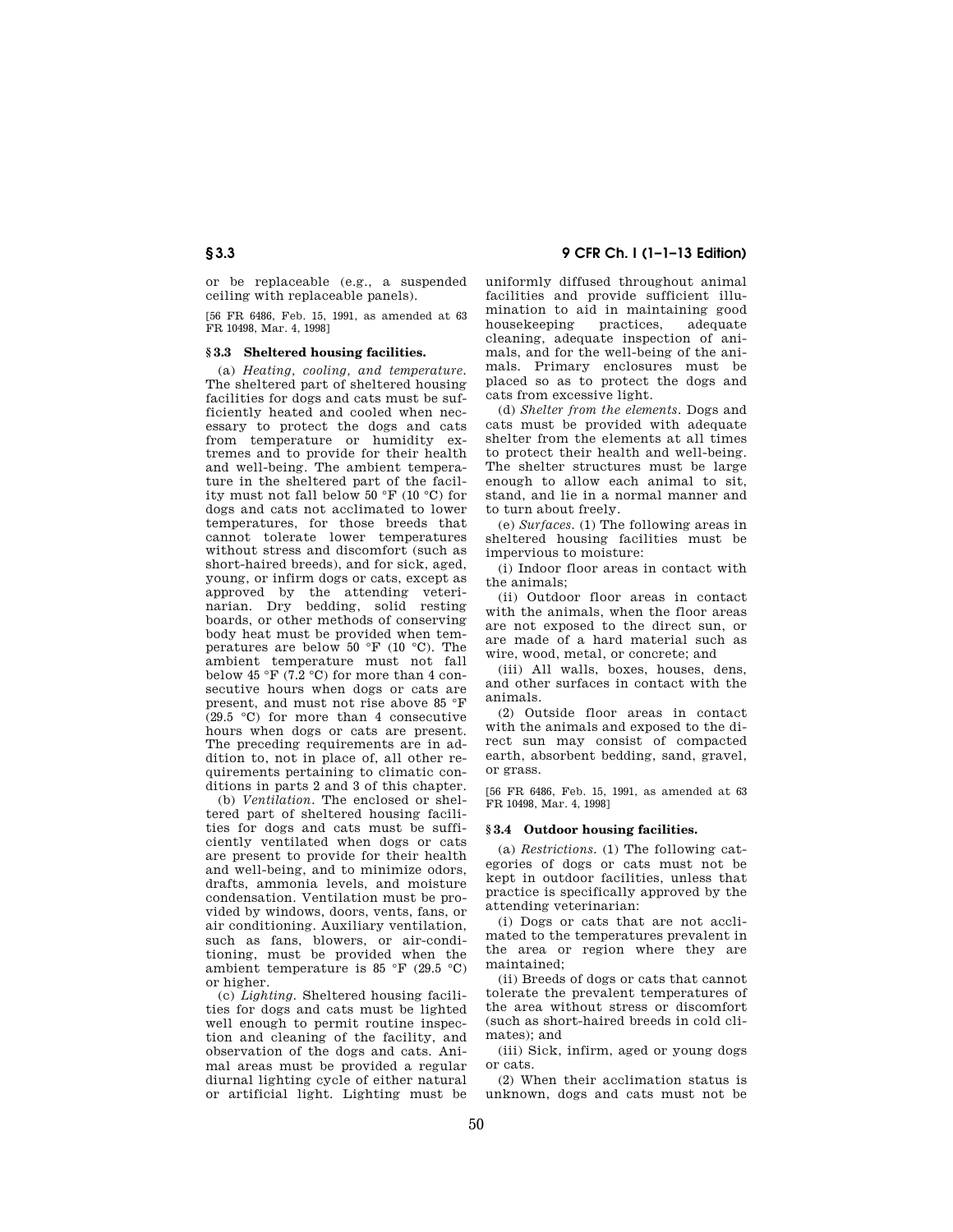kept in outdoor facilities when the ambient temperature is less than 50 °F (10  $^{\circ}$ C)

(b) *Shelter from the elements.* Outdoor facilities for dogs or cats must include one or more shelter structures that are accessible to each animal in each outdoor facility, and that are large enough to allow each animal in the shelter structure to sit, stand, and lie in a normal manner, and to turn about freely. In addition to the shelter structures, one or more separate outside areas of shade must be provided, large enough to contain all the animals at one time and protect them from the direct rays of the sun. Shelters in outdoor facilities for dogs or cats must contain a roof, four sides, and a floor, and must:

(1) Provide the dogs and cats with adequate protection and shelter from the cold and heat;

(2) Provide the dogs and cats with protection from the direct rays of the sun and the direct effect of wind, rain, or snow;

(3) Be provided with a wind break and rain break at the entrance; and

(4) Contain clean, dry, bedding material if the ambient temperature is below 50 °F (10 °C). Additional clean, dry bedding is required when the temperature is  $35 \text{ }^\circ \text{F}$  (1.7  $\text{ }^\circ \text{C}$ ) or lower.

(c) *Construction.* Building surfaces in contact with animals in outdoor housing facilities must be impervious to moisture. Metal barrels, cars, refrigerators or freezers, and the like must not be used as shelter structures. The floors of outdoor housing facilities may be of compacted earth, absorbent bedding, sand, gravel, or grass, and must be replaced if there are any prevalent odors, diseases, insects, pests, or vermin. All surfaces must be maintained on a regular basis. Surfaces of outdoor housing facilities—including houses, dens, etc.—that cannot be readily cleaned and sanitized, must be replaced when worn or soiled.

### **§ 3.5 Mobile or traveling housing facilities.**

(a) *Heating, cooling, and temperature.*  Mobile or traveling housing facilities for dogs and cats must be sufficiently heated and cooled when necessary to protect the dogs and cats from temperature or humidity extremes and to

provide for their health and well-being. The ambient temperature in the mobile or traveling housing facility must not fall below 50 °F (10 °C) for dogs and cats not acclimated to lower temperatures, for those breeds that cannot tolerate lower temperatures without stress or discomfort (such as shorthaired breeds), and for sick, aged, young, or infirm dogs and cats. Dry bedding, solid resting boards, or other methods of conserving body heat must be provided when temperatures are below 50  $\mathrm{F}$  (10  $\mathrm{C}$ ). The ambient temperature must not fall below 45 °F (7.2 °C) for more than 4 consecutive hours when dogs or cats are present, and must not exceed 85 °F (29.5 °C) for more than 4 consecutive hours when dogs or cats are present. The preceding requirements are in addition to, not in place of, all other requirements pertaining to climatic conditions in parts 2 and 3 of this chapter.

(b) *Ventilation.* Mobile or traveling housing facilities for dogs and cats must be sufficiently ventilated at all times when dogs or cats are present to provide for the health and well-being of the animals, and to minimize odors, drafts, ammonia levels, moisture condensation, and exhaust fumes. Ventilation must be provided by means of windows, doors, vents, fans, or air conditioning. Auxiliary ventilation, such as fans, blowers, or air conditioning, must be provided when the ambient temperature within the animal housing area is 85 °F (29.5 °C) or higher.

(c) *Lighting.* Mobile or traveling housing facilities for dogs and cats must be lighted well enough to permit proper cleaning and inspection of the facility, and observation of the dogs and cats. Animal areas must be provided a regular diurnal lighting cycle of either natural or artificial light. Lighting must be uniformly diffused throughout animal facilities and provide sufficient illumination to aid in maintaining good housekeeping practices, adequate cleaning, adequate inspection of animals, and for the wellbeing of the animals.

[32 FR 3273, Feb. 24, 1967, as amended at 63 FR 10498, Mar. 4, 1998]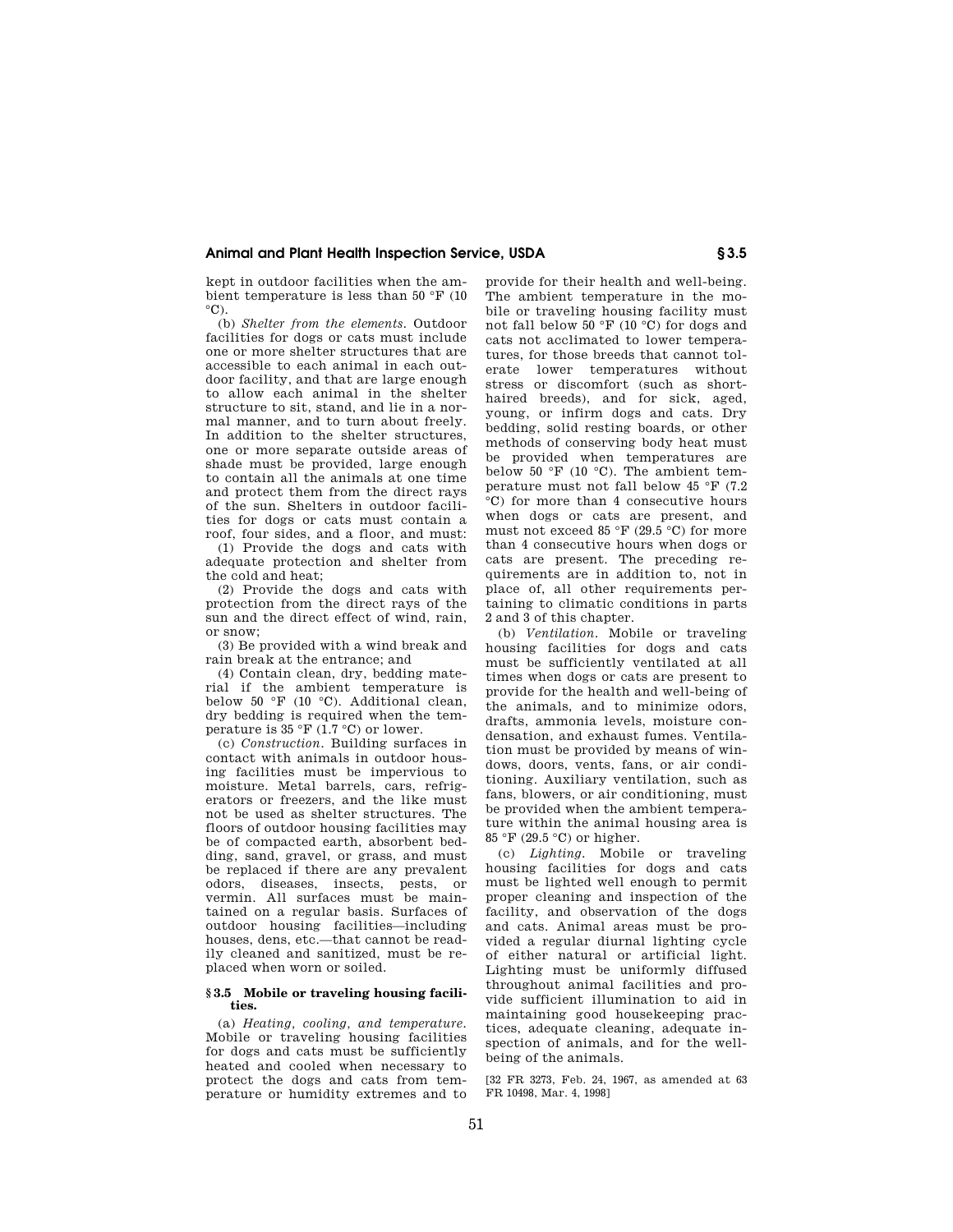# **§ 3.6 9 CFR Ch. I (1–1–13 Edition)**

# **§ 3.6 Primary enclosures.**

Primary enclosures for dogs and cats must meet the following minimum requirements:

(a) *General requirements.* (1) Primary enclosures must be designed and constructed of suitable materials so that they are structurally sound. The primary enclosures must be kept in good repair.

(2) Primary enclosures must be constructed and maintained so that they:

(i) Have no sharp points or edges that could injure the dogs and cats;

(ii) Protect the dogs and cats from injury;

(iii) Contain the dogs and cats securely;

(iv) Keep other animals from entering the enclosure;

(v) Enable the dogs and cats to remain dry and clean;

(vi) Provide shelter and protection from extreme temperatures and weather conditions that may be uncomfortable or hazardous to all the dogs and cats;

(vii) Provide sufficient shade to shelter all the dogs and cats housed in the primary enclosure at one time;

(viii) Provide all the dogs and cats with easy and convenient access to clean food and water;

(ix) Enable all surfaces in contact with the dogs and cats to be readily cleaned and sanitized in accordance with §3.11(b) of this subpart, or be replaceable when worn or soiled;

(x) Have floors that are constructed in a manner that protects the dogs' and cats' feet and legs from injury, and that, if of mesh or slatted construction, do not allow the dogs' and cats' feet to pass through any openings in the floor;

(xi) Provide sufficient space to allow each dog and cat to turn about freely, to stand, sit, and lie in a comfortable, normal position, and to walk in a normal manner; and

(xii) Primary enclosures constructed on or after February 20, 1998 and floors replaced on or after that date, must comply with the requirements in this paragraph (a)(2). On or after January 21, 2000, all primary enclosures must be in compliance with the requirements in this paragraph (a)(2). If the suspended floor of a primary enclosure is con-

structed of metal strands, the strands must either be greater than 1⁄8 of an inch in diameter (9 gauge) or coated with a material such as plastic or fiberglass. The suspended floor of any primary enclosure must be strong enough so that the floor does not sag or bend between the structural supports.

(b) *Additional requirements for cats*— (1)*Space.* Each cat, including weaned kittens, that is housed in any primary enclosure must be provided minimum vertical space and floor space as follows:

(i) Prior to February 15, 1994 each cat housed in any primary enclosure shall be provided a minimum of  $2\frac{1}{2}$  square feet of floor space;

(ii) On and after February 15, 1994:

(A) Each primary enclosure housing cats must be at least 24 in. high (60.96 cm);

(B) Cats up to and including 8.8 lbs (4 kg) must be provided with at least 3.0 ft<sup>2</sup> (0.28 m<sup>2</sup>);

(C) Cats over 8.8 lbs (4 kg) must be provided with at least  $4.0 \text{ ft}^2$   $(0.37 \text{ m}^2)$ ;

(iii) Each queen with nursing kittens must be provided with an additional amount of floor space, based on her breed and behavioral characteristics, and in accordance with generally accepted husbandry practices. If the additional amount of floor space for each nursing kitten is equivalent to less than 5 percent of the minimum requirement for the queen, such housing must be approved by the attending veterinarian in the case of a research facility, and, in the case of dealers and exhibitors, such housing must be approved by the Administrator; and

(iv) The minimum floor space required by this section is exclusive of any food or water pans. The litter pan may be considered part of the floor space if properly cleaned and sanitized.

(2) *Compatibility.* All cats housed in the same primary enclosure must be compatible, as determined by observation. Not more than 12 adult nonconditioned cats may be housed in the same primary enclosure. Queens in heat may not be housed in the same primary enclosure with sexually mature males, except for breeding. Except when maintained in breeding colonies, queens with litters may not be housed in the same primary enclosure with other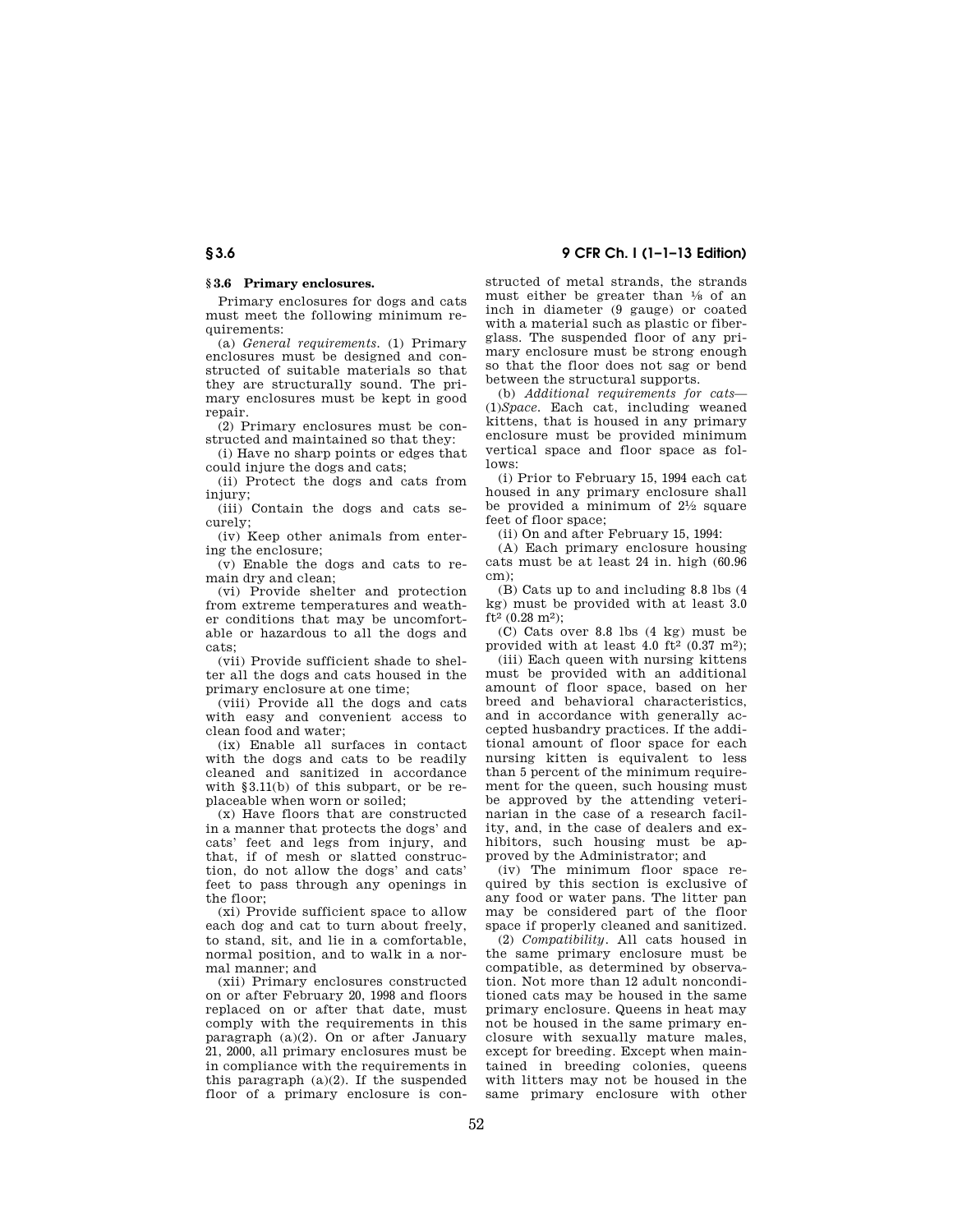adult cats, and kittens under 4 months of age may not be housed in the same primary enclosure with adult cats, other than the dam or foster dam. Cats with a vicious or aggressive disposition must be housed separately.

(3) *Litter.* In all primary enclosures, a receptacle containing sufficient clean litter must be provided to contain excreta and body wastes.

(4) *Resting surfaces.* Each primary enclosure housing cats must contain a resting surface or surfaces that, in the aggregate, are large enough to hold all the occupants of the primary enclosure at the same time comfortably. The resting surfaces must be elevated, impervious to moisture, and be able to be easily cleaned and sanitized, or easily replaced when soiled or worn. Low resting surfaces that do not allow the space under them to be comfortably occupied by the animal will be counted as part of the floor space.

(5) *Cats in mobile or traveling shows or acts.* Cats that are part of a mobile or traveling show or act may be kept, while the show or act is traveling from one temporary location to another, in transport containers that comply with all requirements of §3.14 of this subpart other than the marking requirements in §3.14(a)(6) of this subpart. When the show or act is not traveling, the cats must be placed in primary enclosures that meet the minimum requirements of this section.

(c) *Additional requirements for dogs*— (1) *Space.* (i) Each dog housed in a primary enclosure (including weaned puppies) must be provided a minimum amount of floor space, calculated as follows: Find the mathematical square of the sum of the length of the dog in inches (measured from the tip of its nose to the base of its tail) plus 6 inches; then divide the product by 144. The calculation is: (length of dog in inches  $+ 6$ )  $\times$  (length of dog in inches  $+$ 6) = required floor space in square inches. Required floor space in inches/ 144 = required floor space in square feet.

(ii) Each bitch with nursing puppies must be provided with an additional amount of floor space, based on her breed and behavioral characteristics, and in accordance with generally accepted husbandry practices as determined by the attending veterinarian. If the additional amount of floor space for each nursing puppy is less than 5 percent of the minimum requirement for the bitch, such housing must be approved by the attending veterinarian in the case of a research facility, and, in the case of dealers and exhibitors, such housing must be approved by the Administrator.

(iii) The interior height of a primary enclosure must be at least 6 inches higher than the head of the tallest dog in the enclosure when it is in a normal standing position: *Provided* That, prior to February 15, 1994, each dog must be able to stand in a comfortable normal position.

(2) *Compatibility.* All dogs housed in the same primary enclosure must be compatible, as determined by observation. Not more than 12 adult nonconditioned dogs may be housed in the same primary enclosure. Bitches in heat may not be housed in the same primary enclosure with sexually mature males, except for breeding. Except when maintained in breeding colonies, bitches with litters may not be housed in the same primary enclosure with other adult dogs, and puppies under 4 months of age may not be housed in the same primary enclosure with adult dogs, other than the dam or foster dam. Dogs with a vicious or aggressive disposition must be housed separately.

(3) *Dogs in mobile or traveling shows or acts.* Dogs that are part of a mobile or traveling show or act may be kept, while the show or act is traveling from one temporary location to another, in transport containers that comply with all requirements of §3.14 of this subpart other than the marking requirements in §3.14(a)(6) of this subpart. When the show or act is not traveling, the dogs must be placed in primary enclosures that meet the minimum requirements of this section.

(4) *Prohibited means of primary enclosure.* Permanent tethering of dogs is prohibited for use as primary enclosure. Temporary tethering of dogs is prohibited for use as primary enclosure unless approval is obtained from APHIS.

(d) Innovative primary enclosures not precisely meeting the floor area and height requirements provided in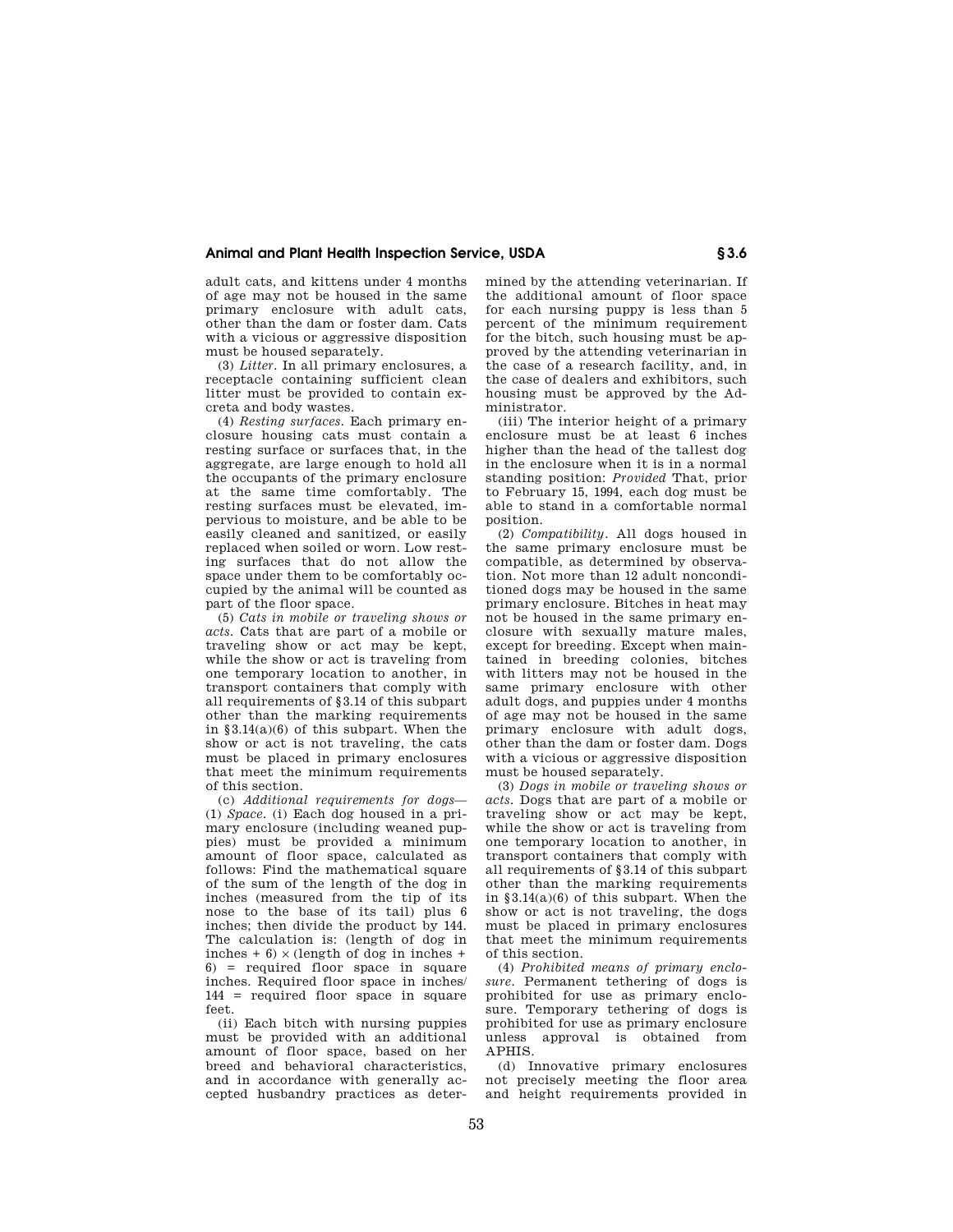# **§ 3.7 9 CFR Ch. I (1–1–13 Edition)**

paragraphs  $(b)(1)$  and  $(c)(1)$  of this section, but that provide the dogs or cats with a sufficient volume of space and the opportunity to express species-typical behavior, may be used at research facilities when approved by the Committee, and by dealers and exhibitors when approved by the Administrator.

(Approved by the Office of Management and Budget under control number 0579–0093)

[56 FR 6486, Feb. 15, 1991, as amended at 62 FR 43275, Aug. 13, 1997; 63 FR 3023, Jan. 21, 1998; 63 FR 37482, July 13, 1998]

#### ANIMAL HEALTH AND HUSBANDRY STANDARDS

### **§ 3.7 Compatible grouping.**

Dogs and cats that are housed in the same primary enclosure must be compatible, with the following restrictions:

(a) Females in heat (estrus) may not be housed in the same primary enclosure with males, except for breeding purposes;

(b) Any dog or cat exhibiting a vicious or overly aggressive disposition must be housed separately;

(c) Puppies or kittens 4 months of age or less may not be housed in the same primary enclosure with adult dogs or cats other than their dams or foster dams, except when permanently maintained in breeding colonies;

(d) Dogs or cats may not be housed in the same primary enclosure with any other species of animals, unless they are compatible; and

(e) Dogs and cats that have or are suspected of having a contagious disease must be isolated from healthy animals in the colony, as directed by the attending veterinarian. When an entire group or room of dogs and cats is known to have or believed to be exposed to an infectious agent, the group may be kept intact during the process of diagnosis, treatment, and control.

# **§ 3.8 Exercise for dogs.**

Dealers, exhibitors, and research facilities must develop, document, and follow an appropriate plan to provide dogs with the opportunity for exercise. In addition, the plan must be approved by the attending veterinarian. The plan must include written standard procedures to be followed in providing the opportunity for exercise. The plan must be made available to APHIS upon request, and, in the case of research facilities, to officials of any pertinent funding Federal agency. The plan, at a minimum, must comply with each of the following:

(a) *Dogs housed individually.* Dogs over 12 weeks of age, except bitches with litters, housed, held, or maintained by any dealer, exhibitor, or research facility, including Federal research facilities, must be provided the opportunity for exercise regularly if they are kept individually in cages, pens, or runs that provide less than two times the required floor space for that dog, as indicated by  $§3.6(c)(1)$  of this subpart.

(b) *Dogs housed in groups.* Dogs over 12 weeks of age housed, held, or maintained in groups by any dealer, exhibitor, or research facility, including Federal research facilities, do not require additional opportunity for exercise regularly if they are maintained in cages, pens, or runs that provide in total at least 100 percent of the required space for each dog if maintained separately. Such animals may be maintained in compatible groups, unless:

(1) Housing in compatible groups is not in accordance with a research proposal and the proposal has been approved by the research facility Committee;

(2) In the opinion of the attending veterinarian, such housing would adversely affect the health or well-being of the dog(s); or

(3) Any dog exhibits aggressive or vicious behavior.

(c) *Methods and period of providing exercise opportunity.* (1) The frequency, method, and duration of the opportunity for exercise shall be determined by the attending veterinarian and, at research facilities, in consultation with and approval by the Committee.

(2) Dealers, exhibitors, and research facilities, in developing their plan, should consider providing positive physical contact with humans that encourages exercise through play or other similar activities. If a dog is housed, held, or maintained at a facility without sensory contact with another dog, it must be provided with positive physical contact with humans at least daily.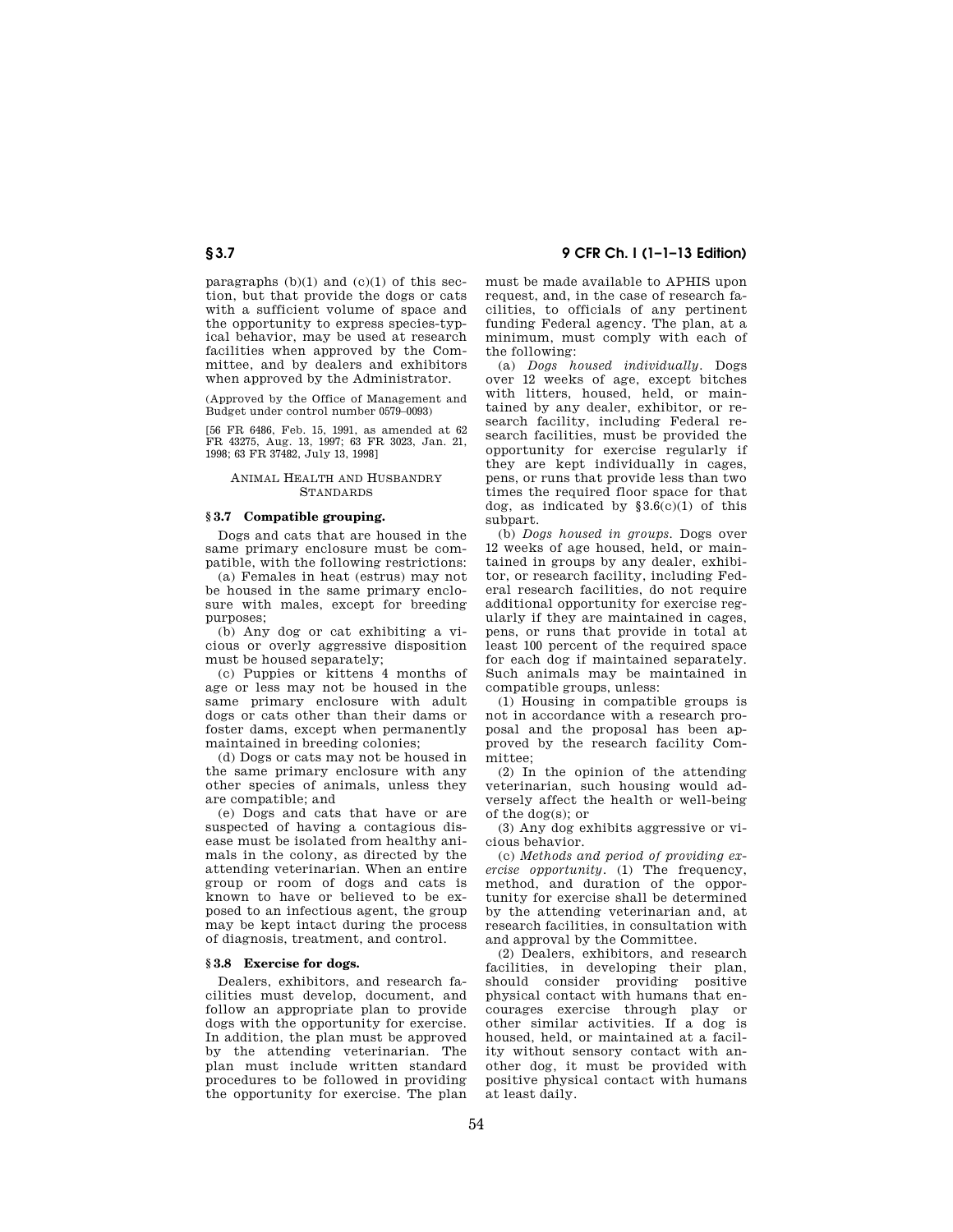(3) The opportunity for exercise may be provided in a number of ways, such as:

(i) Group housing in cages, pens or runs that provide at least 100 percent of the required space for each dog if maintained separately under the minimum floor space requirements of §3.6(c)(1) of this subpart;

(ii) Maintaining individually housed dogs in cages, pens, or runs that provide at least twice the minimum floor space required by  $§3.6(c)(1)$  of this subpart;

(iii) Providing access to a run or open area at the frequency and duration prescribed by the attending veterinarian; or

(iv) Other similar activities.

(4) Forced exercise methods or devices such as swimming, treadmills, or carousel-type devices are unacceptable for meeting the exercise requirements of this section.

(d) *Exemptions.* (1) If, in the opinion of the attending veterinarian, it is inappropriate for certain dogs to exercise because of their health, condition, or well-being, the dealer, exhibitor, or research facility may be exempted from meeting the requirements of this section for those dogs. Such exemption must be documented by the attending veterinarian and, unless the basis for exemption is a permanent condition, must be reviewed at least every 30 days by the attending veterinarian.

(2) A research facility may be exempted from the requirements of this section if the principal investigator determines for scientific reasons set forth in the research proposal that it is inappropriate for certain dogs to exercise. Such exemption must be documented in the Committee-approved proposal and must be reviewed at appropriate intervals as determined by the Committee, but not less than annually.

(3) Records of any exemptions must be maintained and made available to USDA officials or any pertinent funding Federal agency upon request.

(Approved by the Office of Management and Budget under control number 0579–0093)

#### **§ 3.9 Feeding.**

(a) Dogs and cats must be fed at least once each day, except as otherwise might be required to provide adequate veterinary care. The food must be wholesome, palatable, and of sufficient quantity and nutritive value to maintain the normal condition and weight of the animal. The diet must be appropriate for the individual animal's age and condition.

(b) Food receptacles must be used for dogs and cats, must be readily accessible to all dogs and cats, and must be located so as to minimize contamination by excreta and pests, and be protected from rain and snow. Feeding pans must either be made of a durable material that can be easily cleaned and sanitized or be disposable. If the food receptacles are not disposable, they must be kept clean and must be sanitized in accordance with §3.11(b) of this subpart. Sanitization is achieved by using one of the methods described in §3.11(b)(3) of this subpart. If the food receptacles are disposable, they must be discarded after one use. Self-feeders may be used for the feeding of dry food. If self-feeders are used, they must be kept clean and must be sanitized in accordance with §3.11(b) of this subpart. Measures must be taken to ensure that there is no molding, deterioration, and caking of feed.

### **§ 3.10 Watering.**

If potable water is not continually available to the dogs and cats, it must be offered to the dogs and cats as often as necessary to ensure their health and well-being, but not less than twice daily for at least 1 hour each time, unless restricted by the attending veterinarian. Water receptacles must be kept clean and sanitized in accordance with §3.11(b) of this subpart, and before being used to water a different dog or cat or social grouping of dogs or cats.

#### **§ 3.11 Cleaning, sanitization, housekeeping, and pest control.**

(a) *Cleaning of primary enclosures.* Excreta and food waste must be removed from primary enclosures daily, and from under primary enclosures as often as necessary to prevent an excessive accumulation of feces and food waste, to prevent soiling of the dogs or cats contained in the primary enclosures, and to reduce disease hazards, insects, pests and odors. When steam or water is used to clean the primary enclosure,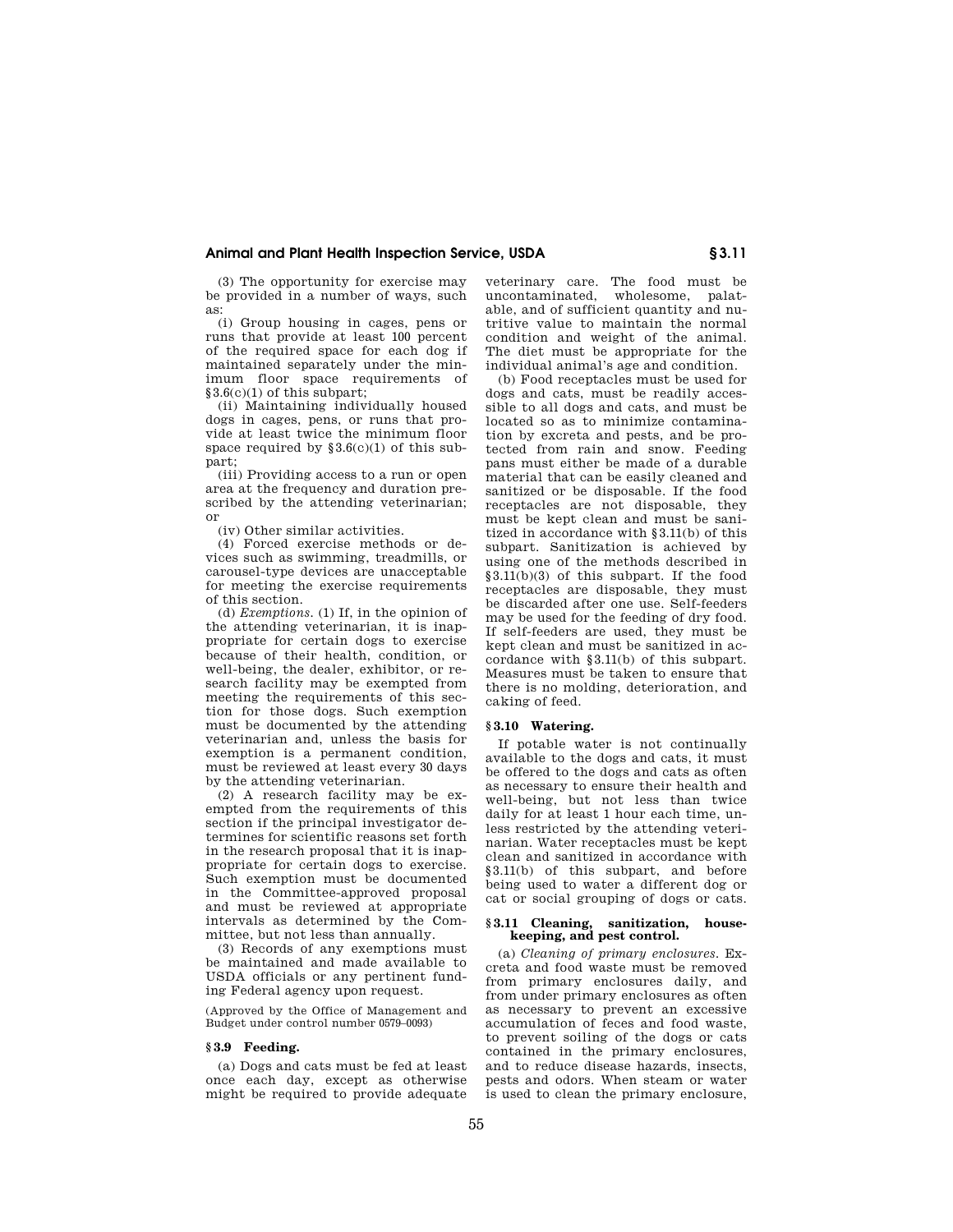# **§ 3.12 9 CFR Ch. I (1–1–13 Edition)**

whether by hosing, flushing, or other methods, dogs and cats must be removed, unless the enclosure is large enough to ensure the animals would not be harmed, wetted, or distressed in the process. Standing water must be removed from the primary enclosure and animals in other primary enclosures must be protected from being contaminated with water and other wastes during the cleaning. The pans under primary enclosures with grilltype floors and the ground areas under raised runs with mesh or slatted floors must be cleaned as often as necessary to prevent accumulation of feces and food waste and to reduce disease hazards pests, insects and odors.

(b) *Sanitization of primary enclosures and food and water receptacles.* (1) Used primary enclosures and food and water receptacles must be cleaned and sanitized in accordance with this section before they can be used to house, feed, or water another dog or cat, or social grouping of dogs or cats.

(2) Used primary enclosures and food and water receptacles for dogs and cats must be sanitized at least once every 2 weeks using one of the methods prescribed in paragraph (b)(3) of this section, and more often if necessary to prevent an accumulation of dirt, debris, food waste, excreta, and other disease hazards.

(3) Hard surfaces of primary enclosures and food and water receptacles must be sanitized using one of the following methods:

(i) Live steam under pressure;

(ii) Washing with hot water (at least 180  $\mathrm{F}$  (82.2  $\mathrm{C}$ )) and soap or detergent, as with a mechanical cage washer; or

(iii) Washing all soiled surfaces with appropriate detergent solutions and disinfectants, or by using a combination detergent/disinfectant product that accomplishes the same purpose, with a thorough cleaning of the surfaces to remove organic material, so as to remove all organic material and mineral buildup, and to provide sanitization followed by a clean water rinse.

(4) Pens, runs, and outdoor housing areas using material that cannot be sanitized using the methods provided in paragraph (b)(3) of this section, such as gravel, sand, grass, earth, or absorbent bedding, must be sanitized by removing the contaminated material as necessary to prevent odors, diseases, pests, insects, and vermin infestation.

(c) *Housekeeping for premises.* Premises where housing facilities are located, including buildings and surrounding grounds, must be kept clean and in good repair to protect the animals from injury, to facilitate the husbandry practices required in this subpart, and to reduce or eliminate breeding and living areas for rodents and other pests and vermin. Premises must be kept free of accumulations of trash, junk, waste products, and discarded matter. Weeds, grasses, and bushes must be controlled so as to facilitate cleaning of the premises and pest control, and to protect the health and well-being of the animals.

(d) *Pest control.* An effective program for the control of insects, external parasites affecting dogs and cats, and birds and mammals that are pests, must be established and maintained so as to promote the health and wellbeing of the animals and reduce contamination by pests in animal areas.

[56 FR 6486, Feb. 15, 1991, as amended at 63 FR 3023, Jan. 21, 19981

## **§ 3.12 Employees.**

Each person subject to the Animal Welfare regulations (9 CFR parts 1, 2, and 3) maintaining dogs and cats must have enough employees to carry out the level of husbandry practices and care required in this subpart. The employees who provide for husbandry and care, or handle animals, must be supervised by an individual who has the knowledge, background, and experience in proper husbandry and care of dogs and cats to supervise others. The employer must be certain that the supervisor and other employees can perform to these standards.

#### TRANSPORTATION STANDARDS

#### **§ 3.13 Consignments to carriers and intermediate handlers.**

(a) Carriers and intermediate handlers must not accept a dog or cat for transport in commerce more than 4 hours before the scheduled departure time of the primary conveyance on which the animal is to be transported. However, a carrier or intermediate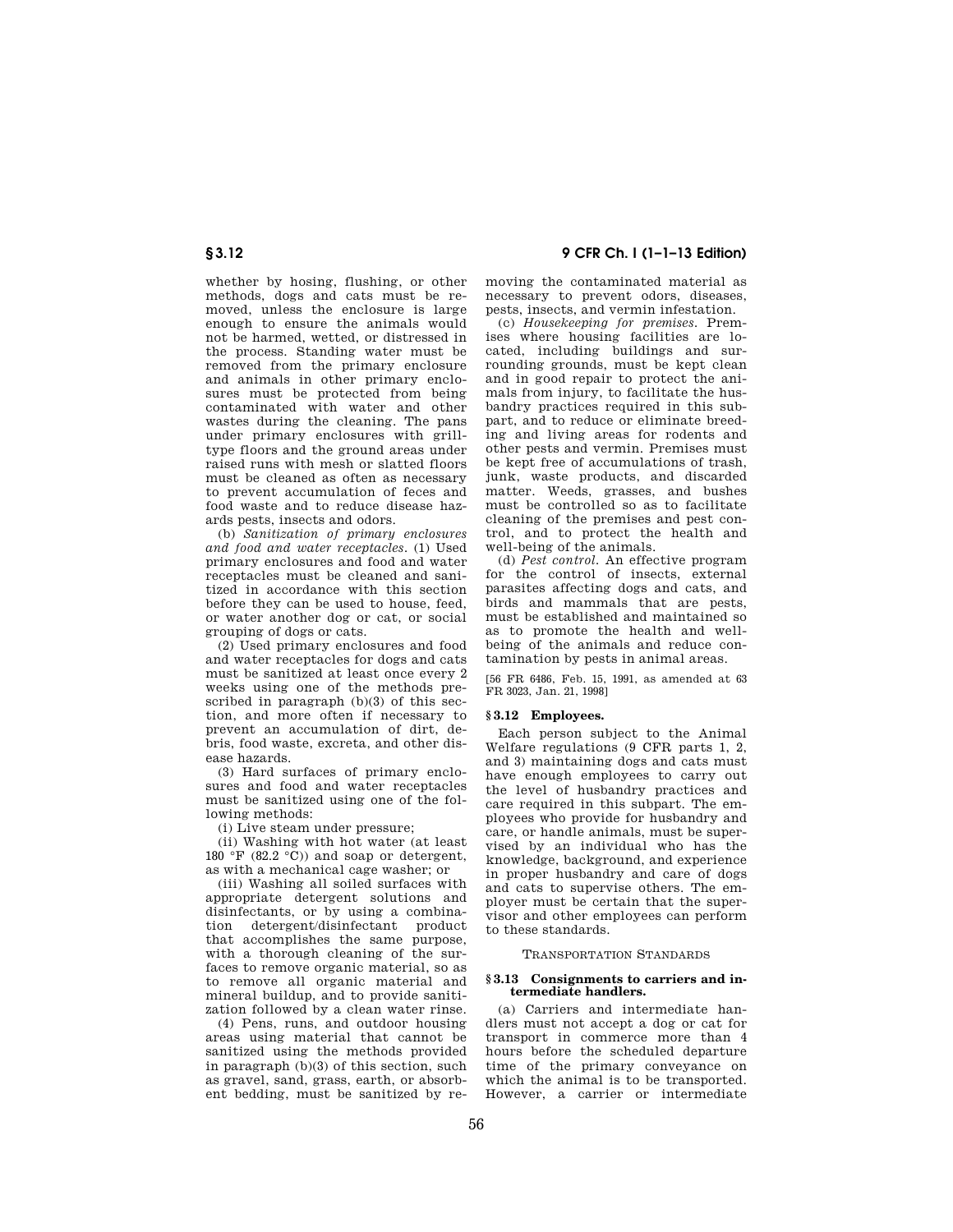handler may agree with anyone consigning a dog or cat to extend this time by up to 2 hours.

(b) Carriers and intermediate handlers must not accept a dog or cat for transport in commerce unless they are provided with the name, address, and telephone number of the consignee.

(c) Carriers and intermediate handlers must not accept a dog or cat for transport in commerce unless the consignor certifies in writing to the carrier or intermediate handler that the dog or cat was offered food and water during the 4 hours before delivery to the carrier or intermediate handler. The certification must be securely attached to the outside of the primary enclosure in a manner that makes it easily noticed and read. Instructions for no food or water are not acceptable unless directed by the attending veterinarian. Instructions must be in compliance with §3.16 of this subpart. The certification must include the following information for each dog and cat:

(1) The consignor's name and address;

(2) The tag number or tattoo assigned to each dog or cat under §§2.38 and 2.50 of this chapter;

(3) The time and date the animal was last fed and watered and the specific instructions for the next feeding(s) and watering(s) for a 24-hour period; and

(4) The consignor's signature and the date and time the certification was signed.

(d) Carriers and intermediate handlers must not accept a dog or cat for transport in commerce in a primary enclosure unless the primary enclosure meets the requirements of §3.14 of this subpart. A carrier or intermediate handler must not accept a dog or cat for transport if the primary enclosure is obviously defective or damaged and cannot reasonably be expected to safely and comfortably contain the dog or cat without causing suffering or injury.

(e) Carriers and intermediate handlers must not accept a dog or cat for transport in commerce unless their animal holding area meets the minimum temperature requirements provided in §§3.18 and 3.19 of this subpart, or unless the consignor provides them with a certificate signed by a veterinarian and dated no more than 10 days before delivery of the animal to the carrier or intermediate handler for transport in commerce, certifying that the animal is acclimated to temperatures lower than those required in §§3.18 and 3.19 of this subpart. Even if the carrier or intermediate handler receives this certification, the temperatures the dog or cat is exposed to while in a terminal facility must not be lower than 45 °F (2.2 °C) for more than 4 consecutive hours when dogs or cats are present, as set forth in §3.18, nor lower than 45 °F (2.2 °C) for more than 45 minutes, as set forth in §3.19, when moving dogs or cats to or from terminal facilities or primary conveyances. A copy of the certification must accompany the dog or cat to its destination and must include the following information:

(1) The consignor's name and address; (2) The tag number or tattoo assigned to each dog or cat under §§2.38 and 2.50 of this chapter;

(3) A statement by a veterinarian, dated no more than 10 days before delivery, that to the best of his or her knowledge, each of the dogs or cats contained in the primary enclosure is acclimated to air temperatures lower than 50 °F (10 °C); but not lower than a minimum temperature, specified on a certificate, that the attending veterinarian has determined is based on generally accepted temperature standards for the age, condition, and breed of the dog or cat; and

(4) The signature of the veterinarian and the date the certification was signed.

(f) When a primary enclosure containing a dog or cat has arrived at the animal holding area at a terminal facility after transport, the carrier or intermediate handler must attempt to notify the consignee upon arrival and at least once in every 6-hour period thereafter. The time, date, and method of all attempted notifications and the actual notification of the consignee, and the name of the person who notifies or attempts to notify the consignee must be written either on the carrier's or intermediate handler's copy of the shipping document or on the copy that accompanies the primary enclosure. If the consignee cannot be notified within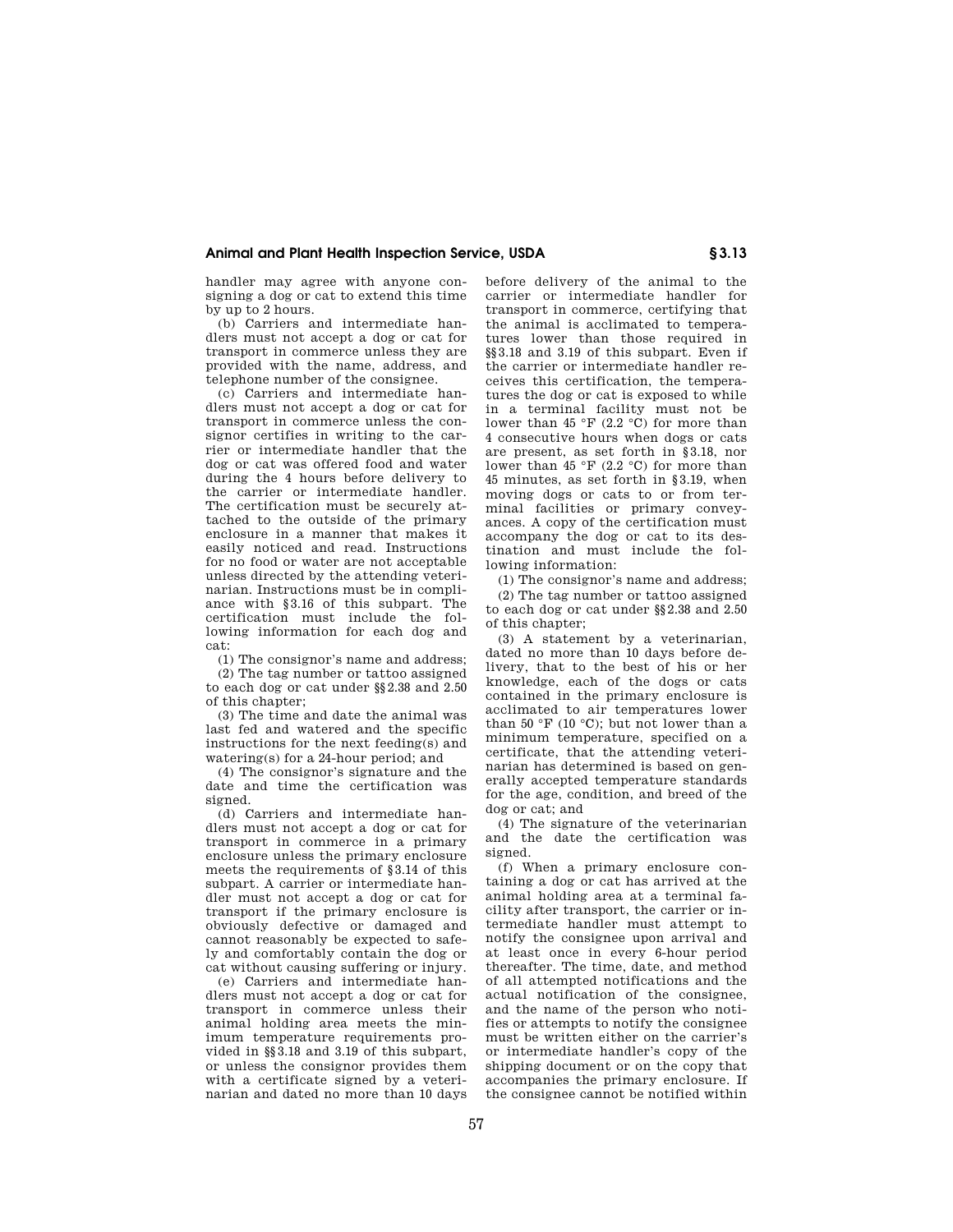# **§ 3.14 9 CFR Ch. I (1–1–13 Edition)**

24 hours after the dog or cat has arrived at the terminal facility, the carrier or intermediate handler must return the animal to the consignor or to whomever the consignor designates. If the consignee is notified of the arrival and does not accept delivery of the dog or cat within 48 hours after arrival of the dog or cat, the carrier or intermediate handler must return the animal to the consignor or to whomever the consignor designates. The carrier or intermediate handler must continue to provide proper care, feeding, and housing to the dog or cat, and maintain the dog or cat in accordance with generally accepted professional and husbandry practices until the consignee accepts delivery of the dog or cat or until it is returned to the consignor or to whomever the consignor designates. The carrier or intermediate handler must obligate the consignor to reimburse the carrier or intermediate handler for the cost of return transportation and care.

(Approved by the Office of Management and Budget under control number 0579–0093)

### **§ 3.14 Primary enclosures used to transport live dogs and cats.**

Any person subject to the Animal Welfare regulations (9 CFR parts 1, 2, and 3) must not transport or deliver for transport in commerce a dog or cat unless the following requirements are met:

(a) *Construction of primary enclosures.*  The dog or cat must be contained in a primary enclosure such as a compartment, transport cage, carton, or crate. Primary enclosures used to transport dogs and cats must be constructed so that:

(1) The primary enclosure is strong enough to contain the dogs and cats securely and comfortably and to withstand the normal rigors of transportation;

(2) The interior of the primary enclosure has no sharp points or edges and no protrusions that could injure the animal contained in it;

(3) The dog or cat is at all times securely contained within the enclosure and cannot put any part of its body outside the enclosure in a way that could result in injury to itself, to handlers, or to persons or animals nearby;

(4) The dog or cat can be easily and quickly removed from the enclosure in an emergency;

(5) Unless the enclosure is permanently affixed to the conveyance, adequate devices such as handles or handholds are provided on its exterior, and enable the enclosure to be lifted without tilting it, and ensure that anyone handling the enclosure will not come into physical contact with the animal contained inside;

(6) Unless the enclosure is permanently affixed to the conveyance, it is clearly marked on top and on one or more sides with the words ''Live Animals,'' in letters at least 1 inch (2.5 cm.) high, and with arrows or other markings to indicate the correct upright position of the primary enclosure;

(7) Any material, treatment, paint, preservative, or other chemical used in or on the enclosure is nontoxic to the animal and not harmful to the health or well-being of the animal;

(8) Proper ventilation is provided to the animal in accordance with paragraph (c) of this section; and

(9) The primary enclosure has a solid, leak-proof bottom or a removable, leak-proof collection tray under a slatted or mesh floor that prevents seepage of waste products, such as excreta and body fluids, outside of the enclosure. If a slatted or mesh floor is used in the enclosure, it must be designed and constructed so that the animal cannot put any part of its body between the slats or through the holes in the mesh. Unless the dogs and cats are on raised slatted floors or raised floors made of mesh, the primary enclosure must contain enough previously unused litter to absorb and cover excreta. The litter must be of a suitably absorbent material that is safe and nontoxic to the dogs and cats.

(b) *Cleaning of primary enclosures.* A primary enclosure used to hold or transport dogs or cats in commerce must be cleaned and sanitized before each use in accordance with the methods provided in §3.11(b)(3) of this subpart. If the dogs or cats are in transit for more than 24 hours, the enclosures must be cleaned and any litter replaced, or other methods, such as moving the animals to another enclosure,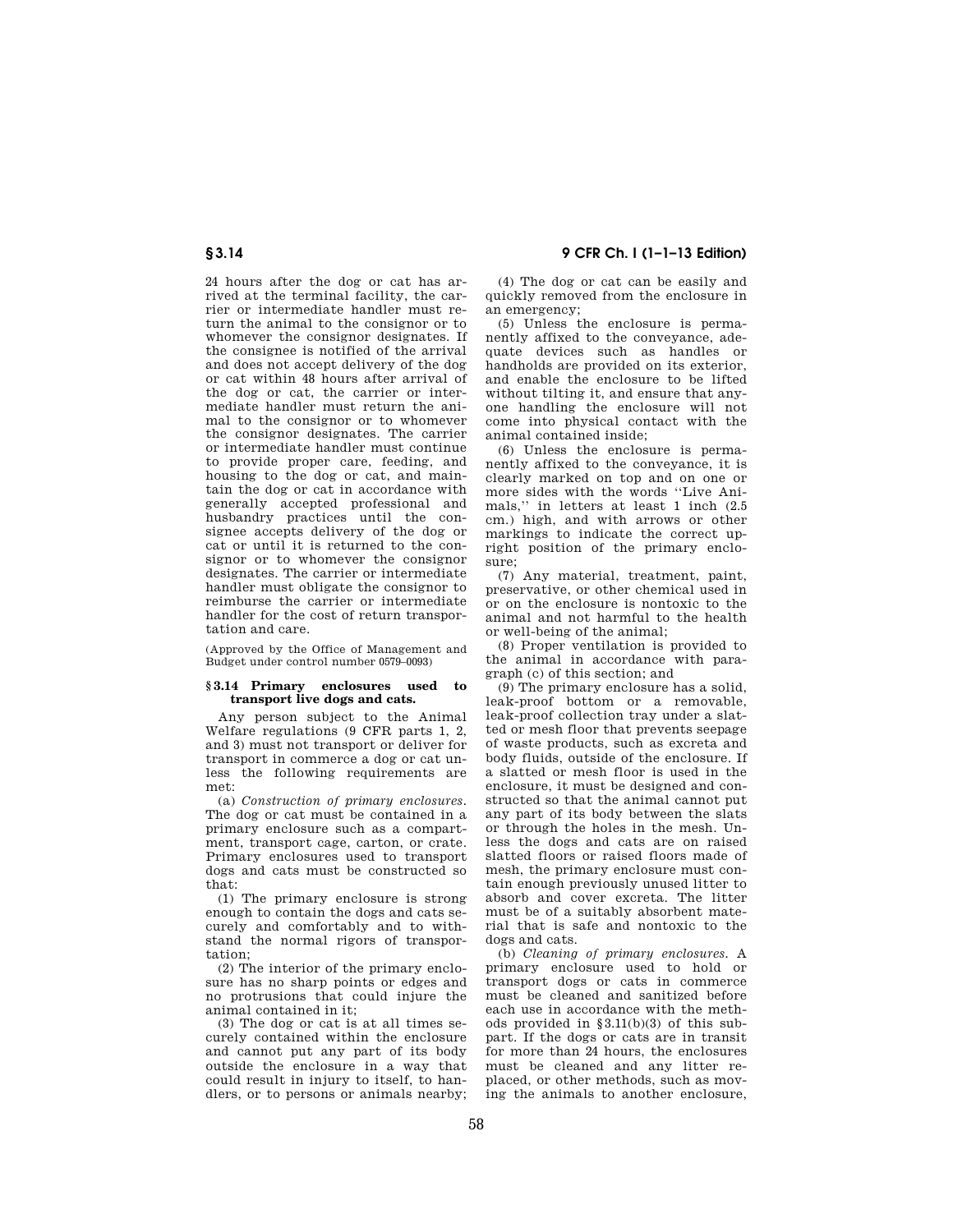must be utilized to prevent the soiling of the dogs or cats by body wastes. If it becomes necessary to remove the dog or cat from the enclosure in order to clean, or to move the dog or cat to another enclosure, this procedure must be completed in a way that safeguards the dog or cat from injury and prevents escape.

(c) *Ventilation.* (1) Unless the primary enclosure is permanently affixed to the conveyance, there must be:

(i) Ventilation openings located on two opposing walls of the primary enclosure and the openings must be at least 16 percent of the surface area of each such wall, and the total combined surface area of the ventilation openings must be at least 14 percent of the total combined surface area of all the walls of the primary enclosure; or

(ii) Ventilation openings on three walls of the primary enclosure, and the openings on each of the two opposing walls must be at least 8 percent of the total surface area of the two walls, and the ventilation openings on the third wall of the primary enclosure must be at least 50 percent of the total surface area of that wall, and the total combined surface area of the ventilation openings must be at least 14 percent of the total combined surface area of all the walls of the primary enclosure; or

(iii) Ventilation openings located on all four walls of the primary enclosure and the ventilation openings on each of the four walls must be at least 8 percent of the total surface area of each such wall, and the total combined surface area of the openings must be at least 14 percent of total combined surface area of all the walls of the primary enclosure; and

(iv) At least one-third of the ventilation area must be located on the upper half of the primary enclosure.

(2) Unless the primary enclosure is permanently affixed to the conveyance, projecting rims or similar devices must be located on the exterior of each enclosure wall having a ventilation opening, in order to prevent obstruction of the openings. The projecting rims or similar devices must be large enough to provide a minimum air circulation space of 0.75 in. (1.9 cm) between the primary enclosure and anything the enclosure is placed against.

(3) If a primary enclosure is permanently affixed to the primary conveyance so that there is only a front ventilation opening for the enclosure, the primary enclosure must be affixed to the primary conveyance in such a way that the front ventilation opening cannot be blocked, and the front ventilation opening must open directly to an unobstructed aisle or passageway inside the conveyance. The ventilation opening must be at least 90 percent of the total area of the front wall of the enclosure, and must be covered with bars, wire mesh, or smooth expanded metal having air spaces.

(d) *Compatibility.* (1) Live dogs or cats transported in the same primary enclosure must be of the same species and be maintained in compatible groups, except that dogs and cats that are private pets, are of comparable size, and are compatible, may be transported in the same primary enclosure.

(2) Puppies or kittens 4 months of age or less may not be transported in the same primary enclosure with adult dogs or cats other than their dams.

(3) Dogs or cats that are overly aggressive or exhibit a vicious disposition must be transported individually in a primary enclosure.

(4) Any female dog or cat in heat (estrus) may not be transported in the same primary enclosure with any male dog or cat.

(e) *Space and placement.* (1) Primary enclosures used to transport live dogs and cats must be large enough to ensure that each animal contained in the primary enclosure has enough space to turn about normally while standing, to stand and sit erect, and to lie in a natural position.

(2) Primary enclosures used to transport dogs and cats must be positioned in the primary conveyance so as to provide protection from the elements.

(f) *Transportation by air.* (1) No more than one live dog or cat, 6 months of age or older, may be transported in the same primary enclosure when shipped via air carrier.

(2) No more than one live puppy, 8 weeks to 6 months of age, and weighing over 20 lbs (9 kg), may be transported in a primary enclosure when shipped via air carrier.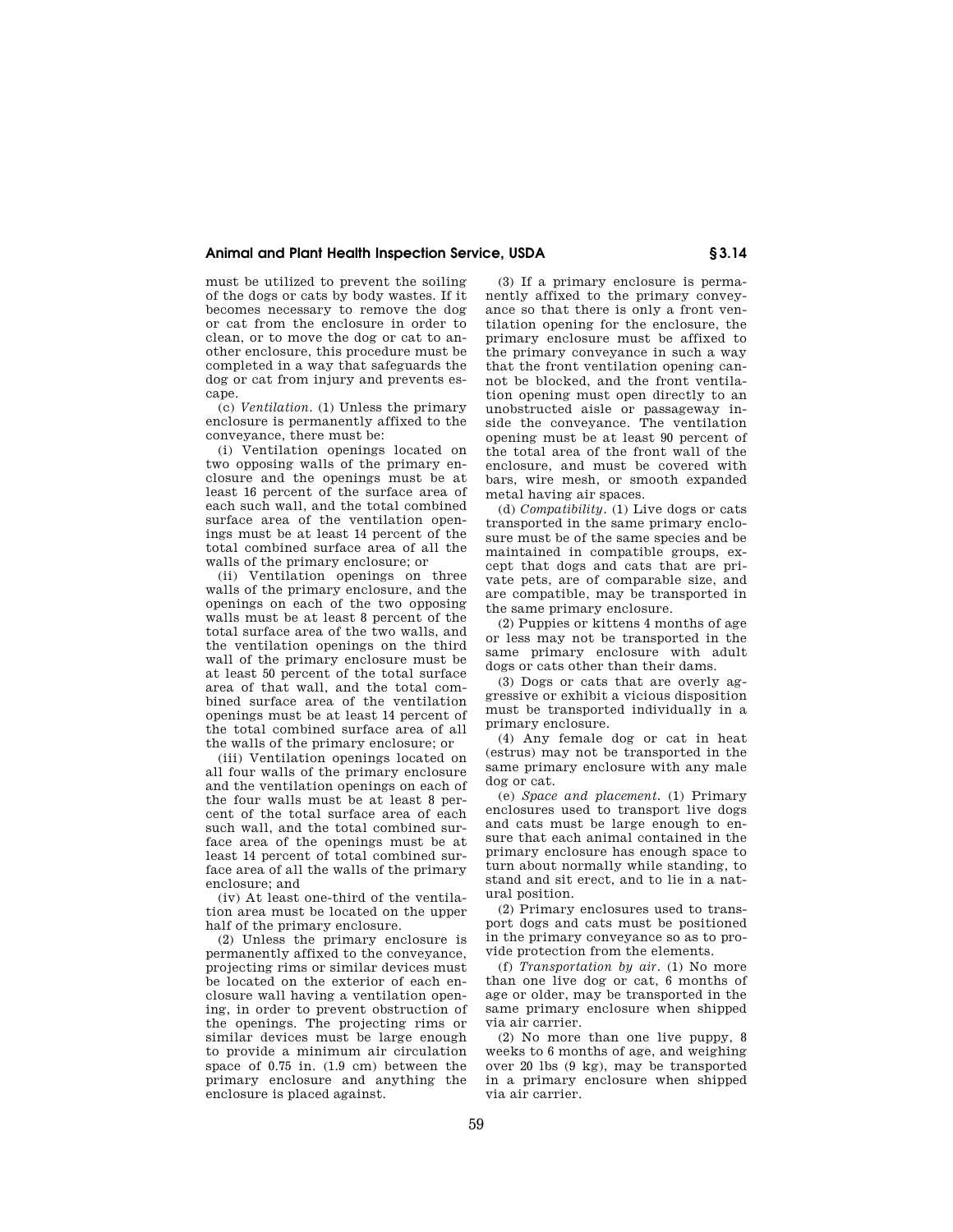**§ 3.15 9 CFR Ch. I (1–1–13 Edition)** 

(3) No more than two live puppies or kittens, 8 weeks to 6 months of age, that are of comparable size, and weighing 20 lbs (9 kg) or less each, may be transported in the same primary enclosure when shipped via air carrier.

(4) Weaned live puppies or kittens less than 8 weeks of age and of comparable size, or puppies or kittens that are less than 8 weeks of age that are littermates and are accompanied by their dam, may be transported in the same primary enclosure when shipped to research facilities, including Federal research facilities.

(g) *Transportation by surface vehicle or privately owned aircraft.* (1) No more than four live dogs or cats, 8 weeks of age or older, that are of comparable size, may be transported in the same primary enclosure when shipped by surface vehicle (including ground and water transportation) or privately owned aircraft, and only if all other requirements of this section are met.

(2) Weaned live puppies or kittens less than 8 weeks of age and of comparable size, or puppies or kittens that are less than 8 weeks of age that are littermates and are accompanied by their dam, may be transported in the same primary enclosure when shipped to research facilities, including Federal research facilities, and only if all other requirements in this section are met.

(h) *Accompanying documents and records.* Shipping documents that must accompany shipments of dogs and cats may be held by the operator of the primary conveyance, for surface transportation only, or must be securely attached in a readily accessible manner to the outside of any primary enclosure that is part of the shipment, in a manner that allows them to be detached for examination and securely reattached, such as in a pocket or sleeve. Instructions for administration of drugs, medication, and other special care must be attached to each primary enclosure in a manner that makes them easy to notice, to detach for examination, and to reattach securely. Food and water instructions must be attached in accordance with §3.13(c).

(Approved by the Office of Management and Budget under control number 0579–0093)

[56 FR 6486, Feb. 15, 1991, as amended at 63 FR 3023, Jan. 21, 1998]

### **§ 3.15 Primary conveyances (motor vehicle, rail, air, and marine).**

(a) The animal cargo space of primary conveyances used to transport dogs and cats must be designed, constructed, and maintained in a manner that at all times protects the health and well-being of the animals transported in them, ensures their safety and comfort, and prevents the entry of engine exhaust from the primary conveyance during transportation.

(b) The animal cargo space must have a supply of air that is sufficient for the normal breathing of all the animals being transported in it.

(c) Each primary enclosure containing dogs or cats must be positioned in the animal cargo space in a manner that provides protection from the elements and that allows each dog or cat enough air for normal breathing.

(d) During air transportation, dogs and cats must be held in cargo areas that are heated or cooled as necessary to maintain an ambient temperature and humidity that ensures the health and well-being of the dogs or cats. The cargo areas must be pressurized when the primary conveyance used for air transportation is not on the ground, unless flying under 8,000 ft. Dogs and cats must have adequate air for breathing at all times when being transported.

(e) During surface transportation, auxiliary ventilation, such as fans, blowers or air conditioning, must be used in any animal cargo space containing live dogs or cats when the ambient temperature within the animal cargo space reaches 85 °F (29.5 °C). Moreover, the ambient temperature may not exceed 85 °F (29.5 °C) for a period of more than 4 hours; nor fall below 45 °F (7.2 °C) for a period of more than 4 hours. The preceding requirements are in addition to, not in place of, all other requirements pertaining to climatic conditions in parts 2 and 3 of this chapter.

(f) Primary enclosures must be positioned in the primary conveyance in a manner that allows the dogs and cats to be quickly and easily removed from the primary conveyance in an emergency.

(g) The interior of the animal cargo space must be kept clean.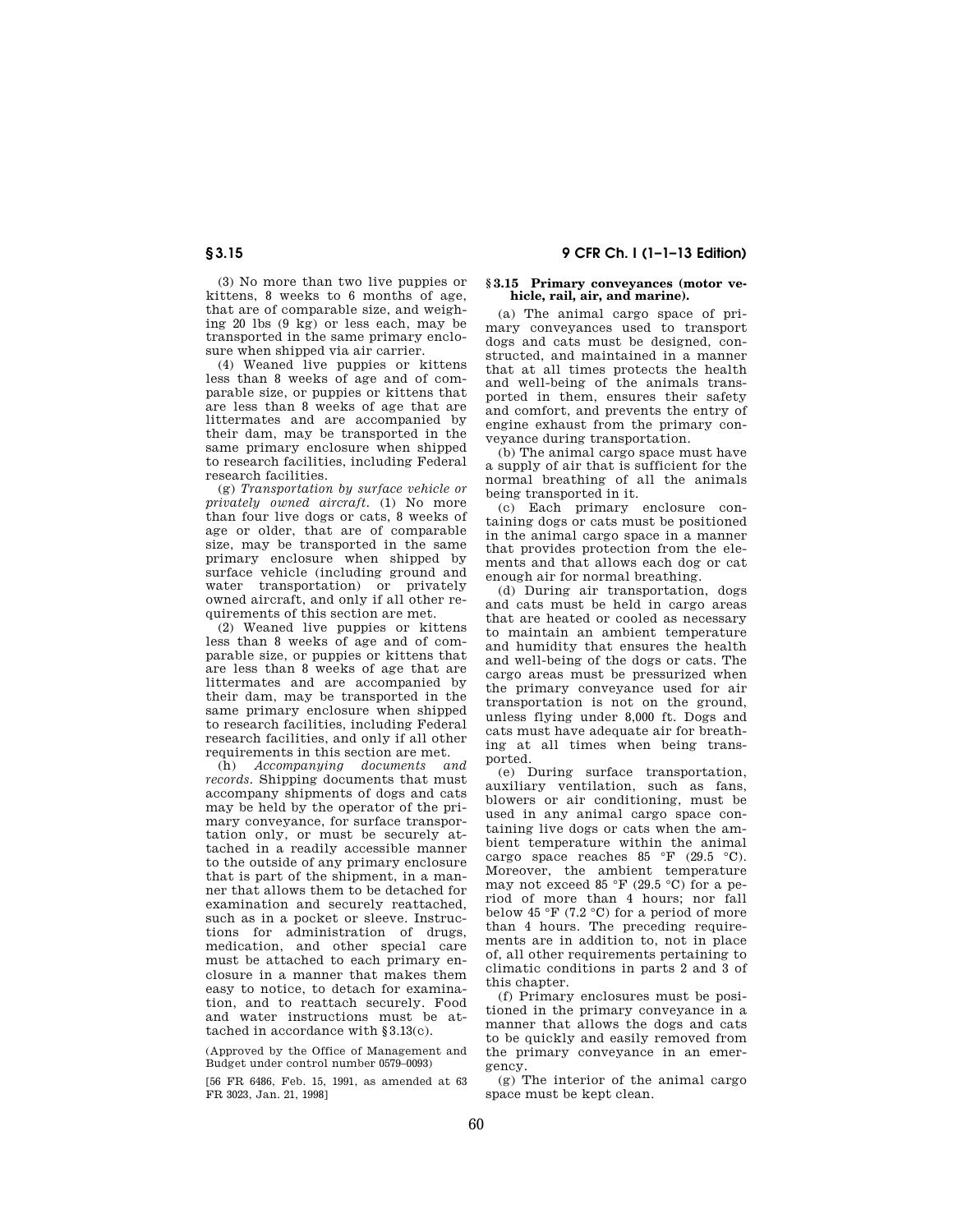(h) Live dogs and cats may not be transported with any material, substance (e.g., dry ice) or device in a manner that may reasonably be expected to harm the dogs and cats or cause inhumane conditions.

[56 FR 6486, Feb. 15, 1991, as amended at 63 FR 10498, 10499, Mar. 4, 1998]

## **§ 3.16 Food and water requirements.**

(a) Each dog and cat that is 16 weeks of age or more must be offered food at least once every 24 hours. Puppies and kittens less than 16 weeks of age must be offered food at least once every 12 hours. Each dog and cat must be offered potable water at least once every 12 hours. These time periods apply to dealers, exhibitors, research facilities. including Federal research facilities, who transport dogs and cats in their own primary conveyance, starting from the time the dog or cat was last offered food and potable water before transportation was begun. These time periods apply to carriers and intermediate handlers starting from the date and time stated on the certificate provided under §3.13(c) of this subpart. Each dog and cat must be offered food and potable water within 4 hours before being transported in commerce. Consignors who are subject to the Animal Welfare regulations (9 CFR parts 1, 2, and 3) must certify that each dog and cat was offered food and potable water within the 4 hours preceding delivery of the dog or cat to a carrier or intermediate handler for transportation in commerce, and must certify the date and time the food and potable water was offered, in accordance with §3.13(c) of this subpart.

(b) Any dealer, research facility, including a Federal research facility, or exhibitor offering any dog or cat to a carrier or intermediate handler for transportation in commerce must securely attach to the outside of the primary enclosure used for transporting the dog or cat, written instructions for the in-transit food and water requirements for a 24-hour period for the dogs and cats contained in the enclosure. The instructions must be attached in a manner that makes them easily noticed and read.

(c) Food and water receptacles must be securely attached inside the primary enclosure and placed so that the receptacles can be filled from outside the enclosure without opening the door. Food and water containers must be designed, constructed, and installed so that a dog or cat cannot leave the primary enclosure through the food or water opening.

(Approved by the Office of Management and Budget under control number 0579–0093)

# **§ 3.17 Care in transit.**

(a) *Surface transportation (ground and water).* Any person subject to the Animal Welfare regulations transporting dogs or cats in commerce must ensure that the operator of the conveyance, or a person accompanying the operator, observes the dogs or cats as often as circumstances allow, but not less than once every 4 hours, to make sure they have sufficient air for normal breathing, that the ambient temperature is within the limits provided in §3.15(e), and that all applicable standards of this subpart are being complied with. The regulated person must ensure that the operator or person accompanying the operator determines whether any of the dogs or cats are in obvious physical distress and obtains any veterinary care needed for the dogs or cats at the closest available veterinary facility.

(b) *Air transportation.* During air transportation of dogs or cats, it is the responsibility of the carrier to observe the dogs or cats as frequently as circumstances allow, but not less than once every 4 hours if the animal cargo area is accessible during flight. If the animal cargo area is not accessible during flight, the carrier must observe the dogs or cats whenever they are loaded and unloaded and whenever the animal cargo space is otherwise accessible to make sure they have sufficient air for normal breathing, that the animal cargo area meets the heating and cooling requirements of §3.15(d), and that all other applicable standards of this subpart are being complied with. The carrier must determine whether any of the dogs or cats are in obvious physical distress, and arrange for any needed veterinary care as soon as possible.

(c) If a dog or cat is obviously ill, injured, or in physical distress, it must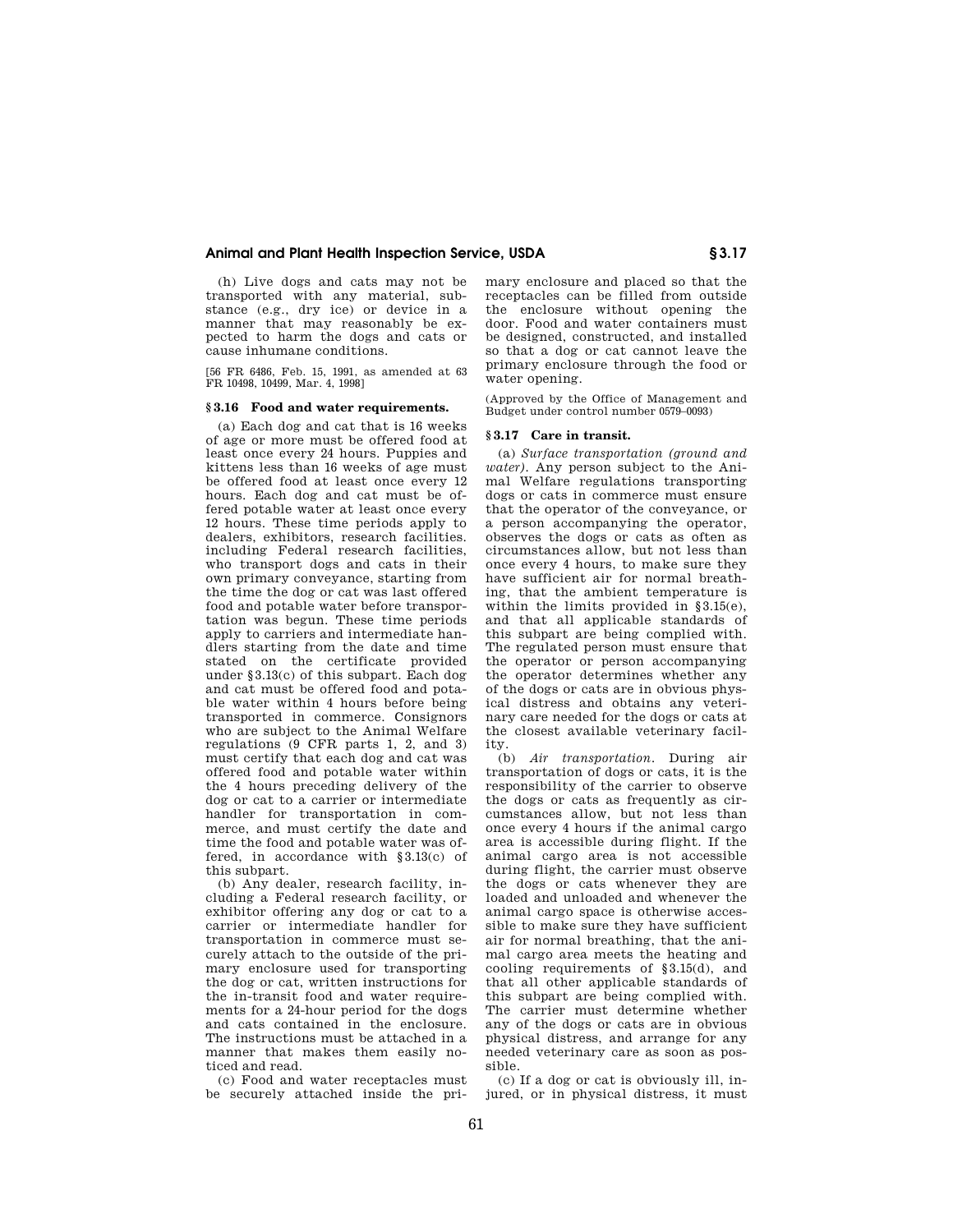not be transported in commerce, except to receive veterinary care for the condition.

(d) Except during the cleaning of primary enclosures, as required in §3.14(b) of this subpart, during transportation in commerce a dog or cat must not be removed from its primary enclosure, unless it is placed in another primary enclosure or facility that meets the requirements of §3.6 or §3.14 of this subpart.

(e) The transportation regulations contained in this subpart must be complied with until a consignee takes physical delivery of the dog or cat if the animal is consigned for transportation, or until the animal is returned to the consignor.

# **§ 3.18 Terminal facilities.**

(a) *Placement.* Any person subject to the Animal Welfare regulations (9 CFR parts 1, 2, and 3) must not commingle shipments of dogs or cats with inanimate cargo in animal holding areas of terminal facilities.

(b) *Cleaning, sanitization, and pest control.* All animal holding areas of terminal facilities must be cleaned and sanitized in a manner prescribed in §3.11(b)(3) of this subpart, as often as necessary to prevent an accumulation of debris or excreta and to minimize vermin infestation and disease hazards. Terminal facilities must follow an effective program in all animal holding areas for the control of insects, ectoparasites, and birds and mammals that are pests to dogs and cats.

(c) *Ventilation.* Ventilation must be provided in any animal holding area in a terminal facility containing dogs or cats, by means of windows, doors, vents, or air conditioning. The air must be circulated by fans, blowers, or air conditioning so as to minimize drafts, odors, and moisture condensation. Auxiliary ventilation, such as exhaust fans, vents, fans, blowers, or air conditioning must be used in any animal holding area containing dogs and cats, when the ambient temperature is 85 °F (29.5 °C) or higher

(d) *Temperature.* The ambient temperature in an animal holding area containing dogs or cats must not fall below 45 °F (7.2 °C) or rise above 85 °F (29.5 °C) for more than four consecutive

# **§ 3.18 9 CFR Ch. I (1–1–13 Edition)**

hours at any time dogs or cats are present. The ambient temperature must be measured in the animal holding area by the carrier, intermediate handler, or a person transporting dogs or cats who is subject to the Animal Welfare regulations (9 CFR parts 1, 2, and 3), outside any primary enclosure containing a dog or cat at a point not more than 3 feet (0.91 m) away from an outside wall of the primary enclosure, and approximately midway up the side of the enclosure. The preceding requirements are in addition to, not in place of, all other requirements pertaining to climatic conditions in parts 2 and 3 of this chapter.

(e) *Shelter.* Any person subject to the Animal Welfare regulations (9 CFR parts 1, 2, and 3) holding a live dog or cat in an animal holding area of a terminal facility must provide the following:

(1) *Shelter from sunlight and extreme heat.* Shade must be provided that is sufficient to protect the dog or cat from the direct rays of the sun.

(2) *Shelter from rain or snow.* Sufficient protection must be provided to allow the dogs and cats to remain dry during rain, snow, and other precipitation.

(f) *Duration.* The length of time any person subject to the Animal Welfare regulations (9 CFR parts 1, 2, and 3) can hold dogs and cats in animal holding areas of terminal facilities upon arrival is the same as that provided in §3.13(f) of this subpart.

[56 FR 6486, Feb. 15, 1991, as amended at 63 FR 10499, Mar. 4, 1998]

### **§ 3.19 Handling.**

(a) Any person subject to the Animal Welfare regulations (9 CFR parts 1, 2, and 3) who moves (including loading and unloading) dogs or cats within, to, or from the animal holding area of a terminal facility or a primary conveyance must do so as quickly and efficiently as possible and must provide the following during movement of the dog or cat:

(1) Shelter from sunlight and extreme heat. Sufficient shade must be provided to protect the dog or cat from the direct rays of the sun. The dog or cat must not be exposed to an ambient air temperature above 85 °F (29.5 °C) for a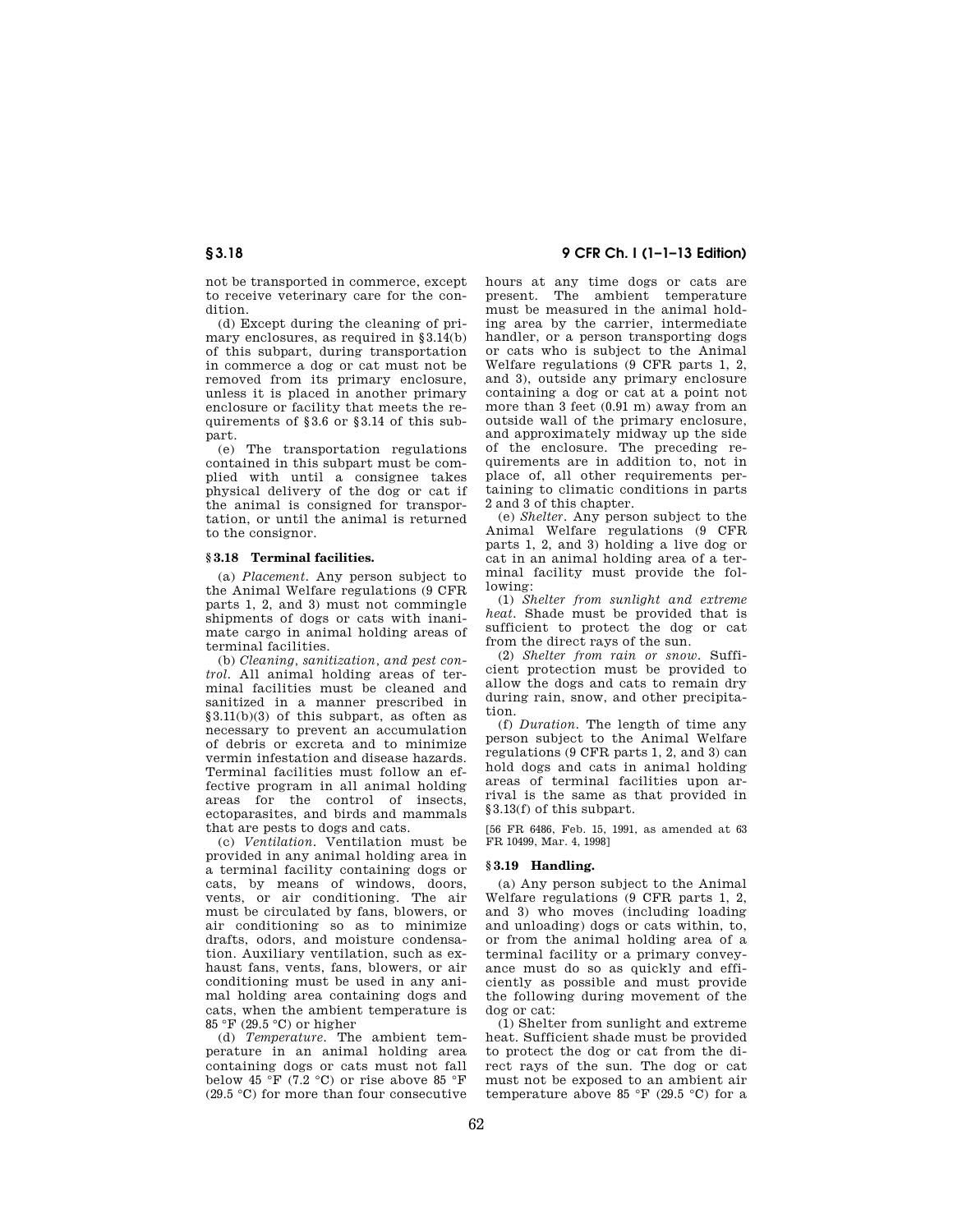period of more than 45 minutes while being moved to or from a primary conveyance or a terminal facility. The temperature must be measured in the manner provided in §3.18(d) of this subpart. The preceding requirements are in addition to, not in place of, all other requirements pertaining to climatic conditions in parts 2 and 3 of this chapter.

(2) *Shelter from rain and snow.* Sufficient protection must be provided to allow the dogs and cats to remain dry during rain, snow, and other precipitation.

(3) *Shelter from cold temperatures.*  Transporting devices on which live dogs or cats are placed to move them must be covered to protect the animals when the outdoor temperature falls below 50 °F (10 °C). The dogs or cats must not be exposed to an ambient temperature below 45 °F (7.2 °C) for a period of more than 45 minutes, unless they are accompanied by a certificate of acclimation to lower temperatures as provided in §3.13(e). The temperature must be measured in the manner provided in §3.18(d) of this subpart. The preceding requirements are in addition to, not in place of, all other requirements pertaining to climatic conditions in parts 2 and 3 of this chapter.

(b) Any person handling a primary enclosure containing a dog or cat must use care and must avoid causing physical harm or distress to the dog or cat.

(1) A primary enclosure containing a live dog or cat must not be placed on unattended conveyor belts, or on elevated conveyor belts, such as baggage claim conveyor belts and inclined conveyor ramps that lead to baggage claim areas, at any time; except that a primary enclosure may be placed on inclined conveyor ramps used to load and unload aircraft if an attendant is present at each end of the conveyor belt.

(2) A primary enclosure containing a dog or cat must not be tossed, dropped, or needlessly tilted, and must not be stacked in a manner that may reasonably be expected to result in its falling. It must be handled and positioned in the manner that written instructions and arrows on the outside of the primary enclosure indicate.

(c) This section applies to movement of a dog or cat from primary conveyance to primary conveyance, within a primary conveyance or terminal facility, and to or from a terminal facility or a primary conveyance.

(Approved by the Office of Management and Budget under control number 0579–0093)

[56 FR 6486, Feb. 15, 1991, as amended at 63 FR 10499, Mar. 4, 1998]

# **Subpart B—Specifications for the Humane Handling, Care, Treatment, and Transportation of Guinea Pigs and Hamsters**

FACILITIES AND OPERATING STANDARDS

#### **§ 3.25 Facilities, general.**

(a) *Structural strength.* Indoor and outdoor housing facilities for guinea pigs or hamsters shall be structurally sound and shall be maintained in good repair, to protect the animals from injury, to contain the animals, and to restrict the entrance of other animals.

(b) *Water and electric power.* Reliable and adequate electric power, if required to comply with other provisions of this subpart, and adequate potable water shall be available.

(c) *Storage.* Supplies of food and bedding shall be stored in facilities which adequately protect such supplies against spoilage or deterioration and infestation or contamination by vermin. Food supplies shall be stored in containers with tightly fitting lids or covers or in the original containers as received from the commercial sources of supply. Refrigeration shall be provided for supplies of perishable food.

(d) *Waste disposal.* Provisions shall be made for the removal and disposal of animal and food wastes, bedding, dead animals, and debris. Disposal facilities shall be so provided and operated as to minimize vermin infestation, odors, and disease hazards.

(e) *Washroom and sinks.* Facilities, such as washrooms, basins, or sinks, shall be provided to maintain cleanliness among animal caretakers.

[32 FR 3273, Feb. 24, 1967, as amended at 44 FR 63492, Nov. 2, 1979]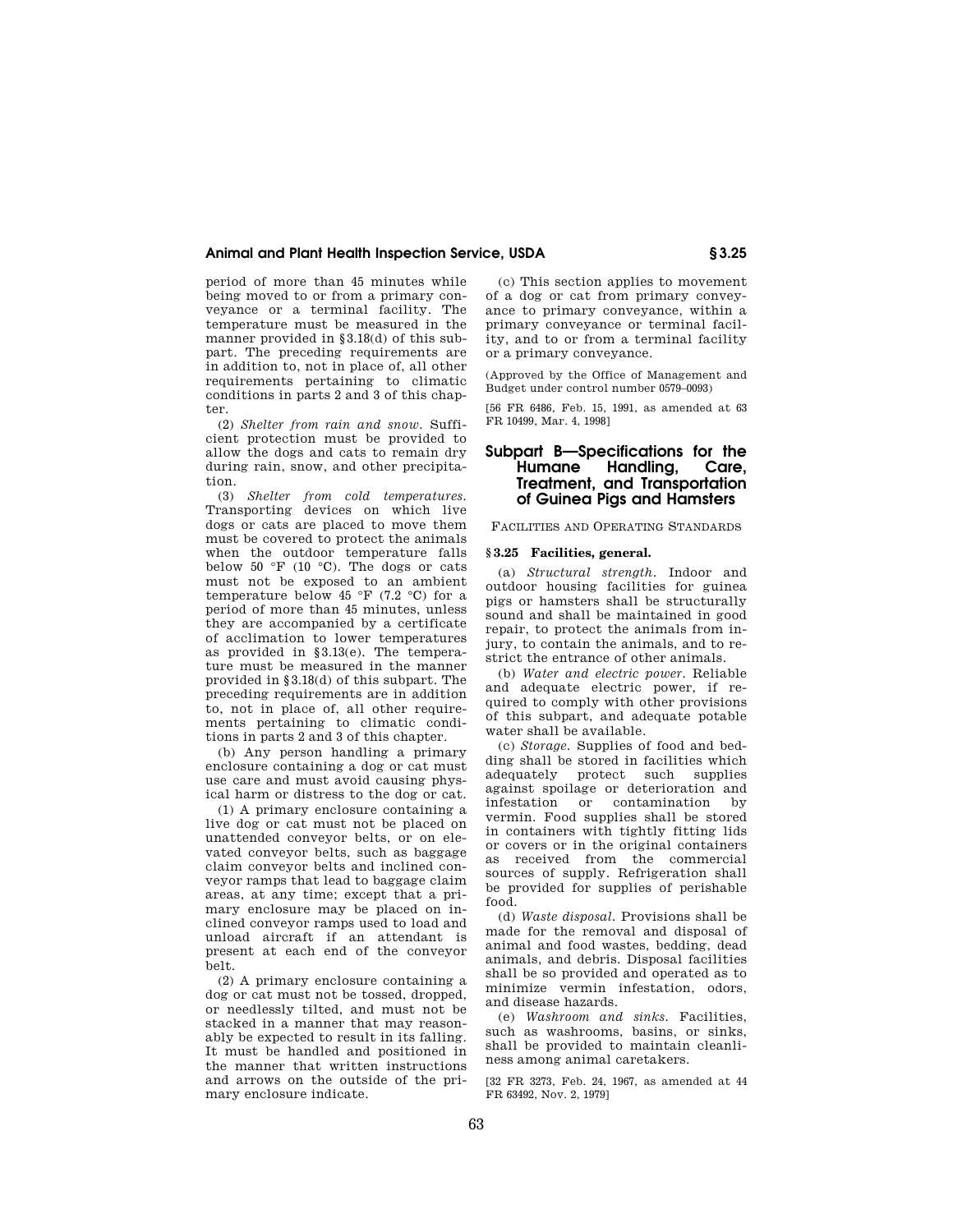# **§ 3.26 9 CFR Ch. I (1–1–13 Edition)**

# **§ 3.26 Facilities, indoor.**

(a) *Heating.* Indoor housing facilities for guinea pigs or hamsters shall be sufficiently heated when necessary to protect the animals from the cold, and to provide for their health and comfort. The ambient temperature shall not be allowed to fall below 60 °F. nor to exceed 85 °F.

(b) *Ventilation.* Indoor housing facilities for guinea pigs or hamsters shall be adequately ventilated to provide for the health and comfort of the animals at all times. Such facilities shall be provided with fresh air either by means of windows, doors, vents, or air conditioning, and shall be ventilated so as to minimize drafts, odors, and moisture condensation. The ambient temperature shall not be allowed to rise above 85 °F.

(c) *Lighting.* Indoor housing facilities for guinea pigs or hamsters shall have ample light, by natural or artificial means, or both, of good quality and well distributed. Such lighting shall provide uniformly distributed illumination of sufficient light intensity to permit routine inspection and cleaning during the entire working period. Primary enclosures shall be so placed as to protect the guinea pigs or hamsters from excessive illumination.

(d) *Interior surfaces.* The interior building surfaces of indoor housing facilities shall be constructed and maintained so that they are substantially impervious to moisture and may be readily sanitized.

#### **§ 3.27 Facilities, outdoor.**

(a) Hamsters shall not be housed in outdoor facilities.

(b) Guinea pigs shall not be housed in outdoor facilities unless such facilities are located in an appropriate climate and prior approval for such outdoor housing is obtained from the Deputy Administrator.

### **§ 3.28 Primary enclosures.**

All primary enclosures for guinea pigs and hamsters shall conform to the following requirements:

(a) *General.* (1) Primary enclosures shall be structurally sound and maintained in good repair to protect the guinea pigs and hamsters from injury. Such enclosures, including their racks, shelving and other accessories, shall be constructed of smooth material substantially impervious to liquids and moisture.

(2) Primary enclosures shall be constructed and maintained so that the guinea pigs or hamsters contained therein have convenient access to clean food and water as required in this subpart.

(3) Primary enclosures having a solid floor shall be provided with clean bedding material.

(4) Primary enclosures equipped with mesh or wire floors shall be so constructed as to allow feces to pass through the spaces of the mesh or wire: *Provided, however,* That such floors shall be constructed so as to protect the animals' feet and legs from injury.

(b) *Space requirements for primary enclosures acquired before August 15, 1990*— (1) *Guinea pigs and hamsters.* Primary enclosures shall be constructed and maintained so as to provide sufficient space for each animal contained therein to make normal postural adjustments with adequate freedom of movement.

(2) *Guinea pigs.* In addition to the provisions of paragraph (b)(1) of this section, the following space requirements are applicable to primary enclosures for guinea pigs:

(i) The interior height of any primary enclosure used to confine guinea pigs shall be at least 61⁄2 inches.

(ii) Each guinea pig housed in a primary enclosure shall be provided a minimum amount of floor space in accordance with the following table:

| Weight or stage of maturity | Minimum<br>space per<br>quinea pig<br>(square<br>inches) |
|-----------------------------|----------------------------------------------------------|
|                             | 60                                                       |
|                             | 90                                                       |
|                             | 180                                                      |

(3) *Hamsters.* In addition to the provisions of paragraph (b)(1) of this section, the following space requirements are applicable to primary enclosures for hamsters:

(i) The interior height of any primary enclosure used to confine hamsters shall be at least  $5\frac{1}{2}$  inches, except that in the case of dwarf hamsters, such interior height shall be at least 5 inches.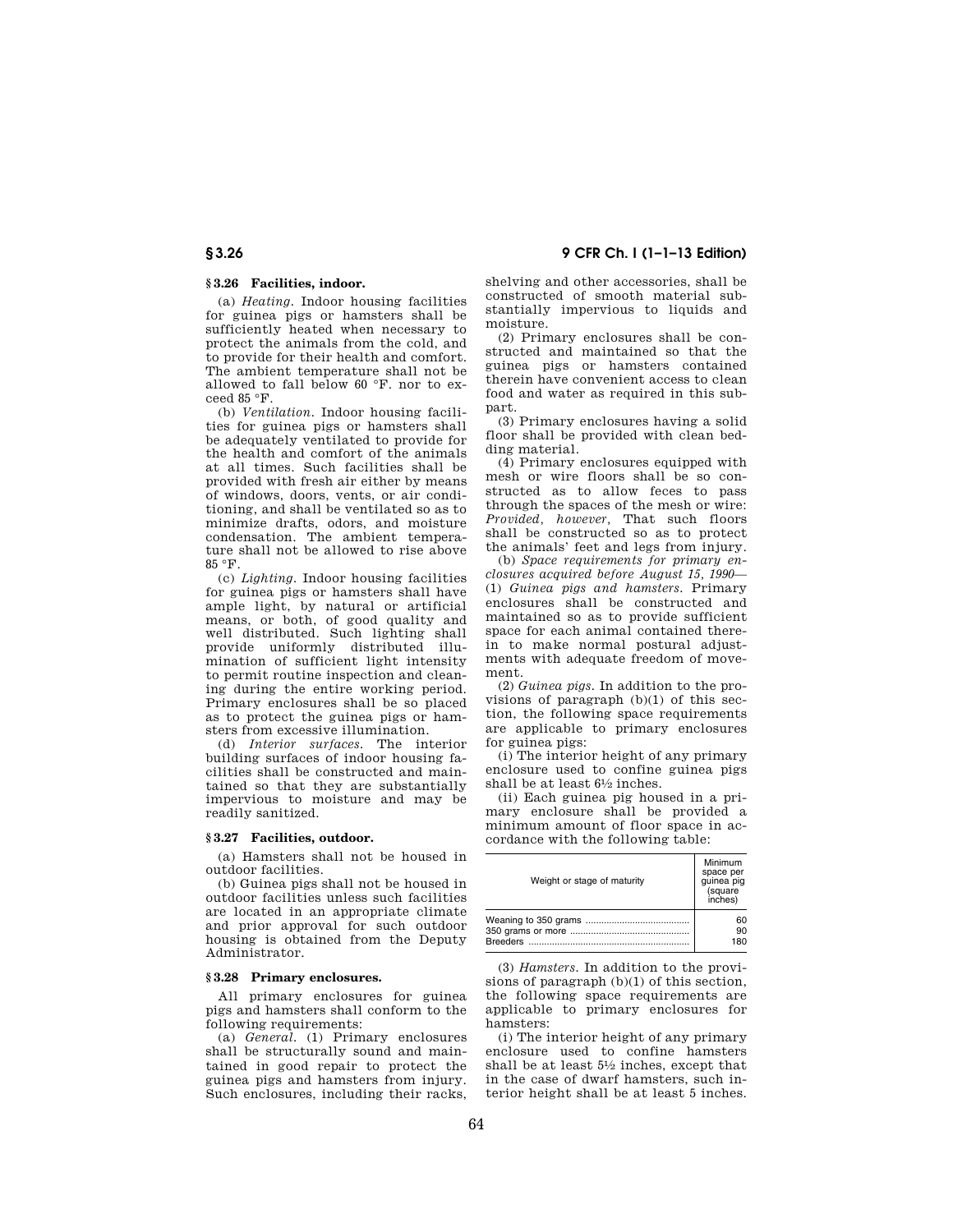(ii) A nursing female hamster, together with her litter, shall be housed in a primary enclosure which contains no other hamsters and which provides at least 121 square inches of floor space: *Provided, however,* That in the case of dwarf hamsters such floor space shall be at least 25 square inches.

(iii) The minimum amount of floor space per individual hamster and the maximum number of hamsters allowed in a single primary enclosure, except as provided for nursing females in paragraph (b)(3)(ii) of this section, shall be in accordance with the following table:

| Age              | Minimum space per<br>hamster (square<br>inches) | Maximum<br>population<br>per enclo- |      |  |
|------------------|-------------------------------------------------|-------------------------------------|------|--|
|                  | Dwarf                                           | Other                               | sure |  |
| Weaning to 5 wks | 5.0                                             | 10.0                                | 20   |  |
| 5 to 10 wks      | 7.5                                             | 12.5                                | 16   |  |
| 10 wks. or more  | 9                                               | 15.0                                | 13   |  |

(c) *Space requirements for primary enclosures acquired on or after August 15, 1990*—(1) *Guinea pigs.* (i) Primary enclosures shall be constructed and maintained so as to provide sufficient space for each guinea pig contained therein to make normal postural adjustments with adequte freedom of movement.

(ii) The interior height of any primary enclosure used to confine guinea pigs shall be at least 7 inches (17.78 cm).

(iii) Each guinea pig shall be provided a minimum amount of floor space in any primary enclosure as follows:

| Weight or stage of maturity        | Minimum<br>floor space |                            |  |
|------------------------------------|------------------------|----------------------------|--|
|                                    |                        | cm <sup>2</sup>            |  |
| Nursing females with their litters | 60<br>101<br>101       | 387.12<br>651.65<br>651.65 |  |

(2) *Hamsters.* (i) Primary enclosures shall be constructed and maintained so as to provide sufficient space for each hamster contained therein to make normal postural adjustments with adequate freedom of movement.

(ii) The interior height of any primary enclosure used to confine hamsters shall be at least 6 inches (15.24 cm).

(iii) Except as provided in paragraph  $(c)(2)(iv)$  of this section, each hamster

shall be provided a minimum amount of floor space in any primary enclosure as follows:

| Weight    |             |                 | Minimum floor<br>space per ham- |  |  |
|-----------|-------------|-----------------|---------------------------------|--|--|
|           | <b>OZS</b>  | ster            |                                 |  |  |
| g         |             | in <sup>2</sup> | cm <sup>2</sup>                 |  |  |
| <60       | < 2.1       | 10              | 64.52                           |  |  |
| 60 to 80  | $2.1 - 2.8$ | 13              | 83.88                           |  |  |
| 80 to 100 | $2.8 - 3.5$ | 16              | 103.23                          |  |  |
| >100      | >3.5        | 19              | 122.59                          |  |  |

(iv) A nursing female hamster, together with her litter, shall be housed in a primary enclosure that contains no other hamsters and that provides at least 121 square inches of floor space: *Provided, however,* That in the case of nursing female dwarf hamsters such floor space shall be at least 25 square inches.

(3) Innovative primary enclosures that do not precisely meet the space requirements of paragraph (c)(1) or (c)(2) of this section, but that do provide guinea pigs or hamsters with a sufficient volume of space and the opportunity to express species-typical behavior, may be used at research facilities when approved by the Institutional Animal Care and Use Committee, and by dealers and exhibitors when approved by the Administrator.

[32 FR 3273, Feb. 24, 1967, as amended at 55 FR 28882, July 16, 1990]

## ANIMAL HEALTH AND HUSBANDRY **STANDARDS**

# **§ 3.29 Feeding.**

(a) Guinea pigs and hamsters shall be fed each day except as otherwise might be required to provide adequate veterinary care. The food shall be free from contamination, wholesome, palatable and of sufficient quantity and nutritive value to meet the normal daily requirements for the condition and size of the guinea pig or hamster.

(b) Food comprising the basic diet shall be at least equivalent in quality and content to pelleted rations produced commercially and commonly available from feed suppliers.

(c) The basic diet of guinea pigs and hamsters may be supplemented with good quality fruits or vegetables consistent with their individual dietary requirements.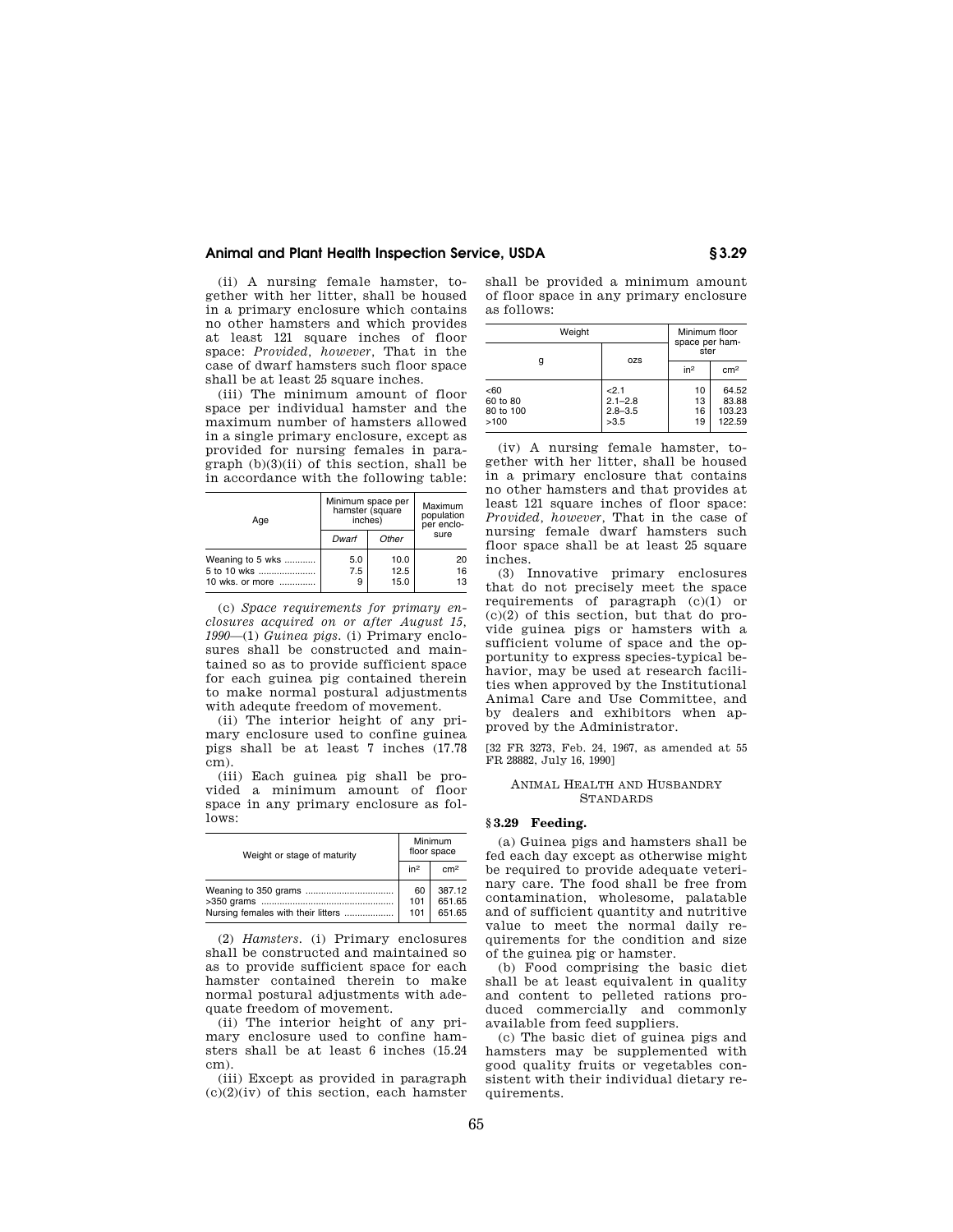(d) Food receptacles, if used, shall be accessible to all guinea pigs or hamsters in a primary enclosure and shall be located so as to minimize contamination by excreta. All food receptacles shall be kept clean and shall be sanitized at least once every 2 weeks. If self-feeders are used for the feeding of pelleted feed, measures must be taken to prevent molding, deterioration or caking of the feed. Hamsters may be fed pelleted feed on the floor of a primary enclosure.

(e) Fruit or vegetable food supplements may be placed upon the bedding within the primary enclosure: *Provided, however,* That the uneaten portion of such supplements and any bedding soiled as a result of such feeding practices shall be removed from the primary enclosure when such uneaten supplements accumulate or such bedding becomes soiled to a degree that might be harmful or uncomfortable to animals therein.

## **§ 3.30 Watering.**

Unless food supplements consumed by guinea pigs or hamsters supply them with their normal water requirements, potable water shall be provided daily except as might otherwise be required to provide adequate veterinary care. Open containers used for dispensing water to guinea pigs or hamsters shall be so placed in or attached to the primary enclosure as to minimize contamination from excreta. All watering receptacles shall be sanitized when dirty: *Provided, however,* That such receptacles shall be sanitized at least once every 2 weeks.

### **§ 3.31 Sanitation.**

(a) *Cleaning and sanitation of primary enclosures.* (1) Primary enclosures shall be cleaned and sanitized often enough to prevent an accumulation of excreta or debris: *Provided, however,* That such enclosures shall be sanitized at least once every 2 weeks in the manner provided in paragraph (a)(4) of this section.

(2) In the event a primary enclosure becomes soiled or wet to a degree that might be harmful or uncomfortable to the animals therein due to leakage of the watering system, discharges from dead or dying animals, spoiled perish-

**§ 3.30 9 CFR Ch. I (1–1–13 Edition)** 

able foods, or moisture condensation, the guinea pigs or hamsters shall be transferred to clean primary enclosures.

(3) Prior to the introduction of guinea pigs or hamsters into empty primary enclosures previously occupied, such enclosures shall be sanitized in the manner provided in paragraph (a)(4) of this section.

(4) Primary enclosures for guinea pigs or hamsters shall be sanitized by washing them with hot water (180 °F.) and soap or detergent as in a mechanical cage washer, or by washing all soiled surfaces with a detergent solution followed by a safe and effective disinfectant, or by cleaning all soiled surfaces with live steam.

(b) *Housekeeping.* Premises (buildings and grounds) shall be kept clean and in good repair in order to protect the animals from injury and to facilitate the prescribed husbandry practices set forth in this subpart. Premises shall remain free of accumulations of trash.

(c) *Pest control.* An effective program control ectoparasites, and avian and mammalian pests shall be established and maintained.

# **§ 3.32 Employees.**

A sufficient number of employees shall be utilized to maintain the prescribed level of husbandry practices set forth in this subpart. Such practices shall be under the supervision of an animal caretaker who has a background in animal husbandry or care.

# **§ 3.33 Classification and separation.**

Animals housed in the same primary enclosure shall be maintained in compatible groups, with the following additional restrictions:

(a) Except where harem breeding is practiced, preweanling guinea pigs shall not be housed in the same primary enclosure with adults other than their parents.

(b) Guinea pigs shall not be housed in the same primary enclosure with hamsters, nor shall guinea pigs or hamsters be housed in the same primary enclosure with any other species of animals.

(c) Guinea pigs or hamsters under quarantine or treatment for a communicable disease shall be separated from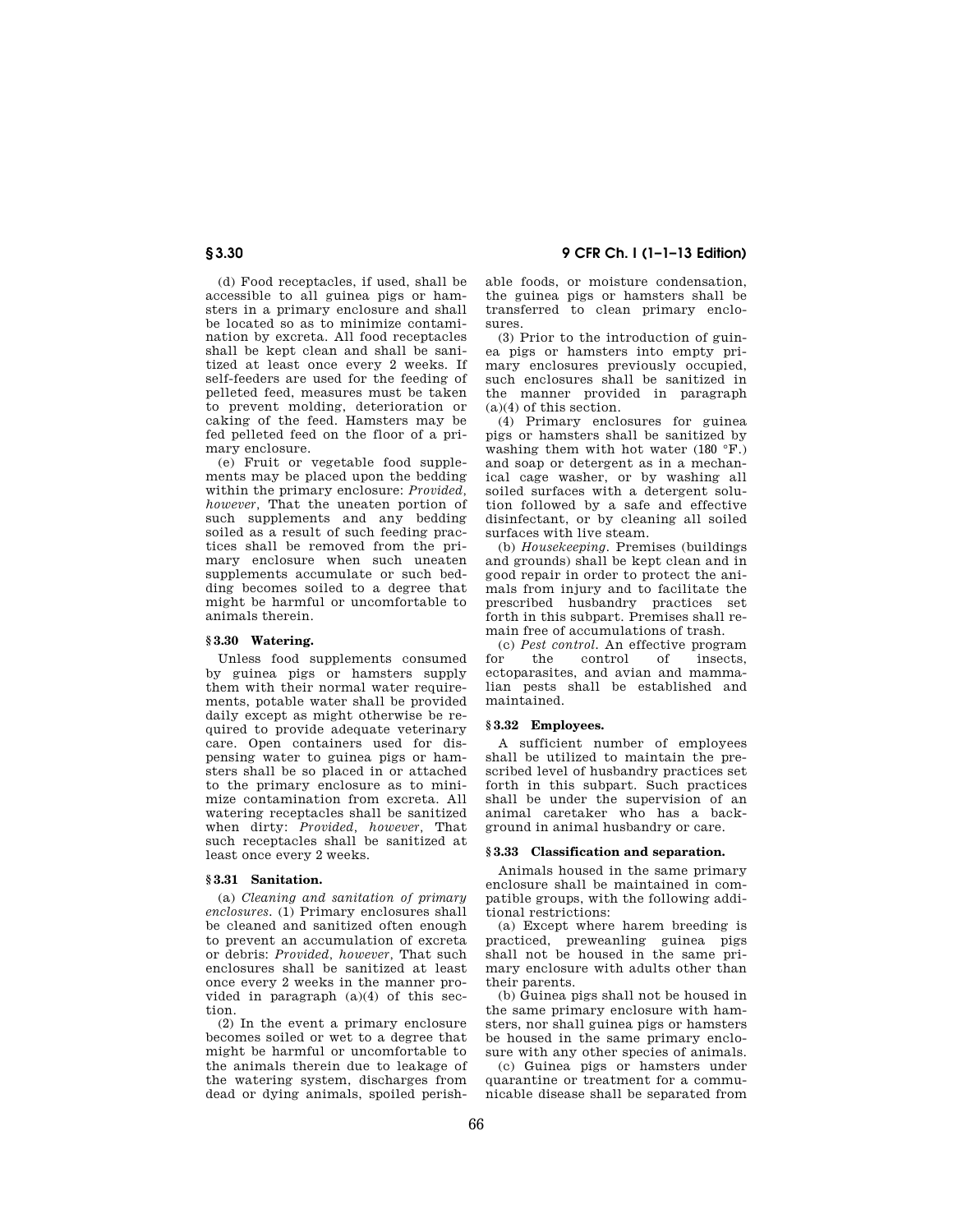other guinea pigs or hamsters and other susceptible species of animals in such a manner as to minimize dissemination of such disease.

## **§ 3.34 [Reserved]**

TRANSPORTATION STANDARDS

AUTHORITY: Sections 3.35 through 3.41 issued under secs. 3, 5, 6, 10, 11, 14, 16, 17, 21; 80 Stat. 353; 84 Stat. 1561, 1562, 1563, 1564; 90 Stat. 418, 419, 420, 423; (7 U.S.C. 2133, 2135, 2136, 2140, 2141, 2144, 2146, 2147, 2151); 37 FR 28464, 28477, 38 FR 19141.

#### **§ 3.35 Consignments to carriers and intermediate handlers.**

(a) Carriers and intermediate handlers shall not accept any live guinea pig or hamster presented by any dealer, research facility, exhibitor, operator of an auction sale, or other person, or any department, agency, or instrumentality of the United States or any State or local government for shipment, in commerce, more than 4 hours prior to the scheduled departure of the primary conveyance on which it is to be transported: *Provided, however,* That the carrier or intermediate handler and any dealer, research facility, exhibitor, operator of an auction sale, or other person, or any department, agency, or instrumentality of the United States or any State or local government may mutually agree to extend the time of acceptance to not more than 6 hours if specific prior scheduling of the animal shipment to destination has been made.

(b) Any carrier or intermediate handler shall only accept for transportation or transport, in commerce any live guinea pig or hamster in a primary enclosure which conforms to the requirements set forth in §3.36 of the standards: *Provided, however,* That any carrier or intermediate handler may accept for transportation or transport, in commerce, any live guinea pig or hamster consigned by any department, agency, or instrumentality of the United States having laboratory animal facilities or exhibiting animals, or any licensed or registered dealer, research facility, exhibitor, or operator of an auction sale, if such consignor furnishes to the carrier or intermediate handler a certificate, signed by the consignor, stating that the primary enclosure complies with §3.36 of the standards, unless such primary enclosure is obviously defective or damaged and it is apparent that it cannot reasonably be expected to contain the live guinea pig or hamster without causing suffering or injury to such live guinea pig or hamster. A copy of such certificate shall accompany the shipment to destination. The certificate of compliance shall include at least the following information:

(1) Name and address of the consignor;

(2) The number of guinea pigs or hamsters in the primary enclosure(s);

(3) A certifying statement  $(e.g., "Theorem 1]$  (a) certify that the  $(number)$ hereby certify that the \_\_\_\_ (number)<br>primary enclosure(s) which are used to transport the animal(s) in this shipment complies (comply) with USDA standards for primary enclosures (9 CFR part 3).''); and

(4) The signature of the consignor, and date.

(c) Carriers or intermediate handlers whose facilities fail to meet the minimum temperature allowed by the standards may accept for transportation or transport, in commerce, any live hamster consigned by any department, agency, or instrumentality of the United States or of any State or local government, or by any person (including any licensee or registrant under the Act, as well as any private individual) if the consignor furnishes to the carrier or intermediate handler a certificate executed by a veterinarian accredited by this Department pursuant to part 160 of this title on a specified date which shall not be more than 10 days prior to delivery of such hamster for transportation in commerce, stating that such live hamster is acclimated to air temperatures lower than those prescribed in §§3.40 and 3.41. A copy of such certificate shall accompany the shipment to destination. The certificate shall include the following information:

(1) Name and address of the consignor;

(2) The number of hamsters in the shipment;

(3) A certifying statement (e.g., ''I hereby certify that the animal(s) in this shipment is (are), to the best of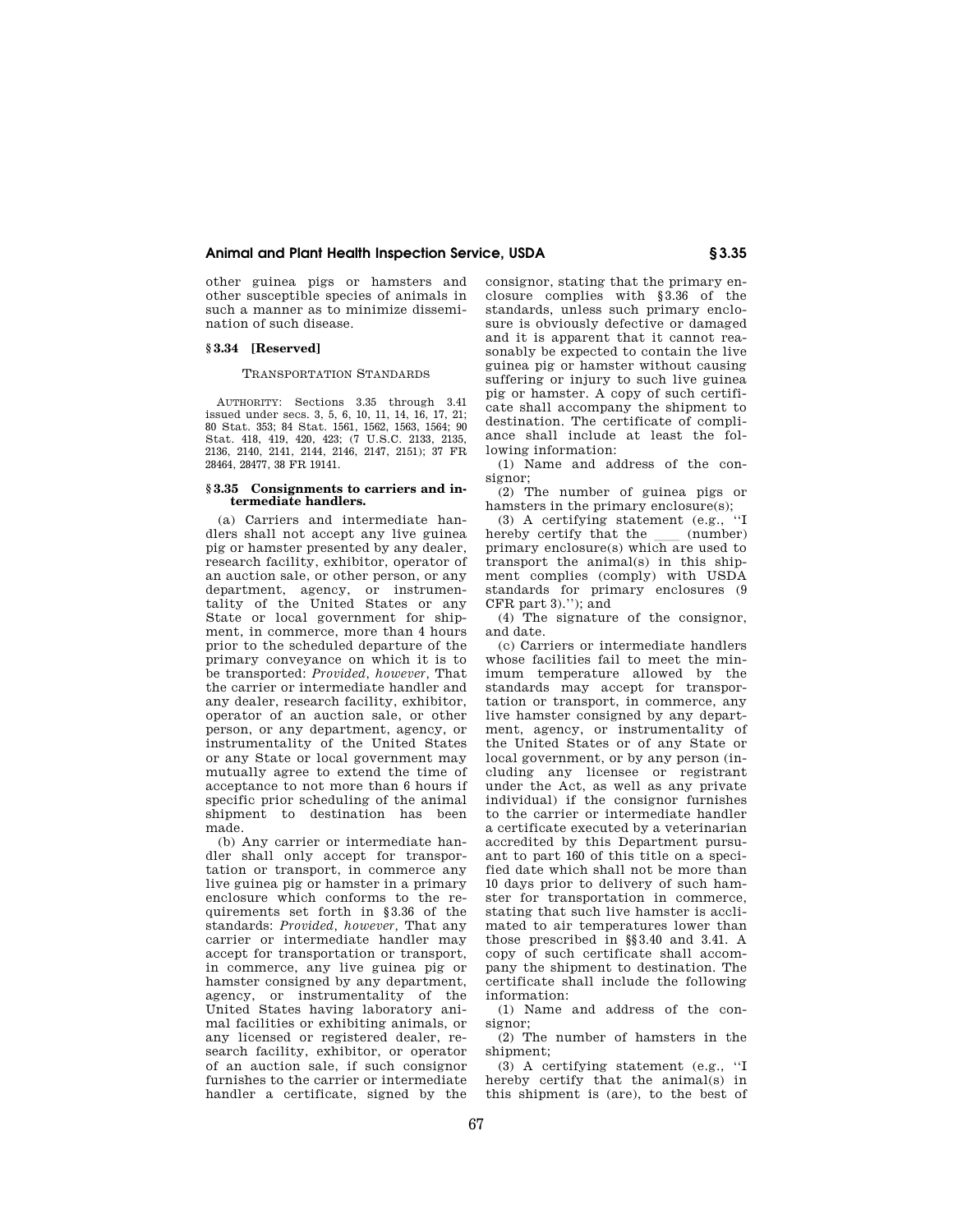my knowledge, acclimated to air temperatures lower than 7.2  $°C.$  (45  $°F.$ ).''); and

(4) The signature of the USDA accredited veterinarian, assigned accreditation number, and date.

(d) Carriers and intermediate handlers shall attempt to notify the consignee at least once in every 6 hour period following the arrival of any live guinea pig or hamster at the animal holding area of the terminal cargo facility. The time, date, and method of each attempted notification and the final notification to the consignee and the name of the person notifying the consignee shall be recorded on the copy of the shipping document retained by the carrier or intermediate handler and on a copy of the shipping document accompanying the animal shipment.

[42 FR 31563, June 21, 1977, as amended at 43 FR 22163, May 16, 1978; 44 FR 63492, Nov. 2, 1979]

#### **§ 3.36 Primary enclosures used to transport live guinea pigs and hamsters.**

No person subject to the Animal Welfare regulations shall offer for transportation, or transport, in commerce any live guinea pig or hamster in a primary enclosure that does not conform to the following requirements:

(a) Primary enclosures, such as compartments, transport cages, cartons, or crates, used to transport live guinea pigs or hamsters shall be constructed in such a manner that (1) the structural strength of the enclosure shall be sufficient to contain the live guinea pigs or hamsters and to withstand the normal rigors of transportation; (2) the interior of the enclosure shall be free from any protrusions that could be injurious to the live guinea pigs or hamsters contained therein; (3) the inner surfaces of corrugated fiberboard, cardboard, or plastic containers shall be covered or laminated with wire mesh or screen where necessary to prevent escape of the animals; (4) the openings of such enclosures are easily accessible at all times for emergency removal of the live guinea pigs or hamsters; (5) except as provided in paragraph (i) of this section, there are ventilation openings located on two opposite walls of the primary enclosure and the ventilation

# **§ 3.36 9 CFR Ch. I (1–1–13 Edition)**

openings on each such wall shall be at least 16 percent of the total surface area of each such wall, or there are ventilation openings located on all four walls of the primary enclosure and the ventilation openings on each such wall shall be at least 8 percent of the total surface area of each such wall: *Provided, however,* That at least one-third of the total minimum area required for ventilation of the primary enclosure shall be located on the lower one-half of the primary enclosure and at least one-third of the total minimum area required for ventilation of the primary enclosure shall be located on the upper one-half of the primary enclosure; (6) except as provided in paragraph (i) of this section, projecting rims or other devices shall be on the exterior of the outside walls with any ventilation openings to prevent obstruction of the ventilation openings and to provide a minimum air circulation space of 1.9 centimeters (.75 inches) between the primary enclosure and any adjacent cargo or conveyance wall; and (7) except as provided in paragraph (i) of this section, adequate handholds or other devices for lifting shall be provided on the exterior of the primary enclosure to enable the primary enclosure to be lifted without tilting and to ensure that the person handling the primary enclosure will not be in contact with the guinea pigs or hamsters.

(b) Live guinea pigs or hamsters tranported in the same primary enclosure shall be of the same species and maintained in compatible groups.

(c) Primary enclosures used to transport live guinea pigs or hamsters shall be large enough to ensure that each animal contained therein has sufficient space to turn about freely and to make normal postural adjustments.

(d) Not more than 15 live guinea pigs shall be transported in the same primary enclosure. No more than 50 live hamsters shall be transported in the same primary enclosure.

(e) In addition to the other provisions of this section, the following requirements shall also apply to primary enclosures used to transport live guinea pigs or hamsters:

(1) *Guinea pigs.* (i) The interior height of primary enclosures used to tranport live guinea pigs weighing up to 500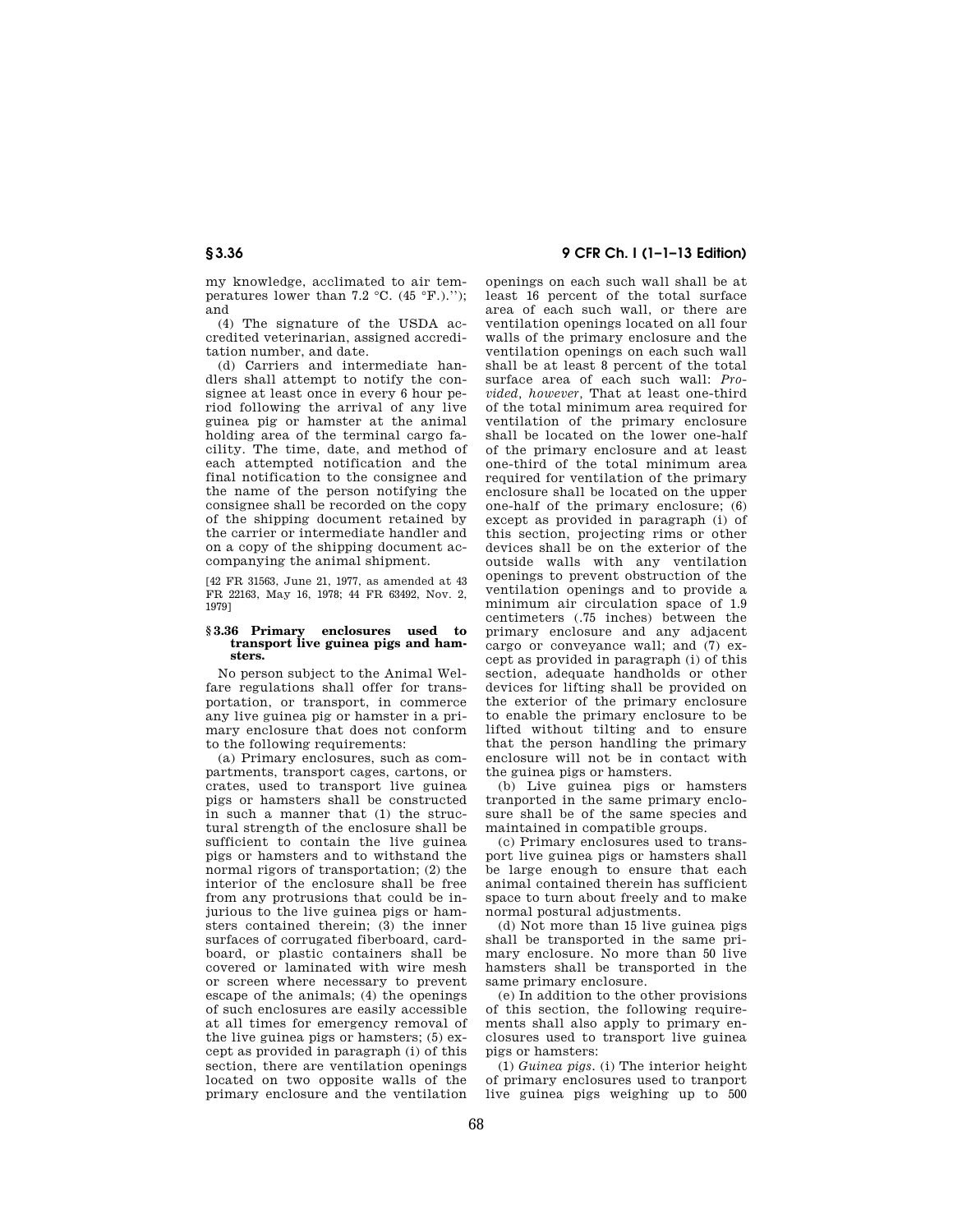grams shall be at least 15.2 centimeters (6 inches) and the interior height of primary enclosures used to transport live guinea pigs weighing over 500 grams shall be at least 17.8 centimeters (7 inches).

(ii) Each live guinea pig transported in a primary enclosure shall be provided a minimum amount of floor space in accordance with the following table:

MINIMUM SPACE PER LIVE GUINEA PIG

| Weight (grams) | Square<br>centi-<br>meters | Square<br>inches |  |
|----------------|----------------------------|------------------|--|
|                | 193.6                      | 30               |  |
|                | 290.3                      | 45               |  |
|                |                            |                  |  |

MINIMUM SPACE PER LIVE GUINEA PIG— **Continued** 

| Weight (grams) | Square<br>centi-<br>meters | Square<br>inches |  |
|----------------|----------------------------|------------------|--|
| Over 600       | 354.8                      | 55               |  |

(2) *Hamsters.* (i) The interior height of primary enclosures used to transport live hamsters shall be at least 15.2 centimeters (6 inches) except that in the case of dwarf hamsters such interior height shall be at least 12.7 centimeters (5 inches).

(ii) Each live hamster transported in a primary enclosure shall be provided a minimum amount of floor space in accordance with the following table:

MINIMUM SPACE PER LIVE HAMSTER

|     |                            | Dwarf            |                            | Other            |  |
|-----|----------------------------|------------------|----------------------------|------------------|--|
| Aqe | Square<br>centi-<br>meters | Square<br>inches | Square<br>centi-<br>meters | Square<br>inches |  |
|     | 32.2                       | 5.0              | 45.2                       |                  |  |
|     | 48.3<br>58.1               | 7.5<br>9.0       | 71.0<br>96.8               | 11<br>15         |  |

(f) Primary enclosures used to transport live guinea pigs or hamsters as provided in this section shall have solid bottoms to prevent leakage in shipment and shall be cleaned and sanitized in a manner prescribed in §3.31 of the standards, if previously used. Such primary enclosures shall contain clean litter of a suitable absorbent material, which is safe and nontoxic to the guinea pigs or hamsters, in sufficient quantity to absorb and cover excreta, unless the guinea pigs or hamsters are on wire or other nonsolid floors.

(g) Primary enclosures used to transport live guinea pigs or hamsters, except where such primary enclosures are permanently affixed in the animal cargo space of the primary conveyance, shall be clearly marked on top and on one or more sides with the words ''Live Animals'' in letters not less than 2.5 centimeters (1 inch) in height, and with arrows or other markings, to indicate the correct upright position of the container.

(h) Documents accompanying the shipment shall be attached in an easily accessible manner to the outside of a primary enclosure which is part of such shipment.

(i) When a primary enclosure is permanently affixed within the animal cargo space of the primary conveyance so that the front opening is the only source of ventilation for such primary enclosure, the front opening shall open directly to the outside or to an unobstructed aisle or passageway within the primary conveyance. Such front ventilation opening shall be at least 90 percent of the total surface area of the front wall of the primary enclosure and covered with bars, wire mesh or smooth expanded metal.

[42 FR 31563, June 21, 1977, as amended at 43 FR 21163, May 16, 1978; 55 FR 28882, July 16, 1990]

# **§ 3.37 Primary conveyances (motor vehicle, rail, air, and marine).**

(a) The animal cargo space of primary conveyances used in transporting live guinea pigs and hamsters shall be designed and constructed to protect the health, and ensure the safety and comfort of the live guinea pigs and hamsters at all times.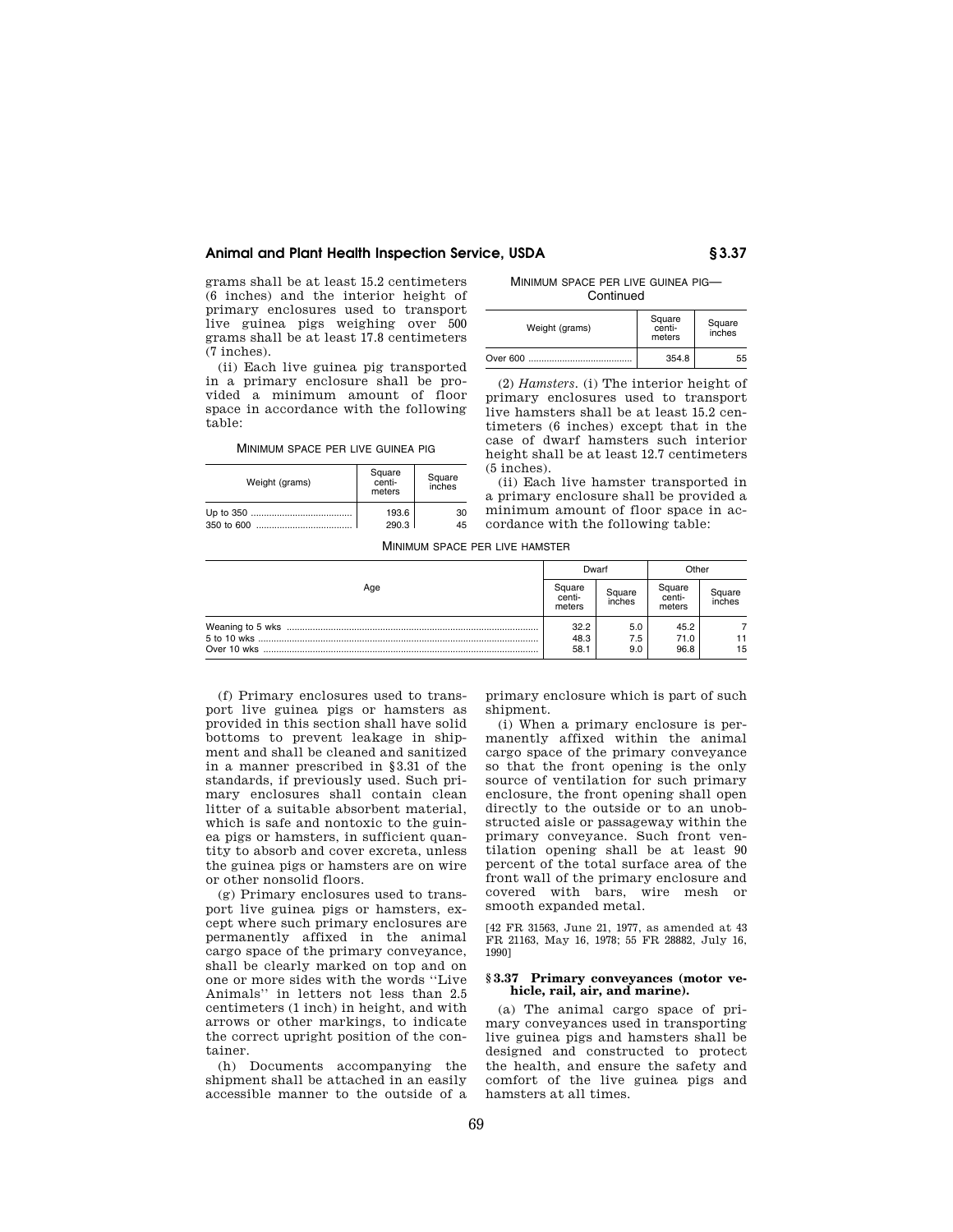**§ 3.38 9 CFR Ch. I (1–1–13 Edition)** 

(b) The animal cargo space shall be constructed and maintained in a manner to prevent the ingress of engine exhaust fumes and gases from the primary conveyance during transportation in commerce.

(c) No live guinea pig or hamster shall be placed in an animal cargo space that does not have a supply of air sufficient for normal breathing for each live animal contained therein, and the primary enclosures shall be positioned in the animal cargo space in such a manner that each live guinea pig or hamster has access to sufficient air for normal breathing.

(d) Primary enclosures shall be positioned in the primary conveyance in such a manner that in an emergency the live guinea pigs or hamsters can be removed from the primary conveyance as soon as possible.

(e) The interior of the animal cargo space shall be kept clean.

(f) Live guinea pigs and hamsters shall not be transported with any material, substance (e.g., dry ice) or device which may reasonably be expected to be injurious to the health and wellbeing of the guinea pigs and hamsters unless proper precaution is taken to prevent such injury.

(g) The animal cargo space of primary conveyances used to transport guinea pigs or hamsters shall be mechanically sound and provide fresh air by means of windows, doors, vents, or air conditioning so as to minimize drafts, odors, and moisture condensation. Auxiliary ventilation, such as fans, blowers, or air conditioners, shall be used in any cargo space containing live guinea pigs or hamsters when the ambient temperature in the animal cargo space is 75 °F (23.9 °C) or higher. The ambient temperature within the animal cargo space shall not exceed 85  $\mathrm{^{\circ}F}$  (29.5  $\mathrm{^{\circ}C}$ ) or fall below 45  $\mathrm{^{\circ}F}$  (7.2  $\mathrm{^{\circ}C}$ ), except that the ambient temperature in the cargo space may be below 45 °F (7.2 °C) for hamsters if the hamsters are accompanied by a certificate of acclimation to lower temperatures, as provided in §3.35(c) of this part.

[42 FR 31563, June 21, 1977, as amended at 55 FR 28882, July 16, 1990]

# **§ 3.38 Food and water requirements.**

(a) If live guinea pigs or hamsters are to be transported for a period of more than 6 hours, the animals shall have access to food and water or a type of food, which provides the requirements for food and water in quantity and quality sufficient to satisfy their food and water needs, during transit.

(b) Any dealer, research facility, exhibitor or operator of an auction sale offering any live guinea pig or hamster to any carrier or intermediate handler for transportation, in commerce, shall provide an adequate supply of food or type of food, which provides the requirements for food and water, within the primary enclosure to meet the requirements of this section.

(c) No carrier or intermediate handler shall accept for transportation, in commerce, any live guinea pig or hamster without an adequate supply of food or type of food, which provides the requirements for food and water, within the primary enclosure to meet the requirements of this section.

[42 FR 31563, June 21, 1977]

### **§ 3.39 Care in transit.**

(a) During surface transportation, it shall be the responsibility of the driver or other employee to visually observe the live guinea pigs or hamsters as frequently as circumstances may dictate, but not less than once every 4 hours, to assure that they are receiving sufficient air for normal breathing, their ambient temperatures are within the prescribed limits, all other applicable standards are being complied with and to determine whether any of the live guinea pigs or hamsters are in obvious physical distress and to provide any needed veterinary care as soon as possible. When transported by air, live guinea pigs and hamsters shall be visually observed by the carrier as frequently as circumstances may dictate, but not less than once every 4 hours, if the animal cargo space is accessible during flight. If the animal cargo space is not accessible during flight, the carrier shall visually observe the live guinea pigs or hamsters whenever loaded and unloaded and whenever the animal cargo space is otherwise accessible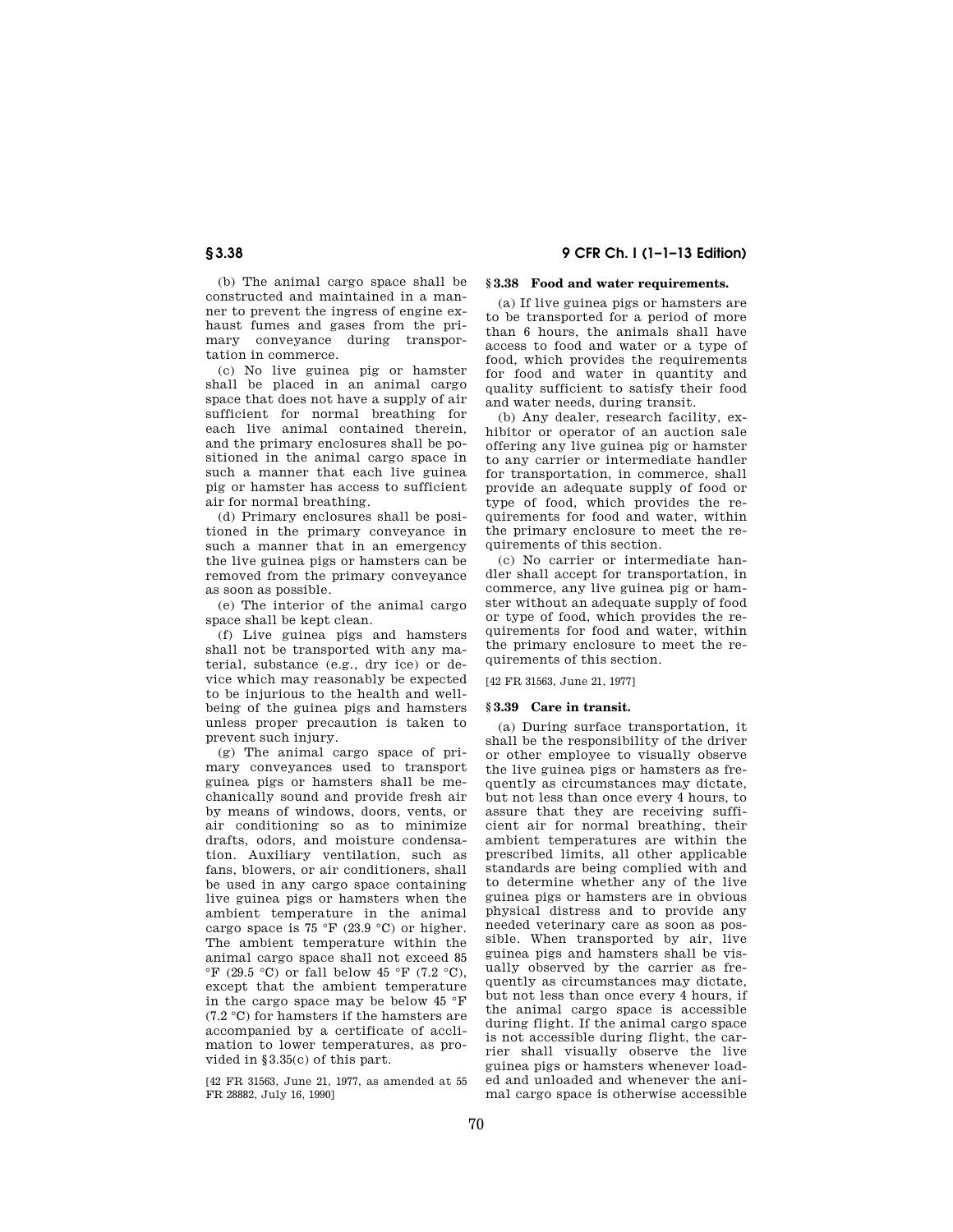to assure that they are receiving sufficient air for normal breathing, their ambient temperatures are within the prescribed limits, all other applicable standards are being complied with and to determine whether any such live guinea pigs or hamsters are in obvious physical distress. The carrier shall provide any needed veterinary care as soon as possible. No guinea pig or hamster in obvious physical distress shall be transported in commerce.

(b) During the course of transportation, in commerce, live guinea pigs or hamsters shall not be removed from their primary enclosures unless placed in other primary enclosures or facilities conforming to the requirements provided in this subpart.

[42 FR 31563, June 21, 1977]

### **§ 3.40 Terminal facilities.**

No person subject to the Animal Welfare regulations shall commingle shipments of live guinea pigs or hamsters with inanimate cargo. All animal holding areas of a terminal facility where shipments of live guinea pigs or hamsters are maintained shall be cleaned and sanitized as prescribed in §3.31 of the standards often enough to prevent an accumulation of debris or excreta, to minimize vermin infestation, and to prevent a disease hazard. An effective program for the control of insects, ectoparasites, and avian and mammalian pests shall be established and maintained for all animal holding areas. Any animal holding area containing live guinea pigs or hamsters shall be provided with fresh air by means of windows, doors, vents, or air conditioning and may be ventilated or air circulated by means of fans, blowers, or an air conditioning system so as to minimize drafts, odors, and moisture condensation. Auxiliary ventilation, such as exhaust fans and vents or fans or blowers or air conditioning shall be used for any animal holding area containing live guinea pigs and hamsters when the air temperature within such animal holding area is  $23.9 \text{ °C}$ . (75.  $\text{ °F}$ .) or higher. The air temperature around any live guinea pig or hamster in any animal holding area shall not be allowed to fall below 7.2 °C. (45 °F.) nor be allowed to exceed 29.5 °C. (85 °F.) at any time. To ascertain compliance with the

provisions of this paragraph, the air temperature around any live guinea pig or hamster shall be measured and read outside the primary enclosure which contains such guinea pig or hamster at a distance not to exceed .91 meters (3 feet) from any one of the external walls of the primary enclosure and measured on a level parallel to the bottom of such primary enclosure at a point which approximates half the distance between the top and bottom of such primary enclosure.

[43 FR 56215, Dec. 1, 1978, as amended at 55 FR 28883, July 16, 1990]

# **§ 3.41 Handling.**

(a) Any person who is subject to the Animal Welfare regulations and who moves live guinea pigs or hamsters from an animal holding area of a terminal facility to a primary conveyance or vice versa shall do so as quickly and efficiently as possible. Any person subject to the Animal Welfare Act and holding any live guinea pig or hamster in an animal holding area of a terminal facility or transporting any live guinea pig or hamster to or from a terminal facility shall provide the following:

(1) *Shelter from sunlight.* When sunlight is likely to cause overheating or discomfort, sufficient shade shall be provided to protect the live guinea pigs and hamsters from the direct rays of the sun and such live guinea pigs or hamsters shall not be subjected to surrounding air temperatures which exceed 29.5 °C. (85 °F.), and which shall be measured and read in the manner prescribed §3.40 of this part, for a period of more than 45 minutes.

(2) *Shelter from rain or snow.* Live guinea pigs and hamsters shall be provided protection to allow them to remain dry during rain or snow.

(3) *Shelter from cold weather.* Transporting devices shall be covered to provide protection for live guinea pigs and hamsters when the outdoor air temperature falls below 10  $^{\circ}$ C. (50  $^{\circ}$ F.), and such live guinea pigs and hamsters shall not be subjected to surrounding air temperatures which fall below 7.2  $°C.$  (45  $\overline{P}$ .), and which shall be measured and read in the manner prescribed in §3.40 of this part, for a period of more than 45 minutes.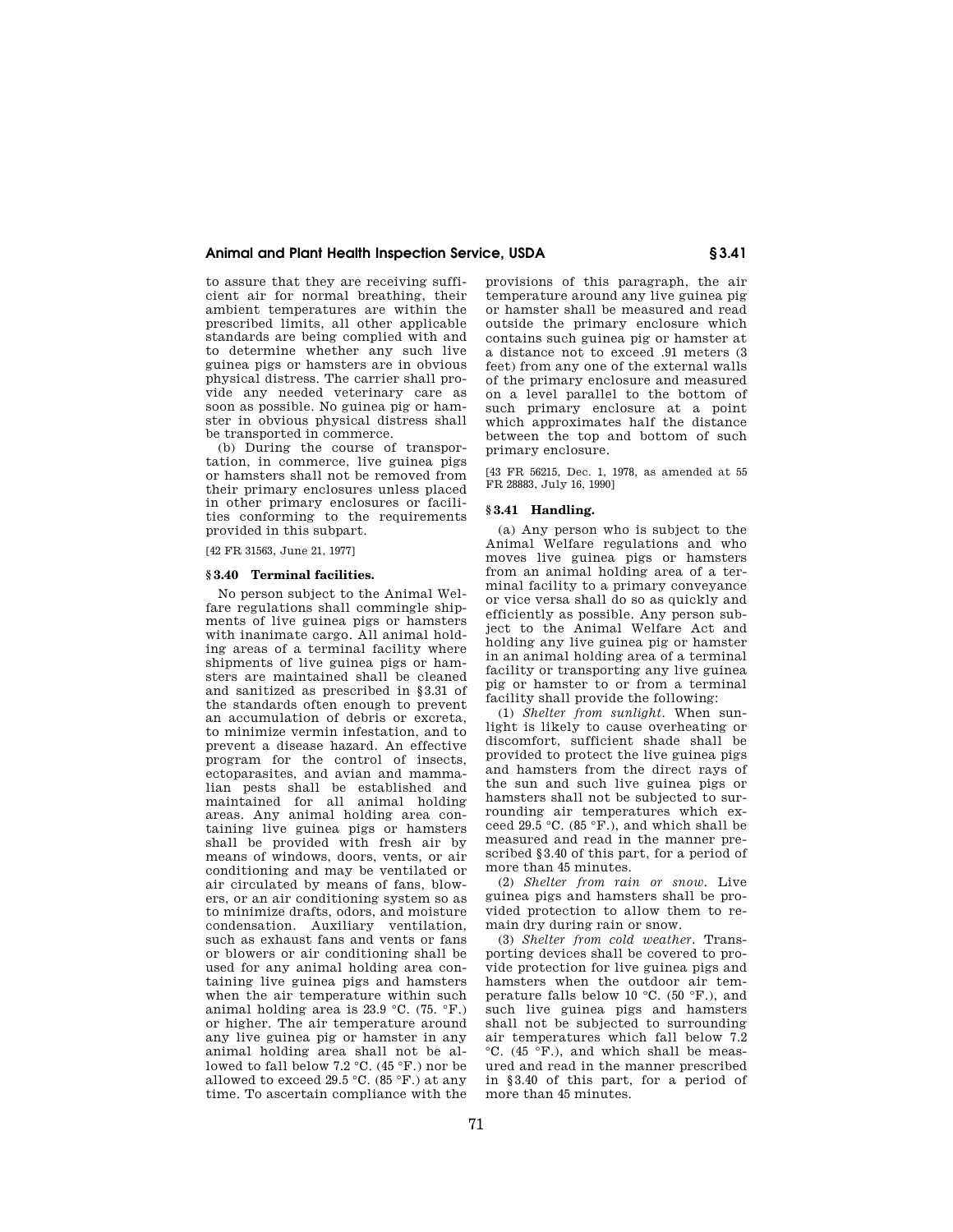(b) Care shall be exercised to avoid handling of the primary enclosure in such a manner that may cause physical or emotional trauma to the live guinea pig or hamster contained therein.

(c) Primary enclosures used to transport any live guinea pig or hamster shall not be tossed, dropped, or needlessly tilted and shall not be stacked in a manner which may reasonably be expected to result in their falling.

[43 FR 21163, May 16, 1978, as amended at 43 FR 56216, Dec. 1, 1978; 55 FR 28883, July 16, 1990]

# **Subpart C—Specifications for the Humane Handling, Care, Treatment and Transportation of Rabbits**

FACILITIES AND OPERATING STANDARDS

#### **§ 3.50 Facilities, general.**

(a) *Structural strength.* Indoor and outdoor housing facilities for rabbits shall be structurally sound and shall be maintained in good repair, to protect the animals from injury, to contain the animals, and to restrict the entrance of other animals.

(b) *Water and electric power.* Reliable and adequate electric power, if required to comply with other provisions of this subpart, and adequate potable water shall be available.

(c) *Storage.* Supplies of food and bedding shall be stored in facilities which adequately protect such supplies against infestation or contamination by vermin. Refrigeration shall be provided for supplies of perishable food.

(d) *Waste disposal.* Provision shall be made for the removal and disposal of animal and food wastes, bedding, dead animals, and debris. Disposal facilities shall be so provided and operated as to minimize vermin infestation, odors, and disease hazards.

(e) *Washroom and sinks.* Facilities, such as washrooms, basins, or sinks, shall be provided to maintain cleanliness among animal caretakers.

[32 FR 3273, Feb. 24, 1967, as amended at 44 FR 63492, Nov. 2, 1979]

### **§ 3.51 Facilities, indoor.**

(a) *Heating.* Indoor housing facilities for rabbits need not be heated.

# **§ 3.50 9 CFR Ch. I (1–1–13 Edition)**

(b) *Ventilation.* Indoor housing facilities for rabbits shall be adequately ventilated to provide for the health and comfort of the animals at all times. Such facilities shall be provided with fresh air either by means of windows, doors, vents, or air conditioning and shall be ventilated so as to minimize drafts, odors, and moisture condensation. Auxiliary ventilation, such as exhaust fans and vents or air conditioning, shall be provided when the ambient temperature is 85 °F. or higher.

(c) *Lighting.* Indoor housing facilities for rabbits shall have ample light, by natural or artificial means, or both, of good quality and well distributed. Such lighting shall provide uniformly distributed illumination of sufficient light intensity to permit routine inspection and cleaning during the entire working period. Primary enclosures shall be so placed as to protect the rabbits from excessive illumination.

(d) *Interior surfaces.* The interior building surfaces of indoor housing facilities shall be constructed and maintained so that they are substantially impervious to moisture and may be readily sanitized.

### **§ 3.52 Facilities, outdoor.**

(a) *Shelter from sunlight.* When sunlight is likely to cause overheating or discomfort, sufficient shade shall be provided to allow all rabbits kept outdoors to protect themselves from the direct rays of the sun. When the atmospheric temperature exceeds 90 °F. artificial cooling shall be provided by a sprinkler system or other means.

(b) *Shelter from rain or snow.* Rabbits kept outdoors shall be provided with access to shelter to allow them to remain dry during rain or snow.

(c) *Shelter from cold weather.* Shelter shall be provided for all rabbits kept outdoors when the atmospheric temperature falls below 40 °F.

(d) *Protection from predators.* Outdoor housing facilities for rabbits shall be fenced or otherwise enclosed to minimize the entrance of predators.

(e) *Drainage.* A suitable method shall be provided to rapidly eliminate excess water.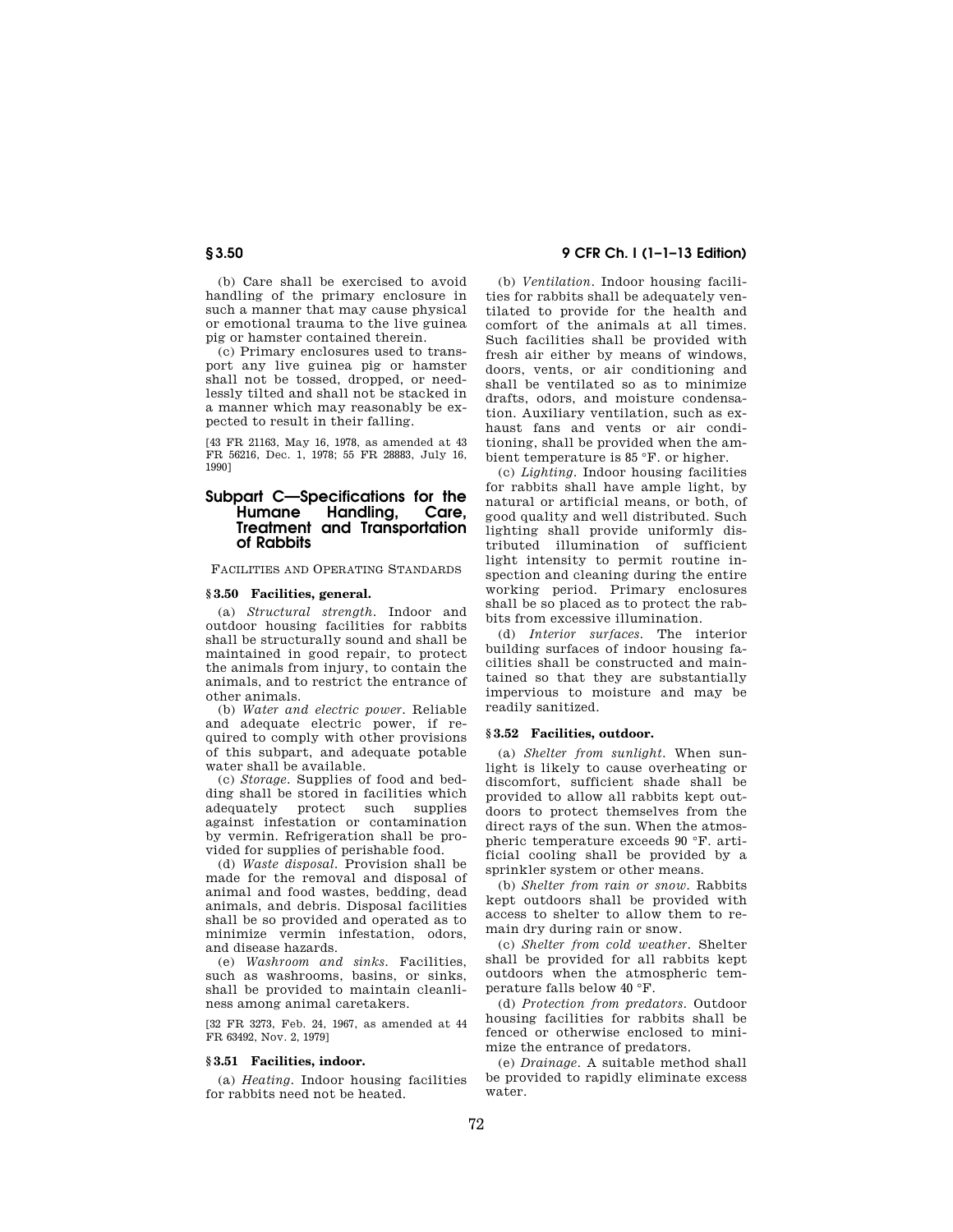# **§ 3.53 Primary enclosures.**

All primary enclosures for rabbits shall conform to the following requirements:

(a) *General.* (1) Primary enclosures shall be structurally sound and maintained in good repair to protect the rabbits from injury, to contain them, and to keep predators out.

(2) Primary enclosures shall be constructed and maintained so as to enable the rabbits to remain dry and clean.

(3) Primary enclosures shall be constructed and maintained so that the rabbits contained therein have convenient access to clean food and water as required in this subpart.

(4) The floors of the primary enclosures shall be constructed so as to protect the rabbits' feet and legs from injury. Litter shall be provided in all primary enclosures having solid floors.

(5) A suitable nest box containing clean nesting material shall be provided in each primary enclosure housing a female with a litter less than one month of age.

(b) *Space requirements for primary enclosures acquired before August 15, 1990.*  Primary enclosures shall be constructed and maintained so as to provide sufficient space for the animal to make normal postural adjustments

with adequate freedom of movement. Each rabbit housed in a primary enclosure shall be provided a minimum amount of floor space, exclusive of the space taken up by food and water receptacles, in accordance with the following table:

| Category          | Individual weights<br>(pounds) | Minimum<br>space per<br>rabbit<br>(square<br>inches) |
|-------------------|--------------------------------|------------------------------------------------------|
| Groups            | 3 through 5                    | 144                                                  |
|                   | 6 through 8                    | 288                                                  |
|                   | 9 or more                      | 432                                                  |
| Individual adults | 3 through 5                    | 180                                                  |
|                   | 6 through 8                    | 360                                                  |
|                   | 9 through 11                   | 540                                                  |
|                   | 12 or more                     | 720                                                  |
| Nursing females   | 3 through 5                    | 576                                                  |
|                   | 6 through 8                    | 720                                                  |
|                   | 9 through 11                   | 864                                                  |
|                   | 12 or more                     | 1080                                                 |
|                   |                                |                                                      |

(c) *Space requirements for primary enclosures acquired on or after August 15, 1990.* (1) Primary enclosures shall be constructed and maintained so as to provide sufficient space for the animal to make normal postural adjustments with adequate freedom of movement.

(2) Each rabbit housed in a primary enclosure shall be provided a minimum amount of floor space, exclusive of the space taken up by food and water receptacles, in accordance with the following table:

|                             | Individual weights       |              | Minimum floor space                      |                 | Minimum interior height |    |
|-----------------------------|--------------------------|--------------|------------------------------------------|-----------------|-------------------------|----|
|                             | kg                       | lbs          | m <sup>2</sup>                           | ft <sup>2</sup> | cm                      | in |
| Individual rabbits (weaned) | $<$ 2                    | <4.4         | 0.14                                     | 1.5             | 35.56                   | 14 |
|                             | $2 - 4$                  | $4.4 - 8.8$  | 0.28                                     | 3.0             | 35.56                   | 14 |
|                             | $4 - 5.4$                | $8.8 - 11.9$ | 0.37                                     | 4.0             | 35.56                   | 14 |
|                             | >5.4                     | >11.9        | 0.46                                     | 5.0             | 35.56                   | 14 |
|                             |                          |              |                                          |                 |                         |    |
|                             | Weight of nursing female |              | Minimum floor space/fe-<br>male & litter |                 | Minimum interior height |    |
|                             |                          |              |                                          |                 |                         |    |
|                             | kg                       | lbs          | m <sup>2</sup>                           | ft <sup>2</sup> | cm                      | in |
|                             | $<$ 2                    | <4.4         | 0.37                                     | 4.0             | 35.56                   | 14 |
|                             | $2 - 4$                  | $4.4 - 8.8$  | 0.46                                     | 5.0             | 35.56                   | 14 |
|                             | $4 - 5.4$                | $8.8 - 11.9$ | 0.56                                     | 6.0             | 35.56                   | 14 |
|                             | >5.4                     | >11.9        | 0.70                                     | 7.5             | 35.56                   | 14 |

(3) Innovative primary enclosures that do not precisely meet the space requirements of paragraph (c)(2) of this section, but that do provide rabbits with a sufficient volume of space and the opportunity to express species-typical behavior, may be used at research

facilities when approved by the Institutional Animal Care and Use Committee, and by dealers and exhibitors when approved by the Administrator.

[32 FR 3273, Feb. 24, 1967, as amended at 55 FR 28883, July 16, 1990]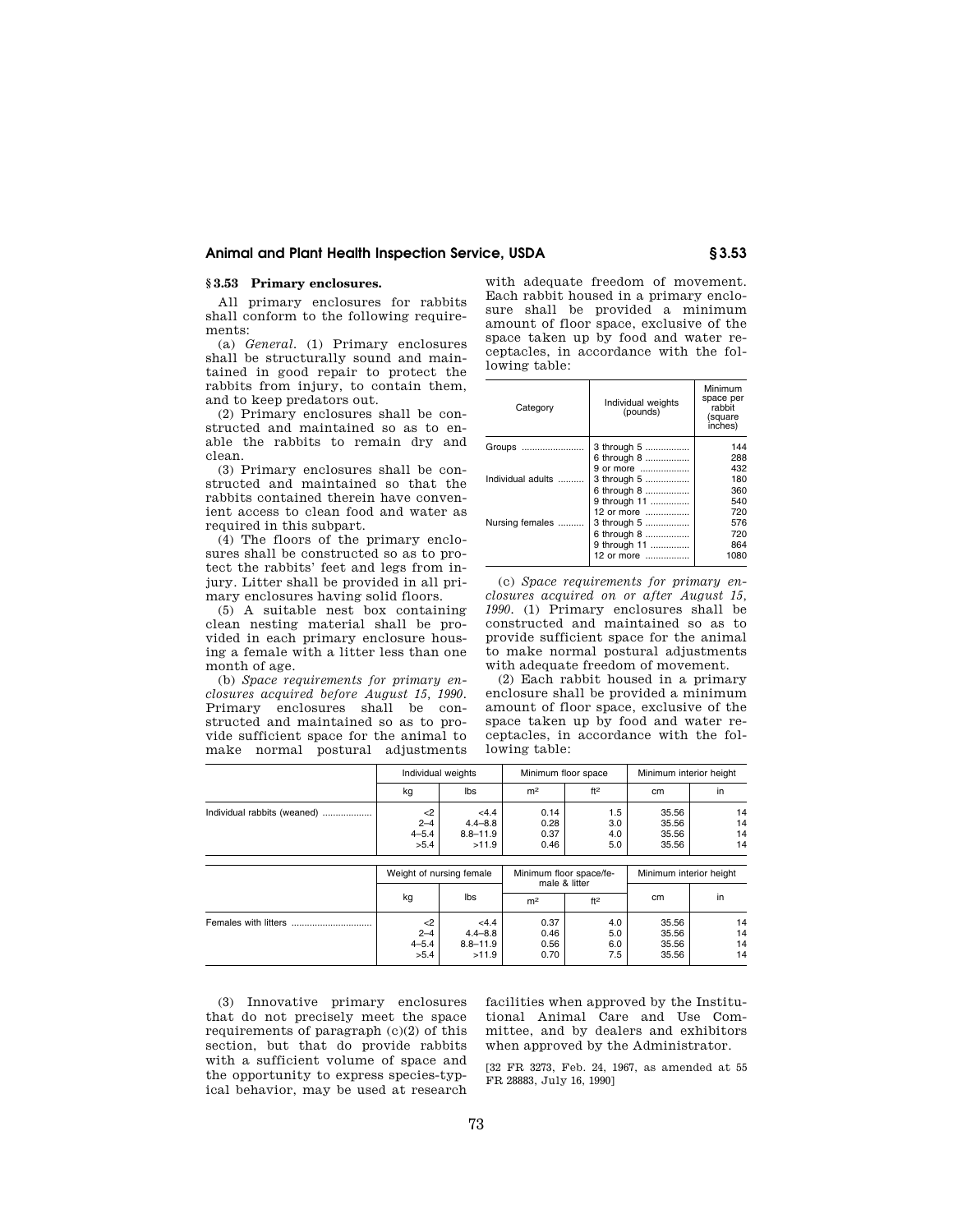### ANIMAL HEALTH AND HUSBANDRY **STANDARDS**

## **§ 3.54 Feeding.**

(a) Rabbits shall be fed at least once each day except as otherwise might be required to provide adequate veterinary care. The food shall be free from contamination, wholesome, palatable and of sufficient quantity and nutritive value to meet the normal daily requirements for the condition and size of the rabbit.

(b) Food receptacles shall be accessible to all rabbits in a primary enclosure and shall be located so as to minimize contamination by excreta. All food receptacles shall be kept clean and sanitized at least once every 2 weeks. If self feeders are used for the feeding of dry feed, measures must be taken to prevent molding, deterioration or caking of the feed.

# **§ 3.55 Watering.**

Sufficient potable water shall be provided daily except as might otherwise be required to provide adequate veterinary care. All watering receptacles shall be sanitized when dirty: *Provided, however,* That such receptacles shall be sanitized at least once every 2 weeks.

#### **§ 3.56 Sanitation.**

(a) *Cleaning of primary enclosures.* (1) Primary enclosures shall be kept reasonably free of excreta, hair, cobwebs and other debris by periodic cleaning. Measures shall be taken to prevent the wetting of rabbits in such enclosures if a washing process is used.

(2) In primary enclosures equipped with solid floors, soiled litter shall be removed and replaced with clean litter at least once each week.

(3) If primary enclosures are equipped with wire or mesh floors, the troughs or pans under such enclosures shall be cleaned at least once each week. If worm bins are used under such enclosures they shall be maintained in a sanitary condition.

(b) *Sanitization of primary enclosures.*  (1) Primary enclosures for rabbits shall be sanitized at least once every 30 days in the manner provided in paragraph (b)(3) of this section.

(2) Prior to the introduction of rabbits into empty primary enclosures

# **§ 3.54 9 CFR Ch. I (1–1–13 Edition)**

previously occupied, such enclosures shall be sanitized in the manner provided in paragraph (b)(3) of this section.

(3) Primary enclosures for rabbits shall be sanitized by washing them with hot water (180 °F.) and soap or detergent as in a mechanical cage washer, or by washing all soiled surfaces with a detergent solution followed by a safe and effective disinfectant, or by cleaning all soiled surfaces with live steam or flame.

(c) *Housekeeping.* Premises (buildings and grounds) shall be kept clean and in good repair in order to protect the animals from injury and to facilitate the prescribed husbandry practices set forth in this subpart. Premises shall remain free of accumulations of trash.

(d) *Pest control.* An effective program<br>or the control of insects. for the control of insects, ectoparasites, and avian and mammalian pests shall be established and maintained.

## **§ 3.57 Employees.**

A sufficient number of employees shall be utilized to maintain the prescribed level of husbandry practices set forth in this subpart. Such practices shall be under the supervision of an animal caretaker who has a background in animal husbandry or care.

# **§ 3.58 Classification and separation.**

Animals housed in the same primary enclosure shall be maintained in compatible groups, with the following additional restrictions:

(a) Rabbits shall not be housed in the same primary enclosure with any other species of animals unless required for scientific reasons.

(b) Rabbits under quarantine or treatment for a communicable disease shall be separated from other rabbits and other susceptible species of animals in such a manner as to minimize dissemination of such disease.

### **§ 3.59 [Reserved]**

#### TRANSPORTATION STANDARDS

AUTHORITY: Sections 3.60 through 3.66 issued under secs. 3, 5, 6, 10, 11, 14, 16, 17, 21; 80 Stat. 353; 84 Stat. 1561, 1562, 1563, 1564; 90 Stat. 418, 420, 423 (7 U.S.C. 2133, 2135, 2136,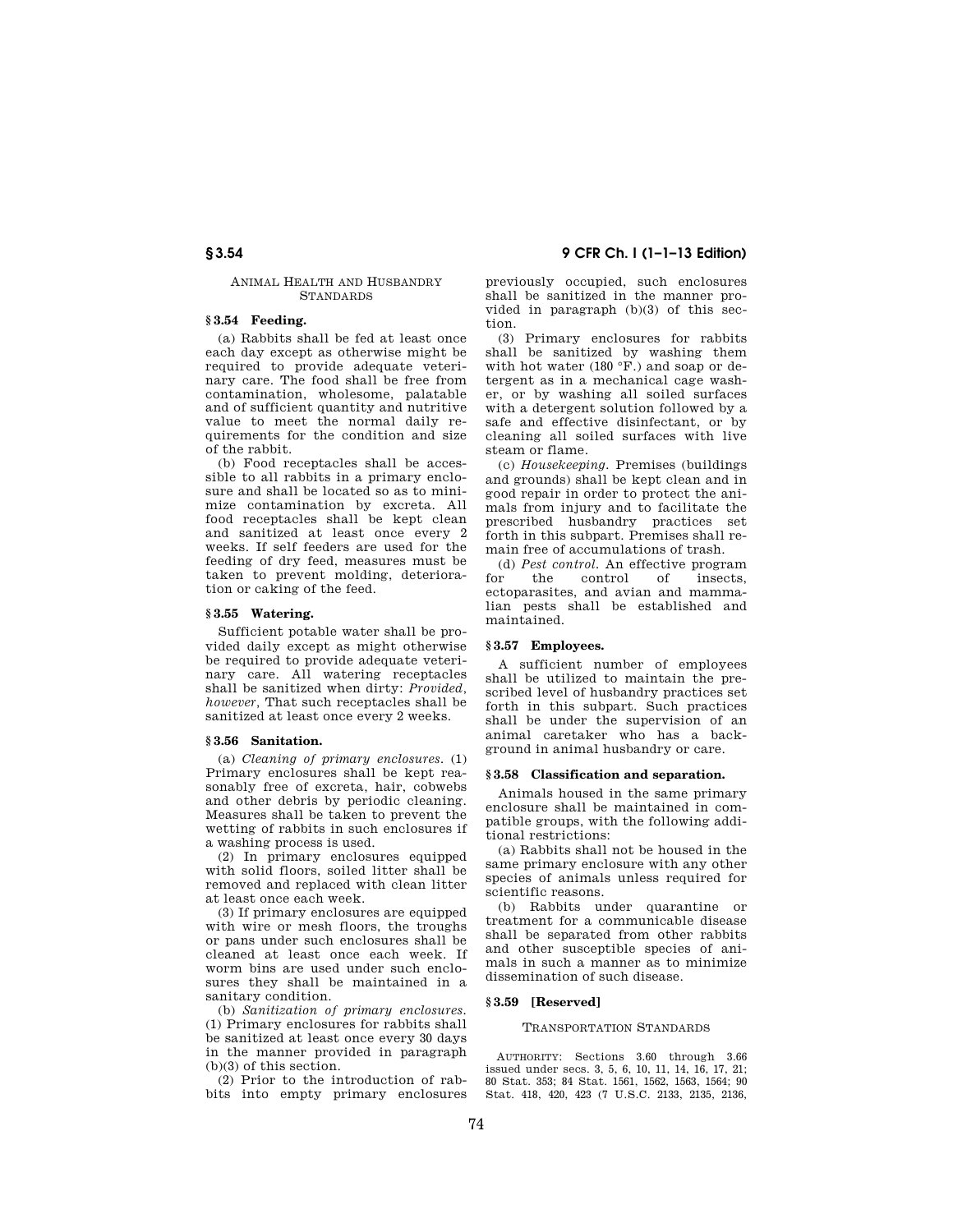2140, 2141, 2144, 2146, 2147, 2151); 37 FR 28464, 28477, 38 FR 19141.

SOURCE: Sections 3.60 through 3.66 appear at 42 FR 31565, June 21, 1977, unless otherwise noted.

#### **§ 3.60 Consignments to carriers and intermediate handlers.**

(a) Carriers and intermediate handlers shall not accept any live rabbit presented by any dealer, research facility, exhibitor, operator of an auction sale, or other person, or any department, agency, or instrumentality of the United States or any State or local government for shipment, in commerce, more than 4 hours prior to the scheduled departure of the primary conveyance on which it is to be transported: *Provided, however,* That the carrier or intermediate handler and any dealer, research facility, exhibitor, operator of an auction sale, or other person, or any department, agency, or instrumentality of the United States or any State or local government may mutually agree to extend the time of acceptance to not more than 6 hours if specific prior scheduling of the animal shipment to destination has been made.

(b) Any carrier or intermediate handler shall only accept for transportation or transport, in commerce, any live rabbit in a primary enclosure which conforms to the requirements set forth in §3.61 of the standards: *Provided, however,* That any carrier or intermediate handler may accept for transportation or transport, in commerce, any live rabbit consigned by any department, agency, or instrumentality of the United States having laboratory animal facilities or exhibiting animals or any licensed or registered dealer, research facility, exhibitor, or operator of any auction sale, if such consignor furnishes to the carrier or intermediate handler a certificate, signed by the consignor, stating that the primary enclosure complies with §3.61 of the standards, unless such primary enclosure is obviously defective or damaged and it is apparent that it cannot reasonably be expected to contain the live rabbit without causing suffering or injury to such live rabbit. A copy of such certificate shall accompany the shipment to destination. The

certificate shall include at least the following information:

(1) Name and address of the consignor;

(2) The number of rabbits in the primary enclosure(s);

(3) A certifying statement (e.g., "I hereby certify that the (number) hereby certify that the \_\_\_\_ (number)<br>primary enclosure(s) which are used to transport the animal(s) in this shipment complies (comply) with USDA standards for primary enclosures (9 CFR part 3).''); and

(4) The signature of the consignor, and date.

(c) Carriers or intermediate handlers whose facilities fail to meet the minimum temperature allowed by the standards may accept for transportation or transport, in commerce, any live rabbit consigned by any department, agency, or instrumentality of the United States or of any State or local government, or by any person (including any licensee or registrant under the Act, as well as any private individual) if the consignor furnishes to the carrier or intermediate handler a certificate executed by a veterinarian accredited by this Department pursuant to part 160 of this title on a specified date which shall not be more than 10 days prior to delivery of such rabbit for transportation in commerce, stating that such live rabbit is acclimated to air temperatures lower than those prescribed in §§3.65 and 3.66. A copy of such certificate shall accompany the shipment to destination. The certificate shall include at least the following information:

(1) Name and address of the consignor;

(2) The number of rabbits in the shipment;

(3) A certifying statement (e.g., ''I hereby certify that the animal(s) in this shipment is (are), to the best of my knowledge, acclimated to air temperatures lower than 7.2  $°C.$  (45  $°F.).$ )'; and

(4) The signature of the USDA accredited veterinarian, assigned accreditation number, and date.

(d) Carriers and intermediate handlers shall attempt to notify the consignee at least once in every 6 hour period following the arrival of any live rabbit at the animal holding area of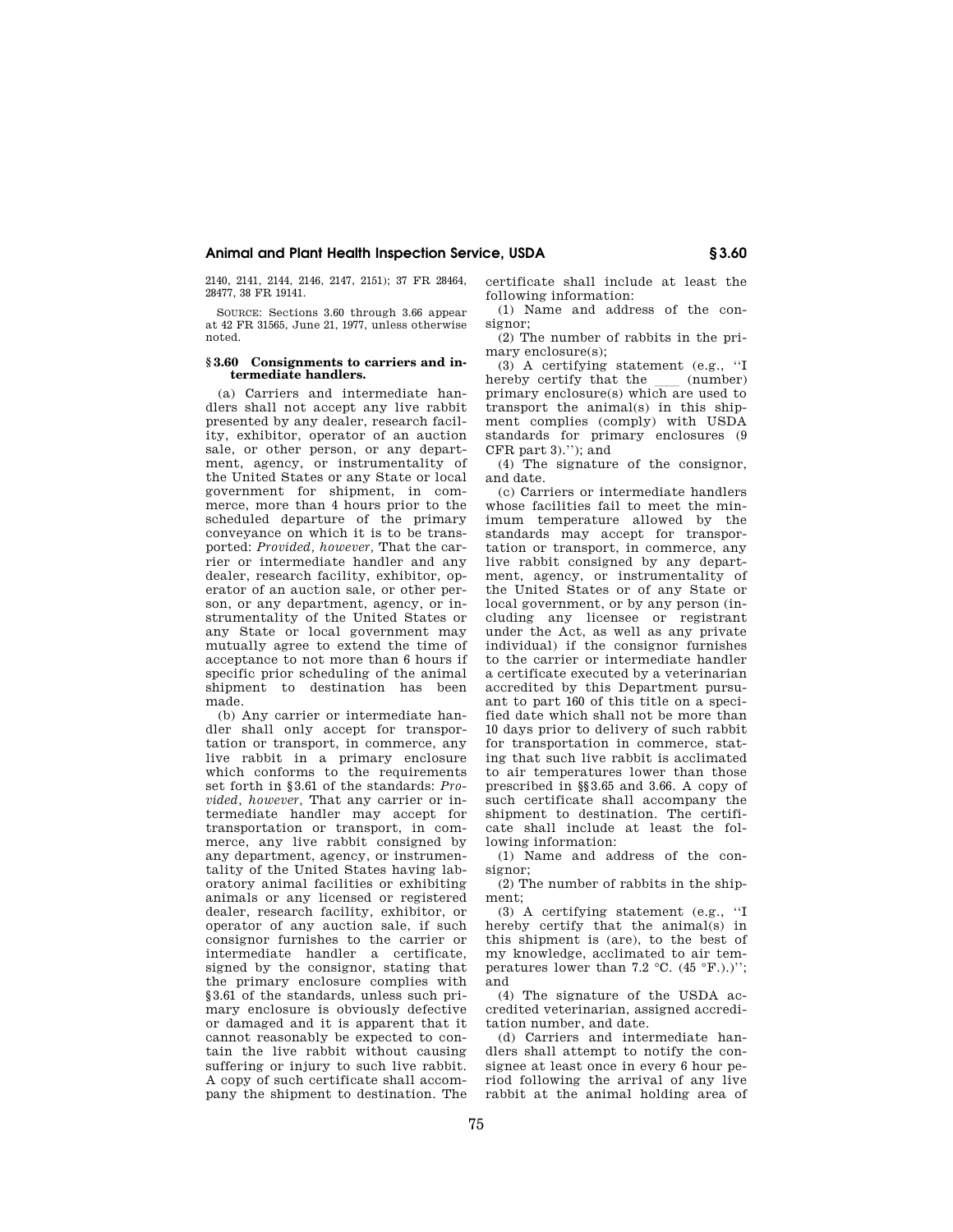# **§ 3.61 9 CFR Ch. I (1–1–13 Edition)**

the terminal cargo facility. The time, date, and method of each attempted notification and the final notification to the consignee and the name of the person notifying the consignee shall be recorded on the copy of the shipping document retained by the carrier or intermediate handler and on a copy of the shipping document accompanying the animal shipment.

[42 FR 31565, June 21, 1977, as amended at 43 FR 21164, May 16, 1978; 44 FR 63493, Nov. 2, 1979]

### **§ 3.61 Primary enclosures used to transport live rabbits.**

No person subject to the Animal Welfare regulations shall offer for transportation or transport in commerce any live rabbit in a primary enclosure that does not conform to the following requirements:

(a) Primary enclosures, such as compartments, transport cages, cartons, or crates, used to transport live rabbits shall be constructed in such a manner that:

(1) The stuctural strength of the enclosure shall be sufficient to contain the live rabbits and to withstand the normal rigors of transportation;

(2) The interior of the enclosure shall be free from any protrusions that could be injurious to the live rabbits contained therein;

(3) The openings of such enclosures are easily accessible at all times for emergency removal of the live rabbits;

(4) Except as provided in paragraph (h) of this section, there are ventilation openings located on two opposite walls of the primary enclosure and the ventilation openings on each such wall shall be at least 16 percent of the total surface area of each such wall, or there are ventilation openings located on all four walls of the primary enclosure and the ventilation openings on each such wall shall be at least 8 percent of the total surface area of each such wall: *Provided, however,* That at least onethird of the total minimum area required for ventilation of the primary enclosure shall be located on the lower one-half of the primary enclosure and at least one-third of the total minimum area required for ventilation of the primary enclosure shall be located

on the upper one-half of the primary enclosure;

(5) Except as provided in paragraph (h) of this section, projecting rims or other devices shall be on the exterior of the outside walls with any ventilation openings to prevent obstruction of the ventilation openings and to provide a minimum air circulation space 1.9 centimeters (.75 inch) between the primary enclosure and any adjacent cargo or conveyance wall; and

(6) Except as provided in paragraph (h) of this section, adequate handholds or other devices for lifting shall be provided on the exterior of the primary enclosure to enable the primary enclosure to be lifted without tilting and to ensure that the person handling the primary enclosure will not be in contact with the rabbit.

(b) Live rabbits transported in the same primary enclosure shall be maintained in compatible groups and shall not be transported in the same primary enclosure with other specie of animals.

(c) Primary enclosures used to transport live rabbits shall be large enough to ensure that each rabbit contained therein has sufficient space to turn about freely and to make normal postural adjustments.

(d) Not more than 15 live rabbits shall be transported in the same primary enclosure.

(e) Primary enclosures used to transport live rabbits as provided in this section shall have solid bottoms to prevent leakage in shipment and shall be cleaned and sanitized in a manner prescribed in §3.56 of the standards, if previously used. Such primary enclosures shall contain clean litter of a suitable absorbent material which is safe and nontoxic to the rabbits, in sufficient quantity to absorb and cover excreta, unless the rabbits are on wire or other nonsolid floors.

(f) Primary enclosures used to transport live rabbits, except where such primary enclosures are permanently affixed in the animal cargo space of the primary conveyance, shall be clearly marked on top and on one or more sides with the works ''Live Animal'' in letters not less than 2.5 centimeters (1 inch) in height, and with arrows or other markings, to indicate the correct upright position of the container.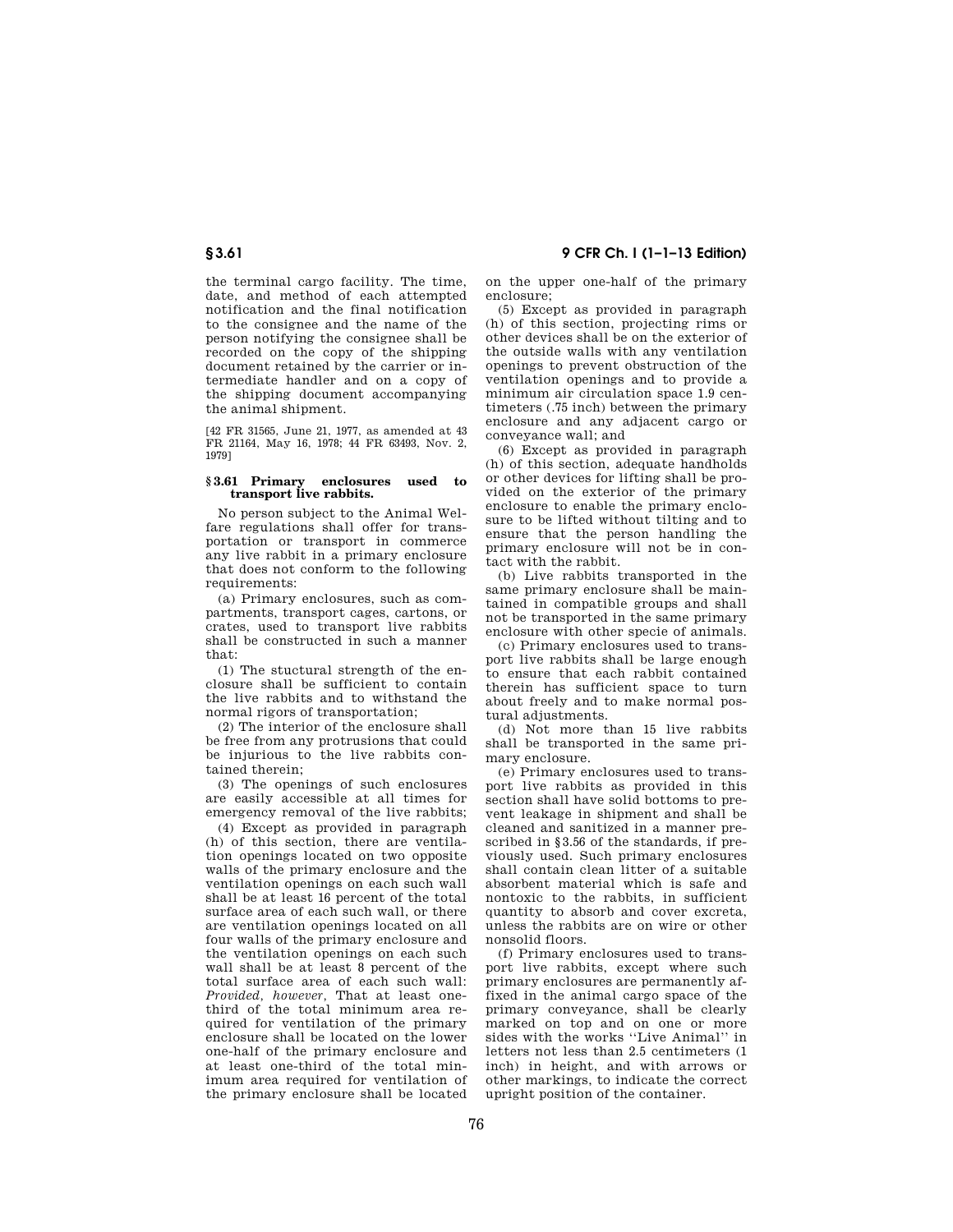(g) Documents accompanying the shipment shall be attached in an easily accessible manner to the outside of a primary enclosure which is part of such

shipment. (h) When a primary enclosure is permanently affixed within the animal cargo space of the primary conveyance so that the front opening is the only source of ventilation for such primary enclosure, the front opening shall open directly to the outside or to an unobstructed aisle or passageway within the primary conveyance. Such front ventilation opening shall be at least 90 percent of the total surface area of the front wall of the primary enclosure and covered with bars, wire mesh or smooth expanded metal.

[42 FR 31565, June 21, 1977, as amended at 43 FR 21164, May 16, 1978; 55 FR 28883, July 16, 1990]

#### **§ 3.62 Primary conveyances (motor vehicle, rail, air, and marine).**

(a) The animal cargo space of primary conveyances used in transporting live rabbits shall be designed and constructed to protect the health, and ensure the safety and comfort of the rabbits contained therein at all times.

(b) The animal cargo space shall be constructed and maintained in a manner to prevent the ingress of engine exhaust fumes and gases from the primary conveyance during transportation in commerce.

(c) No live rabbit shall be placed in an animal cargo space that does not have a supply of air sufficient for normal breathing for each live animal contained therein, and the primary enclosures shall be positioned in the animal cargo space in such a manner that each rabbit has access to sufficient air for normal breathing.

(d) Primary enclosures shall be positioned in the primary conveyance in such a manner that in an emergency the live rabbits can be removed from the primary conveyance as soon as possible.

(e) The interior of the animal cargo space shall be kept clean.

(f) Live rabbits shall not be transported with any material, substance (e.g., dry ice) or device which may reasonably be expected to be injurious to the health and well-being of the rabbits unless proper precaution is taken to prevent such injury.

(g) The animal cargo space of primary conveyances used to transport rabbits shall be mechanically sound and provide fresh air by means of windows, doors, vents, or air conditioning so as to minimize drafts, odors, and moisture condensation. Auxiliary ventilation, such as fans, blowers, or air conditioners, shall be used in any cargo space containing live rabbits when the ambient temperature in the animal cargo space is 75 °F (23.9 °C) or higher. The ambient temperature within the animal cargo space shall not exceed 85  $\mathrm{^{\circ}F}$  (29.5  $\mathrm{^{\circ}C}$ ) or fall below 45  $\mathrm{^{\circ}F}$  (7.2  $\mathrm{^{\circ}C}$ ), except that the ambient temperature in the cargo space may be below 45 °F (7.2 °C) if the rabbits are accompanied by a certificate of acclimation to lower temperatures, as provided in §3.60(c) of this part.

[42 FR 31565, June 21, 1977, as amended at 55 FR 28883, July 16, 1990]

#### **§ 3.63 Food and water requirements.**

(a) If live rabbits are to be transported for a period of more than 6 hours, they shall have access to food and water or a type of food, which provides the requirements for food and water in quantity and quality sufficient to satisfy their food and water needs, during transit.

(b) Any dealer, research facility, exhibitor or operator of an auction sale offering any live rabbit to any carrier or intermediate handler for transportation, in commerce, shall provide an adequate supply of food or type of food, which provides the requirements for food and water, within the primary enclosure to meet the requirements of this section.

(c) No carrier or intermediate handler shall accept for transportation, in commerce, any live rabbit without an adequate supply of food or type of food, which provides the requirements for food and water, within the primary enclosure to meet the requirements of this section.

## **§ 3.64 Care in transit.**

(a) During surface transportation, it shall be the responsibility of the driver or other employee to visually observe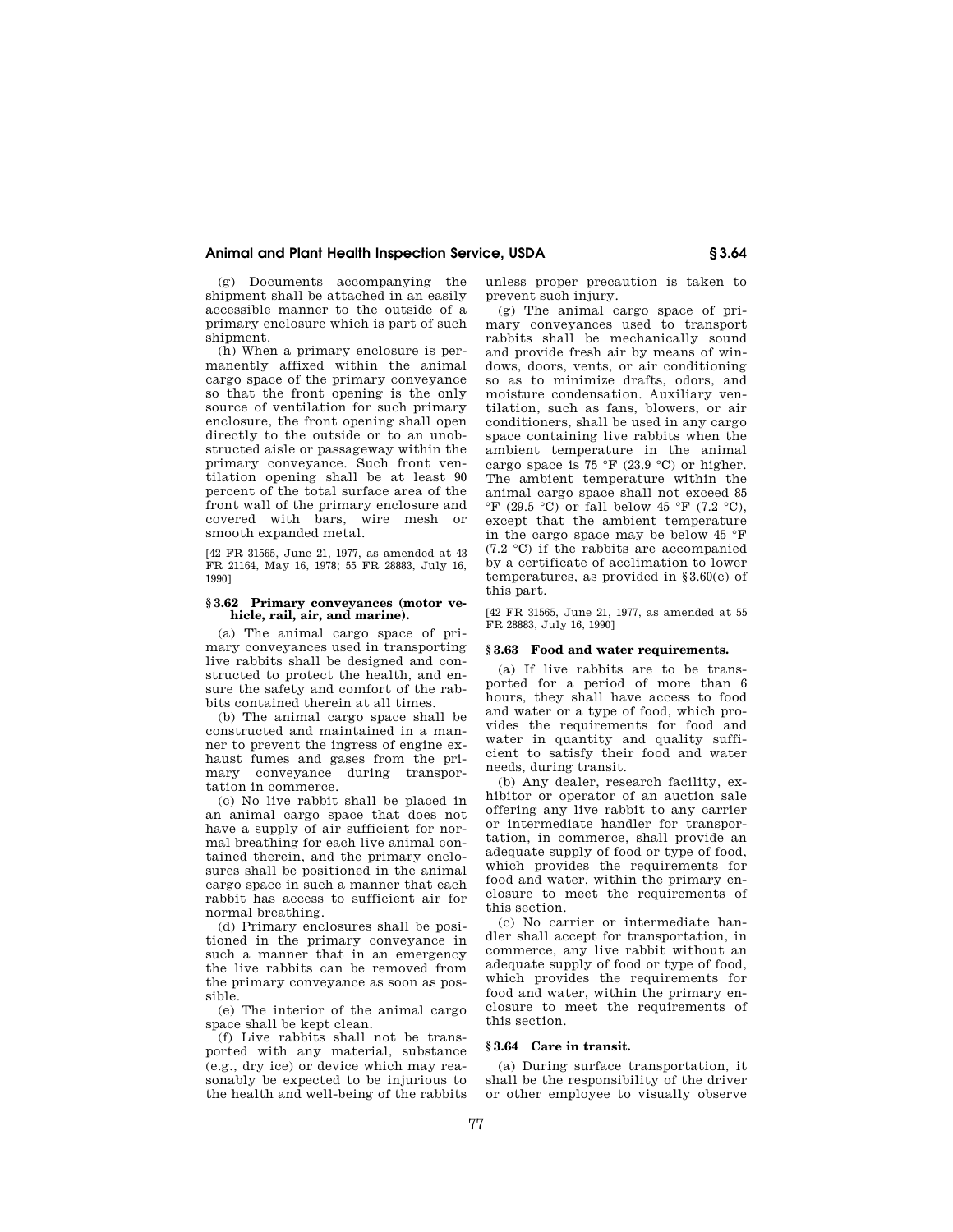the live rabbits as frequently as circumstances may dictate, but not less than once every 4 hours, to assure that they are receiving sufficient air for normal breathing, their ambient temperatures are within the prescribed limits, all other applicable standards are being complied with and to determine whether any of the live rabbits are in obvious physical disress and to provide any needed veterinary care as soon as possible. When transported by air, live rabbits shall be visually observed by the carrier as frequently as circumstances may dictate, but not less than once every 4 hours, if the cargo space is accessible during flight. If the animal cargo space is not accessible during flight, the carrier shall visually observe the live rabbits whenever loaded and unloaded and whenever the animal cargo space is otherwise accessible to assure that they are receiving sufficient air for normal breathing, their ambient temperatures are within the prescribed limits, all other applicable standards are being complied with and to determine whether any such live rabbits are in obvious physical distress. The carrier shall provide any needed veterinary care as soon as possible. No rabbit in obvious physical distress shall be transported in commerce.

(b) During the course of transportation, in commerce, live rabbits shall not be removed from their primary enclosures unless placed in other primary enclosures or facilities conforming to the requirements provided in this subpart.

#### **§ 3.65 Terminal facilities.**

No person subject to the Animal Welfare regulations shall commingle shipments of live rabbits with inanimate cargo. All animal holding areas of a terminal facility where shipments of rabbits are maintained shall be cleaned and sanitized as prescribed in §3.56 of the standards often enough to prevent an accumulation of debris or excreta, to minimize vermin infestation, and to prevent a disease hazard. An effective program for the control of insects, ectoparasites, and avian and mammalian pests shall be established and maintained for all animal holding areas. Any animal holding area containing live rabbits shall be provided

# **§ 3.65 9 CFR Ch. I (1–1–13 Edition)**

with fresh air by means of windows, doors, vents, or air conditioning and may be ventilated or air circulated by means of fans, blowers, or an air conditioning system so as to minimize drafts, odors, and moisture condensation. Auxiliary ventilation, such as exhaust fans and vents or fans or blowers or air conditioning shall be used for any animal holding area containing live rabbits when the air temperature within such animal holding area is 23.9 °C. (75 °F.) or higher. The air temperature around any live rabbit in any animal holding area shall not be allowed to fall below 7.2  $\mathrm{C}$ . (45  $\mathrm{F}$ .) nor be allowed to exceed 29.5 °C. (85 °F.) at any time. To ascertain compliance with the provisions of this paragraph, the air temperature around any live rabbit shall be measured and read outside the primary enclosure which contains such rabbit at a distance not to exceed .91 meters (3 feet) from any one of the external walls of the primary enclosure and on a level parallel to the bottom of such primary enclosure at a point which approximates half the distance between the top and bottom of such primary enclosure.

[43 FR 56216, Dec. 1, 1978, as amended at 55 FR 28883, July 16, 1990]]

## **§ 3.66 Handling.**

(a) Any person who is subject to the Animal Welfare regulations and who moves live rabbits from an animal holding area of a terminal facility to a primary conveyance or vice versa shall do so as quickly and efficiently as possible. Any person subject to the Animal Welfare regulations and holding any live rabbit in an animal holding area of a terminal facility or transporting any live rabbit to or from a terminal facility shall provide the following:

(1) *Shelter from sunlight.* When sunlight is likely to cause overheating or discomfort, sufficient shade shall be provided to protect the live rabbits from the direct rays of the sun and such live rabbits shall not be subjected to surrounding air temperatures which exceed 29.5 °C. (85 °F.), and which shall be measured and read in the manner prescribed in §3.65 of this part, for a period of more than 45 minutes.

(2) *Shelter from rain or snow.* Live rabbits shall be provided protection to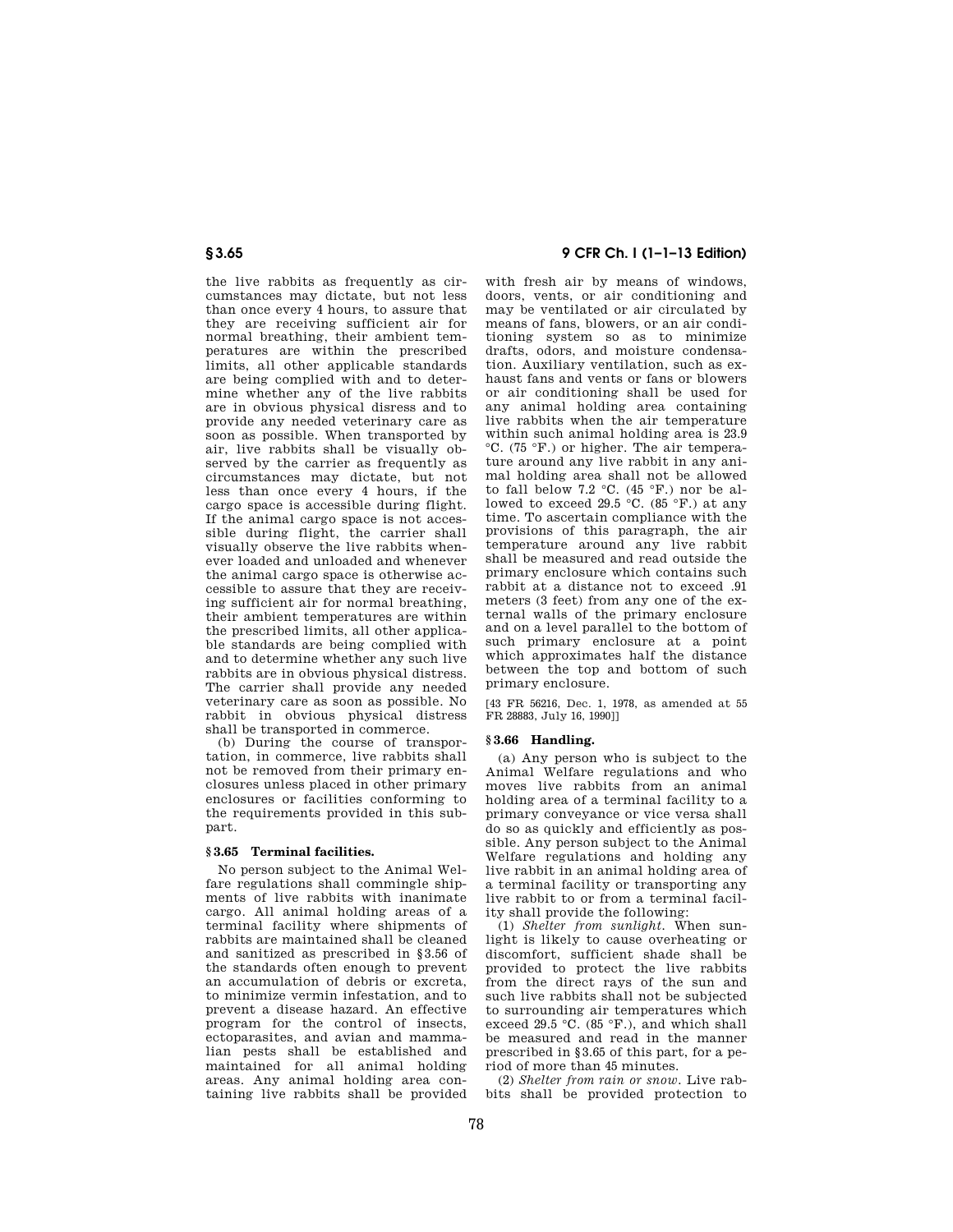allow them to remain dry during rain or snow.

(3) *Shelter from cold weather.* Transporting devices shall be covered to provide protection for live rabbits when the outdoor air temperature falls below 10 °C. (50 °F.), and such live rabbits shall not be subjected to surrounding air temperatures which fall below 7.2 °C. (45 °F.), and which shall be measured and read in the manner prescribed in §3.65 of this part, for a period of more than 45 minutes unless such rabbits are accompanied by a certificate of acclimation to lower temperatures as prescribed in §3.60(c).

(b) Care shall be exercised to avoid handling of the primary enclosure in such a manner that may cause physical or emotional trauma to the live rabbit contained therein.

(c) Primary enclosures used to transport any live rabbit shall not be tossed, dropped, or needlessly tilted and shall not be stacked in a manner which may reasonably be expected to result in their falling.

[43 FR 21164, May 16, 1978, as amended at 43 FR 56216, Dec. 1, 1978; 55 FR 28883, July 16, 1990]

# **Subpart D—Specifications for the Handling, Treatment, and Transportation of Nonhuman Primates 2**

SOURCE: 56 FR 6495, Feb. 15, 1991, unless otherwise noted.

FACILITIES AND OPERATING STANDARDS

#### **§ 3.75 Housing facilities, general.**

(a) *Structure:* construction. Housing facilities for nonhuman primates must be designed and constructed so that they are structurally sound for the species of nonhuman primates housed in them. They must be kept in good repair, and they must protect the animals from injury, contain the animals securely, and restrict other animals from entering.

(b) *Condition and site.* Housing facilities and areas used for storing animal food or bedding must be free of any accumulation of trash, waste material, junk, weeds, and other discarded materials. Animal areas inside of housing facilities must be kept neat and free of clutter, including equipment, furniture, or stored material, but may contain materials actually used and necessary for cleaning the area, and fixtures and equipment necessary for proper husbandry practices and research needs. Housing facilities other than those maintained by research facilities and Federal research facilities must be physically separated from any other businesses. If a housing facility is located on the same premises as any other businesses, it must be physically separated from the other businesses so that animals the size of dogs, skunks, and raccoons, are prevented from entering it.

(c) *Surfaces*—(1) *General requirements.*  The surfaces of housing facilities—including perches, shelves, swings, boxes, houses, dens, and other furniture-type fixtures or objects within the facility must be constructed in a manner and made of materials that allow them to be readily cleaned and sanitized, or removed or replaced when worn or soiled. Furniture-type fixtures or objects must be sturdily constructed and must be strong enough to provide for the safe activity and welfare of nonhuman primates. Floors may be made of dirt, absorbent bedding, sand, gravel, grass, or other similar material that can be readily cleaned, or can be removed or replaced whenever cleaning does not

<sup>2</sup> Nonhuman primates include a great diversity of forms, ranging from the marmoset weighing only a few ounces, to the adult gorilla weighing hundreds of pounds, and include more than 240 species. They come from Asia, Africa, and Central and South America, and they live in different habitats in nature. Some have been transported to the United States from their natural habitats and some have been raised in captivity in the United States. Their nutritional and activity requirements differ, as do their social and environmental requirements. As a result, the conditions appropriate for one species do not necessarily apply to another. Accordingly,

these minimum specifications must be applied in accordance with the customary and generally accepted professional and husbandry practices considered appropriate for each species, and necessary to promote their psychological well-being.

These minimum standards apply only to live nonhuman primates, unless stated otherwise.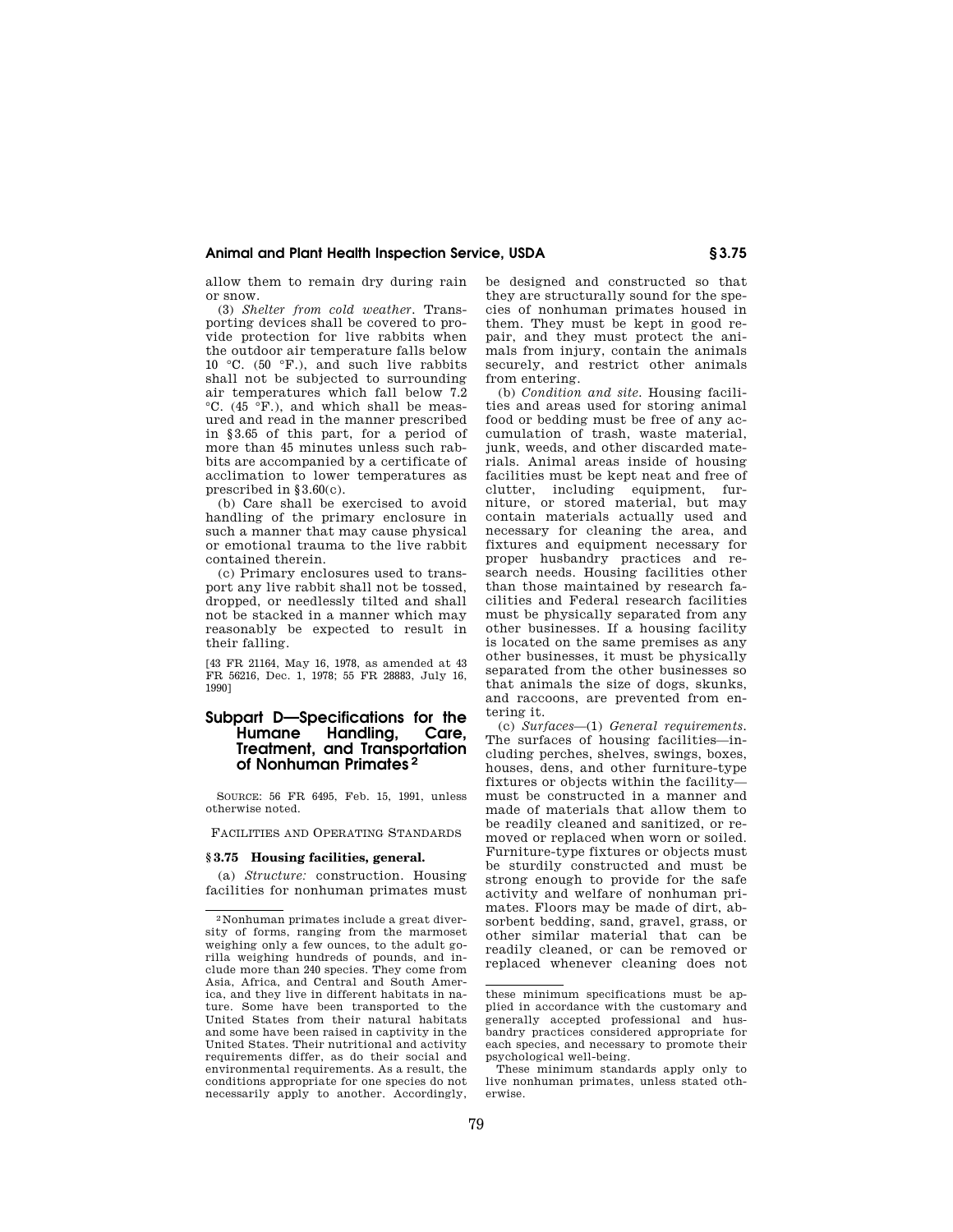**§ 3.75 9 CFR Ch. I (1–1–13 Edition)** 

eliminate odors, diseases, pests, insects, or vermin. Any surfaces that

come in contact with nonhuman primates must: (i) Be free of excessive rust that prevents the required cleaning and saniti-

zation, or that affects the structural strength of the surface; and

(ii) Be free of jagged edges or sharp points that might injure the animals.

(2) *Maintenance and replacement of surfaces.* All surfaces must be maintained on a regular basis. Surfaces of housing facilities—including houses, dens, and other furniture-type fixtures and objects within the facility—that cannot be readily cleaned and sanitized, must be replaced when worn or soiled.

(3) *Cleaning.* Hard surfaces with which nonhuman primates come in contact must be spot-cleaned daily and sanitized in accordance with §3.84 of this subpart to prevent accumulation of excreta or disease hazards. If the species scent mark, the surfaces must be sanitized or replaced at regular intervals as determined by the attending veterinarian in accordance with generally accepted professional and husbandry practices. Floors made of dirt, absorbent bedding, sand, gravel, grass, or other similar material, and planted enclosures must be raked or spotcleaned with sufficient frequency to ensure all animals the freedom to avoid contact with excreta. Contaminated material must be removed or replaced whenever raking and spot cleaning does not eliminate odors, diseases, insects, pests, or vermin infestation. All other surfaces of housing facilities must be cleaned and sanitized when necessary to satisfy generally accepted husbandry standards and practices. Sanitization may be done by any of the methods provided in §3.84(b)(3) of this subpart for primary enclosures.

(d) *Water and electric power.* The housing facility must have reliable electric power adequate for heating, cooling, ventilation, and lighting, and for carrying out other husbandry requirements in accordance with the regulations in this subpart. The housing facility must provide running potable water for the nonhuman primates' drinking needs. It must be adequate for

cleaning and for carrying out other husbandry requirements.

(e) *Storage.* Supplies of food and bedding must be stored in a manner that protects the supplies from spoilage, contamination, and vermin infestation. The supplies must be stored off the floor and away from the walls, to allow cleaning underneath and around the supplies. Food requiring refrigeration must be stored accordingly, and all food must be stored in a manner that prevents contamination and deterioration of its nutritive value. Only the food and bedding currently being used may be kept in animal areas, and when not in actual use, open food and bedding supplies must be kept in leakproof containers with tightly fitting lids to prevent spoilage and contamination. Substances that are toxic to the nonhuman primates but that are required for normal husbandry practices must not be stored in food storage and preparation areas, but may be stored in cabinets in the animal areas.

(f) *Drainage and waste disposal.* Housing facility operators must provide for regular and frequent collection, removal, and disposal of animal and food wastes, bedding, dead animals, debris, garbage, water, and any other fluids and wastes, in a manner that minimizes contamination and disease risk. Housing facilities must be equipped with disposal facilities and drainage systems that are constructed and operated so that animal wastes and water are rapidly eliminated and the animals stay dry. Disposal and drainage systems must minimize vermin and pest infestation, insects, odors, and disease hazards. All drains must be properly constructed, installed, and maintained. If closed drainage systems are used, they must be equipped with traps and prevent the backflow of gases and the backup of sewage onto the floor. If the facility uses sump ponds, settlement ponds, or other similar systems for drainage and animal waste disposal, the system must be located far enough away from the animal area of the housing facility to prevent odors, diseases, insects, pests, and vermin infestation. If drip or constant flow watering devices are used to provide water to the animals, excess water must be rapidly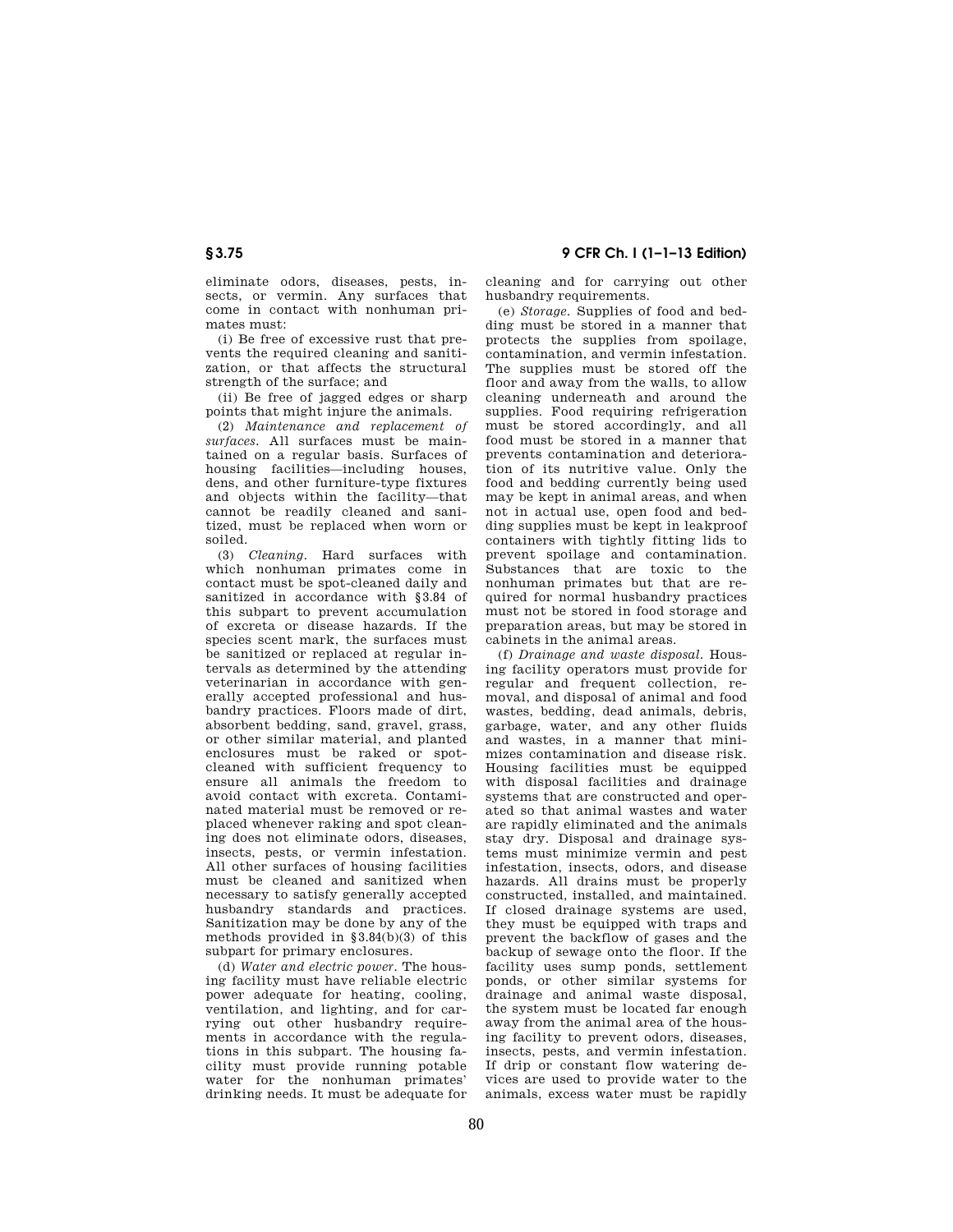drained out of the animal areas by gutters or pipes so that the animals stay dry. Standing puddles of water in animal areas must be mopped up or drained so that the animals remain dry. Trash containers in housing facilities and in food storage and food preparation areas must be leakproof and must have tightly fitted lids on them at all times. Dead animals, animal parts, and animal waste must not be kept in food storage or food preparation areas, food freezers, food refrigerators, and animal areas.

(g) *Washrooms and sinks.* Washing facilities, such as washrooms, basins, sinks, or showers must be provided for animal caretakers and must be readily accessible.

### **§ 3.76 Indoor housing facilities.**

(a) *Heating, cooling, and temperature.*  Indoor housing facilities must be sufficiently heated and cooled when necessary to protect nonhuman primates from temperature extremes and to provide for their health and well-being. The ambient temperature in the facility must not fall below 45 °F (7.2 °C) for more than 4 consecutive hours when nonhuman primates are present, and must not rise above 85  $\mathrm{^{\circ}F}$  (29.5  $\mathrm{^{\circ}C}$ ) for more than 4 consecutive hours when nonhuman primates are present. The ambient temperature must be maintained at a level that ensures the health and well-being of the species housed, as directed by the attending veterinarian, in accordance with generally accepted professional and husbandry practices.

(b) *Ventilation.* Indoor housing facilities must be sufficiently ventilated at all times when nonhuman primates are present to provide for their health and well-being and to minimize odors, drafts, ammonia levels, and moisture condensation. Ventilation must be provided by windows, doors, vents, fans, or air conditioning. Auxiliary ventilation, such as fans, blowers, or air conditioning, must be provided when the ambient temperature is 85 °F (29.5 °C) or higher. The relative humidity maintained must be at a level that ensures the health and well-being of the animals housed, as directed by the attending veterinarian, in accordance with

generally accepted professional and husbandry practices.

(c) *Lighting.* Indoor housing facilities must be lighted well enough to permit routine inspection and cleaning of the facility, and observation of the nonhuman primates. Animal areas must be provided a regular diurnal lighting cycle of either natural or artificial light. Lighting must be uniformly diffused throughout animal facilities and provide sufficient illumination to aid in maintaining good housekeeping practices, adequate cleaning, adequate inspection of animals, and for the well-being of the animals. Primary enclosures must be placed in the housing facility so as to protect the nonhuman primates from excessive light.

## **§ 3.77 Sheltered housing facilities.**

(a) *Heating, cooling, and temperature.*  The sheltered part of sheltered housing facilities must be sufficiently heated and cooled when necessary to protect the nonhuman primates from temperature extremes, and to provide for their health and well-being. The ambient temperature in the sheltered part of the facility must not fall below 45 °F (7.2 °C) for more than 4 consecutive hours when nonhuman primates are present, and must not rise above 85 °F (29.5 °C) for more than 4 consecutive hours when nonhuman primates are present, unless temperatures above 85 °F (29.5 °C) are approved by the attending veterinarian, in accordance with generally accepted husbandry practices. The ambient temperature must be maintained at a level that ensures the health and well-being of the species housed, as directed by the attending veterinarian, in accordance with generally accepted professional and husbandry practices.

(b) *Ventilation.* The sheltered part of sheltered animal facilities must be sufficiently ventilated at all times to provide for the health and well-being of nonhuman primates and to minimize odors, drafts, ammonia levels, and moisture condensation. must be provided by windows, doors, vents, fans, or air conditioning. Auxiliary ventilation, such as fans, blowers or air conditioning, must be provided when the ambient temperature is 85 °F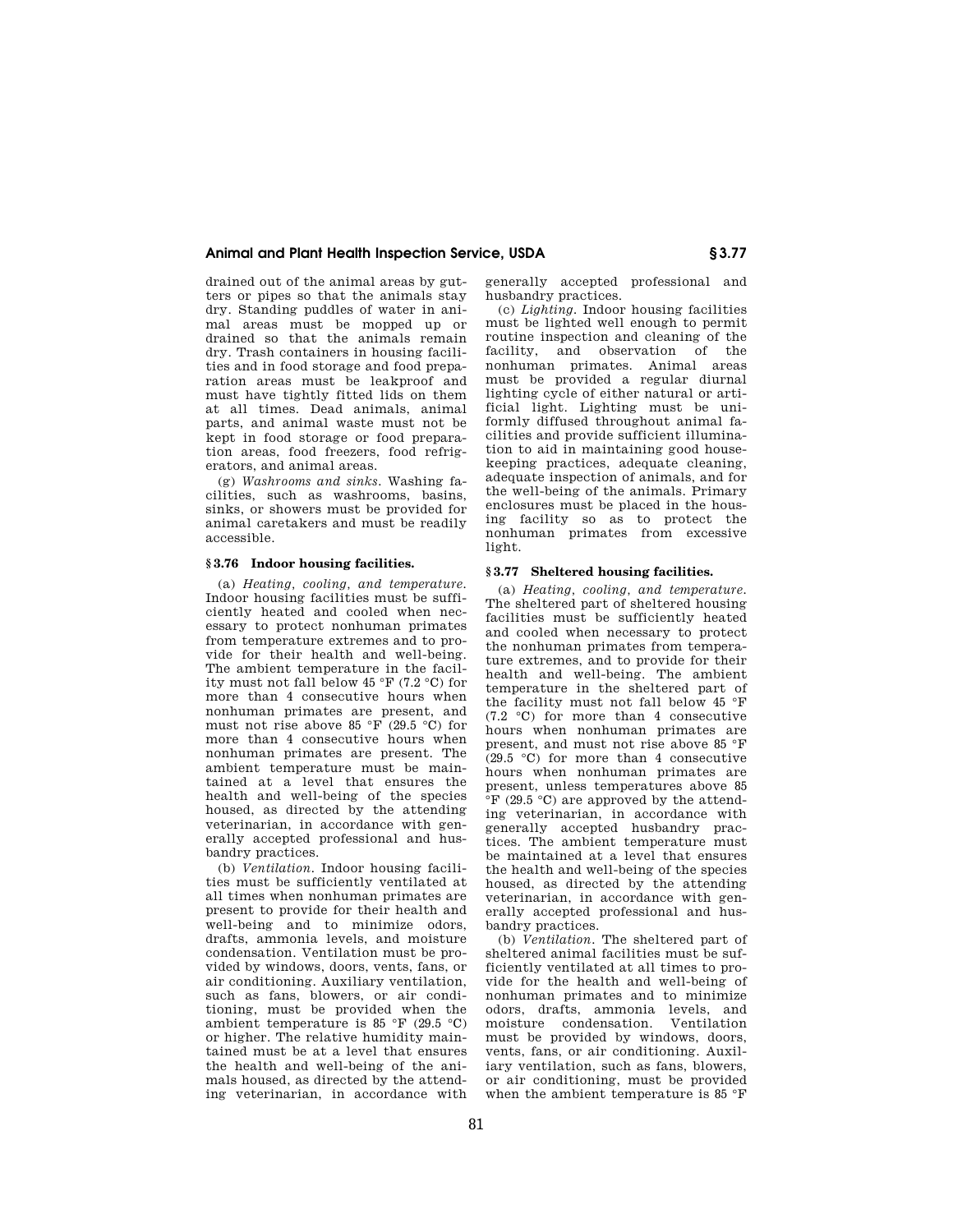$(29.5 \text{ °C})$  or higher. The relative humidity maintained must be at a level that ensures the health and well-being of the species housed, as directed by the attending veterinarian, in accordance with generally accepted professional and husbandry practices.

(c) *Lighting.* The sheltered part of sheltered housing facilities must be lighted well enough to permit routine inspection and cleaning of the facility, and observation of the nonhuman primates. Animal areas must be provided a regular diurnal lighting cycle of either natural or artificial light. Lighting must be uniformly diffused throughout animal facilities and provide sufficient illumination to aid in maintaining good housekeeping practices, adequate cleaning, adequate inspection of animals, and for the wellbeing of the animals. Primary enclosures must be placed in the housing facility so as to protect the nonhuman primates from excessive light.

(d) *Shelter from the elements.* Sheltered housing facilities for nonhuman primates must provide adequate shelter from the elements at all times. They must provide protection from the sun, rain, snow, wind, and cold, and from any weather conditions that may occur.

(e) *Capacity: multiple shelters.* Both the sheltered part of sheltered housing facilities and any other necessary shelter from the elements must be sufficiently large to provide protection comfortably to each nonhuman primate housed in the facility. If aggressive or dominant animals are housed in the facility with other animals, there must be multiple shelters or other means to ensure that each nonhuman primate has access to shelter.

(f) *Perimeter fence.* On and after February 15, 1994, the outdoor area of a sheltered housing facility must be enclosed by a fence that is of sufficient height to keep unwanted species out. Fences less than 6 feet high must be approved by the Administrator. The fence must be constructed so that it protects nonhuman primates by restricting unauthorized humans, and animals the size of dogs, skunks, and raccoons from going through it or under it and having contact with the nonhuman primates. It must be of suf-

**§ 3.78 9 CFR Ch. I (1–1–13 Edition)** 

ficient distance from the outside wall or fence of the primary enclosure to prevent physical contact between animals inside the enclosure and outside the perimeter fence. Such fences less than 3 feet in distance from the primary enclosure must be approved by the Administrator. A perimeter fence is not required if:

(1) The outside walls of the primary enclosure are made of a sturdy, durable material such as concrete, wood, plastic, metal, or glass, and are high enough and constructed in a manner that restricts contact with or entry by humans and animals that are outside the sheltered housing facility; or

(2) The housing facility is surrounded by a natural barrier that restricts the nonhuman primates to the housing facility and protects them from contact with unauthorized humans and animals that are outside the sheltered housing facility, and the Administrator gives written permission

(g) *Public barriers.* Fixed public exhibits housing nonhuman primates, such as zoos, must have a barrier between the primary enclosure and the public at any time the public is present, that restricts physical contact between the public and the nonhuman primates. Nonhuman primates used in trained animal acts or in uncaged public exhibits must be under the direct control and supervision of an experienced handler or trainer at all times when the public is present. Trained nonhuman primates may be permitted physical contact with the public, as allowed under §2.131, but only if they are under the direct control and supervision of an experienced handler or trainer at all times during the contact.

(Approved by the Office of Management and Budget under control number 0579–0093)

## **§ 3.78 0utdoor housing facilities.**

(a) *Acclimation.* Only nonhuman primates that are acclimated, as determined by the attending veterinarian, to the prevailing temperature and humidity at the outdoor housing facility during the time of year they are at the facility, and that can tolerate the range of temperatures and climatic conditions known to occur at the facility at that time of year without stress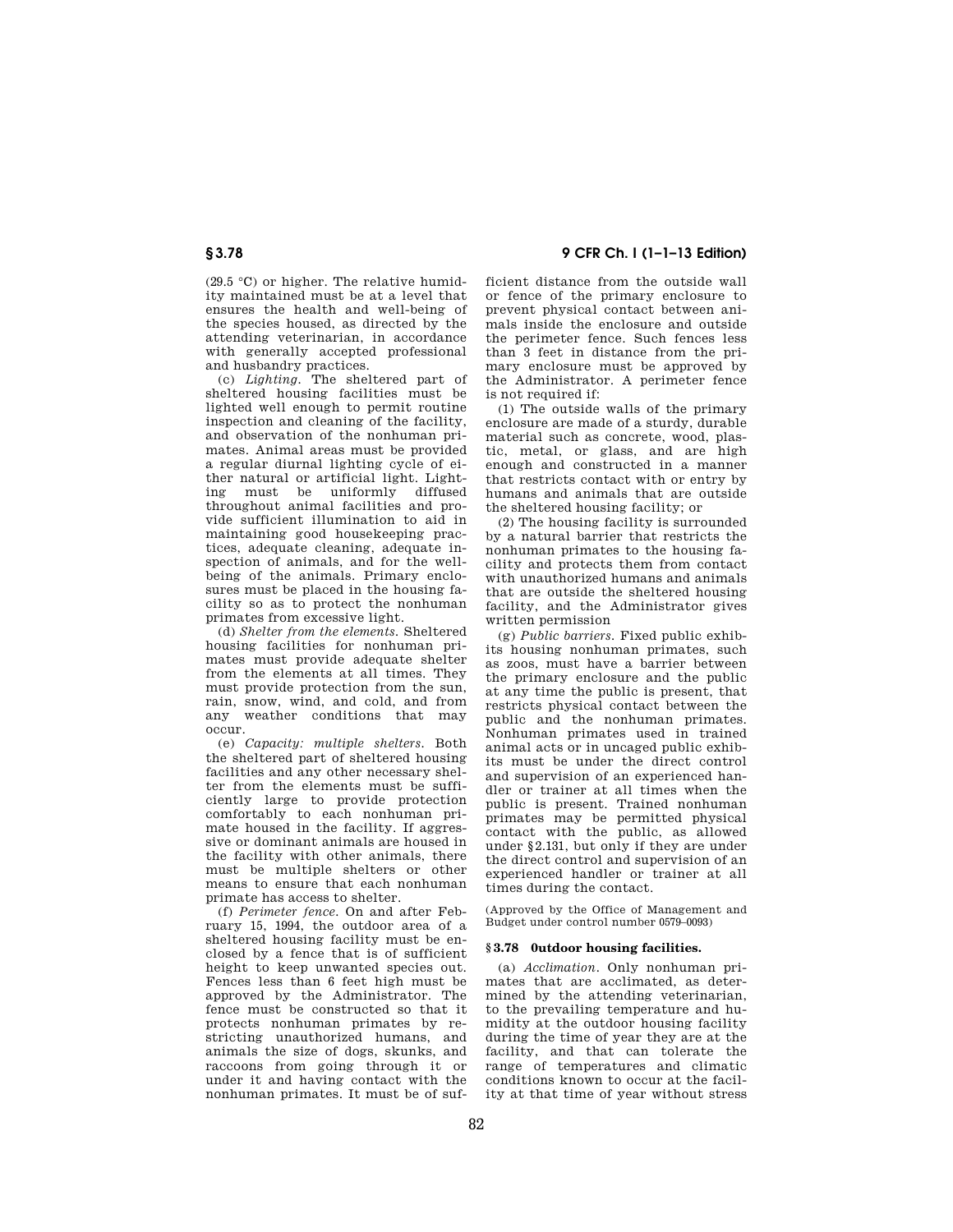or discomfort, may be kept in outdoor facilities.

(b) *Shelter from the elements.* Outdoor housing facilities for nonhuman primates must provide adequate shelter from the elements at all times. It must provide protection from the sun, rain, snow, wind, and cold, and from any weather conditions that may occur. The shelter must safely provide heat to the nonhuman primates to prevent the ambient temperature from falling below  $45 \text{ }^{\circ}\text{F}$  (7.2  $^{\circ}\text{C}$ ), except as directed by the attending veterinarian and in accordance with generally accepted professional and husbandry practices.

(c) *Capacity: multiple shelters.* The shelter must be sufficiently large to comfortably provide protection for each nonhuman primate housed in the facility. If aggressive or dominant animals are housed in the facility with other animals there must be multiple shelters, or other means to ensure protection for each nonhuman primate housed in the facility.

(d) *Perimeter fence.* On and after February 15, 1994, an outdoor housing facility must be enclosed by a fence that is of sufficient height to keep unwanted species out. Fences less than 6 feet high must be approved by the Administrator. The fence must be constructed so that it protects nonhuman primates by restricting unauthorized humans, and animals the size of dogs, skunks, and raccoons from going through it or under it and having contact with the nonhuman primates. It must be of sufficient distance from the outside wall or fence of the primary enclosure to prevent physical contact between animals inside the enclosure and outside the perimeter fence. Such fences less than 3 feet in distance from the primary enclosure must be approved by the Administrator. A perimeter fence is not required if:

(1) The outside walls of the primary enclosure are made of a sturdy, durable material such as concrete, wood, plastic, metal, or glass, and are high enough and constructed in a manner that restricts contact with or entry by humans and animals that are outside the housing facility; or

(2) The housing facility is surrounded by a natural barrier that restricts the nonhuman primates to the housing facility and protects them from contact with unauthorized humans and animals that are outside the housing facility, and the Administrator gives written permission.

(e) *Public barriers.* Fixed public exhibits housing nonhuman primates, such as zoos, must have a barrier between the primary enclosure and the public at any time the public is present, in order to restrict physical contact between the public and the nonhuman primates. Nonhuman primates used in trained animal acts or in uncaged public exhibits must be under the direct control and supervision of an experienced handler or trainer at all times when the public is present. Trained nonhuman primates may be allowed physical contact with the public, but only if they are under the direct control and supervision of an experienced handler or trainer at all times during the contact.

(Approved by the Office of Management and Budget under control number 0579–0093)

#### **§ 3.79 Mobile or traveling housing facilities.**

(a) *Heating, cooling, and temperature.*  Mobile or traveling housing facilities must be sufficiently heated and cooled when necessary to protect nonhuman primates from temperature extremes and to provide for their health and well-being. The ambient temperature in the traveling housing facility must not fall below 45 °F (7.2 °C) for more than 4 consecutive hours when nonhuman primates are present, and must not rise above 85 °F (29.5 °C) for more than 4 consecutive hours when nonhuman primates are present. The ambient temperature must be maintained at a level that ensures the health and well-being of the species housed, as directed by the attending veterinarian, and in accordance with generally accepted professional and husbandry practices.

(b) *Ventilation.* Traveling housing facilities must be sufficiently ventilated at all times when nonhuman primates are present to provide for the health and well-being of nonhuman primates and to minimize odors, drafts, ammonia levels, moisture condensation, and exhaust fumes. Ventilation must be provided by means of windows, doors,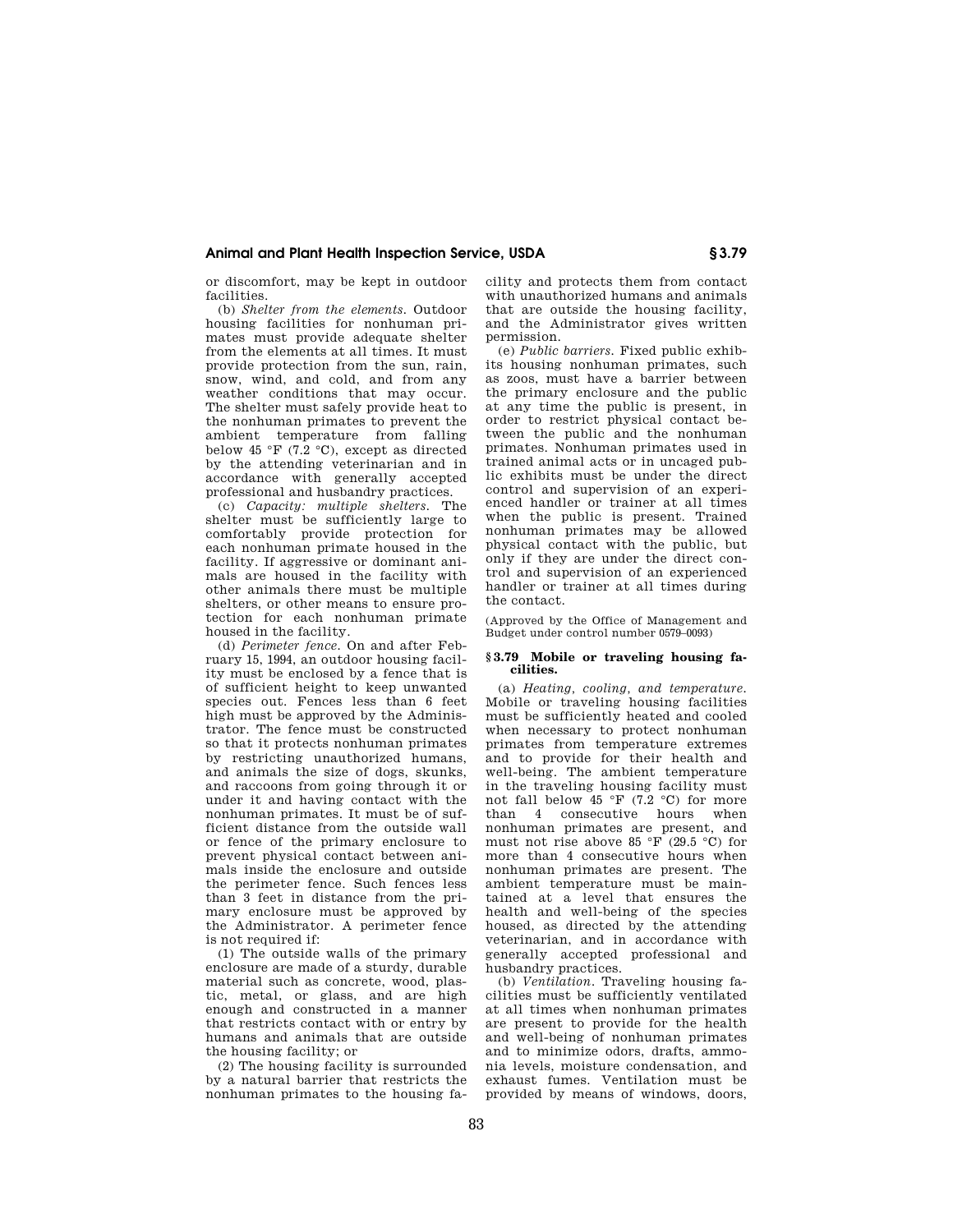vents, fans, or air conditioning. Auxiliary ventilation, such as fans, blowers, or air conditioning, must be provided when the ambient temperature in the traveling housing facility is 85 °F (29.5 °C) or higher.

(c) *Lighting.* Mobile or traveling housing facilities must be lighted well enough to permit routine inspection and cleaning of the facility, and observation of the nonhuman primates. Animal areas must be provided a regular diurnal lighting cycle of either natural or artificial light. Lighting must be uniformly diffused throughout animal facilities and provide sufficient illumination to aid in maintaining good housekeeping practices, adequate cleaning, adequate inspection of animals, and for the well-being of the animals. Primary enclosures must be placed in the housing facility so as to protect the nonhuman primates from excessive light.

(d) *Public barriers.* There must be a barrier between a mobile or traveling housing facility and the public at any time the public is present, in order to restrict physical contact between the nonhuman primates and the public. Nonhuman primates used in traveling exhibits, trained animal acts, or in uncaged public exhibits must be under the direct control and supervision of an experienced handler or trainer at all times when the public is present. Trained nonhuman primates may be allowed physical contact with the public, but only if they are under the direct control and supervision of an experienced handler or trainer at all times during the contact.

#### **§ 3.80 Primary enclosures.**

Primary enclosures for nonhuman primates must meet the following minimum requirements:

(a) *General requirements.* (1) Primary enclosures must be designed and constructed of suitable materials so that they are structurally sound for the species of nonhuman primates contained in them. They must be kept in good repair.

(2) Primary enclosures must be constructed and maintained so that they:

(i) Have no sharp points or edges that could injure the nonhuman primates;

(ii) Protect the nonhuman primates from injury;

(iii) Contain the nonhuman primates securely and prevent accidental opening of the enclosure, including opening by the animal;

(iv) Keep other unwanted animals from entering the enclosure or having physical contact with the nonhuman primates;

(v) Enable the nonhuman primates to remain dry and clean;

(vi) Provide shelter and protection from extreme temperatures and weather conditions that may be uncomfortable or hazardous to the species of nonhuman primate contained;

(vii) Provide sufficient shade to shelter all the nonhuman primates housed in the primary enclosure at one time;

(viii) Provide the nonhuman primates with easy and convenient access to clean food and water;

(ix) Enable all surfaces in contact with nonhuman primates to be readily cleaned and sanitized in accordance with §3.84(b)(3) of this subpart, or replaced when worn or soiled;

(x) Have floors that are constructed in a manner that protects the nonhuman primates from injuring themselves; and

(xi) Provide sufficient space for the nonhuman primates to make normal postural adjustments with freedom of movement.

(b) *Minimum space requirements.* Primary enclosures must meet the minimum space requirements provided in this subpart. These minimum space requirements must be met even if perches, ledges, swings, or other suspended fixtures are placed in the enclosure. Low perches and ledges that do not allow the space underneath them to be comfortably occupied by the animal will be counted as part of the floor space.

(1) Prior to February 15, 1994:

(i) Primary enclosures must be constructed and maintained so as to provide sufficient space to allow each nonhuman primate to make normal postural adjustments with adequate freedom of movement; and

(ii) Each nonhuman primate housed in a primary enclosure must be provided with a minimum floor space equal to an area at least three times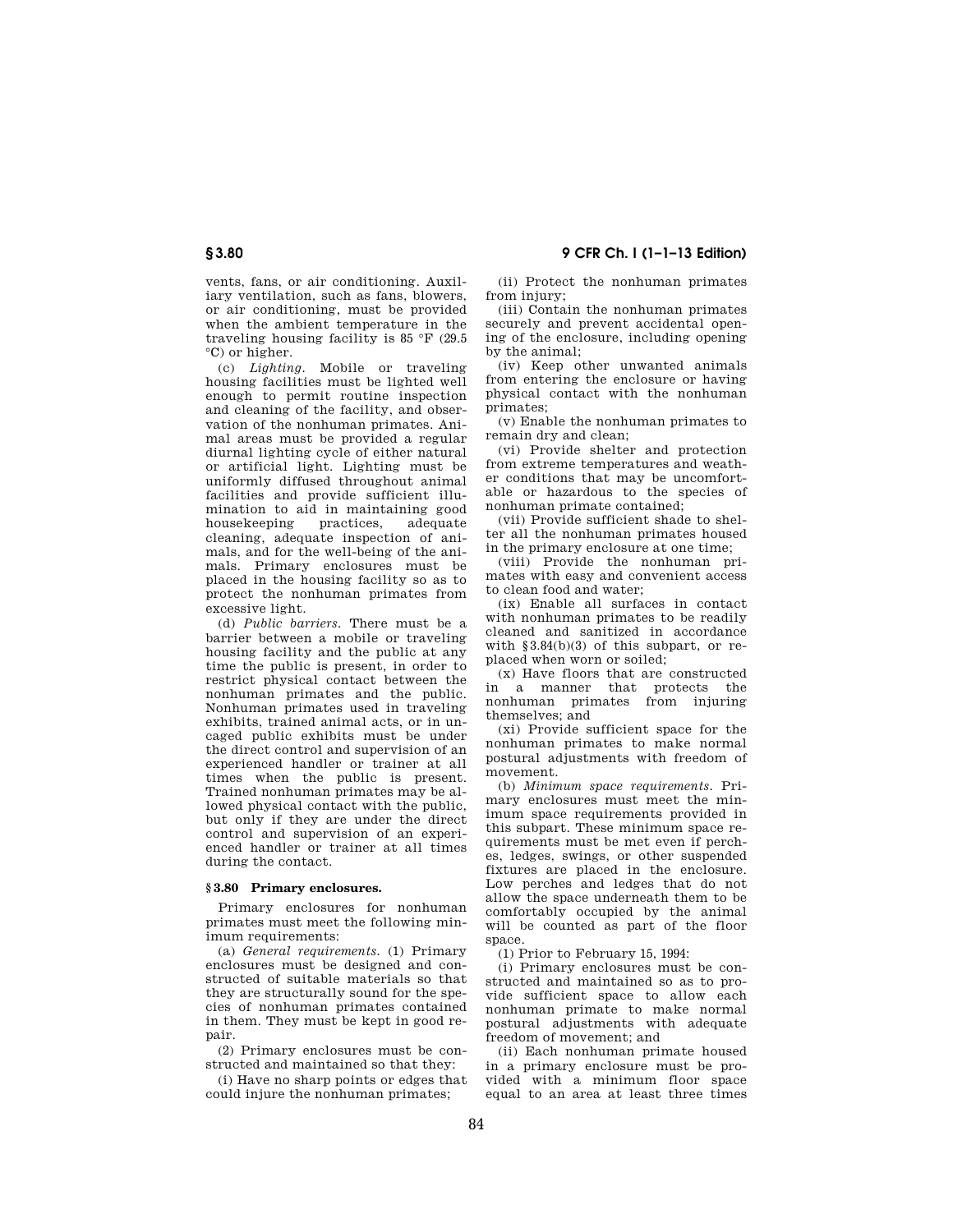the area occupied by the primate when standing on four feet.

(2) On and after February 15, 1994:

(i) The minimum space that must be provided to *each* nonhuman primate, whether housed individually or with other nonhuman primates, will be determined by the typical weight of animals of its species, except for brachiating species and great apes 3 and will be calculated by using the following table: 4

| Group |      | Weight | Floor area/animal                       |                                                          | Height                           |                                                              |
|-------|------|--------|-----------------------------------------|----------------------------------------------------------|----------------------------------|--------------------------------------------------------------|
|       | lbs. | (kg.)  | ft <sub>2</sub>                         | (m <sup>2</sup> )                                        | in.                              | (cm.)                                                        |
|       |      |        | 1.6<br>3.0<br>4.3<br>6.0<br>8.0<br>25.1 | (0.15)<br>(0.28)<br>(0.40)<br>(0.56)<br>(0.74)<br>(2.33) | 20<br>30<br>30<br>32<br>36<br>84 | (50.8)<br>(76.2)<br>(76.2)<br>(81.28)<br>(91.44)<br>(213.36) |

(ii) Dealers. exhibitors, and research facilities, including Federal research facilities, must provide great apes weighing over 110 lbs. (50 kg) an additional volume of space in excess of that required for Group 6 animals as set forth in paragraph  $(b)(2)(i)$  of this section, to allow for normal postural adjustments.

(iii) In the case of research facilities, any exemption from these standards must be required by a research proposal or in the judgment of the attending veterinarian and must be approved by the Committee. In the case of dealers and exhibitors, any exemption from these standards must be required in the judgment of the attending veterinarian and approved by the Administrator.

(iv) When more than one nonhuman primate is housed in a primary enclosure, the minimum space requirement for the enclosure is the sum of the minimum floor area space required for each individual nonhuman primate in the table in paragraph  $(b)(2)(i)$  of this section, and the minimum height requirement for the largest nonhuman primate housed in the enclosure. Provided however, that mothers with infants less than 6 months of age may be maintained together in primary enclosures that meet the floor area space and height requirements of the mother.

(c) Innovative primary enclosures not precisely meeting the floor area and height requirements provided in paragraphs (b)(1) and (b)(2) of this section, but that do provide nonhuman primates with a sufficient volume of space and the opportunity to express species-

Group 1—marmosets, tamarins, and infants (less than 6 months of age) of various species.

Group 2—capuchins, squirrel monkeys and similar size species, and juveniles (6 months to 3 years of age) of various species.

Group 3—macaques and African species.

Group 4—male macaques and large African species.

Group 5—baboons and nonbrachiating species larger than 33.0 lbs. (15 kg.).

Group 6—great apes over 55.0 lbs. (25 kg.), except as provided in paragraph (b)(2)(ii) of this section, and brachiating species.

<sup>3</sup>The different species of nonhuman primates are divided into six weight groups for determining minimum space requirements, except that all brachiating species of any weight are grouped together since they require additional space to engage in speciestypical behavior. The grouping provided is based upon the typical weight for various species and not on changes associated with obesity, aging, or pregnancy. These conditions will not be considered in determining a nonhuman primate's weight group unless the animal is obviously unable to make normal postural adjustments and movements within the primary enclosure. Different species of prosimians vary in weight and should be grouped with their appropriate weight group. They have not been included in the weight table since different species typically fall into different weight groups. Infants and juveniles of certain species are substantially lower in weight than adults of those species

and require the minimum space requirements of lighter weight species, unless the animal is obviously unable to make normal postural adjustments and movements within

<sup>&</sup>lt;sup>4</sup>Examples of the kinds of nonhuman primates typically included in each age group are: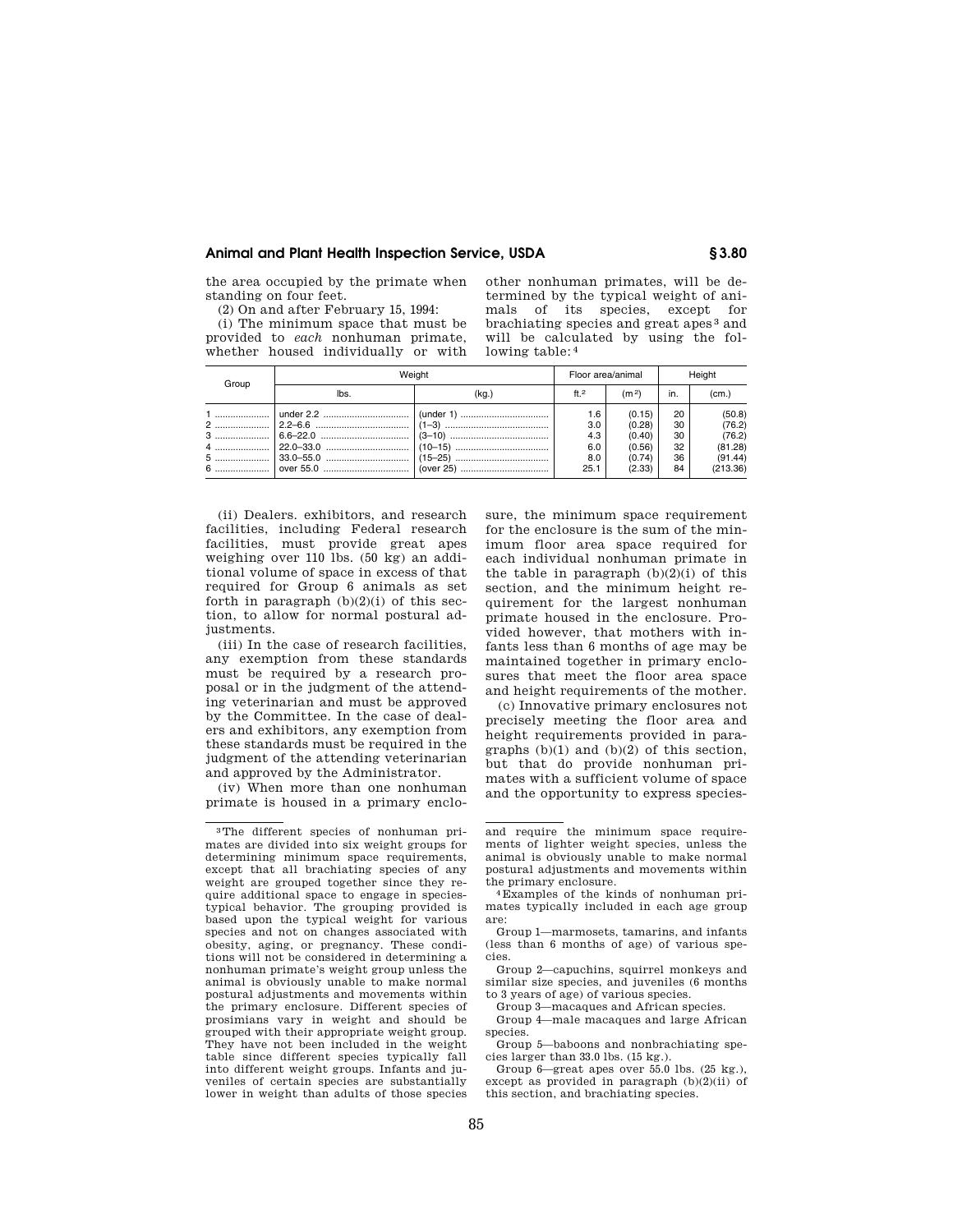typical behavior, may be used at research facilities when approved by the Committee, and by dealers and exhibitors when approved by the Administrator.

(Approved by the Office of Management and Budget under control number 0579–0093)

#### **§ 3.81 Environment enhancement to promote psychological well-being.**

Dealers, exhibitors, and research facilities must develop, document, and follow an appropriate plan for environment enhancement adequate to promote the psychological well-being of nonhuman primates. The plan must be in accordance with the currently accepted professional standards as cited in appropriate professional journals or reference guides, and as directed by the attending veterinarian. This plan must be made available to APHIS upon request, and, in the case of research facilities, to officials of any pertinent funding agency. The plan, at a minimum, must address each of the following:

(a) *Social grouping.* The environment enhancement plan must include specific provisions to address the social needs of nonhuman primates of species known to exist in social groups in nature. Such specific provisions must be in accordance with currently accepted professional standards, as cited in appropriate professional journals or reference guides, and as directed by the attending veterinarian. The plan may provide for the following exceptions:

(1) If a nonhuman primate exhibits vicious or overly aggressive behavior, or is debilitated as a result of age or other conditions (e.g., arthritis), it should be housed separately;

(2) Nonhuman primates that have or are suspected of having a contagious disease must be isolated from healthy animals in the colony as directed by the attending veterinarian. When an entire group or room of nonhuman primates is known to have or believed to be exposed to an infectious agent, the group may be kept intact during the process of diagnosis, treatment, and control.

(3) Nonhuman primates may not be housed with other species of primates or animals unless they are compatible, do not prevent access to food, water, or

# **§ 3.81 9 CFR Ch. I (1–1–13 Edition)**

shelter by individual animals. and are not known to be hazardous to the health and well-being of each other. Compatibility of nonhuman primates must be determined in accordance with generally accepted professional practices and actual observations, as directed by the attending veterinarian, to ensure that the nonhuman primates are in fact compatible. Individually housed nonhuman primates must be able to see and hear nonhuman primates of their own or compatible species unless the attending veterinarian determines that it would endanger their health, safety, or well-being.

(b) *Environmental enrichment.* The physical environment in the primary enclosures must be enriched by providing means of expressing noninjurious species-typical activities. Species differences should be considered when determining the type or methods of enrichment. Examples of environmental enrichments include providing perches, swings, mirrors, and other increased cage complexities; providing objects to manipulate; varied food items; using foraging or task-oriented feeding methods; and providing interaction with the care giver or other familiar and knowledgeable person consistent with personnel safety precautions.

(c) *Special considerations.* Certain nonhuman primates must be provided special attention regarding enhancement of their environment, based on the needs of the individual species and in accordance with the instructions of the attending veterinarian. Nonhuman primates requiring special attention are the following:

(1) Infants and young juveniles;

(2) Those that show signs of being in psychological distress through behavior or appearance;

(3) Those used in research for which the Committee-approved protocol requires restricted activity;

(4) Individually housed nonhuman primates that are unable to see and hear nonhuman primates of their own or compatible species; and

(5) Great apes weighing over 110 lbs. (50 kg). Dealers, exhibitors, and research facilities must include in the environment enhancement plan special provisions for great apes weighing over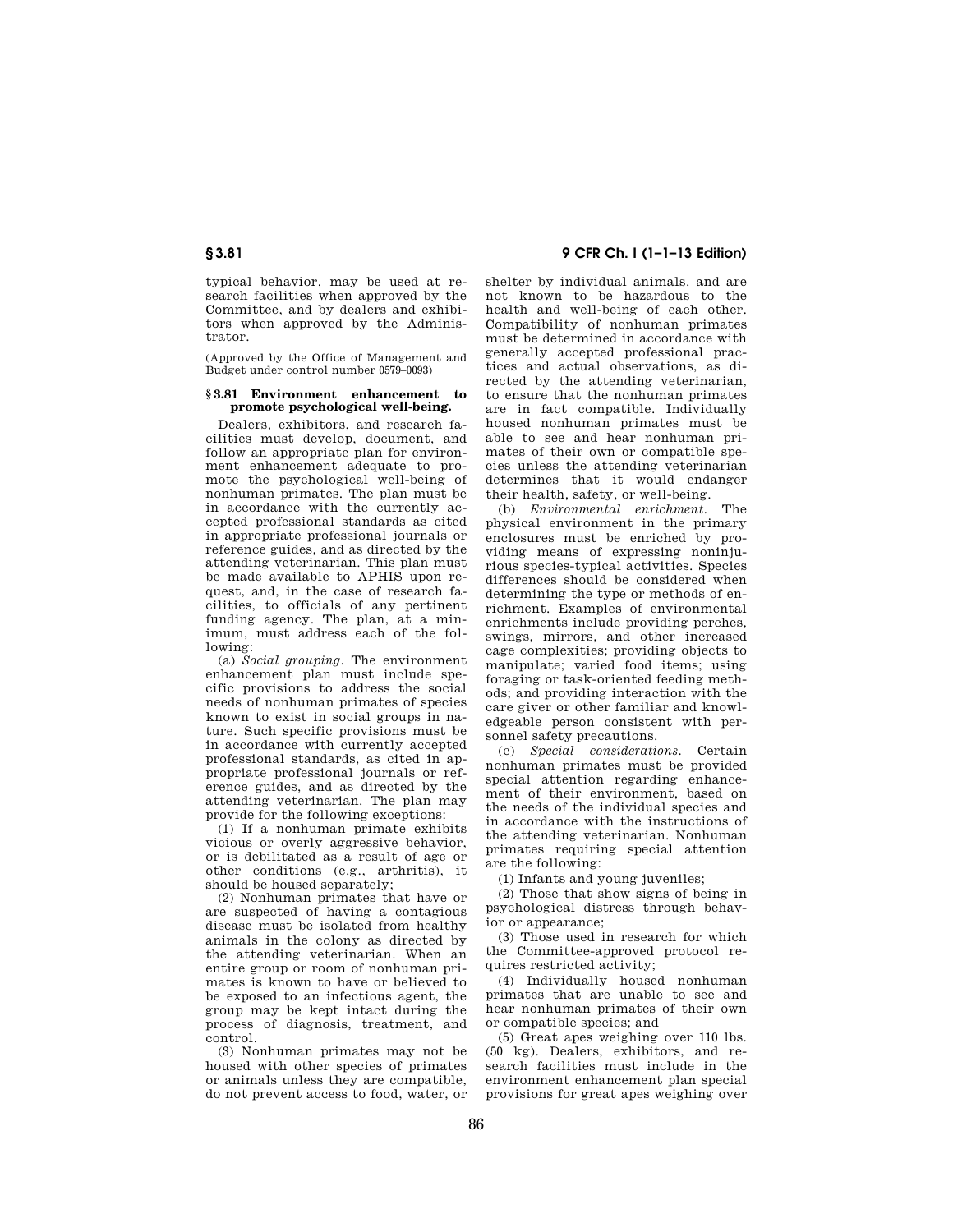110 lbs. (50 kg), including additional opportunities to express species-typical behavior.

(d) *Restraint devices.* Nonhuman primates must not be maintained in restraint devices unless required for health reasons as determined by the attending veterinarian or by a research proposal approved by the Committee at research facilities. Maintenance under such restraint must be for the shortest period possible. In instances where long-term (more than 12 hours) restraint is required, the nonhuman primate must be provided the opportunity daily for unrestrained activity for at least one continuous hour during the period of restraint, unless continuous restraint is required by the research proposal approved by the Committee at research facilities.

(e) *Exemptions.* (1) The attending veterinarian may exempt an individual nonhuman primate from participation in the environment enhancement plan because of its health or condition, or in consideration of its well-being. The basis of the exemption must be recorded by the attending veterinarian for each exempted nonhuman primate. Unless the basis for the exemption is a permanent condition, the exemption must be reviewed at least every 30 days by the attending veterinarian.

(2) For a research facility, the Committee may exempt an individual nonhuman primate from participation in some or all of the otherwise required environment enhancement plans for scientific reasons set forth in the research proposal. The basis of the exemption shall be documented in the approved proposal and must be reviewed at appropriate intervals as determined by the Committee, but not less than annually.

(3) Records of any exemptions must be maintained by the dealer, exhibitor, or research facility and must be made available to USDA officials or officials of any pertinent funding Federal agency upon request.

(Approved by the Office of Management and Budget under control number 0579–0093)

### ANIMAL HEALTH AND HUSBANDRY **STANDARDS**

### **§ 3.82 Feeding.**

(a) The diet for nonhuman primates must be appropriate for the species, size, age, and condition of the animal, and for the conditions in which the nonhuman primate is maintained, according to generally accepted professional and husbandry practices and nutritional standards. The food must be clean, wholesome, and palatable to the animals. It must be of sufficient quantity and have sufficient nutritive value to maintain a healthful condition and weight range of the animal and to meet its normal daily nutritional requirements.

(b) Nonhuman primates must be fed at least once each day except as otherwise might be required to provide adequate veterinary care. Infant and juvenile nonhuman primates must be fed as often as necessary in accordance with generally accepted professional and husbandry practices and nutritional standards, based upon the animals' age and condition.

(c) Food and food receptacles, if used, must be readily accessible to all the nonhuman primates being fed. If members of dominant nonhuman primate or other species are fed together with other nonhuman primates, multiple feeding sites must be provided. The animals must be observed to determine that all receive a sufficient quantity of food.

(d) Food and food receptacles, if used, must be located so as to minimize any risk of contamination by excreta and pests. Food receptacles must be kept clean and must be sanitized in accordance with the procedures listed in §3.84(b)(3) of this subpart at least once every 2 weeks. Used food receptacles must be sanitized before they can be used to provide food to a different nonhuman primate or social grouping of nonhuman primates. Measures must be taken to ensure there is no molding, deterioration, contamination, or caking or wetting of food placed in selffeeders.

#### **§ 3.83 Watering.**

Potable water must be provided in sufficient quantity to every nonhuman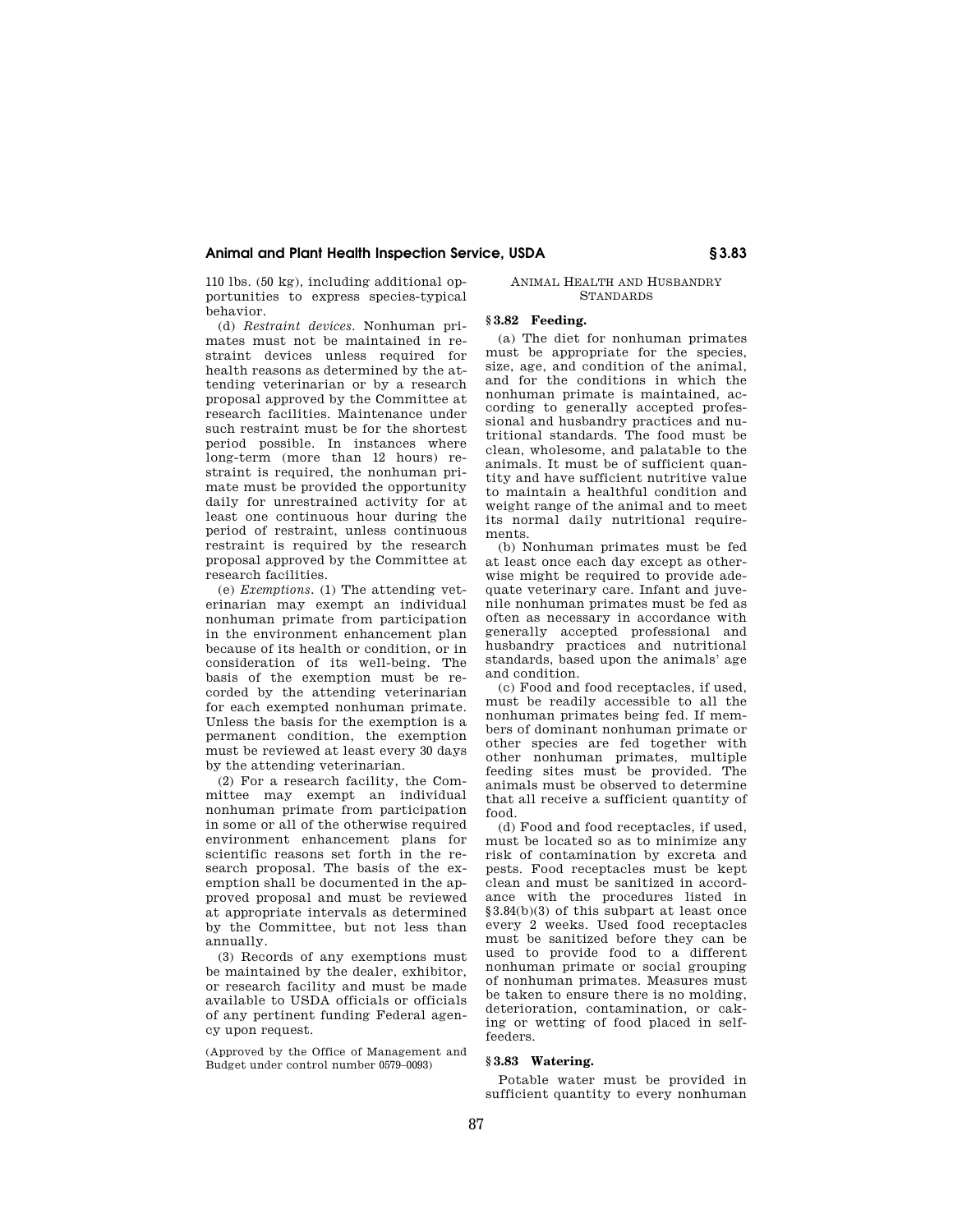# **§ 3.84 9 CFR Ch. I (1–1–13 Edition)**

primate housed at the facility. If potable water is not continually available to the nonhuman primates, it must be offered to them as often as necessary to ensure their health and well-being, but no less than twice daily for at least l hour each time, unless otherwise required by the attending veterinarian, or as required by the research proposal approved by the Committee at research facilities. Water receptacles must be kept clean and sanitized in accordance with methods provided in §3.84(b)(3) of this subpart at least once every 2 weeks or as often as necessary to keep them clean and free from contamination. Used water receptacles must be sanitized before they can be used to provide water to a different nonhuman primate or social grouping of nonhuman primates.

(Approved by the Office of Management and Budget under control number 0579–0093)

#### **§ 3.84 Cleaning, sanitization, housekeeping, and pest control.**

(a) *Cleaning of primary enclosures.* Excreta and food waste must be removed from inside each indoor primary enclosure daily and from underneath them as often as necessary to prevent an excessive accumulation of feces and food waste, to prevent the nonhuman primates from becoming soiled, and to reduce disease hazards, insects, pests, and odors. Dirt floors, floors with absorbent bedding, and planted areas in primary enclosures must be spotcleaned with sufficient frequency to ensure all animals the freedom to avoid contact with excreta, or as often as necessary to reduce disease hazards, insects, pests, and odors. When steam or water is used to clean the primary enclosure, whether by hosing, flushing, or other methods, nonhuman primates must be removed, unless the enclosure is large enough to ensure the animals will not be harmed, wetted, or distressed in the process. Perches, bars, and shelves must be kept clean and replaced when worn. If the species of the nonhuman primates housed in the primary enclosure engages in scent marking, hard surfaces in the primary enclosure must be spot-cleaned daily.

(b) *Sanitization of primary enclosures and food and water receptacles.* (1) A used primary enclosure must be sani-

tized in accordance with this section before it can be used to house another nonhuman primate or group of nonhuman primates.

(2) Indoor primary enclosures must be sanitized at least once every 2 weeks and as often as necessary to prevent an excessive accumulation of dirt, debris, waste, food waste, excreta, or disease hazard, using one of the methods prescribed in paragraph (b)(3) of this section. However, if the species of nonhuman primates housed in the primary enclosure engages in scent marking, the primary enclosure must be sanitized at regular intervals determined in accordance with generally accepted professional and husbandry practices.

(3) Hard surfaces of primary enclosures and food and water receptacles must be sanitized using one of the following methods:

(i) Live steam under pressure;

(ii) Washing with hot water (at least 180 °F (82.2 °C)) and soap or detergent, such as in a mechanical cage washer;

(iii) Washing all soiled surfaces with appropriate detergent solutions or disinfectants, or by using a combination detergent/disinfectant product that accomplishes the same purpose, with a thorough cleaning of the surfaces to remove organic material, so as to remove all organic material and mineral buildup, and to provide sanitization followed by a clean water rinse.

(4) Primary enclosures containing material that cannot be sanitized using the methods provided in paragraph (b)(3) of this section, such as sand, gravel, dirt, absorbent bedding, grass, or planted areas, must be sanitized by removing the contaminated material as necessary to prevent odors, diseases, pests, insects, and vermin infestation.

(c) *Housekeeping for premises.* Premises where housing facilities are located, including buildings and surrounding grounds, must be kept clean and in good repair in order to protect the nonhuman primates from injury, to facilitate the husbandry practices required in this subpart, and to reduce or eliminate breeding and living areas for rodents, pests, and vermin. Premises must be kept free of accumulations of trash, junk, waste, and discarded matter. Weeds, grass, and bushes must be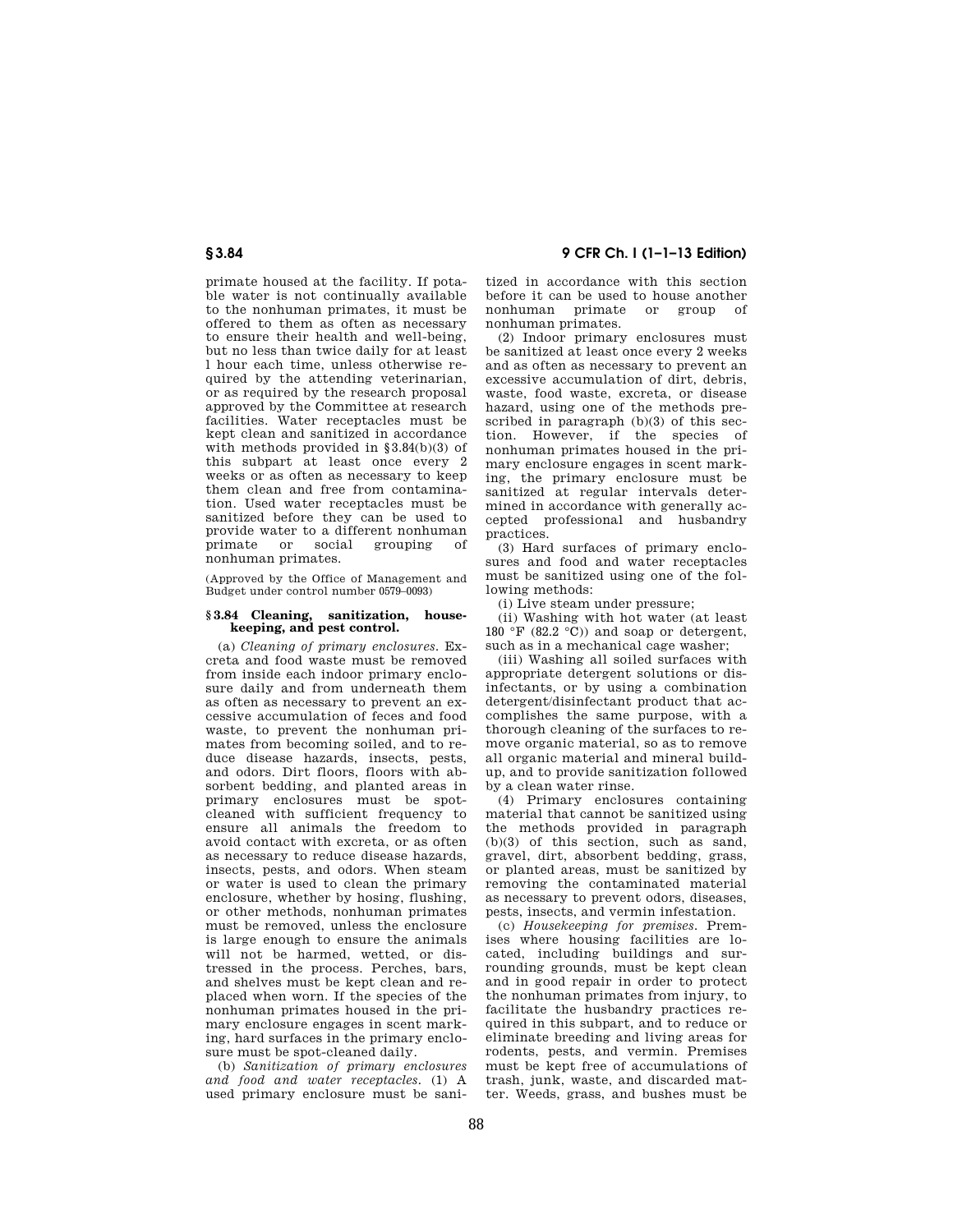controlled so as to facilitate cleaning of the premises and pest control.

(d) *Pest control.* An effective program for control of insects, external parasites affecting nonhuman primates, and birds and mammals that are pests, must be established and maintained so as to promote the health and well-being of the animals and reduce contamination by pests in animal areas.

## **§ 3.85 Employees.**

Every person subject to the Animal Welfare regulations (9 CFR parts 1, 2, and 3) maintaining nonhuman primates must have enough employees to carry out the level of husbandry practices and care required in this subpart. The employees who provide husbandry<br>practices and care or handle care, or handle nonhuman primates, must be trained and supervised by an individual who has the knowledge, background, and experience in proper husbandry and care of nonhuman primates to supervise others. The employer must be certain that the supervisor can perform to these standards.

#### TRANSPORTATION STANDARDS

#### **§ 3.86 Consignments to carriers and intermediate handlers.**

(a) Carriers and intermediate handlers must not accept a nonhuman primate for transport in commerce more than 4 hours before the scheduled departure time of the primary conveyance on which the animal is to be transported. However, a carrier or intermediate handler may agree with anyone consigning a nonhuman primate to extend this time by up to 2 hours.

(b) Carriers and intermediate handlers must not accept a nonhuman primate for transport in commerce unless they are provided with the name, address, telephone number, and telex number, if applicable, of the consignee.

(c) Carriers and intermediate handlers must not accept a nonhuman primate for transport in commerce unless the consignor certifies in writing to the carrier or intermediate handler that the nonhuman primate was offered food and water during the 4 hours before delivery to the carrier or intermediate handler. The certification must be securely attached to the outside of the primary enclosure in a manner that makes it easily noticed and read. Instructions for no food or water are not acceptable unless directed by the attending veterinarian. Instructions must be in compliance with §3.89 of this subpart. The certification must include the following information for each nonhuman primate:

(1) The consignor's name and address;

(2) The species of nonhuman primate; (3) The time and date the animal was last fed and watered and the specific instructions for the next feeding(s) and

watering(s) for a 24-hour period; and (4) The consignor's signature and the date and time the certification was

signed. (d) Carriers and intermediate handlers must not accept a nonhuman primate for transport in commerce unless the primary enclosure meets the requirements of §3.87 of this subpart. A carrier or intermediate handler must not accept a nonhuman primate for transport if the primary enclosure is obviously defective or damaged and cannot reasonably be expected to safely and comfortably contain the nonhuman primate without suffering or injury.

(e) Carriers and intermediate handlers must not accept a nonhuman primate for transport in commerce unless their animal holding area facilities meet the minimum temperature requirements provided in §§3.91 and 3.92 of this subpart, or unless the consignor provides them with a certificate signed by a veterinarian and dated no more than 10 days before delivery of the animal to the carrier or intermediate handler for transport in commerce, certifying that the animal is acclimated to temperatures lower than those that are required in §§3.91 and 3.92 of this subpart. Even if the carrier or intermediate handler receives this certification, the temperatures the nonhuman primate is exposed to while in the carrier's or intermediate handler's custody must not be lower than the minimum temperature specified by the veterinarian in accordance with paragraph (e)(4) of this section, and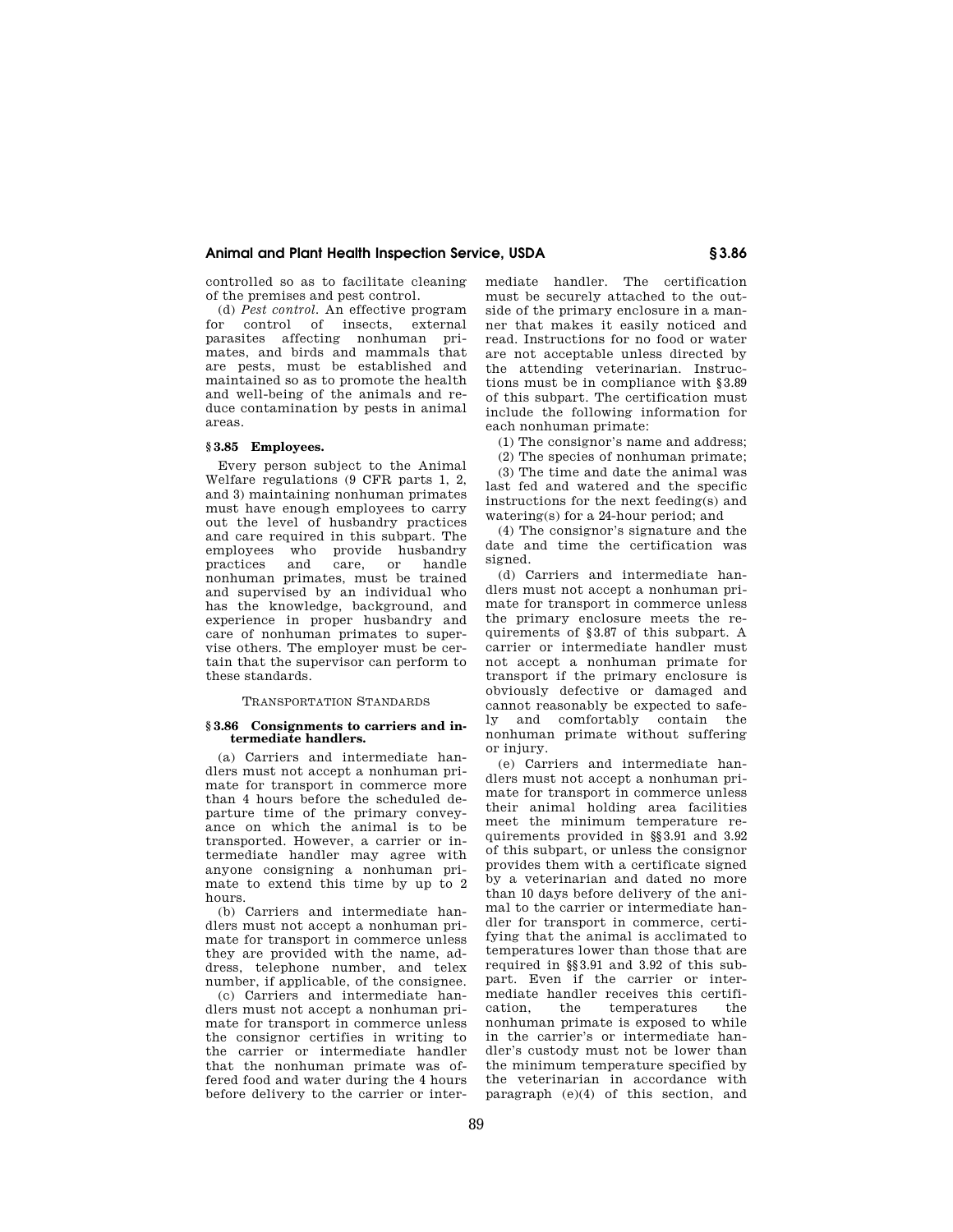must be reasonably within the generally and professionally accepted temperature range for the nonhuman primate, as determined by the veterinarian, considering its age, condition, and species. A copy of the certification must accompany the nonhuman primate to its destination and must include the following information for each primary enclosure:

(1) The consignor's name and address; (2) The number of nonhuman primates contained in the primary enclosure;

(3) The species of nonhuman primate contained in the primary enclosure;

(4) A statement by a veterinarian that to the best of his or her knowledge, each of the nonhuman primates contained in the primary enclosure is acclimated to air temperatures lower than 50 °F (10 °C), but not lower than a minimum temperature specified on the certificate based on the generally and professionally accepted temperature range for the nonhuman primate, considering its age, condition, and species; and

(5) The veterinarian's signature and the date the certification was signed.

(f) When a primary enclosure containing a nonhuman primate has arrived at the animal holding area of a terminal facility after transport, the carrier or intermediate handler must attempt to notify the consignee upon arrival and at least once in every 6 hour period after arrival. The time, date, and method of all attempted notifications and the actual notification of the consignee, and the name of the person who notifies or attempts to notify the consignee must be written either on the carrier's or intermediate handler's copy of the shipping document or on the copy that accompanies the primary enclosure. If the consignee cannot be notified within 24 hours after the nonhuman primate has arrived at the terminal facility, the carrier or intermediate handler must return the animal to the consignor or to whomever the consignor designates. If the consignee is notified of the arrival and does not take physical delivery of the nonhuman primate within 48 hours after arrival of the nonhuman primate, the carrier or intermediate handler must return the animal to the con-

# **§ 3.87 9 CFR Ch. I (1–1–13 Edition)**

signor or to whomever the consignor designates. The carrier or intermediate handler must continue to provide proper care, feeding, and housing to the nonhuman primate, and maintain the nonhuman primate in accordance with generally accepted professional and husbandry practices until the consignee accepts delivery of the nonhuman primate or until it is returned to the consignor or to whomever the consignor designates. The carrier or intermediate handler must obligate the consignor to reimburse the carrier or intermediate handler for the cost of return transportation and care.

(Approved by the Office of Management and Budget under control number 0579–0093)

#### **§ 3.87 Primary enclosures used to transport nonhuman primates.**

Any person subject to the Animal Welfare regulations (9 CFR parts 1, 2, and 3) must not transport or deliver for transport in commerce a nonhuman primate unless it is contained in a primary enclosure, such as a compartment, transport cage, carton, or crate, and the following requirements are met:

(a) *Construction of primary enclosures.*  Primary enclosures used to transport nonhuman primates may be connected or attached to each other and must be constructed so that:

(1) The primary enclosure is strong enough to contain the nonhuman primate securely and comfortably and to withstand the normal rigors of transportation;

(2) The interior of the enclosure has no sharp points or edges and no protrusions that could injure the animal contained in it;

(3) The nonhuman primate is at all times securely contained within the enclosure and cannot put any part of its body outside the enclosure in a way that could result in injury to the animal, or to persons or animals nearby;

(4) The nonhuman primate can be easily and quickly removed from the enclosure in an emergency;

(5) The doors or other closures that provide access into the enclosure are secured with animal-proof devices that prevent accidental opening of the enclosure, including opening by the nonhuman primate;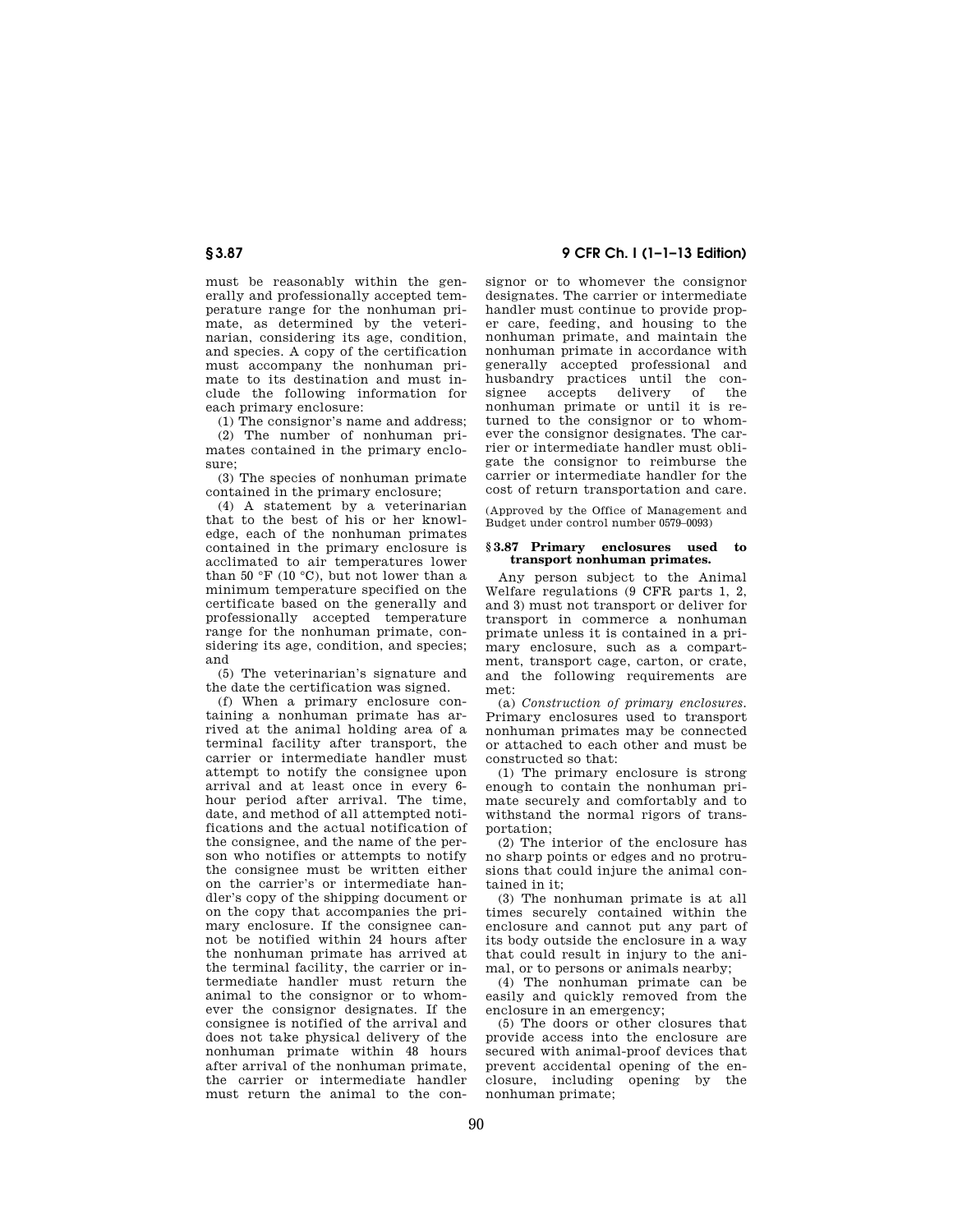(6) Unless the enclosure is permanently affixed to the conveyance, adequate devices such as handles or handholds are provided on its exterior, and enable the enclosure to be lifted without tilting it, and ensure that anyone handling the enclosure will not come into physical contact with the animal contained inside;

(7) Any material, treatment, paint, preservative, or other chemical used in or on the enclosure is nontoxic to the animal and not harmful to the health or well-being of the animal;

(8) Proper ventilation is provided to the nonhuman primate in accordance with paragraph (c) of this section;

(9) Ventilation openings are covered with bars, wire mesh, or smooth expanded metal having air spaces; and

(10) The primary enclosure has a solid, leak-proof bottom, or a removable, leak-proof collection tray under a slatted or wire mesh floor that prevents seepage of waste products, such as excreta and body fluids, outside of the enclosure. If a slatted or wire mesh floor is used in the enclosure, it must be designed and constructed so that the animal cannot put any part of its body between the slats or through the holes in the mesh. It must contain enough previously unused litter to absorb and cover excreta. The litter must be of a suitably absorbent material that is safe and nontoxic to the nonhuman primate and is appropriate for the species transported in the primary enclosure.

(b) *Cleaning of primary enclosures.* A primary enclosure used to hold or transport nonhuman primates in commerce must be cleaned and sanitized before each use in accordance with the methods provided in §3.84(b)(3) of this subpart.

(c) *Ventilation.* (1) If the primary enclosure is movable, ventilation openings must be constructed in one of the following ways:

(i) If ventilation openings are located on two opposite walls of the primary enclosure, the openings on each wall must be at least 16 percent of the total surface area of each such wall and be located above the midline of the enclosure; or

(ii) If ventilation openings are located on all four walls of the primary enclosure, the openings on every wall must be at least 8 percent of the total surface area of each such wall and be located above the midline of the enclosure.

(2) Unless the primary enclosure is permanently affixed to the conveyance, projecting rims or similar devices must be located on the exterior of each enclosure wall having a ventilation opening, in order to prevent obstruction of the openings. The projecting rims or similar devices must be large enough to provide a minimum air circulation space of 0.75 inches (1.9 centimeters) between the primary enclosure and anything the enclosure is placed against.

(3) If a primary enclosure is permanently affixed to the primary conveyance so that there is only a front ventilation opening for the enclosure, the primary enclosure must be affixed to the primary conveyance in such a way that the front ventilation opening cannot be blocked, and the front ventilation opening must open directly to an unobstructed aisle or passageway inside of the conveyance. The ventilation opening must be at least 90 percent of the total area of the front wall of the enclosure, and must be covered with bars, wire mesh, or smooth expanded metal having air spaces.

(d) *Compatibility.* (1) Only one live nonhuman primate may be transported in a primary enclosure, except as follows:

(i) A mother and her nursing infant may be transported together;

(ii) An established male-female pair or family group may be transported together, except that a female in estrus must not be transported with a male nonhuman primate;

(iii) A compatible pair of juveniles of the same species that have not reached puberty may be transported together.

(2) Nonhuman primates of different species must not be transported in adjacent or connecting primary enclosures.

(e) *Space requirements.* Primary enclosures used to transport nonhuman primates must be large enough so that each animal contained in the primary enclosure has enough space to turn around freely in a normal manner and to sit in an upright, hands down position without its head touching the top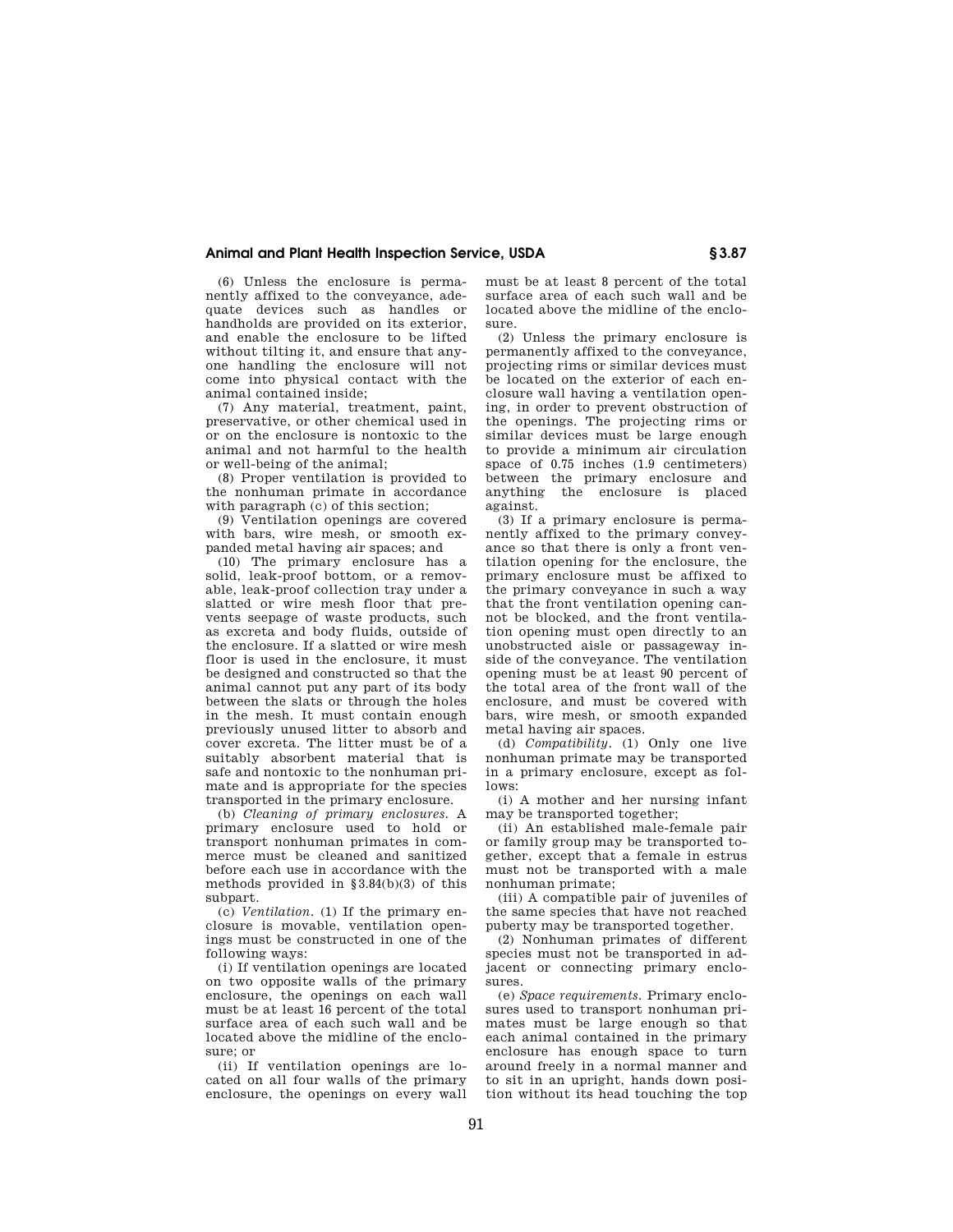of the enclosure. However, certain larger species may be restricted in their movements, in accordance with professionally accepted standards of care, when greater freedom of movement would be dangerous to the animal, its handler, or to other persons.

(f) *Marking and labeling.* Primary enclosures, other than those that are permanently affixed to a conveyance, must be clearly marked in English on the top and on one or more sides with the words ''Wild Animals,'' or ''Live Animals,'' in letters at least 1 inch (2.5 cm.) high, and with arrows or other markings to indicate the correct upright position of the primary enclosure. Permanently affixed primary enclosures must be clearly marked in English with the words ''Wild Animals'' or ''Live Animals,'' in the same manner.

(g) *Accompanying documents and records.* Shipping documents that must accompany shipments of nonhuman primates may be held by the operator of the primary conveyance, for surface transportation only, or must be securely attached in a readily accessible manner to the outside of any primary enclosure that is part of the shipment, in a manner that allows them to be detached for examination and securely reattached, such as in a pocket or sleeve. Instructions for administration of drugs, medication, and other special care must be attached to each primary enclosure in a manner that makes them easy to notice, to detach for examination, and to reattach securely. Food and water instructions must be attached in accordance with §3.86(c) of this subpart.

(Approved by the Office of Management and Budget under control number 0579–0093)

#### **§ 3.88 Primary conveyances (motor vehicle, rail, air, and marine).**

(a) The animal cargo space of primary conveyances used to transport nonhuman primates must be designed, constructed, and maintained in a manner that at all times protects the health and well-being of the animals transported in it, ensures their safety and comfort, and prevents the entry of engine exhaust from the primary conveyance during transportation.

# **§ 3.88 9 CFR Ch. I (1–1–13 Edition)**

(b) The animal cargo space must have a supply of air that is sufficient for the normal breathing of all the animals being transported in it.

(c) Each primary enclosure containing nonhuman primates must be positioned in the animal cargo space in a manner that provides protection from the elements and that allows each nonhuman primate enough air for normal breathing.

(d) During air transportation, the ambient temperature inside a primary conveyance used to transport nonhuman primates must be maintained at a level that ensures the health and well-being of the species housed, in accordance with generally accepted professional and husbandry practices, at all times a nonhuman primate is present.

(e) During surface transportation, the ambient temperature inside a primary conveyance used to transport nonhuman primates must be maintained between 45 °F (7.2 °C) and 85 °F (30 °C) at all times a nonhuman primate is present.

(f) A primary enclosure containing a nonhuman primate must be placed far enough away from animals that are predators or natural enemies of nonhuman primates, whether the other animals are in primary enclosures or not, so that the nonhuman primate cannot touch or see the other animals.

(g) Primary enclosures must be positioned in the primary conveyance in a manner that allows the nonhuman primates to be quickly and easily removed from the primary conveyance in an emergency.

(h) The interior of the animal cargo space must be kept clean

(i) Nonhuman primates must not be transported with any material, substance (e.g., dry ice), or device in a manner that may reasonably be expected to harm the nonhuman primates or cause inhumane conditions.

#### **§ 3.89 Food and water requirements.**

(a) Each nonhuman primate that is 1 year of age or more must be offered food<sup>5</sup> at least once every 24 hours.

<sup>5</sup>Proper food for purposes of this section is described in §3.82 of this subpart, with the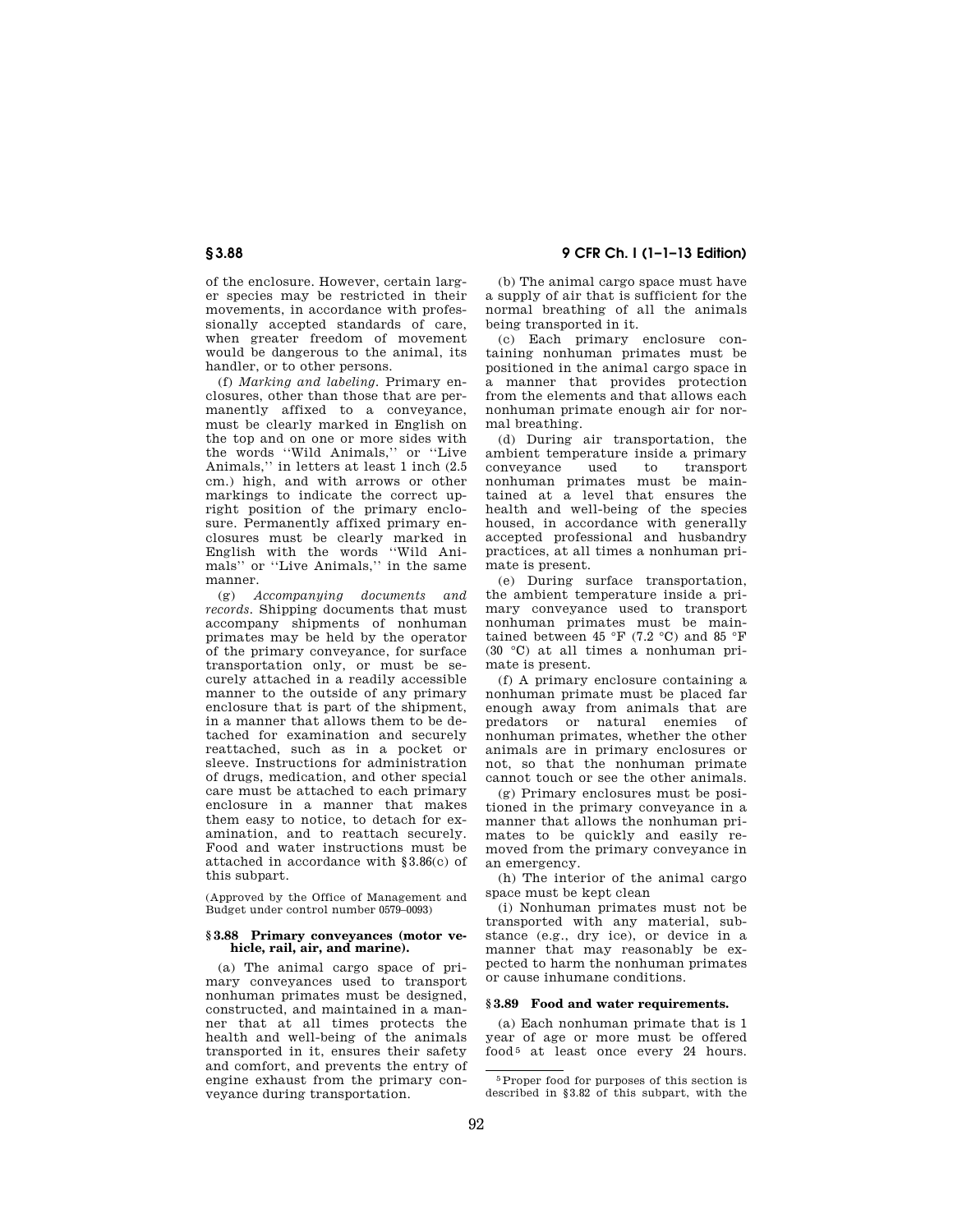Each nonhuman primate that is less than 1 year of age must be offered food at least once every 12 hours. Each nonhuman primate must be offered potable water at least once every 12 hours. These time periods apply to dealers, exhibitors, and research facilities, including Federal research facilities, who transport nonhuman primates in their own primary conveyances, starting from the time the nonhuman primate was last offered food and potable water before transportation was begun. These time periods apply to carriers and intermediate handlers starting from the date and time stated on the certification provided under §3.86(c) of this subpart. Each nonhuman primate must be offered food and potable water within 4 hours before being transported in commerce. Consignors who are subject to the Animal Welfare regulations (9 CFR parts 1, 2, and 3) must certify that each nonhuman primate was offered food and potable water within the 4 hours preceding delivery of the nonhuman primate to a carrier or intermediate handler for transportation in commerce, and must certify the date and time the food and potable water was offered, in accordance with §3.86(c) of this subpart.

(b) Any dealer, exhibitor, or research facility, including a Federal research facility, offering a nonhuman primate to a carrier or intermediate handler for transportation in commerce must securely attach to the outside of the primary enclosure used for transporting the nonhuman primate, written instructions for a  $24$ -hour period for the in-transit food and water requirements of the nonhuman primate(s) contained in the enclosure. The instructions must be attached in a manner that makes them easily noticed and read.

(c) Food and water receptacles must be securely attached inside the primary enclosure and placed so that the receptacles can be filled from outside of the enclosure without opening the door. Food and water receptacles must be designed, constructed, and installed so that a nonhuman primate cannot

leave the primary enclosure through the food or water opening.

(Approved by the Office of Management and Budget under control number 0579–0093)

#### **§ 3.90 Care in transit.**

(a) *Surface transportation (ground and water).* Any person subject to the Animal Welfare regulations (9 CFR parts 1, 2, and 3) transporting nonhuman primates in commerce must ensure that the operator of the conveyance or a person accompanying the operator of the conveyance observes the nonhuman primates as often as circumstances allow, but not less than once every 4 hours, to make sure that they have sufficient air for normal breathing, that the ambient temperature is within the limits provided in §3.88(d) of this subpart, and that all other applicable standards of this subpart are being complied with. The regulated person transporting the nonhuman primates must ensure that the operator or the person accompanying the operator determines whether any of the nonhuman primates are in obvious physical distress, and obtains any veterinary care needed for the nonhuman primates at the closest available veterinary facility.

(b) *Air transportation.* During air transportation of nonhuman primates, it is the responsibility of the carrier to observe the nonhuman primates as frequently as circumstances allow, but not less than once every 4 hours if the animal cargo area is accessible during flight. If the animal cargo area is not accessible during flight, the carrier must observe the nonhuman primates whenever they are loaded and unloaded and whenever the animal cargo space is otherwise accessible to make sure that the nonhuman primates have sufficient air for normal breathing, that the ambient temperature is within the limits provided in §3.88(d) of this subpart, and that all other applicable standards of this subpart are being complied with. The carrier must determine whether any of the nonhuman primates is in obvious physical distress, and arrange for any needed veterinary care for the nonhuman primates as soon as possible.

necessities and circumstances of the mode of travel taken into account.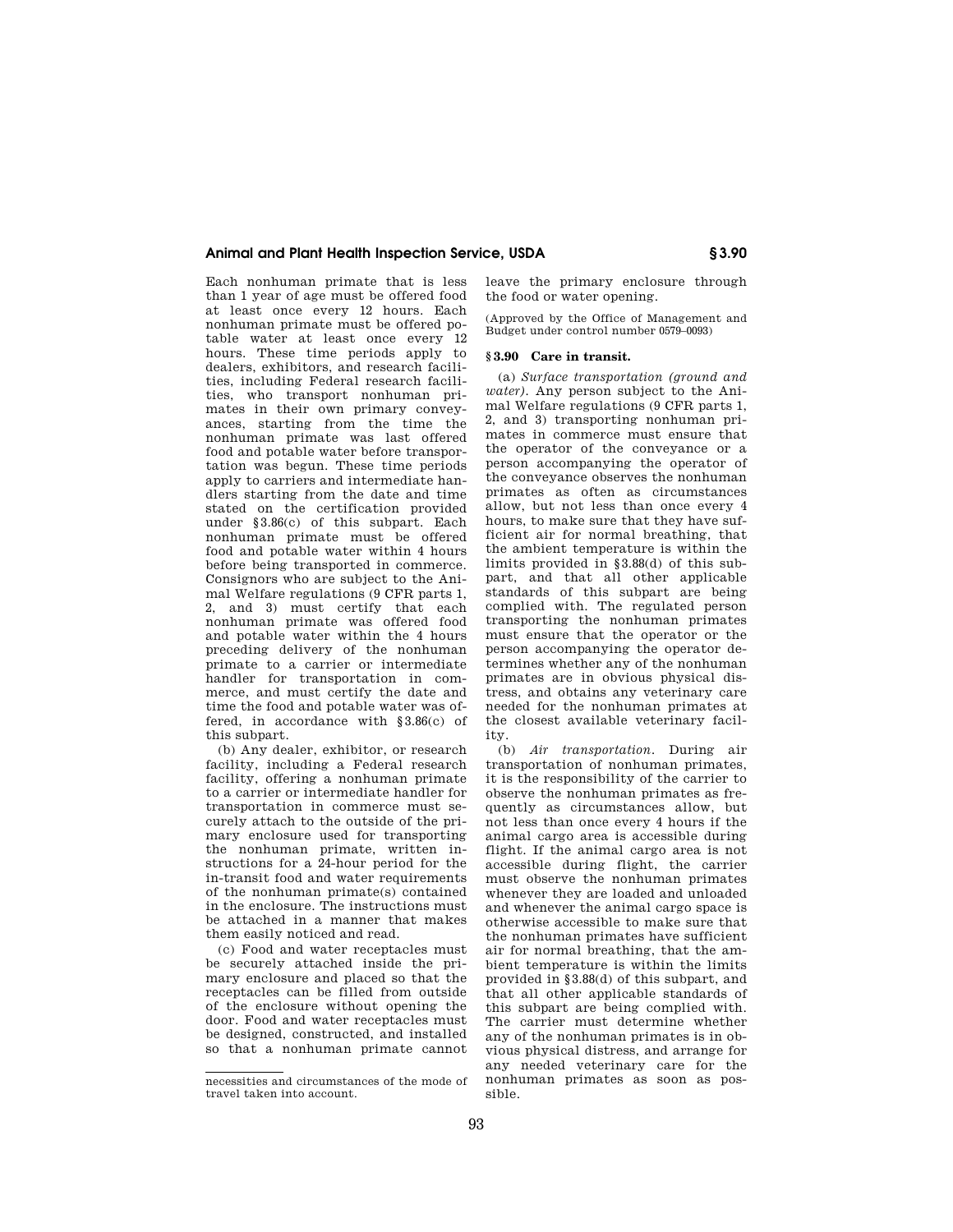(c) If a nonhuman primate is obviously ill, injured, or in physical distress, it must not be transported in commerce, except to receive veterinary care for the condition.

(d) During transportation in commerce, a nonhuman primate must not be removed from its primary enclosure unless it is placed in another primary enclosure or a facility that meets the requirements of §3.80 or §3.87 of this subpart. Only persons who are experienced and authorized by the shipper, or authorized by the consignor or the consignee upon delivery, if the animal is consigned for transportation, may remove nonhuman primates from their primary enclosure during transportation in commerce, unless required for the health or well-being of the animal.

(e) The transportation regulations contained in this subpart must be complied with until a consignee takes physical delivery of the animal if the animal is consigned for transportation, or until the animal is returned to the consignor.

### **§ 3.91 Terminal facilities.**

(a) *Placement.* Any persons subject to the Animal Welfare regulations (9 CFR parts l, 2, and 3) must not commingle shipments of nonhuman primates with inanimate cargo or with other animals in animal holding areas of terminal facilities. Nonhuman primates must not be placed near any other animals, including other species of nonhuman primates, and must not be able to touch or see any other animals, including other species of nonhuman primates.

(b) *Cleaning, sanitization, and pest control.* All animal holding areas of terminal facilities must be cleaned and sanitized in a manner prescribed in §3.84(b)(3) of this subpart, as often as necessary to prevent an accumulation of debris or excreta and to minimize vermin infestation and disease hazards. Terminal facilities must follow an effective program in all animal holding areas for the control of insects, ectoparasites, and birds and mammals that are pests of nonhuman primates.

(c) *Ventilation.* Ventilation must be provided in any animal holding area in a terminal facility containing nonhuman primates by means of windows, doors, vents, or air conditioning.

# **§ 3.91 9 CFR Ch. I (1–1–13 Edition)**

The air must be circulated by fans, blowers, or air conditioning so as to minimize drafts, odors, and moisture condensation. Auxiliary ventilation, such as exhaust fans, vents, fans, blowers, or air conditioning, must be used in any animal holding area containing nonhuman primates when the ambient temperature is  $85 \text{ }^\circ \text{F}$  (29.5  $\text{ }^\circ \text{C}$ ) or higher.

(d) *Temperature.* The ambient temperature in an animal holding area containing nonhuman primates must not fall below 45 °F  $(7.2 \degree C)$  or rise above 85 °F (29.5 °C) for more than four consecutive hours at any time nonhuman primates are present. The ambient temperature must be measured in the animal holding area by the carrier, intermediate handler, or a person transporting nonhuman primates who is subject to the Animal Welfare regulations (9 CFR parts 1, 2, and 3), outside any primary enclosure containing a nonhuman primate at a point not more than 3 feet (0.91 m.) away from an outside wall of the primary enclosure, on a level that is even with the enclosure and approximately midway up the side of the enclosure.

(e) *Shelter.* Any person subject to the Animal Welfare regulations (9 CFR parts l, 2, and 3) holding a nonhuman primate in an animal holding area of a terminal facility must provide the following:

(1) *Shelter from sunlight and extreme heat.* Shade must be provided that is sufficient to protect the nonhuman primate from the direct rays of the sun.

(2) *Shelter from rain or snow.* Sufficient protection must be provided to allow nonhuman primates to remain dry during rain, snow, and other precipitation.

(f) *Duration.* The length of time any person subject to the Animal Welfare regulations (9 CFR parts 1, 2, and 3) can hold a nonhuman primate in an animal holding area of a terminal facility upon arrival is the same as that provided in §3.86(f) of this subpart.

#### **§ 3.92 Handling.**

(a) Any person subject to the Animal Welfare regulations (9 CFR parts 1, 2, and 3) who moves (including loading and unloading) nonhuman primates within, to, or from the animal holding area of a terminal facility or a primary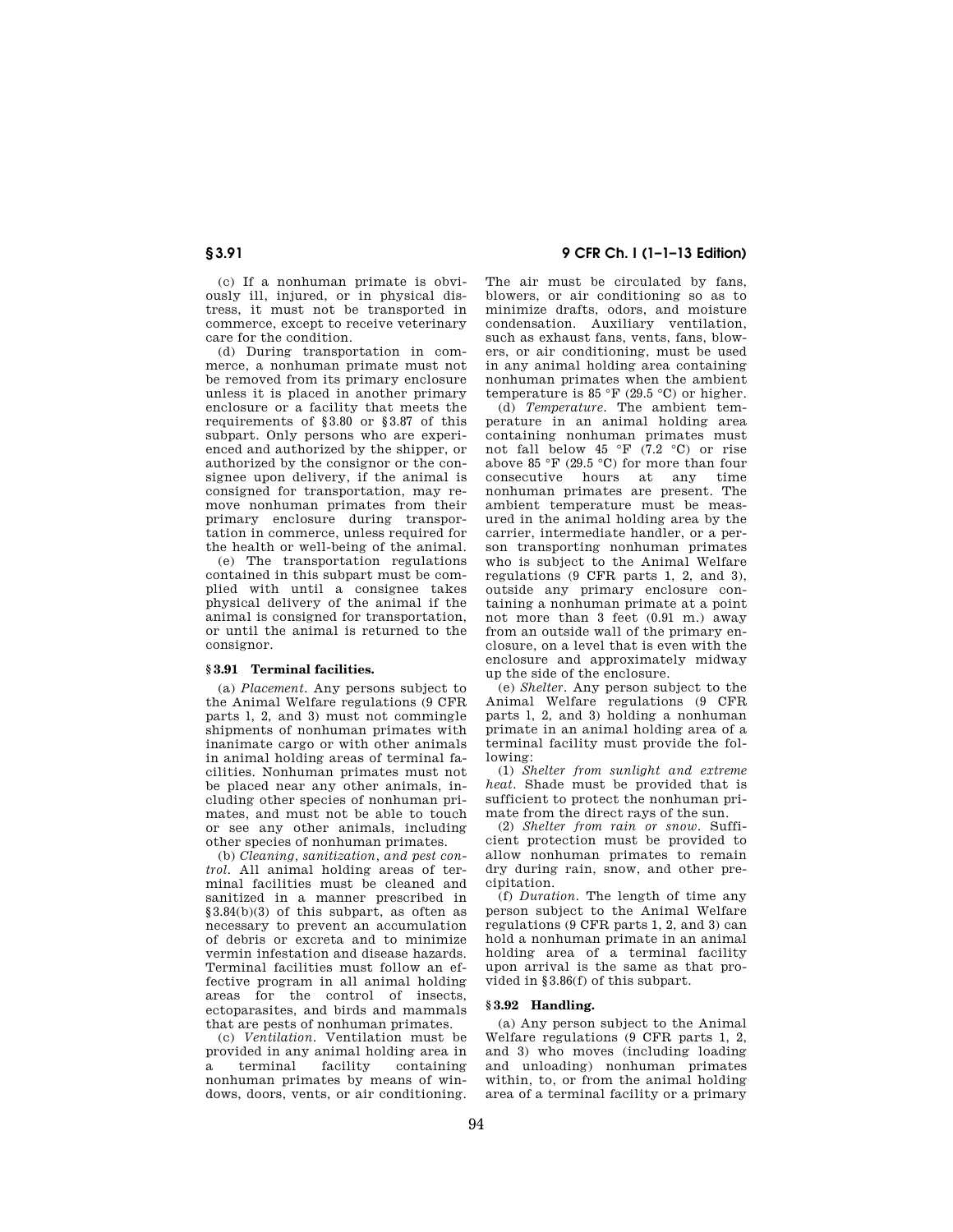conveyance must do so as quickly and efficiently as possible, and must provide the following during movement of the nonhuman primate:

(1) *Shelter from sunlight and extreme heat.* Sufficient shade must be provided to protect the nonhuman primate from the direct rays of the sun. A nonhuman primate must not be exposed to an ambient temperature above 85 °F (29.5 °C) for a period of more than 45 minutes while being moved to or from a primary conveyance or a terminal facility, The ambient temperature must be measured in the manner provided in §3.91(d) of this subpart.

(2) *Shelter from rain or snow.* Sufficient protection must be provided to allow nonhuman primates to remain dry during rain, snow, and other precipitation.

(3) *Shelter from cold temperatures.*  Transporting devices on which nonhuman primates are placed to move them must be covered to protect the animals when the outdoor temperature falls below 45 °F (7.2 °C). A nonhuman primate must not be exposed to an ambient air temperature below 45 °F (7.2 °C) for a period of more than 45 minutes, unless it is accompanied by a certificate of acclimation to lower temperatures as provided in §3.86(e) of this subpart. The ambient temperature must be measured in the manner provided in §3.91(d) of this subpart.

(b) Any person handling a primary enclosure containing a nonhuman primate must use care and must avoid causing physical harm or distress to the nonhuman primate.

(1) A primary enclosure containing a nonhuman primate must not be placed on unattended conveyor belts or on elevated conveyor belts, such as baggage claim conveyor belts and inclined conveyor ramps that lead to baggage claim areas, at any time; except that a primary enclosure may be placed on inclined conveyor ramps used to load and unload aircraft if an attendant is present at each end of the conveyor belt.

(2) A primary enclosure containing a nonhuman primate must not be tossed, dropped, or needlessly tilted, and must not be stacked in a manner that may reasonably be expected to result in its falling. It must be handled and positioned in the manner that written instructions and arrows on the outside of the primary enclosure indicate.

(c) This section applies to movement of a nonhuman primate from primary conveyance to primary conveyance, within a primary conveyance or terminal facility, and to or from a terminal facility or a primary conveyance.

(Approved by the Office of Management and Budget under control number 0579–0093)

# **Subpart E—Specifications for the Humane Handling, Care, Treatment, and Transportation of Marine Mammals**

SOURCE: 44 FR 36874, June 22, 1979, unless otherwise noted.

FACILITIES AND OPERATING STANDARDS

#### **§ 3.100 Special considerations regarding compliance and/or variance.**

(a) All persons subject to the Animal Welfare Act who maintain or otherwise handle marine mammals in captivity must comply with the provisions of this subpart, except that they may apply for and be granted a variance, 6 by the Deputy Administrator, from one or more specified provisions of §3.104. The provisions of this subpart shall not apply, however, in emergency circumstances where compliance with one or more requirements would not serve the best interest of the marine mammals concerned.

(b) An application for a variance must be made to the Deputy Administrator in writing. The request must include:

(1) The species and number of animals involved,

(2) A statement from the attending veterinarian concerning the age and health status of the animals involved, and concerning whether the granting of a variance would be detrimental to the marine mammals involved,

(3) Each provision of the regulations that is not met,

<sup>6</sup>Written permission from the Deputy Administrator to operate as a licensee or registrant under the Act without being in full compliance with one or more specified provisions of §3.104.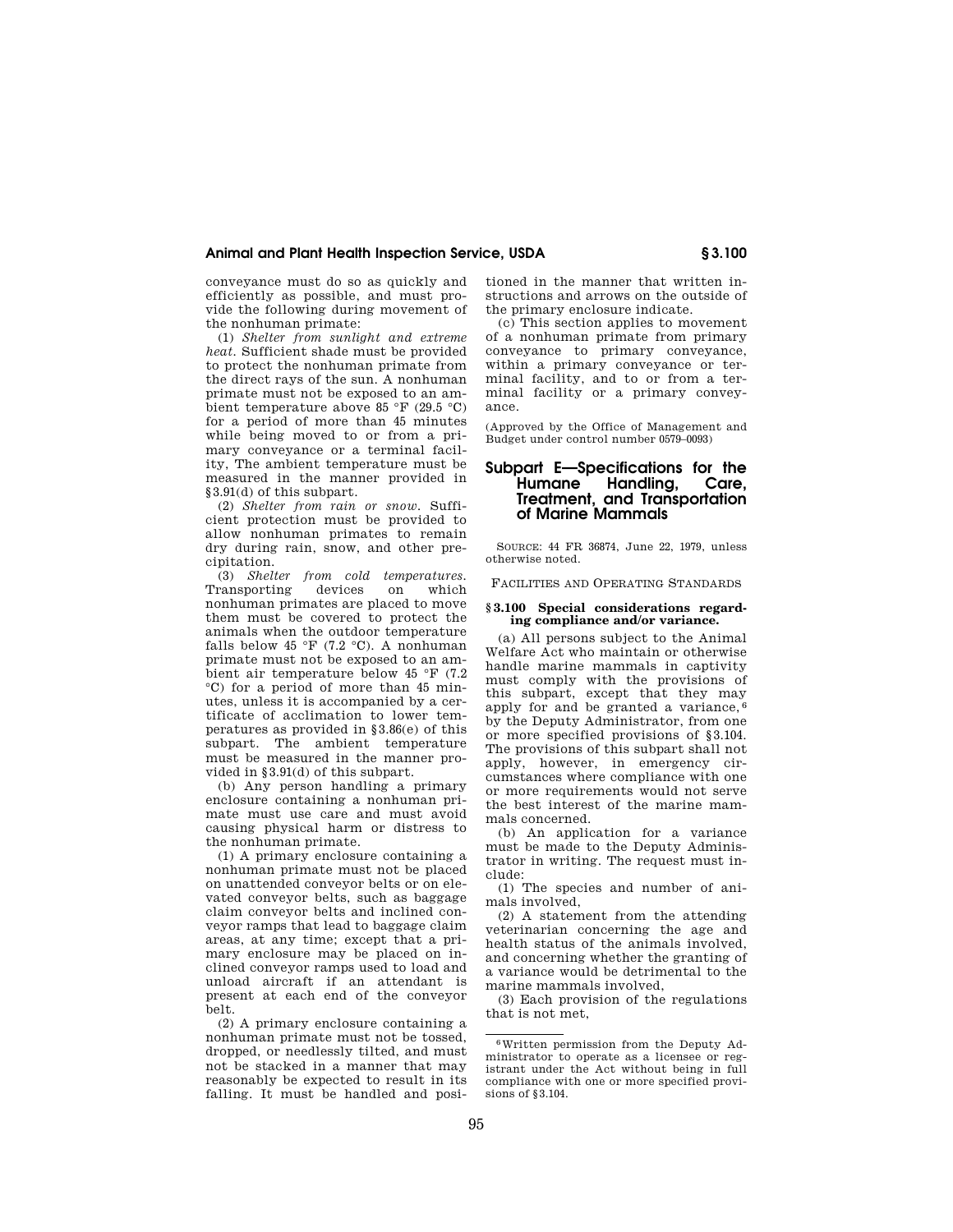(4) The time period requested for a variance,

(5) The specific reasons why a variance is requested, and

(6) The estimated cost of coming into compliance, if construction is involved.

(c) After receipt of an application for a variance, the Deputy Administrator may require the submission in writing of a report by two experts recommended by the American Association of Zoological Parks and Aquariums and approved by the Deputy Administrator concerning potential adverse impacts on the animals involved or on other matters relating to the effects of the requested variance on the health and well-being of such marine mammals. Such a report will be required only in those cases when the Deputy Administrator determines that such expertise is necessary to determine whether the granting of a variance would cause a situation detrimental to the health and well-being of the marine mammals involved. The cost of such report is to be paid by the applicant.

(d) Variances granted for facilities because of ill or infirm marine mammals that cannot be moved without placing their well-being in jeopardy, or for facilities within 0.3048 meters (1 foot) of compliance with any space requirement may be granted for up to the life of the marine mammals involved. Otherwise, variances shall be granted for a period not exceeding July 30, 1986, *Provided, however,* That under circumstances deemed justified by the Deputy Administrator, a maximum extension of 1 year may be granted to attain full compliance. A written request for the extension must be received by the Deputy Administrator by May 30, 1986. Consideration for extension by the Deputy Administrator will be limited to unforeseen or unusual situations such as when necessary public funds cannot be allocated in an appropriate time frame for a facility to attain full compliance by July 30, 1986.

(e) The Deputy Administrator shall deny any application for a variance if he determines that it is not justified under the circumstances or that allowing it will be detrimental to the health and well-being of the marine mammals involved.

# **§ 3.101 9 CFR Ch. I (1–1–13 Edition)**

(f) Any facility housing marine mammals that does not meet all of the space requirements as of July 30, 1984, must meet all of the requirements by September 28, 1984, or may operate without meeting such requirements until action is taken on an application for a variance if the application is submitted to the Deputy Administrator on or before September 28, 1984.

(g) A research facility may be granted a variance from specified requirements of this subpart when such variance is necessary for research purposes and is fully explained in the experimental design. Any time limitation stated in this section shall not be applicable in such case.

[49 FR 26681, June 28, 1984; 63 FR 2, Jan. 2, 1998]

### **§ 3.101 Facilities, general.**

(a) *Construction requirements.* (1) Indoor and outdoor housing facilities for marine mammals must be structurally sound and must be maintained in good repair to protect the animals from injury, to contain the animals within the facility, and to restrict the entrance of unwanted animals. Lagoon and similar natural seawater facilities must maintain effective barrier fences extending above the high tide water level, or other appropriate measures, on all sides of the enclosure not contained by dry land to fulfill the requirements of this section.

(2) All marine mammals must be provided with protection from abuse and harassment by the viewing public by the use of a sufficient number of uniformed or readily identifiable employees or attendants to supervise the viewing public, or by physical barriers, such as fences, walls, glass partitions, or distance, or any combination of these.

(3) All surfaces in a primary enclosure must be constructed of durable, nontoxic materials that facilitate cleaning, and disinfection as appropriate, sufficient to maintain water quality parameters as designated in §3.106. All surfaces must be maintained in good repair as part of a regular, ongoing maintenance program. All facilities must implement a written protocol on cleaning so that surfaces do not constitute a health hazard to animals.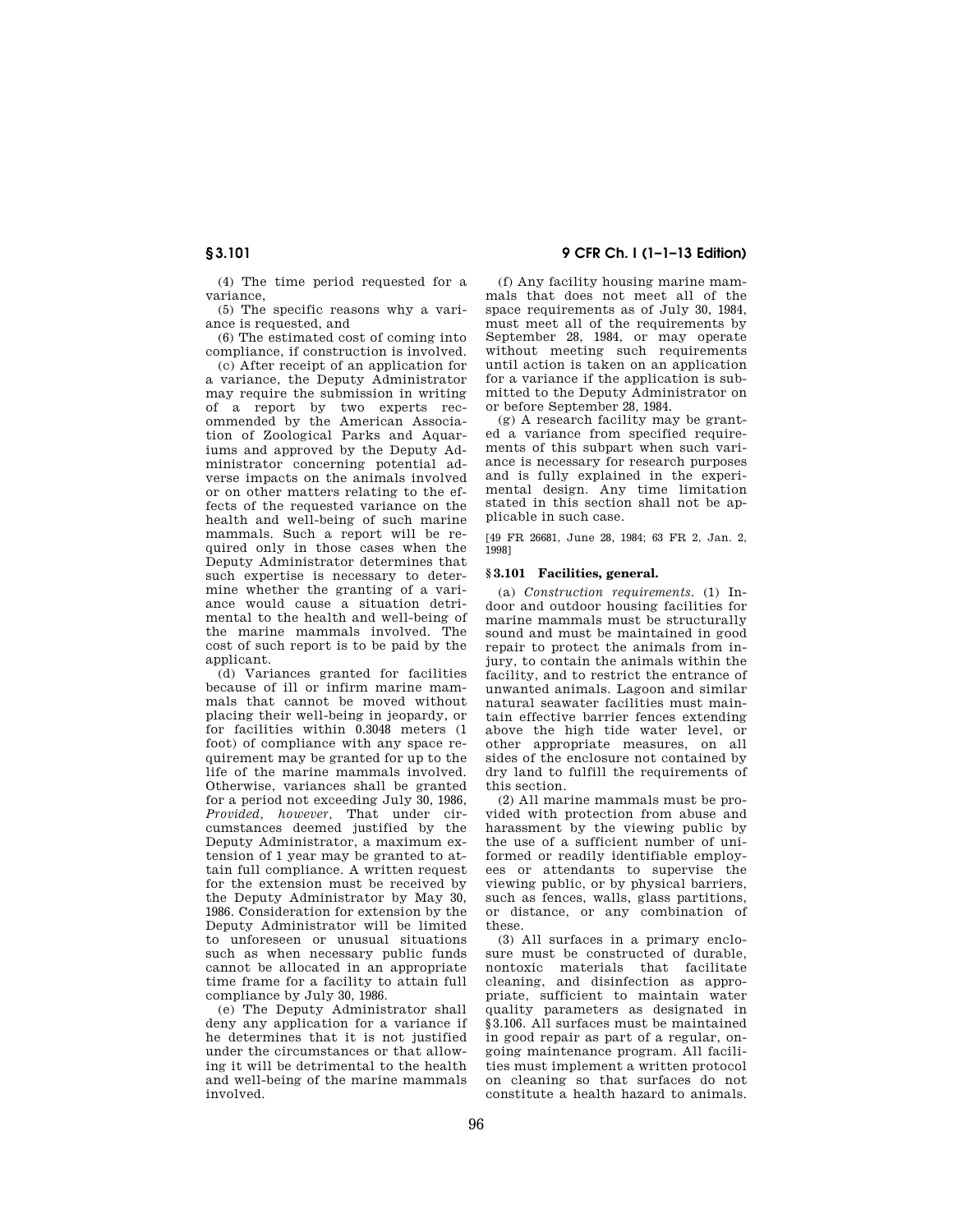(4) Facilities that utilize natural water areas, such as tidal basins, bays, or estuaries (subject to natural tidewater action), for housing marine mammals are exempt from the drainage requirements of paragraph (c)(1) of this section.

(b) *Water and power supply.* Reliable and adequate sources of water and electric power must be provided by the facility housing marine mammals. Written contingency plans must be submitted to and approved by the Deputy Administrator regarding emergency sources of water and electric power in the event of failure of the primary sources, when such failure could reasonably be expected to be detrimental to the good health and well-being of the marine mammals housed in the facility. Contingency plans must include, but not be limited to, specific animal evacuation plans in the event of a disaster and should describe back-up systems and/or arrangements for relocating marine mammals requiring artificially cooled or heated water. If the emergency contingency plan includes release of marine mammals, the plan must include provision for recall training and retrieval of such animals.

(c) *Drainage.* (1) Adequate drainage must be provided for all primary enclosure pools and must be located so that all of the water contained in such pools may be effectively eliminated when necessary for cleaning the pool or for other purposes. Drainage effluent from primary enclosure pools must be disposed of in a manner that complies with all applicable Federal, State, and local pollution control laws.

(2) Drainage must be provided for primary enclosures and areas immediately surrounding pools. All drain covers and strainers must be securely fastened in order to minimize the potential risk of animal entrapment. Drains must be located so as to rapidly eliminate excess water (except in pools). Drainage effluent must be disposed of in a manner that complies with all applicable Federal, State, and local pollution control laws.

(d) *Storage.* Supplies of food must be stored in facilities that adequately protect such supplies from deterioration, spoilage (harmful microbial growth), and vermin or other contamination. Refrigerators and freezers (or chilled and/or iced coolers for under 12 hours) must be used for perishable food. No substances that are known to be or may be toxic or harmful to marine mammals may be stored or maintained in the marine mammal food storage or preparation areas, except that cleaning agents may be kept in secured cabinets designed and located to prevent food contamination. Food, supplements, and medications may not be used beyond commonly accepted shelf life or date listed on the label.

(e) *Waste disposal.* Provision must be made for the removal and disposal of animal and food wastes, dead animals, trash, and debris. Disposal facilities must be provided and operated in a manner that will minimize odors and the risk of vermin infestation and disease hazards. All waste disposal procedures must comply with all applicable Federal, State, and local laws pertaining to pollution control, protection of the environment, and public health.

(f) *Employee washroom facilities.* Washroom facilities containing basins, sinks, and, as appropriate, showers, must be provided and conveniently located to maintain cleanliness among employees, attendants, and volunteers. These facilities must be cleaned and sanitized daily.

(g) *Enclosure or pool environmental enhancements.* Any nonfood objects provided for the entertainment or stimulation of marine mammals must be of sufficient size and strength to not be ingestible, readily breakable, or likely to cause injury to marine mammals, and be able to be cleaned, sanitized, and/or replaced effectively.

#### [66 FR 251, Jan. 3, 2001]

EFFECTIVE DATE NOTE: At 77 FR 76824, Dec. 31, 2012, §3.101 was amended by adding a new sentence at the end of paragraph (b), effective Jan. 30, 2013. For the convenience of the user, the added text is set forth as follows:

#### **§ 3.101 Facilities, general.**

\* \* \* \* \*

(b) \* \* \* Facilities handling marine mammals must also comply with the requirements of §2.134 of this subchapter.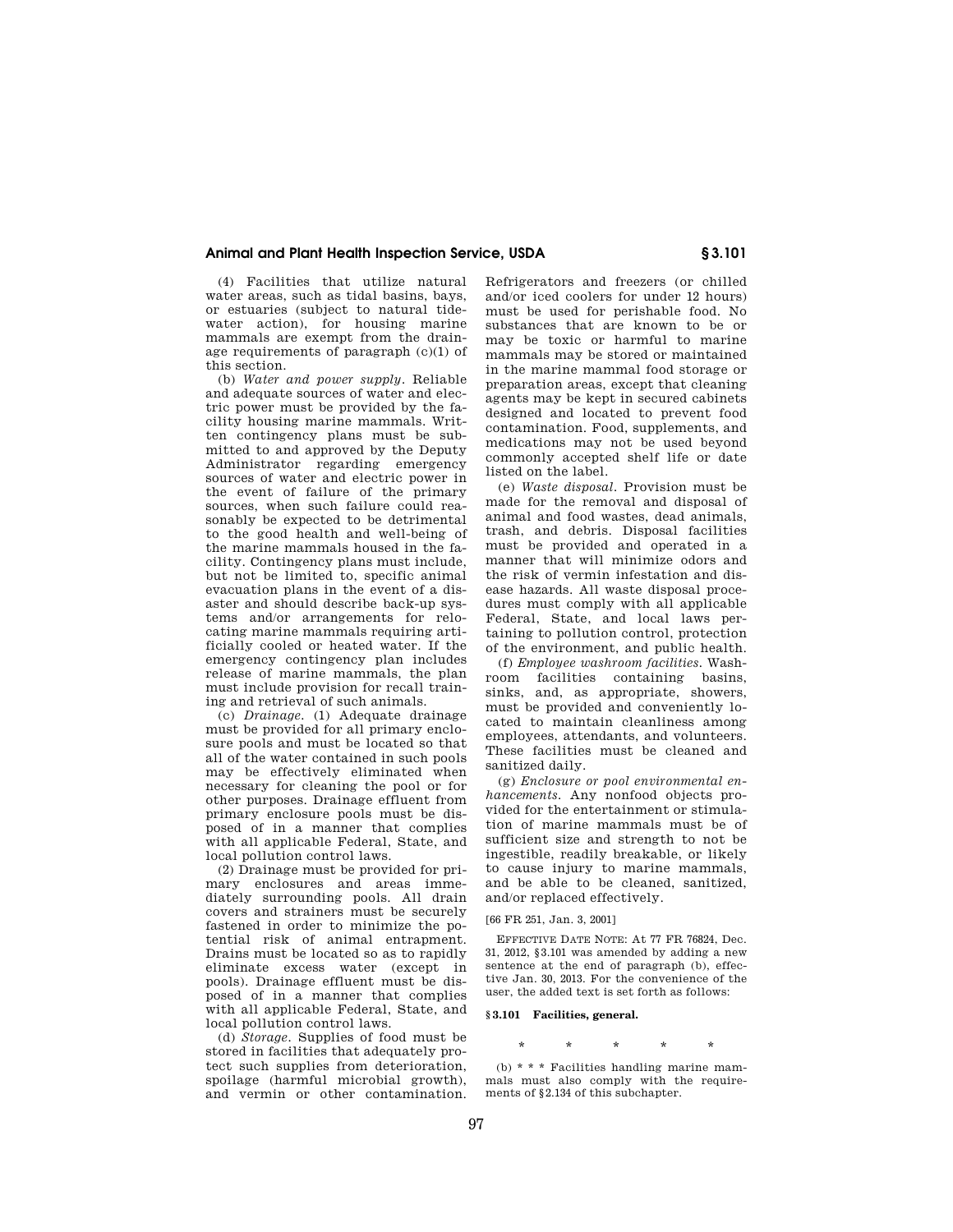### **§ 3.102 Facilities, indoor.**

(a) *Ambient temperature.* The air and water temperatures in indoor facilities shall be sufficiently regulated by heating or cooling to protect the marine mammals from extremes of temperature, to provide for their good health and well-being and to prevent discomfort, in accordance with the currently accepted practices as cited in appropriate professional journals or reference guides, depending upon the species housed therein. Rapid changes in air and water temperatures shall be avoided.

(b) *Ventilation.* Indoor housing facilities shall be ventilated by natural or artificial means to provide a flow of fresh air for the marine mammals and to minimize the accumulation of chlorine fumes, other gases, and objectionable odors. A vertical air space averaging at least 1.83 meters (6 feet) shall be maintained in all primary enclosures housing marine mammals, including pools of water.

(c) *Lighting.* Indoor housing facilities for marine mammals shall have ample lighting, by natural or artificial means, or both, of a quality, distribution, and duration which is appropriate for the species involved. Sufficient lighting must be available to provide uniformly distributed illumination which is adequate to permit routine inspections, observations, and cleaning of all parts of the primary enclosure including any den areas. The lighting shall be designed so as to prevent overexposure of the marine mammals contained therein to excessive illumination. 7

[44 FR 36874, June 22, 1979; 63 FR 2, Jan. 2, 1998]

#### **§ 3.103 Facilities, outdoor.**

(a) *Environmental temperatures.* Marine mammals shall not be housed in outdoor facilities unless the air and water temperature ranges which they

# **§ 3.102 9 CFR Ch. I (1–1–13 Edition)**

may encounter during the period they are so housed do not adversely affect their health and comfort. A marine mammal shall not be introduced to an outdoor housing facility until it is acclimated to the air and water temperature ranges which it will encounter therein. The following requirements shall be applicable to all outdoor pools.

(1) The water surface of pools in outdoor primary enclosures housing polar bears and ice or cold water dwelling species of pinnipeds shall be kept sufficiently free of solid ice to allow for entry and exit of the animals.

(2) The water surface of pools in outdoor primary enclosures housing cetaceans and sea otters shall be kept free of ice.

(3) No sirenian or warm water dwelling species of pinnipeds or cetaceans shall be housed in outdoor pools where water temperature cannot be maintained within the temperature range to meet their needs.

(b) *Shelter.* Natural or artificial shelter which is appropriate for the species concerned, when the local climatic conditions are taken into consideration, shall be provided for all marine mammals kept outdoors to afford them protection from the weather or from direct sunlight.

(c) *Perimeter fence.* On and after May 17, 2000, all outdoor housing facilities (*i.e.,* facilities not entirely indoors) must be enclosed by a perimeter fence that is of sufficient height to keep animals and unauthorized persons out. Fences less than 8 feet high for polar bears or less than 6 feet high for other marine mammals must be approved in writing by the Administrator. The fence must be constructed so that it protects marine mammals by restricting animals and unauthorized persons from going through it or under it and having contact with the marine mammals, and so that it can function as a secondary containment system for the animals in the facility when appropriate. The fence must be of sufficient distance from the outside of the primary enclosure to prevent physical contact between animals inside the enclosure and animals or persons outside the perimeter fence. Such fences less than 3 feet in distance from the primary enclosure must be approved in

<sup>7</sup>Lighting intensity and duration must be consistent with the general well-being and comfort of the animal involved. When possible, it should approximate the lighting conditions encountered by the animal in its natural environment. At no time shall the lighting be such that it will cause the animal discomfort or trauma.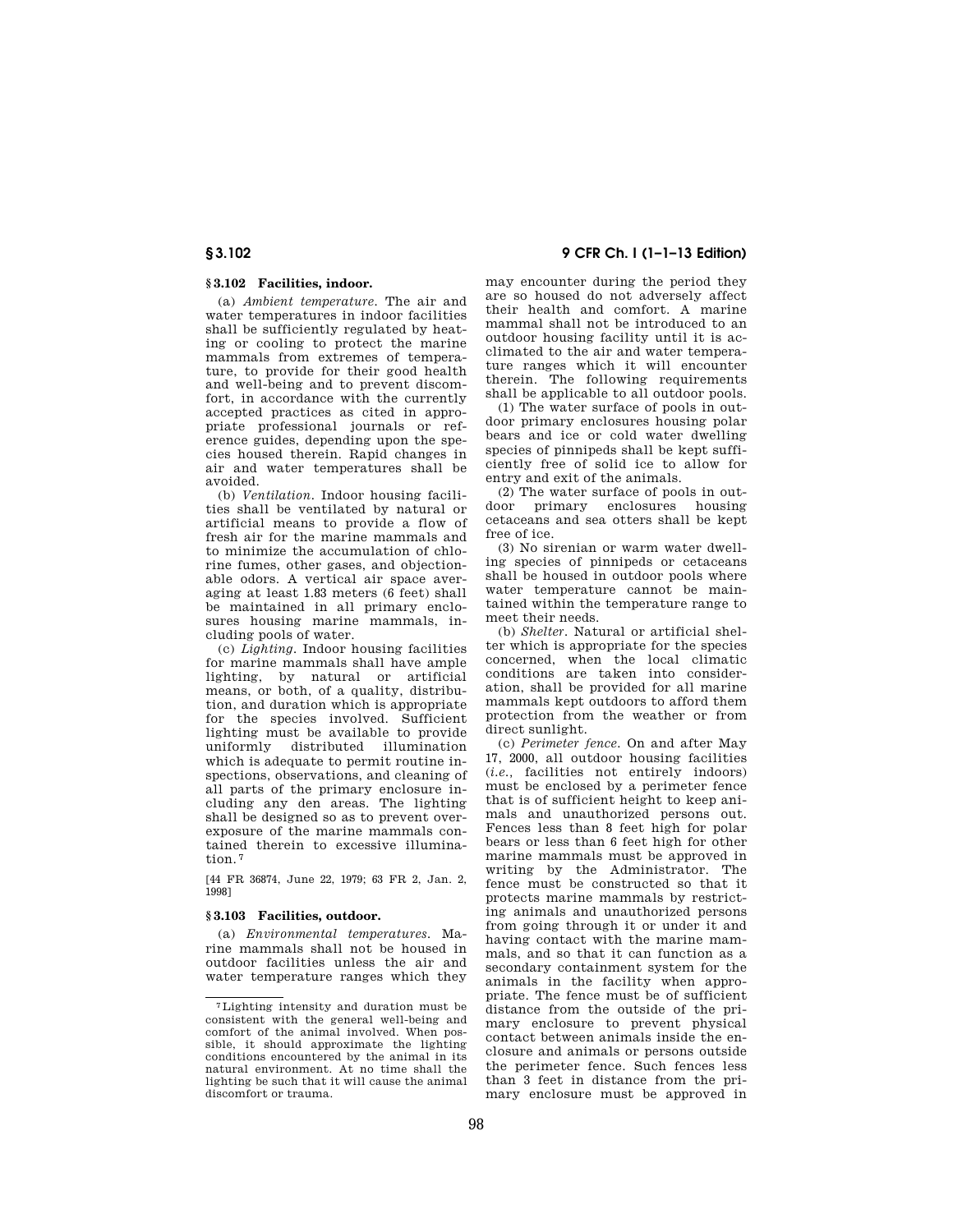writing by the Administrator. For natural seawater facilities, such as lagoons, the perimeter fence must prevent access by animals and unauthorized persons to the natural seawater facility from the abutting land, and must encompass the land portion of the facility from one end of the natural seawater facility shoreline as defined by low tide to the other end of the natural seawater facility shoreline defined by low tide. A perimeter fence is not required:

(1) Where the outside walls of the primary enclosure are made of sturdy, durable material, which may include certain types of concrete, wood, plastic, metal, or glass, and are high enough and constructed in a manner that restricts entry by animals and unauthorized persons and the Administrator gives written approval; or

(2) Where the outdoor housing facility is protected by an effective natural barrier that restricts the marine mammals to the facility and restricts entry by animals and unauthorized persons and the Administrator gives written approval; or

(3) Where appropriate alternative security measures are employed and the Administrator gives written approval; or

(4) For traveling facilities where appropriate alternative security measures are employed.

[44 FR 36874, June 22, 1979, as amended at 64 FR 56147, Oct. 18, 1999]

#### **§ 3.104 Space requirements.**

(a) *General.* Marine mammals must be housed in primary enclosures that comply with the minimum space requirements prescribed by this part. These enclosures must be constructed and maintained so that the animals contained within are provided sufficient space, both horizontally and vertically, to be able to make normal postural and social adjustments with adequate freedom of movement, in or out of the water. (An exception to these requirements is provided in §3.110(b) for isolation or separation for medical treatment and/or medical training.) Enclosures smaller than required by the standards may be temporarily used for nonmedical training, breeding, holding, and transfer pur-

poses. If maintenance in such enclosures for nonmedical training, breeding, or holding is to last longer than 2 weeks, such extension must be justified in writing by the attending veterinarian on a weekly basis. If maintenance in such enclosures for transfer is to last longer than 1 week, such extension must be justified in writing by the attending veterinarian on a weekly basis. Any enclosure that does not meet the minimum space requirement for primary enclosures (including, but not limited to, medical pools or enclosures, holding pools or enclosures, and gated side pools smaller than the minimum space requirements) may not be used for permanent housing purposes. Rotating animals between enclosures that meet the minimum space requirements and enclosures that do not is not an acceptable means of complying with the minimum space requirements for primary enclosures.

(b) *Cetaceans.* Primary enclosures housing cetaceans shall contain a pool of water and may consist entirely of a pool of water. In determining the minimum space required in a pool holding cetaceans, four factors must be satisfied. These are MHD, depth, volume, and surface area. For the purposes of this subpart, cetaceans are divided into Group I cetaceans and Group II cetaceans as shown in Table III in this section.

(1)(i) *The required minimum horizontal dimension* (MHD) of a pool for Group I cetaceans shall be 7.32 meters (24.0 feet) or two times the average adult length of the longest species of Group I cetacean housed therein (as measured in a parallel or horizontal line, from the tip of its upper jaw, or from the most anterior portion of the head in bulbous headed animals, to the notch in the tail fluke<sup>8</sup>), whichever is greater; except that such MHD measurement may be reduced from the greater number by

<sup>8</sup>The body length of a *Monodon monoceros*  (narwhale) is measured from the tip of the upper incisor tooth to the notch in the tail fluke. If the upper incisor is absent or does not extend beyond the front of the head, then it is measured like other cetaceans, from the tip of the upper jaw to the notch in the tail fluke. Immature males should be anticipated to develop the ''tusk'' (usually left incisor tooth) beginning at sexual maturity.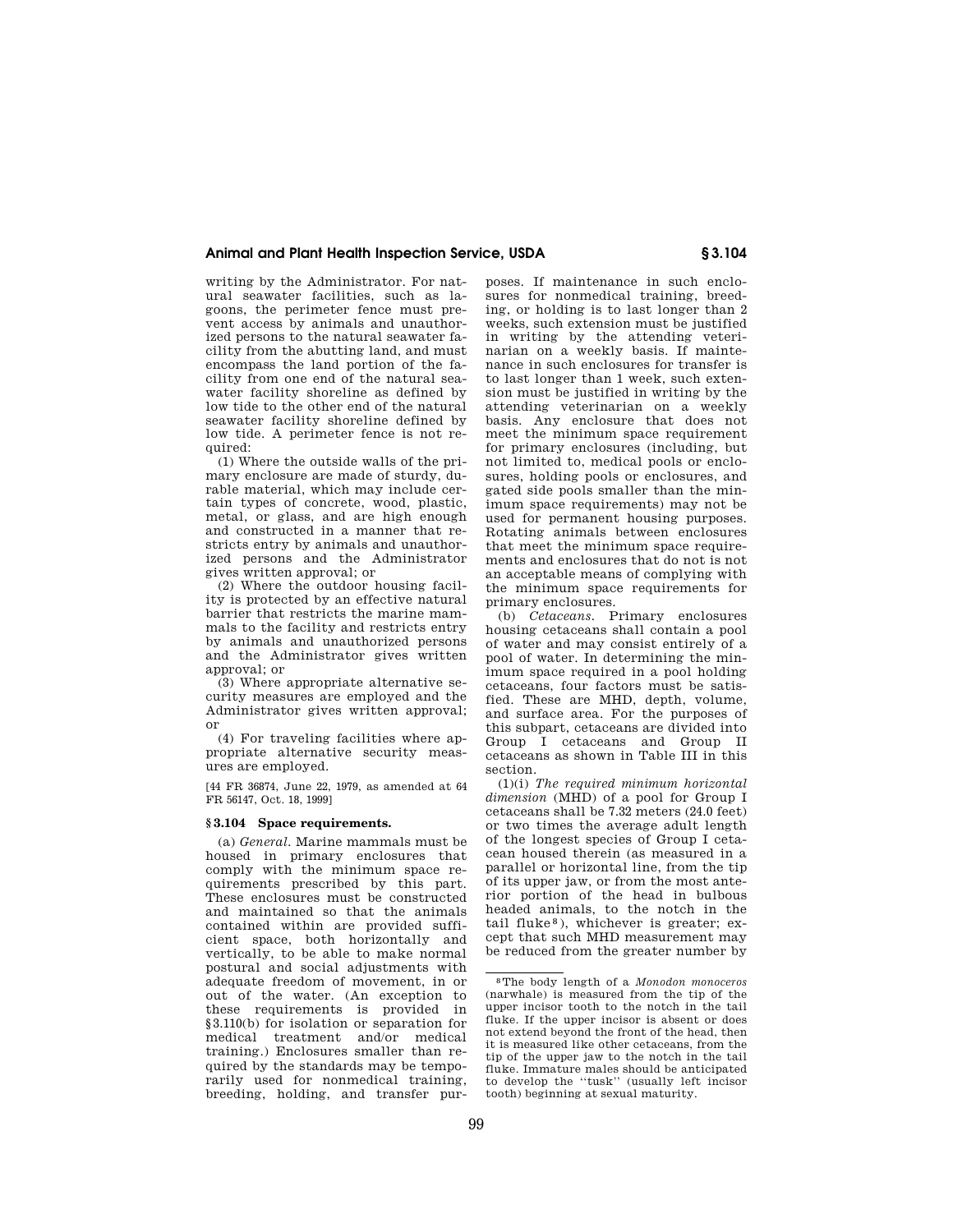up to 20 percent if the amount of the reduction is added to the MHD at the 90-degree angle and if the minimum volume and surface area requirements are met based on an MHD of 7.32 meters (24.0 feet) or two times the average adult length of the longest species of Group I cetacean housed therein, whichever is greater.

(ii) The MHD of a pool for Group II cetaceans shall be 7.32 meters (24.0 feet) or four times the average adult length of the longest species of cetacean to be housed therein (as measured in a parallel or horizontal line from the tip of its upper jaw, or from the most anterior portion of the head in bulbous headed animals, to the notch in the tail fluke), whichever is greater; except that such MHD measurement may be reduced from the greater number by up

# **§ 3.104 9 CFR Ch. I (1–1–13 Edition)**

to 20 percent if the amount of the reduction is added to the MHD at the 90 degree angle and if the minimum volume and surface area requirements are met based on an MHD of 7.32 meters (24.0 feet) or four times the average adult length of the longest species of Group II cetacean housed therein, whichever is greater.

(iii) In a pool housing a mixture of Group I and Group II cetaceans, the MHD shall be the largest required for any cetacean housed therein.

(iv) Once the required MHD has been satisfied, the pool size may be required to be adjusted to increase the surface area and volume when cetaceans are added. Examples of MHD and volume requirements for Group I cetaceans are shown in Table I, and for Group II cetaceans in Table II.

| Representative average adult<br>lengths |      | Minimum horizontal dimen-<br>sion (MHD) |      |        | Minimum required depth |              | Volume of water required for<br>each additional cetacean in ex- |
|-----------------------------------------|------|-----------------------------------------|------|--------|------------------------|--------------|-----------------------------------------------------------------|
|                                         |      |                                         |      | Meters | Feet                   |              | cess of two                                                     |
| Meters                                  | Feet | <b>Meters</b>                           | Feet |        |                        | Cubic meters | feet                                                            |
| 1.68                                    | 5.5  | 7.32                                    | 24   | 1.83   | 6                      | 8.11         | 284.95                                                          |
| 2.29                                    | 7.5  | 7.32                                    | 24   | 1.83   | 6                      | 15.07        | 529.87                                                          |
| 2.74                                    | 9.0  | 7.32                                    | 24   | 1.83   | 6                      | 21.57        | 763.02                                                          |
| 3.05                                    | 10.0 | 7.32                                    | 24   | 1.83   | 6                      | 26.73        | 942.00                                                          |
| 3.51                                    | 11.5 | 7.32                                    | 24   | 1.83   | 6                      | 35.40        | 1,245.79                                                        |
| 3.66                                    | 12.0 | 7.32                                    | 24   | 1.83   | 6                      | 38.49        | 1,356.48                                                        |
| 4.27                                    | 14.0 | 8.53                                    | 28   | 2.13   | 7                      | 60.97        | 2,154.04                                                        |
| 5.49                                    | 18.0 | 10.97                                   | 36   | 2.74   | 9                      | 129.65       | 4.578.12                                                        |
| 5.64                                    | 18.5 | 11.28                                   | 37   | 2.82   | 9.25                   | 140.83       | 4,970.33                                                        |
| 5.79                                    | 19.0 | 11.58                                   | 38   | 2.90   | 9.50                   | 152.64       | 5.384.32                                                        |
| 6.71                                    | 22.0 | 13.41                                   | 44   | 3.36   | 11                     | 237.50       | 8.358.68                                                        |
| 6.86                                    | 22.5 | 13.72                                   | 45   | 3.43   | 11.25                  | 253.42       | 8.941.64                                                        |
| 7.32                                    | 24.0 | 14.63                                   | 48   | 3.66   | 12                     | 307.89       | 10,851.84                                                       |
| 8.53                                    | 28.0 | 17.07                                   | 56   | 4.27   | 14                     | 487.78       | 17,232.32                                                       |

TABLE I—GROUP I CETACEANS 1

<sup>1</sup> All calculations are rounded off to the nearest hundredth. In converting the length of cetaceans from feet to meters, 1 foot equals .3048 meters to meter the matter figures as to the length of the cetacean, the correla

TABLE II—GROUP II CETACEANS 1

|               | Representative average adult<br>length | Minimum horizontal dimen-<br>sion (MHD) |      | Minimum required depth |      | Volume of water required for<br>each additional cetacean in ex- |              |
|---------------|----------------------------------------|-----------------------------------------|------|------------------------|------|-----------------------------------------------------------------|--------------|
|               |                                        |                                         |      |                        |      |                                                                 | cess of four |
| <b>Meters</b> | Feet                                   | Meters                                  | Feet | <b>Meters</b>          | Feet | Cubic me-<br>ters <sup>1</sup>                                  | Cubic feet   |
| 1.52          | 5.0                                    | 7.32                                    | 24   | 1.83                   | 6    | 13.28                                                           | 471.00       |
| 1.68          | 5.5                                    | 7.32                                    | 24   | 1.83                   | 6    | 16.22                                                           | 569.91       |
| 1.83          | 6.0                                    | 7.32                                    | 24   | 1.83                   | 6    | 19.24                                                           | 678.24       |
| 2.13          | 7.0                                    | 8.53                                    | 28   | 1.83                   | 6    | 26.07                                                           | 923.16       |
| 2.29          | 7.5                                    | 9.14                                    | 30   | 1.83                   | 6    | 30.13                                                           | 1.059.75     |
| 2.44          | 8.0                                    | 9.75                                    | 32   | 1.83                   | 6    | 34.21                                                           | 1.205.76     |
| 2.59          | 8.5                                    | 10.36                                   | 34   | 1.83                   | 6    | 38.55                                                           | 1.361.19     |
| 2.74          | 9.0                                    | 10.97                                   | 36   | 1.83                   | 6    | 43.14                                                           | 1.526.04     |

1 Converting cubic feet to cubic meters is based on: 1 cubic foot=0.0283 of a cubic meter.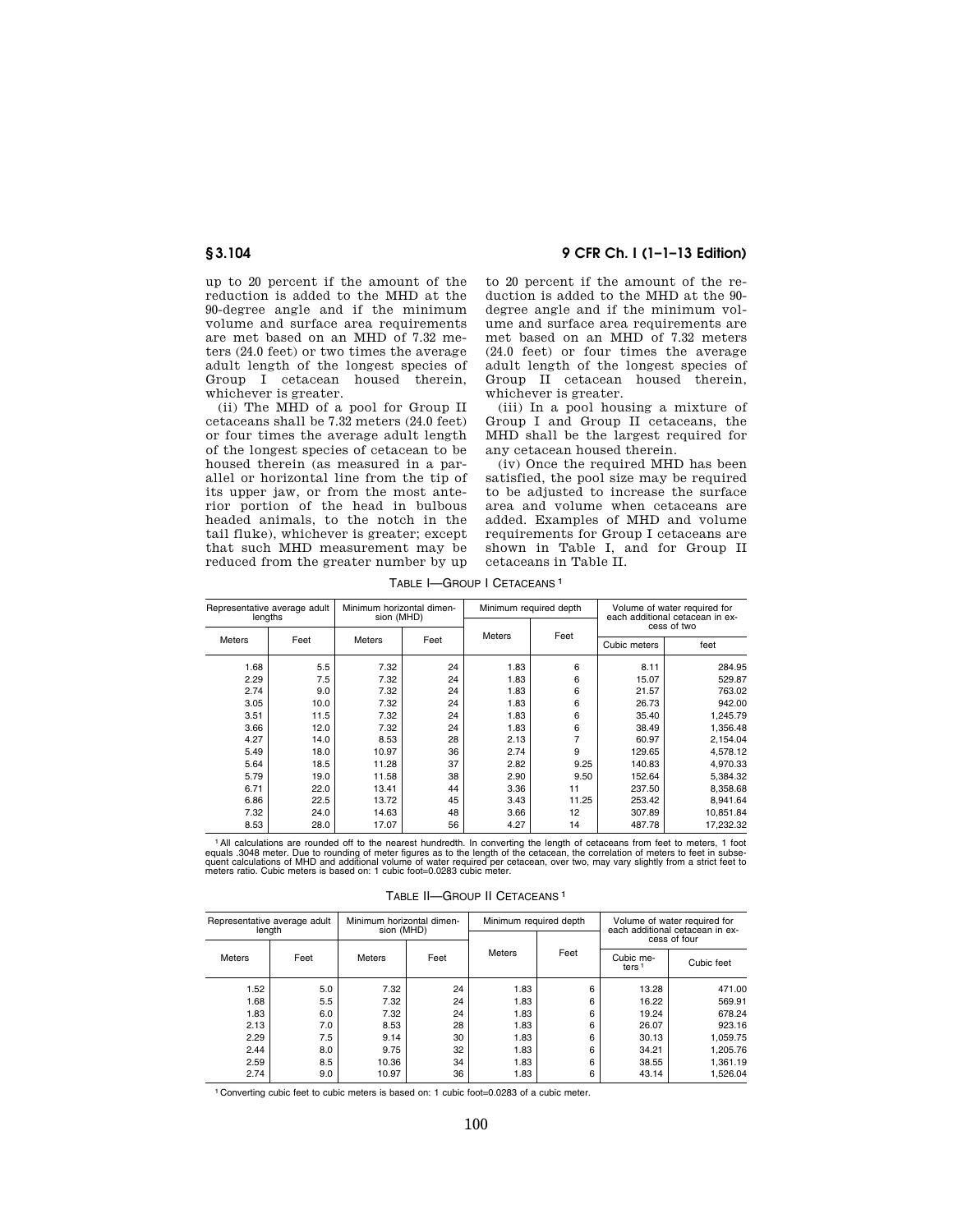| TABLE III—AVERAGE ADULT LENGTHS OF MARINE MAMMALS MAINTAINED IN CAPTIVITY <sup>1</sup> |  |
|----------------------------------------------------------------------------------------|--|
|----------------------------------------------------------------------------------------|--|

| Species                     | Common name | Average adult<br>length |         |
|-----------------------------|-------------|-------------------------|---------|
|                             |             | In me-<br>ters          | In feet |
| Group I Cetaceans:          |             |                         |         |
|                             |             | 8.50                    | 27.9    |
| Cephalorhynchus commersonii |             | 1.52                    | 5.0     |
|                             |             | 4.27                    | 14.0    |
|                             |             | 3.96                    | 13.0    |
|                             |             | 5.79                    | 19.0    |
|                             |             | 5.49                    | 18.0    |
|                             |             | 3.66                    | 12.0    |
|                             |             | 7.32                    | 24.0    |
|                             |             | 4.35                    | 14.3    |
|                             |             | 2.74                    | 9.0     |
|                             |             | 3.05                    | 10.0    |
|                             |             | 2.44                    | 8.0     |
|                             |             | 1.68                    | 5.5     |
|                             |             | 1.52                    | 5.0     |
|                             |             | 1.68                    | 5.5     |
|                             |             | 2.44                    | 8.0     |
| Group II Cetaceans:         |             |                         |         |
|                             |             | 2.59                    | 8.5     |
|                             |             | 2.44                    | 8.0     |
|                             |             | 3.96                    | 13.0    |
|                             |             | 2.90                    | 9.5     |
|                             |             | 2.90                    | 9.5     |
|                             |             | 1.70                    | 5.6     |
| Lagenorhynchus obliquidens  |             | 2.29                    | 7.5     |
|                             |             | 2.74                    | 9.0     |
|                             |             | 2.13                    | 7.0     |
|                             |             | 2.74                    | 9.0     |
|                             |             | 1.83                    | 6.0     |
|                             |             | 2.74                    | 9.0     |
|                             |             | 2.00                    | 6.5     |
|                             |             | 2.13                    | 7.0     |
|                             |             | 2.29                    | 7.5     |
|                             |             | 2.29                    | 7.5     |
|                             |             | 2.29                    | 7.5     |
|                             |             | 2.44                    | 8.0     |

<sup>1</sup> This table contains the species of marine mammals known by the Department to be presently in captivity or that are likely to become captive in the future. Anyone who is subject to the Animal Welfare Act having species

|                            |                           | Average adult length |        |         |        |
|----------------------------|---------------------------|----------------------|--------|---------|--------|
| Species                    | Common name               | In meters            |        | In feet |        |
|                            |                           | Male                 | Female | Male    | Female |
| Group I Pinnipeds:         |                           |                      |        |         |        |
| Arctocephalus qazella**    |                           | 1.80                 | 1.20   | 5.9     | 3.9    |
| Arctocephalus tropicalis** | Amsterdam Island Fur Seal | 1.80                 | 1.45   | 5.9     | 4.75   |
| Arctocephalus australis**  | South American Fur Seal   | 1.88                 | 1.42   | 6.2     | 4.7    |
| Arctocephalus pusillis**   |                           | 2.73                 | 1.83   | 8.96    | 6.0    |
| Callorhinus ursinus**      |                           | 2.20                 | 1.45   | 7.2     | 4.75   |
| Eumetopias jubatus**       |                           | 2.86                 | 2.40   | 9.4     | 7.9    |
|                            |                           | 2.90                 | 3.30   | 9.5     | 10.8   |
| Mirounga angustirostris**  | Northern Elephant Seal    | 3.96                 | 2.49   | 13.0    | 8.2    |
| Mirounga leonina**         | Southern Elephant Seal    | 4.67                 | 2.50   | 15.3    | 8.2    |
| Odobenus rosmarus**        |                           | 3.15                 | 2.60   | 10.3    | 8.5    |
|                            | South American Sea Lion   | 2.40                 | 2.00   | 7.9     | 6.6    |
|                            |                           | 1.45                 | 1.40   | 4.75    | 4.6    |
|                            |                           | 1.75                 | 1.68   | 5.7     | 5.5    |
|                            |                           | 1.70                 | 1.50   | 5.6     | 4.9    |
|                            |                           | 1.70                 | 1.50   | 5.6     | 4.9    |
| Zalophus californianus     |                           | 2.24                 | 1.75   | 7.3     | 5.7    |
| Halichoerus grypus**       |                           | 2.30                 | 1.95   | 7.5     | 6.4    |
|                            |                           | 1.70                 | 1.85   | 5.6     | 6.1    |
| Phoca groenlandica         |                           | 1.85                 | 1.85   | 6.1     | 6.1    |
| Leptonychotes weddelli**   |                           | 2.90                 | 3.15   | 9.5     | 10.3   |
| Lobodon carcinophagus**    |                           | 2.21                 | 2.21   | 7.3     | 7.3    |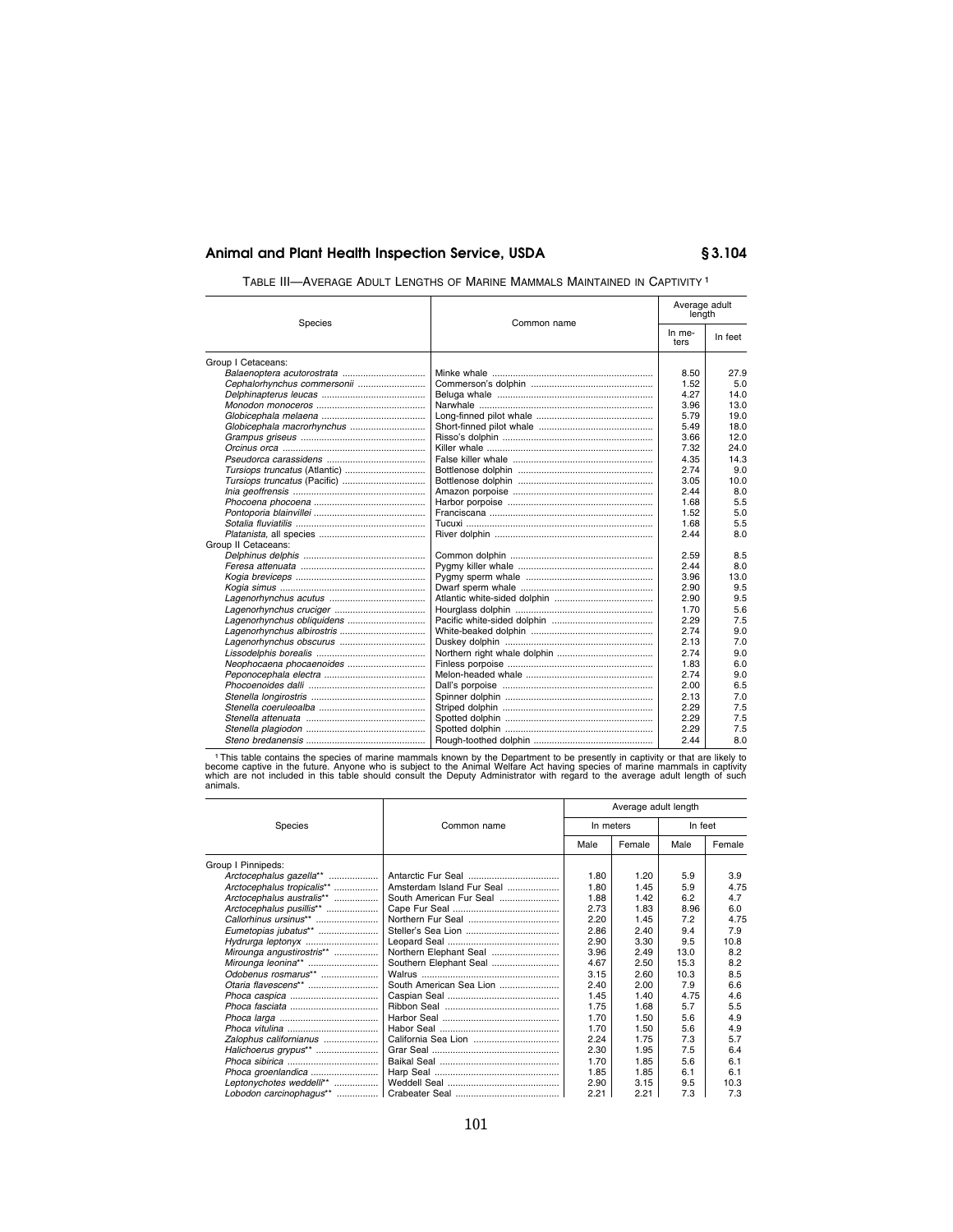# **§ 3.104 9 CFR Ch. I (1–1–13 Edition)**

|                                            |             | Average adult length |              |                 |            |  |
|--------------------------------------------|-------------|----------------------|--------------|-----------------|------------|--|
| Species                                    | Common name | In meters            |              | In feet<br>Male |            |  |
|                                            |             | Male                 | Female       |                 | Female     |  |
| Ommatophoca rossi**<br>Group II Pinnipeds: |             | 1.99                 | 2.13         | 6.5             | 7.0        |  |
| Erignathus barbatus                        |             | 2.33<br>1.35         | 2.33<br>1.30 | 7.6<br>4.4      | 7.6<br>4.3 |  |
|                                            |             | 2.60                 | 2.00         | 8.5             | 6.6        |  |

NOTE. \*\*Any Group I animals maintained together will be considered as Group II when the animals maintained together include<br>two or more sexually mature males from species marked with a double asterisk (\*\*) regardless of wh

|             |             | Average adult<br>lenath |         |
|-------------|-------------|-------------------------|---------|
| Species     | Common name | In me-<br>ters          | In feet |
| Sirenia:    |             |                         |         |
|             |             | 3.35                    | 11.0    |
|             |             | 3.51                    | 11.5    |
|             |             | 2.44                    | 8.0     |
| Mustelidae: |             |                         |         |
|             |             | 1.25                    | 4.1     |

(2) *The minimum depth requirement* for primary enclosure pools for all cetaceans shall be one-half the average adult length of the longest species to be housed therein, regardless of Group I or Group II classification, or 1.83 meters (6.0 feet), whichever is greater, and can be expressed as  $d=L/2$  or 6 feet, whichever is greater. Those parts of the primary enclosure pool which do not meet the minimum depth requirement cannot be included when calculating space requirements for cetaceans.

(3) *Pool volume.* A pool of water housing cetaceans which satisfies the MHD and which meets the minimum depth requirement, will have sufficient volume and surface area to hold up to two Group I cetaceans or up to four Group II cetaceans. If additional cetaceans are to be added to the pool, the volume as well as the surface area may have to be adjusted to allow for additional space necessary for such cetaceans. See Tables I, II, and IV for volumes and surface area requirements. The additional volume needed shall be based on the number and kind of cetaceans housed therein and shall be determined in the following manner.

(i) The minimum volume of water required for up to two Group I cetaceans is based upon the following formula:

Volume = 
$$
\left(\frac{\text{MHD}}{2}\right)^2 \times 3.14 \times \text{depth}
$$

When there are more than two Group I cetaceans housed in a primary enclosure pool, the additional volume of water required for each additional Group I cetacean in excess of two is based on the following formula:

Volume = 
$$
\left(\frac{\text{Average Adult Length}}{2}\right)^2 \times 3.14 \times \text{depth}
$$

See Table I for required volumes.

(ii) The minimum volume of water required for up to four Group II cetaceans is based upon the following formula:

Volume = 
$$
\left(\frac{\text{MHD}}{2}\right)^2 \times 3.14 \times \text{depth}
$$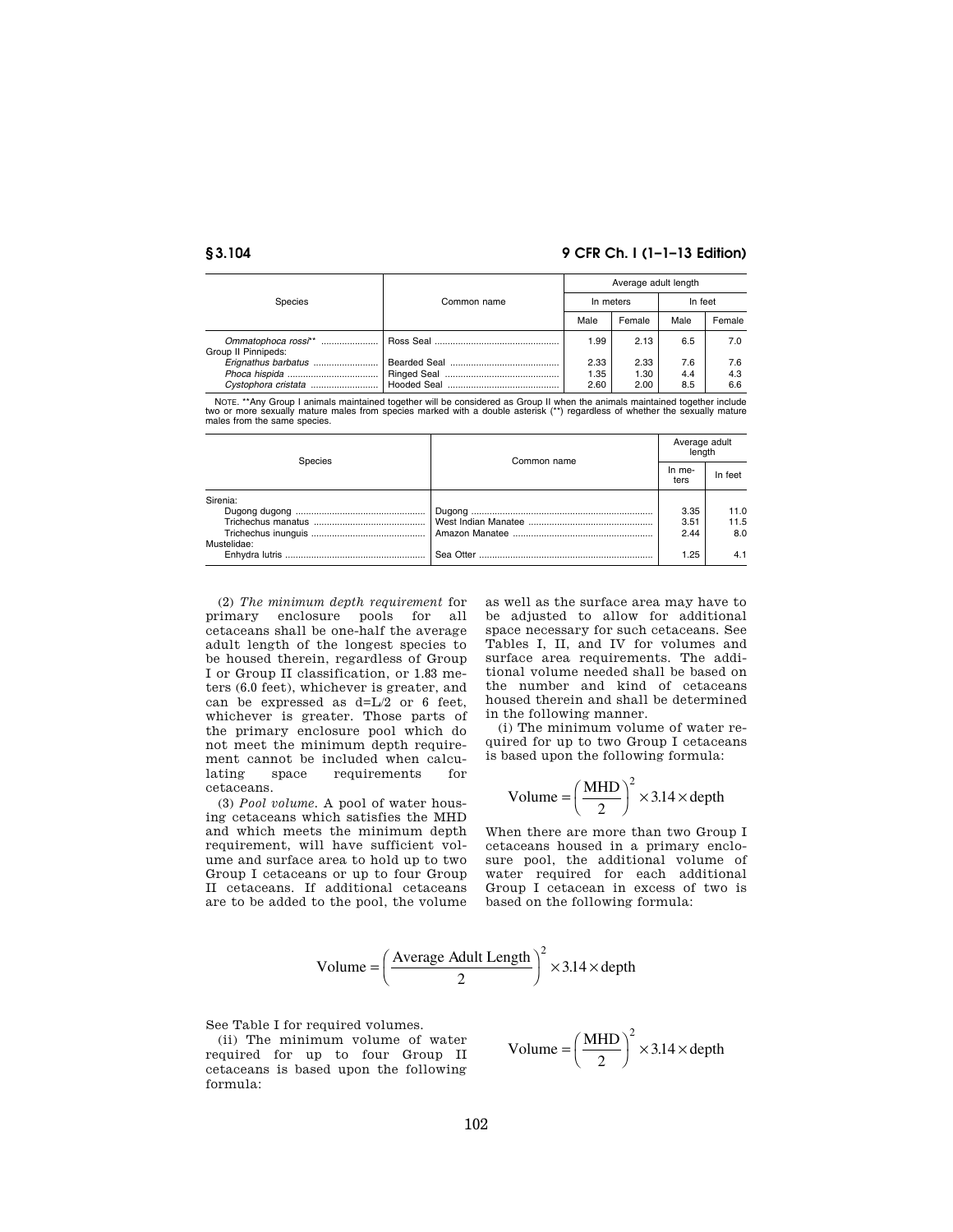When there are more than four Group II cetaceans housed in a primary enclosure pool, the additional volume of water required for each additional Group II cetacean in excess of four is based on the following formula:

#### Volume = (Average Adult Length)<sup>2</sup>  $\times$  $3.14 \times$  depth

See Table II for required volumes.

(iii) When a mixture of both Group I and Group II cetaceans are housed together, the MHD must be satisfied as stated in  $$3.104(b)(1)$ , and the minimum depth must be satisfied as stated in §3.104(b)(2). Based on these figures, the resulting volume must then be calculated

Volume = 
$$
\left(\frac{\text{MHD}}{2}\right)^2 \times 3.14 \times \text{depth}
$$

Then the volume necessary for the cetaceans to be housed in the pool must be calculated (by obtaining the sum of the volumes required for each animal). If this volume is greater than that obtained by using the MHD and depth figures, then the additional volume required may be added by enlarging the pool in its lateral dimensions or by increasing its depth, or both. The minimum surface area requirements discussed next must also be satisfied.

(4)(i) *The minimum surface area* requirements for each cetacean housed in a pool, regardless of Group I or Group II classification, are calculated as follows:

Surface Area = 
$$
\left(\frac{\text{average adult body length}}{2}\right)^2 \times 3.14 \times 1.5
$$
, or: SA =  $(L/2)^2 \times 3.14 \times 1.5$ 

In a pool containing more than two Group I cetaceans or more than four Group II cetaceans, 9 the additional surface area which may be required when animals are added must be calculated for each such animal.

(ii) When a mixture of Group I and Group II cetaceans are to be housed in a pool, the required MHD, depth, and volume must be met. Then the required surface area must be determined for each animal in the pool. The sum of these surface areas must then be compared to the surface area which is obtained by a computation based on the required MHD of the pool. 10 The larger of the two figures represents the surface area which is required for a pool housing a mixture of Group I and

Group II cetaceans. Pool surfaces where the depth does not meet the minimum requirements cannot be used in determining the required surface area.

(iii) Surface area requirements are given in Table IV.

TABLE IV—MINIMUM SURFACE AREA REQUIRED FOR EACH CETACEAN

| Average adult length of each<br>cetacean |      | Surface area required for<br>each cetacean |          |
|------------------------------------------|------|--------------------------------------------|----------|
| <b>Meters</b>                            | Feet | Sq. meters <sup>1</sup>                    | Sq. feet |
| 1.68                                     | 5.5  | 3.31                                       | 33.62    |
| 2.13                                     | 7.0  | 5.36                                       | 57.70    |
| 2.29                                     | 7.5  | 6.15                                       | 66.23    |
| 2.59                                     | 8.5  | 7.90                                       | 85.07    |
| 2.74                                     | 9.0  | 8.86                                       | 95.38    |
| 3.05                                     | 10.0 | 10.94                                      | 117.75   |
| 3.51                                     | 11.5 | 14.47                                      | 155.72   |
| 3.66                                     | 12.0 | 15.75                                      | 169.56   |
| 4.27                                     | 14.0 | 21.44                                      | 230.79   |
| 5.49                                     | 18.0 | 35.44                                      | 381.51   |
| 5.64                                     | 18.5 | 37.43                                      | 403.00   |
| 5.79                                     | 19.0 | 39.49                                      | 425.08   |
| 6.71                                     | 22.0 | 52.94                                      | 569.91   |
| 6.86                                     | 22.5 | 55.38                                      | 596.11   |
| 7.32                                     | 24.0 | 63.01                                      | 678.24   |
| 8.53                                     | 28.0 | 85.76                                      | 923.16   |
|                                          |      |                                            |          |

1Square meter=square feet/9×0.8361.

(c) *Sirenians.* Primary enclosures housing sirenians shall contain a pool

<sup>9</sup> A pool containing up to two Group I cetaceans or up to four Group II cetaceans which meets the required MHD and depth will have the necessary surface area and volume required for the animals contained therein.  $\rm ^{10}\,Since$  the MHD represents the diameter

of a circle, the surface area based on the MHD is calculated by use of the following formula:

 $SA = \pi \times (MHD / 2)^2$ .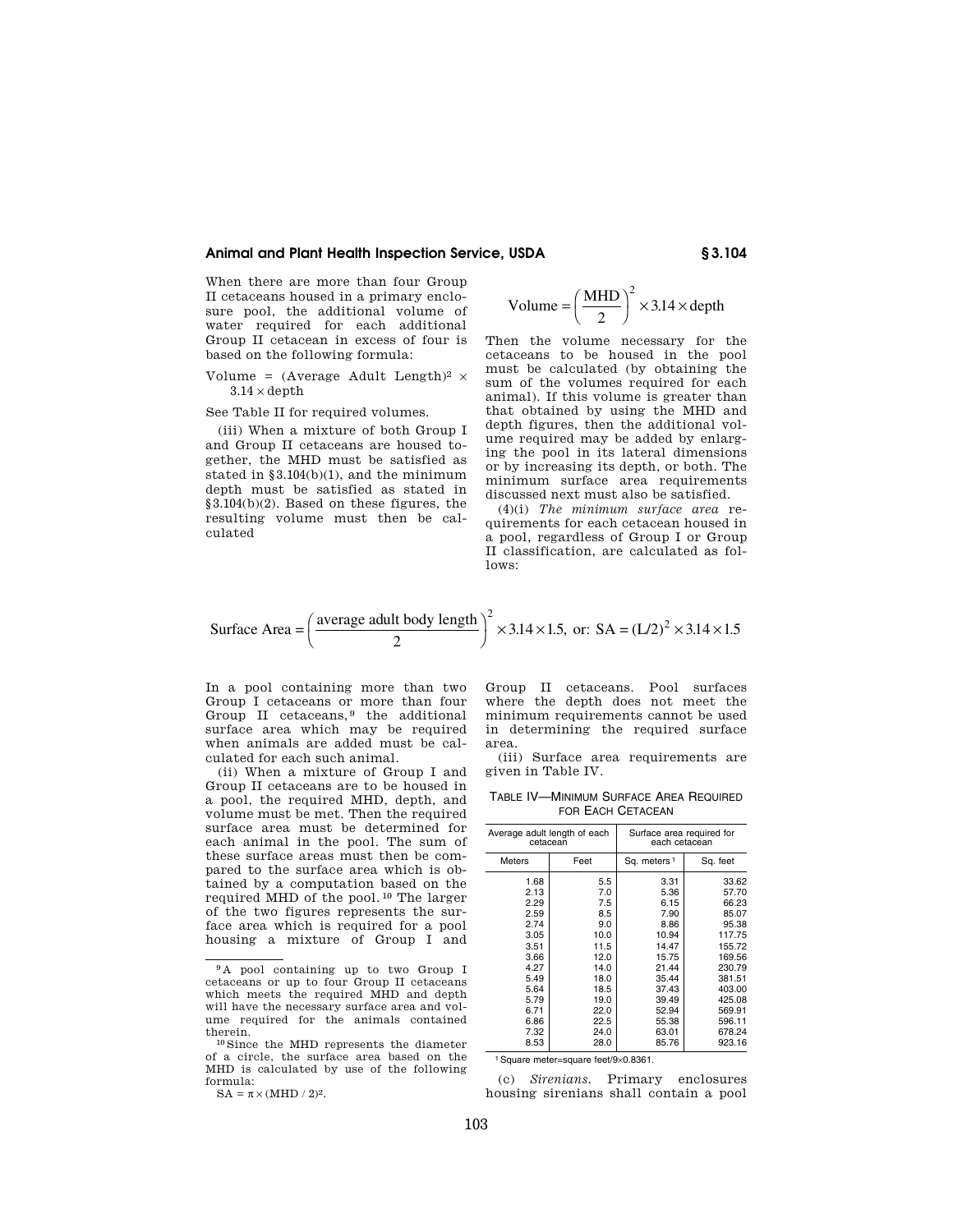of water and may consist entirely of a pool of water.

(1) The required MHD of a primary enclosure pool for sirenians shall be two times the average adult length of the longest species of sirenian to be housed therein. Calculations shall be based on the average adult length of such sirenians as measured in a horizontal line from the tip of the muzzle to the notch in the tail fluke of dugongs and from the tip of the muzzle to the most distal point in the rounded tail of the manatee.

(2) The minimum depth requirements for primary enclosure pools for all sirenians shall be one-half the average adult length of the longest species to be housed therein, or 1.52 meters (5.0 feet), whichever is greater. Those parts of the primary enclosure pool which do not meet the minimum depth requirements cannot be included when calculating space requirements for sirenians.

(3) A pool which satisfies the required MHD and depth shall be adequate for one or two sirenians. Volume and surface area requirements for additional animals shall be calculated using the same formula as for Group I cetaceans, except that the figure for depth requirement for sirenians shall be onehalf the average adult length or 1.52 meters (5.0 feet), whichever is greater.

(d) *Pinnipeds.* (1) Primary enclosures housing pinnipeds shall contain a pool of water and a dry resting or social activity area that must be close enough to the surface of the water to allow easy access for entering or leaving the pool. For the purposes of this subpart, pinnipeds have been divided into Group I pinnipeds and Group II pinnipeds as shown in Table III in this section. In certain instances some Group I pinnipeds shall be considered as Group II pinnipeds. (See Table III).

(2) The minimum size of the dry resting or social activity area of the primary enclosure for pinnipeds (exclusive of the pool of water) shall be based on the average adult length of each pinniped contained therein, as measured in a horizontal or extended position in a straight line from the tip of its nose to the tip of its tail. The minimum size of the dry resting or social

**§ 3.104 9 CFR Ch. I (1–1–13 Edition)** 

activity area shall be computed using the following methods:

(i) *Group I pinnipeds.* Square the average adult length of each pinniped to be contained in the primary enclosure. Add the figures obtained for each of the pinnipeds in the primary enclosure to determine the dry resting or social activity area required for such pinnipeds. If only a single Group I pinniped is maintained in the primary enclosure, the minimum dry resting or social activity area shall be twice the square of the average adult length of that single Group I pinniped. Examples:

- (average adult length)<sup>2</sup> of 1st Group I pinniped+(average adult length)<sup>2</sup> of 2nd Group I pinniped=Total DRA for two pinnipeds
	- DRA for one pinniped=2×(average adult length of Group I pinniped)2

(ii) *Group II pinnipeds.* List all pinnipeds contained in a primary enclosure by average adult length in descending order from the longest species of pinniped to the shortest species of pinniped. Square the average adult length of each pinniped. Multiply the average adult length squared of the longest pinniped by 1.5, the second longest by 1.4, the third longest by 1.3, the fourth longest by 1.2, and the fifth longest by 1.1, as indicated in the following example. Square the average adult length of the sixth pinniped and each additional pinniped. Add the figures obtained for all the pinnipeds in the primary enclosure to determine the required minimum dry resting or social activity area required for such pinnipeds. If only a single Group II pinniped is maintained in the primary enclosure, the minimum dry resting or social activity area must be computed for a minimum of two pinnipeds.

Examples: DRA for 1 Group II Pinniped  $=$  [(Average adult length)<sup>2</sup>  $\times$  1.5] + [(Average adult length)<sup>2</sup>  $\times$  1.4]

1st pinniped (avg. adult length)2×1.5=social and DRA required

- 2nd pinniped (avg. adult length) $2\times1.4$ =social and DRA required
- 3rd pinniped (avg. adult length) $1 \times 1.3$ =social and DRA required 4th pinniped (avg. adult length)2×1.2=social and DRA re-
- quired
- 5th pinniped (avg. adult length)<sup>2</sup>×1.1=social and DRA required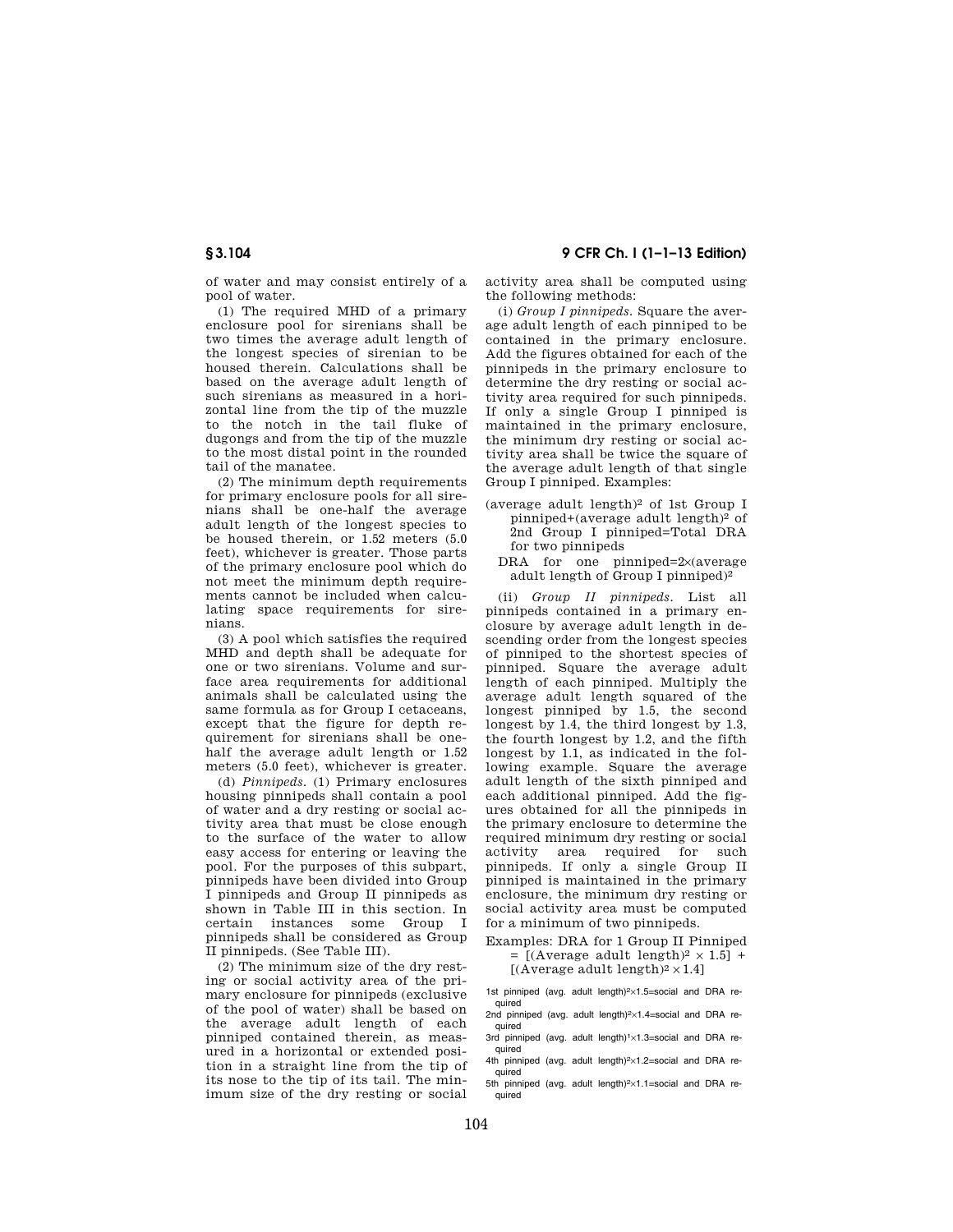Each pinniped over 5 (avg. adult length)<sup>2</sup>=social and DRA required

Total minimum social activity and dry resting area required for all pinnipeds housed in a primary enclosure.

If all the pinnipeds in the primary enclosure are of the same species, the same descending order of calculation shall apply. Example: Hooded seal—average adult length of male=8.5 feet and female=6.6 feet. In a primary enclosure containing 2 males and 2 females, the social or DRA required would be the sum of  $[(8.5)^{2} \times 1.5]$  +  $[(8.5)^{2} \times 1.4]$  $+[(6.6)^{2}\times1.3] + [(6.6)^{2}\times1.2].$ 

If two or more sexually mature males are maintained together in a primary enclosure, the dry resting or social activity area shall be divided into two or more separate areas with sufficient visual barriers (such as fences, rocks, or foliage) to provide relief from aggressive animals.

(iii) *Mixture of Group I and Group II pinnipeds.* In a primary enclosure where a mixture of Group I and Group II pinnipeds is to be housed, the dry resting or social activity area shall be calculated as for Group II pinnipeds. The dry resting or social activity area shall be divided into two or more separate areas with sufficient visual barriers (such as fences, rocks, or foliage) to provide relief from aggressive animals.

(3)(i) The minimum surface area of a pool of water for pinnipeds shall be at least equal to the dry resting or social activity area required.

(ii) The MHD of the pool shall be at least one and one-half (1.5) times the average adult length of the largest species of pinniped to be housed in the enclosure; except that such MHD measurement may be reduced by up to 20 percent if the amount of the reduction is added to the MHD at the 90-degree angle.

(iii) The pool of water shall be at least 0.91 meters (3.0 feet) deep or onehalf the average adult length of the longest species of pinniped contained therein, whichever is greater. Parts of the pool that do not meet the minimum depth requirement cannot be used in the calculation of the dry resting and social activity area, or as part of the MHD or required surface area of the pool.

(e) *Polar bears.* Primary enclosures housing polar bears shall consist of a pool of water, a dry resting and social activity area, and a den. A minimum of 37.16 square meters (400 square feet) of dry resting and social activity area shall be provided for up to two polar bears, with an additional 3.72 square meters (40 square feet) of dry resting and social activity area for each additional polar bear. The dry resting and social activity area shall be provided with enough shade to accommodate all of the polar bears housed in such primary enclosure at the same time. The pool of water shall have an MHD of not less than 2.44 meters (8.0 feet) and a surface area of at least 8.93 square meters (96.0 square feet) with a minimum depth of 1.52 meters (5.0 feet) with the exception of any entry and exit area. This size pool shall be adequate for two polar bears. For each additional bear, the surface area of the pool must be increased by 3.72 square meters (40 square feet). In measuring this additional surface area, parts of the pool which do not meet minimum depth cannot be considered. The den shall be at least 1.83 meters (6 feet) in width and depth and not less than 1.52 meters (5 feet) in height. It will be so positioned that the viewing public shall not be visible from the interior of the den. A separate den shall be provided for each adult female of breeding age which is permanently housed in the same primary enclosure with an adult male of breeding age. Female polar bears in traveling acts or shows must be provided a den when pregnancy has been determined.

(f) *Sea otters.* (1) Primary enclosures for sea otters shall consist of a pool of water and a dry resting area. The MHD of the pool of water for sea otters shall be at least three times the average adult length of the sea otter contained therein (measured in a horizontal line from the tip of its nose to the tip of its tail) and the pool shall be not less than .91 meters (3.0 feet) deep. When more than two sea otters are housed in the same primary enclosure, additional dry resting area as well as pool volume is required to accommodate the additional sea otters. (See Table V).

(2) The minimum volume of water required for a primary enclosure pool for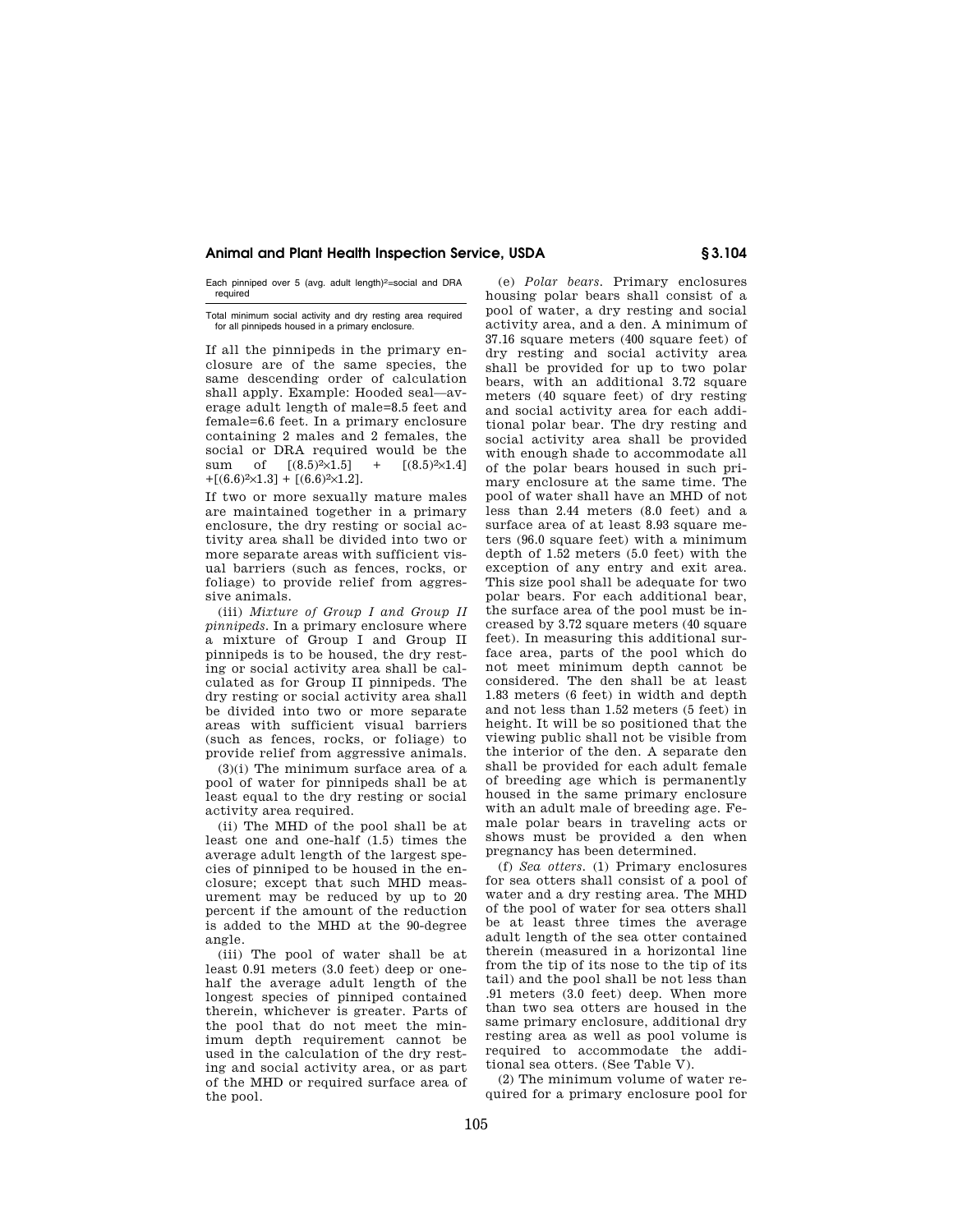# **§ 3.105 9 CFR Ch. I (1–1–13 Edition)**

sea otters shall be based on the sea otter's average adult length. The minimum volume of water required in the pool shall be computed using the following method: Multiply the square of the sea otter's average adult length by 3.14 and then multiply the total by 0.91 meters (3.0 feet). This volume is satisfactory for one or two otters. To calculate the additional volume of water for each additional sea otter above two in a primary enclosure, multiply onehalf of the square of the sea otter's average adult length by 3.14, then multiply by 0.91 meters (3.0 feet). (See Table V).

be based on the sea otter's average adult length. The minimum dry resting area for one or two sea otters shall be computed using the following method: Square the average adult length of the sea otter and multiply the total by 3.14. When the enclosure is to contain more than two sea otters, the dry resting area for each additional animal shall be computed by multiplying onehalf of the sea otter's average adult length by 3.14. Using 1.25 meters or 4.1 feet (the average adult length of a sea otter), the calculations for additional space will result in the following figures:

(3) The minimum dry resting area required for one or two sea otters shall

TABLE V—ADDITIONAL SPACE REQUIRED FOR EACH SEA OTTER WHEN MORE THAN TWO IN A PRIMARY FNCLOSURE

| Average adult length of sea otter |      | Resting area  |             |              | Pool Volume |
|-----------------------------------|------|---------------|-------------|--------------|-------------|
| <b>Meters</b>                     | Feet | Square meters | Square Feet | Cubic meters | Cubic feet  |
| .25                               | 4.1  | .96           | 6.44        | 2.23         | 79.17       |

[44 FR 36874, June 22, 1979, as amended at 45 FR 63261, Sept. 24, 1980; 49 FR 26682, 26685, June 28, 1984; 49 FR 27922, July 9, 1984; 63 FR 2, Jan. 2, 1998; 63 FR 47148, Sept. 4, 1998; 66 FR 252, Jan. 3, 2001]

#### ANIMAL HEALTH AND HUSBANDRY STANDARDS

# **§ 3.105 Feeding.**

(a) The food for marine mammals must be wholesome, palatable, and free from contamination and must be of sufficient quantity and nutritive value to maintain marine mammals in a state of good health. The diet must be prepared with consideration for factors such as age, species, condition, and size of the marine mammal being fed. Marine mammals must be offered food at least once a day, except as directed by the attending veterinarian.

(b) Food receptacles, if used, must be located so as to be accessible to all marine mammals in the same primary enclosure and must be placed so as to minimize contamination of the food they contain. Such food receptacles must be cleaned and sanitized after each use.

(c) Food, when given to each marine mammal individually, must be given by an employee or attendant responsible to management who has the necessary knowledge to assure that each marine mammal receives an adequate quantity of food to maintain it in good health. Such employee or attendant is required to have the ability to recognize deviations from a normal state of good health in each marine mammal so that the food intake can be adjusted accordingly. Inappetence exceeding 24 hours must be reported immediately to the attending veterinarian. Public feeding may be permitted only in the presence and under the supervision of a sufficient number of knowledgeable, uniformed employees or attendants. Such employees or attendants must assure that the marine mammals are receiving the proper amount and type of food. Only food supplied by the facility where the marine mammals are kept may be fed to the marine mammals by the public. Marine mammal feeding records noting the estimated individual daily consumption must be maintained at the facility for a period of 1 year and must be made available for APHIS inspection. For marine mammals that are individually fed and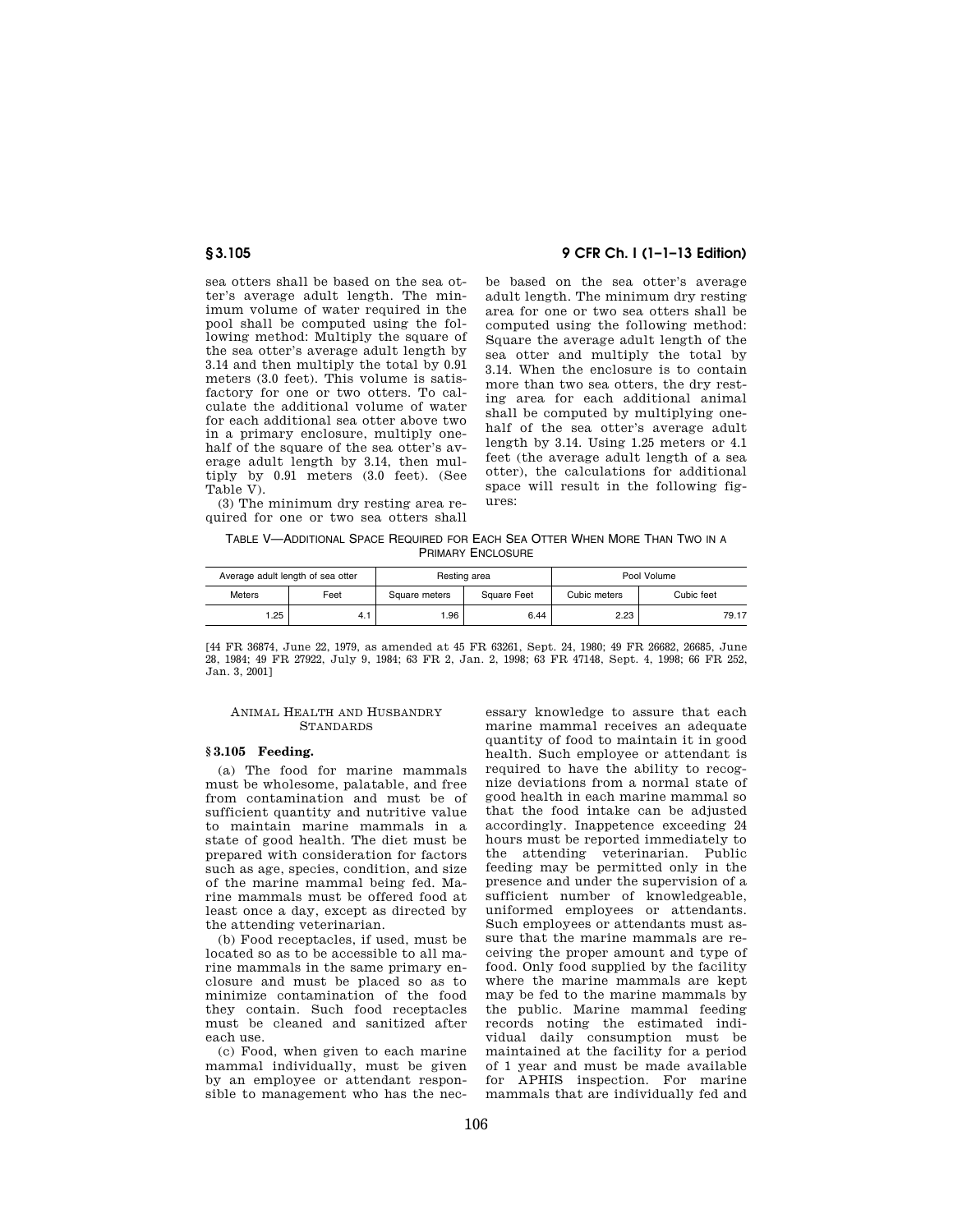not subject to public feeding, the feeding records should reflect an accurate account of food intake; for animals fed, in part, by the public, and for large, group-fed colonies of marine mammals where individual rations are not practical or feasible to maintain, the daily food consumption should be estimated as precisely as possible.

(d) Food preparation and handling must be conducted so as to assure the wholesomeness and nutritive value of the food. Frozen fish or other frozen food must be stored in freezers that are maintained at a maximum temperature of  $-18$  °C (0 °F). The length of time food is stored and the method of storage, the thawing of frozen food, and the maintenance of thawed food must be conducted in a manner that will minimize contamination and that will assure that the food retains nutritive value and wholesome quality until the time of feeding. When food is thawed in standing or running water, cold water must be used. All foods must be fed to the marine mammals within 24 hours following the removal of such foods from the freezers for thawing, or if the food has been thawed under refrigeration, it must be fed to the marine mammals within 24 hours of thawing.

[66 FR 252, Jan. 3, 2001]

## **§ 3.106 Water quality.**

(a) *General.* The primary enclosure shall not contain water which would be detrimental to the health of the marine mammal contained therein.

(b) *Bacterial standards.* (1) The coliform bacteria count of the primary enclosure pool shall not exceed 1,000 MPN (most probable number) per 100 ml. of water. Should a coliform bacterial count exceed 1,000 MPN, two subsequent samples may be taken at 48-hour intervals and averaged with the first sample. If such average count does not fall below 1,000 MPN, then the water in the pool shall be deemed unsatisfactory, and the condition must be corrected immediately.

(2) When the water is chemically treated, the chemicals shall be added so as not to cause harm or discomfort to the marine mammals.

(3) Water samples shall be taken and tested at least weekly for coliform count and at least daily for pH and any

chemical additives (e.g. chlorine and copper) that are added to the water to maintain water quality standards. Facilities using natural seawater shall be exempt from pH and chemical testing unless chemicals are added to maintain water quality. However, they are required to test for coliforms. Records must be kept documenting the time when all such samples were taken and the results of the sampling. Records of all such test results shall be maintained by management for a 1-year period and must be made available for inspection purposes on request.

(c) *Salinity.* Primary enclosure pools of water shall be salinized for marine cetaceans as well as for those other marine mammals which require salinized water for their good health and well-being. The salinity of the water in such pools shall be maintained within a range of 15–36 parts per thousand.

(d) *Filtration and water flow.* Water quality must be maintained by filtration, chemical treatment, or other means so as to comply with the water quality standards specified in this section.

# **§ 3.107 Sanitation.**

(a) *Primary enclosures.* (1) Animal and food waste in areas other than the pool of water must be removed from the primary enclosures at least daily, and more often when necessary, in order to provide a clean environment and minimize health and disease hazards.

(2) Particulate animal and food waste, trash, or debris that enters the primary enclosure pools of water must be removed at least daily, or as often as necessary, to maintain the required water quality and to minimize health and disease hazards to the marine mammals.

(3) The wall and bottom surfaces of the primary enclosure pools of water must be cleaned as often as necessary to maintain proper water quality. Natural organisms (such as algae, coelenterates, or molluscs, for example) that do not degrade water quality as defined in §3.106, prevent proper maintenance, or pose a health or disease hazard to the animals are not considered contaminants.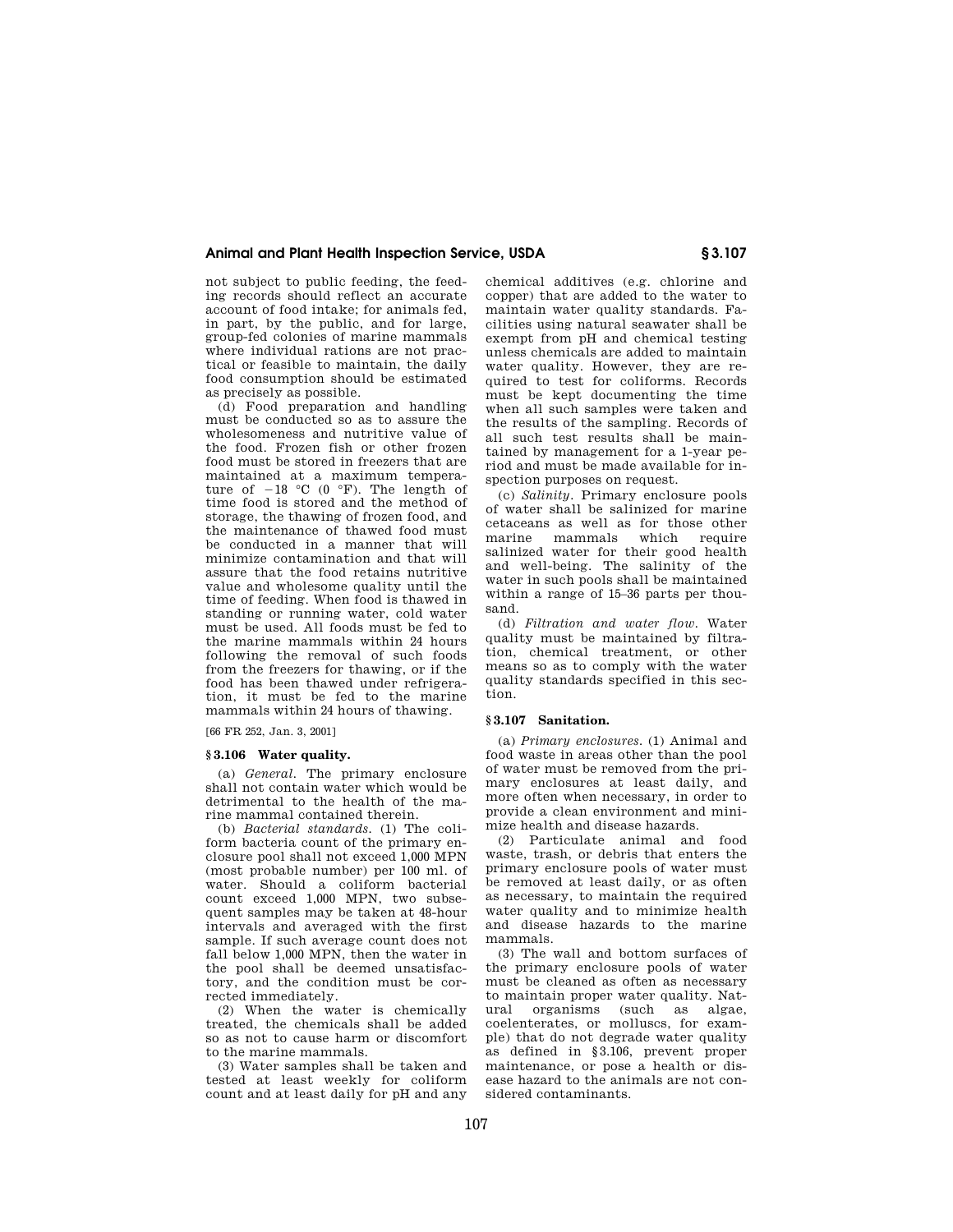(b) *Food preparation.* Equipment and utensils used in food preparation must be cleaned and sanitized after each use. Kitchens and other food handling areas where animal food is prepared must be cleaned at least once daily and sanitized at least once every week. Sanitizing must be accomplished by washing with hot water (8 °C, 180 °F, or higher) and soap or detergent in a mechanical dishwasher, or by washing all soiled surfaces with a detergent solution followed by a safe and effective disinfectant, or by cleaning all soiled surfaces with live steam. Substances such as cleansing and sanitizing agents, pesticides, and other potentially toxic agents must be stored in properly labeled containers in secured cabinets designed and located to prevent contamination of food storage preparation surfaces.

(c) *Housekeeping.* Buildings and grounds, as well as exhibit areas, must be kept clean and in good repair. Fences must be maintained in good repair. Primary enclosures housing marine mammals must not have any loose objects or sharp projections and/or edges which may cause injury or trauma to the marine mammals contained therein.

(d) *Pest control.* A safe and effective program for the control of insects, ectoparasites, and avian and mammalian pests must be established and maintained. Insecticides or other such chemical agents must not be applied in primary enclosures housing marine mammals except when deemed essential by an attending veterinarian.

[66 FR 253, Jan. 3, 2001]

#### **§ 3.108 Employees or attendants.**

(a) A sufficient number of adequately trained employees or attendants, responsible to management and working in concert with the attending veterinarian, must be utilized to maintain the prescribed level of husbandry practices set forth in this subpart. Such practices must be conducted under the supervision of a marine mammal caretaker who has demonstrable experience in marine mammal husbandry and care.

(b) The facility will provide and document participation in and successful completion of a facility training course

# **§ 3.108 9 CFR Ch. I (1–1–13 Edition)**

for such employees. This training course will include, but is not limited to, species appropriate husbandry techniques, animal handling techniques, and information on proper reporting protocols, such as recordkeeping and notification of veterinary staff for medical concerns.

(c) Any training of marine mammals must be done by or under the direct supervision of experienced trainers.

(d) Trainers and handlers must meet professionally recognized standards for experience and training.

[66 FR 253, Jan. 3, 2001]

#### **§ 3.109 Separation.**

Marine mammals, whenever known to be primarily social in the wild, must be housed in their primary enclosure with at least one compatible animal of the same or biologically related species, except when the attending veterinarian, in consultation with the husbandry/training staff, determines that such housing is not in the best interest of the marine mammal's health or well-being. However, marine mammals that are not compatible must not be housed in the same enclosure. Marine mammals must not be housed near other animals that cause them unreasonable stress or discomfort or interfere with their good health. Animals housed separately must have a written plan, approved by the attending veterinarian, developed in consultation with the husbandry/training staff, that includes the justification for the length of time the animal will be kept separated or isolated, information on the type and frequency of enrichment and interaction, if appropriate, and provisions for periodic review of the plan by the attending veterinarian. Marine mammals that are separated for nonmedical purposes must be held in facilities that meet minimum space requirements as outlined in §3.104.

[66 FR 253, Jan. 3, 2001]

#### **§ 3.110 Veterinary care.**

(a) Newly acquired marine mammals must be isolated from resident marine mammals. Animals with a known medical history must be isolated unless or until the newly acquired animals can be reasonably determined to be in good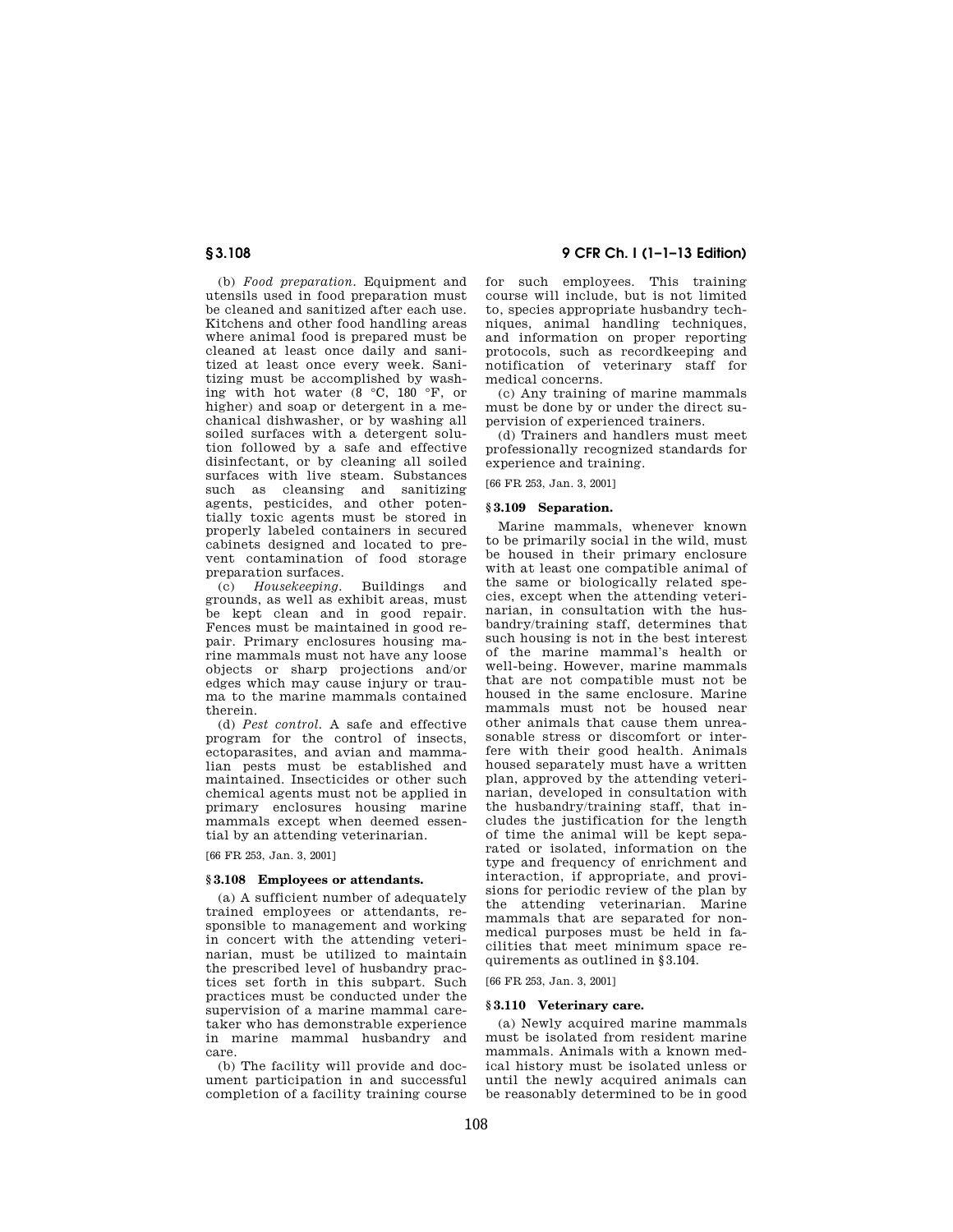health by the attending veterinarian. Animals without a known medical history must be isolated until it is determined that the newly acquired animals are determined to be in good health by the attending veterinarian. Any communicable disease condition in a newly acquired marine mammal must be remedied before it is placed with resident marine mammals, unless, in the judgment of the attending veterinarian, the potential benefits of a resident animal as a companion to the newly acquired animal outweigh the risks to the resident animal.

(b) Holding facilities must be in place and available to meet the needs for isolation, separation, medical treatment, and medical training of marine mammals. Marine mammals that are isolated or separated for nonmedical purposes must be held in facilities that meet minimum space requirements as outlined in §3.104. Holding facilities used only for medical treatment and medical training need not meet the minimum space requirements as outlined in §3.104. Holding of a marine mammal in a medical treatment or medical training enclosure that does not meet minimum space requirements for periods longer than 2 weeks must be noted in the animal's medical record and the attending veterinarian must provide a justification in the animal's medical record. If holding in such enclosures for medical treatment and/or medical training is to last longer than 2 weeks, such extension must be justified in writing by the attending veterinarian on a weekly basis. In natural lagoon or coastal enclosures where isolation cannot be accomplished, since water circulation cannot be controlled or isolated, separation of newly acquired marine mammals must be accomplished using separate enclosures situated within the facility to prevent direct contact and to minimize the risk of potential airborne and water crosscontamination between newly acquired and resident animals.

(c) Any holding facility used for medical purposes that has contained a marine mammal with an infectious or contagious disease must be cleaned and/or sanitized in a manner prescribed by the attending veterinarian. No healthy animals may be introduced into this holding facility prior to such cleaning and/or sanitizing procedures. Any marine mammal exposed to a contagious animal must be evaluated by the attending veterinarian and monitored and/or isolated for an appropriate period of time as determined by the attending veterinarian.

(d) Individual animal medical records must be kept and made available for APHIS inspection. These medical records must include at least the following information:

(1) Animal identification/name, a physical description, including any identifying markings, scars, etc., age, and sex; and

(2) Physical examination information, including but not limited to length, weight, physical examination results by body system, identification of all medical and physical problems with proposed plan of action, all diagnostic test results, and documentation of treatment.

(e) A copy of the individual animal medical record must accompany any marine mammal upon its transfer to another facility, including contract or satellite facilities.

(f) All marine mammals must be visually examined by the attending veterinarian at least semiannually and must be physically examined under the supervision of and when determined to be necessary by the attending veterinarian. All cetaceans and sirenians must be physically examined by the attending veterinarian at least annually, unless APHIS grants an exception from this requirement based on considerations related to the health and safety of the cetacean or sirenian. These examinations must include, but are not limited to, a hands-on physical examination, hematology and blood chemistry, and other diagnostic tests as determined by the attending veterinarian.

 $(g)(1)$  A complete necropsy, including<br>istopathology samples, microhistopathology samples, biological cultures, and other testing as appropriate, must be conducted by or under the supervision of the attending veterinarian on all marine mammals that die in captivity. A preliminary necropsy report must be prepared by the veterinarian listing all pathologic lesions observed. The final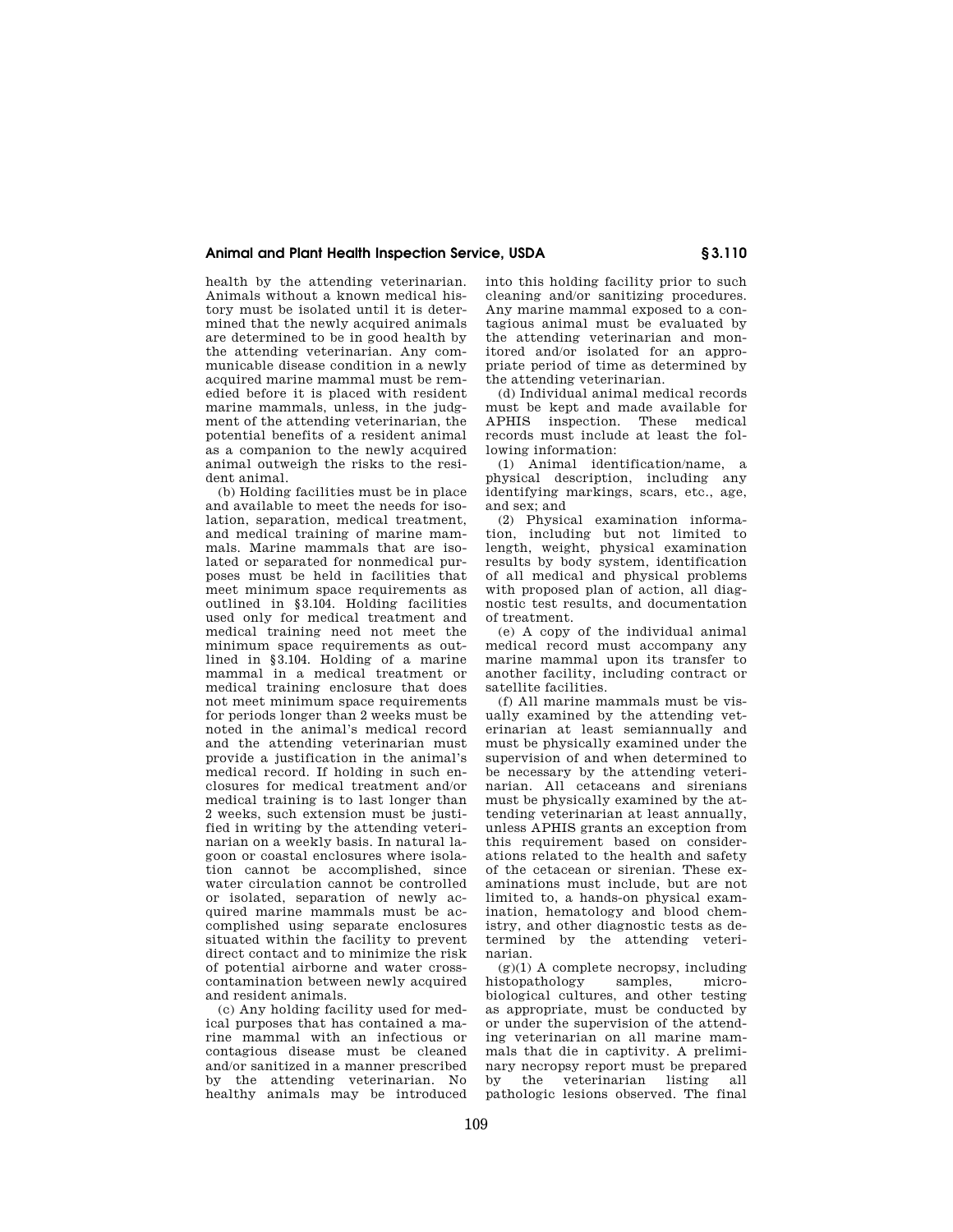necropsy report must include all gross and histopathological findings, the results of all laboratory tests performed, and a pathological diagnosis.

(2) Necropsy records will be maintained at the marine mammal's home facility and at the facility at which it died, if different, for a period of 3 years and must be presented to APHIS inspectors when requested.

[66 FR 253, Jan. 3, 2001]

#### **§ 3.111 Swim-with-the-dolphin programs.**

Swim-with-the-dolphin programs shall comply with the requirements in this section, as well as with all other applicable requirements of the regulations pertaining to marine mammals.

# **§ 3.111 9 CFR Ch. I (1–1–13 Edition)**

(a) *Space requirements.* The primary enclosure for SWTD cetaceans shall contain an interactive area, a buffer area, and a sanctuary area. None of these areas shall be made uninviting to the animals. Movement of cetaceans into the buffer or sanctuary area shall not be restricted in any way. Notwithstanding the space requirements set forth in §3.104, each of the three areas required for SWTD programs shall meet the following space requirements:

(1) The horizontal dimension for each area must be at least three times the average adult body length of the species of cetacean used in the program;

(2) The minimum surface area required for each area is calculated as follows:

(i) *Up to two cetaceans:* 

Surface Area (SA) = 
$$
\left(\frac{3 \times \text{average adult body length (L)}}{2}\right)^2 \times 3.14
$$

(ii) *Three cetaceans:* 

$$
SA = \left(\frac{3 \times L}{2}\right)^2 \times 3.14 \times 2
$$

(iii) *Additional SA for each animal in excess of three:* 

$$
SA = \left(\frac{2 \times L}{2}\right)^2 \times 3.14
$$

(3) The average depth for sea pens, lagoons, and similar natural enclosures at low tide shall be at least 9 feet. The average depth for any manmade enclosure or other structure not subject to tidal action shall be at least 9 feet. A portion of each area may be excluded when calculating the average depth, but the excluded portion may not be used in calculating whether the interactive, buffer, and sanctuary area meet the requirements of paragraphs  $(a)(1)$ ,  $(a)(2)$ , and  $(a)(4)$  of this section.

(4) The minimum volume required for each animal is calculated as follows:

Volume =  $SA \times 9$ 

(b) *Water clarity.* Sufficient water clarity shall be maintained so that attendants are able to observe cetaceans and humans at all times while within the interactive area. If water clarity does not allow these observations, the interactive sessions shall be canceled until the required clarity is provided.

(c) *Employees and attendants.* Each SWTD program shall have, at the minimum, the following personnel, with the following minimum backgrounds (each position shall be held by a separate individual, with a sufficient number of attendants to comply with  $$3.111(e)(4))$ :

(1) Licensee or manager—at least one full-time staff member with at least 6 years experience in a professional or managerial position dealing with captive cetaceans;

(2) Head trainer/behaviorist—at least one full-time staff member with at least 6 years experience in training cetaceans for SWTD behaviors in the past 10 years, or an equivalent amount of experience involving in-water training of cetaceans, who serves as the head trainer for the SWTD program;

(3) Trainer/supervising attendant—at least one full-time staff member with at least 3 years training and/or handling experience involving human/cetacean interaction programs;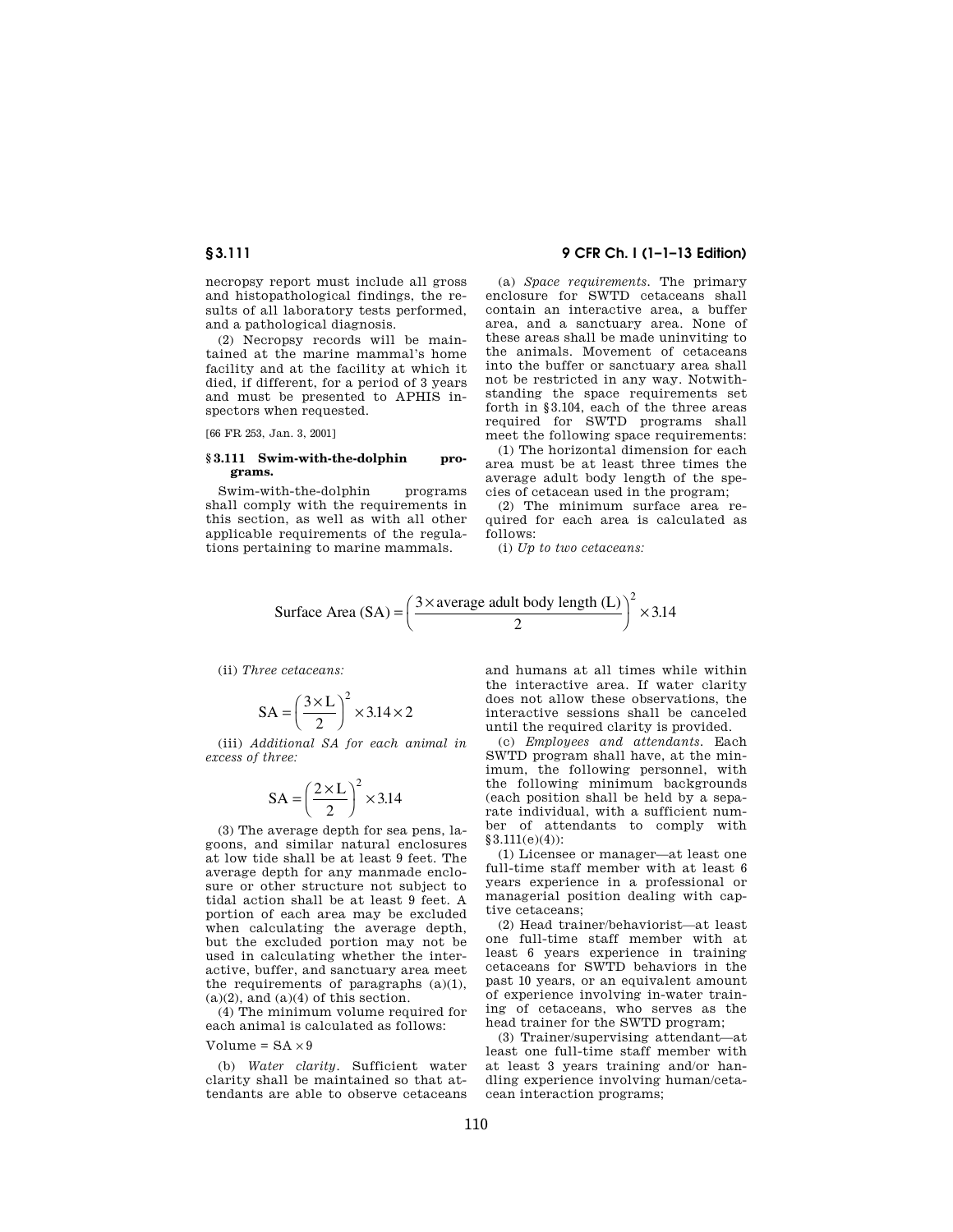(4) Attendant—an adequate number of staff members who are adequately trained in the care, behavior, and training of the program animals. Attendants shall be designated by the trainer, in consultation with the head trainer/behaviorist and licensee/manager, to conduct and monitor interactive sessions in accordance with  $$3.111(e)'$  and

(5) Attending veterinarian—at least one staff or consultant veterinarian who has at least the equivalent of 2 years full-time experience (4,160 or more hours) with cetacean medicine within the past 10 years, and who is licensed to practice veterinary medicine.

(d) *Program animals*. Only cetaceans<br>that meet the requirements of meet the requirements of  $§3.111(e)(2)$  and  $(3)$  may be used in SWTD programs.

(e) *Handling.* (1) Interaction time (*i.e.,*  designated interactive swim sessions) for each cetacean shall not exceed 2 hours per day. Each program cetacean shall have at least one period in each 24 hours of at least 10 continuous hours without public interaction.

(2) All cetaceans used in an interactive session shall be adequately trained and conditioned in human interaction so that they respond in the session to the attendants with appropriate behavior for safe interaction. .<br>The head trainer/behaviorist, trainer/ supervising attendant, or attendant shall, at all times, control the nature and extent of the cetacean interaction with the public during a session, using the trained responses of the program animal.

(3) All cetaceans used in interactive sessions shall be in good health, including, but not limited to, not being infectious. Cetaceans undergoing veterinary treatment may be used in interactive sessions only with the approval of the attending veterinarian.

(4) The ratio of human participants to cetaceans shall not exceed 3:1. The ratio of human participants to attendants or other authorized SWTD personnel (*i.e.*, head trainer/behaviorist or trainer/supervising attendant) shall not exceed 3:1.

(5) Prior to participating in an SWTD interactive session, members of the public shall be provided with oral and written rules and instructions for the session, to include the telephone and FAX numbers for APHIS, Animal Care, for reporting injuries or complaints. Members of the public shall agree, in writing, to abide by the rules and instructions before being allowed to participate in the session. Any participant who fails to follow the rules or instructions shall be removed from the session by the facility.

(6) All interactive sessions shall have at least two attendants or other authorized SWTD personnel (*i.e.*, head trainer/behaviorist or trainer/supervising attendant). At least one attendant shall be positioned out of the water. One or more attendants or other authorized SWTD personnel may be positioned in the water. If a facility has more than two incidents during interactive sessions within a year's time span that have been dangerous or harmful to either a cetacean or a human, APHIS, in consultation with the head trainer/behaviorist, will determine if changes in attendant positions are needed.

(7) All SWTD programs shall limit interaction between cetaceans and humans so that the interaction does not harm the cetaceans, does not remove the element of choice from the cetaceans by actions such as, but not limited to, recalling the animal from the sanctuary area, and does not elicit unsatisfactory, undesirable, or unsafe behaviors from the cetaceans. All SWTD programs shall prohibit grasping or holding of the cetacean's body, unless under the direct and explicit instruction of an attendant eliciting a specific cetacean behavior, and shall prevent the chasing or other harassment of the cetaceans.

(8) In cases where cetaceans used in an interactive session exhibit unsatisfactory, undesirable, or unsafe behaviors, including, but not limited to, charging, biting, mouthing, or sexual contact with humans, such cetaceans shall either be removed from the interactive area or the session shall be terminated. Written criteria shall be developed by each SWTD program, and shall be submitted to and approved by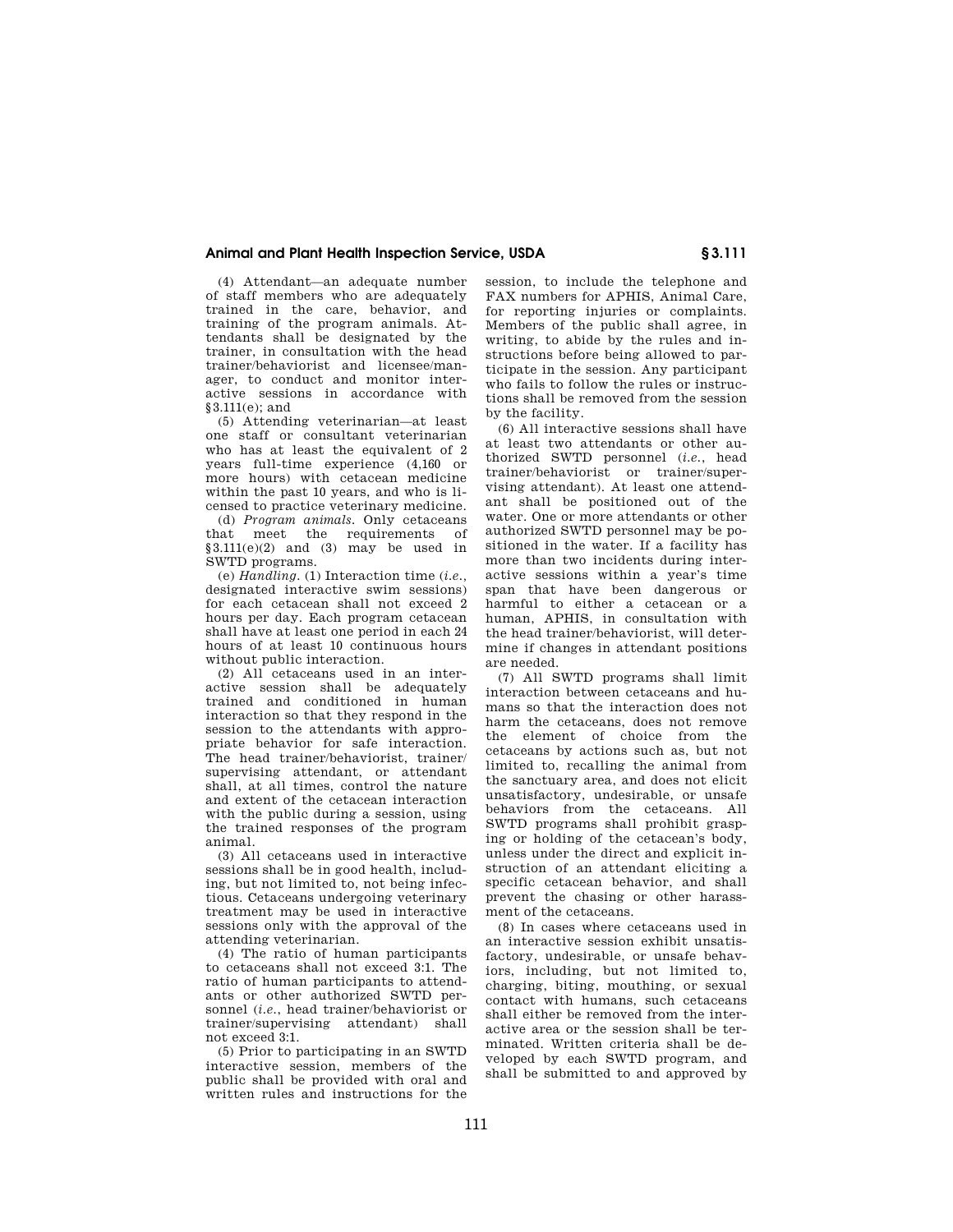# **§ 3.111 9 CFR Ch. I (1–1–13 Edition)**

APHIS 11 regarding conditions and procedures for maintaining compliance with paragraph (e)(4) of this section; for the termination of a session when removal of a cetacean is not possible; and regarding criteria and protocols for handling program animal(s) exhibiting unsatisfactory, undesirable, or unsafe behaviors, including retraining time and techniques, and removal from the program and/or facility, if appropriate. The head trainer/behaviorist shall determine when operations will be terminated, and when they may resume. In the absence of the head trainer/ behaviorist, the determination to terminate a session shall be made by the trainer/supervising attendant. Only the head trainer/behaviorist may determine when a session may be resumed.

(f) *Recordkeeping.* (1) Each facility shall provide  $APHIS$ <sup>12</sup> with a description of its program at least 30 days prior to initiation of the program, or in the case of any program in place before September 4, 1998, not later than October 5, 1998. The description shall include at least the following:

(i) Identification of each cetacean in the program, by means of name and/or number, sex, age, and any other means the Administrator determines to be necessary to adequately identify the cetacean;

(ii) A description of the educational content and agenda of planned interactive sessions, and the anticipated average and maximum frequency and duration of encounters per cetacean per day;

(iii) The content and method of preencounter orientation, rules, and instructions, including restrictions on types of physical contact with the cetaceans;

(iv) A description of the SWTD facility, including the primary enclosure and other SWTD animal housing or holding enclosures at the facility;

(v) A description of the training, including actual or expected number of hours each cetacean has undergone or will undergo prior to participation in the program;

(vi) The resume of the licensee and/or manager, the head trainer/behaviorist, the trainer/supervising attendant, any other attendants, and the attending veterinarian;

(vii) The current behavior patterns and health of each cetacean, to be assessed and submitted by the attending veterinarian;

(viii) For facilities that employ a part-time attending veterinarian or consultant arrangements, a written program of veterinary care (APHIS form 7002), including protocols and schedules of professional visits; and

(ix) A detailed description of the monitoring program to be used to detect and identify changes in the behavior and health of the cetaceans.

(2) All SWTD programs shall comply in all respects with the regulations and standards set forth in parts 2 and 3 of this subchapter.

(3) Individual animal veterinary records, including all examinations, laboratory reports, treatments, and necropsy reports shall be kept at the SWTD site for at least 3 years and shall be made available to an APHIS official upon request during inspection.

(4) The following records shall be kept at the SWTD site for at least 3 years and shall be made available to an APHIS official upon request during inspection:

(i) Individual cetacean feeding records; and

(ii) Individual cetacean behavioral records.

(5) The following reports shall be kept at the SWTD site for at least 3 years and shall be made available to an APHIS official upon request during inspection:

(i) Statistical summaries of the number of minutes per day that each animal participated in an interactive session;

(ii) A statistical summary of the number of human participants per month in the SWTD program; and

(6) A description of any changes made in the SWTD program, which shall be submitted to APHIS<sup>13</sup> on a semi-annual basis.

<sup>11</sup> Send to Administrator, c/o Animal and Plant Health Inspection Service, Animal Care, 4700 River Road Unit 84, Riverdale,

 $^{12}$  See footnote 11 in §3.111(e)(8).  $^{13}$  See footnote 11 in §3.111(e)(8).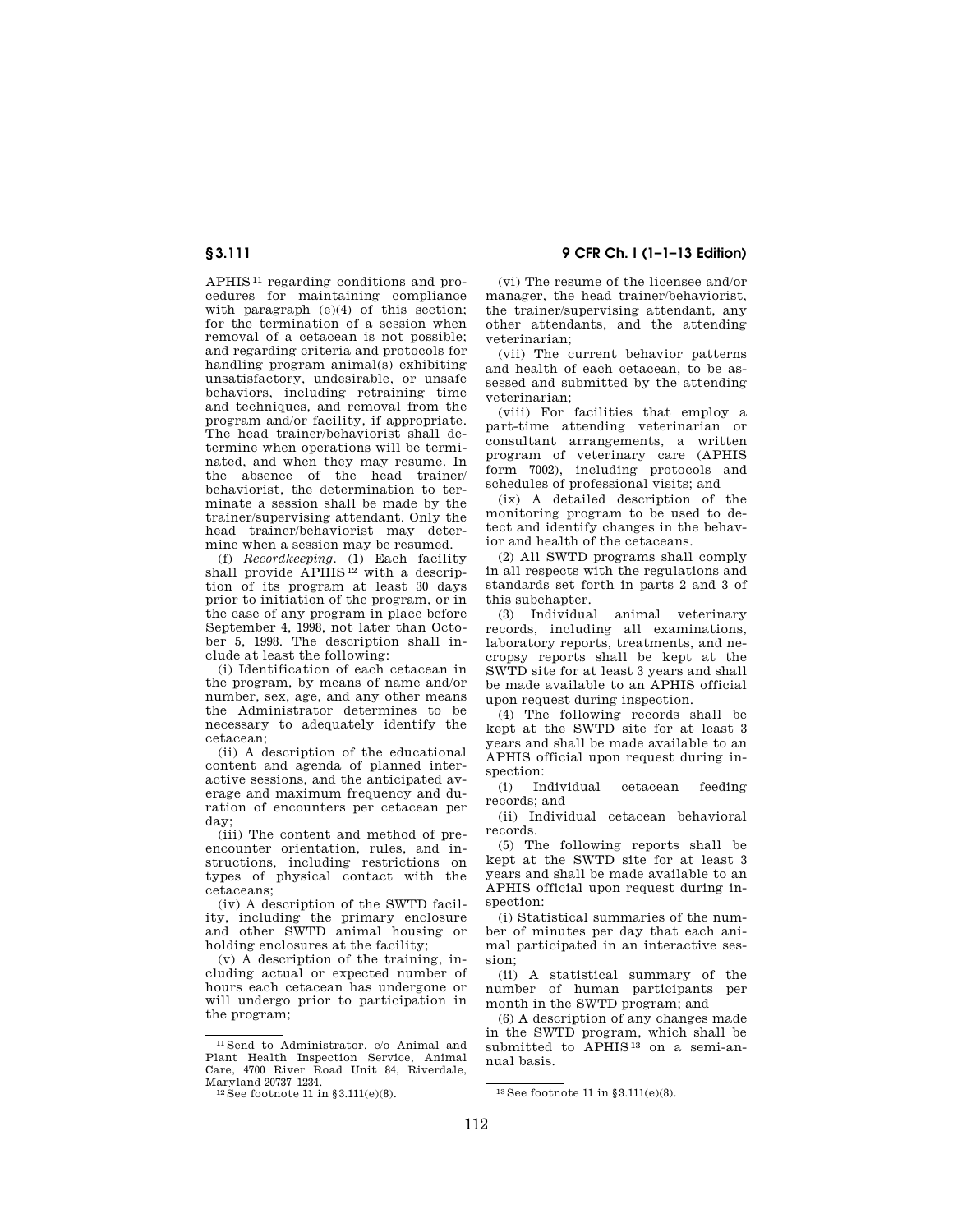(7) All incidents resulting in injury to either cetaceans or humans participating in an interactive session, which shall be reported to APHIS within 24 hours of the incident. 14 Within 7 days of any such incident, a written report shall be submitted to the Administrator. 15 The report shall provide a detailed description of the incident and shall establish a plan of action for the prevention of further occurrences.

(g) *Veterinary care.* (1) The attending veterinarian shall conduct on-site evaluations of each cetacean at least once a month. The evaluation shall include a visual inspection of the animal; examination of the behavioral, feeding, and medical records of the animal; and a discussion of each animal with an animal care staff member familiar with the animal.

(2) The attending veterinarian shall observe an interactive swim session at the SWTD site at least once each month.

(3) The attending veterinarian shall conduct a complete physical examination of each cetacean at least once every 6 months. The examination shall include a profile of the cetacean, including the cetacean's identification (name and/or number, sex, and age), weight, 16 length, axillary girth, appetite, and behavior. The attending veterinarian shall also conduct a general examination to evaluate body condition, skin, eyes, mouth, blow hole and cardio-respiratory system, genitalia, and feces (gastrointestinal status). The examination shall also include a complete blood count and serum chemistry analysis. Fecal and blow hole smears shall be obtained for cytology and parasite evaluation.

(4) The attending veterinarian, during the monthly site visit, shall record the nutritional and reproductive status of each cetacean (*i.e.,* whether in an active breeding program, pregnant, or nursing).

(5) The attending veterinarian shall examine water quality records and provide a written assessment, to remain at the SWTD site for at least 3 years, of the overall water quality during the preceding month. Such records shall be made available to an APHIS official upon request during inspection.

(6) In the event that a cetacean dies, complete necropsy results, including all appropriate histopathology, shall be recorded in the cetacean's individual file and shall be made available to APHIS officials during facility inspections, or as requested by APHIS. The necropsy shall be performed within 48 hours of the cetacean's death, by a veterinarian experienced in marine mammal necropsies. If the necropsy is not to be performed within 3 hours of the discovery of the cetacean's death, the cetacean shall be refrigerated until necropsy. Written results of the necropsy shall be available in the cetacean's individual file within 7 days after death for gross pathology and within 45 days after death for histopathology.

(Approved by the Office of Management and Budget under control numbers 0579–0036 and 0579–0115)

[63 FR 47148, Sept. 4, 1998]

EFFECTIVE DATE NOTE: At 64 FR 15920, Apr. 2, 1999, §3.111 was suspended, effective Apr. 2, 1999.

#### TRANSPORTATION STANDARDS

#### **§ 3.112 Consignments to carriers and intermediate handlers.**

(a) Carriers and intermediate handlers shall not accept any marine mammal that is presented by any dealer, research facility, exhibitor, operator of an auction sale, or other person, or any department, agency, or instrumentality of the United States or any State or local government for shipment, in commerce, more than 4 hours prior to the scheduled departure of the primary conveyance on which it is to be transported, and that is not accompanied by a health certificate signed by the attending veterinarian stating that the animal was examined within the prior 10 days and found to be in acceptable health for transport: *Provided,* 

<sup>14</sup>Telephone numbers for APHIS, Animal Care, regional offices can be found in local

<sup>&</sup>lt;sup>15</sup> See footnote 11 in §3.111(e)(8). <sup>16</sup> Weight may be measured either by scale or calculated using the following formulae:

Females: Natural log of body mass  $= -8.44$ + 1.34(natural log of girth) + 1.28(natural log of standard length).

Males: Natural log of body mass=  $-10.3 +$ 1.62(natural log of girth) + 1.38(natural log of standard length).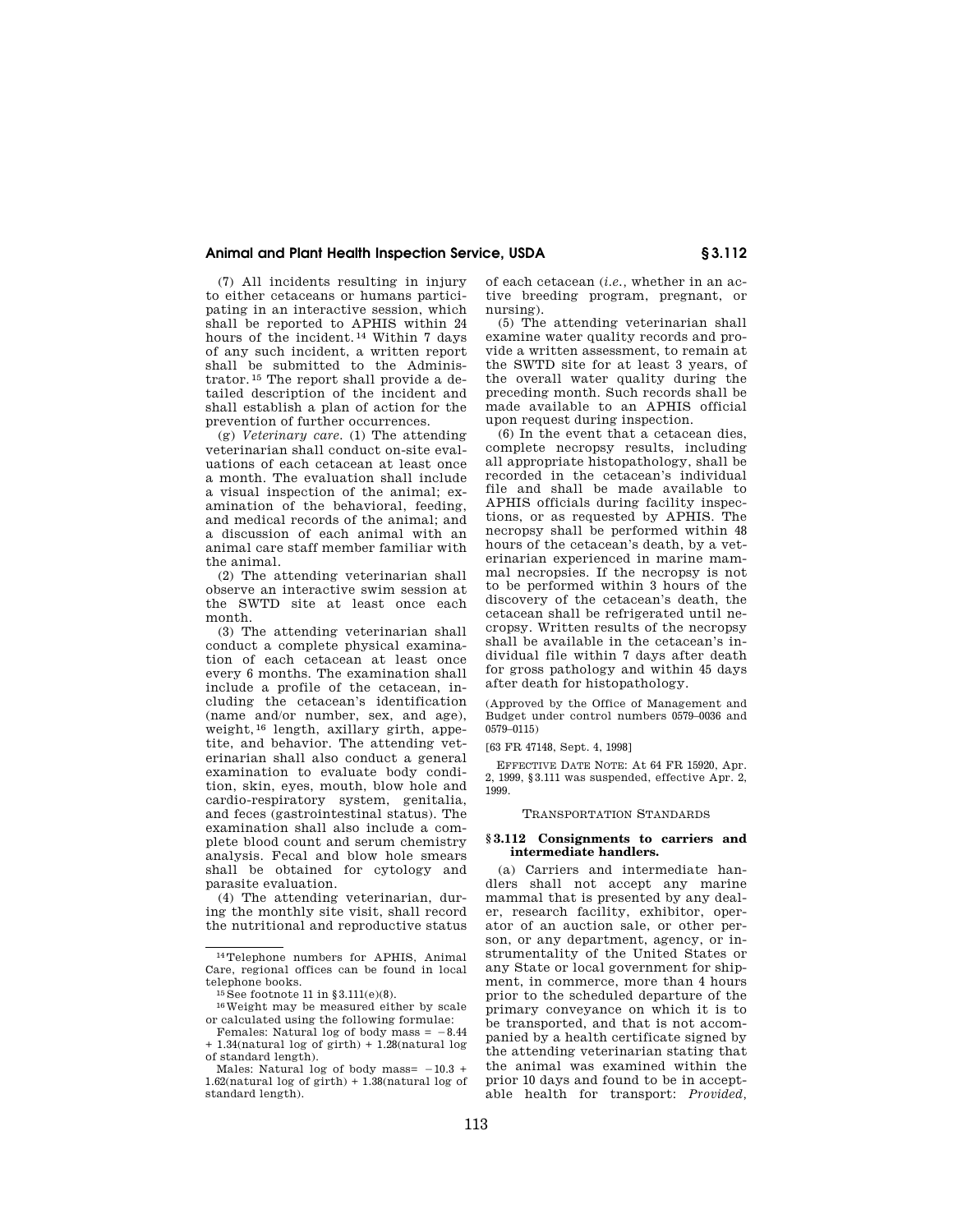*however,* That the carrier or intermediate handler and any dealer, research facility, exhibitor, operator of an auction sale, or other person, or any department, agency, or instrumentality of the United States or any State or local government may mutually agree to extend the time of acceptance to not more than 6 hours if specific prior scheduling of the animal shipment to destination has been made.

(b) Any carrier or intermediate handler shall only accept for transportation or transport, in commerce, any marine mammal in a primary transport enclosure that conforms to the requirements in §3.113 of this subpart: *Provided, however,* That any carrier or intermediate handler may accept for transportation or transport, in commerce, any marine mammal consigned by any department, agency, or instrumentality of the United States having laboratory animal facilities or exhibiting animals or any licensed or registered dealer, research facility, exhibitor, or operator of an auction sale if the consignor furnishes to the carrier or intermediate handler a certificate, signed by the consignor, stating that the primary transport enclosure complies with §3.113 of this subpart, unless such primary transport enclosure is obviously defective or damaged and it is apparent that it cannot reasonably be expected to contain the marine mammal without causing suffering or injury to the marine mammal. A copy of any such certificate must accompany the shipment to destination. The certificate must include at least the following information:

(1) Name and address of the consignor;

(2) The number, age, and sex of animals in the primary transport enclosure(s);

(3) A certifying statement (e.g., ''I hereby certify that the—(number) primary transport enclosure(s) that are used to transport the animal(s) in this shipment complies (comply) with USDA standards for primary transport enclosures (9 CFR part 3).''); and

(4) The signature of the consignor, and date.

(c) Carriers or intermediate handlers whose facilities fail to maintain a tem-

# **§ 3.113 9 CFR Ch. I (1–1–13 Edition)**

perature within the range of 7.2 °C (45  $\rm^{\circ}F)$  to 23.9  $\rm^{\circ}C$  (75  $\rm^{\circ}F)$  allowed by §3.117 of this subpart may accept for transportation or transport, in commerce, any marine mammal consigned by any department, agency, or instrumentality of the United States or of any State or local government, or by any person (including any licensee or registrant under the Act, as well as any private individual) if the consignor furnishes to the carrier or intermediate handler a certificate executed by the attending veterinarian on a specified date that is not more than 10 days prior to delivery of the animal for transportation in commerce, stating that the marine mammal is acclimated to a specific air temperature range lower or higher than those prescribed in §§3.117 and 3.118. A copy of the certificate must accompany the shipment to destination. The certificate must include at least the following information:

(1) Name and address of the consignor;

(2) The number, age, and sex of animals in the shipment;

(3) A certifying statement (e.g., ''I hereby certify that the animal(s) in this shipment is (are), to the best of my knowledge, acclimated to an air temperature range of  $\cdots$ ; and

temperature range of  $\frac{\ }{}$ "); and (4) The signature of the attending veterinarian and the date.

(d) Carriers and intermediate handlers must attempt to notify the consignee (receiving party) at least once in every 6-hour period following the arrival of any marine mammals at the animal holding area of the terminal cargo facility. The time, date, and method of each attempted notification and the final notification to the consignee and the name of the person notifying the consignee must be recorded on the copy of the shipping document retained by the carrier or intermediate handler and on a copy of the shipping document accompanying the animal shipment.

[66 FR 254, Jan. 3, 2001]

#### **§ 3.113 Primary enclosures used to transport marine mammals.**

No dealer, research facility, exhibitor, or operator of an auction sale shall offer for transportation or transport, in commerce, any marine mammal in a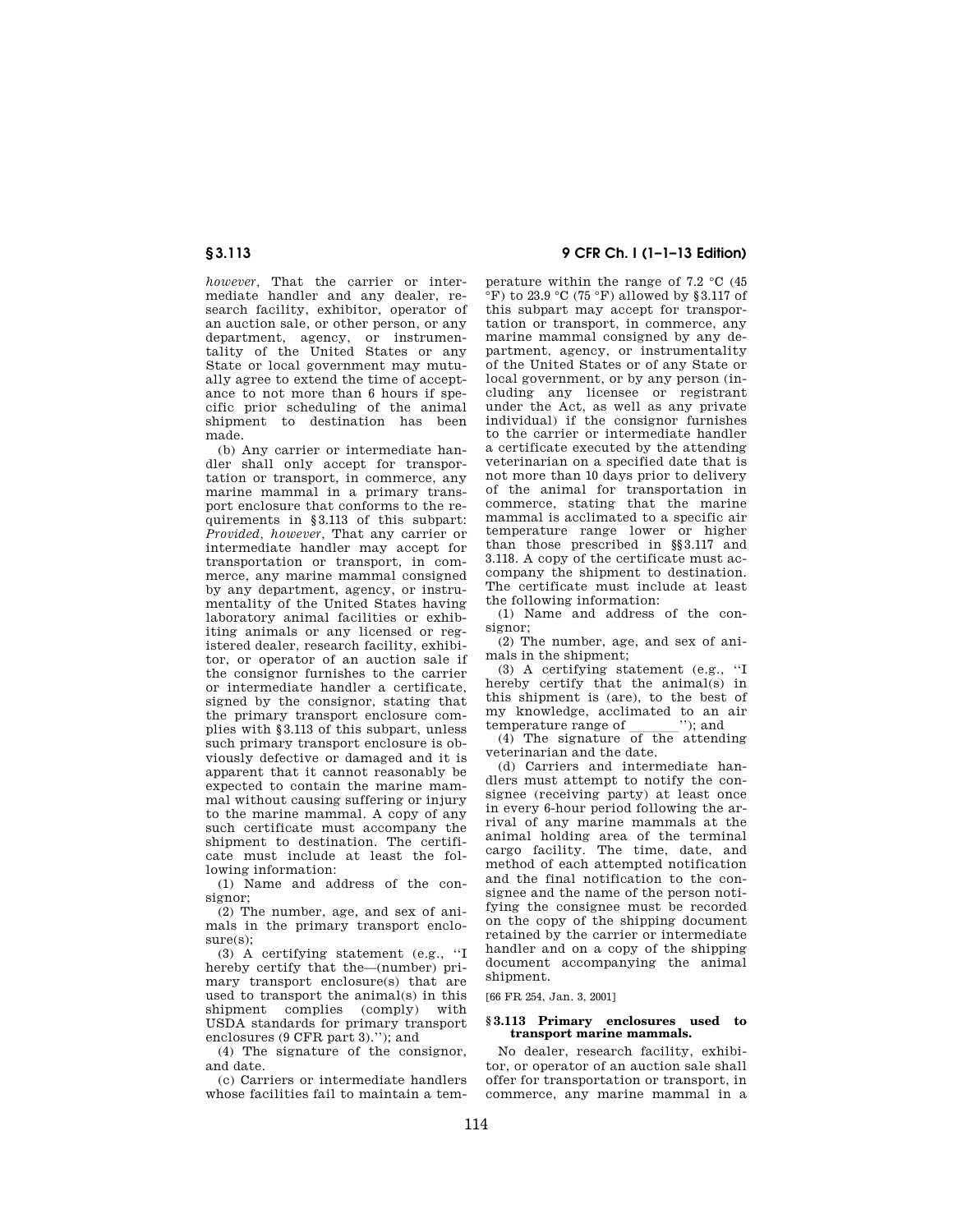primary enclosure that does not conform to the following requirements:

(a) Primary enclosures that are used to transport marine mammals other than cetaceans and sirenians must:

(1) Be constructed from materials of sufficient structural strength to contain the marine mammals;

(2) Be constructed from material that is durable, nontoxic, and cannot be chewed and/or swallowed;

(3) Be able to withstand the normal rigors of transportation;

(4) Have interiors that are free from any protrusions or hazardous openings that could be injurious to the marine mammals contained within;

(5) Be constructed so that no parts of the contained marine mammals are exposed to the outside of the enclosures in any way that may cause injury to the animals or to persons who are nearby or who handle the enclosures;

(6) Have openings that provide access into the enclosures and are secured with locking devices of a type that cannot be accidentally opened;

(7) Have such openings located in a manner that makes them easily accessible at all times for emergency removal and potential treatment of any live marine mammal contained within;

(8) Have air inlets at heights that will provide cross ventilation at all levels (particularly when the marine mammals are in a prone position), are located on all four sides of the enclosures, and cover not less than 20 percent of the total surface area of each side of the enclosures;

(9) Have projecting rims or other devices placed on any ends and sides of the enclosures that have ventilation openings so that there is a minimum air circulation space of 7.6 centimeters (3.0 inches) between the enclosures and any adjacent cargo or conveyance wall;

(10) Be constructed so as to provide sufficient air circulation space to maintain the temperature limits set forth in this subpart; and

(11) Be equipped with adequate handholds or other devices on the exterior of the enclosures to enable them to be lifted without unnecessary tilting and to ensure that the persons handling the enclosures will not come in contact with any marine mammal contained inside.

(b) Straps, slings, harnesses, or other devices used for body support or restraint, when transporting marine mammals such as cetaceans and sirenians must:

(1) Be designed so as not to prevent access to the marine mammals by attendants for the purpose of administering in-transit care;

(2) Be equipped with special padding to prevent trauma or injury at critical weight pressure points on the body of the marine mammals; and

(3) Be capable of keeping the animals from thrashing about and causing injury to themselves or their attendants, and yet be adequately designed so as not to cause injury to the animals.

(c) Primary enclosures used to transport marine mammals must be large enough to assure that:

(1) In the case of pinnipeds, polar bears, and sea otters, each animal has sufficient space to turn about freely in a stance whereby all four feet or flippers are on the floor and the animal can sit in an upright position and lie in a natural position;

(2) In the case of cetaceans and sirenians, each animal has sufficient space for support of its body in slings, harnesses, or other supporting devices, if used (as prescribed in paragraph (b) of this section), without causing injury to such cetaceans or sirenians due to contact with the primary transport enclosure: *Provided, however,* That animals may be restricted in their movements according to professionally accepted standards when such freedom of movement would constitute a danger to the animals, their handlers, or other persons.

(d) Marine mammals transported in the same primary enclosure must be of the same species and maintained in compatible groups. Marine mammals that have not reached puberty may not be transported in the same primary enclosure with adult marine mammals other than their dams. Socially dependent animals (e.g., sibling, dam, and other members of a family group) must be allowed visual and olfactory contact whenever reasonable. Female marine mammals may not be transported in the same primary enclosure with any mature male marine mammals.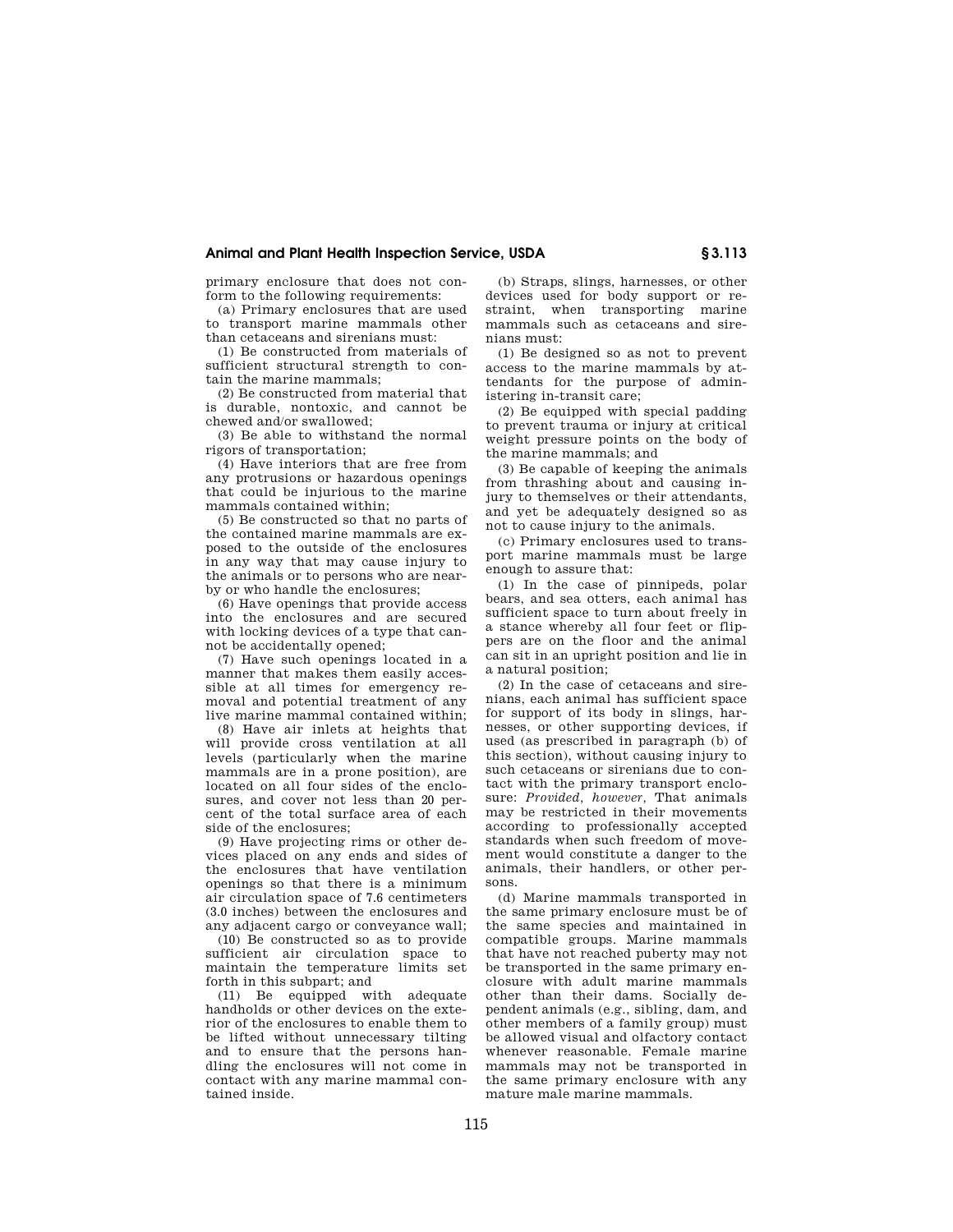(e) Primary enclosures used to transport marine mammals as provided in this section must have solid bottoms to prevent leakage in shipment and must be cleaned and sanitized in a manner prescribed in §3.107 of this subpart, if previously used. Within the primary enclosures used to transport marine mammals, the animals will be maintained on sturdy, rigid, solid floors with adequate drainage.

(f) Primary enclosures used to transport marine mammals, except where such primary enclosures are permanently affixed in the animal cargo space of the primary conveyance, must be clearly marked on top (when present) and on at least one side, or on all sides whenever possible, with the words ''Live Animal'' or ''Wild Animal'' in letters not less than 2.5 centimeters (1 inch) in height, and with arrows or other markings to indicate the correct upright position of the container.

(g) Documents accompanying the shipment must be attached in an easily accessible manner to the outside of a primary enclosure that is part of such shipment or be in the possession of the shipping attendant.

(h) When a primary transport enclosure is permanently affixed within the animal cargo space of the primary conveyance so that the front opening is the only source of ventilation for such primary enclosure, the front opening must open directly to the outside or to an unobstructed aisle or passageway within the primary conveyance. Such front ventilation opening must be at least 90 percent of the total surface area of the front wall of the primary enclosure and covered with bars, wire mesh, or smooth expanded metal.

[66 FR 255, Jan. 3, 2001]

## **§ 3.114 Primary conveyances (motor vehicle, rail, air and marine).**

(a) The animal cargo space of primary conveyances used in transporting live marine mammals must be constructed in a manner that will protect the health and assure the safety and comfort of the marine mammals contained within at all times. All primary conveyances used must be sufficiently temperature-controlled to provide an appropriate environmental tempera-

# **§ 3.114 9 CFR Ch. I (1–1–13 Edition)**

ture for the species involved and to provide for the safety and comfort of the marine mammal, or other appropriate safeguards (such as, but not limited to, cooling the animal with cold water, adding ice to water-filled enclosures, and use of fans) must be employed to maintain the animal at an appropriate temperature.

(b) The animal cargo space must be constructed and maintained in a manner that will prevent the ingress of engine exhaust fumes and gases in excess of that ordinarily contained in the passenger compartments.

(c) Marine mammals must only be placed in animal cargo spaces that have a supply of air sufficient for each live animal contained within. Primary transport enclosures must be positioned in the animal cargo spaces of primary conveyances in such a manner that each marine mammal contained within will have access to sufficient air.

(d) Primary transport enclosures must be positioned in primary conveyances in such a manner that, in an emergency, the live marine mammals can be removed from the conveyances as soon as possible.

(e) The interiors of animal cargo spaces in primary conveyances must be kept clean.

(f) Live marine mammals must not knowingly be transported with any material, substance, or device that may be injurious to the health and well-being of the marine mammals unless proper precaution is taken to prevent such injury.

(g) Adequate lighting must be available for marine mammal attendants to properly inspect the animals at any time. If such lighting is not provided by the carrier, provisions must be made by the shipper to supply such lighting.

[66 FR 255, Jan. 3, 2001]

## **§ 3.115 Food and drinking water requirements.**

(a) Those marine mammals that require drinking water must be offered potable water within 4 hours of being placed in the primary transport enclosure for transport in commerce. Marine mammals must be provided water as often as necessary and appropriate for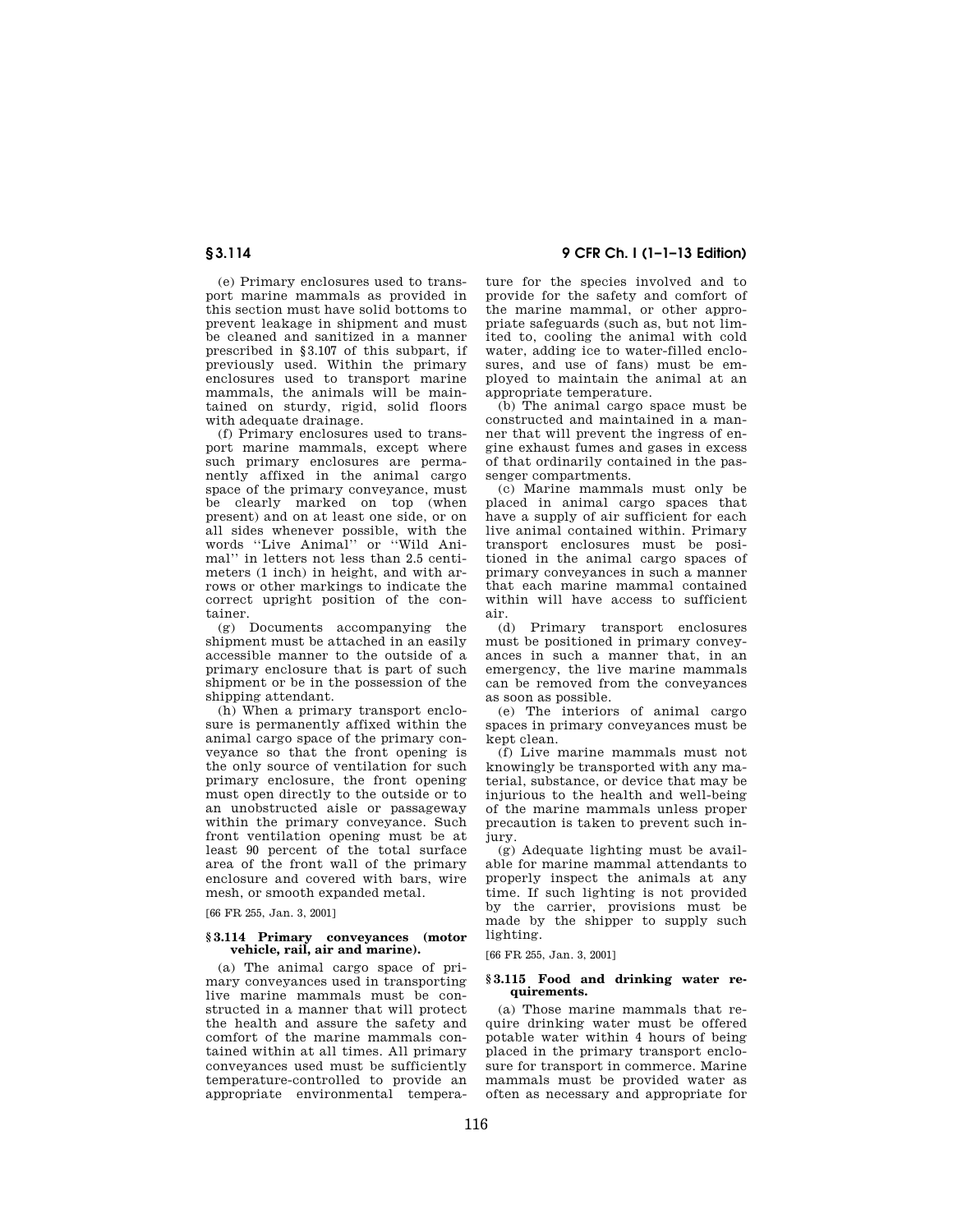the species involved to prevent dehydration, which would jeopardize the good health and well-being of the animals.

(b) Marine mammals being transported in commerce must be offered food as often as necessary and appropriate for the species involved or as determined by the attending veterinarian.

[66 FR 256, Jan. 3, 2001]

# **§ 3.116 Care in transit.**

(a) A licensed veterinarian, employee, and/or attendant of the shipper or receiver of any marine mammal being transported, in commerce, knowledgeable and experienced in the area of marine mammal care and transport, must accompany all marine mammals during periods of transportation to provide for their good health and well-being, to observe such marine mammals to determine whether they need veterinary care, and to obtain any needed veterinary care as soon as possible. Any transport of greater than 2 hours duration requires a transport plan approved by the attending veterinarian that will include the specification of the necessity of the presence of a veterinarian during the transport. If the attending veterinarian does not accompany the animal, communication with the veterinarian must be maintained in accordance with  $\S$ §2.33(b)(3) and 2.40(b)(3) of this chapter.

(b) The following marine mammals may be transported in commerce only when the transport of such marine mammals has been determined to be appropriate by the attending veterinarian:

(1) A pregnant animal in the last half of pregnancy;

(2) A dependent unweaned young animal;

(3) A nursing mother with young; or (4) An animal with a medical condition requiring veterinary care, that would be compromised by transport. The attending veterinarian must note on the accompanying health certificate the existence of any of the above conditions. The attending veterinarian must also determine whether a veterinarian should accompany such marine mammals during transport.

(c) Carriers must inform the crew as to the presence of the marine mammals on board the craft, inform the individual accompanying the marine mammals of any unexpected delays as soon as they become known, and accommodate, except as precluded by safety considerations, requests by the shipper or his agent to provide access to the animals or take other necessary actions for the welfare of the animals if a delay occurs.

(d) A sufficient number of employees or attendants of the shipper or receiver of cetaceans or sirenians being transported, in commerce, must provide for such cetaceans and sirenians during periods of transport by:

(1) Keeping the skin moist or preventing the drying of the skin by such methods as intermittent spraying of water or application of a nontoxic emollient;

(2) Assuring that the pectoral flippers are allowed freedom of movement at all times;

(3) Making adjustments in the position of the marine mammals when necessary to prevent necrosis of the skin at weight pressure points;

(4) Keeping the animal cooled and/or warmed sufficiently to prevent overheating, hypothermia, or temperature related stress; and

(5) Calming the marine mammals to avoid struggling, thrashing, and other unnecessary activity that may cause overheating or physical trauma.

(e) A sufficient number of employees or attendants of the shipper or receiver of pinnipeds or polar bears being transported, in commerce, must provide for such pinnipeds and polar bears during periods of transport by:

(1) Keeping the animal cooled and/or warmed sufficiently to prevent overheating, hypothermia, or temperature related stress; and

(2) Calming the marine mammals to avoid struggling, thrashing, and other unnecessary activity that may cause overheating or physical trauma.

(f) Sea otters must be transported in primary enclosures that contain false floors through which water and waste freely pass to keep the interior of the transport unit free from waste materials. Moisture must be provided by water sprayers or ice during transport.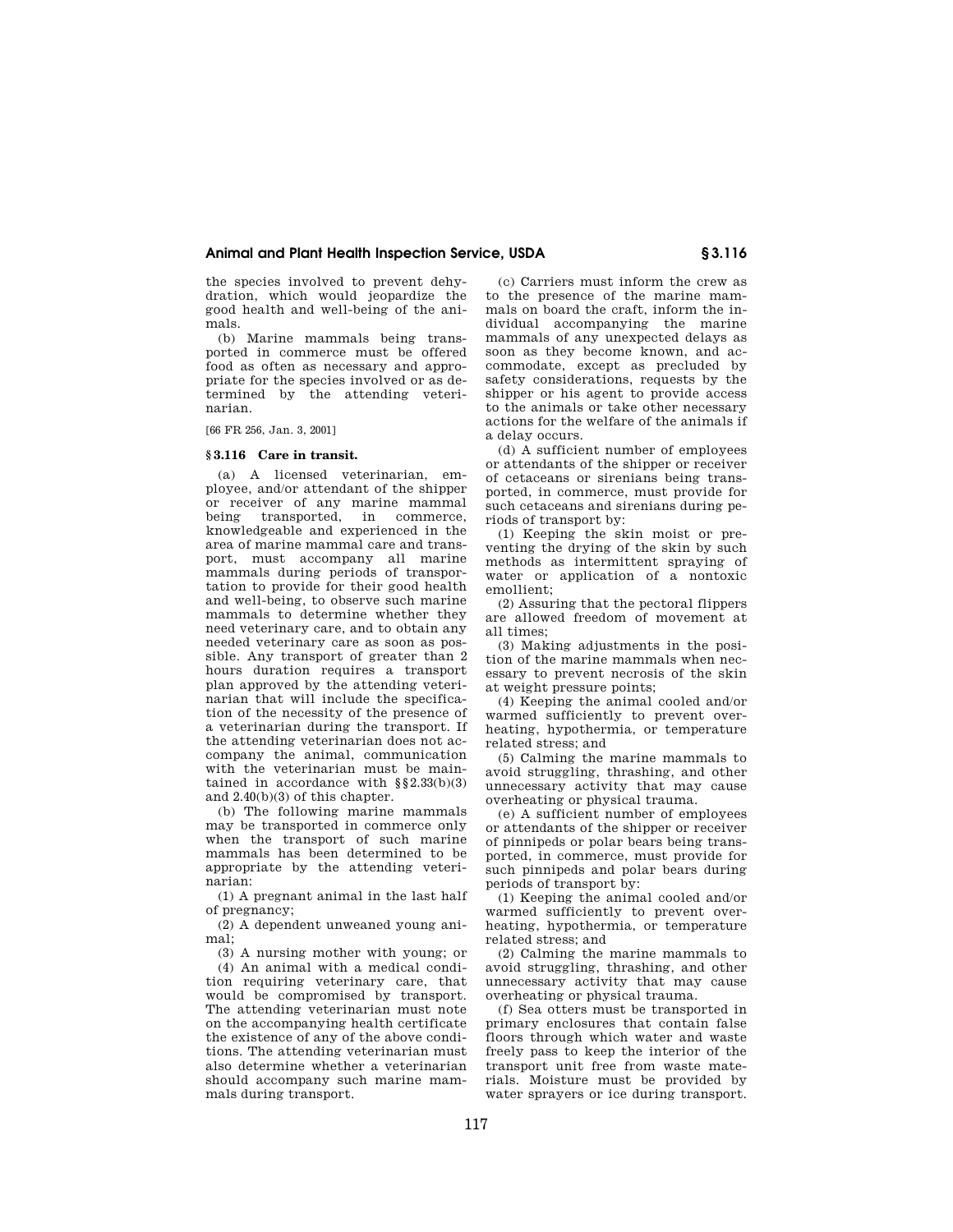(g) Marine mammals may be removed from their primary transport enclosures only by the attendants or other persons capable of handling such mammals safely.

[66 FR 256, Jan. 3, 2001]

### **§ 3.117 Terminal facilities.**

Carriers and intermediate handlers must not commingle marine mammal shipments with inanimate cargo. All animal holding areas of a terminal facility of any carrier or intermediate handler where marine mammal shipments are maintained must be cleaned and sanitized in a manner prescribed in §3.107 of this subpart to minimize health and disease hazards. An effective program for the control of insects, ectoparasites, and avian and mammalian pests must be established and maintained for all animal holding areas. Any animal holding area containing marine mammals must be ventilated with fresh air or air circulated by means of fans, blowers, or an air conditioning system so as to minimize drafts, odors, and moisture condensation. Auxiliary ventilation, such as exhaust fans and vents or fans or blowers or air conditioning must be used for any animal holding area containing marine mammals when the air temperature within such animal holding area is 23.9 °C (75 °F) or higher. The air temperature around any marine mammal in any animal holding area must not be allowed to fall below 7.2 °C (45 °F). The air temperature around any polar bear must not be allowed to exceed 29.5 °C (85 °F) at any time and no polar bear may be subjected to surrounding air temperatures that exceed 23.9 °C (75 °F) for more than 4 hours at any time. The ambient temperature must be measured in the animal holding area upon arrival of the shipment by the attendant, carrier, or intermediate handler. The ambient temperature must be measured halfway up the outside of the primary transport enclosure at a distance from the external wall of the primary transport en-

# **§ 3.117 9 CFR Ch. I (1–1–13 Edition)**

closure not to exceed 0.91 meters (3 feet).

[66 FR 256, Jan. 3, 2001]

#### **§ 3.118 Handling.**

(a) Carriers and intermediate handlers moving marine mammals from the animal holding area of the terminal facility to the primary conveyance or from the primary conveyance to the animal holding area of the terminal facility must provide the following:

(1) *Movement of animals as expeditiously as possible.* 

(2) *Shelter from overheating and direct sunlight.* When sunlight is likely to cause overheating, sunburn, or discomfort, sufficient shade must be provided to protect the marine mammals. Marine mammals must not be subjected to surrounding air temperatures that exceed 23.9 °C (75 °F) unless accompanied by an acclimation certificate in accordance with §3.112 of this subpart. The temperature must be measured and read within or immediately adjacent to the primary transport enclosure.

(3) *Shelter from cold weather.* Marine mammals must be provided with species appropriate protection against cold weather, and such marine mammals must not be subjected to surrounding air temperatures that fall below 7.2 °C (45 °F) unless accompanied by an acclimation certificate in accordance with §3.112 of this subpart. The temperature must be measured and read within or immediately adjacent to the primary transport enclosure.

(b) Care must be exercised to avoid handling of the primary transport enclosure in a manner that may cause physical harm or distress to the marine mammal contained within.

(c) Enclosures used to transport any marine mammal must not be tossed, dropped, or needlessly tilted and must not be stacked unless properly secured.

[66 FR 257, Jan. 3, 2001]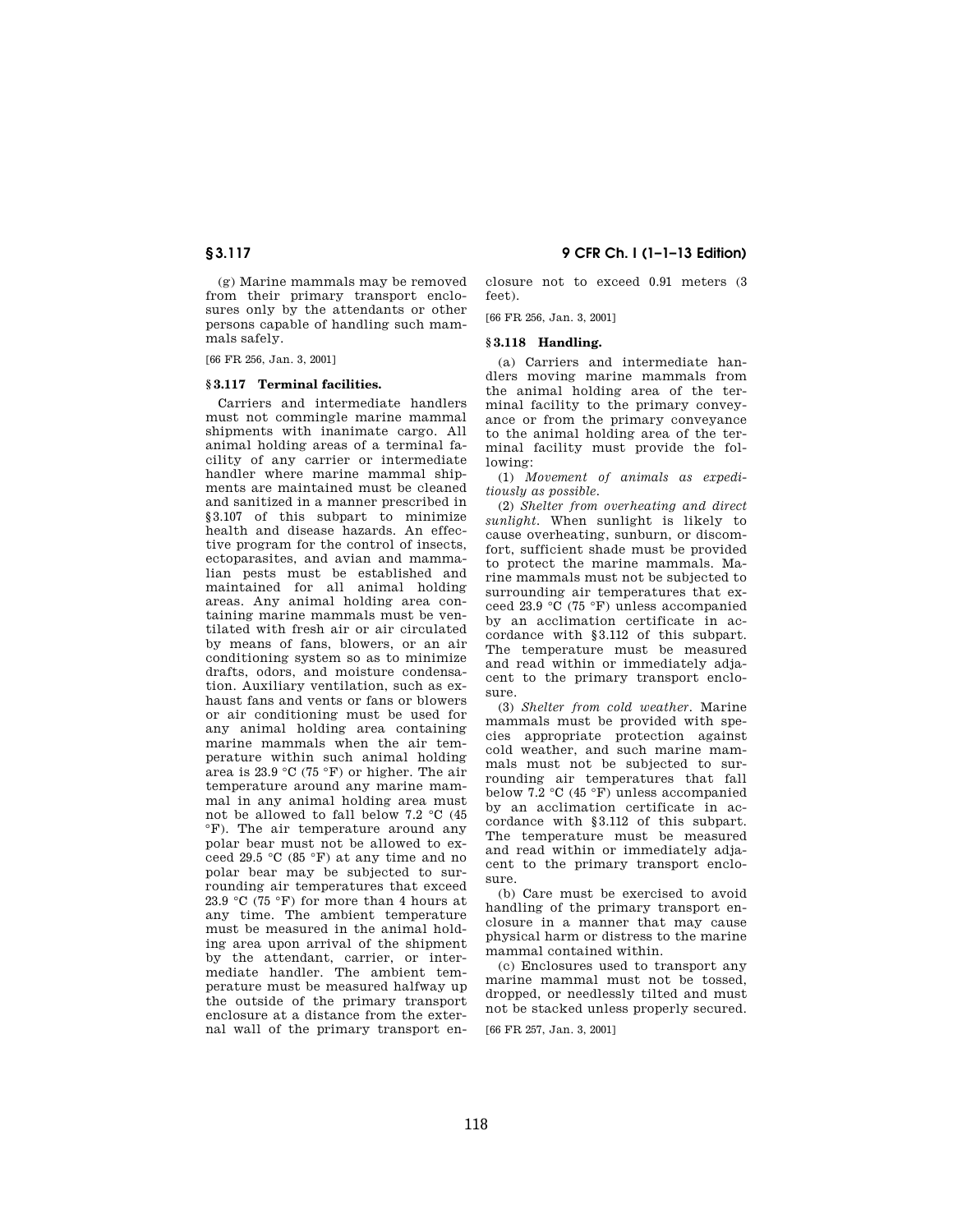**Subpart F—Specifications for the**  Handling, **Treatment, and Transportation**  of Warmblooded **Other Than Dogs, Cats, Rabbits, Hamsters, Guinea Pigs, Nonhuman Primates, and Marine Mammals** 

SOURCE: 36 FR 24925, Dec. 24, 1971, unless otherwise noted. Redesignated at 44 FR 36874, July 22, 1979.

FACILITIES AND OPERATING STANDARDS

#### **§ 3.125 Facilities, general.**

(a) *Structural strength.* The facility must be constructed of such material and of such strength as appropriate for the animals involved. The indoor and outdoor housing facilities shall be structurally sound and shall be maintained in good repair to protect the animals from injury and to contain the animals.

(b) *Water and power.* Reliable and adequate electric power, if required to comply with other provisions of this subpart, and adequate potable water shall be available on the premises.

(c) *Storage.* Supplies of food and bedding shall be stored in facilities which adequately protect such supplies against deterioration, molding, or contamination by vermin. Refrigeration shall be provided for supplies of perishable food.

(d) *Waste disposal.* Provision shall be made for the removal and disposal of animal and food wastes, bedding, dead animals, trash and debris. Disposal facilities shall be so provided and operated as to minimize vermin infestation, odors, and disease hazards. The disposal facilities and any disposal of animal and food wastes, bedding, dead animals, trash, and debris shall comply with applicable Federal, State, and local laws and regulations relating to pollution control or the protection of the environment.

(e) *Washroom and sinks.* Facilities, such as washrooms, basins, showers, or sinks, shall be provided to maintain cleanliness among animal caretakers.

[36 FR 24925, Dec. 24, 1971. Redesignated at 44 FR 36874, June 22, 1979, and amended at 44 FR 63492, Nov. 2, 1979]

# **§ 3.126 Facilities, indoor.**

(a) *Ambient temperatures.* Temperature in indoor housing facilities shall be sufficiently regulated by heating or cooling to protect the animals from the extremes of temperature, to provide for their health and to prevent their discomfort. The ambient temperature shall not be allowed to fall below nor rise above temperatures compatible with the health and comfort of the animal.

(b) *Ventilation.* Indoor housing facilities shall be adequately ventilated by natural or mechanical means to provide for the health and to prevent discomfort of the animals at all times. Such facilities shall be provided with fresh air either by means of windows, doors, vents, fans, or air-conditioning and shall be ventilated so as to minimize drafts, odors, and moisture condensation.

(c) *Lighting.* Indoor housing facilities shall have ample lighting, by natural or artificial means, or both, of good quality, distribution, and duration as appropriate for the species involved. Such lighting shall be uniformly distributed and of sufficient intensity to permit routine inspection and cleaning. Lighting of primary enclosures shall be designed to protect the animals from excessive illumination.

(d) *Drainage.* A suitable sanitary method shall be provided to eliminate rapidly, excess water from indoor housing facilities. If drains are used, they shall be properly constructed and kept in good repair to avoid foul odors and installed so as to prevent any backup of sewage. The method of drainage shall comply with applicable Federal, State, and local laws and regulations relating to pollution control or the protection of the environment.

# **§ 3.127 Facilities, outdoor.**

(a) *Shelter from sunlight.* When sunlight is likely to cause overheating or discomfort of the animals, sufficient shade by natural or artificial means shall be provided to allow all animals kept outdoors to protect themselves from direct sunlight.

(b) *Shelter from inclement weather.*  Natural or artificial shelter appropriate to the local climatic conditions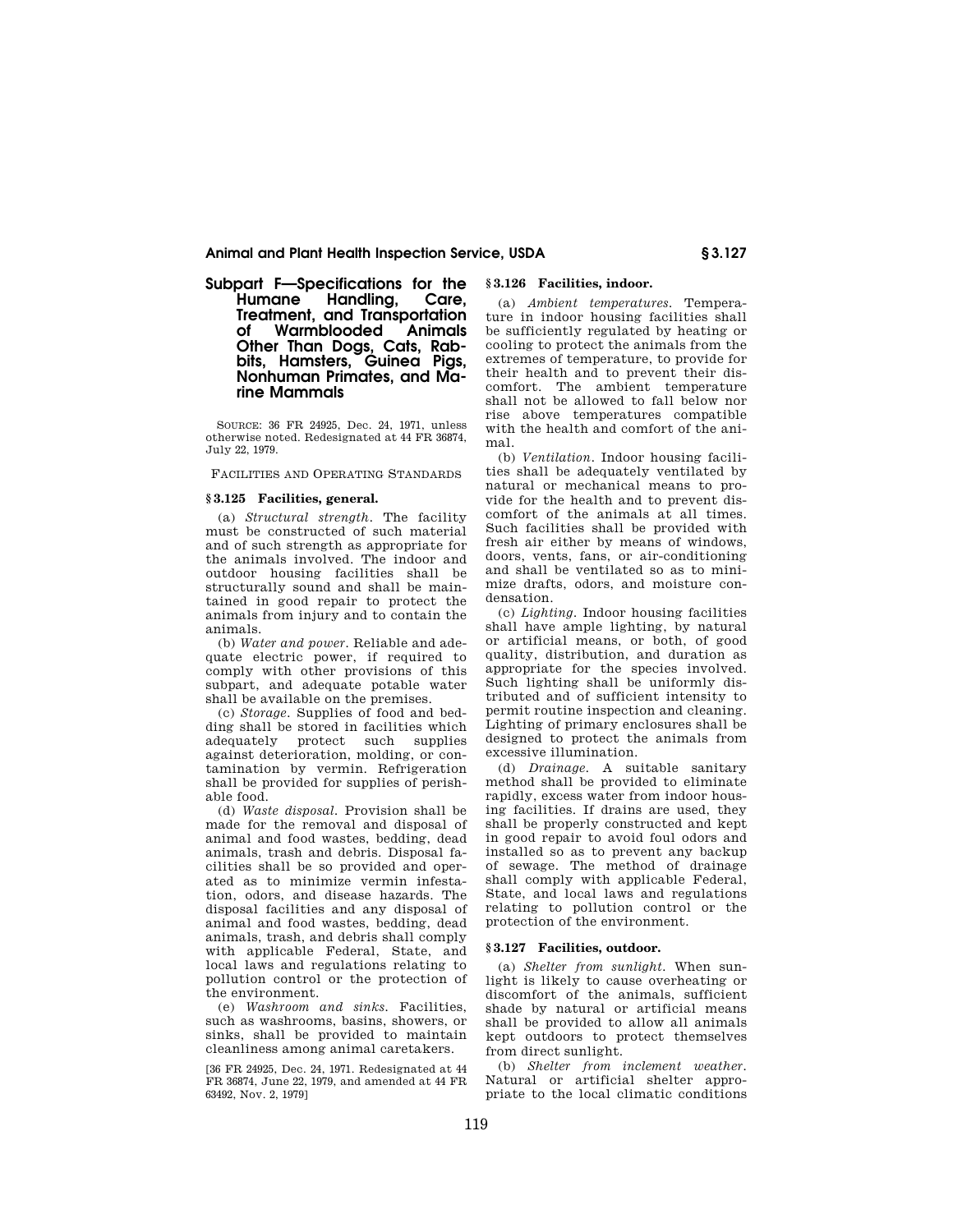for the species concerned shall be provided for all animals kept outdoors to afford them protection and to prevent discomfort to such animals. Individual animals shall be acclimated before they are exposed to the extremes of the individual climate.

(c) *Drainage.* A suitable method shall be provided to rapidly eliminate excess water. The method of drainage shall comply with applicable Federal, State, and local laws and regulations relating to pollution control or the protection of the environment.

(d) *Perimeter fence.* On or after May 17, 2000, all outdoor housing facilities (*i.e.,* facilities not entirely indoors) must be enclosed by a perimeter fence that is of sufficient height to keep animals and unauthorized persons out. Fences less than 8 feet high for potentially dangerous animals, such as, but not limited to, large felines (e.g., lions, tigers, leopards, cougars, etc.), bears, wolves, rhinoceros, and elephants, or less than 6 feet high for other animals must be approved in writing by the Administrator. The fence must be constructed so that it protects the animals in the facility by restricting animals and unauthorized persons from going through it or under it and having contact with the animals in the facility, and so that it can function as a secondary containment system for the animals in the facility. It must be of sufficient distance from the outside of the primary enclosure to prevent physical contact between animals inside the enclosure and animals or persons outside the perimeter fence. Such fences less than 3 feet in distance from the primary enclosure must be approved in writing by the Administrator. A perimeter fence is not required:

(1) Where the outside walls of the primary enclosure are made of sturdy, durable material, which may include certain types of concrete, wood, plastic, metal, or glass, and are high enough and constructed in a manner that restricts entry by animals and unauthorized persons and the Administrator gives written approval; or

(2) Where the outdoor housing facility is protected by an effective natural barrier that restricts the animals to the facility and restricts entry by ani-

**§ 3.128 9 CFR Ch. I (1–1–13 Edition)** 

mals and unauthorized persons and the Administrator gives written approval; or

(3) Where appropriate alternative security measures are employed and the Administrator gives written approval; or

(4) For traveling facilities where appropriate alternative security measures are employed; or

(5) Where the outdoor housing facility houses only farm animals, such as, but not limited to, cows, sheep, goats, pigs, horses (for regulated purposes), or donkeys, and the facility has in place effective and customary containment and security measures.

[36 FR 24925, Dec. 24, 1971. Redesignated at 44 FR 36874, July 22, 1979, as amended at 64 FR 56147, Oct. 18, 1999; 65 FR 70770, Nov. 28, 2000]

#### **§ 3.128 Space requirements.**

Enclosures shall be constructed and maintained so as to provide sufficient space to allow each animal to make normal postural and social adjustments with adequate freedom of movement. Inadequate space may be indicated by evidence of malnutrition, poor condition, debility, stress, or abnormal behavior patterns.

#### ANIMAL HEALTH AND HUSBANDRY **STANDARDS**

# **§ 3.129 Feeding.**

(a) The food shall be wholesome, palatable, and free from contamination and of sufficient quantity and nutritive value to maintain all animals in good health. The diet shall be prepared with consideration for the age, species, condition, size, and type of the animal. Animals shall be fed at least once a day except as dictated by hibernation, veterinary treatment, normal fasts, or other professionally accepted practices.

(b) Food, and food receptacles, if used, shall be sufficient in quantity and located so as to be accessible to all animals in the enclosure and shall be placed so as to minimize contamination. Food receptacles shall be kept clean and sanitary at all times. If selffeeders are used, adequate measures shall be taken to prevent molding, contamination, and deterioration or caking of food.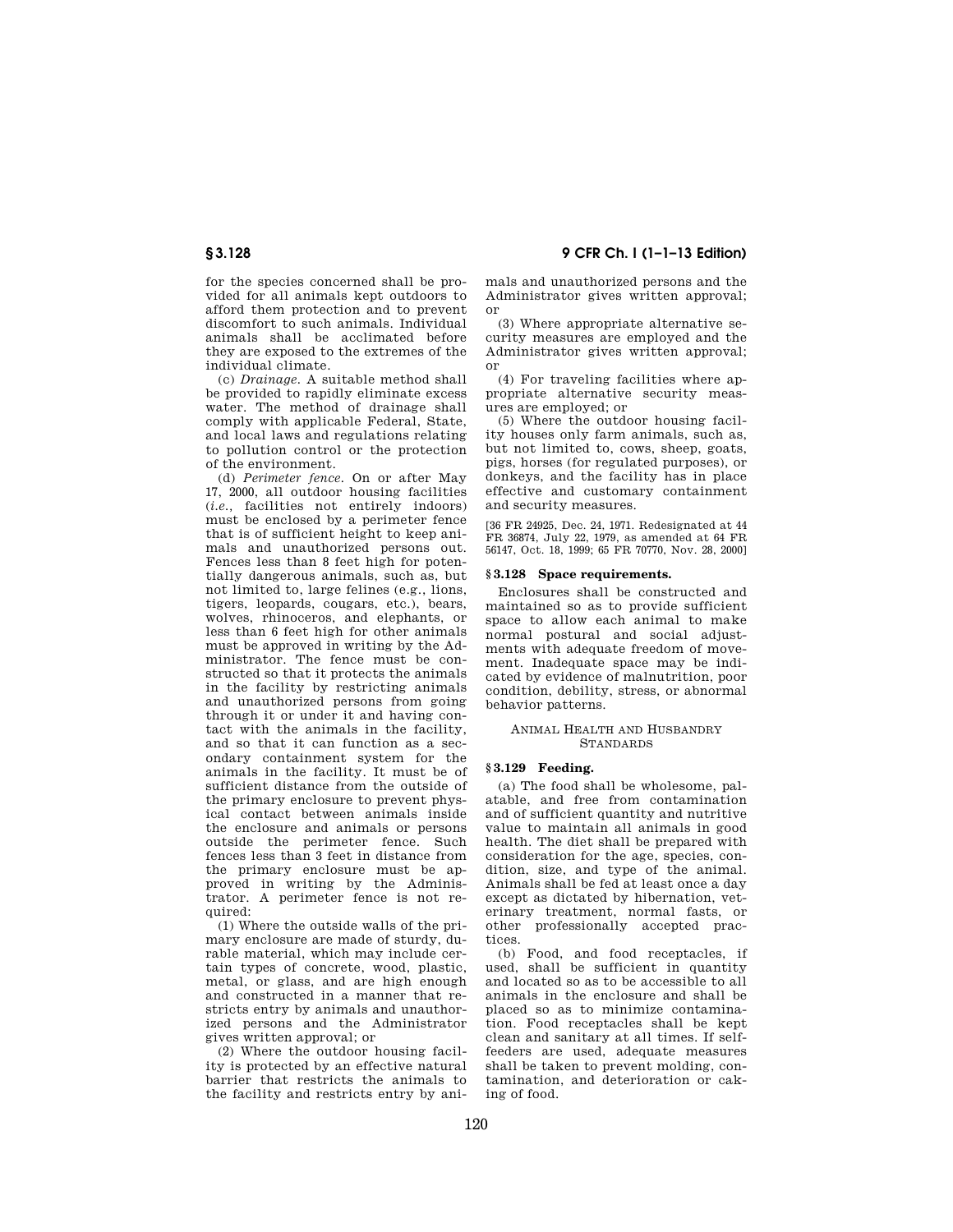# **§ 3.130 Watering.**

If potable water is not accessible to the animals at all times, it must be provided as often as necessary for the health and comfort of the animal. Frequency of watering shall consider age, species, condition, size, and type of the animal. All water receptacles shall be kept clean and sanitary.

## **§ 3.131 Sanitation.**

(a) *Cleaning of enclosures.* Excreta shall be removed from primary enclosures as often as necessary to prevent contamination of the animals contained therein and to minimize disease hazards and to reduce odors. When enclosures are cleaned by hosing or flushing, adequate measures shall be taken to protect the animals confined in such enclosures from being directly sprayed with the stream of water or wetted involuntarily.

(b) *Sanitation of enclosures.* Subsequent to the presence of an animal with an infectious or transmissible disease, cages, rooms, and hard-surfaced pens or runs shall be sanitized either by washing them with hot water (180 F. at source) and soap or detergent, as in a mechanical washer, or by washing all soiled surfaces with a detergent solution followed by a safe and effective disinfectant, or by cleaning all soiled surfaces with saturated live steam under pressure. Pens or runs using gravel, sand, or dirt, shall be sanitized when necessary as directed by the attending veterinarian.

(c) *Housekeeping.* Premises (buildings and grounds) shall be kept clean and in good repair in order to protect the animals from injury and to facilitate the prescribed husbandry practices set forth in this subpart. Accumulations of trash shall be placed in designated areas and cleared as necessary to protect the health of the animals.

(d) *Pest control.* A safe and effective program for the control of insects, ectoparasites, and avian and mammalian pests shall be established and maintained.

#### **§ 3.132 Employees.**

A sufficient number of adequately trained employees shall be utilized to maintain the professionally acceptable level of husbandry practices set forth in this subpart. Such practices shall be under a supervisor who has a background in animal care.

## **§ 3.133 Separation.**

Animals housed in the same primary enclosure must be compatible. Animals shall not be housed near animals that interfere with their health or cause them discomfort.

#### **§§ 3.134–3.135 [Reserved]**

TRANSPORTATION STANDARDS

SOURCE: Sections 3.136 through 3.142 appear at 42 FR 31569, June 21, 1977, unless otherwise noted. Redesignated at 44 FR 36874, July 22, 1979.

#### **§ 3.136 Consignments to carriers and intermediate handlers.**

(a) Carriers and intermediate handlers shall not accept any live animals presented by any dealer, research facility, exhibitor, operator of an auction sale, or other person, or any department, agency, or instrumentality of the United States or any State or local government for shipment, in commerce, more than 4 hours prior to the scheduled departure of the primary conveyance on which it is to be transported: *Provided, however,* That the carrier or intermediate handler and any dealer, research facility, exhibitor, operator of an auction sale, or other person, or any department, agency, or instrumentality of the United States or any State or local government may mutually agree to extend the time of acceptance to not more than 6 hours if specific prior scheduling of the animal shipment to destination has been made.

(b) Any carrier or intermediate handler shall only accept for transportation or transport, in commerce, any live animal in a primary enclosure which conforms to the requirements set forth in §3.137 of the standards: *Provided, however,* That any carrier or intermediate handler may accept for transportation or transport, in commerce, any live animal consigned by any department, agency, or instrumentality of the United States having laboratory animal facilities or exhibiting animals or any licensed or registered dealer, research facility, exhibitor, or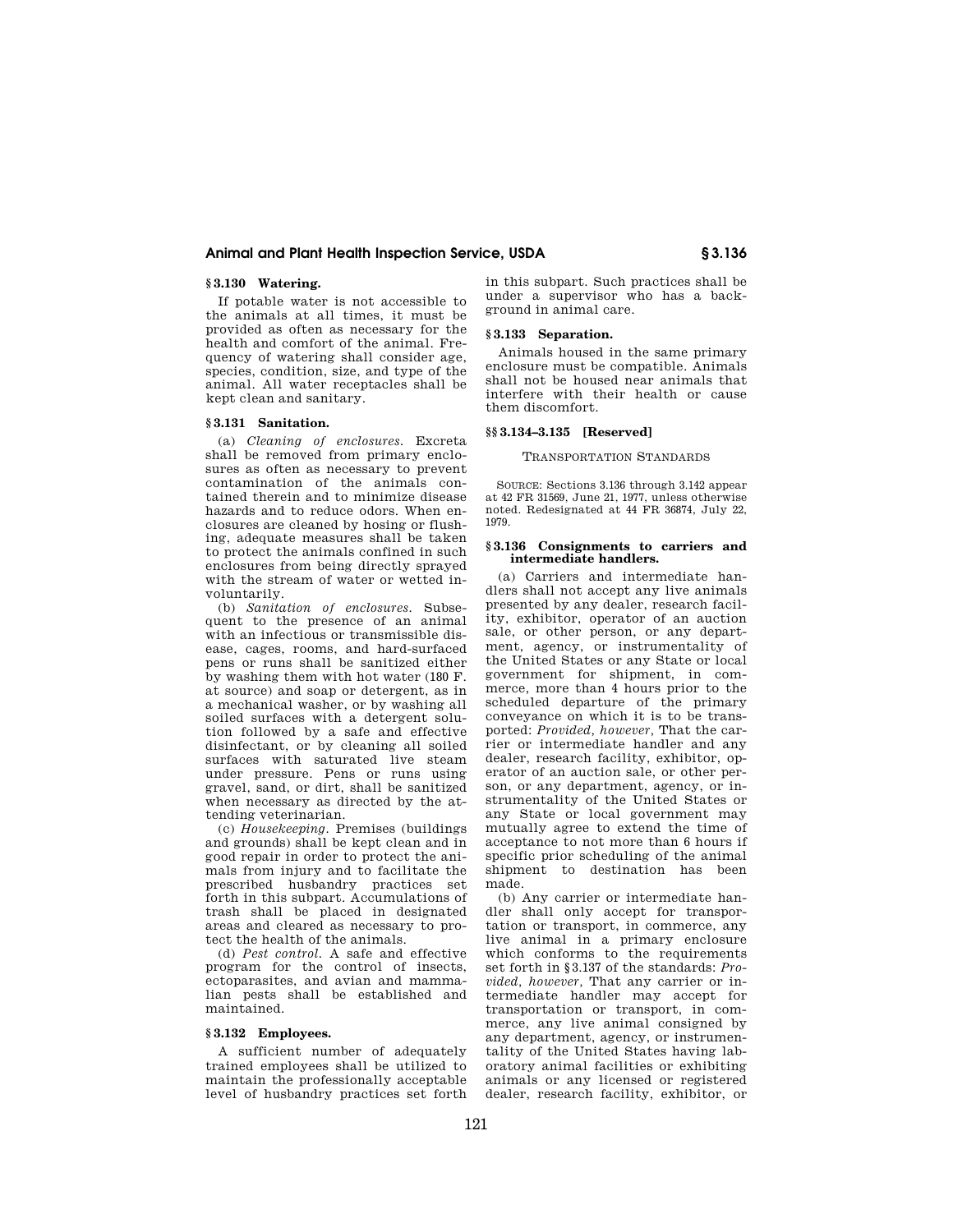operator of an auction sale if the consignor furnishes to the carrier or intermediate handler a certificate, signed by the consignor, stating that the primary enclosure complies with §3.137 of the standards, unless such primary enclosure is obviously defective or damaged and it is apparent that it cannot reasonably be expected to contain the live animal without causing suffering or injury to such live animal. A copy of such certificate shall accompany the shipment to destination. The certificate shall include at least the following information:

(1) Name and address of the consignor;

(2) The number of animals in the primary enclosure(s);

(3) A certifying statement (e.g., ''I hereby certify that the \_\_\_\_ (number)<br>primary enclosure(s) which are used to transport the animal(s) in this shipment complies (comply) with USDA standards for primary enclosures (9 CFR part 3).''); and

(4) The signature of the consignor, and date.

(c) Carriers or intermediate handlers whose facilities fail to meet the minimum temperature allowed by the standards may accept for transportation or transport, in commerce, any live animal consigned by any department, agency, or instrumentality of the United States or of any State or local government, or by any person (including any licensee or registrant under the Act, as well as any private individual) if the consignor furnishes to the carrier or intermediate handler a certificate executed by a veterinarian accredited by this Department pursuant to part 160 of this title on a specified date which shall not be more than 10 days prior to delivery of such animal for transportation in commerce, stating that such live animal is acclimated to air temperatures lower than those prescribed in §§3.141 and 3.142. A copy of such certificate shall accompany the shipment to destination. The certificate shall include at least the following information:

(1) Name and address of the consignor;

(2) The number of animals in the shipment;

# **§ 3.137 9 CFR Ch. I (1–1–13 Edition)**

(3) A certifying statement (e.g., ''I hereby certify that the animal(s) in this shipment is (are), to the best of my knowledge, acclimated to air temperatures lower than  $7.2 \text{ °C}$ .  $(45 \text{ °F}$ .)"); and

(4) The signature of the USDA accredited veterinarian, assigned accrediation number, and date.

(d) Carriers and intermediate handlers shall attempt to notify the consignee at least once in every 6 hour period following the arrival of any live animals at the animal holding area of the terminal cargo facility. The time, date, and method of each attempted notification and the final notification to the consignee and the name of the person notifying the consignee shall be recorded on the copy of the shipping document retained by the carrier or intermediate handler and on a copy of the shipping document accompanying the animal shipment.

[42 FR 31569, June 21, 1977, as amended at 43 FR 21166, May 16, 1978. Redesignated at 44 FR 36874, July 22, 1979, and amended at 44 FR 63493, Nov. 2, 1979]

#### **§ 3.137 Primary enclosures used to transport live animals.**

No dealer, research facility, exhibitor, or operator of an auction sale shall offer for transportation or transport, in commerce, any live animal in a primary enclosure which does not conform to the following requirements:

(a) Primary enclosures, such as compartments, transport cages, cartons, or crates, used to transport live animals shall be constructed in such a manner that (1) the structural strength of the enclosure shall be sufficient to contain the live animals and to withstand the normal rigors of transportation; (2) the interior of the enclosure shall be free from any protrusions that could be injurious to the live animals contained therein; (3) the opernings of such enclosures are easily accessible at all times for emergency removal of the live animals; (4) except as provided in paragraph (g) of this section, there are ventilation openings located on two opposite walls of the primary enclosure and the ventilation openings on each such wall shall be at least 16 percent of the total surface area of each such wall, or there are ventilation openings located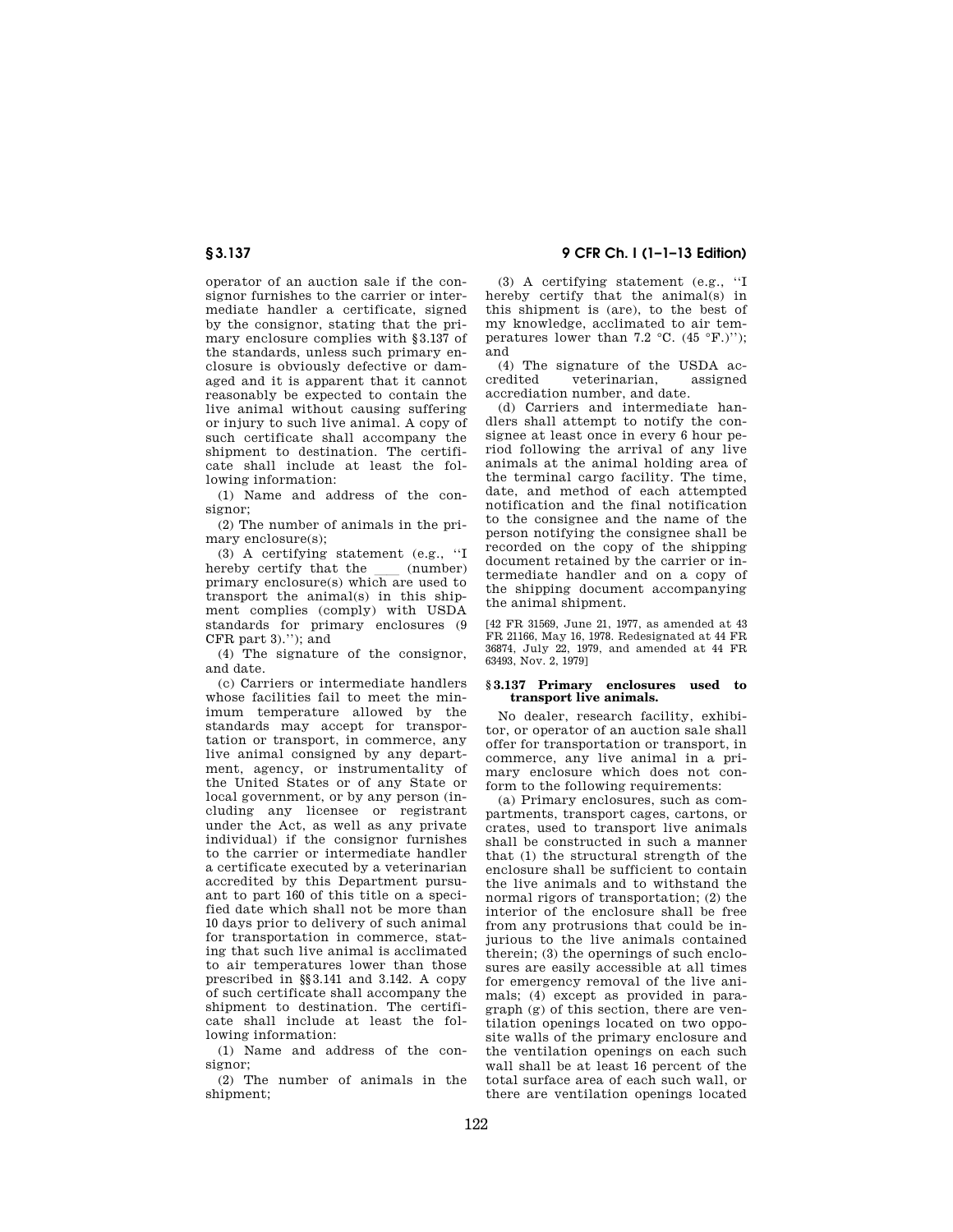on all four walls of the primary enclosure and the ventilation openings on each such wall shall be at least 8 percent of the total surface area of each such wall: *Provided, however,* That at least one-third of the total minimum area required for ventilation of the primary enclosure shall be located on the lower one-half of the primary enclosure and at least one-third of the total minimum area required for ventilation of the primary enclosure shall be located on the upper one-half of the primary enclosure; (5) except as provided in paragraph (g) of this section, projecting rims or other devices shall be on the exterior of the outside walls with any ventilation openings to prevent obstruction of the ventilation openings and to provide a minimum air circulation space of 1.9 centimeters (.75 inch) between the primary enclosure and any adjacent cargo or conveyance wall; and (6) except as provided in paragraph (g) of this section, adequate handholds or other devices for lifting shall be provided on the exterior of the primary enclosure to enable the primary enclosure to be lifted without tilting and to ensure that the person handling the primary enclosure will not be in contact with the animal.

(b) Live animals transported in the same primary enclosure shall be of the same species and maintained in compatible groups. Live animals that have not reached puberty shall not be transported in the same primary enclosure with adult animals other than their dams. Socially dependent animals (e.g., sibling, dam, and other members of a family group) must be allowed visual and olfactory contact. Any female animal in season (estrus) shall not be transported in the same primary enclosure with any male animal.

(c) Primary enclosures used to transport live animals shall be large enough to ensure that each animal contained therein has sufficient space to turn about freely and to make normal postural adjustments: *Provided, however,*  That certain species may be restricted in their movements according to professionally acceptable standards when such freedom of movement would constitute a danger to the animals, their handlers, or other persons.

(d) Primary enclosures used to transport live animals as provided in this section shall have solid bottoms to prevent leakage in shipment and still be cleaned and sanitized in a manner prescribed in §3.131 of the standards, if previously used. Such primary enclosures shall contain clean litter of a suitable absorbant material, which is safe and nontoxic to the live animals contained therein, in sufficient quantity to absorb and cover excreta, unless the animals are on wire or other nonsolid floors.

(e) Primary enclosures used to transport live animals, except where such primary enclosures are permanently affixed in the animal cargo space of the primary conveyance, shall be clearly marked on top and on one or more sides with the words ''Live Animal'' or ''Wild Animal'', whichever is appropriate, in letters not less than 2.5 centimeters (1 inch) in height, and with arrows or other markings to indicate the correct upright position of the container.

(f) Documents accompanying the shipment shall be attached in an easily accessible manner to the outside of a primary enclosure which is part of such shipment.

(g) When a primary enclosure is permanently affixed within the animal cargo space of the primary conveyance so that the front opening is the only source of ventilation for such primary enclosure, the front opening shall open directly to the outside or to an unobstructed aisle or passageway within the primary conveyance. Such front ventilation opening shall be at least 90 percent of the total surface area of the front wall of the primary enclosure and covered with bars, wire mesh or smooth expanded metal.

[42 FR 31569, June 21, 1977, as amended at 43 FR 21166, May 16, 1978. Redesignated at 44 FR 36874, July 22, 1979]

#### **§ 3.138 Primary conveyances (motor vehicle, rail, air, and marine).**

(a) The animal cargo space of primary conveyances used in transporting live animals shall be designed and constructed to protect the health, and ensure the safety and comfort of the live animals contained therein at all times.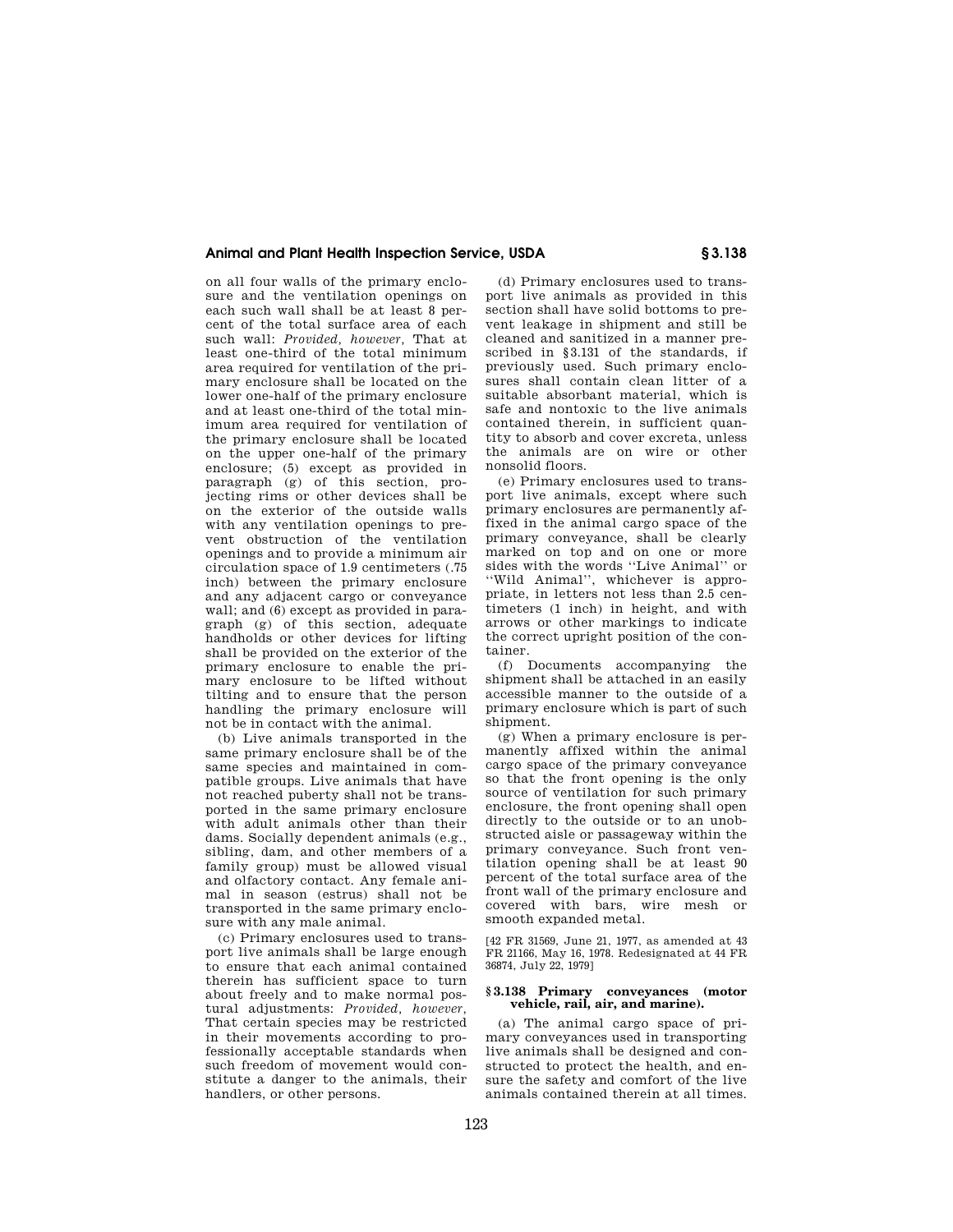(b) The animal cargo space shall be constructed and maintained in a manner to prevent the ingress of engine exhaust fumes and gases from the primary conveyance during transportation in commerce.

(c) No live animal shall be placed in an animal cargo space that does not have a supply of air sufficient for normal breathing for each live animal contained therein, and the primary enclosures shall be positioned in the animal cargo space in such a manner that each live animal has access to sufficient air for normal breathing.

(d) Primary enclosures shall be positioned in the primary conveyance in such a manner that in an emergency the live animals can be removed from the primary conveyance as soon as possible.

(e) The interior of the animal cargo space shall be kept clean.

(f) Live animals shall not be transported with any material, substance (e.g., dry ice) or device which may reasonably be expected to be injurious to the health and well-being of the animals unless proper precaution is taken to prevent such injury.

#### **§ 3.139 Food and water requirements.**

(a) All live animals shall be offered potable water within 4 hours prior to being transported in commerce. Dealers, exhibitors, research facilities and operators of auction sales shall provide potable water to all live animals transported in their own primary conveyance at least every 12 hours after such transportation is initiated, and carriers and intermediate handlers shall provide potable water to all live animals at least every 12 hours after acceptance for transportation in commerce: *Provided, however,* That except as directed by hibernation, veterinary treatment or other professionally accepted practices, those live animals which, by common accepted practices, require watering more frequently shall be so watered.

(b) Each live animal shall be fed at least once in each 24 hour period, except as directed by hibernation, veterinary treatment, normal fasts, or other<br>professionally accepted practices. professionally accepted practices. Those live animals which, by common

**§ 3.139 9 CFR Ch. I (1–1–13 Edition)** 

accepted practice, require feeding more frequently shall be so fed.

(c) A sufficient quantity of food and water shall accompany the live animal to provide food and water for such animals for a period of at least 24 hours, except as directed by hibernation, veterinary treatment, normal fasts, and other professionally accepted practices.

(d) Any dealer, research facility, exhibitor or operator of an auction sale offering any live animal to any carrier or intermediate handler for transportation in commerce shall affix to the outside of the primary enclosure used for transporting such live animal, written instructions concerning the food and water requirements of such animal while being so transported.

(e) No carrier or intermediate handler shall accept any live animals for transportation in commerce unless written instructions concerning the food and water requirements of such animal while being so transported is affixed to the outside of its primary enclosure.

#### **§ 3.140 Care in transit.**

(a) During surface transportation, it shall be the responsibility of the driver or other employee to visually observe the live animals as frequently as circumstances may dictate, but not less than once every 4 hours, to assure that they are receiving sufficient air for normal breathing, their ambient temperatures are within the prescribed limits, all other applicable standards are being complied with and to determine whether any of the live animals are in obvious physical distress and to provide any needed veterinary care as soon as possible. When transported by air, live animals shall be visually observed by the carrier as frequently as circumstances may dictate, but not less than once every 4 hours, if the animal cargo space is accessible during flight. If the animal cargo space is not accessible during flight, the carrier shall visually observe the live animals whenever loaded and unloaded and whenever the animal cargo space is otherwise accessible to assure that they are receiving sufficient air for normal breathing, their ambient temperatures are within the prescribed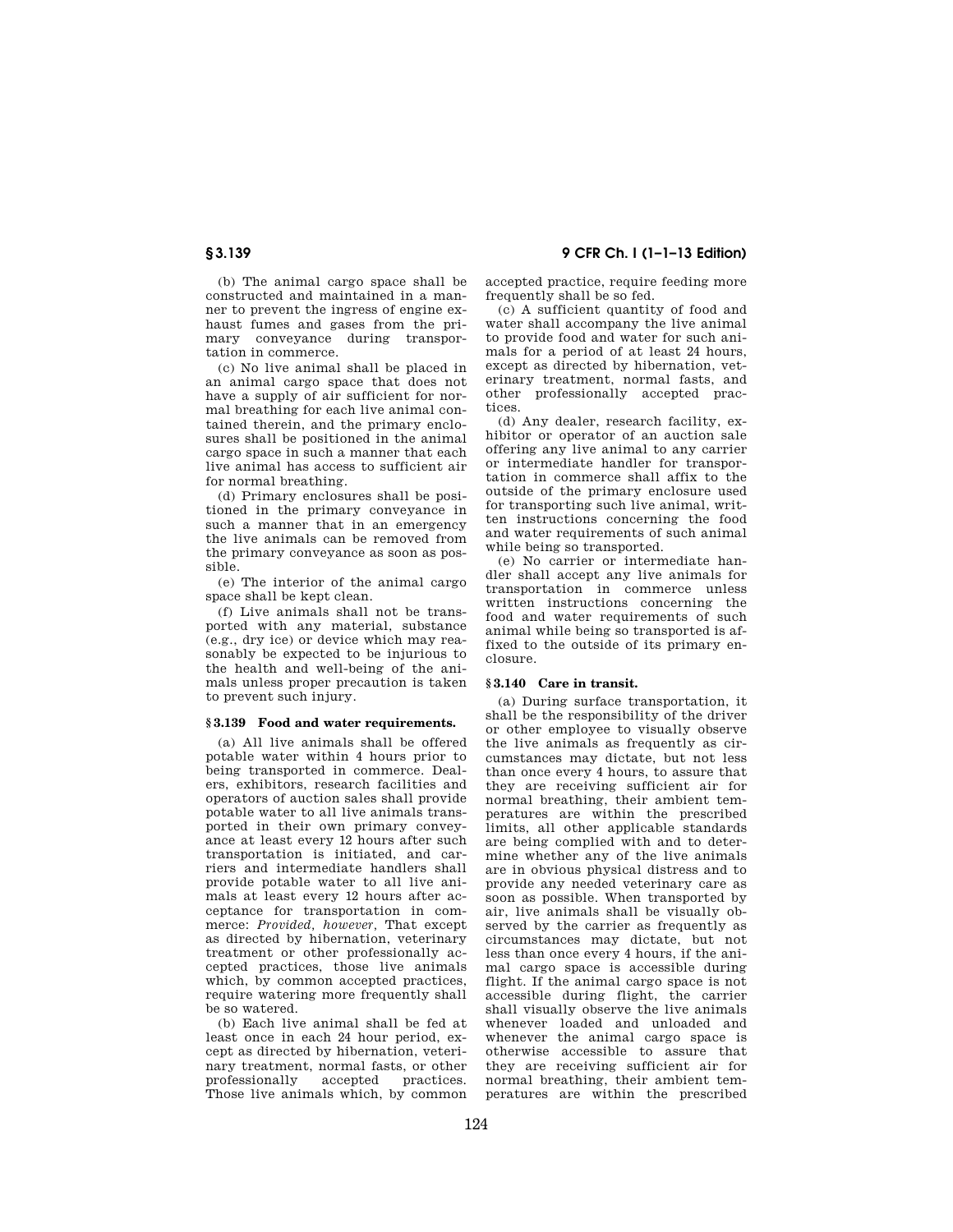limits, all other applicable standards are being complied with and to determine whether any such live animals are in obvious physical distress. The carrier shall provide any needed veterinary care as soon as possible. No animal in obvious physical distress shall be transported in commerce.

(b) Wild or otherwise dangerous animals shall not be taken from their primary enclosure except under extreme emergency conditions: *Provided, however,* That a temporary primary enclosure may be used, if available, and such temporary primary enclosure is structurally strong enough to prevent the escape of the animal. During the course of transportation, in commerce, live animals shall not be removed from their primary enclosures unless placed in other primary enclosures or facilities conforming to the requirements provided in this subpart.

# **§ 3.141 Terminal facilities.**

Carriers and intermediate handlers shall not commingle live animal shipments with inanimate cargo. All animal holding areas of a terminal facility of any carrier or intermediate handler wherein live animal shipments are maintained shall be cleaned and sanitized in a manner prescribed in §3.141 of the standards often enough to prevent an accumulation of debris or excreta, to minimize vermin infestation and to prevent a disease hazard. An effective program for the control of insects, ectoparasites, and avian and mammalian pests shall be established and maintained for all animal holding areas. Any animal holding area containing live animals shall be provided with fresh air by means of windows, doors vents, or air conditioning and may be ventilated or air circulated by means of fans, blowers, or an air conditioning system so as to minimize drafts, odors, and moisture condensation. Auxiliary ventilation, such as exhaust fans and vents or fans or blowers or air conditioning shall be used for any animal holding area containing live animals when the air temperature within such animal holding area is 23.9 °C. (75.°F.) or higher. The air temperature around any live animal in any animal holding area shall not be allowed to fall below 7.2 °C. (45 °F.) nor be allowed to exceed 29.5 °C. (85 °F.) at any time: *Provided, however,* That no live animal shall be subjected to surrounding air temperatures which exceed 23.9 °C. (75 °F.) for more than 4 hours at any time. To ascertain compliance with the provisions of this paragraph, the air temperature around any live animal shall be measured and read outside the primary enclosure which contains such animal at a distance not to exceed .91 meters (3 feet) from any one of the external walls of the primary enclosure and on a level parallel to the bottom of such primary enclosure at a point which approximates half the distance between the top and bottom of such primary enclosure.

[43 FR 56217, Dec. 1, 1978. Redesignated at 44 FR 36874, July 22, 1979]

### **§ 3.142 Handling.**

(a) Carriers and intermediate handlers shall move live animals from the animal holding area of the terminal facility to the primary conveyance and from the primary conveyance to the animal holding area of the terminal facility as expeditiously as possible. Carriers and intermediate handlers holding any live animal in an animal holding area of a terminal facility or in transporting any live animal from the animal holding area of the terminal facility to the primary conveyance and from the primary conveyance to the animal holding area of the terminal facility, including loading and unloading procedures, shall provide the following:

(1) *Shelter from sunlight.* When sunlight is likely to cause overheating or discomfort, sufficient shade shall be provided to protect the live animals from the direct rays of the sun and such live animals shall not be subjected to surrounding air temperatures which exceed 29.5 °C. (85 °F), and which shall be measured and read in the manner prescribed in §3.141 of this part, for a period of more than 45 minutes.

(2) *Shelter from rain or snow.* Live animals shall be provided protection to allow them to remain dry during rain or snow.

(3) *Shelter from cold weather.* Transporting devices shall be covered to provide protection for live animals when the outdoor air temperature falls below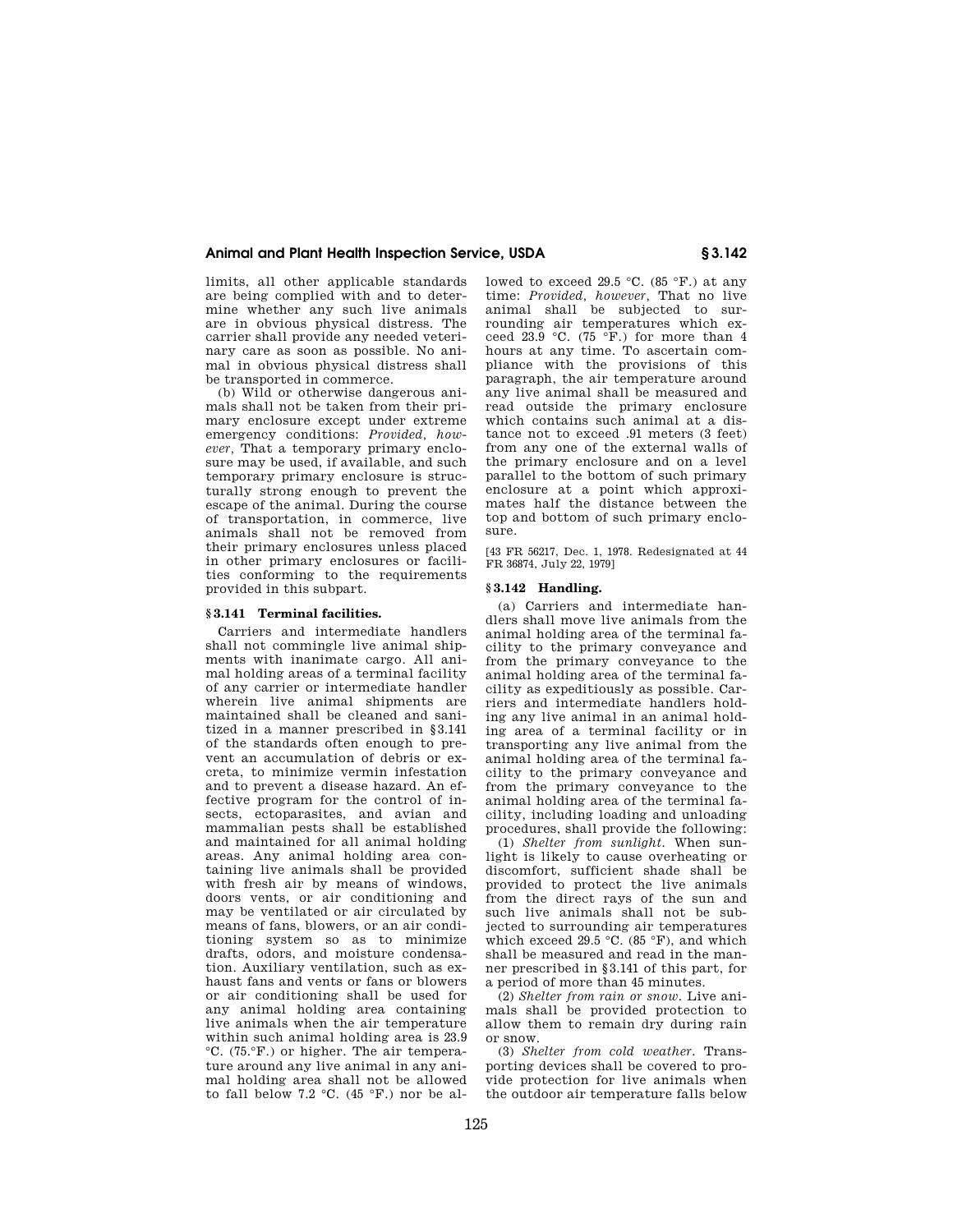10 °C. (50 °F) and such live animals shall not be subjected to surrounding air temperatures which fall below 7.2  $°C.$  (45  $\mathrm{F}$ .), and which shall be measured and read in the manner prescribed in §3.141 of this part, for a period of more than 45 minutes unless such animals are accompanied by a certificate of acclimation to lower temperatures as prescribed in §3.136(c).

(b) Care shall be exercised to avoid handling of the primary enclosure in such a manner that may cause physical or emotional trauma to the live animal contained therein.

(c) Primary enclosures used to transport any live animal shall not be tossed, dropped, or needlessly tilted and shall not be stacked in a manner which may reasonably be expected to result in their falling.

[43 FR 21167, May 16, 1978, as amended at 43 FR 56217, Dec. 1, 1978. Redesignated at 44 FR 36874, July 22, 1979]

# **PART 4—RULES OF PRACTICE GOV-ERNING PROCEEDINGS UNDER THE ANIMAL WELFARE ACT**

#### **Subpart A—General**

Sec.

4.1 Scope and applicability of rules of practice.

# **Subpart B—Supplemental Rules of Practice**

4.10 Summary action.

4.11 Stipulations.

AUTHORITY: 7 U.S.C. 2149 and 2151; 7 CFR 2.22, 2.80, and 371.7.

SOURCE: 42 FR 10959, Feb. 25, 1977, unless otherwise noted.

# **Subpart A—General**

#### **§ 4.1 Scope and applicability of rules of practice.**

The Uniform Rules of Practice for the Department of Agriculture promulgated in subpart H of part 1, subtitle A, title 7, Code of Federal Regulations, are the Rules of Practice applicable to administrative proceedings under section 19 of the Animal Welfare Act (7 U.S.C. 2149). In addition, the Supplemental Rules of Practice set forth in subpart B of this part shall be applicable to such proceedings.

# **Subpart B—Supplemental Rules of Practice**

#### **§ 4.10 Summary action.**

(a) In any situation where the Administrator has reason to believe that any person licensed under the Act has violated or is violating any provision of the Act, or the regulations or standards issued thereunder, and he deems it warranted under the circumstances, the Administrator may suspend such person's license temporarily, for a period not to exceed 21 days, effective, except as provided in §4.10(b), upon written notification given to such person of the suspension of his license pursuant to §1.147(b) of the Uniform Rules of Practice (7 CFR 1.147(b)).

(b) In any case of actual or threatened physical harm to animals in violation of the Act, or the regulations or standards issued thereunder, by a person licensed under the Act, the Administrator may suspend such person's license temporarily, for a period not to exceed 21 days, effective upon oral or written notification, whichever is earlier. In the event of oral notification, a written confirmation thereof shall be given to such person pursuant to §1.147(b) of the Uniform Rules of Practice (7 CFR 1.147(b)) as promptly as circumstances permit.

(c) The temporary suspension of a license shall be in addition to any sanction which may be imposed against said person by the Secretary pursuant to the Act after notice and opportunity for hearing.

## **§ 4.11 Stipulations.**

(a) At any time prior to the issuance of a complaint seeking a civil penalty under the Act, the Administrator, in his discretion, may enter into a stipulation with any person in which:

(1) The Administrator gives notice of an apparent violation of the Act, or the regulations or standards issued thereunder, by such person and affords such person an opportunity for a hearing regarding the matter as provided by the Act;

(2) Such person expressly waives hearing and agrees to pay a specified penalty within a designated time; and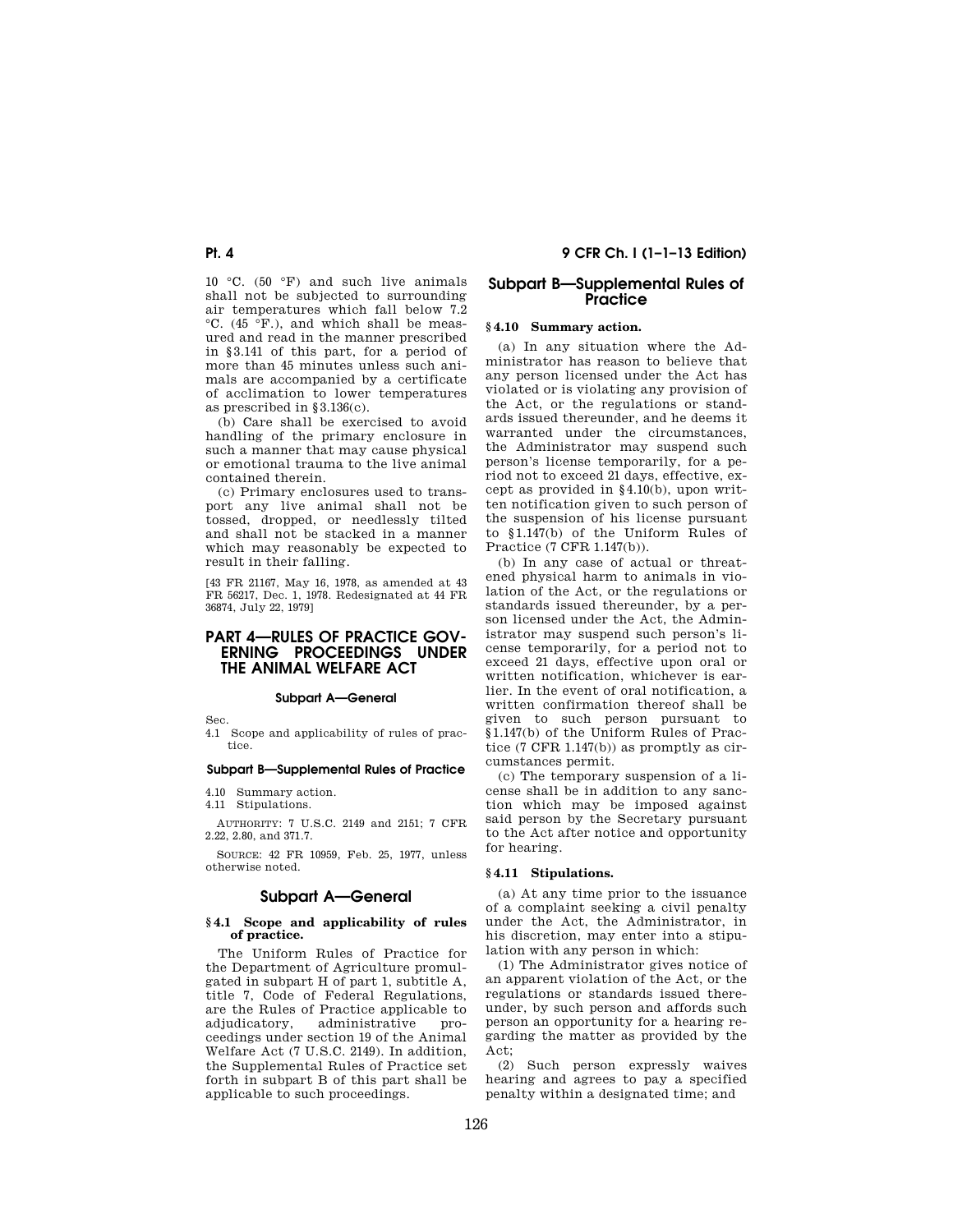(3) The Administrator agrees to accept the specified penalty in settlement of the particular matter involved if it is paid within the designated time.

(b) If the specified penalty is not paid within the time designated in such a stipulation, the amount of the stipulated penalty shall not be relevant in any respect to the penalty which may be assessed after issuance of a complaint.

# **PART 11—HORSE PROTECTION REGULATIONS**

Sec.

- 11.1 Definitions.
- 11.2 Prohibitions concerning exhibitors.
- 11.3 Scar rule.
- 11.4 Inspection and detention of horses.
- 11.5 Access to premises and records. 11.6 Inspection space and facility require-
- ments. 11.7 Certification and licensing of des-
- ignated qualified persons (DQP's).
- 11.20 Responsibilities and liabilities of management.
- 11.21 Inspection procedures for designated qualified persons (DQPs).
- 11.22 Records required and disposition thereof.
- 11.23 Inspection of records.
- 11.24 Reporting by management.
- 11.25 Minimum penalties to be assessed and enforced by HIOs that license DQPs.
- 11.40 Prohibitions and requirements concerning persons involved in transportation of certain horses.
- 11.41 Reporting required of horse industry organizations or associations.

AUTHORITY: 15 U.S.C. 1823–1825 and 1828; 7 CFR 2.22, 2.80, and 371.7.

SOURCE: 44 FR 25179, Apr. 27, 1979, unless otherwise noted.

## **§ 11.1 Definitions.**

For the purpose of this part, unless the context otherwise requires, the following terms shall have the meanings assigned to them in this section. The singular form shall also impart the plural and the masculine form shall also impart the feminine. Words of art undefined in the following paragraphs shall have the meaning attributed to them by trade usage or general usage as reflected by definition in a standard dictionary, such as ''Webster's.''

*Act* means the Horse Protection Act of 1970 (Pub. L. 91–540) as amended by the Horse Protection Act Amendments of 1976 (Pub. L. 94–360), 15 U.S.C. 1821 *et seq*., and any legislation amendatory thereof.

*Action device* means any boot, collar, chain, roller, or other device which encircles or is placed upon the lower extremity of the leg of a horse in such a manner that it can either rotate around the leg, or slide up and down the leg so as to cause friction, or which can strike the hoof, coronet band or fetlock joint.

*Administrator* means the Administrator, Animal and Plant Health Inspection Service, or any person authorized to act for the Administrator.

*Animal and Plant Health Inspection Service (APHIS)* means the Animal and Plant Health Inspection Service of the United States Department of Agriculture.

*APHIS representative* means any employee of APHIS, or any officer or employee of any State agency who is authorized by the Administrator to perform inspections or any other functions authorized by the Act, including the inspection of the records of any horse show, horse exhibition, horse sale or horse auction.

*APHIS Show Veterinarian* means the APHIS Doctor of Veterinary Medicine responsible for the immediate supervision and conduct of the Department's activities under the Act at any horse show, horse exhibition, horse sale or horse auction.

*Department* means the United States Department of Agriculture.

*Designated Qualified Person* or *DQP*  means a person meeting the requirements specified in §11.7 of this part who has been licensed as a DQP by a horse industry organization or association having a DQP program certified by the Department and who may be appointed and delegated authority by the management of any horse show, horse exhibition, horse sale or horse auction under section 4 of the Act to detect or diagnose horses which are sore or to otherwise inspect horses and any records pertaining to such horses for the purposes of enforcing the Act.

*Exhibitor* means (1) any person who enters any horse, any person who allows his horse to be entered, or any person who directs or allows any horse in his custody or under his direction,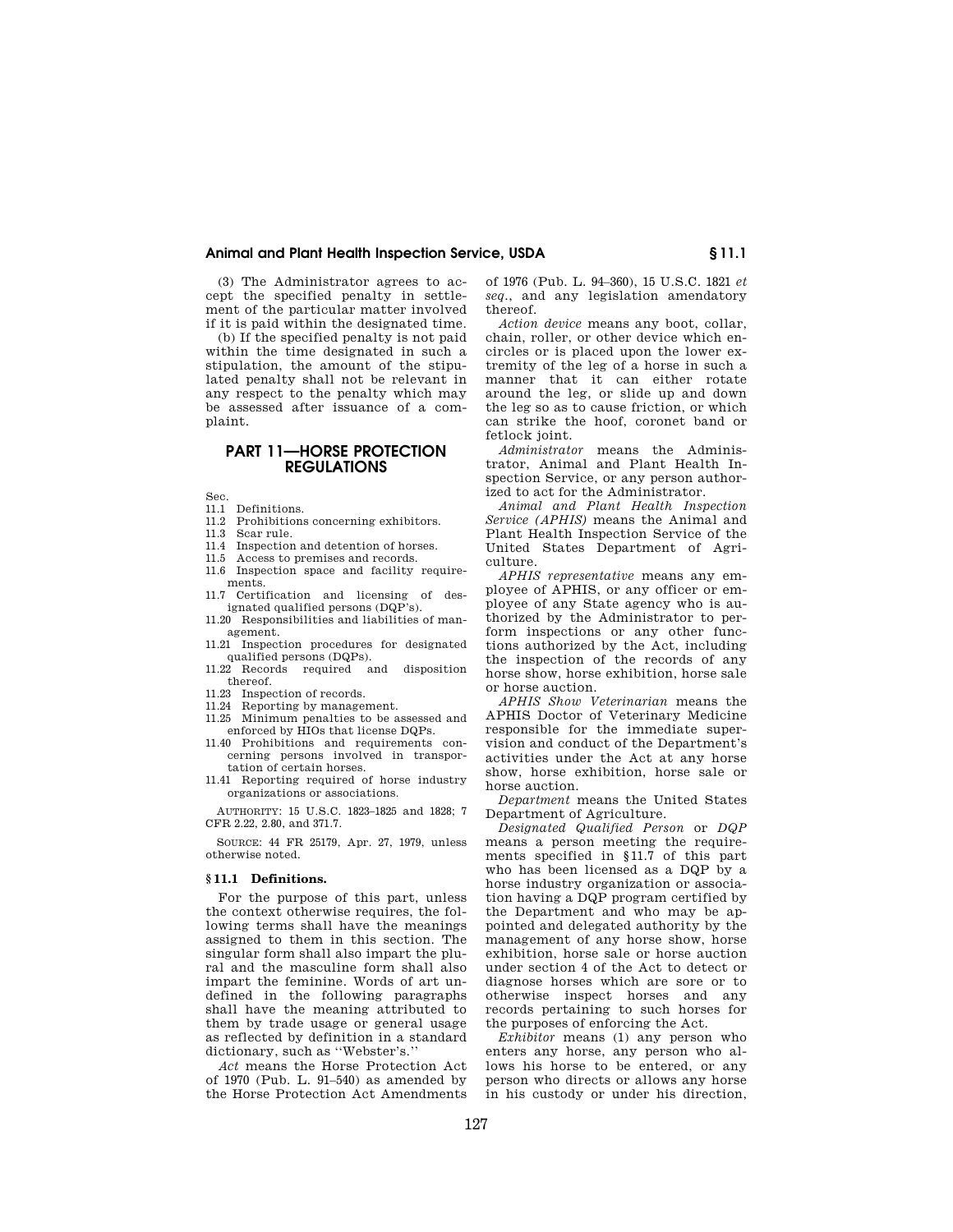# **§ 11.1 9 CFR Ch. I (1–1–13 Edition)**

control or supervision to be entered in any horse show or horse exhibition; (2) any person who shows or exhibits any horse, any person who allows his horse to be shown or exhibited, or any person who directs or allows any horse in his custody or under his direction, control, or supervision to be shown or exhibited in any horse show or horse exhibition; (3) any person who enters or presents any horse for sale or auction, any person who allows his horse to be entered or presented for sale or auction, or any person who allows any horse in his custody or under his direction, control, or supervision to be entered or presented for sale or auction in any horse sale or horse auction; or (4) any person who sells or auctions any horse, any person who allows his horse to be sold or auctioned, or any person who directs or allows any horse in his custody or under his direction, control, or supervision to be sold or auctioned.

*Horse* means any member of the species *Equus caballus.* 

*Horse exhibition* means a public display of any horses, singly or in groups, but not in competition, except events where speed is the prime factor, rodeo events, parades, or trail rides.

*Horse industry organization or association* means an organized group of people, having a formal structure, who are engaged in the promotion of horses through the showing, exhibiting, sale, auction, registry, or any activity which contributes to the advancement of the horse.

*Horse sale or horse auction* means any event, public or private, at which horses are sold or auctioned, regardless of whether or not said horses are exhibited prior to or during the sale or auction.

*Horse show* means a public display of any horses, in competition, except events where speed is the prime factor, rodeo events, parades, or trail rides.

*Inspection* means the examination of any horse and any records pertaining to any horse by use of whatever means are deemed appropriate and necessary for the purpose of determining compliance with the Act and regulations. Such inspection may include, but is not limited to, visual examination of a horse and records, actual physical examination of a horse including touching, rubbing, palpating and observation of vital signs, and the use of any diagnostic device or instrument, and may require the removal of any shoe, pad, action device, or any other equipment, substance or paraphernalia from the horse when deemed necessary by the person conducting such inspection.

*Lubricant* means mineral oil, glycerine or petrolatum, or mixtures exclusively thereof, that is applied to the limbs of a horse solely for protective and lubricating purposes while the horse is being shown or exhibited at a horse show, horse exhibition, horse sale or horse auction.

*Management* means any person or persons who organize, exercise control over, or administer or are responsible for organizing, directing, or administering any horse show, horse exhibition, horse sale or horse auction and specifically includes, but is not limited to, the sponsoring organization and show manager.

*Person* means any individual, corporation, company, association, firm, partnership, society, organization, joint stock company, or other legal entity.

*Regional Director* means the APHIS veterinarian who is assigned by the Administrator to supervise and perform official duties of APHIS under the Act in a specified State or States. 1

*Secretary* means the Secretary of Agriculture or anyone who has heretofore or may hereafter be delegated authority to act in his stead.

*Show manager* means the person who has been delegated primary authority by a sponsoring organization for managing a horse show, horse exhibition, horse sale or horse auction.

*Sore* when used to describe a horse means:

(1) An irritating or blistering agent has been applied, internally or externally by a person to any limb of a horse,

(2) Any burn, cut, or laceration has been inflicted by a person on any limb of a horse,

<sup>1</sup> Information as to the name and address of the Regional Director for the State or States concerned can be obtained by writing to the Animal and Plant Health Inspection Service, Animal Care, 4700 River Road Unit 84, Riverdale, MD 20737–1234.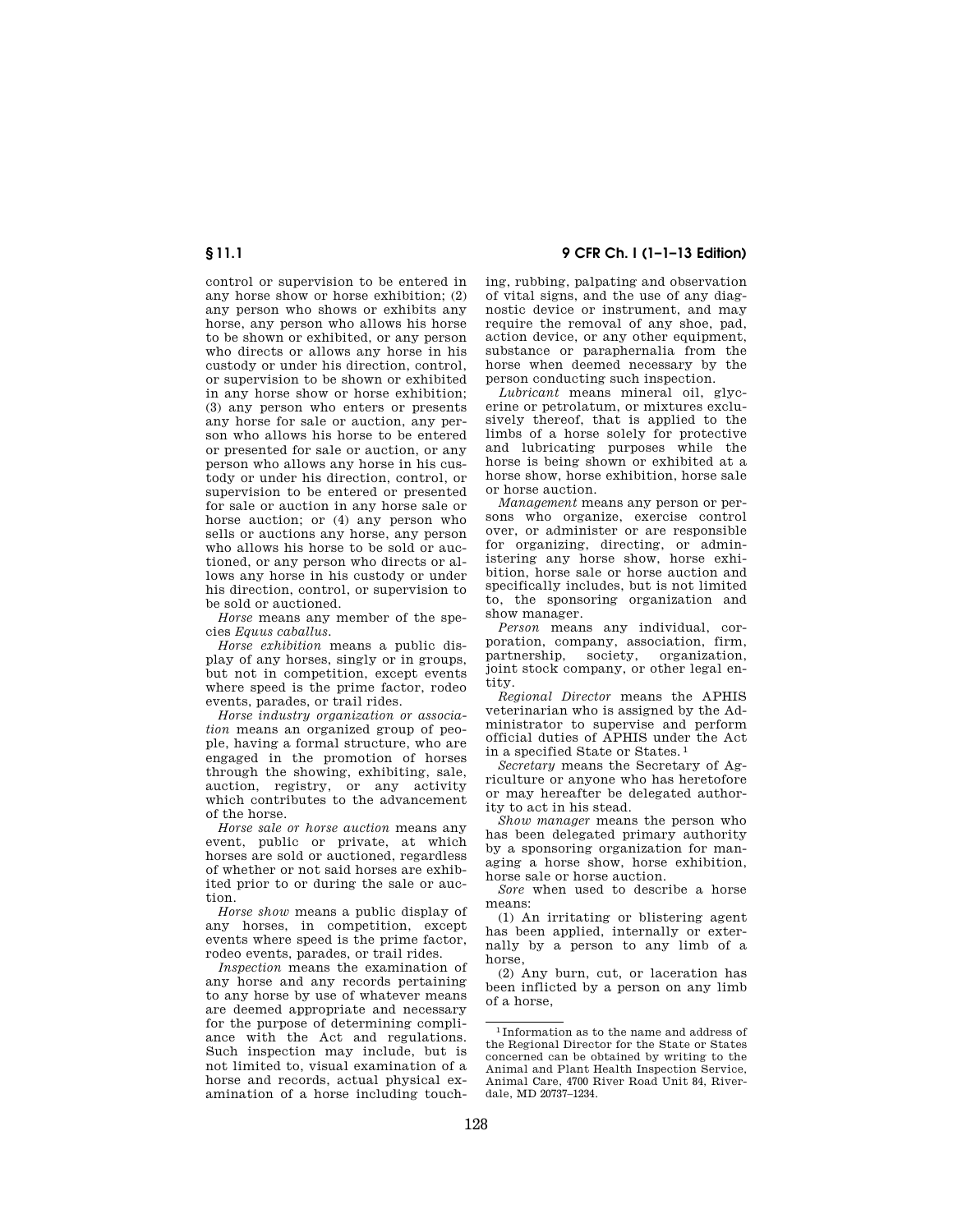(3) Any tack, nail, screw, or chemical agent has been injected by a person into or used by a person on any limb of a horse, or

(4) Any other substance or device has been used by a person on any limb of a horse or a person has engaged in a practice involving a horse, and, as a result of such application, infliction, injection, use, or practice, such horse suffers, or can reasonably be expected to suffer, physical pain or distress, inflammation, or lameness when walking, trotting, or otherwise moving, except that such term does not include such an application, infliction, injection, use, or practice in connection with the therapeutic treatment of a horse by or under the supervision of a person licensed to practice veterinary medicine in the State in which such treatment was given.

*Sponsoring organization* means any person under whose immediate auspices and responsibility a horse show, horse exhibition, horse sale, or horse auction is conducted.

*State* means any of the several States, the District of Columbia, the Commonwealth of Puerto Rico, the Virgin Islands, Guam, American Samoa, or the Trust Territory of the Pacific Islands.

[44 FR 1561, Jan. 5, 1979, as amended at 53 FR 14782, Apr. 26, 1988; 53 FR 28372, July 28, 1988; 56 FR 13749, Apr. 4, 1991; 59 FR 67612, Dec. 30, 1994; 63 FR 62927, Nov. 10, 1998]

#### **§ 11.2 Prohibitions concerning exhibitors.**

(a) *General prohibitions.* Notwithstanding the provisions of paragraph (b) of this section, no chain, boot, roller, collar, action device, nor any other device, method, practice, or substance shall be used with respect to any horse at any horse show, horse exhibition, or horse sale or auction if such use causes or can reasonably be expected to cause such horse to be sore.

(b) *Specific prohibitions.* The use of any of the following devices, equipment, or practices on any horse at any horse show, horse exhibition, or horse sale or auction is prohibited:

(1) All beads, bangles, rollers, and similar devices, with the exception of rollers made of lignum vitae (hardwood), aluminum, or stainless steel,

with individual rollers of uniform size, weight and configuration, provided each such device may not weigh more than 6 ounces, including the weight of the fastener.

(2) Chains weighing more than 6 ounces each, including the weight of the fastener.

(3) Chains with links that are not of uniform size, weight and configuration; and, chains that have twisted links or double links.

(4) Chains that have drop links on any horse that is being ridden, worked on a lead, or otherwise worked out or moved about.

(5) More than one action device on any one limb of a horse.

(6) Chains or lignum vitae, stainless steel, or aluminum rollers which are not smooth and free of protrusions, projections, rust, corrosion, or rough or sharp edges.

(7)(i) Boots, collars, or any other devices, with protrusions or swellings, or rigid, rough, or sharp edges, seams or any other abrasive or abusive surface that may contact a horse's leg; and

(ii) Boots, collars, or any other devices that weigh more than 6 ounces, except for soft rubber or soft leather bell boots and quarter boots that are used as protective devices.

(8) Pads or other devices on yearling horses (horses up to 2 years old) that elevate or change the angle of such horses' hooves in excess of 1 inch at the heel.

(9) Any weight on yearling horses, except a keg or similar conventional horseshoe, and any horseshoe on yearling horses that weighs more than 16 ounces.

(10) Artificial extension of the toe length, whether accomplsihed with pads, acrylics or any other material or combinations thereof, that exceeds 50 percent of the natural hoof length, as measured from the coronet band, at the center of the front pastern along the front of the hoof wall, to the distal portion of the hoof wall at the tip of the toe. The artificial extension shall be measured from the distal portion of the hoof wall at the tip of the toe at a 90 degree angle to the proximal (foot/ hoof) surface of the shoe.

(11) Toe length that does not exceed the height of the heel by 1 inch or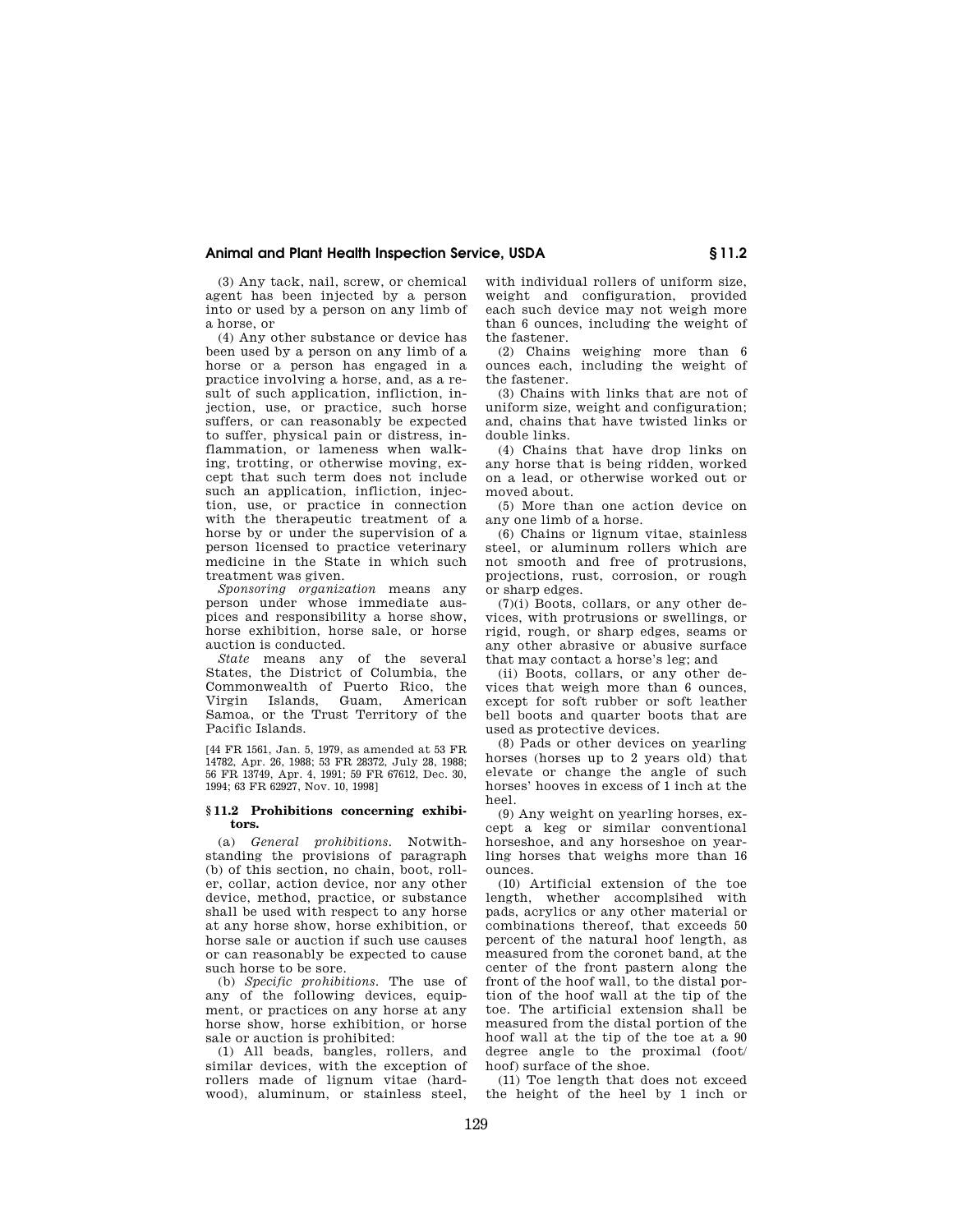# **§ 11.2 9 CFR Ch. I (1–1–13 Edition)**

more. The length of the toe shall be measured from the coronet band, at the center of the front pastern along the front of the hoof wall to the ground. The heel shall be measured from the coronet band, at the most lateral portion of the rear pastern, at a 90 degree angle to the ground, not including normal caulks at the rear of a horseshoe that do not exceed 3⁄4 inch in length. That portion of caulk at the rear of a horseshoe in excess of 3⁄4 of an inch shall be added to the height of the heel in determining the heel/toe ratio.

(12) Pads that are not made of leather, plastic, or a similar pliant material.

(13) Any object or material inserted between the pad and the hoof other than acceptable hoof packing, which includes pine tar, oakum, live rubber, sponge rubber, silicone, commercial hoof packing or other substances used to maintain adequate frog pressure or sole consistency.

(14) Single or double rocker-bars on the bottom surface of horseshoes which extend more than  $1\frac{1}{2}$  inches back from the point of the toe, or which would cause, or could reasonably be expected to cause, an unsteadiness of stance in the horse with resulting muscle and tendon strain due to the horse's weight and balance being focused upon a small fulcrum point.<sup>2</sup>

(15) Metal hoof bands, such as used to anchor or strengthen pads and shoes, placed less than  $\frac{1}{2}$  inch below the coronet band.

(16) Metal hoof bands that can be easily and quickly loosened or tightened by hand, by means such as, but not limited to, a wing-nut or similar fastener.

(17) Any action device or any other device that strikes the coronet band of the foot of a horse except for soft rubber or soft leather bell boots that are used as protective devices.

(18) Shoeing a horse, or trimming a horse's hoof in a manner that will cause such horse to suffer, or can reasonably be expected to cause such horse to suffer pain or distress, inflammation, or lameness when walking, trotting, or otherwise moving.

(19) Lead or other weights attached to the outside of the hoof wall, the outside surface of the horseshoe, or any portion of the pad except the bottom surface within the horseshoe. Pads may not be hollowed out for the purpose of inserting or affixing weights, and weights may not extend below the bearing surface of the shoe. Hollow shoes or artificial extensions filled with mercury or similar substances are prohibited.

(c) *Substances.* All substances are prohibited on the extremities above the hoof of any Tennessee Walking Horse or racking horse while being shown, exhibited, or offered for sale at any horse show, horse exhibition, or horse sale or auction, except lubricants such as glycerine, petrolatum, and mineral oil, or mixtures thereof: *Provided,* That:

(1) The horse show, horse exhibition, or horse sale or auction management agrees to furnish all such lubricants and to maintain control over them when used at the horse show, horse exhibition, or horse sale or auction.

(2) Any such lubricants shall be applied only after the horse has been inspected by management or by a DQP and shall only be applied under the supervision of the horse show, horse exhibition, or horse sale, or auction management.

(3) Horse show, horse exhibition, or horse sale or auction management makes such lubricants available to Department personnel for inspection and sampling as they deem necessary.

(d) *Competition restrictions—2 Year-Old Horses.* Horse show or horse exhibition workouts or performances of 2-year-old Tennessee Walking Horses and racking horses and working exhibitions of 2 year-old Tennessee Walking Horses and racking horses (horses eligible to be shown or exhibited in 2-year-old classes) at horse sales or horse auctions that exceed a total of 10 minutes continuous workout or performance without a minimum 5-minute rest period between the first such 10-minute period

<sup>2</sup>This prohibition is not intended to disallow corrective devices, such as Memphis bars which consist of a metal bar(s) crossing from the ground surface of one side of the horseshoe to the ground surface of the other side of the horseshoe, and the purpose of which is to correct a lameness or pathological condition of the foot: *Provided,* That such metal bar(s) do not act as a single fulcrum point so as to affect the balance of the horse.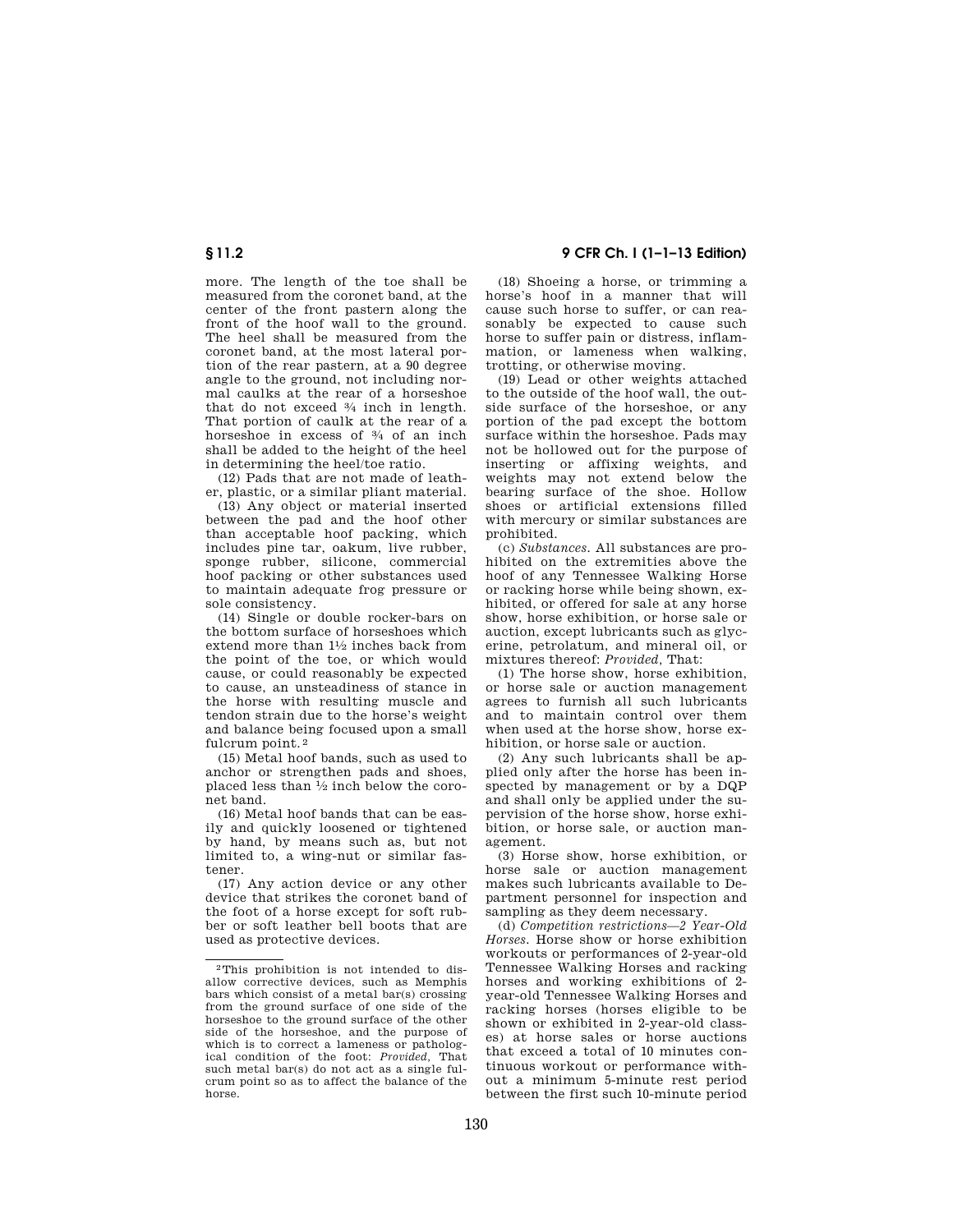and the second such 10-minute period, and, more than two such 10-minute periods per performance, class, or workout are prohibited.

(e) *Information requirements—horse related.* Failing to provide information or providing any false or misleading information required by the Act or regulations or requested by Department representatives, by any person that owns, trains, shows, exhibits, or sells or has custody of, or direction or control over any horse shown, exhibited, sold, or auctioned or entered for the purpose of being shown, exhibited, sold, or auctioned at any horse show, horse exhibition, or horse sale or auction is prohibited. Such information shall include, but is not limited to: Information concerning the registered name, markings, sex, age, and legal ownership of the horse; the name and address of the horse's training and/or stabling facilities; the name and address of the owner, trainer, rider, any other exhibitor, or other legal entity bearing responsibility for the horse; the class in which the horse is entered or shown; the exhibitor identification number; and, any other information reasonably related to the identification, ownership, control, direction, or supervision of any such horse.

[44 FR 25179, Apr. 27, 1979, as amended at 53 FR 14782, Apr. 26, 1988, 53 FR 15641, May 2, 1988, 53 FR 28372, July 28, 1988, 53 FR 41562, Oct. 24, 1988, 53 FR 45854, Nov. 14, 1988; 54 FR 7178, Feb. 17, 1989]

### **§ 11.3 Scar rule.**

The scar rule applies to all horses born on or after October 1, 1975. Horses subject to this rule that do not meet the following scar rule criteria shall be considered to be ''sore'' and are subject to all prohibitions of section 5 of the Act. The scar rule criteria are as follows:

(a) The anterior and anterior-lateral surfaces of the fore pasterns (extensor surface) must be free of bilateral granulomas, 5 other bilateral pathological evidence of inflammation, and,

other bilateral evidence of abuse indicative of soring including, but not limited to, excessive loss of hair.

(b) The posterior surfaces of the pasterns (flexor surface), including the sulcus or ''pocket'' may show bilateral areas of uniformly thickened epithelial tissue if such areas are free of proliferating granuloma tissue, irritation, moisture, edema, or other evidence of inflammation.

[44 FR 25179, Apr. 27, 1979, as amended at 53 FR 14782, Apr. 26, 1988, 53 FR 28373, July 28, 1988]

#### **§ 11.4 Inspection and detention of horses.**

For the purpose of effective enforcement of the Act:

 $(a)$  Each horse owner, exhibitor trainer, or other person having custody of, or responsibility for, any horse at any horse show, horse exhibition, or horse sale or auction, shall allow any APHIS representative to reasonably inspect such horse at all reasonable times and places the APHIS representative may designate. Such inspections may be required of any horse which is stabled, loaded on a trailer, being prepared for show, exhibition, or sale or auction, being exercised or otherwise on the grounds of, or present at, any horse show, horse exhibition, or horse sale or auction, whether or not such horse has or has not been shown, exhibited, or sold or auctioned, or has or has not been entered for the purpose of being shown or exhibited or offered for sale or auction at any such horse show, horse exhibition, or horse sale or auction. APHIS representatives will not generally or routinely delay or interrupt actual individual classes or performances at horse shows, horse exhibitions, or horse sales or auctions for the purpose of examining horses, but they may do so in extraordinary situations, such as but not limited to, lack of proper facilities for inspection, refusal of management to cooperate with Department inspection efforts, reason to believe that failure to immediately perform inspection may result in the loss, removal, or masking of any evidence of a violation of the Act or the regulations, or a request by management that such inspections be performed by an APHIS representative.

 $3.4$  [Reserved]<br> $5$  Granuloma is defined as any one of a rather large group of fairly distinctive focal lesions that are formed as a result of inflammatory reactions caused by biological, chemical, or physical agents.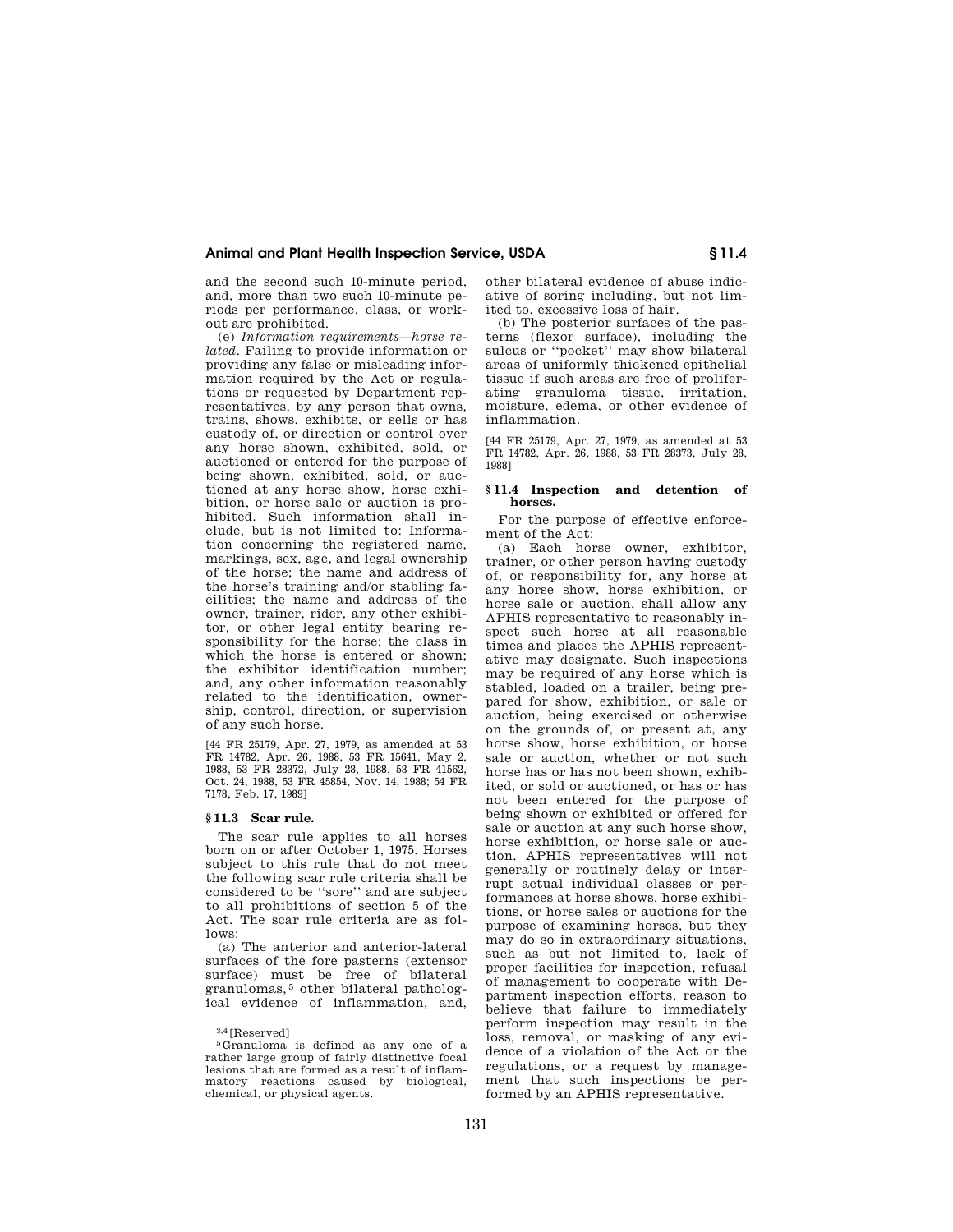# **§ 11.4 9 CFR Ch. I (1–1–13 Edition)**

(b) When any APHIS representative notifies the owner, exhibitor, trainer, or other person having custody of or responsibility for a horse at any horse show, horse exhibition, or horse sale or auction that APHIS desires to inspect such horse, it shall not be moved from the horse show, horse exhibition, or horse sale or auction until such inspection has been completed and the horse has been released by an APHIS representative.

(c) For the purpose of examination, testing, or taking of evidence, APHIS representatives may detain for a period not to exceed 24 hours any horse, at any horse show, horse exhibition, or horse sale or auction, which is sore or which an APHIS veterinarian has probable cause to believe is sore. Such detained horse may be marked for identification and any such identifying markings shall not be removed by any person other than an APHIS representative.

(d) Detained horses shall be kept under the supervision of an APHIS representative or secured under an official USDA seal or seals in a horse stall, horse trailer, or other facility to which access shall be limited. It shall be the policy of APHIS to have at least one representative present in the immediate detention area when a horse is being held in detention. The official USDA seal or seals may not be broken or removed by any person other than an APHIS representative, unless:

(1) The life or well-being of the detained horse is immediately endangered by fire, flood, windstorm, or other dire circumstances that are beyond human control.

(2) The detained horse is in need of such immediate veterinary attention that its life may be in peril before an APHIS representative can be located.

(3) The horse has been detained for a maximum 24-hour detention period, and an APHIS representative is not available to release the horse.

(e) The owner, exhibitor, trainer, or other person having custody of or responsibility for any horse detained by APHIS for further examination, testing, or the taking of evidence shall be allowed to feed, water, and provide other normal custodial and maintenance care, such as walking, grooming, etc., for such detained horse: *Provided,*  That:

(1) Such feeding, watering, and other normal custodial and maintenance care of the detained horse is rendered under the direct supervision of an APHIS representative.

(2) Any non-emergency veterinary care of the detained horse requiring the use, application, or injection of any drugs or other medication for therapeutic or other purposes is rendered by a Doctor of Veterinary Medicine in the presence of an APHIS representative and, the identity and dosage of the drug or other medication used, applied, or injected and its purpose is furnished in writing to the APHIS representative prior to such use, application, or injection by the Doctor of Veterinary Medicine attending the horse. The use, application, or injection of such drug or other medication must be approved by the APHIS Show Veterinarian or his appointed representative.

(f) It shall be the policy of APHIS to inform the owner, trainer, exhibitor, or other person having immediate custody of or responsibility for any horse allegedly found to be in violation of the Act or the regulations of such alleged violation or violations before the horse is released by an APHIS representative.

(g) The owner, trainer, exhibitor, or other person having immediate custody of or responsibility for any horse or horses that an APHIS representative determines shall be detained for examination, testing, or taking of evidence pursuant to paragraph (e) of this section shall be informed after such determination is made and shall allow said horse to be immediately put under the supervisory custody of APHIS or secured under official USDA seal as provided in paragraph (d) of this section until the completion of such examination, testing, or gathering of evidence, or until the 24-hour detention period expires.

(h) The owner, trainer, exhibitor, or other person having custody of or responsibility for any horse allegedly found to be in violation of the Act or regulations, and who has been notified of such alleged violation by an APHIS representative as stated in paragraph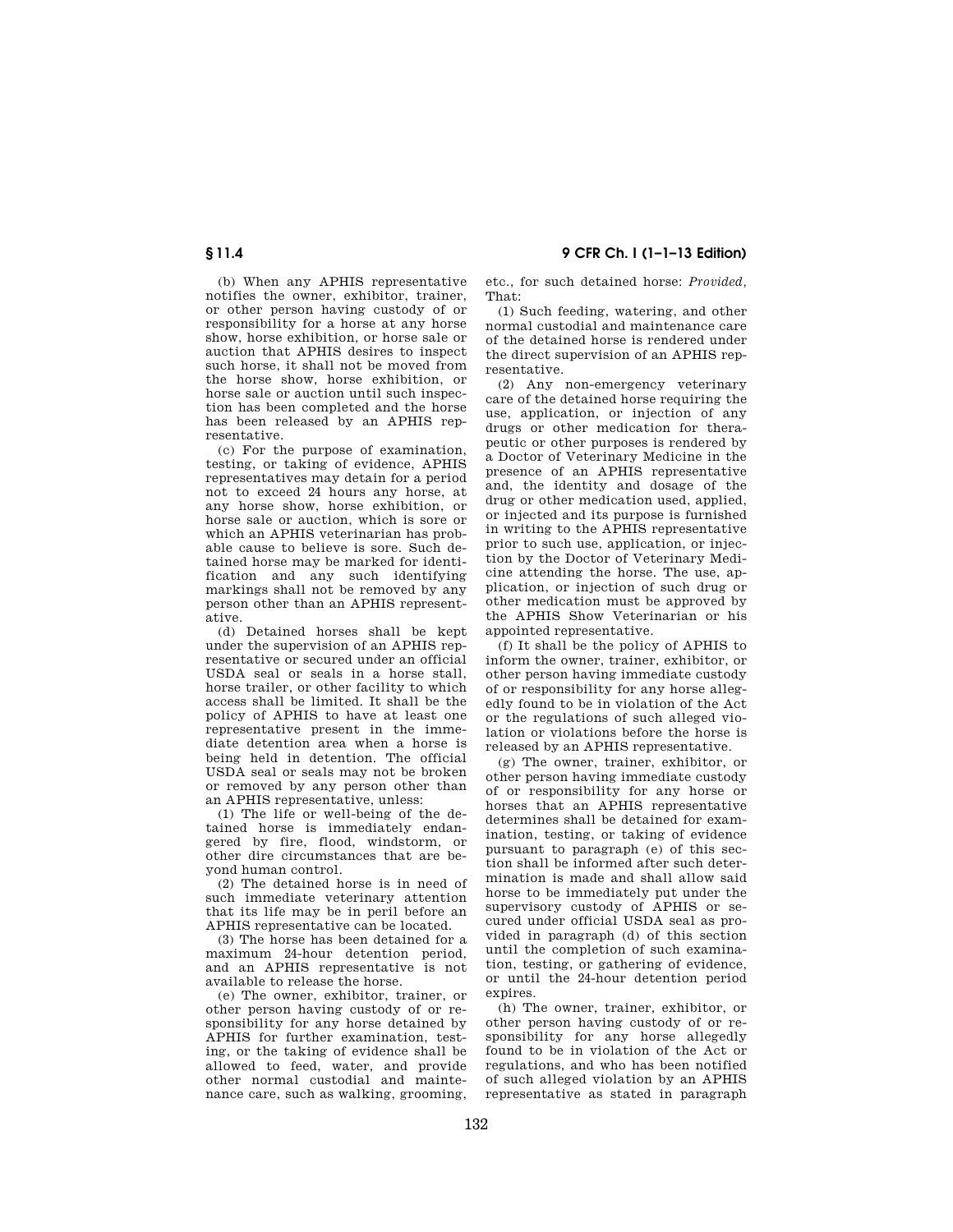(f) of this section, may request reexamination and testing of said horse within a 24-hour period: *Provided,* That:

(1) Such request is made to the APHIS Show Veterinarian immediately after the horse has been examined by APHIS representatives and before such horse has been removed from the APHIS inspection facilities; and

(2) The APHIS Show Veterinarian determines that sufficient cause for reexamination and testing exists; and

(3) The horse is maintained under APHIS supervisory custody as prescribed in paragraph (d) of this section until such reexamination and testing has been completed.

(i) The owner, exhibitor, trainer, or other person having custody of, or responsibility for any horse being inspected shall render such assistance as the APHIS representative may request for purposes of such inspection.

(ii) [Reserved]

[44 FR 25179, Apr. 27, 1979, as amended at 56 FR 13750, Apr. 4, 1991]

## **§ 11.5 Access to premises and records.**

Requirements regarding access to premises for inspection of horses and records are as follows:

(a) *Management.* (1) The management of any horse show, horse exhibition, or horse sale or auction shall, without fee, charge, assessment, or other compensation, provide APHIS representatives with unlimited access to the grandstands, sale ring, barns, stables, grounds, offices, and all other areas of any horse show, horse exhibition, or horse sale or auction, including any adjacent areas under their direction, control, or supervision for the purpose of inspecting any horses, or any records required to be kept by regulation or otherwise maintained.

(2) The management of any horse show, horse exhibition, or horse sale or auction shall, without fee, charge, assessment, or other compensation, provide APHIS representatives with an adequate, safe, and accessible area for the visual inspection and observation of horses while such horses are competitively or otherwise performing at any horse show or horse exhibition, or while such horses are being sold or auctioned or offered for sale or auction at any horse sale or horse auction.

(b) *Exhibitors.* (1) Each horse owner, exhibitor, or other person having custody of or responsibility for any horse at any horse show, horse exhibition, or horse sale or auction shall, without fee, charge, assessment, or other compensation, admit any APHIS representative or Designated Qualified Person appointed by management, to all areas of barns, compounds, horse vans, horse trailers, stables, stalls, paddocks, or other show, exhibition, or sale or auction grounds or related areas at any horse show, horse exhibition, or horse sale or auction, for the purpose of inspecting any such horse at any and all reasonable times.

(2) Each owner, trainer, exhibitor, or other person having custody of or responsibility for, any horse at any horse show, horse exhibition, or horse sale or auction shall promptly present his horse for inspection upon notification, orally or in writing, by any APHIS representative or Designated Qualified Person appointed by management, that said horse has been selected for examination for the purpose of determining whether such horse is in compliance with the Act and regulations.

[44 FR 25179, Apr. 27, 1979, as amended at 56 FR 13750, Apr. 4, 1991]

#### **§ 11.6 Inspection space and facility requirements.**

The management of every horse show, horse exhibition, or horse sale or auction, containing Tennessee Walking Horses or racking horses, shall provide, without fee, sufficient space and facilities for APHIS representatives to carry out their duties under the Act and regulations at every horse show, horse exhibition, or horse sale or auction, containing Tennessee Walking Horses or racking horses, whether or not management has received prior notification or otherwise knows that such show may be inspected by APHIS. The management of every horse show, horse exhibition, horse sale or auction which does not contain Tennessee Walking Horses or racking horses shall provide, without fee, such sufficient space and facilities when requested to do so by APHIS representatives. With respect to such space and facilities, it shall be the responsibility of management to provide at least the following: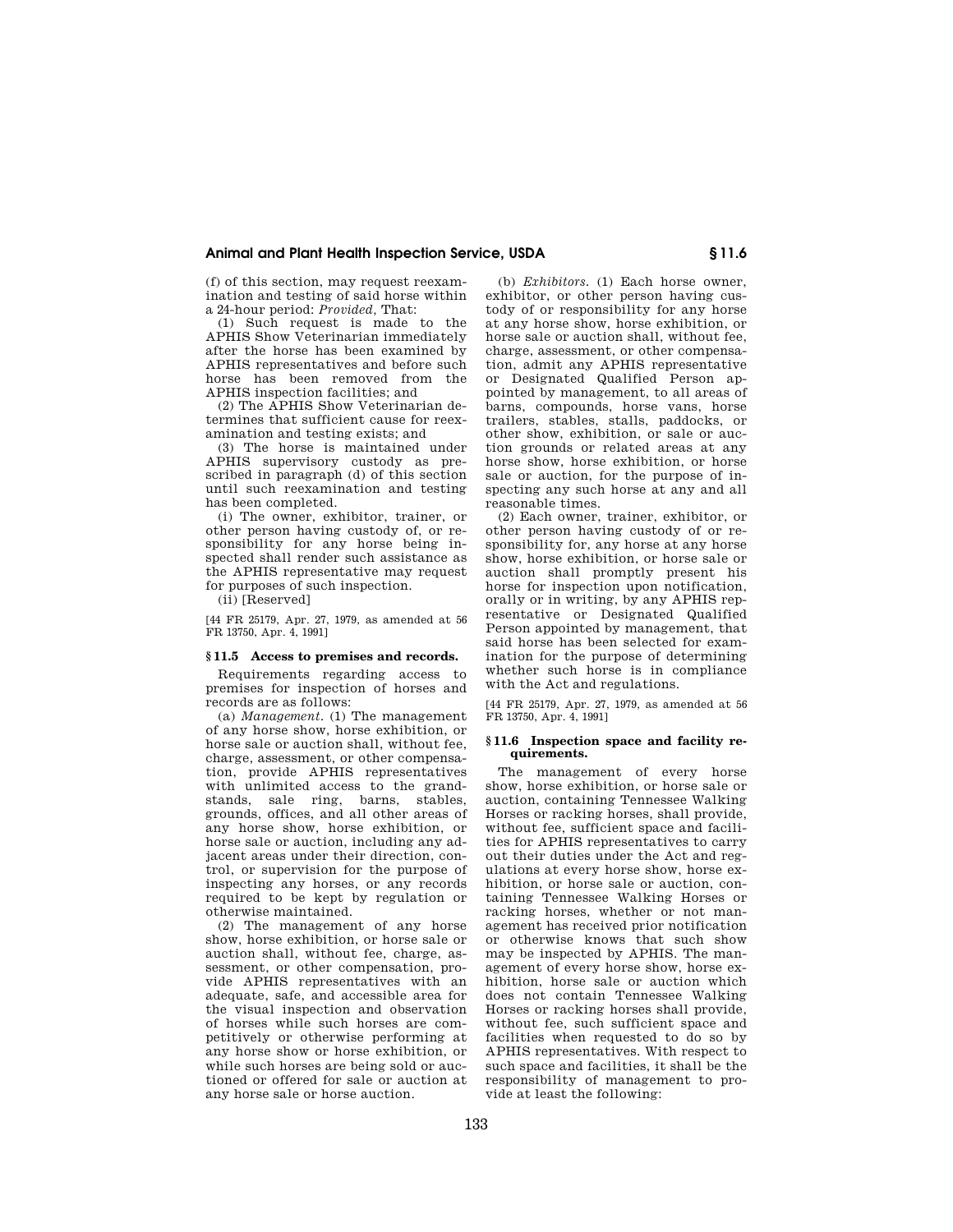(a) Sufficient space in a convenient location to the horse show, horse exhibition, or horse sale or auction arena, acceptable to the APHIS Show Veterinarian, in which horses may be physically, thermographically, or otherwise inspected.

(b) Protection from the elements of nature, such as rain, snow, sleet, hail, windstorm, etc., if required by the APHIS Show Veterinarian.

(c) A means to control crowds or onlookers in order that APHIS personnel may carry out their duties without interference and with a reasonable measure of safety, if requested by the APHIS Show Veterinarian.

(d) An accessible, reliable, and convenient 110-volt electrical power source, if electrical service is available at the show, exhibition, or sale or auction site and is requested by the APHIS Show Veterinarian.

(e) An appropriate area adjacent to the inspection area for designated horses to wait for inspection, and an area to be used for detention of horses.

[44 FR 25181, Apr. 27, 1979, as amended at 56 FR 13750, Apr. 4, 1991]

#### **§ 11.7 Certification and licensing of designated qualified persons (DQP's).**

(a) *Basic qualifications of DQP applicants.* DQP's holding a valid, current DQP license issued in accordance with this part may be appointed by the management of any horse show, horse exhibition, horse sale, or horse auction, as qualified persons in accordance with section 4(c) of the Act, to inspect horses to detect or diagnose soring and to otherwise inspect horses, or any records pertaining to any horse for the purpose of enforcing the Act. Individuals who may be licensed as DQP's under this part shall be:

(1) Doctors of Veterinary Medicine who are accredited in any State by the United States Department of Agriculture under part 161 of chapter I, title 9 of the Code of Federal Regulations, and who are:

(i) Members of the American Association of Equine Practitioners, or

(ii) Large animal practitioners with substantial equine experience, or

(iii) Knowledgeable in the area of equine lameness as related to soring

**§ 11.7 9 CFR Ch. I (1–1–13 Edition)** 

and soring practices (such as Doctors of Veterinary Medicine with a small animal practice who own, train, judge, or show horses, or Doctors of Veterinary Medicine who teach equine related subjects in an accredited college or school of veterinary medicine). Accredited Doctors of Veterinary Medicine who meet these criteria may be licensed as DQP's by a horse industry organization or association whose DQP program has been certified by the Department under this part without undergoing the formal training requirements set forth in this section.

(2) Farriers, horse trainers, and other knowledgeable horsemen whose past experience and training would qualify them for positions as horse industry organization or association stewards or judges (or their equivalent) and who have been formally trained and licensed as DQP's by a horse industry organization or association whose DQP program has been certified by the Department in accordance with this section.

(b) *Certification requirements for DQP programs.* The Department will not license DQP's on an individual basis. Licensing of DQP's will be accomplished only through DQP programs certified by the Department and initiated and maintained by horse industry organizations or associations. Any horse industry organization or association desiring Department certification to train and license DQP's under the Act shall submit to the Administrator 6 a formal request in writing for certification of its DQP program and a detailed outline of such program for Department approval. Such outline shall include the organizational structure of such organization or association and the names of the officers or persons charged with the management of the organization or association. The outline shall also contain at least the following:

(1) The criteria to be used in selecting DQP candidates and the minimum qualifications and knowledge regarding horses each candidate must have in order to be admitted to the program.

<sup>6</sup> Animal and Plant Health Inspection Service, Animal Care, 4700 River Road, Unit 84, Riverdale, Maryland 20737–1234.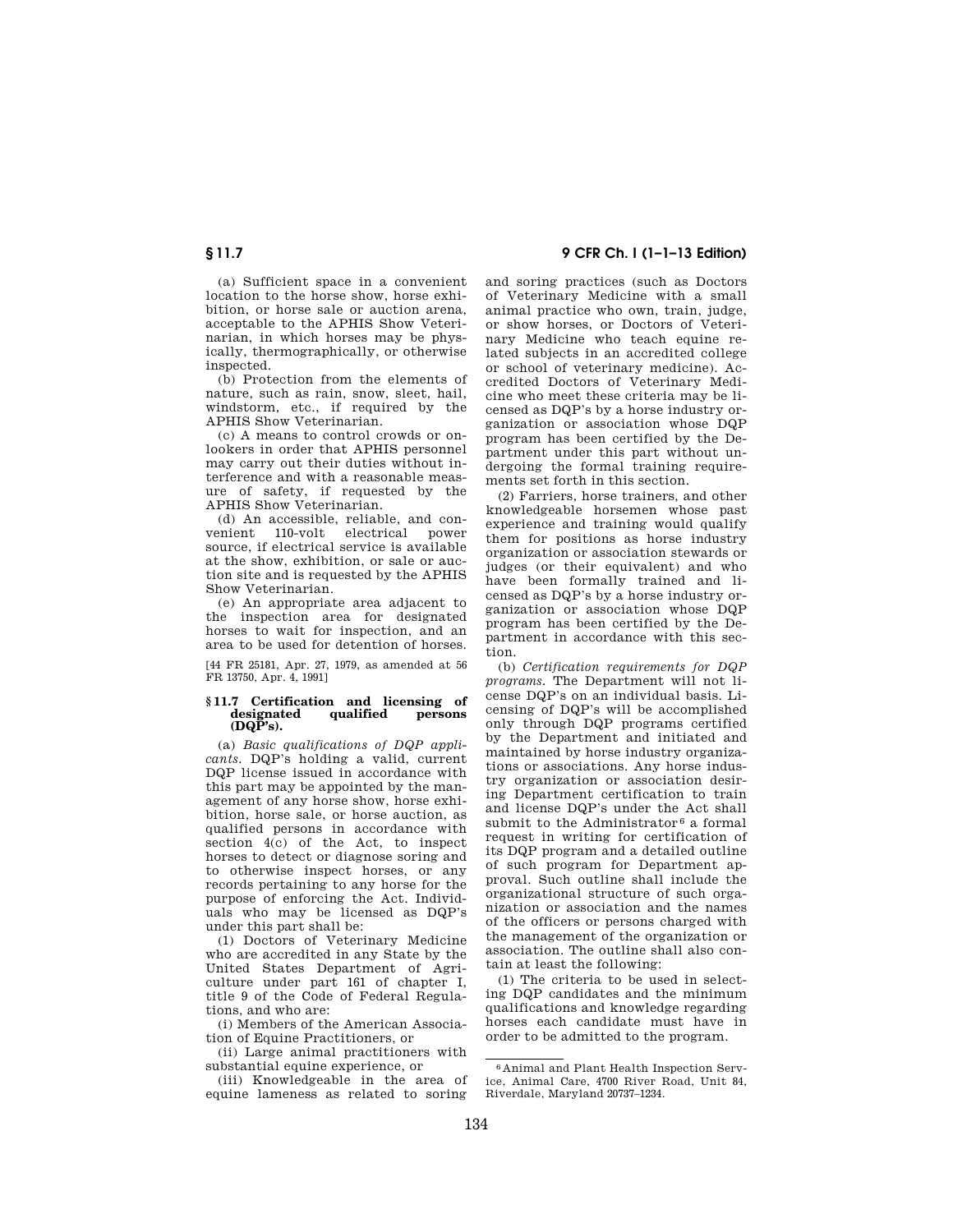(2) A copy of the formal training program, classroom and practical, required to be completed by each DQP candidate before being licensed by such horse industry organization or association, including the minimum number of hours, classroom and practical, and the subject matter of the training program. Such training program must meet the following minimum standards in order to be certified by the Department under the Act.

(i) Two hours of classroom instruction on the anatomy and physiology of the limbs of a horse. The instructor teaching the course must be specified, and a resume of said instructor's background, experience, and qualifications to teach such course shall be provided to the Administrator. 6

(ii) Two hours of classroom instruction on the Horse Protection Act and regulations and their interpretation. Instructors for this course must be furnished or recommended by the Department. Requests for instructors to be furnished or recommended must be made to the Administrator 6 in writing at least 30 days prior to such course.

(iii) Four hours of classroom instruction on the history of soring, the physical examination procedures necessary to detect soring, the detection and diagnosis of soring, and related subjects. The instructor teaching the course must be specified and a summary of said instructor's background, experience, and qualifications to teach such course must be provided to the Administrator. 6

(iv) Four hours of practical instruction in clinics and seminars utilizing live horses with actual application of the knowledge gained in the classroom subjects covered in paragraphs  $(b)(2)(i)$ , (ii), and (iii) of this section. Methods and procedures required to perform a thorough and uniform examination of a horse shall be included. The names of the instructors and a resume of their background, academic and practical experience, and qualifications to present such instruction shall be provided to the Administrator. 6 Notification of the actual date, time, duration, subject matter, and geographic location of such clinics or seminars must be sent to the Administrator<sup>6</sup> at least

10 days prior to each such clinic or seminar.

(v) One hour of classroom instruction regarding the DQP standards of conduct promulgated by the licensing organization or association pursuant to paragraph (d)(7) of this section.

(vi) One hour of classroom instruction on recordkeeping and reporting requirements and procedures.

(3) A sample of a written examination which must be passed by DQP candidates for successful completion of the program along with sample answers and the scoring thereof, and proposed passing and failing standards.

(4) The criteria to be used to determine the qualifications and performance abilities of DQP candidates selected for the training program and the criteria used to indicate successful completion of the training program, in addition to the written examination required in paragraph (b)(3) of this section.

(5) The criteria and schedule for a continuing education program and the criteria and methods of monitoring and appraising performance for continued licensing of DQP's by such organization or association. A continuing education program for DQP's shall consist of not less than 4 hours of instruction per year.

(6) Procedures for monitoring horses in the unloading, preparation, warmup, and barn areas, or other such areas. Such monitoring may include any horse that is stabled, loaded on a trailer, being prepared for show, exhibition, sale, or auction, or exercised, or that is otherwise on the grounds of, or present at, any horse show, horse exhibition, or horse sale or auction.

(7) The methods to be used to insure uniform interpretation and enforcement of the Horse Protection Act and regulations by DQP's and uniform procedures for inspecting horses for compliance with the Act and regulations;

(8) Standards of conduct for DQP's promulgated by the organization or association in accordance with paragraph (d)(7) of this section; and

(9) A formal request for Department certification of the DQP program. The horse industry organizations or as-

sociations that have formally requested Department certification of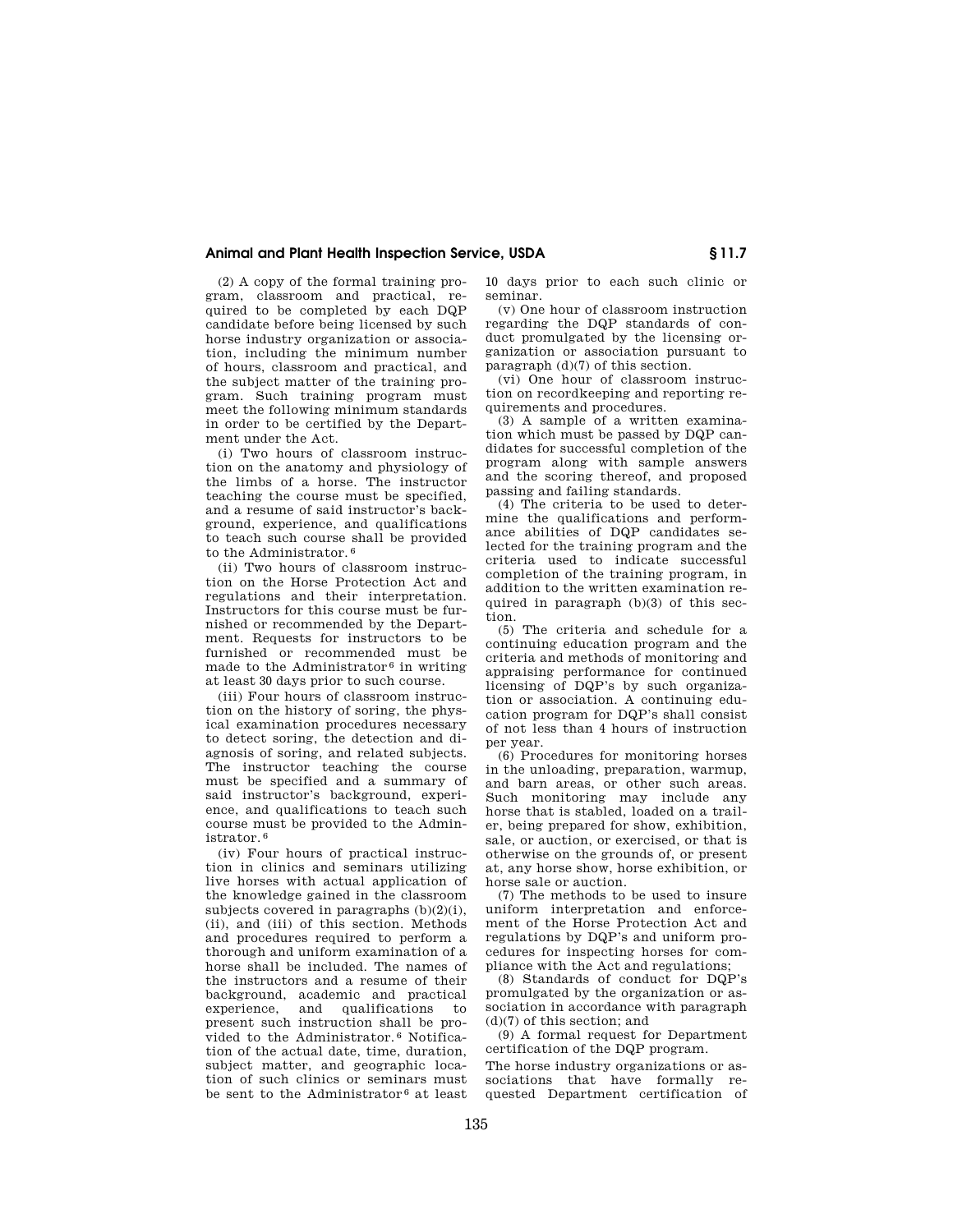their DQP training, enforcement, and maintenance program will receive a formal notice of certification from the Department, or the reasons, in writing, why certification of such program cannot be approved. A current list of certified DQP programs and licensed DQP's will be published in the FEDERAL REGISTER at least once each year, and as may be further required for the purpose of deleting programs and names of DQP's that are no longer certified or licensed, and of adding the names of programs and DQP's that have been certified or licensed subsequent to the publication of the previous list.

(c) *Licensing of DQP's.* Each horse industry organization or association receiving Department certification for the training and licensing of DQP's under the Act shall:

(1) Issue each DQP licensed by such horse industry organization or association a numbered identification card bearing the name and personal signature of the DQP, a picture of the DQP, and the name and address, including the street address or post office box and zip code, of the licensing organization or association;

(2) Submit a list to the Administrator 6 of names and addresses including street address or post office box and zip code, of all DQP's that have successfully completed the certified DQP program and have been licensed under the Act and regulations by such horse industry organization or association;

(3) Notify the Department of any additions or deletions of names of licensed DQP's from the licensed DQP list submitted to the Department or of any change in the address of any licensed DQP or any warnings and license revocations issued to any DQP licensed by such horse industry organization or association within 10 days of such change;

(4) Not license any person as a DQP if such person has been convicted of any violation of the Act or regulations occurring after July 13, 1976, or paid any fine or civil penalty in settlement of any proceeding regarding a violation of the Act or regulations occurring after July 13, 1976, for a period of at least 2

**§ 11.7 9 CFR Ch. I (1–1–13 Edition)** 

years following the first such violation, and for a period of at least 5 years following the second such violation and any subsequent violation;

(5) Not license any person as a DQP until such person has attended and worked two recognized or affiliated horse shows, horse exhibitions, horse sales, or horse auctions as an apprentice DQP and has demonstrated the ability, qualifications, knowledge and integrity required to satisfactorily execute the duties and responsibilities of a DQP;

(6) Not license any person as a DQP if such person has been disqualified by the Secretary from making detection, diagnosis, or inspection for the purpose of enforcing the Act, or if such person's DQP license is canceled by another horse industry organization or association.

(d) *Requirements to be met by DQP's and Licensing Organizations or Associations.* (1) Any licensed DQP appointed by the management of any horse show, horse exhibition, horse sale or auction to inspect horses for the purpose of detecting and determining or diagnosing horses which are sore and to otherwise inspect horses for the purpose of enforcing the Act and regulations, shall keep and maintain the following information and records concerning any horse which said DQP recommends be disqualified or excused for any reason at such horse show, horse exhibition, horse sale or auction, from being shown, exhibited, sold or auctioned, in a uniform format required by the horse industry organization or association that has licensed said DQP:

(i) The name and address, including street address or post office box and zip code, of the show and the show manager.

(ii) The name and address, including street address or post office box and zip code, of the horse owner.

(iii) The name and address, including street address or post office box and zip code, of the horse trainer.

(iv) The name and address, including street address or post office box and zip code, of the horse exhibitor.

(v) The exhibitors number and class number, or the sale or auction tag number of said horse.

<sup>6</sup> See footnote 6 to this section.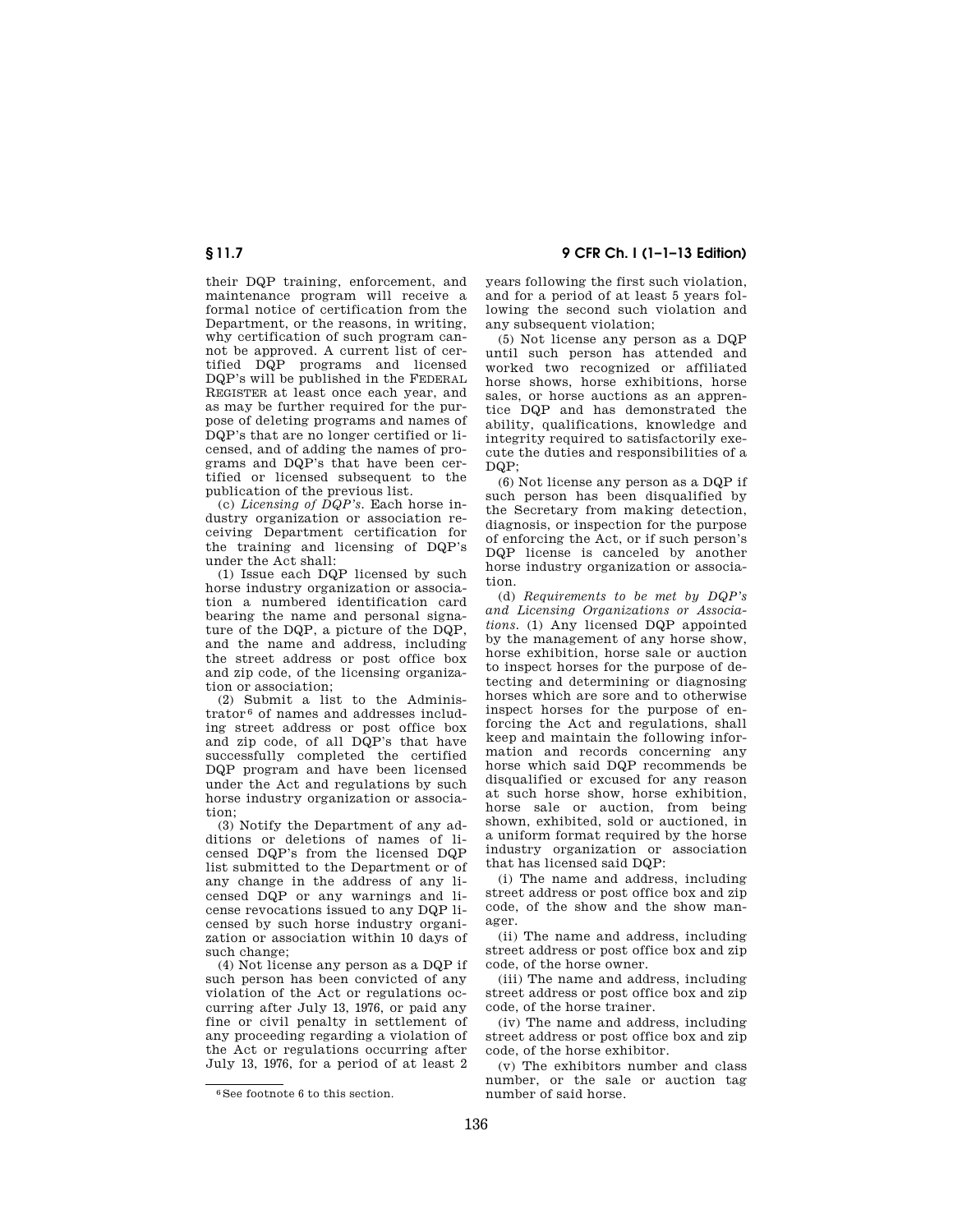(vi) The date and time of the inspection.

(vii) A detailed description of all of the DQP's findings and the nature of the alleged violation, or other reason for disqualifying or excusing the horse, including said DQP's statement regarding the evidence or facts upon which the decision to disqualify or excuse said horse was based.

(viii) The name, age, sex, color, and markings of the horse; and

(ix) The name or names of the show manager or other management representative notified by the DQP that such horse should be excused or disqualified and whether or not such manager or management representative excused or disqualified such horse.

Copies of the above records shall be submitted by the involved DQP to the horse industry organization or association that has licensed said DQP within 72 hours after the horse show, horse exhibition, horse sale, or horse auction is over.

(2) The DQP shall inform the custodian of each horse allegedly found in violation of the Act or its regulations, or disqualified or excused for any other reason, of such action and the specific reasons for such action.

(3) Each horse industry organization or association having a Department certified DQP program shall submit a report to the Department containing the following information, from records required in paragraph (d)(1) of this section and other available sources, to the Department on a monthly basis:

(i) The identity of all horse shows, horse exhibitions, horse sales, or horse auctions that have retained the services of DQP's licensed by said organization or association during the month covered by the report. Information concerning the identity of such horse shows, horse exhibitions, horse sales, or horse auctions shall include:

(A) The name and location of the show, exhibition, sale, or auction.

(B) The name and address of the manager.

(C) The date or dates of the show, exhibition, sale, or auction.

(ii) The identity of all horses at each horse show, horse exhibition, horse sale, or horse auction that the licensed DQP recommended be disqualified or excused for any reason. The information concerning the identity of such horses shall include:

(A) The registered name of each horse.

(B) The name and address of the owner, trainer, exhibitor, or other person having custody of or responsibility for the care of each such horse disqualified or excused.

(4) Each horse industry organization or association having a Department certified DQP program shall provide, by certified mail if personal service is not possible, to the trainer and owner of each horse allegedly found in violation of the Act or its regulations or otherwise disqualified or excused for any reason, the following information;

(i) The name and date of the show, exhibition, sale, or auction.

(ii) The name of the horse and the reason why said horse was excused, disqualified, or alleged to be in violation of the Act or its regulations.

(5) Each horse industry organization or association having a Department certified DQP program shall provide each of its licensed DQP's with a current list of all persons that have been disqualified by order of the Secretary from showing or exhibiting any horse, or judging or managing any horse show, horse exhibition, horse sale, or horse auction. The Department will make such list available, on a current basis, to organizations and associations maintaining a certified DQP program.

(6) Each horse industry organization or association having a Department certified DQP program shall develop and provide a continuing education program for licensed DQP's which provides not less than 4 hours of instruction per year to each licensed DQP.

(7) Each horse industry organization or association having a Department certified DQP program shall promulgate standards of conduct for its DQP's, and shall provide administrative procedures within the organization or association for initiating, maintaining, and enforcing such standards. The procedures shall include the causes for and methods to be utilized for canceling the license of any DQP who fails to properly and adequately carry out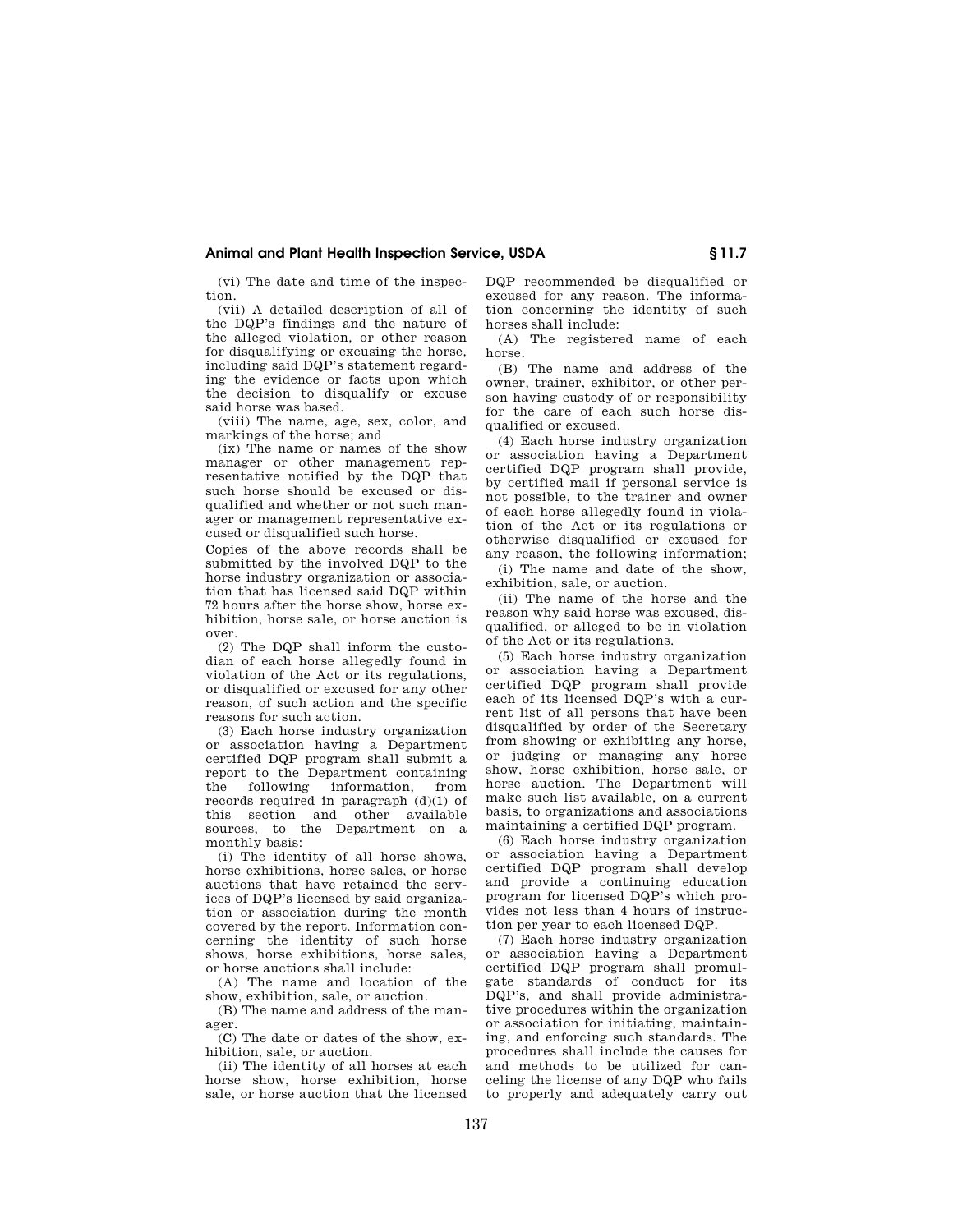his duties. Minimum standards of conduct for DQP's shall include the following;

(i) A DQP shall not exhibit any horse at any horse show or horse exhibition, or sell, auction, or pruchase any horse sold at a horse sale or horse auction at which he or she has been appointed to inspect horses;

(ii) A DQP shall not inspect horses at any horse show, horse exhibition, horse sale or horse auction in which a horse or horses owned by a member of the DQP's immediate family or the DQP's employer are competing or are being offered for sale;

(iii) A DQP shall follow the uniform inspection procedures of his certified organization or association when inspecting horses; and

(iv) The DQP shall immediately inform management of each case regarding any horse which, in his opinion, is in violation of the Act or regulations.

(e) *Prohibition of appointment of certain persons to perform duties under the Act.* The management of any horse show, horse exhibition, horse sale, or horse auction shall not appoint any person to detect and diagnose horses which are sore or to otherwise inspect horses for the purpose of enforcing the Act, if that person:

(1) Does not hold a valid, current DQP license issued by a horse industry organization or association having a DQP program certified by the Department.

(2) Has had his DQP license canceled by the licensing organization or association.

(3) Is disqualified by the Secretary from performing diagnosis, detection, and inspection under the Act, after notice and opportunity for a hearing, 7 when the Secretary finds that such person is unfit to perform such diagnosis, detection, or inspection because he has failed to perform his duties in accordance with the Act or regulations, or because he has been convicted of a violation of any provision of the Act or regulations occurring after July 13, 1976, or has paid any fine or civil penalty in

**§ 11.7 9 CFR Ch. I (1–1–13 Edition)** 

settlement of any proceeding regarding a violation of the Act or regulations occurring after July 13, 1976.

(f) *Cancellation of DQP license.* (1) Each horse industry organization or association having a DQP program certified by the Department shall issue a written warning to any DQP whom it has licensed who violates the rules, regulations, by-laws, or standards of conduct promulgated by such horse industry organization or association pursuant to this section, who fails to follow the procedures set forth in §11.21 of this part, or who otherwise carries out his duties and responsibilities in a less than satisfactory manner, and shall cancel the license of any DQP after a second violation. Upon cancellation of his DQP license, the DQP may, within 30 days thereafter, request a hearing before a review committee of not less than three persons appointed by the licensing horse industry organization or association. If the review committee sustains the cancellation of the license, the DQP may appeal the decision of such committee to the Administrator within 30 days from the date of such decision, and the Administrator shall make a final determination in the matter. If the Administrator finds, after providing the DQP whose license has been canceled with a notice and an opportunity for a hearing, 7 that there is sufficient cause for the committee's determination regarding license cancellation, he shall issue a decision sustaining such determination. If he does not find that there was sufficient cause to cancel the license, the licensing organization or association shall reinstate the license.

(2) Each horse industry organization or association having a Department certified DQP program shall cancel the license of any DQP licensed under its program who has been convicted of any violation of the Act or regulations or of any DQP who has paid a fine or civil penalty in settlement of any alleged violation of the Act or regulations if such alleged violation occurred after July 13, 1976.

(g) *Revocation of DQP program certification of horse industry organizations or associations.* Any horse industry organization or association having a Department certified DQP program that has

<sup>7</sup> Hearing would be in accordance with the Uniform Rules of Practice for the Department of Agriculture in subpart H of part 1, subtitle A, title 7, Code of Federal Regulations (7 CFR 1.130 *et seq.*)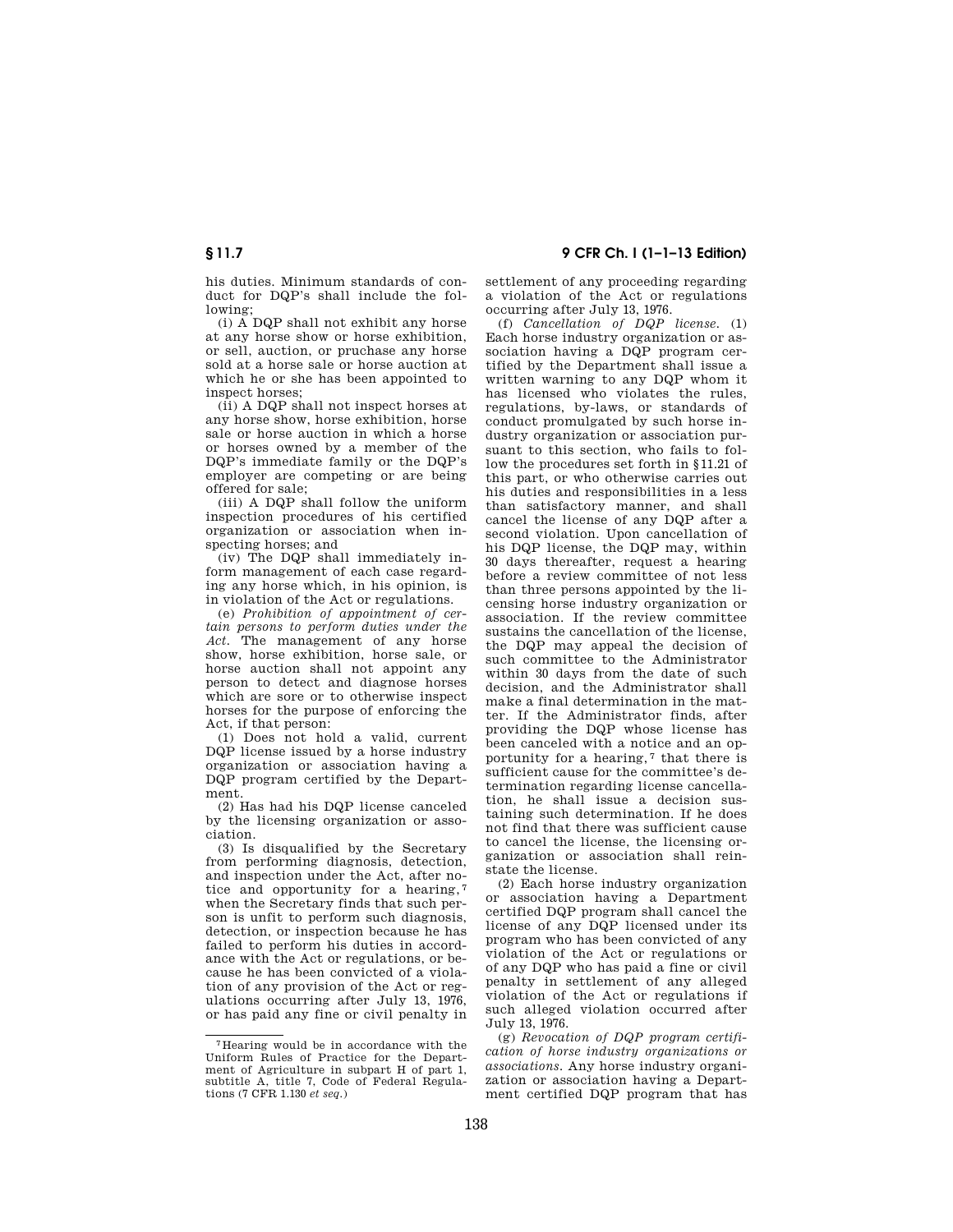not received Department approval of the inspection procedures provided for in paragraph (b)(6) of this section, or that otherwise fails to comply with the requirements contained in this part, may have such certification of its DQP program revoked, unless, upon written notification from the Department of such failure to comply with the requirements in this section, such organization or association takes immediate action to rectify such failure and takes appropriate steps to prevent a recurrence of such noncompliance within the time period specified in the Department notification, or otherwise adequately explains such failure to comply to the satisfaction of the Department. Any horse industry organization or association whose DQP program certification has been revoked may appeal such revocation to the Administrator 6 in writing within 30 days after the date of such revocation and, if requested, shall be afforded an opportunity for a hearing. 7 All DQP licenses issued by a horse industry organization or association whose DQP program certification has been revoked shall expire 30 days after the date of such revocation, or 15 days after the date the revocation becomes final after appeal, unless they are transferred to a horse industry organization or association having a program currently certified by the Department.

(Approved by the Office of Management and Budget under control number 0579–0056)

[44 FR 1563, Jan. 5, 1979, as amended at 44 FR 25182, Apr. 27, 1979; 48 FR 57471, Dec. 30, 1983; 55 FR 41993, Oct. 17, 1990; 56 FR 13750, Apr. 4, 1991; 59 FR 67612, Dec. 30, 1994; 63 FR 62927, Nov. 10, 1998; 77 FR 33618, June 7, 2012]

#### **§ 11.20 Responsibilities and liabilities of management.**

(a) The management of any horse show, horse exhibition, or horse sale or auction which does not appoint and retain a DQP shall be responsible for identifying all horses that are sore or otherwise in violation of the Act or regulations, and shall disqualify or disallow any horses which are sore or otherwise in violation of the Act or regulations from participating or competing in any horse show, horse exhi-

6,7 See previous footnotes 6 and 7.

bition, horse sale, or horse auction. Horses entered for sale or auction at a horse sale or horse auction must be identified as sore or otherwise in violation of the Act or regulations prior to the sale or auction and prohibited from entering the sale or auction ring. Sore horses or horses otherwise in violation of the Act or regulations that have been entered in a horse show or horse exhibition for the purpose of show or exhibition must be identified and excused prior to the show or exhibition. Any horses found to be sore or otherwise in violation of the Act or regulations during actual participation in the show or exhibition, must be removed from further participation prior to the tyeing of the class or the completion of the exhibition. All horses tyed first in each Tennessee Walking Horse or racking horse class or event at any horse show or horse exhibition shall be inspected after being shown or exhibited to determine if such horses are sore or otherwise in violation of the Act or regulations.

(b)(1) The management of any horse show, horse exhibition, horse sale or auction which designates and appoints a Designated Qualified Person (or persons) to inspect horses shall accord said DQP access to all records and areas of the grounds of such show, exhibition, sale, or auction and the same right to inspect horses and records as is accorded to any APHIS representative. Further, management shall not take any action which would interfere with or influence said DQP in carrying out his duties or making decisions concerning whether or not any horse is sore or otherwise in violation of the Act or regulations. In the event management is dissatisfied with the performance of a particular DQP, including disagreement with decisions concerning violations, management shall not dismiss or otherwise interfere with said DQP during the DQP's appointed tour of duty. 8 However, management should immediately notify, in writing, the Department<sup> $6$ </sup> and the organization or association that licensed the DQP, as to why the performance of said DQP

<sup>8</sup>The duration of the show, exhibition, or sale or auction.<br> $6 \text{ See footnote } 6 \text{ to } $11.7.$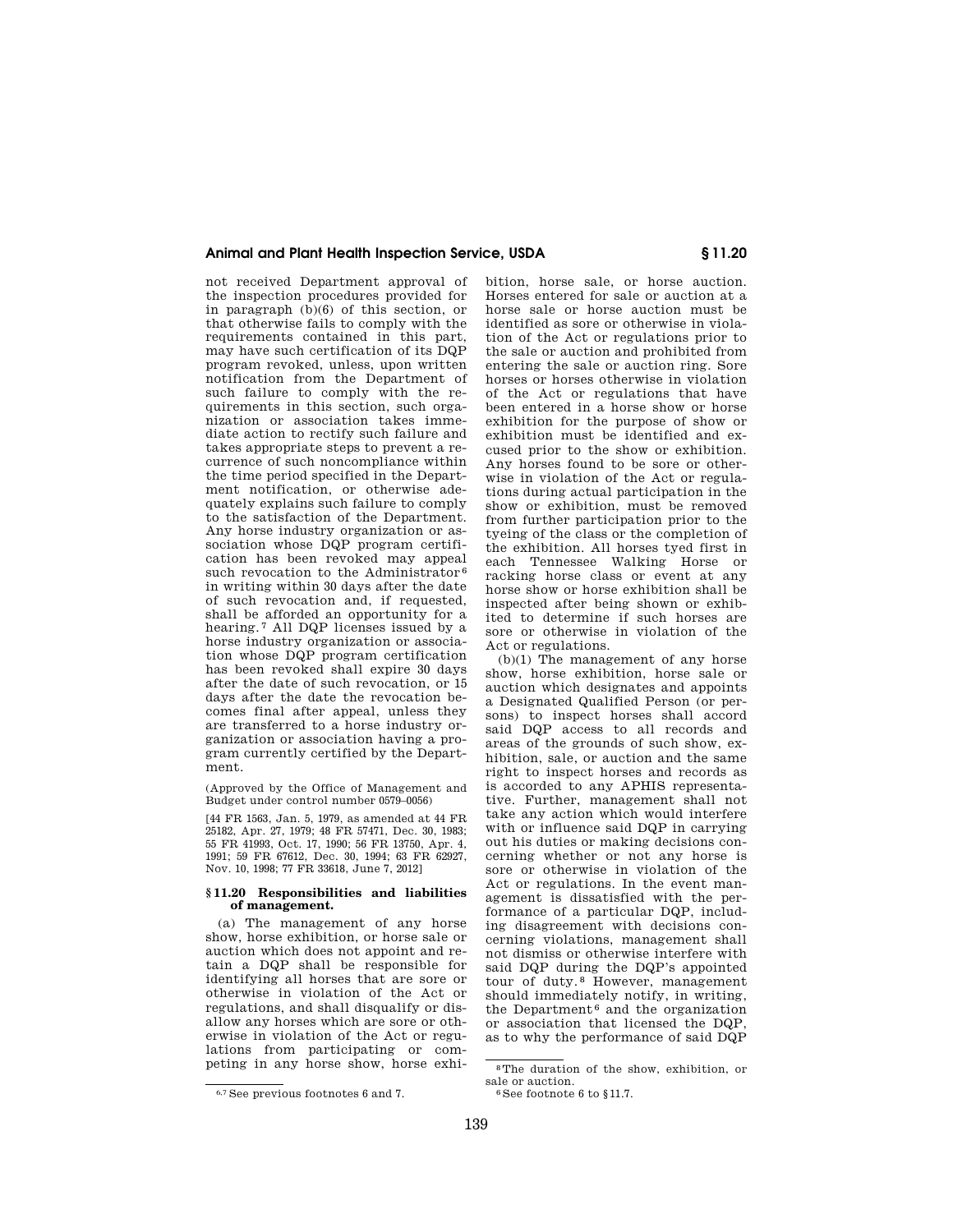was inadequate or otherwise unsatisfactory. Management which designates and appoints a DQP shall immediately disqualify or disallow from being shown, exhibited, sold, or auctioned any horse identified by the DQP to be sore or otherwise in violation of the Act or regulations or any horse otherwise known by management to be sore or in violation of the Act or regulations. Should management fail to disqualify or disallow from being shown, exhibited, sold or auctioned any such horse, said management shall assume full responsibility for and liabilities arising from the showing, exhibition, sale, or auction of said horses.

(2) The DQP shall physically inspect: (i) All Tennessee Walking Horses and racking horses entered for sale or auction, (ii) all Tennessee Walking Horses and racking horses entered in any animated gait class (whether under saddle, horse to cart, or otherwise), (iii) all Tennessee Walking Horses and racking horses entered for exhibition before they are admitted to be shown, exhibited, sold, or auctioned, and (iv) all Tennessee Walking Horses and racking horses tyed first in their class or event at any horse show, horse exhibition, horse sale, or horse auction. Such inspection shall be for the purpose of determining whether any such horses are in violation of the Act or regulations. Such physical examination shall be conducted in accordance with the inspection procedures provided for in §11.21 of this part. The DQP shall observe horses in the warmup ring and during actual performances whenever possible, and shall inspect any Tennessee Walking Horse or racking horse at any time he deems necessary to determine whether any such horse shown, exhibited, sold, or auctioned is in violation of the Act or regulations. If present at other shows, he shall examine any horse which he determines should be examined for compliance with the Act and regulations.

(3) The DQP shall immediately report, to the management of any horse show, horse exhibition, or horse sale or auction, any horse which, in his opinion, is sore or otherwise in violation of the Act or regulations. Such report shall be made, whenever possible, before the show class or exhibitioin in-

**§ 11.21 9 CFR Ch. I (1–1–13 Edition)** 

volving said horse has begun or before said horse is offered for sale or auction.

(c) The management of any horse show, exhibition, sale, or auction that designates and appoints a DQP to inspect horses shall appoint and designate at least two DQP's when more than 150 horses are entered.

(Approved by the Office of Management and Budget under control number 0579–0056)

[44 FR 25182, Apr. 27, 1979, as amended at 48 FR 57471, Dec. 30, 1983; 55 FR 41993, Oct. 17, 1990; 56 FR 13750, Apr. 4, 1991; 57 FR 62175, Dec. 30, 1992]

# **§ 11.21 Inspection procedures for designated qualified persons (DQPs).**

 $(a)(1)$  During the preshow inspection. the DQP shall direct the custodian of the horse to walk and turn the horse in a manner that allows the DQP to determine whether the horse exhibits signs of soreness. The DQP shall determine whether the horse moves in a free and easy manner and is free of any signs of soreness.

(2) The DQP shall digitally palpate the front limbs of the horse from knee to hoof, with particular emphasis on the pasterns and fetlocks. The DQP shall examine the posterior surface of the pastern by picking up the foot and examining the posterior (flexor) surface. The DQP shall apply digital pressure to the pocket (sulcus), including the bulbs of the heel, and continue the palpation to the medial and lateral surfaces of the pastern, being careful to observe for responses to pain in the horse. While continuing to hold onto the pastern, the DQP shall extend the foot and leg of the horse to examine the front (extensor) surfaces, including the coronary band. The DQP may examine the rear limbs of all horses inspected after showing, and may examine the rear limbs of any horse examined preshow or on the showgrounds when he deems it necessary, except that the DQP shall examine the rear limbs of all horses exhibiting lesions on, or unusual movement of, the rear legs. While carrying out the procedures set forth in this paragraph, the DQP shall also inspect the horse to determine whether the provisions of §11.3 of this part are being complied with, and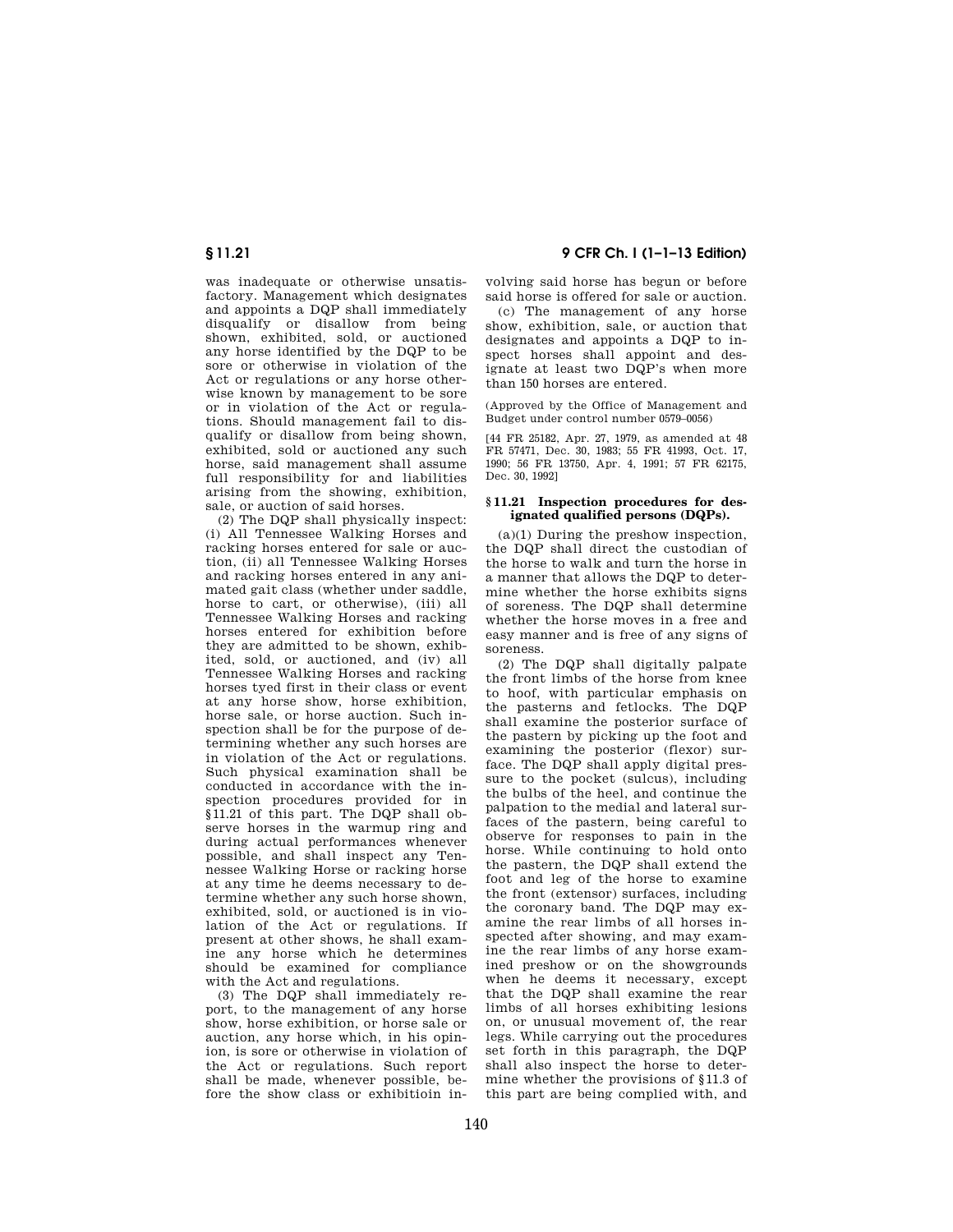particularly whether there is any evidence of inflammation, edema, or proliferating granuloma tissue.

(3) The DQP shall observe and inspect all horses for compliance with the provisions set forth in §11.2(a) through §11.2(c) of this part. All action devices, pads, and other equipment shall be observed and/or examined to assure that they are in compliance with the regulations. All such equipment on horses examined postshow, and on horses examined preshow that are not clearly in compliance, shall be weighed and/or measured.

(4) The DQP shall instruct the custodian of the horse to control it by holding the reins approximately 18 inches from the bit shank. The DQP shall not be required to examine a horse if it is presented in a manner that might cause the horse not to react to a DQP's examination, or if whips, cigarette smoke, or other actions or paraphernalia are used to distract a horse during examination. All such incidents shall be reported to the show management and the DQP licensing organization.

(b) The DQP shall inspect horses no more than three classes ahead of the time the inspected horses are to be shown, except that, in shows with fewer than 150 horses, the DQP shall inspect horses no more than 2 classes ahead of the time the inspected horses are to be shown. Inspected horses shall be held in a designated area that is under observation by the DQP or APHIS representative. Horses shall not be permitted to leave the designated area before showing. Only the horse, the rider, the groom, the trainer, the DQP(s) and APHIS representatives shall be allowed in the designated area.

(c) The DQP may carry out additional inspection procedures as he deems necessary to determine whether the horse is sore.

(d) The HIO that licensed the DQP shall assess and enforce penalties for violations in accordance with §11.25 and shall report all violations in accordance with §11.20(b)(4).

[55 FR 41993, Oct. 17, 1990; as amended at 56 FR 13750, Apr. 4, 1991; 57 FR 62175, Dec. 30, 1992; 77 FR 33618, June 7, 2012]

#### **§ 11.22 Records required and disposition thereof.**

(a) The management of any horse show, horse exhibition, or horse sale or auction, that contains Tennessee Walking Horses or racking horses, shall maintain for a period of at least 90 days following the closing date of said show, exhibition, or sale or auction, all pertinent records containing:

(1) The dates and place of the horse show, horse exhibition, horse sale, or horse auction.

(2) The name and address (including street address or post office box number and ZIP code) of the sponsoring organization.

(3) The name and address of the horse show, exhibition, horse sale or horse auction management.

(4) The name and address (including street address or post office box number and ZIP code) of the DQP, if any, employed to conduct inspections under §11.20; and, the name of the horse industry organization or association certifying the DQP.

(5) The name and address (including street address or post office box number, and ZIP code) of each show judge.

(6) A copy of each class or sale sheet containing the names of horses, the names and addresses (including street address, post office box and ZIP code) of horse owners, the exhibitor number and class number, or sale number assigned to each horse, the show class or sale lot number, and the name and address (including street address, post office box, and ZIP code) of the person paying the entry fee and entering the horse in a horse show, horse exhibition, or horse sale or auction.

(7) A copy of the official horse show, horse exhibition, horse sale, or horse auction program, if any such program has been prepared.

(8) The identification of each horse, including the name of the horse, the name and address (including street address, post office box, and ZIP code) of the owner, the trainer, the rider or other exhibitor, and the location (including street address, post office box, and ZIP code) of the home barn or other facility where the horse is stabled.

(b) The management of any horse show, horse exhibition, or horse sale or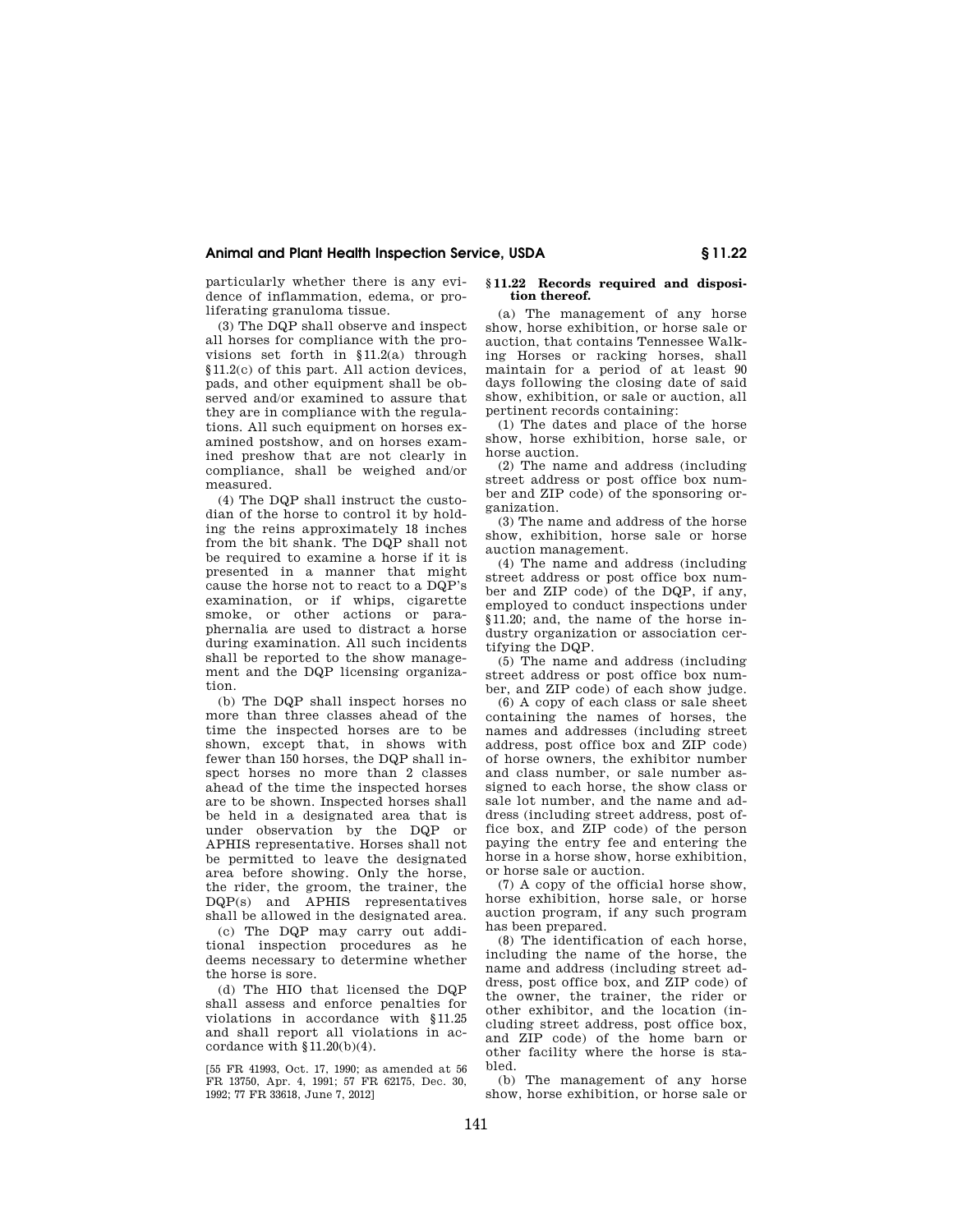auction containing Tennessee Walking Horses or racking horses shall designate a person to maintain the records required in this section.

(c) The management of any horse show, horse exhibition, or horse sale or auction containing Tennessee Walking Horses or racking horses shall furnish to any APHIS representative, upon request, the name and address (including street address, or post office box, and ZIP code) of the person designated by the sponsoring organization or manager to maintain the records required by this section.

(d) The Administrator may, in specific cases, require that a horse show, horse exhibition, or horse sale or auction records be maintained by management for a period in excess of 90 days.

(Approved by the Office of Management and Budget under control numbers 0579–0056, and 0579–0058)

(44 U.S.C. 3506)

[44 FR 25179, Apr. 27, 1979, as amended at 48 FR 57471, Dec. 30, 1983. Redesignated at 55 FR 41993, Oct. 17, 1990; 56 FR 13750, Apr. 4, 1991]

#### **§ 11.23 Inspection of records.**

(a) The management of any horse show, horse exhibition, or horse sale or auction shall permit any APHIS representative, upon request, to examine and make copies of any and all records pertaining to any horse, either required in any part of the regulations, or otherwise maintained, during ordinary business hours or such other times as may be mutually agreed upon. A room, table, or other facilities necessary for proper examination of such records shall be made available to the APHIS representative.

(b) Horse industry organizations or associations who train, maintain, and license DQP's under a certified DQP program shall permit any APHIS representative, upon request, to examine and copy any and all records relating to the DQP program which are required by any part of the regulations. Such requests shall be made during ordinary business hours or such other times as mutually agreed upon. A room, table or other facilities necessary for proper examination shall be made available

**§ 11.23 9 CFR Ch. I (1–1–13 Edition)** 

upon the request of the APHIS representative.

[44 FR 25179, Apr. 27, 1979. Redesignated at 55 FR 41993, Oct. 17, 1990, as amended at 56 FR 13750, Apr. 4, 1991]

#### **§ 11.24 Reporting by management.**

(a) Within 5 days following the conclusion of any horse show, horse exhibition, or horse sale or auction, containing Tennessee Walking Horses or racking horses, the managements of such show, exhibition, sale or auction shall submit to the Regional Director 1 for the State in which the show, exhibition, sale or auction was held, the information required by  $$11.22(a)(1)$ through (6) for each horse excused or disqualified by management or its representatives from being shown, exhibited, sold or auctioned, and the reasons for such action. If no horses are excused or disqualified, the management shall submit a report so stating.

(b) Within 5 days following the conclusion of any horse show, horse exhibition, or horse sale or auction which does not contain Tennessee Walking Horses or racking horses, the management of such show, exhibition, sale or auction shall inform the Regional Director for the State in which the show, exhibition, sale or auction was held, of any case where a horse was excused or disqualified by management or its representatives from being shown, exhibited, sold or auctioned because it was found to be sore.

(Approved by the Office of Management and Budget under control number 0579–0056)

[44 FR 25179, Apr. 27, 1979, as amended at 48 FR 57471, Dec. 30, 1983; 55 FR 41994, Oct. 17, 1990; 56 FR 13750, Apr. 4, 1991; 63 FR 62927, Nov. 10, 1998]

#### **§ 11.25 Minimum penalties to be assessed and enforced by HIOs that license DQPs.**

(a) *Rulebook.* Each HIO that licenses DQPs in accordance with §11.7 must include in its rulebook, and enforce, penalties for the violations listed in this section that equal or exceed the penalties listed in paragraph (c) of this section and must also enforce the requirement in paragraph (d) of this section.

<sup>1</sup> See footnote 1 to §11.1.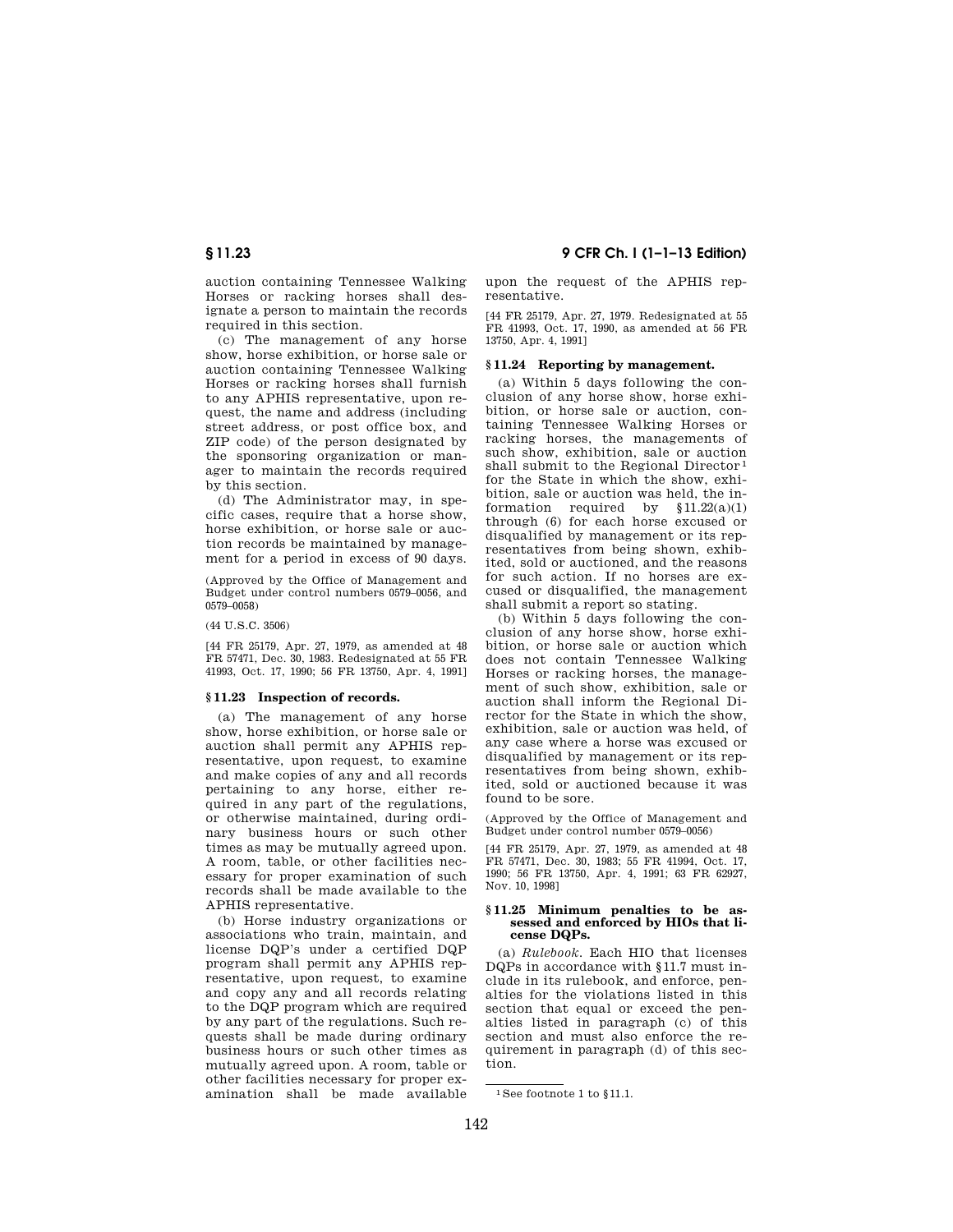(b) *Suspensions.* (1) For the violations listed in paragraph (c) of this section that require a suspension, any individuals who are responsible for showing the horse, exhibiting the horse, entering or allowing the entry of the horse in a show or exhibition, selling the horse, auctioning the horse, or offering the horse for sale or auction must be suspended. This may include, but may not be limited to, the manager, trainer, rider, custodian, or seller, as applicable. In addition, if the owner allowed any activity listed in this paragraph, the owner must be suspended as well.

(2) Any person who is responsible for the shipping, moving, delivering, or receiving of any horse that is found to be bilaterally sore or unilaterally sore as defined in paragraph (c) of this section, in violation of the scar rule in §11.3, or in violation of the prohibition against the use of foreign substances in §11.2(c), with reason to believe that such horse was to be shown, exhibited entered for the purpose of being shown or exhibited, sold, auctioned, or offered for sale in any horse show, horse exhibition, or horse sale or auction, must be suspended; *Provided,* that this requirement does not apply if the horse was transported by a common or contract carrier or an employee thereof in the usual course of the carrier's business or the employee's employment, unless the carrier or employee had reason to believe that the horse was sore.

(3) A person who is suspended must not be permitted to show or exhibit any horse or judge or manage any horse show, horse exhibition, or horse sale or auction for the duration of the suspension.

(4) Any person with multiple suspensions must serve them consecutively, not concurrently.

(c) *Minimum penalties*—(1) *Bilateral sore.* A horse is found to be sore in both its forelimbs or hindlimbs. The horse must be dismissed from the remainder of the horse show, exhibition, sale, or auction. First offense: Suspension for 1 year. Second offense: Suspension for 2 years. Third offense and any subsequent offenses: Suspension for 4 years.

(2) *Unilateral sore.* A horse is found to be sore in one of its forelimbs or hindlimbs. The horse must be dismissed from the remainder of the horse show, exhibition, sale, or auction. First offense: Suspension for 60 days. Second offense: Suspension for 120 days. Third offense and any subsequent offenses: Suspension for 1 year.

(3) *Scar rule violation.* A horse is found to be in violation of the scar rule in §11.3. The horse must be dismissed from the remainder of the horse show, exhibition, sale, or auction. First offense: Suspension for 2 weeks (14 days). Second offense: Suspension for 60 days. Third offense and any subsequent offenses: Suspension for 1 year.

(4) *Foreign substance violations.* Violations of the prohibition against the use of foreign substances in §11.2(c).

(i) *Before or during the show, exhibition, sale, or auction.* The horse must be dismissed from the remainder of the horse show, exhibition, sale, or auction.

(ii) *After the show, exhibition, sale, or auction.* Suspension for 2 weeks (14 days). The horse must be dismissed from the remainder of the horse show, exhibition, sale, or auction.

(5) *Equipment violation.* Violations of the equipment-related prohibitions in §11.2(b)(1) through (b)(10) and (b)(12) through (b)(17).

(i) *Before or during the show, exhibition, sale, or auction.* The horse must be dismissed from the remainder of the horse show, exhibition, sale, or auction.

(ii) *After the show, exhibition, sale, or auction.* Suspension for 2 weeks (14 days). The horse must be dismissed from the remainder of the horse show, exhibition, sale, or auction.

(6) *Shoeing violation.* Violation of the shoeing-related prohibitions in §11.2(b)(18). The horse must be dismissed from the remainder of the horse show, exhibition, sale, or auction.

(7) *Heel-toe ratio.* Violation of the heel-toe ratio requirement in §11.2(b)(11). The horse must be dismissed from the remainder of the horse show, exhibition, sale, or auction.

(8) *Suspension violation.* A violation of any suspension penalty previously issued. Suspension for an additional 6 months (180 days) for each occurrence.

(d) *Unruly or fractious horse.* A horse that cannot be inspected in accordance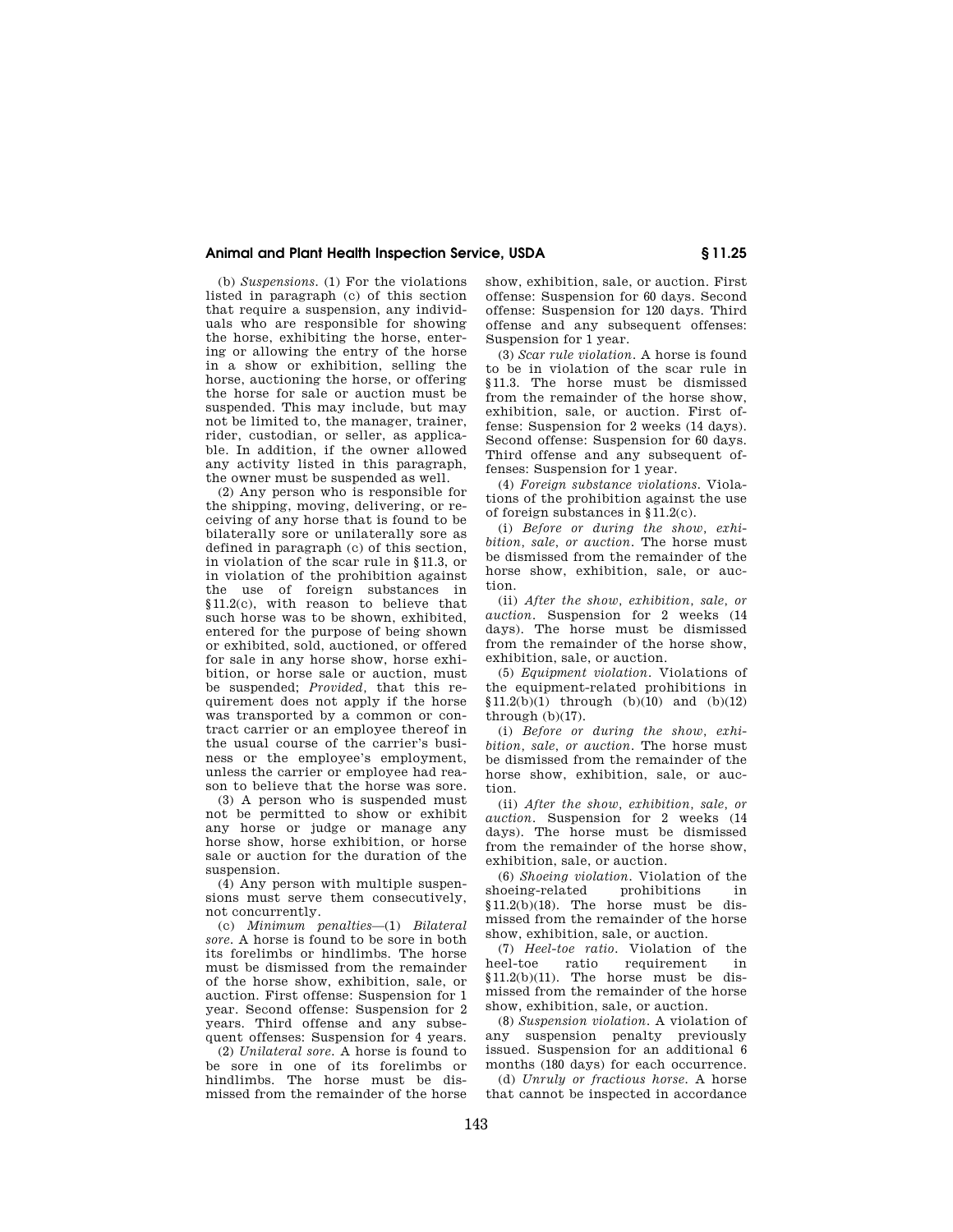with §11.21. The horse must be dismissed from the individual class for which it was to be inspected.

(e) *Appeals.* The HIO must provide a process in its rulebook for alleged violators to appeal penalties. The process must be approved by the Department. For all appeals, the appeal must be granted and the case heard and decided by the HIO or the violator must begin serving the penalty within 60 days of the date of the violation. The HIO must submit to the Department all decisions on penalty appeals within 30 days of the completion of the appeal. When a penalty is overturned on appeal, the HIO must also submit evidence composing the record of the HIO's decision on the appeal.

(f) *Departmental prosecution.* The Department retains the authority to initiate enforcement proceedings with respect to any violation of the Act, including violations for which penalties are assessed in accordance with this section, and to impose the penalties authorized by the Act if the Department determines that such actions are necessary to fulfill the purpose of the Act and this part. In addition, the Department reserves the right to inform the Attorney General of any violation of the Act or of this part, including violations for which penalties are assessed in accordance with this section.

[77 FR 33618, June 7, 2012]

#### **§ 11.40 Prohibitions and requirements concerning persons involved in transportation of certain horses.**

(a) Each person who ships, transports, or otherwise moves, or delivers or receives for movement, any horse with reason to believe such horse may be shown, exhibited, sold or auctioned at any horse show, horse exhibition, or horse sale or auction, shall allow and assist in the inspection of such horse at any such show, exhibition, sale, or auction to determine compliance with the Act as provided in §11.4 of the regulations and shall furnish to any APHIS representatives upon his request the following information:

(1) Name and address (including street address, post office box, and ZIP code) of the horse owner and of the shipper, if different from the owner or trainer.

(2) Name and address (including street address, post office box, and ZIP code) of the horse trainer.

(3) Name and address (including street address, post office box, and ZIP code) of the carrier transporting the horse, and of the driver of the means of conveyance used.

(4) Origin of the shipment and date thereof, and,

(5) Destination of shipment.

(b) [Reserved]

(Approved by the Office of Management and Budget under control number 0579–0056)

[44 FR 25179, Apr. 27, 1979, as amended at 48 FR 57471, Dec. 30, 1983; 56 FR 13750, Apr. 4, 1991]

#### **§ 11.41 Reporting required of horse in**organizations or associa**tions.**

Each horse industry organization or association which sponsors, or which sanctions any horse show, horse exhibition, or horse sale or auction, shall furnish the Department<sup>6</sup> by March 1 of each year with all such organization or association rulebooks, and disciplinary procedures for the previous year pertaining to violations of the Horse Protection Act or regulations, applicable to such horse show, horse exhibition, or horse sale or auction. Rulebooks and information relating to disciplinary procedures for violations of the Horse Protection Act or regulations should be readily available to all exhibitors, trainers, and owners of horses at such show, exhibition, sale, or auction. Each horse industry organization or association shall furnish the Department<sup>6</sup> with a quarterly report of all disciplinary actions taken against the management or any horse show, horse exhibition, horse sale, or horse auction, any exhibitor, or any licensed DQP, for violation of the Horse Protection Act or regulations, and the results thereof.

(Approved by the Office of Management and Budget under control number 0579–0056)

[44 FR 25179, Apr. 27, 1979, as amended at 48 FR 57471, Dec. 30, 1983]

<sup>6</sup> See footnote 6 to §11.7.